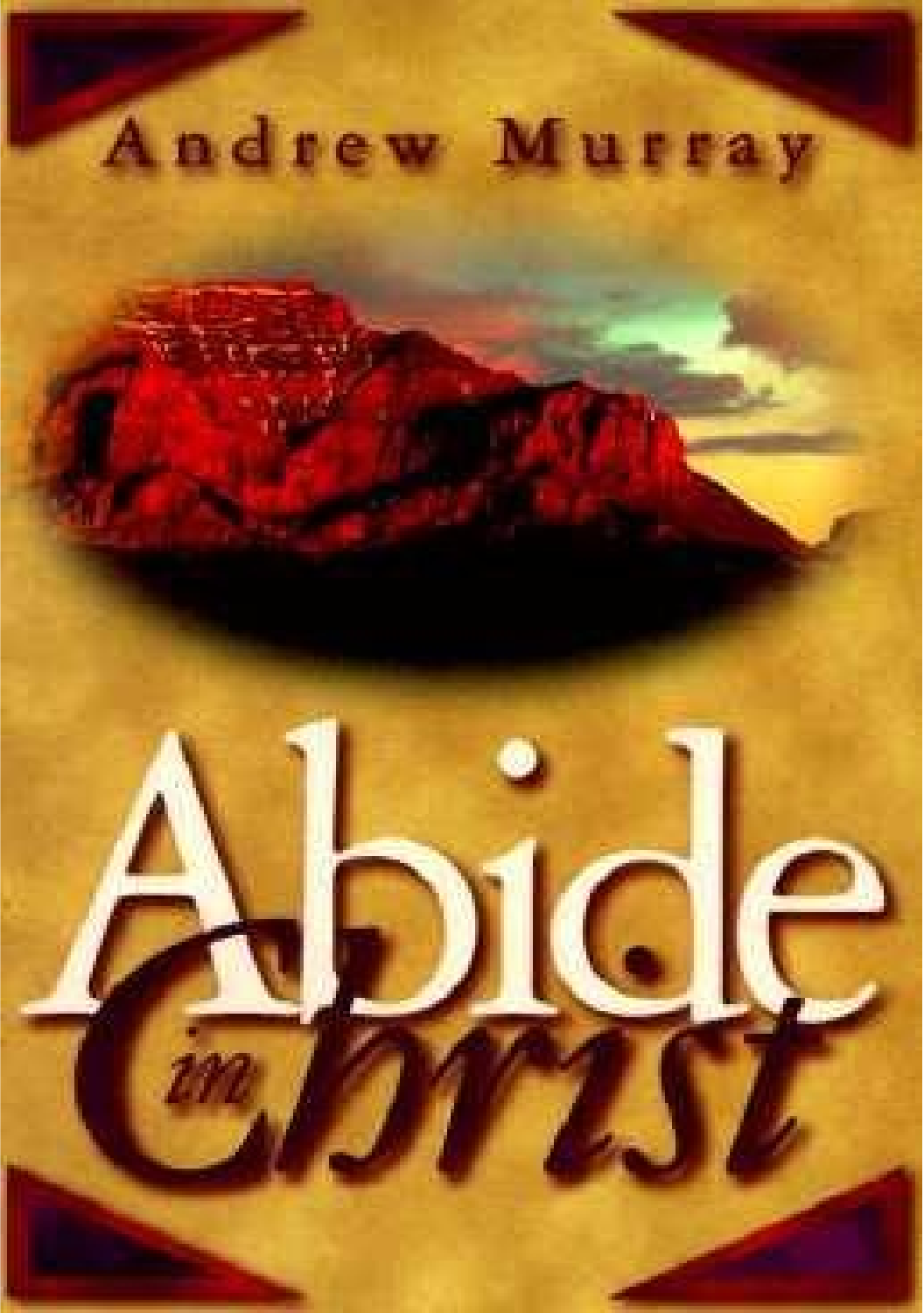#### **ABIDE IN CHRIST By Andrew Murray**

JOHN 15:1-12

1 I am the true vine, and my Father is the husbandman.

2 Every branch in me that beareth not fruit he taketh away; and every branch that beareth fruit, he purgeth it, that it may bring forth more fruit.

3 Now ye are clean through the word which I have spoken unto you.

4 Abide in me, and I in you. As the branch cannot bear fruit of itself, except it abide in the vine; no more can ye, except ye abide in me.

5 I am the vine, ye are the branches: he that abideth in me, and I in him, the same bringeth forth much fruit: for without me ye can do nothing.

6 If a man abide not in me, he is cast forth as a branch, and is withered; and men gather them, and cast them into the fire, and they are burned.

7 If ye abide in me, and my words abide in you, ye shall ask what ye will, and it shall be done unto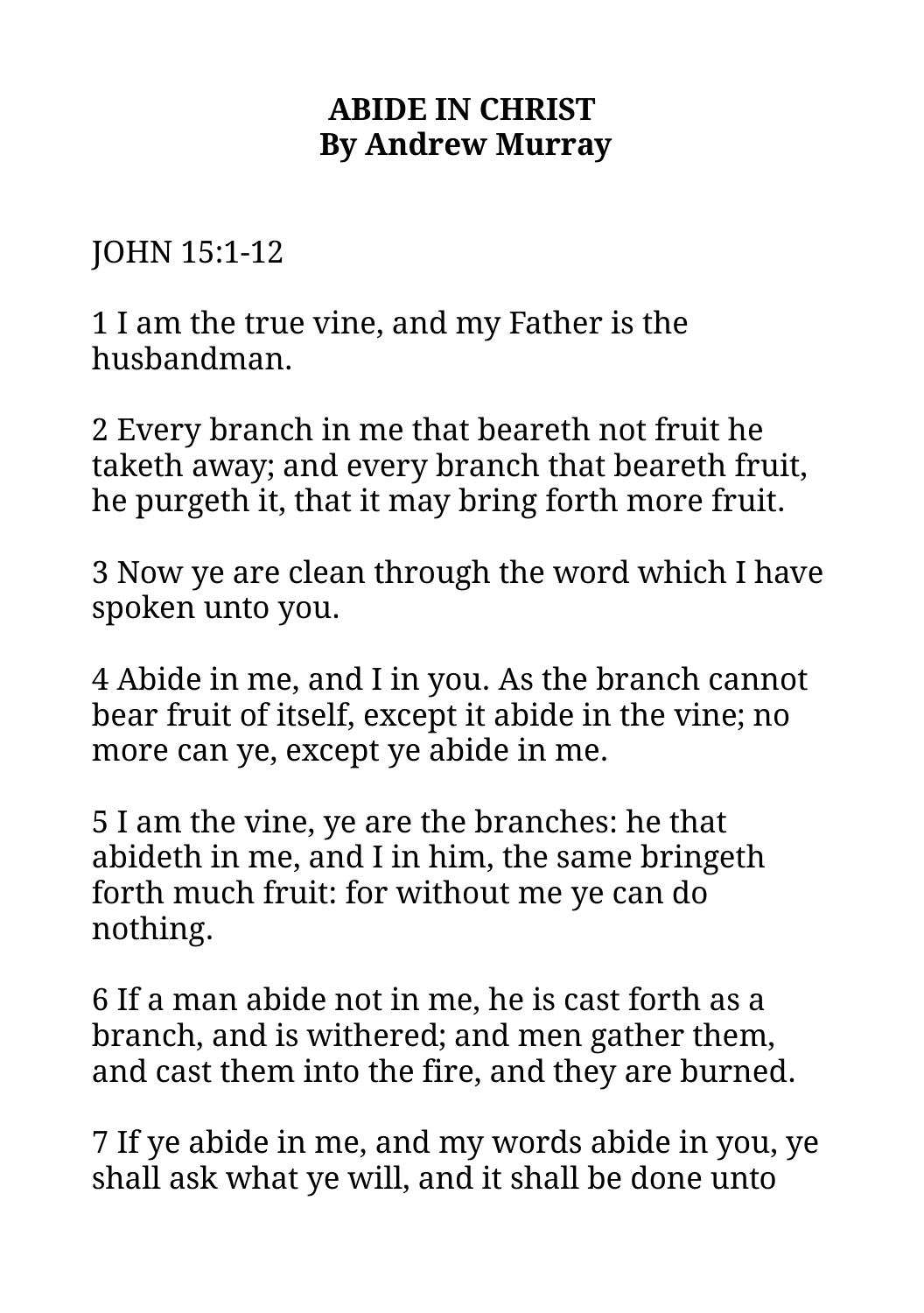you.

8 Herein is my Father glorified, that ye bear much fruit; so shall ye be my disciples.

9 As the Father hath loved me, so have I loved you: continue ye in my love.

10. If ye keep my commandments, ye shall abide in my love; even as I have kept my Father's commandments and abide in his love.

11 These things have I spoken unto you, that my joy might remain in you, and that your joy might be full.

12 This is my commandment, That ye love one another, as I have loved you.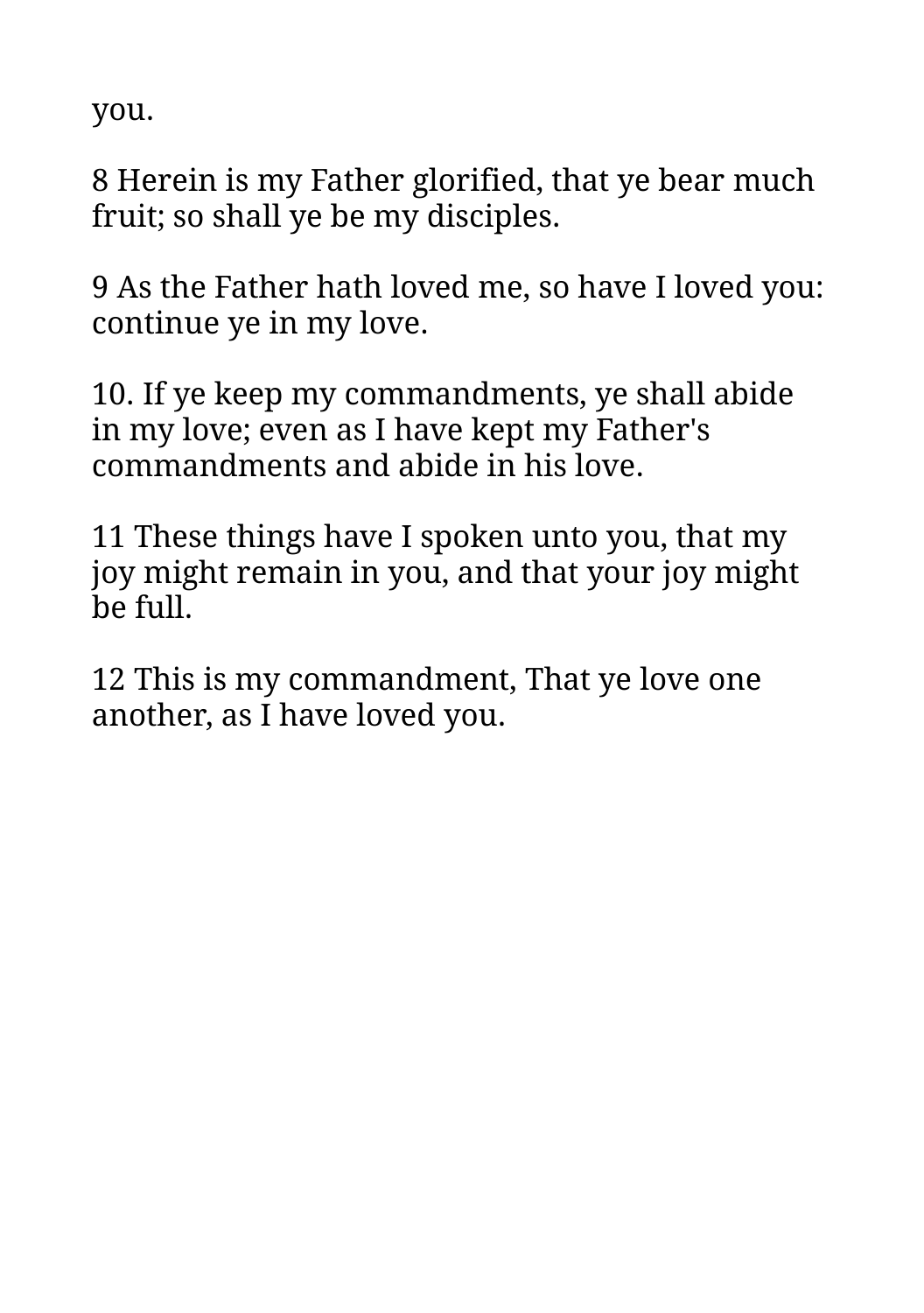#### **TABLE OF CONTENTS**

**[PREFACE](#page-4-0) [Chapter 1. All you who have come to Him](#page-8-0) [Chapter 2. And you shall find Rest to your souls](#page-14-0) [Chapter 3. Trusting Him to keep you](#page-21-0) [Chapter 4. As the Branch in the Vine](#page-28-0) [Chapter 5. As you came to Him](#page-34-0) [Chapter 6. God Himself has united you to Him](#page-43-0) [Chapter 7. As your Wisdom](#page-49-0) [Chapter 8. As your Righteousness](#page-56-0) [Chapter 9. As your Sanctification](#page-62-0) [Chapter 10. As your Redemption](#page-71-0) [Chapter 11. The Crucified One](#page-77-0) [Chapter 12. God Himself will stablish you in Him](#page-84-0)  [Chapter 13. Every Moment](#page-91-0) [Chapter 14. Day by Day](#page-98-0) [Chapter 15. At this Moment](#page-105-0) [Chapter 16. Forsaking all for Him](#page-112-0) [Chapter 17. Through the Holy Spirit](#page-119-0) [Chapter 18. In Stillness of Soul](#page-126-0) [Chapter 19. In Affliction and Trial](#page-133-0) [Chapter 2o. That you may bear much Fruit](#page-139-0) [Chapter 21. So will you have Power in Prayer](#page-146-0) [Chapter 22. And in His Love](#page-153-0) [Chapter 23. As Christ in the Father](#page-160-0) [Chapter 24. Obeying His Commandments](#page-166-0) [Chapter 25. That your joy may be full](#page-173-0) [Chapter 26. And in Love to the Brethren](#page-180-0) [Chapter 27. That you may not sin](#page-187-0) [Chapter 28. As your Strength](#page-195-0) [Chapter 29. And not in Self](#page-202-0) [Chapter 30. As the Surety of the Covenant](#page-210-0) [Chapter 31. The Glorified One](#page-217-0)**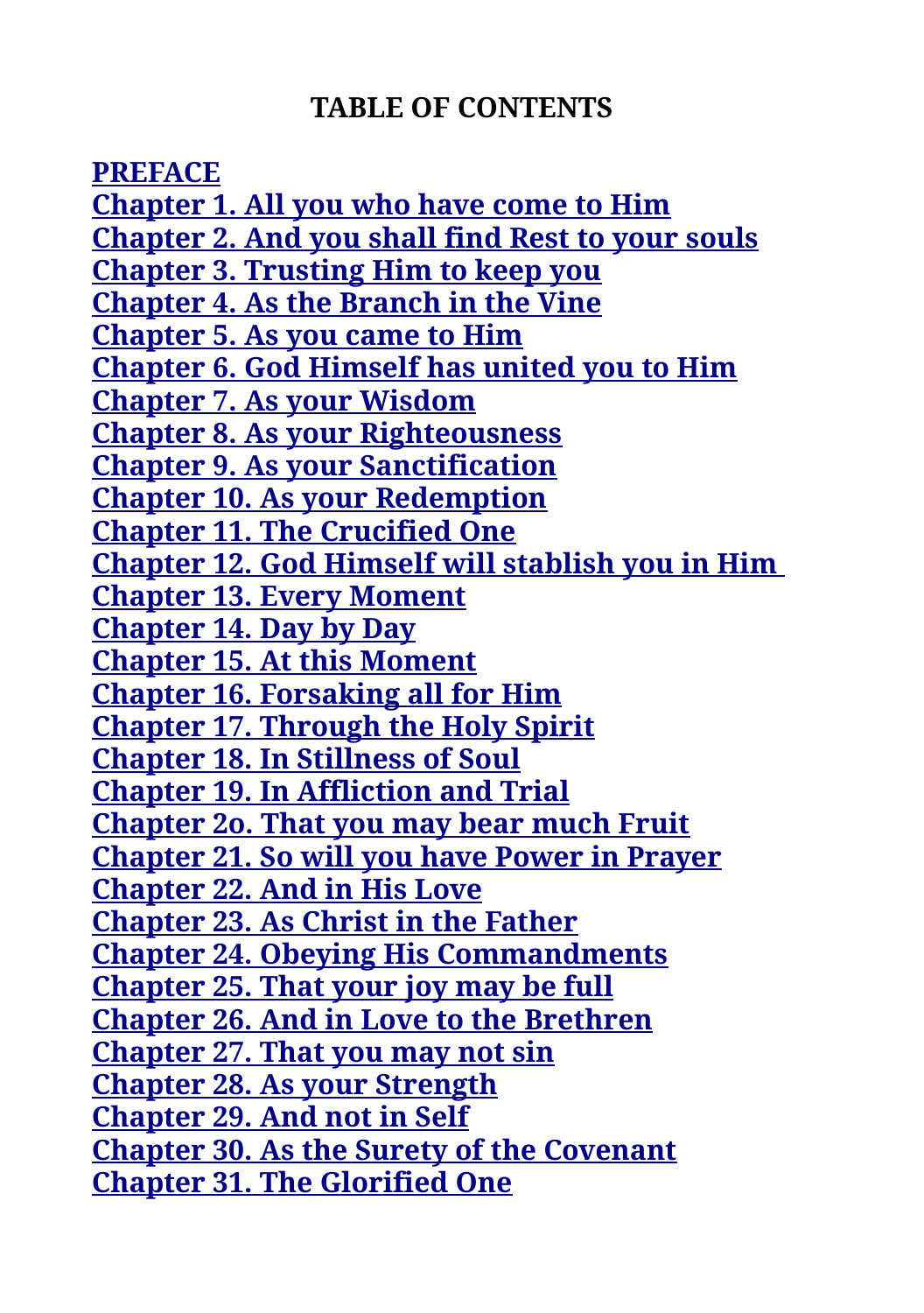#### <span id="page-4-0"></span>**PREFACE**

During the life of Jesus on earth, the word He chiefly used when speaking of the relations of the disciples to Himself was: "Follow me." When about to leave for heaven, He gave them a new word, in which their more intimate and spiritual union with Himself in glory should be expressed. That chosen word was: "Abide in me."

It is to be feared that there are many earnest followers of Jesus from whom the meaning of this word, with the blessed experience it promises, is very much hidden. While trusting in their Saviour for pardon and for help, and seeking to some extent to obey Him, they have hardly realized to what closeness of union, to what intimacy of fellowship, to what wondrous oneness of life and interest, He invited them when He said, "Abide in me." This is not only an unspeakable loss to themselves, but the Church and the world suffer in what they lose.

If we ask the reason why those who have indeed accepted the Saviour, and been made partakers of the renewing of the Holy Ghost, thus come short of the full salvation prepared for them, I am sure the answer will in very many cases be, that ignorance is the cause of the unbelief that fails of the inheritance. If, in our orthodox Churches, the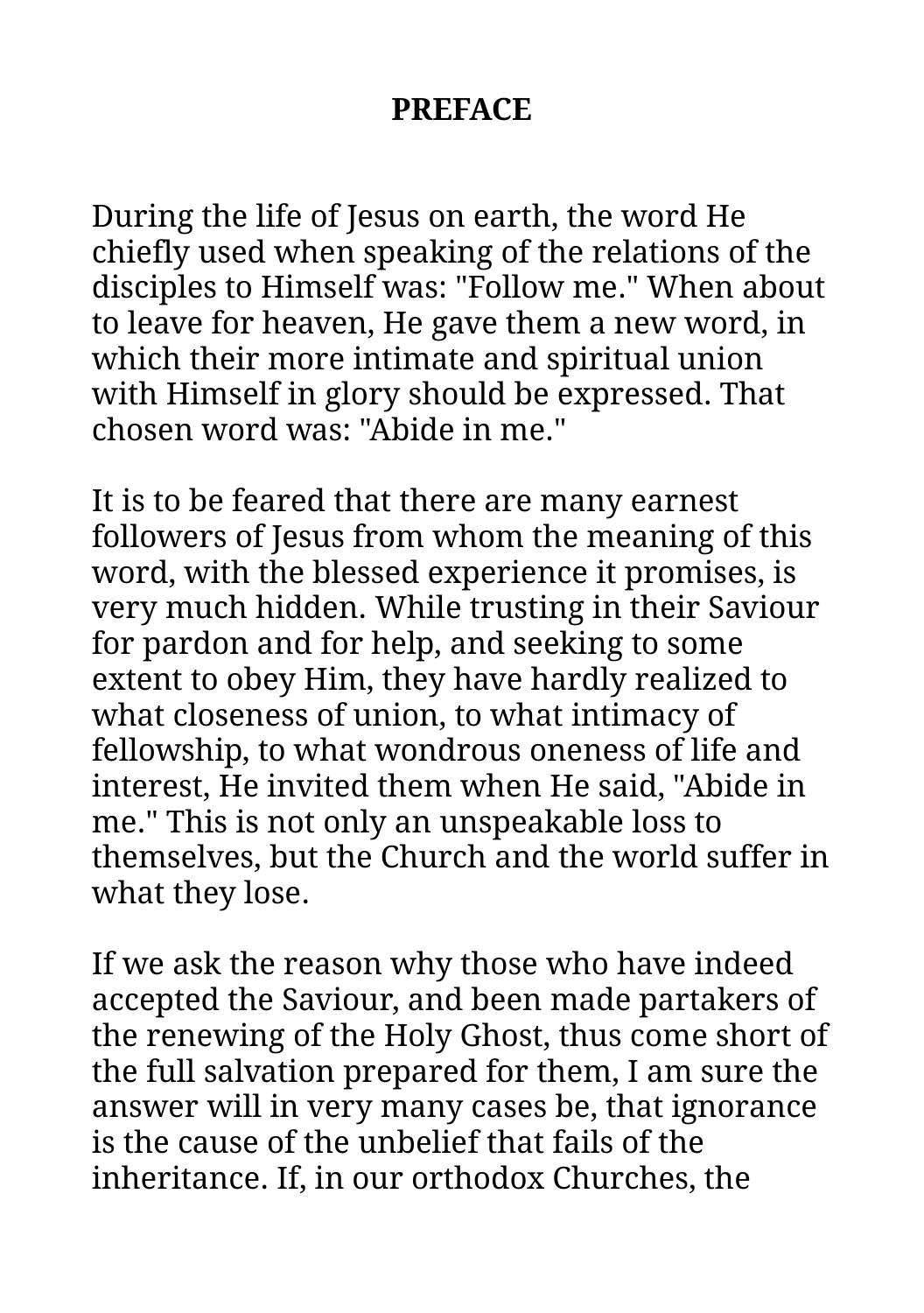abiding in Christ, the living union with Him, the experience of His daily and hourly presence and keeping, were preached with the same distinctness and urgency as His atonement and pardon through His blood, I am confident that many would be found to accept with gladness the invitation to such a life, and that its influence would be manifest in their experience of the purity and the power, the love and the joy, the fruit-bearing, and all the blessedness which the Saviour connected with the abiding in Him.

It is with the desire to help those who have not yet fully understood what the Saviour meant with His command, or who have feared that it was a life beyond their reach, that these meditations are now published. It is only by frequent repetition that a child learns its lessons. It is only by continuously fixing the mind for a time on some one of the lessons of faith, that the believer is gradually helped to take and thoroughly assimilate them. I have the hope that to some, especially young believers, it will be a help to come and for a month day after day spell over the precious words, "Abide in me," with the lessons connected with them in the parable of the Vine. Step by step we shall get to see how truly this promise-precept is meant for us, how surely grace is provided to enable us to obey it, how indispensable the experience of its blessing is to a healthy Christian life, and how unspeakable the blessings are that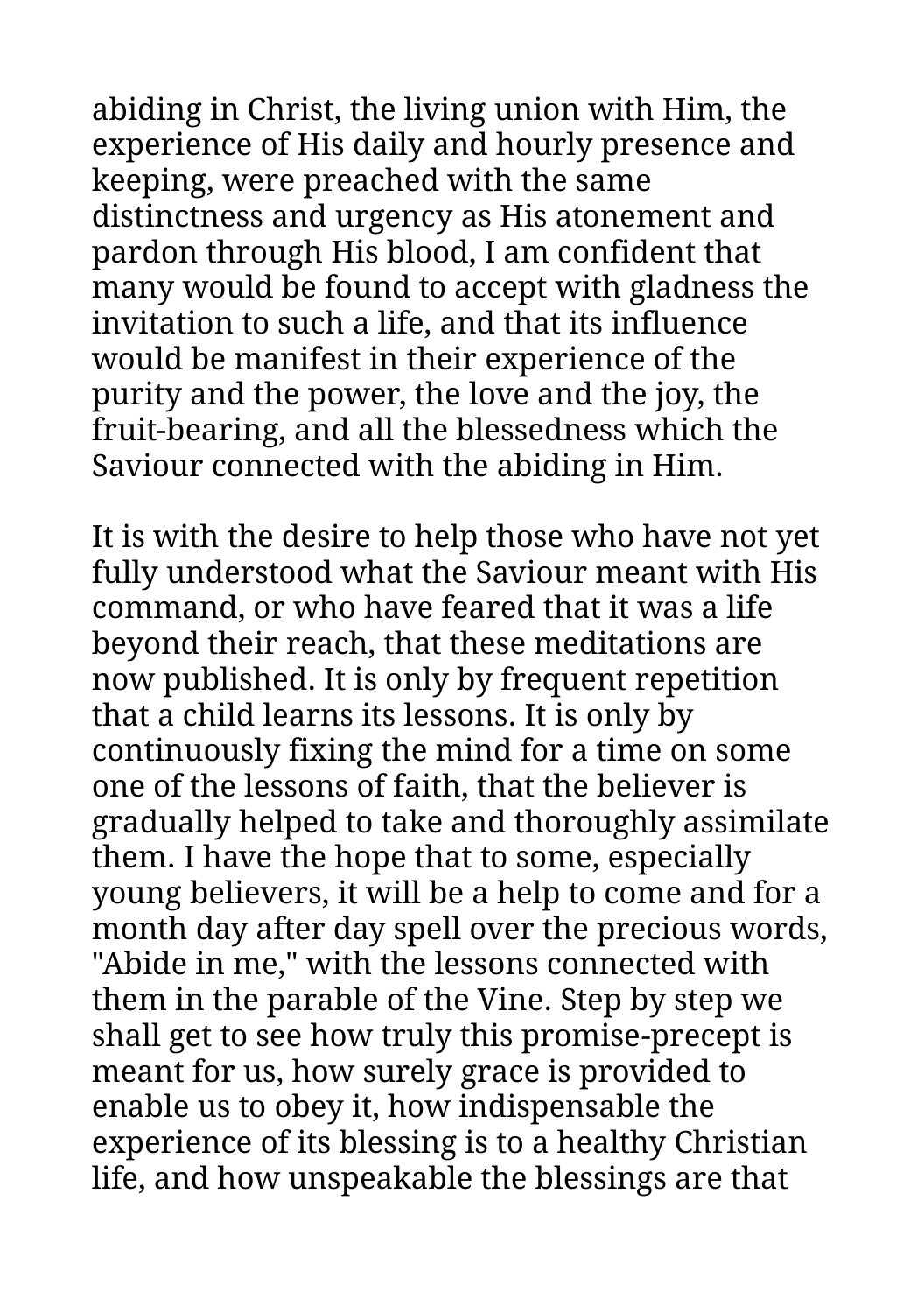flow from it. As we listen, and meditate, and pray- as we surrender ourselves, and accept in faith the whole Jesus as He offers Himself to us in it--the Holy Spirit will make the word to be spirit and life; this word of Jesus, too, will become to us the power of God unto salvation, and through it will come the faith that grasps the long desired blessing.

I pray earnestly that our gracious Lord may be pleased to bless this little book, to help those who seek to know Him fully, as He has already blessed it in its original issue in a different (the Dutch) language. I pray still more earnestly that He would, by whatever means, make the multitudes of His dear children who are still living divided lives, to see how He claims them wholly for Himself, and how the wholehearted surrender to abide in Him alone brings the joy unspeakable and full of glory. Oh, let each of us who has begun to taste the sweetness of this life, yield himself wholly to be a witness to the grace and power of our Lord to keep us united with Himself, and seek by word and walk to win others to follow Him fully. It is only in such fruit-bearing that our own abiding can be maintained.

In conclusion, I ask to be permitted to give one word of advice to my reader. It is this. It needs time to grow into Jesus the Vine: do not expect to abide in Him unless you will give Him that time. It is not enough to read God's Word, or meditations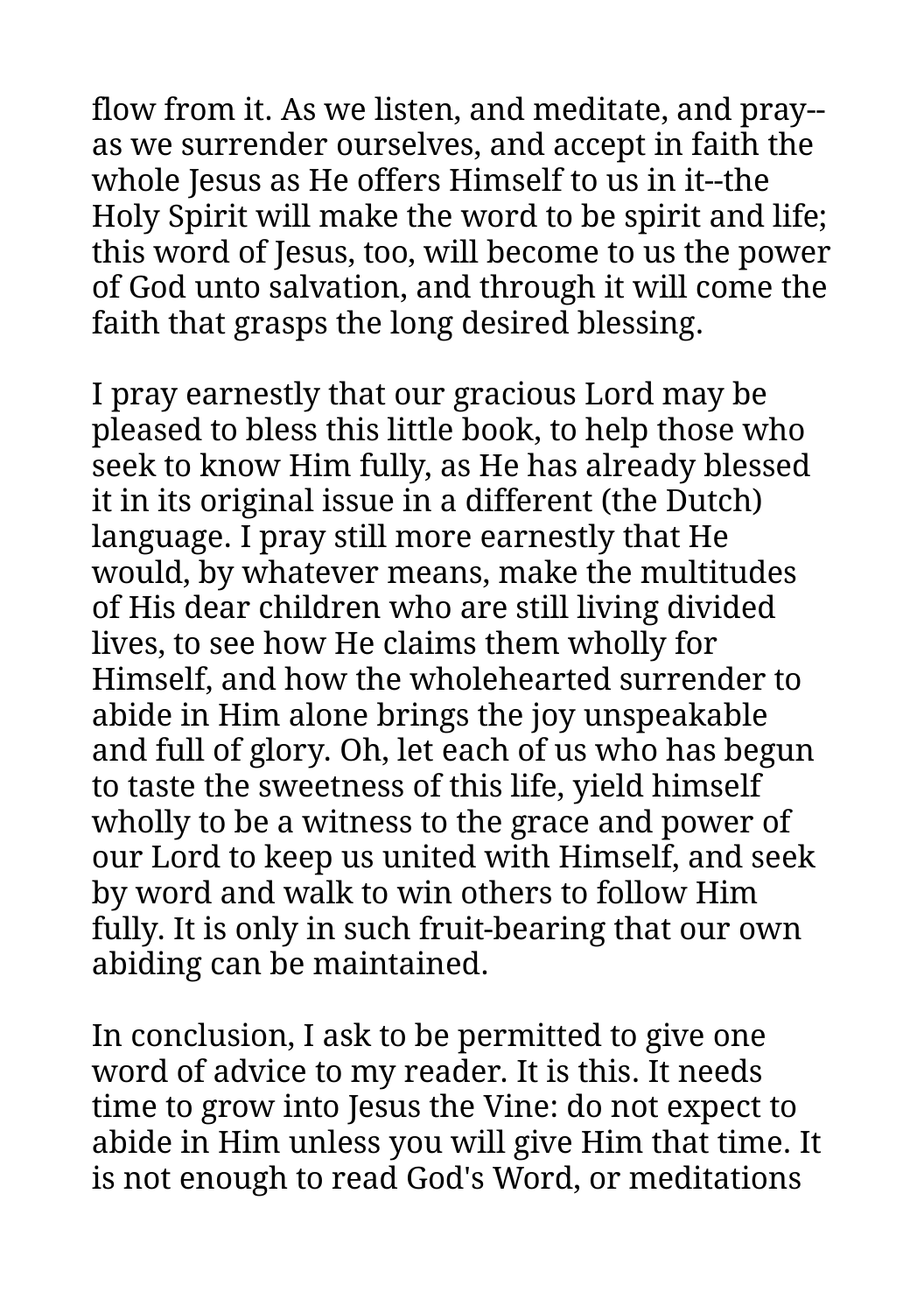as here offered, and when we think we have hold of the thoughts, and have asked God for His blessing, to go out in the hope that the blessing will abide. No, it needs day by day time with Jesus and with God. We all know the need of time for our meals each day--every workman claims his hour for dinner; the hurried eating of so much food is not enough. If we are to live through Jesus, we must feed on Him (John 6:57); we must thoroughly take in and assimilate that heavenly food the Father has given us in His life. Therefore, my brother, who would learn to abide in Jesus, take time each day, ere you read, and while you read, and after you read, to put yourself into living contact with the living Jesus, to yield yourself distinctly and consciously to His blessed influence; so will you give Him the opportunity of taking hold of you, of drawing you up and keeping you safe in His almighty life.

And now, to all God's children whom He allows me the privilege of pointing to the Heavenly Vine, I offer my fraternal love and salutations, with the prayer that to each one of them may be given the rich and full experience of the blessedness of abiding in Christ. And may the grace of Jesus, and the love of God, and the fellowship of the Holy Spirit, be their daily portion. Amen.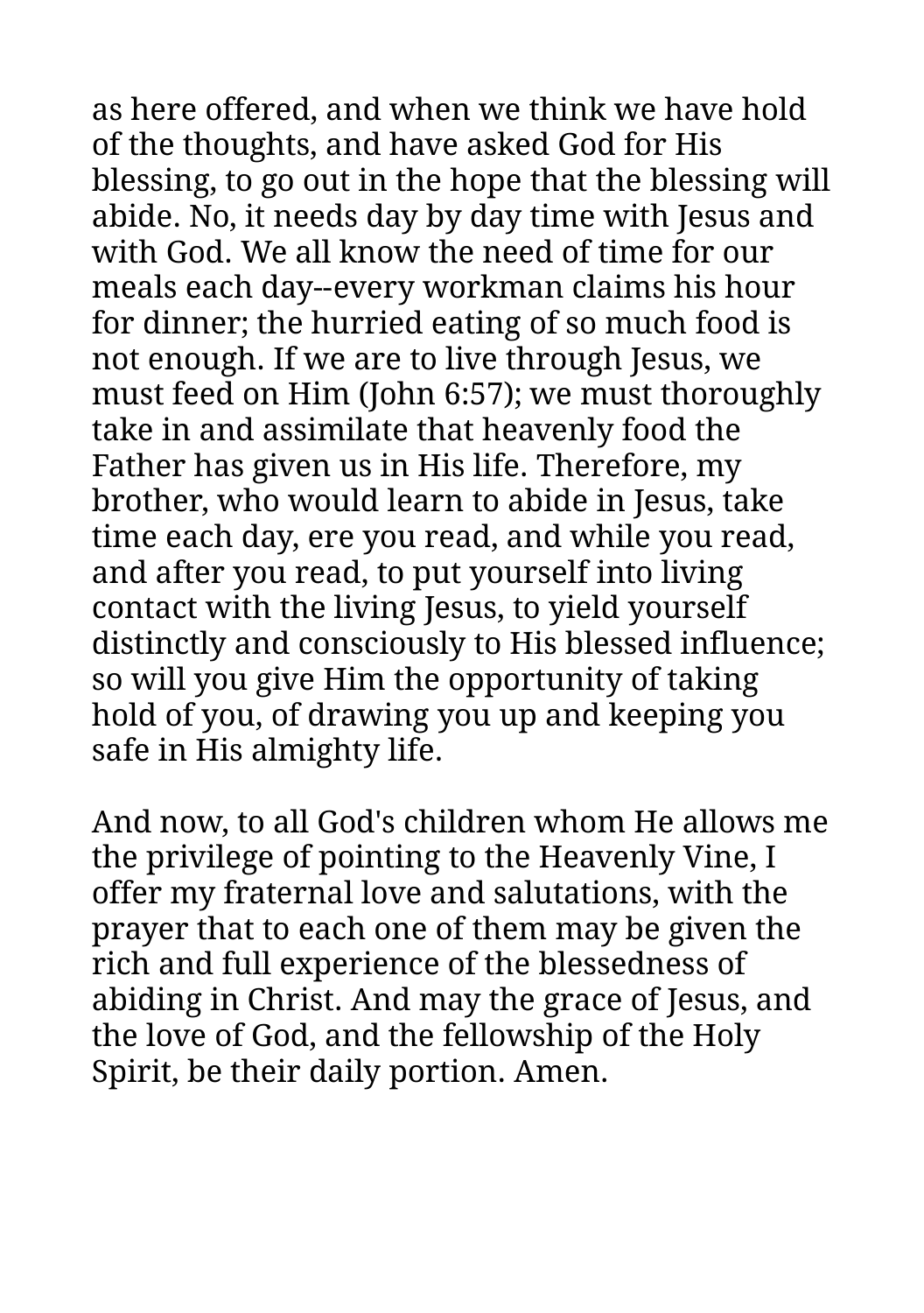### <span id="page-8-0"></span>**CHAPTER 1**

## **ALL YOU WHO HAVE COME TO HIM**

"Come unto me."--MATT.11:28

"Abide in me."--JOHN 15:4

IT IS to you who have heard and hearkened to the call, "Come unto me," that this new invitation comes, "Abide in me." The message comes from the same loving Saviour. You doubtless have never repented having come at His call. You experienced that His word was truth; all His promises He fulfilled; He made you partakers of the blessings and the joy of His love. Was not His welcome most hearty, His pardon full and free, His love most sweet and precious? You more than once, at your first coming to Him, had reason to say, "The half was not told me."

And yet you have had to complain of disappointment: as time went on, your expectations were not realized. The blessings you once enjoyed were lost; the love and joy of your first meeting with your Saviour, instead of deepening, have become faint and feeble. And often you have wondered what the reason could be, that with such a Saviour, so mighty and so loving, your experience of salvation should not have been a fuller one.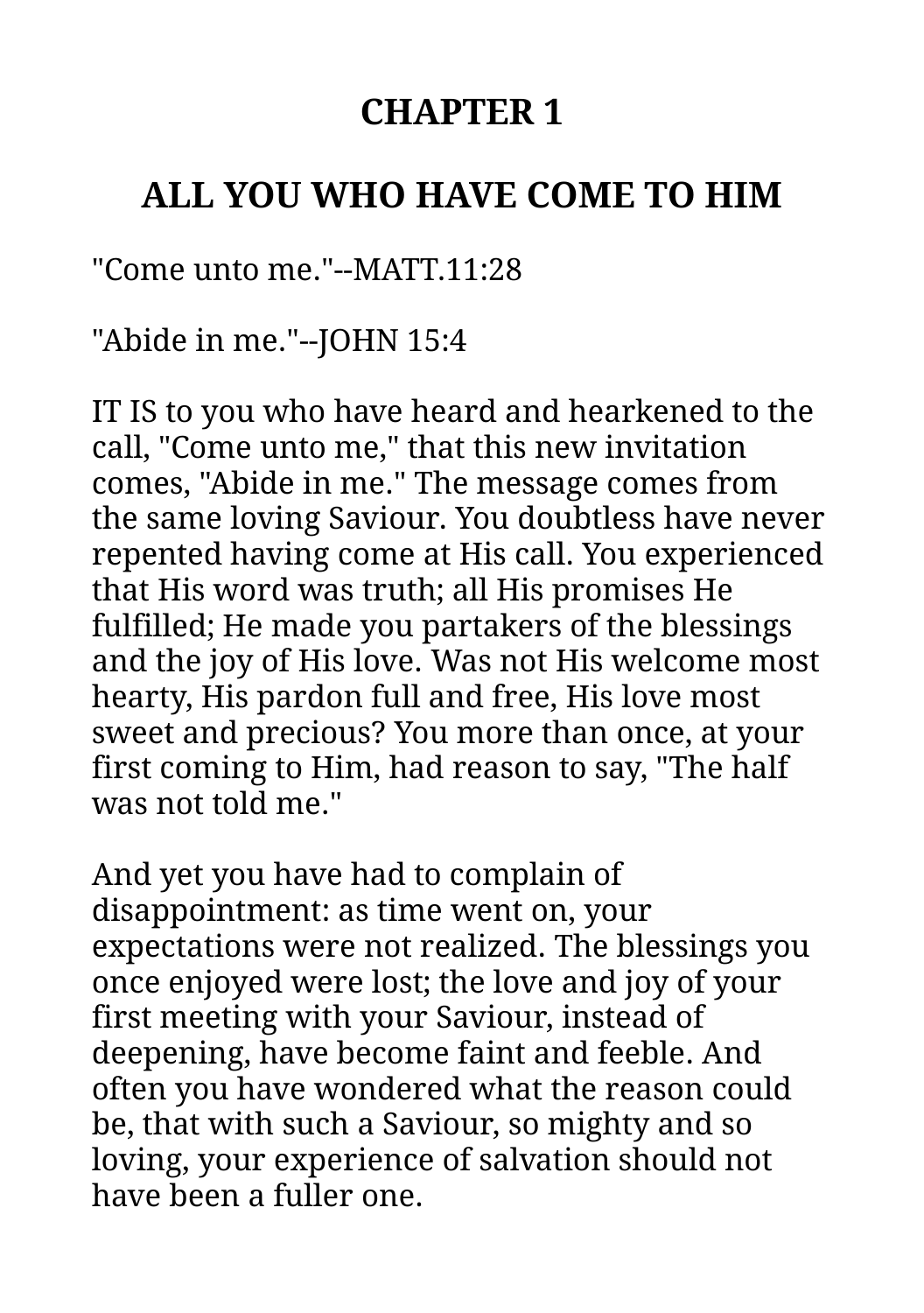The answer is very simple. You wandered from Him. The blessings He bestows are all connected with His "Come to ME," and are only to be enjoyed in close fellowship with Himself. You either did not fully understand, or did not rightly remember, that the call meant, "Come to me to stay with me." And yet this was in very deed His object and purpose when first He called you to Himself. It was not to refresh you for a few short hours after your conversion with the joy of His love and deliverance, and then to send you forth to wander in sadness and sin. He had destined you to something better than a short-lived blessedness, to be enjoyed only in times of special earnestness and prayer, and then to pass away, as you had to return to those duties in which far the greater part of life has to be spent. No, indeed; He had prepared for you an abiding dwelling with Himself, where your whole life and every moment of it might be spent, where the work of your daily life might be done, and where all the while you might be enjoying unbroken communion with Himself. It was even this He meant when to that first word, "Come to me," He added this, "Abide in me." As earnest and faithful, as loving and tender, as the compassion that breathed in that blessed "Come," was the grace that added this no less blessed "Abide." As mighty as the attraction with which that first word drew you, were the bonds with which this second, had you but listened to it,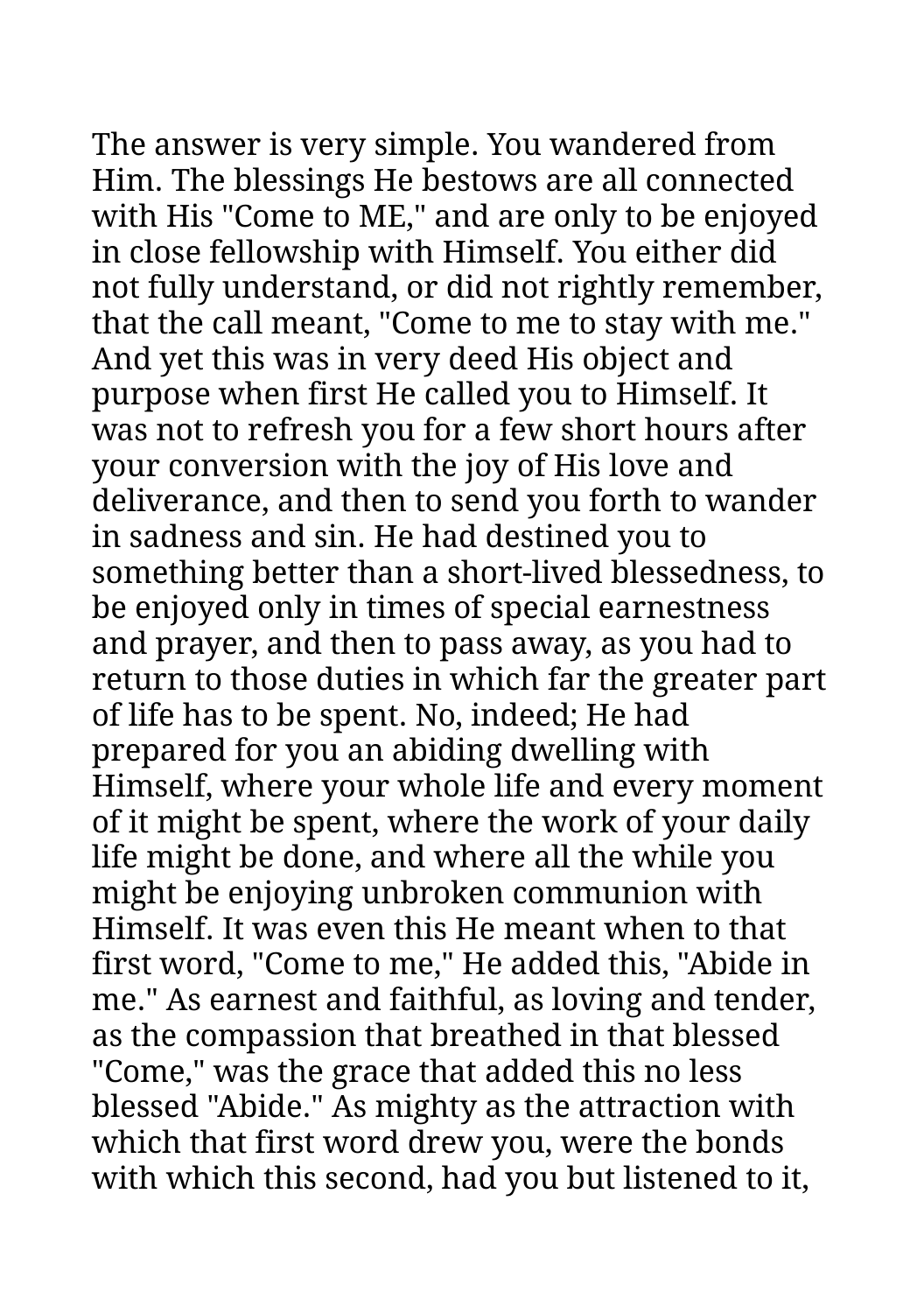would have kept you. And as great as were the blessings with which that coming was rewarded, so large, yea, and much greater, were the treasures to which that abiding would have given you access.

And observe especially, it was not that He said, "Come to me and abide with me," but, "Abide in me." The intercourse was not only to be unbroken, but most intimate and complete. He opened His arms, to press you to His bosom; He opened His heart, to welcome you there; He opened up all His divine fulness of life and love, and offered to take you up into its fellowship, to make you wholly one with Himself. There was a depth of meaning you cannot yet realize in His words: "Abide IN ME."

And with no less earnestness than He had cried, "Come to me," did He plead, had you but noticed it, "Abide in me." By every motive that had induced you to come, did He beseech you to abide. Was it the fear of sin and its curse that first drew you? the pardon you received on first coming could, with all the blessings flowing from it, only be confirmed and fully enjoyed on abiding in Him. Was it the longing to know and enjoy the Infinite Love that was calling you? the first coming gave but single drops to taste--'tis only the abiding that can really satisfy the thirsty soul, and give to drink of the rivers of pleasure that are at His right hand. Was it the weary longing to be made free from the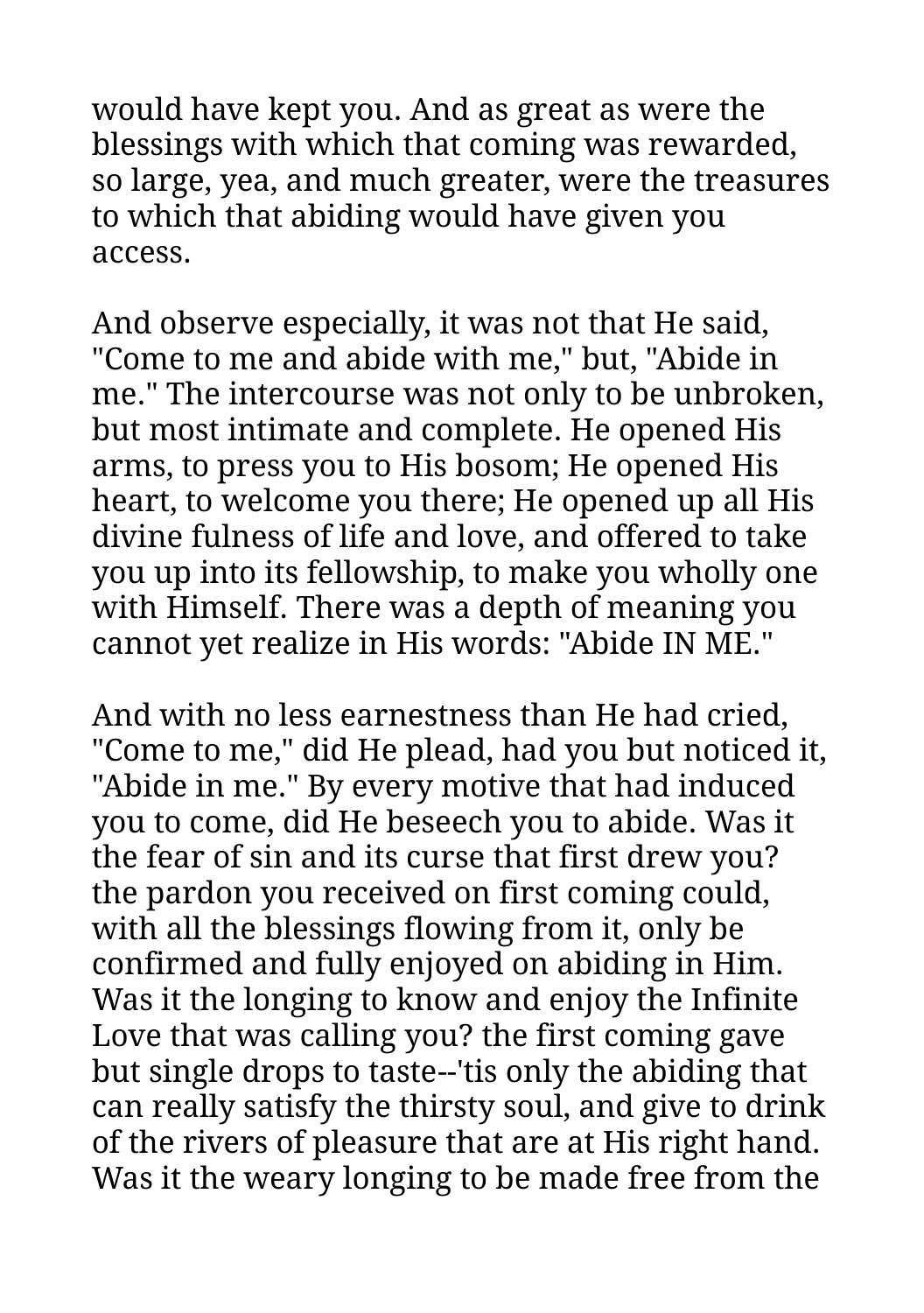bondage of sin, to become pure and holy, and so to find rest, the rest of God for the soul? this too can only be realized as you abide in Him--only abiding in Jesus gives rest in Him. Or if it was the hope of an inheritance in glory, and an everlasting home in the presence of the Infinite One: the true preparation for this,as well as its blessed foretaste in this life, are granted only to those who abide in Him. In very truth, there is nothing that moved you to come, that does not plead with thousandfold greater force: "Abide in Him." You did well to come; you do better to abide. Who would, after seeking the King's palace, be content to stand in the door, when he is invited in to dwell in the King's presence, and share with Him in all the glory of His royal life? Oh, let us enter in and abide, and enjoy to the full all the rich supply His wondrous love hath prepared for us!

And yet I fear that there are many who have indeed come to Jesus, and who yet have mournfully to confess that they know but little of this blessed abiding in Him. With some the reason is, that they never fully understood that this was the meaning of the Saviour's call. With others, that though they heard the word, they did not know that such a life of abiding fellowship was possible, and indeed within their reach. Others will say that, though they did believe that such a life was possible, and seek after it, they have never yet succeeded discovering the secret of its attainment.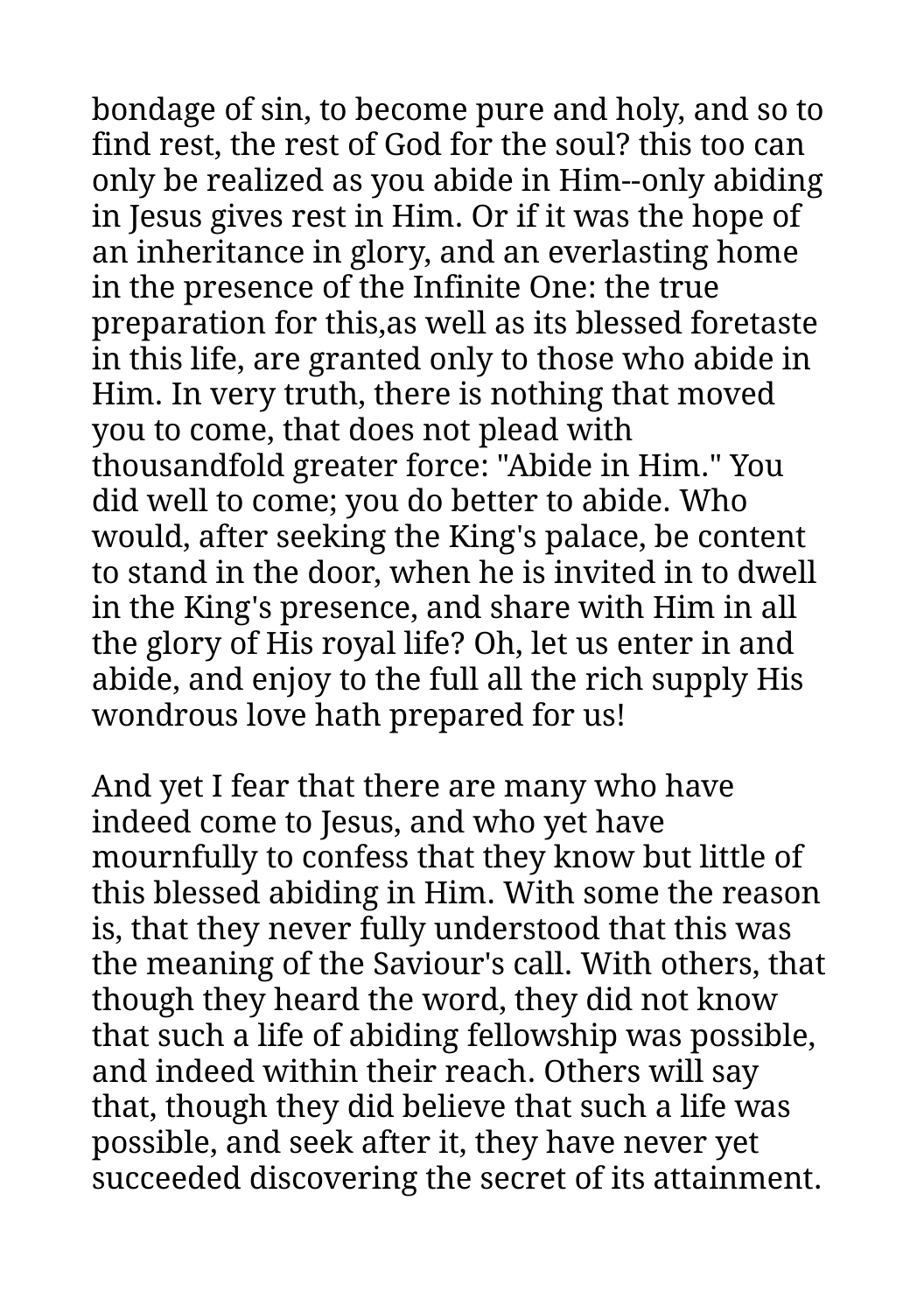And others, again, alas! will confess that it is their own unfaithfulness that has kept them from the enjoyment of the blessing. When the Saviour would have kept them, they were not found ready to stay; they were not prepared to give up everything, and always, only, wholly to abide in Jesus.

To all such I come now in the name of Jesus, their Redeemer and mine, with the blessed message: "Abide in me." In His name I invite them to come, and for a season meditate with me daily on its meaning, its lessons, its claims, and its promises. I know how many, and, to the young believer, how difficult, the questions are which suggest themselves in connection with it. There is especially the question, with its various aspects, to the possibility, in the midst of wearying work and continual distraction, of keeping up, or rather being kept in, the abiding communion. I do not undertake to remove all difficulties; this Jesus Christ Himself alone must do by His Holy Spirit. But what I would fain by the grace of God be permitted to do is, to repeat day by day the Master's blessed command, "Abide in me," until it enter the heart and find a place there, no more to be forgotten or neglected. I would fain that in the light of Holy Scripture we should Meditate on its meaning, until the understanding, that gate to the heart, opens to apprehend something of what it offers and expects. So we shall discover the means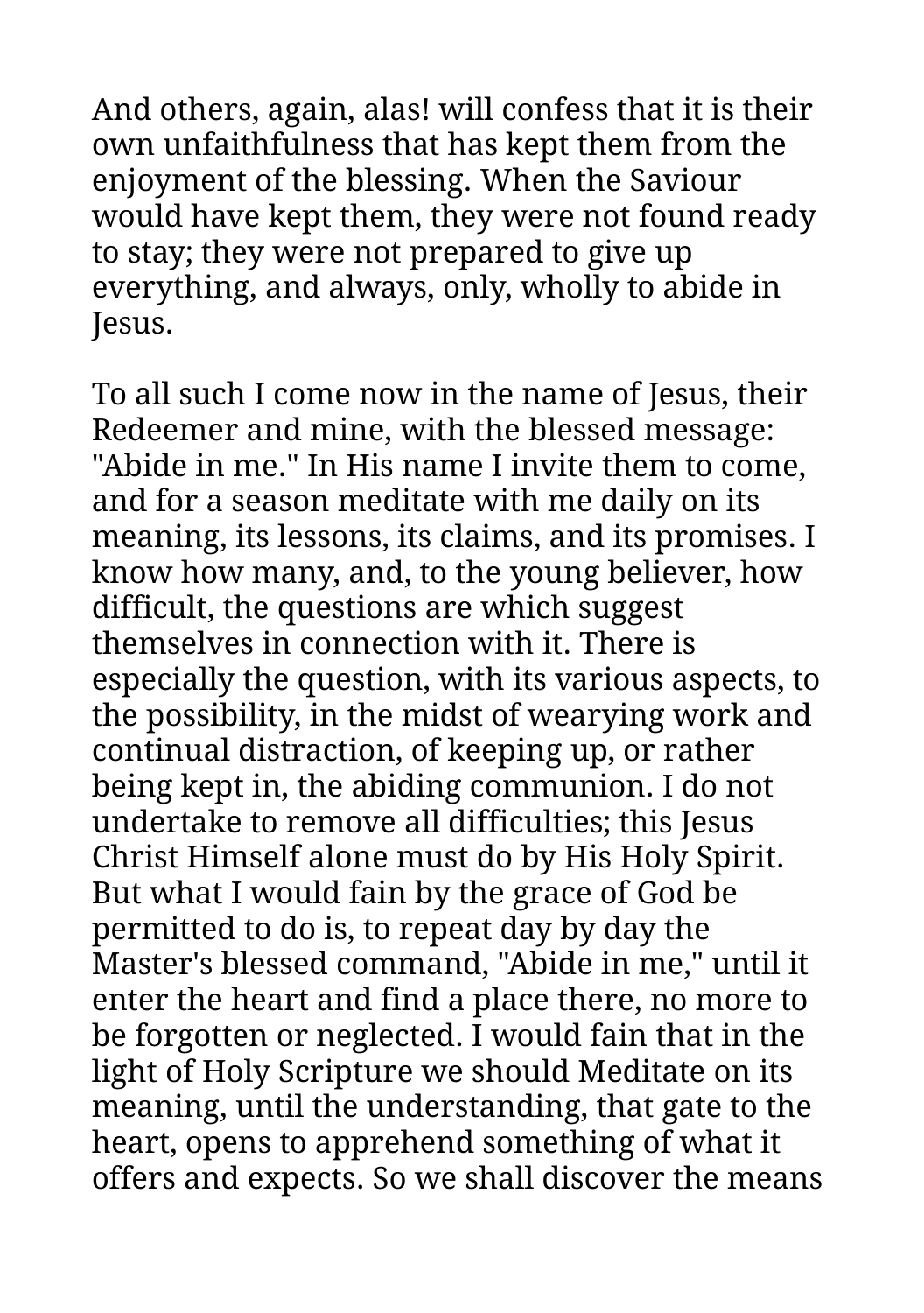of its attainment, and learn to know what keeps us from it, and what can help us to it. So we shall feel its claims, and be compelled to acknowledge that there can be no true allegiance to our King without simply and heartily accepting this one, too, of His commands. So we shall gaze on its blessedness, until desire be inflamed, and the will with all its energies be roused to claim and possess the unspeakable blessing.

Come, my brethren, and let us day by day set ourselves at His feet, and meditate on this word of His, with an eye fixed on Him alone. Let us set ourselves in quiet trust before Him, waiting to hear His holy voice--the still small voice that is mightier than the storm that rends the rocks- breathing its quickening spirit within us, as He speaks: "Abide in me." The soul that truly hears Jesus Himself speak the word, receives with the word the power to accept and to hold the blessing He offers.

And it may please Thee, blessed Saviour, indeed, to speak to us; let each of us hear Thy blessed voice. May the feeling of our deep need, and the faith of Thy wondrous love, combined with the sight of the wonderfully blessed life Thou art waiting to bestow upon us, constrain us to listen and to obey, as often as Thou speakest: "Abide in me." Let day by day the answer from our heart be clearer and fuller: "Blessed Saviour, I do abide in Thee.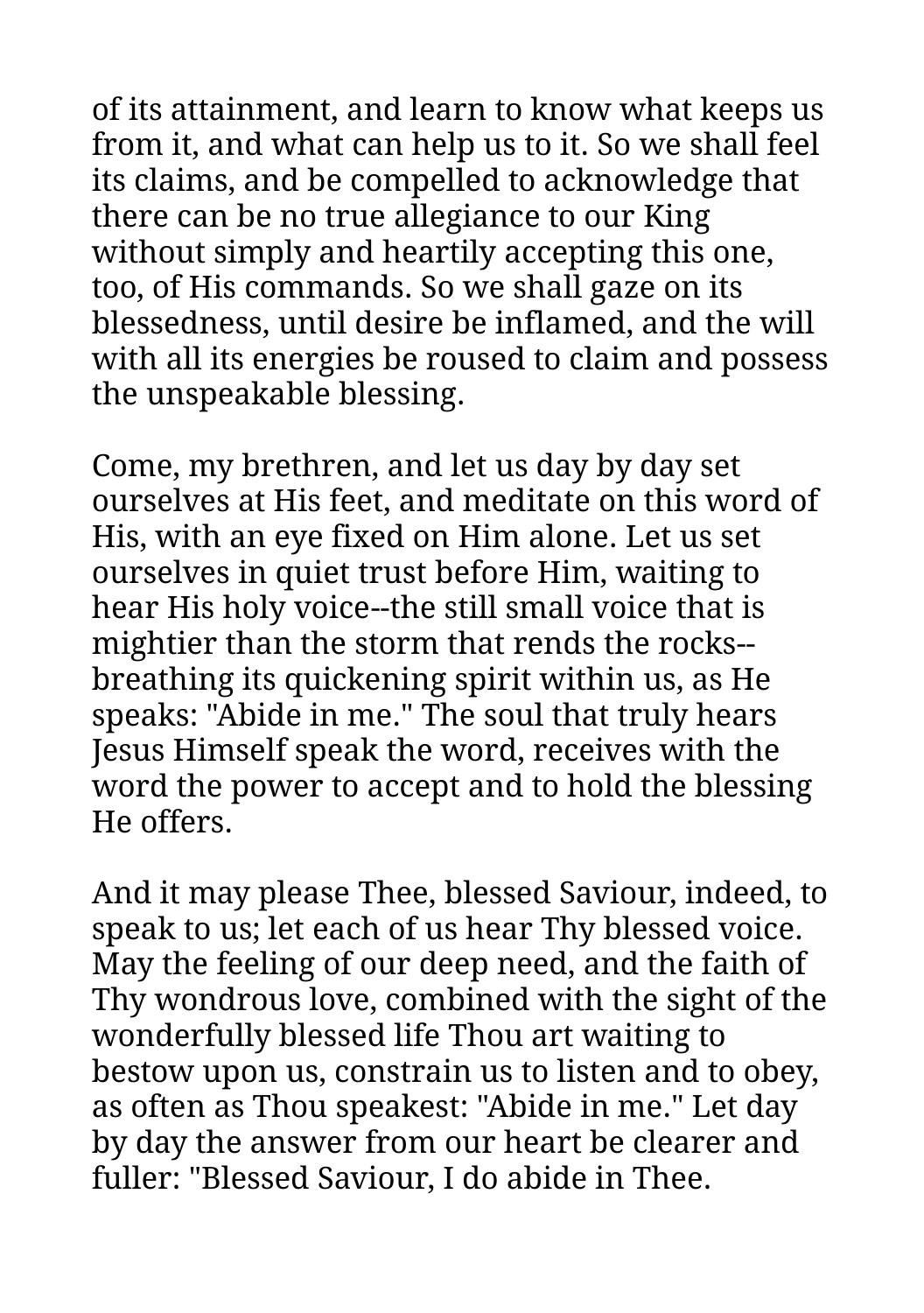## <span id="page-14-0"></span>**CHAPTER 2**

## **AND YOU SHALL FIND REST TO YOUR SOULS**

"Come unto me, and I will give you rest. Take my yoke upon you, and learn of me; and ye shall find rest to your souls -MATT.11:28-29

REST for the soul: Such was the first promise with which the Saviour sought to win the heavy-laden sinner. Simple though it appears, the promise is indeed as large and comprehensive as can be found. Rest for the soul--does it not imply deliverance from every fear, the supply of every want, the fulfillment of every desire? And now nothing less than this is the prize with which the Saviour woos back the wandering one--who is mourning that the rest has not been so abiding or so full as it had hoped--to come back and abide in Him. Nothing but this was the reason that the rest has either not been found, or, if found, has been disturbed or lost again: you did not abide with, you did not abide in Him.

Have you ever noticed how, in the original invitation of the Saviour to come to Him, the promise of rest was repeated twice, with such a variation in the conditions as might have suggested that abiding rest could only be found in abiding nearness. First the Saviour says, "Come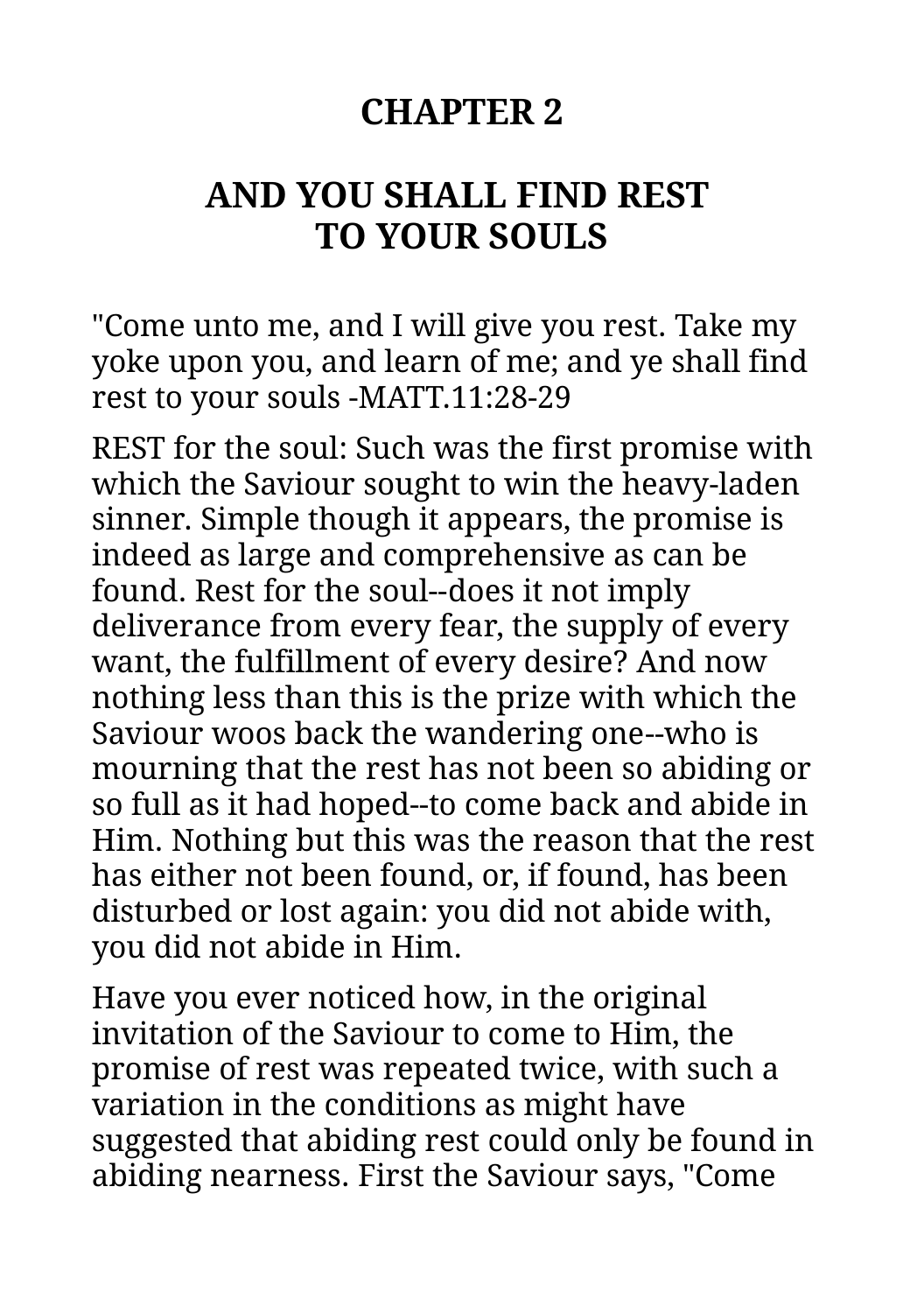unto me, and I will give you rest"; the very moment you come, and believe, I will give you rest--the rest of pardon and acceptance--the rest in my love. But we know that all that God bestows needs time to become fully our own; it must be held fast, and appropriated, and assimilated into our inmost being; without this not even Christ's giving can make it our very own, in full experience and enjoyment. And so the Saviour repeats His promise, in words which clearly speak not so much of the initial rest with which He welcomes the weary one who comes, but of the deeper and personally appropriated rest of the soul that abides with Him. He now not only says, "Come unto me," but "Take my yoke upon you and learn of me"; become my scholars, yield ourselves to my training, submit in all things to my will, let your whole life be one with mine--in other words, Abide in me. And then He adds, not only, "I will give," but "ye shall find rest to your souls." The rest He gave at coming will become something you have really found and made your very own--the deeper the abiding rest which comes from longer acquaintance and closer fellowship, from entire surrender and deeper sympathy. "Take my yoke, and learn of me," "Abide in me"--this is the path to abiding rest.

Do not these words of the Saviour discover what you have perhaps often sought in vain to know, how it is that the rest you at times enjoy is so often lost. It must have been this: you had not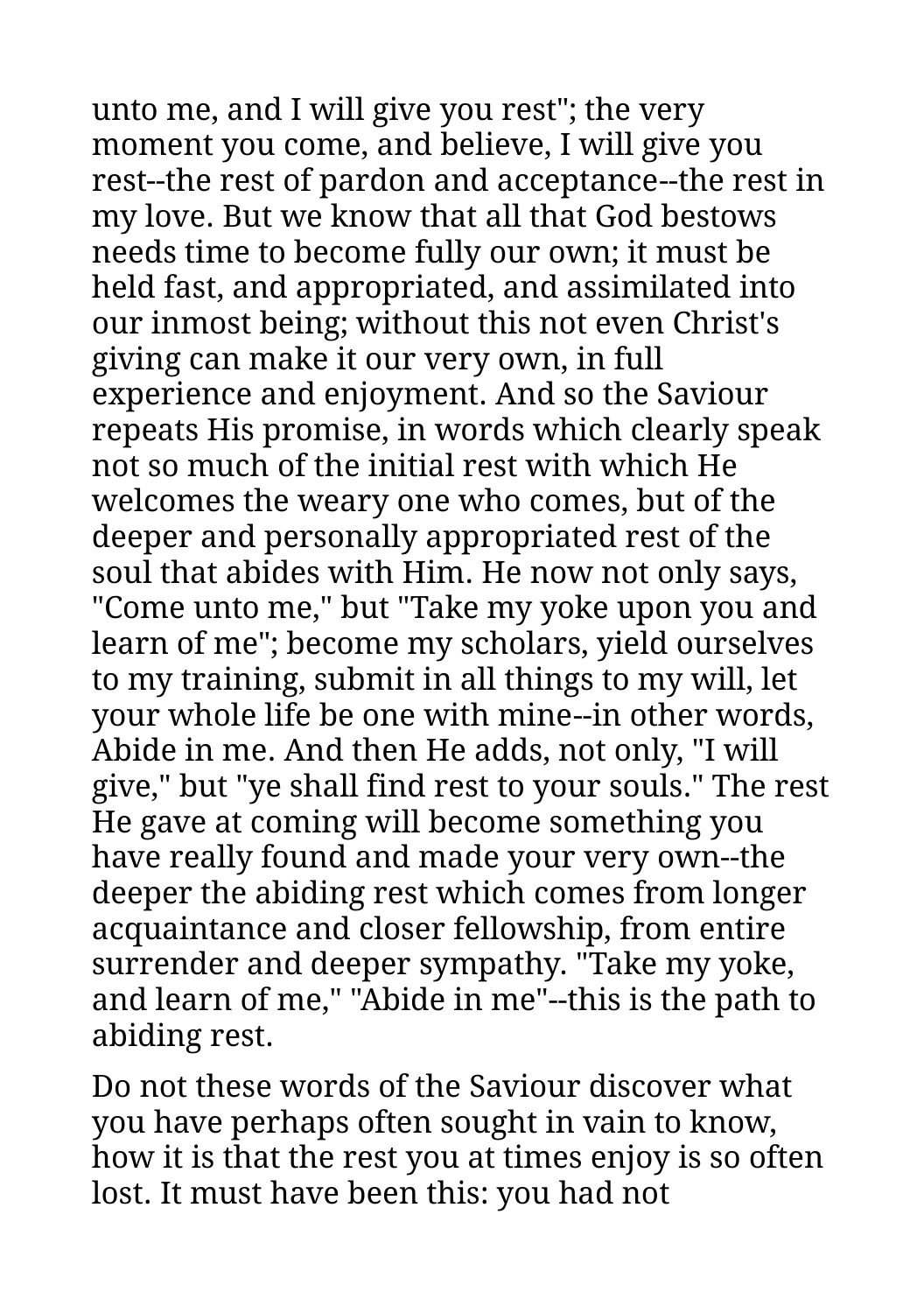understood how entire surrender to Jesus is the secret of perfect rest. Giving up one's whole life to Him, for Him alone to rule and order it; taking up His yoke, and submitting to be led and taught, to learn of Him; abiding in Him, to be and do only what He wills--these are the conditions of discipleship without which there can be no thought of maintaining the rest that was bestowed on first coming to Christ. The rest is in Christ, and not something He gives apart from Himself, and so it is only in having Him that the rest can really be kept and enjoyed.

It is because so many a young believer fails to lay hold of this truth that the rest so speedily passes away. With some it is that they really did not know; they were never taught how Jesus claims the undivided allegiance of the whole heart and life; how there is not a spot in the whole of life over which He does not wish to reign; how in the very least things His disciples must only seek to please Him. They did not know how entire the consecration was that Jesus claimed. With others, who had some idea of what a very holy life a Christian ought to lead, the mistake was a different one: they could not believe such a life to be a possible attainment. Taking, and bearing, and never for a moment laying aside the yoke of Jesus, appeared to them to require such a strain of effort, and such an amount of goodness, as to be altogether beyond their reach. The very idea of always, all the day, abiding in Jesus, was too high--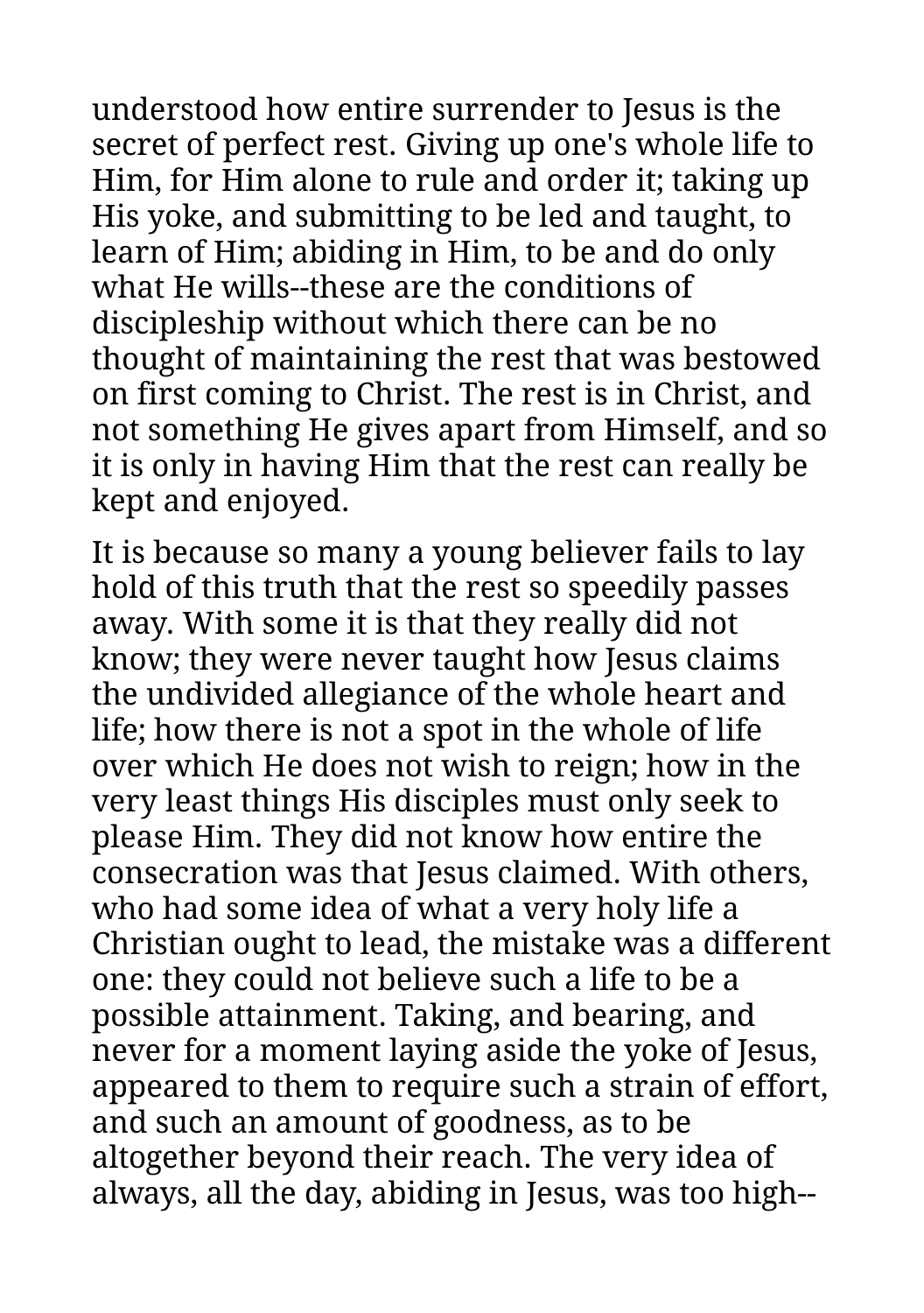something they might attain to after a life of holiness and growth, but certainly not what a feeble beginner was to start with. They did not know how, when Jesus said, "My yoke is easy," He spoke the truth; how just the yoke gives the rest, because the moment the soul yields itself to obey, the Lord Himself gives the strength and joy to do it. They did not notice how, when He said, "Learn of me," He added, "I am meek and lowly in heart," to assure them that His gentleness would meet their every need, and bear them as a mother bears her feeble child. Oh, they did not know that when He said, "Abide in me," He only asked the surrender to Himself, His almighty love would hold them fast, and keep and bless them. And so, as some had erred from the want of full consecration, so these failed because they did not fully trust. These two, consecration and faith, are the essential elements of the Christian life--the giving up all to Jesus, the receiving all from Jesus. They are implied in each other; they are united in the one word--surrender. A full surrender is to obey as well as to trust, to trust as well as to obey.

With such misunderstanding at the outset, it is no wonder that the disciple life was not one of such joy or strength as had been hoped. In some things you were led into sin without knowing it, because you had not learned how wholly Jesus wanted to rule you, and how you could not keep right for a moment unless you had Him very near you. In other things you knew what sin was, but had not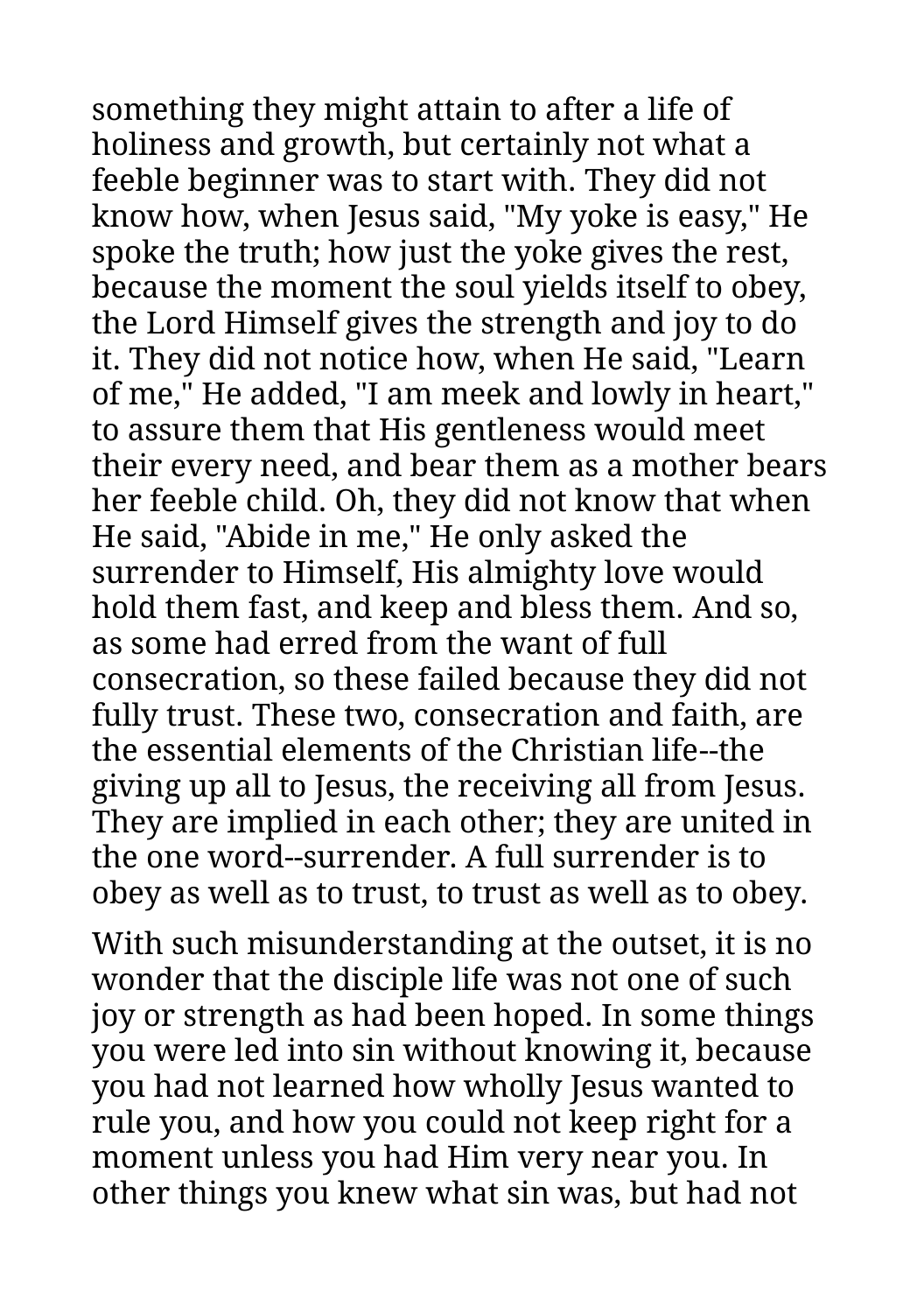the power to conquer, because you did not know or believe how entirely Jesus would take charge of you to keep and to help you. Either way, it was not long before the bright joy of your first love was lost, and your path, instead of being like the path of the just, shining more and more unto the perfect day, became like Israel's wandering in the desert--ever on the way, never very far, and yet always coming short of the promised rest. Weary soul, since so many years driven to and fro like the panting hart, O come and learn this day the lesson that there is a spot where safety and victory, where peace and rest, are always sure, and that that spot is always open to thee--the heart of Jesus.

But, alas! I hear someone say, it is just this abiding in Jesus, always bearing His yoke, to learn of Him, that is so difficult, and the very effort to attain to this often disturbs the rest even more than sin or the world. What a mistake to speak thus, and yet how often the words are heard! Does it weary the traveler to rest in the house or on the bed where he seeks repose from his fatigue? Or is it a labour to a little child to rest in its mother's arms? Is it not the house that keeps the traveler within its shelter? do not the arms of the mother sustain and keep the little one? And so it is with Jesus. The soul has but to yield itself to Him, to be still and rest in the confidence that His love has undertaken, and that His faithfulness will perform, the work of keeping it safe in the shelter of His bosom. Oh, it is because the blessing is so great that our little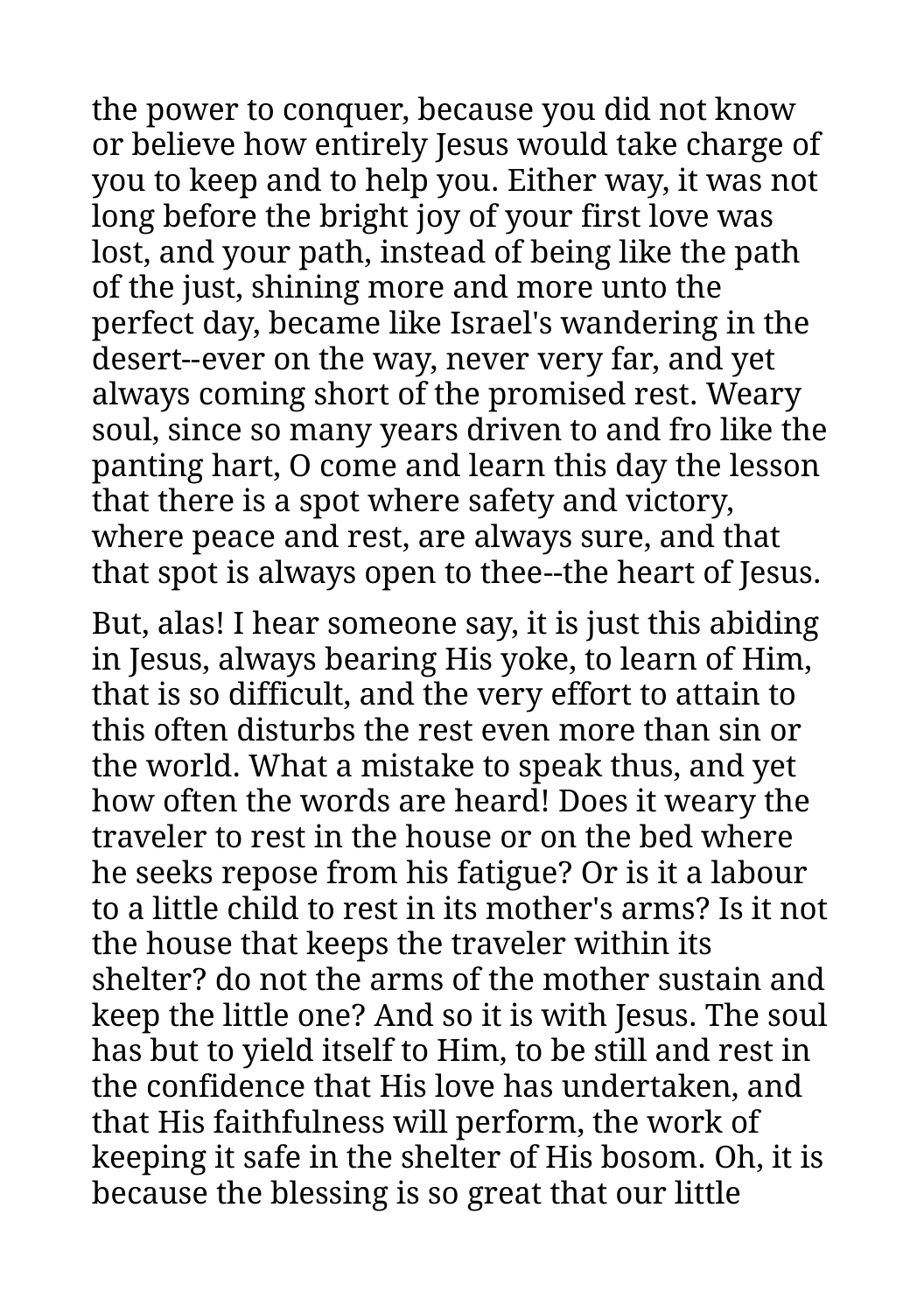hearts cannot rise to apprehend it; it is as if we cannot believe that Christ, the Almighty One, will in very deed teach and keep us all the day. And yet this is just what He has promised, for without this He cannot really give us rest. It is as our heart takes in this truth that, when He says, "Abide in me," "Learn of me," He really means it, and that it is His own work to keep us abiding when we yield ourselves to Him, that we shall venture to cast ourselves into the arms of His love, and abandon ourselves to His blessed keeping. It is not the yoke, but resistance to the yoke, that makes the difficulty; the whole-hearted surrender to Jesus, as at once our Master and our Keeper, finds and secures the rest.

Come, my brother, and let us this very day commence to accept the word of Jesus in all simplicity. It is a distinct command this: "Take my yoke, and learn of me, " "Abide in me. " A command has to be obeyed. The obedient scholar asks no questions about possibilities or results; he accepts every order in the confidence that his teacher has provided for all that is needed. The power and the perseverance to abide in the rest, and the blessing in abiding--it belongs to the Saviour to see to this; 'tis mine to obey, 'tis His to provide. Let us this day in immediate obedience accept the command, and answer boldly, "Saviour, I abide in Thee. At Thy bidding I take Thy yoke; I undertake the duty without delay; I abide in Thee." Let each consciousness of failure only give new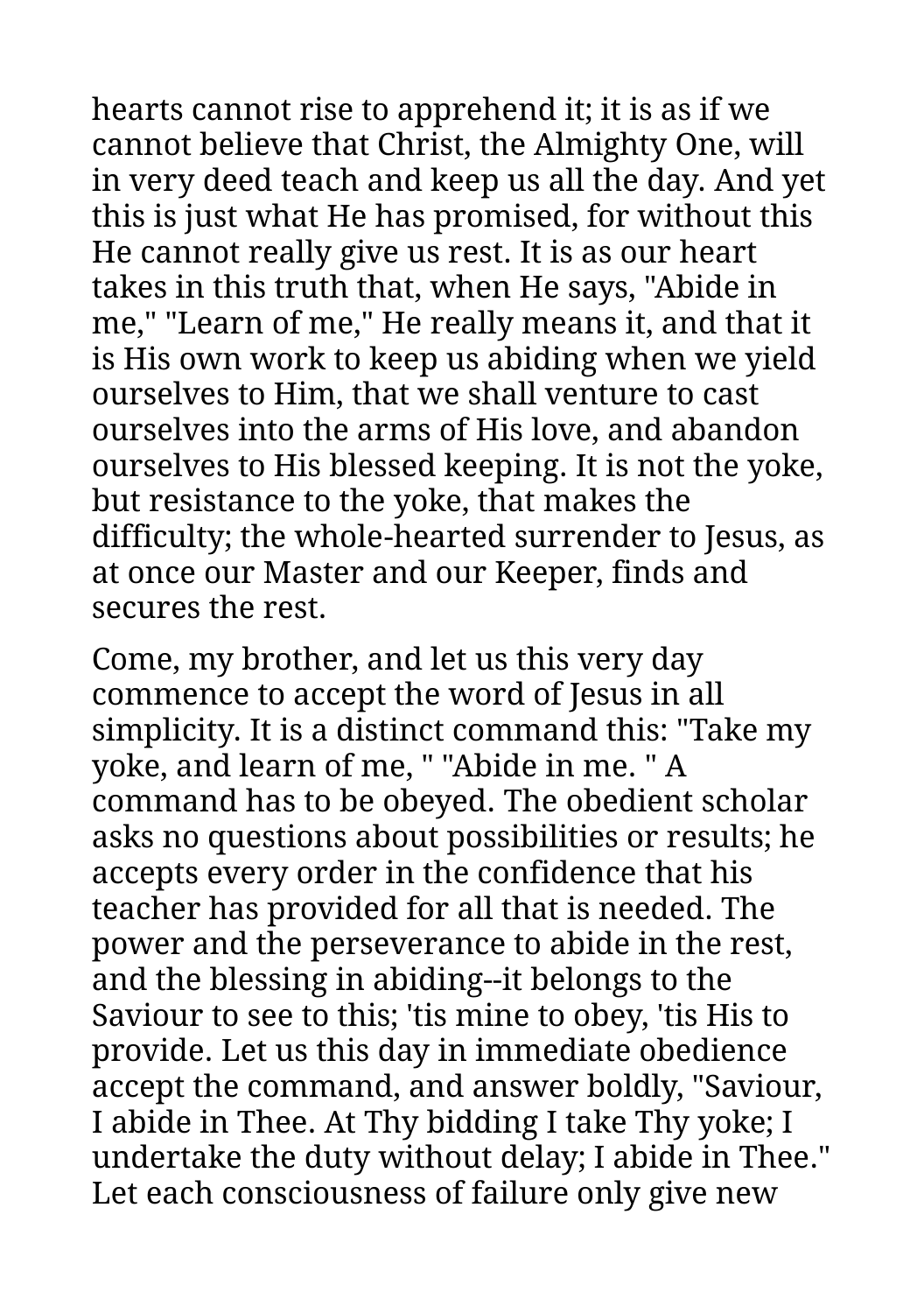urgency to the command, and teach us to listen more earnestly than ever till the Spirit again give us to hear the voice of Jesus saying, with a love and authority that inspire both hope and obedience, "Child, abide in me." That word, listened to as coming from Himself, will be an end of all doubting--a divine promise of what shall surely be granted. And with ever-increasing simplicity its meaning will be interpreted. Abiding in Jesus is nothing but the giving up of oneself to be ruled and taught and led, and so resting in the arms of Everlasting Love.

Blessed rest! the fruit and the foretaste and the fellowship of God's own rest! found of them who thus come to Jesus to abide in Him. It is the peace of God, the great calm of the eternal world, that passeth all understanding, and that keeps the heart and mind. With this grace secured, we have strength for every duty, courage for every struggle, a blessing in every cross, and the joy of life eternal in death itself.

O my Saviour! if ever my heart should doubt or fear again, as if the blessing were too great to expect, or too high to attain, let me hear Thy voice to quicken my faith and obedience: "Abide in me"; "Take my yoke upon you, and learn of me; ye shall find rest to your souls."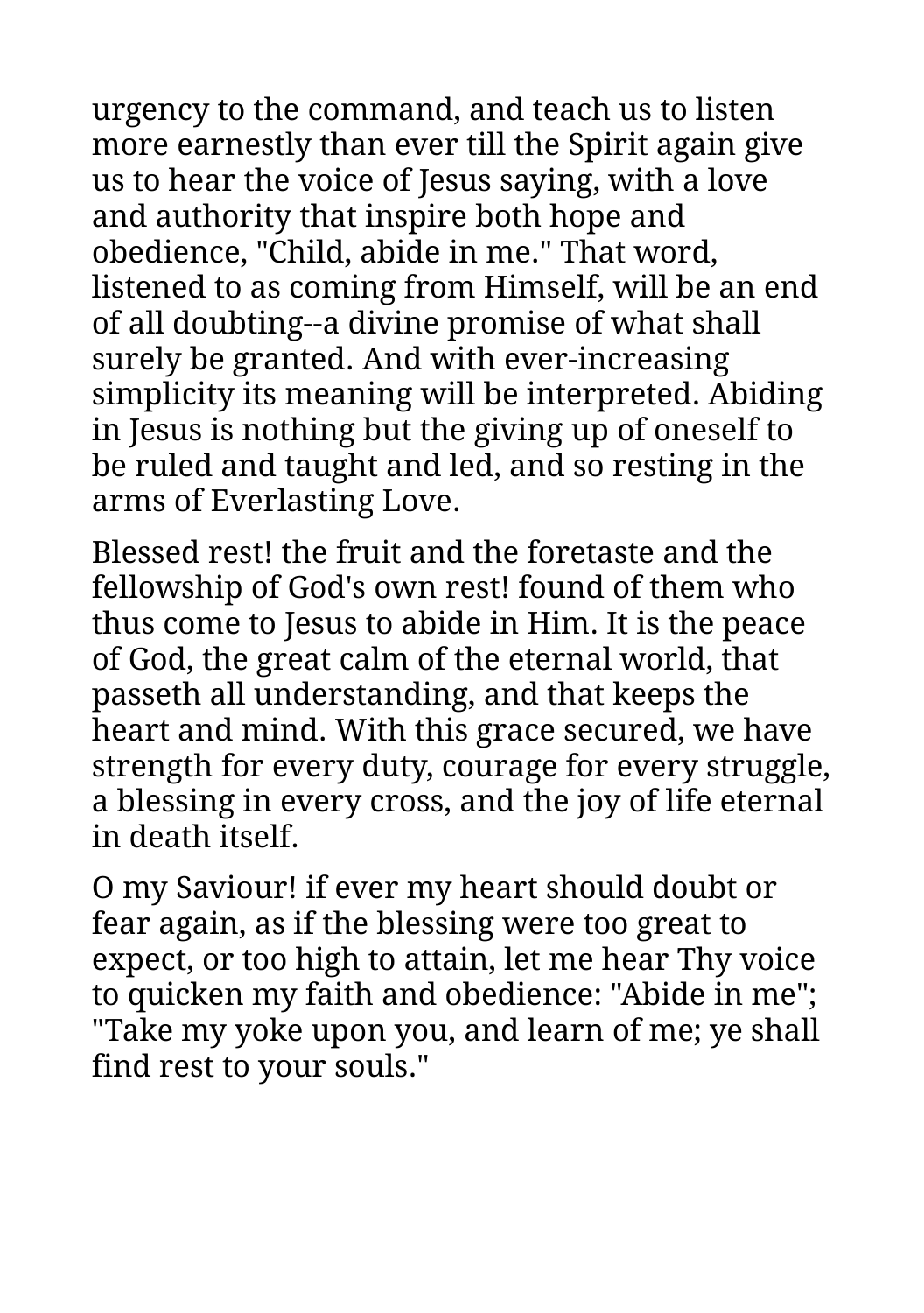#### <span id="page-21-0"></span>**CHAPTER 3**

#### **TRUSTING HIM TO KEEP YOU**

"I follow after, if that I may apprehend that for which I also am apprehended of Christ Jesus."-- PHIL.3:12

MORE than one admits that it is a sacred duty and a blessed privilege to abide in Christ, but shrinks back continually before the question: Is it possible, a life of unbroken fellowship with the Saviour? Eminent Christians, to whom special opportunities of cultivating this grace have been granted, may attain to it; for the large majority of disciples, whose life, by a divine appointment, is so fully occupied with the affairs of this life, it can scarce be expected. The more they hear of this life, the deeper their sense of its glory and blessedness, and there is nothing they would not sacrifice to be made partakers of it. But they are too weak, too unfaithful--they never can attain to it.

Dear souls! how little they know that the abiding in Christ is just meant for the weak, and so beautifully suited to their feebleness. It is not the doing of some great thing, and does not demand that we first lead a very holy and devoted life. No, it is simply weakness entrusting itself to a Mighty One to be kept--the unfaithful one casting self on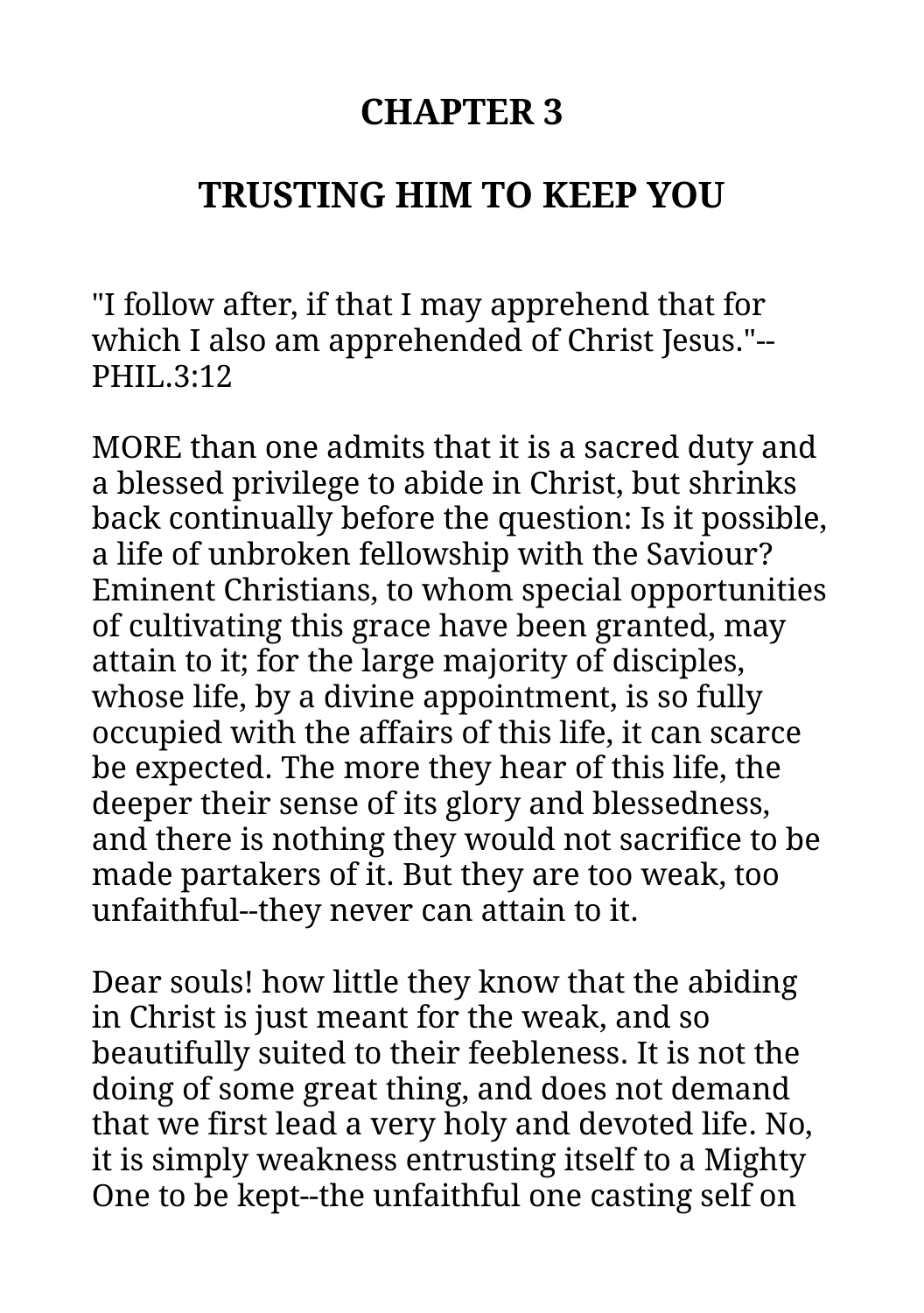One who is altogether trustworthy and true. Abiding in Him is not a work that we have to do as the condition for enjoying His salvation, but a consenting to let Him do all for us, and in us, and through us. It is a work He does for us--the fruit and the power of His redeeming love. Our part is simply to yield, to trust, and to wait for what He has engaged to perform.

It is this quiet expectation and confidence, resting on the word of Christ that in Him there is an abiding place prepared, which is so sadly wanting among Christians. They scarce take the time or the trouble to realize that when He says "Abide IN ME," He offers Himself, the Keeper of Israel that slumbers not nor sleeps, with all His power and love, as the living home of the soul, where the mighty influences of His grace will be stronger to keep than all their feebleness to lead astray. The idea they have of grace is this--that their conversion and pardon are God's work, but that now, in gratitude to God, it is their work to live as Christians, and follow Jesus. There is always the thought of a work that has to be done, and even though they pray for help, still the work is theirs. They fail continually, and become hopeless; and the despondency only increases the helplessness. No, wandering one; as it was Jesus who drew you when He spake "Come," so it is Jesus who keeps you when He says "Abide." The grace to come and the grace to abide are alike from Him alone. That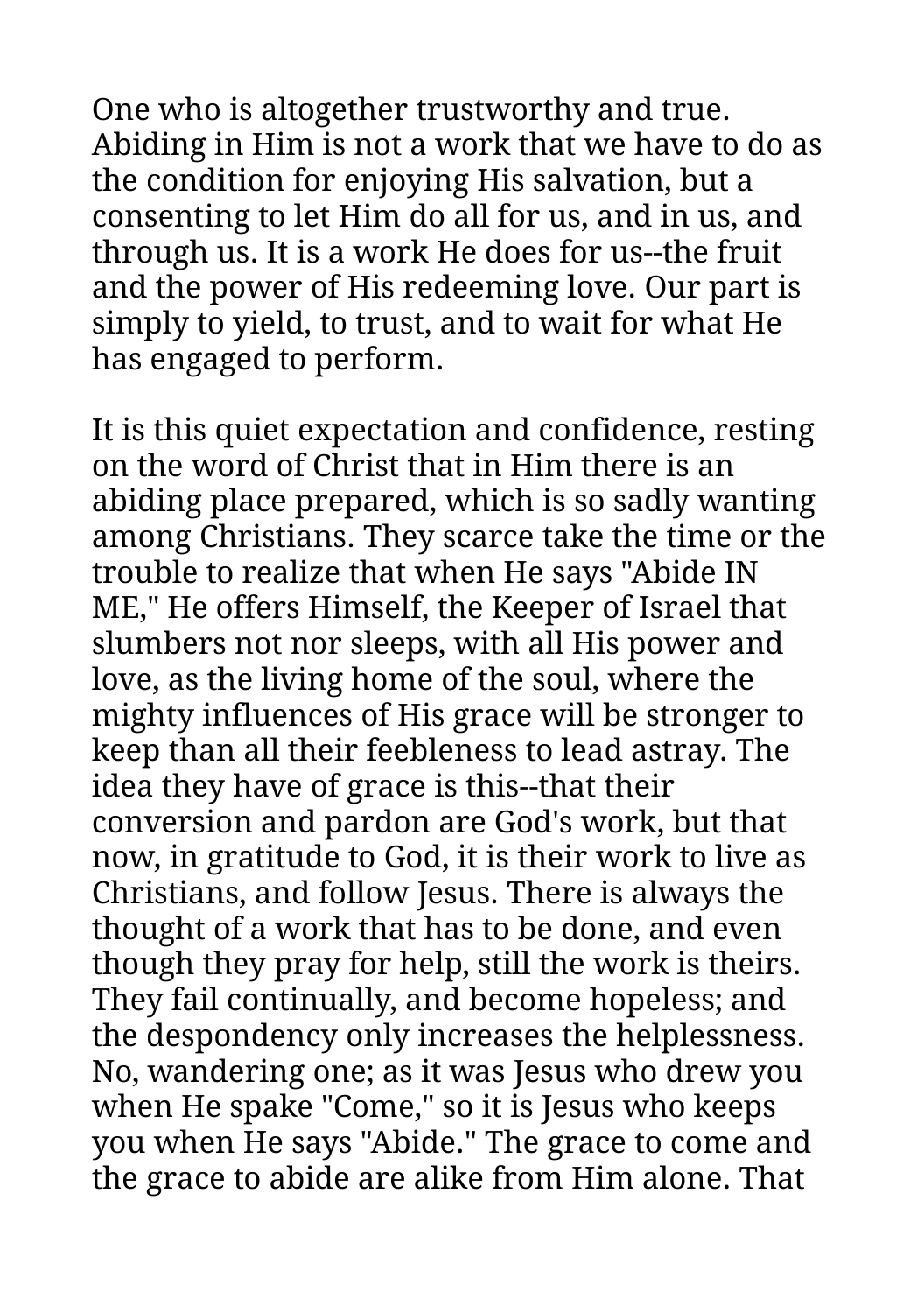word Come, heard, meditated on, accepted, was the cord of love that drew you nigh; that word Abide is even so the band with which He holds you fast and binds you to Himself. Let the soul but take time to listen to the voice of Jesus. "In me," He says, "is thy place--in my almighty arms. It is I who love thee so, who speak Abide in me; surely thou canst trust me." The voice of Jesus entering and dwelling in the soul cannot but call for the response: "Yes, Saviour, in Thee I can, I will abide."

Abide in me: These words are no law of Moses, demanding from the sinful what they cannot perform. They are the command of love, which is ever only a promise in a different shape. Think of this until all feeling of burden and fear and despair pass away, and the first thought that comes as you hear of abiding in Jesus be one of bright and joyous hope: it is for me, I know I shall enjoy it. You are not under the law, with its inexorable Do, but under grace, with its blessed Believe what Christ will do for you. And if the question be asked, "But surely there is something for us to do?" the answer is, "Our doing and working are but the fruit of Christ's work in us." It is when the soul becomes utterly passive, looking and resting on what Christ is to do, that its energies are stirred to their highest activity, and that we work most effectually because we know that He works in us. It is as we see in that word IN ME the mighty energies of love reaching out after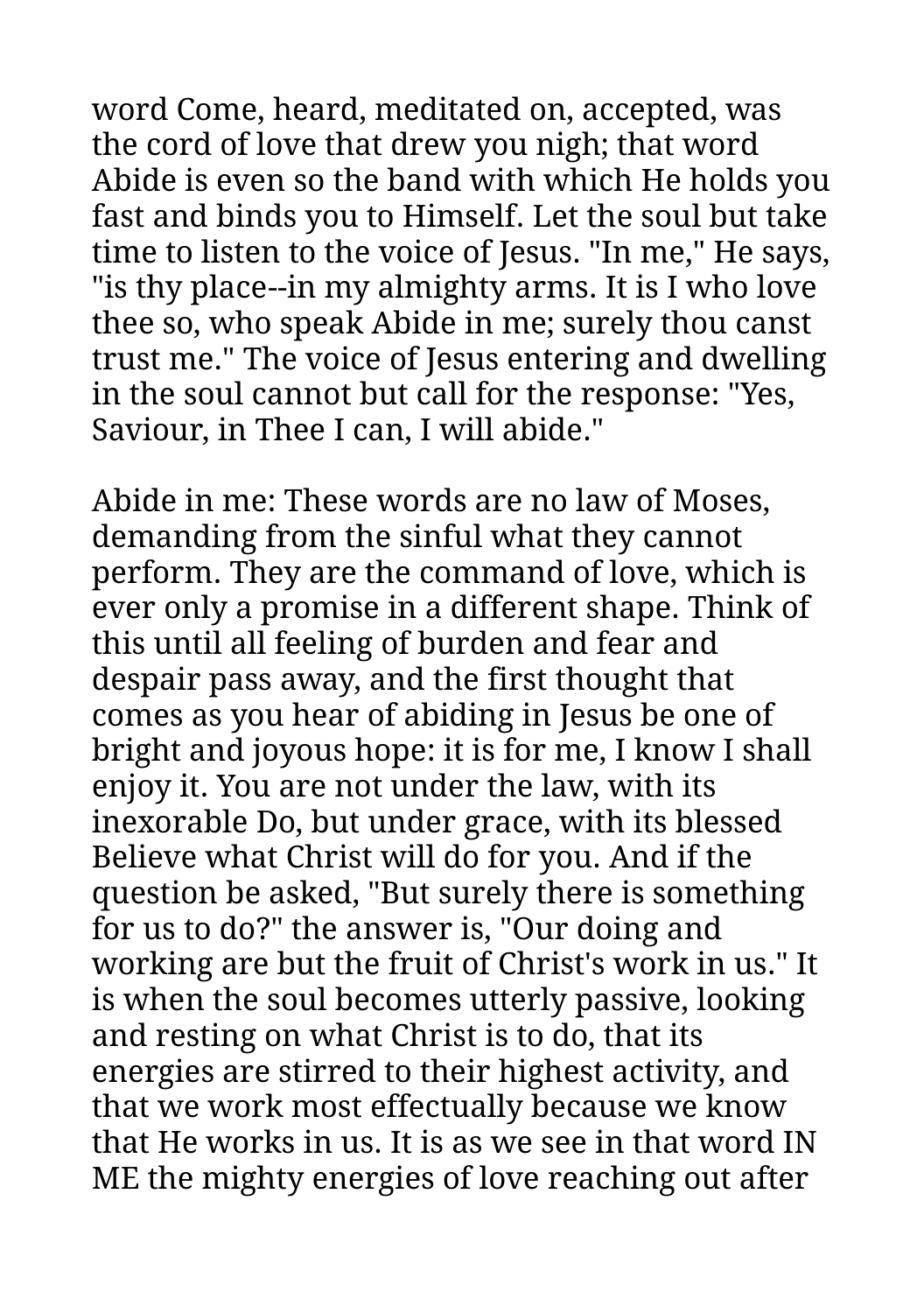us to have us and to hold us, that all the strength of our will is roused to abide in Him.

This connection between Christ's work and our work is beautifully expressed in the words of Paul: "I follow after, if that I may apprehend that whereunto I also am apprehended of Christ Jesus." It was because he knew that the mighty and the faithful One had grasped him with the glorious purpose of making him one with Himself, that he did his utmost to grasp the glorious prize. The faith, the experience, the full assurance, "Christ hath apprehended me," gave him the courage and the strength to press on and apprehend that whereunto he was apprehended. Each new insight of the great end for which Christ had apprehended and was holding him, roused him afresh to aim at nothing less.

Paul's expression, and its application to the Christian life, can be best understood if we think of a father helping his child to mount the side of some steep precipice. The father stands above, and has taken the son by the hand to help him on. He points him to the spot on which he will help him to plant his feet, as he leaps upward. The leap would be too high and dangerous for the child alone; but the father's hand is his trust, and he leaps to get hold of the point for which his father has taken hold of him. It is the father's strength that secures him and lifts him up, and so urges him to use his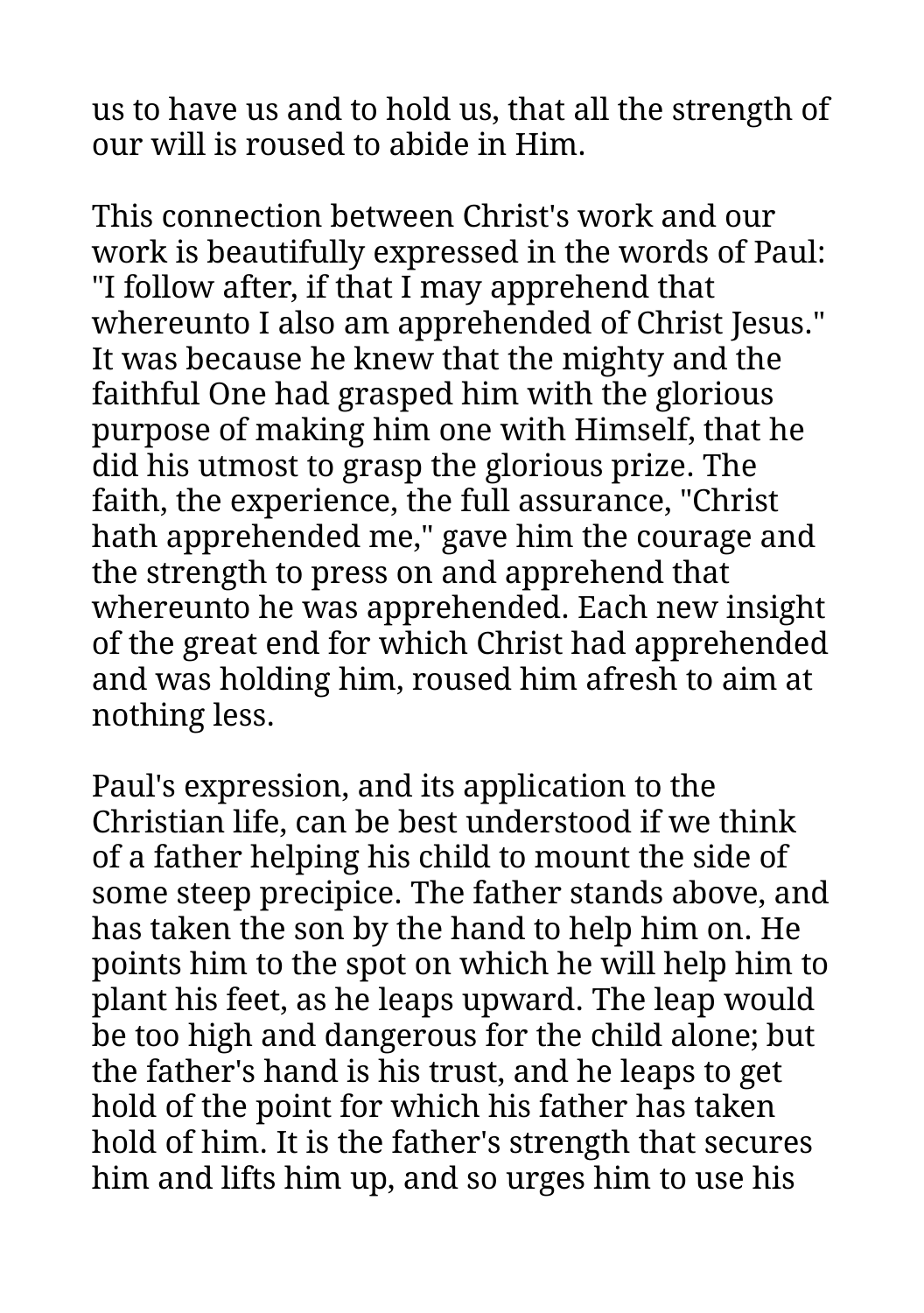utmost strength.

Such is the relation between Christ and you, O weak and trembling believer! Fix first your eyes on the whereunto for which He has apprehended you. It is nothing less than a life of abiding, unbroken fellowship with Himself to which He is seeking to lift you up. All that you have already received--pardon and peace, the Spirit and His grace--are but preliminary to this. And all that you see promised to you in the future--holiness and fruitfulness and glory everlasting--are but its natural outcome. Union with Himself, and so with the Father, is His highest object. Fix your eye on this, and gaze until it stand out before you clear and unmistakeable: Christ's aim is to have me abiding in Him.

And then let the second thought enter your heart: Unto this I am apprehended of Christ. His almighty power hath laid hold on me, and offers now to lift me up to where He would have me. Fix your eyes on Christ. Gaze on the love that beams in those eyes, and that asks whether you cannot trust Him, who sought and found and brought you nigh, now to keep you. Gaze on that arm of power, and say whether you have reason to be assured that He is indeed able to keep you abiding in Him.

And as you think of the spot whither He points- the blessed whereunto for which He apprehended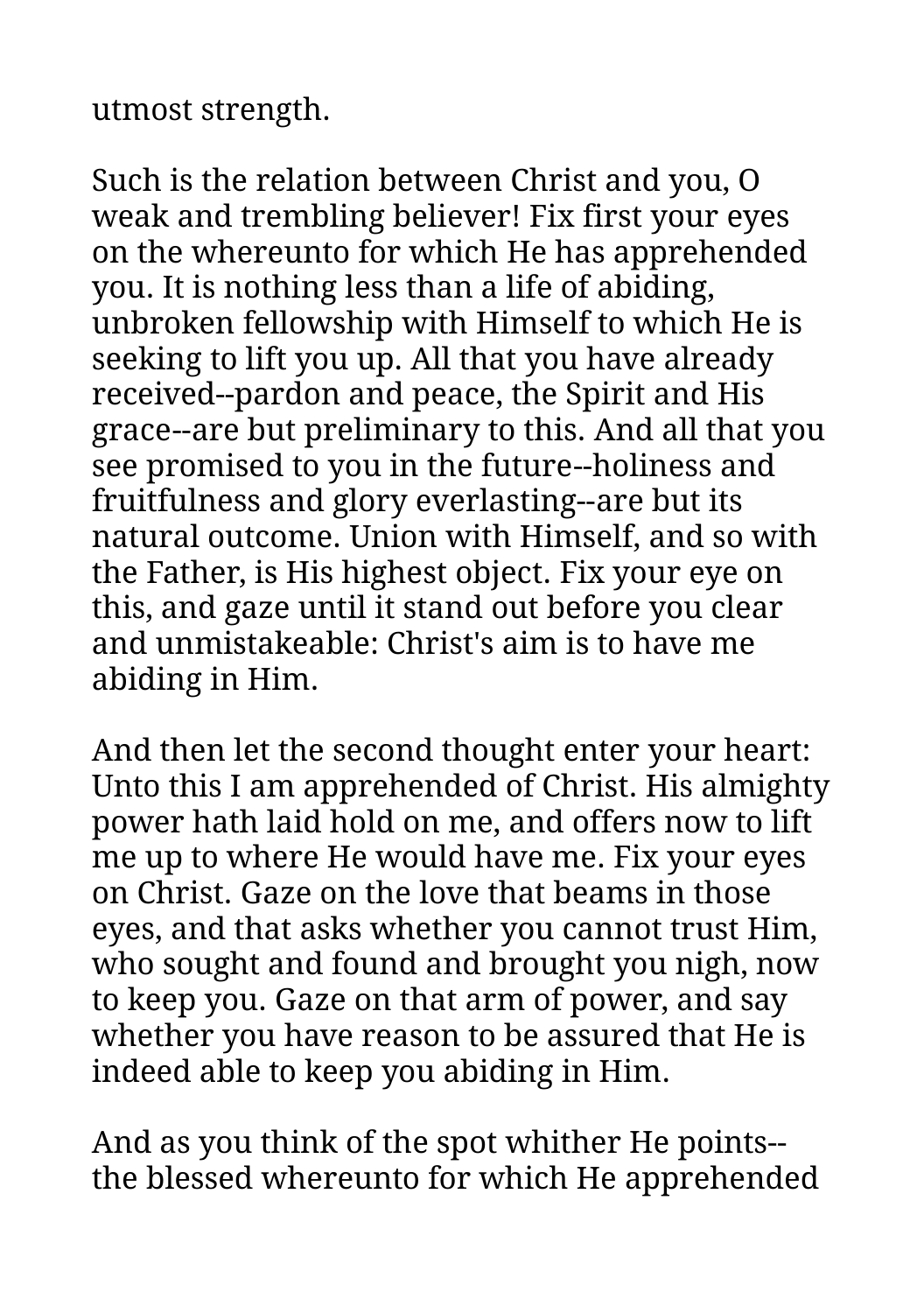you--and keep your gaze fixed on Himself, holding you and waiting to lift you up, O say, could you not this very day take the upward step, and rise to enter upon this blessed life of abiding in Christ? Yes, begin at once, and say, "O my Jesus, if Thou biddest me, and if Thou engagest to lift and keep me there, I will venture. Trembling, but trusting, I will say: Jesus, I do abide in Thee. "

My beloved fellow-believer, go, and take time alone with Jesus, and say this to Him. I dare not speak to you about abiding in Him for the mere sake of calling forth a pleasing religious sentiment. God's truth must at once be acted on. O yield yourself this very day to the blessed Saviour in the surrender of the one thing He asks of you: give up yourself to abide in Him. He Himself will work it in you. You can trust Him to keep you trusting and abiding.

And if ever doubts again arise, or the bitter experience of failure tempt you to despair, just remember where Paul found His strength: "I am apprehended of Jesus Christ." In that assurance you have a fountain of strength. From that you can look up to the whereunto on which He has set His heart, and set yours there too. From that you gather confidence that the good work He hath begun He will also perform. And in that confidence you will gather courage, day by day, afresh to say, " `I follow on, that I may also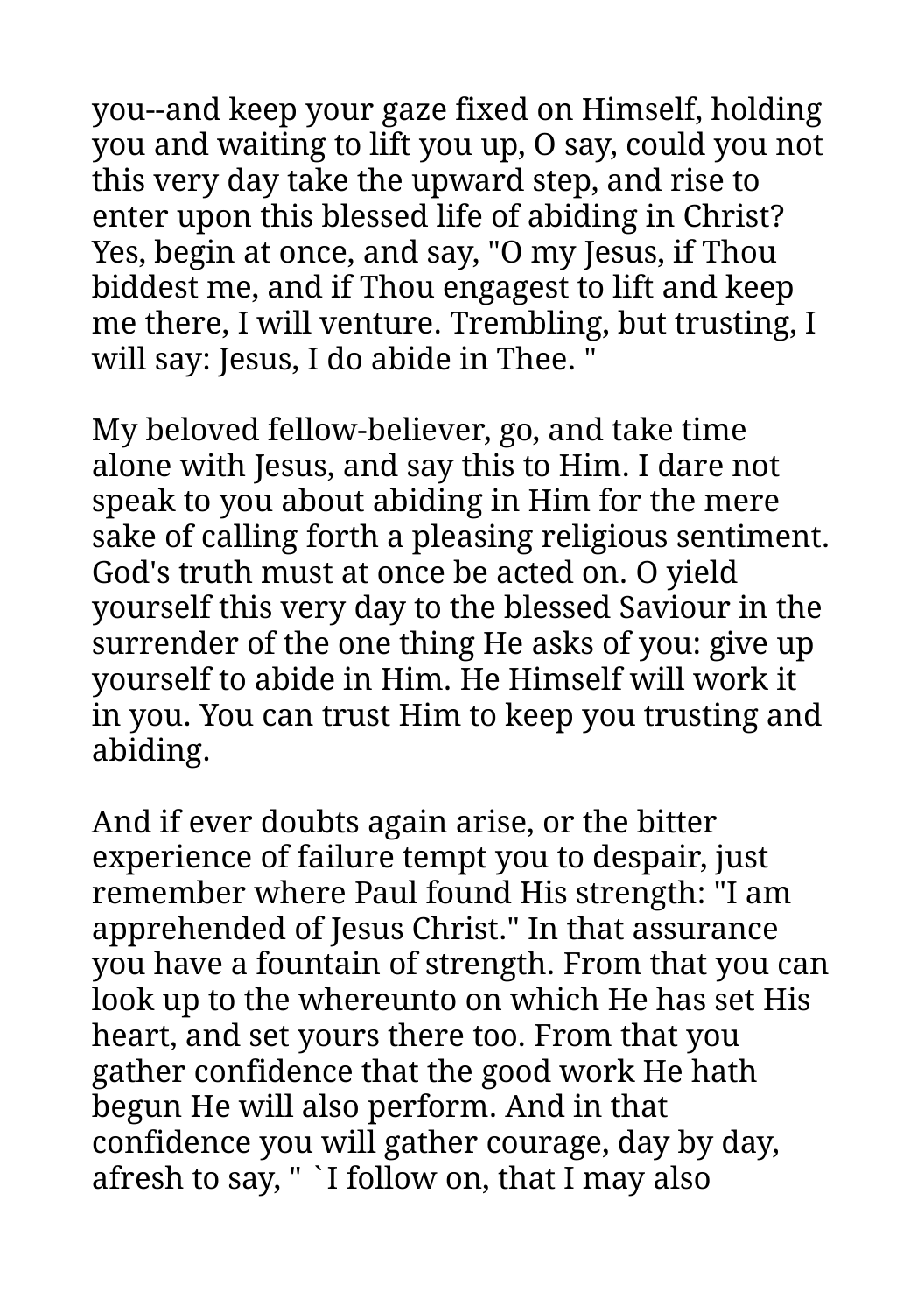apprehend that for which I am apprehended of Christ Jesus.' It is because Jesus has taken hold of me, and because Jesus keeps me, that I dare to say: Saviour, I abide in Thee. "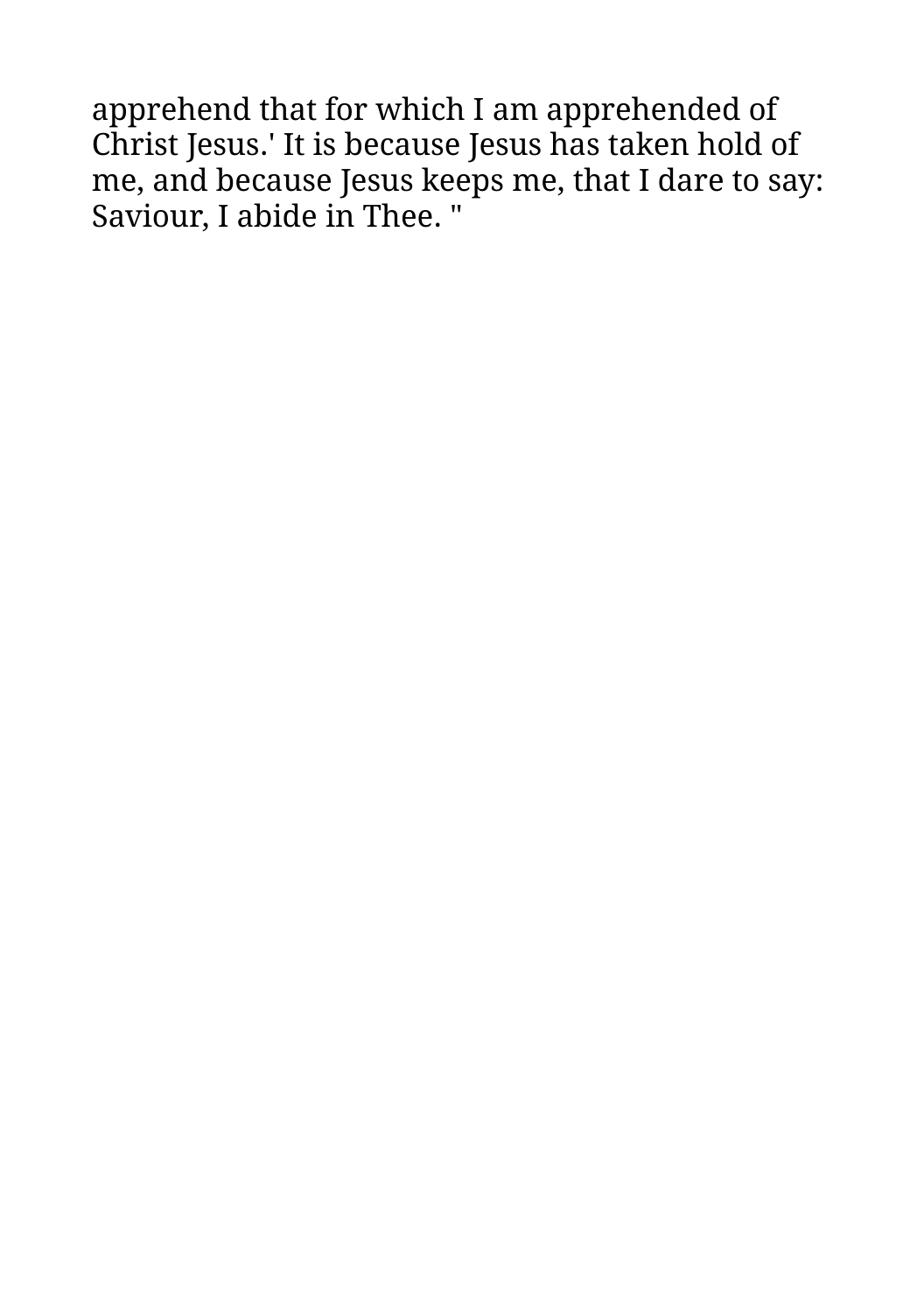## <span id="page-28-0"></span>**CHAPTER 4**

## **AS THE BRANCH IN THE VINE**

"I am the vine, ye are the branches."-JOHN 15:5

IT WAS in connection with the parable of the Vine that our Lord first used the expression, "Abide in me." That parable, so simple, and yet so rich in its teaching, gives us the best and most complete illustration of the meaning of our Lord's command, and the union to which He invites us.

The parable teaches us the nature of that union. The connection between the vine and the branch is a living one. No external, temporary union will suffice; no work of man can effect it: the branch, whether an original or an engrafted one, is such only by the Creator's own work, in virtue of which the life, the sap, the fatness, and the fruitfulness of the vine communicate themselves to the branch. And just so it is with the believer too. His union with his Lord is no work of human wisdom or human will, but an act of God, by which the closest and most complete life-union is effected between the Son of God and the sinner. "God hath sent forth the Spirit of His Son into your hearts." The same Spirit which dwelt and still dwells in the Son, becomes the life of the believer; in the unity of that one Spirit, and the fellowship of the same life which is in Christ, he is one with Him. As between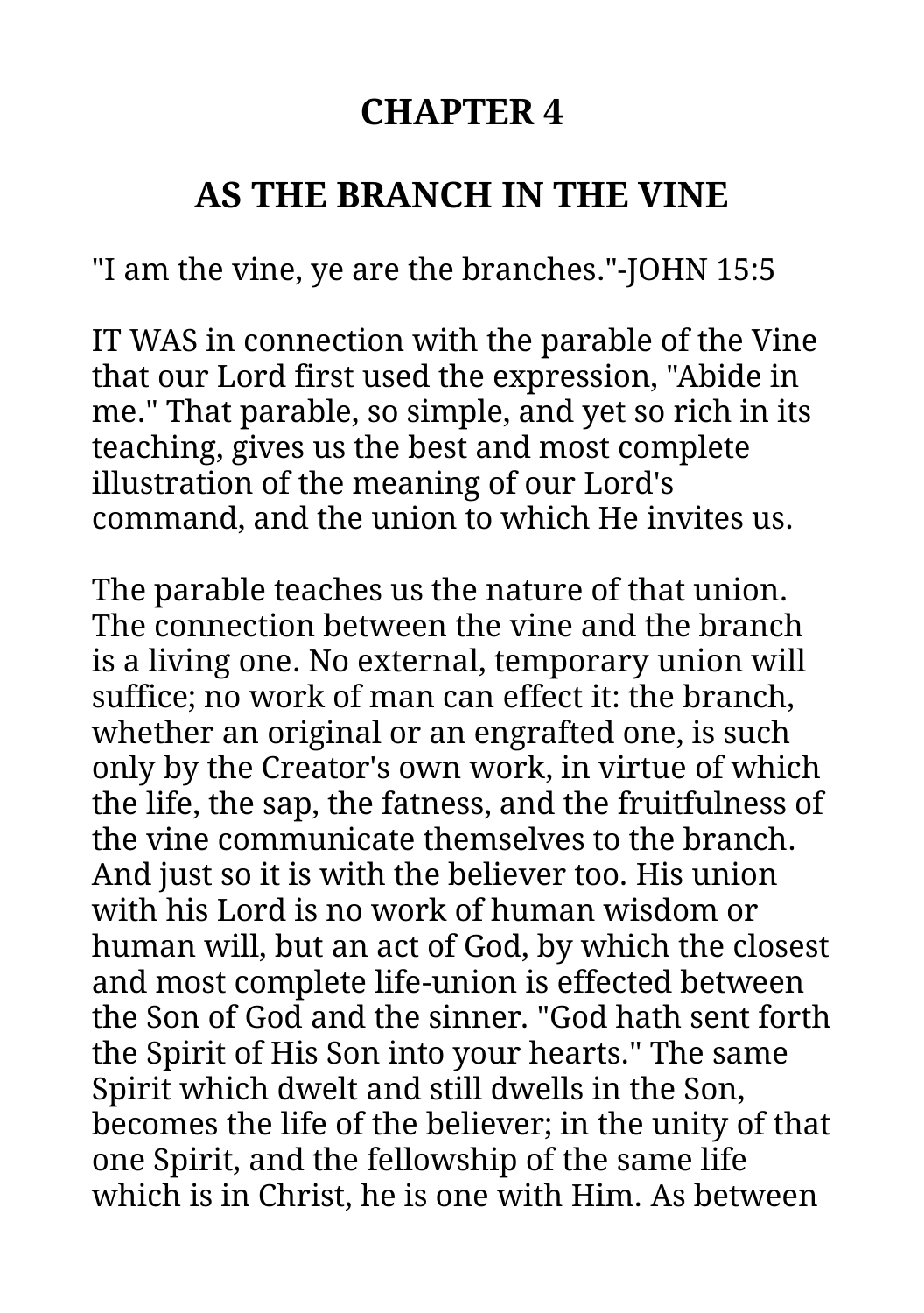the vine and branch, it is a life-union that makes them one.

The parable teaches us the completeness of the union. So close is the union between the vine and the branch, that each is nothing without the other, that each is wholly and only for the other.

Without the vine the branch can do nothing. To the vine it owes its right of place in the vineyard, its life and its fruitfulness. And so the Lord says, "Without me ye can do nothing." The believer can each day be pleasing to God only in that which he does through the power of Christ dwelling in him. The daily inflowing of the life-sap of the Holy Spirit is his only power to bring forth fruit. He lives alone in Him and is for each moment dependent on Him alone.

Without the branch the vine can also do nothing. A vine without branches can bear no fruit. No less indispensable than the vine to the branch, is the branch to the vine. Such is the wonderful condescension of the grace of Jesus, that just as His people are dependent on Him, He has made Himself dependent on them. Without His disciples He cannot dispense His blessing to the world; He cannot offer sinners the grapes of the heavenly Canaan. Marvel not! It is His own appointment; and this is the high honour to which He has called His redeemed ones, that as indispensable as He is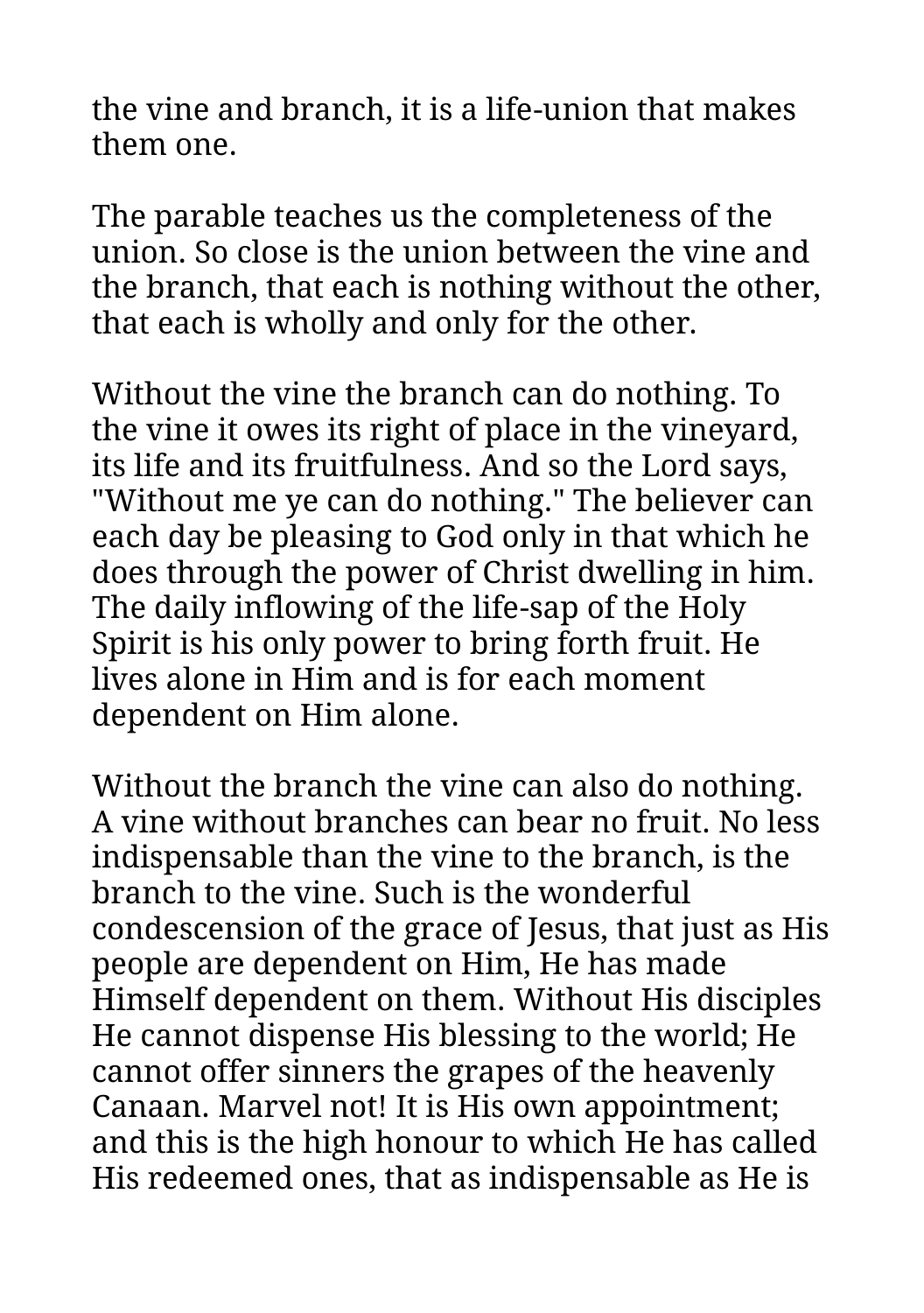to them in heaven, that from Him their fruit may be found, so indispensable are they to Him on earth, that through them His fruit may be found. Believers, meditate on this, until your soul bows to worship in presence of the mystery of the perfect union between Christ and the believer.

There is more: as neither vine nor branch is anything without the other, so is neither anything except for the other.

All the vine possesses belongs to the branches. The vine does not gather from the soil its fatness and its sweetness for itself--all it has is at the disposal of the branches. As it is the parent, so it is the servant of the branches. And Jesus, to whom we owe our life, how completely does He give Himself for us and to us: "The glory Thou gavest me, I have given them"; "He that believeth in me, the works that I do shall he do also; and greater works shall he do." All His fullness and all His riches are for thee, O believer; for the vine does not live for itself, keeps nothing for itself, but exists only for the branches. All that Jesus is in heaven, He is for us: He has no interest there separate from ours; as our representative He stands before the Father.

And all the branch possesses belongs to the vine. The branch does not exist for itself, but to bear fruit that can proclaim the excellence of the vine: it has no reason of existence except to be of service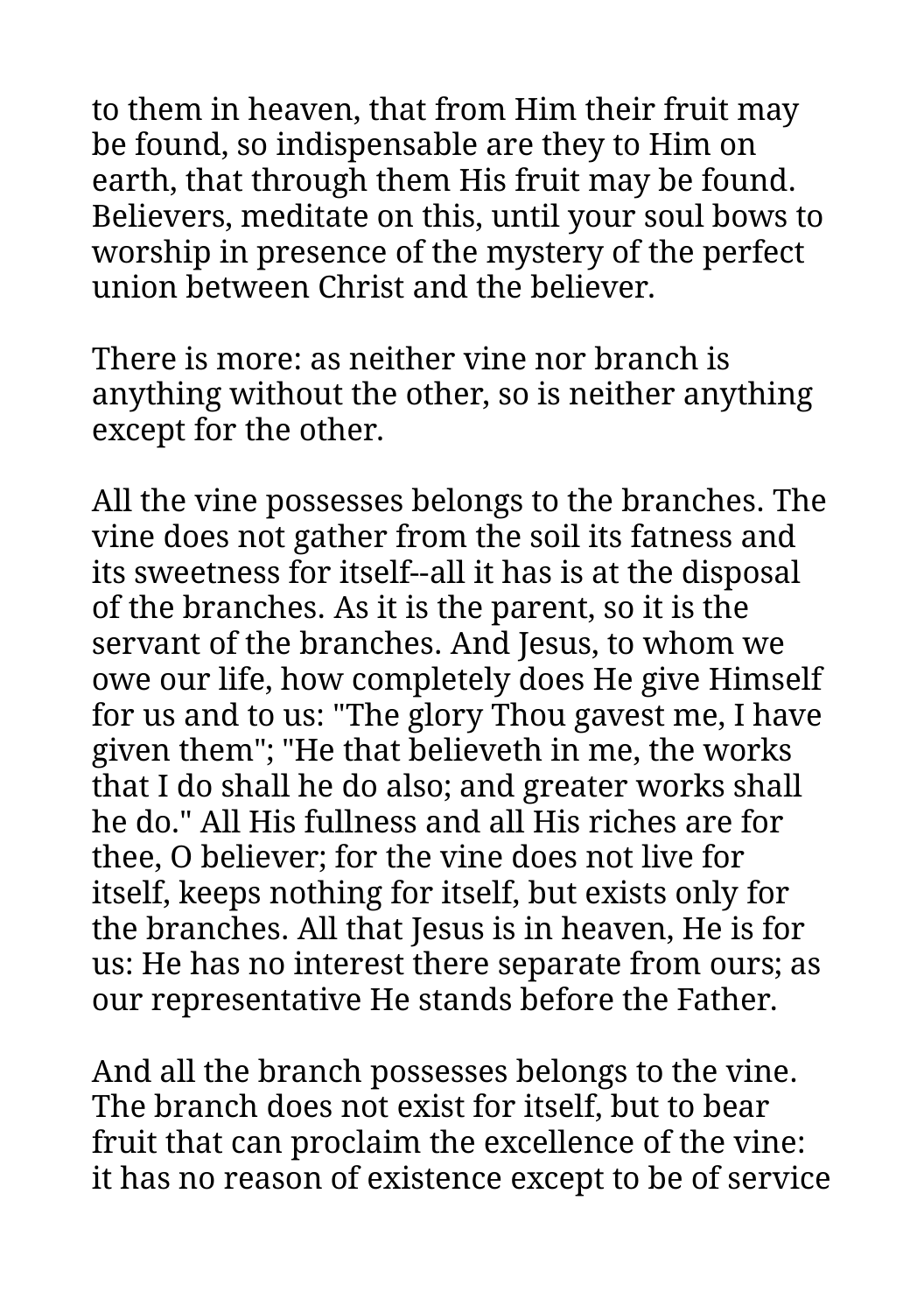to the vine. Glorious image of the calling of the believer, and the entireness of his consecration to the service of his Lord. As Jesus gives Himself so wholly over to him, he feels himself urged to be wholly his Lord's. Every power of his being, every moment of his life, every thought and feeling, belong to Jesus, that from Him and for Him he may bring forth fruit. As he realizes what the vine is to the branch, and what the branch is meant to be to the vine, he feels that he has but one thing to think of and to live for, and that is, the will, the glory, the work, the kingdom of his blessed Lord--the bringing forth of fruit to the glory of His name.

The parable teaches us the object of the union. The branches are for fruit and fruit alone. "Every branch that beareth not fruit He taketh away." The branch needs leaves for the maintenance of its own life, and the perfection of its fruit: the fruit itself it bears to give away to those around. As the believer enters into his calling as a branch, he sees that he has to forget himself, and to live entirely for his fellowmen. To love them, to seek for them, and to save them, Jesus came: for this every branch on the Vine has to live as much as the Vine itself. It is for fruit, much fruit, that the Father has made us one with Jesus.

Wondrous parable of the Vine-unveiling the mysteries of the Divine love, of the heavenly life, of the world of Spirit--how little have I understood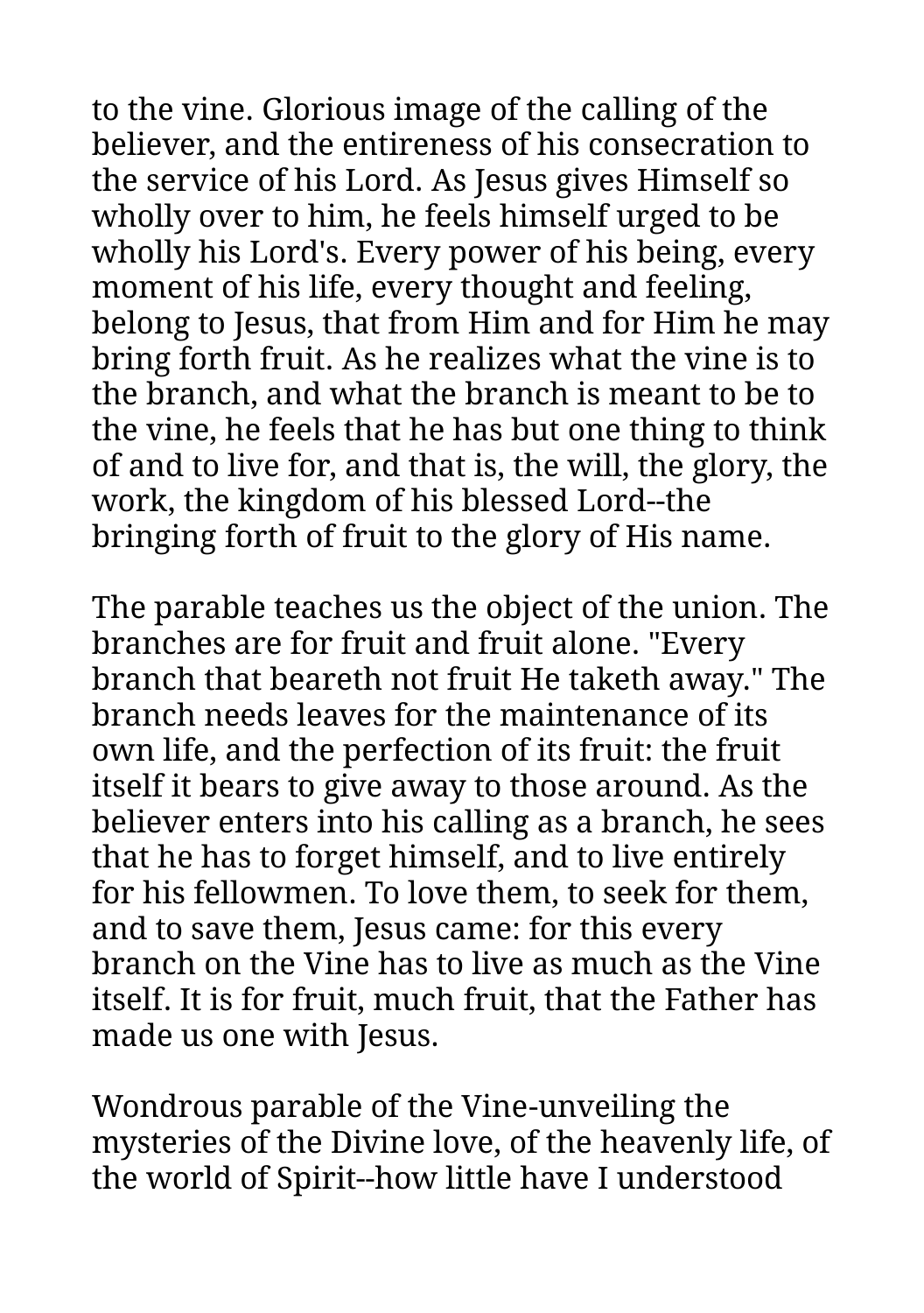thee! Jesus the living Vine in heaven, and I the living branch on earth! How little have I understood how great my need, but also how perfect my claim, to all His fullness! How little understood, how great His need, but also how perfect His claim, to my emptiness! Let me, in its beautiful light, study the wondrous union between Jesus and His people, until it becomes to me the guide into full communion with my beloved Lord. Let me listen and believe, until my whole being cries out, "Jesus is indeed to me the True Vine, bearing me, nourishing me, supplying me, using me, and filling me to the full to make me bring forth fruit abundantly." Then shall I not fear to say, "I am indeed a branch to Jesus, the True Vine, abiding in Him, resting on Him, waiting for Him, serving Him, and living only that through me, too, He may show forth the riches of His grace, and give His fruit to a perishing world."

It is when we try thus to understand the meaning of the parable, that the blessed command spoken in connection with it will come home to us in its true power. The thought of what the vine is to the branch, and Jesus to the believer, will give new force to the words, "Abide in me!" It will be as if He says, "Think, soul, how completely I belong to thee. I have joined myself inseparably to thee; all the fulness and fatness of the Vine are thine in very deed. Now thou once art in me, be assured that all I have is wholly thine. It is my interest and my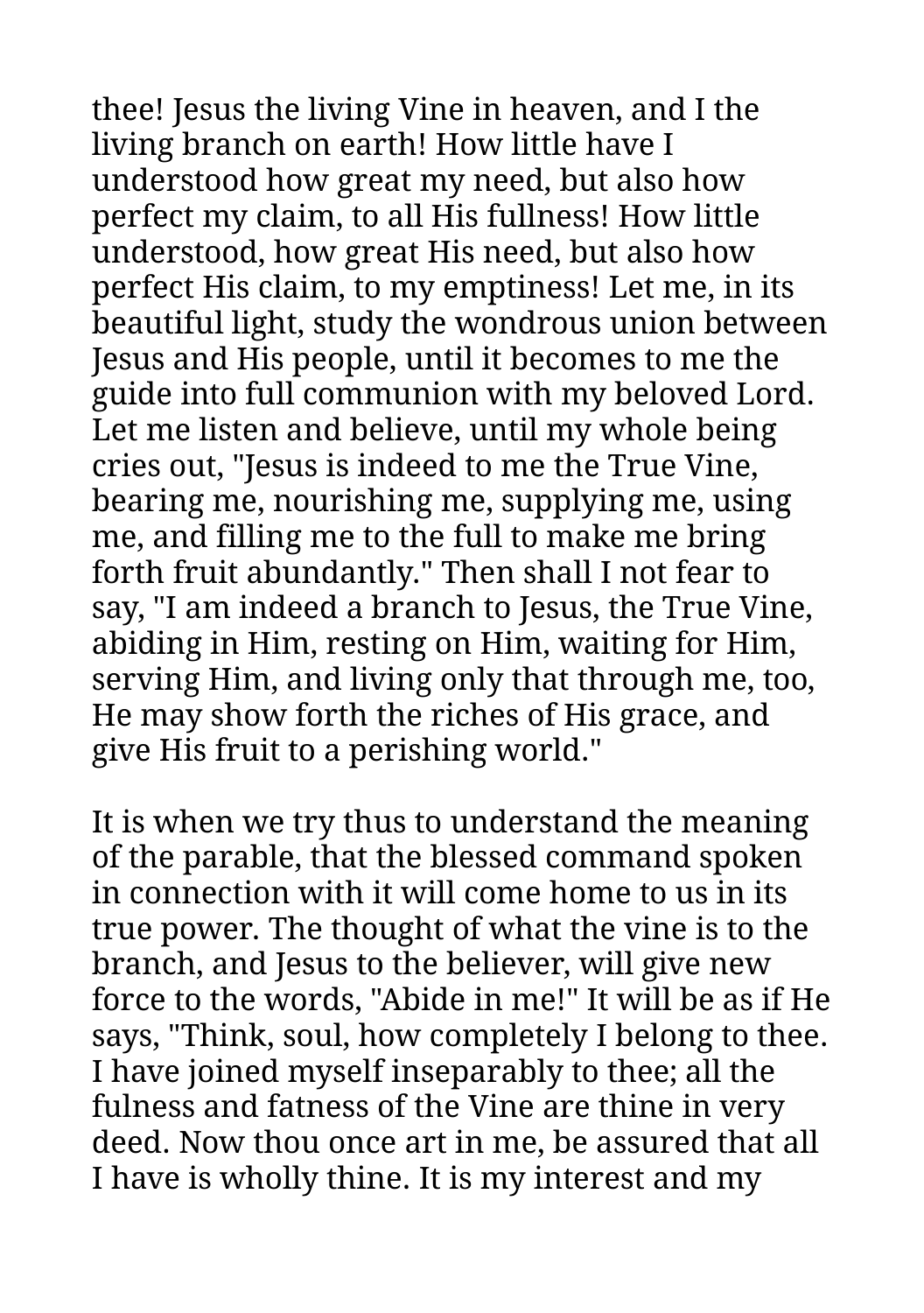honour to have thee a fruitful branch; only Abide in me. Thou art weak, but I am strong; thou art poor, but I am rich. Only abide in me; yield thyself wholly to my teaching and rule; simply trust my love, my grace, my promises. Only believe; I am wholly thine; I am the Vine, thou art the branch. Abide in me."

What sayest thou, 0 my soul? Shall I longer hesitate, or withhold consent? Or shall I not, instead of only thinking how hard and how difficult it is to live like a branch of the True Vine, because I thought of it as something I had to accomplish--shall I not now begin to look upon it as the most blessed and joyful thing under heaven? Shall I not believe that, now I once am in Him, He Himself will keep me and enable me to abide? On my part, abiding is nothing but the acceptance of my position, the consent to be kept there, the surrender of faith to the strong Vine still to hold the feeble branch. Yes, I will, I do abide in Thee, blessed Lord Jesus.

O Saviour, how unspeakable is Thy love! "Such knowledge is too wonderful for me: it is high, I cannot attain unto it." I can only yield myself to Thy love with the prayer that, day by day, Thou wouldest unfold to me somewhat of its precious mysteries, and so encourage and strengthen Thy loving disciple to do what his heart longs to do indeed--ever, only, wholly to abide in Thee.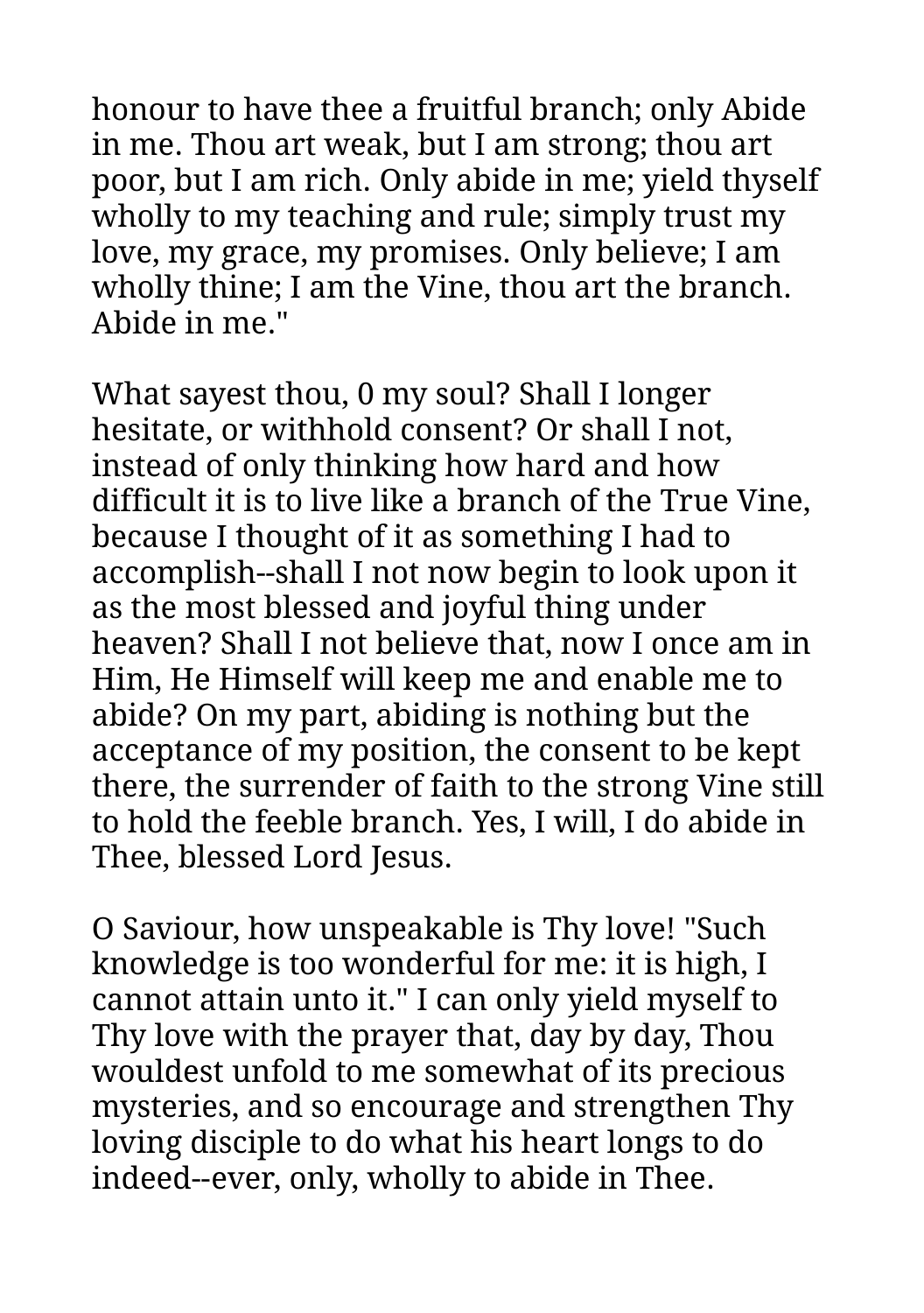# <span id="page-34-0"></span>**CHAPTER 5**

## **AS YOU CAME TO HIM, BY FAITH**

"As ye have received Christ Jesus the Lord, so walk ye in Him: rooted and built up in Him, and stablished in the faith, abounding therein. "COL.2:6-7

IN THESE words the apostle teaches us the weighty lesson, that it is not only by faith that we first come to Christ and are united to Him, but that it is by faith that we are to be rooted and established in our union with Christ. Not less essential than for the commencement, is faith for the progress of the spiritual life. Abiding in Jesus can only be by faith.

There are earnest Christians who do not understand this; or, if they admit it in theory, they fail to realize its application in practice. They are very zealous for a free gospel, with our first acceptance of Christ, and justification by faith alone. But after this they think everything depends on our diligence and faithfulness. While they firmly grasp the truth, "The sinner shall be justified by faith," they have hardly found a place in their scheme for the larger truth, "The just shall live by faith." They have never understood what a perfect Saviour Jesus is, and how He will each day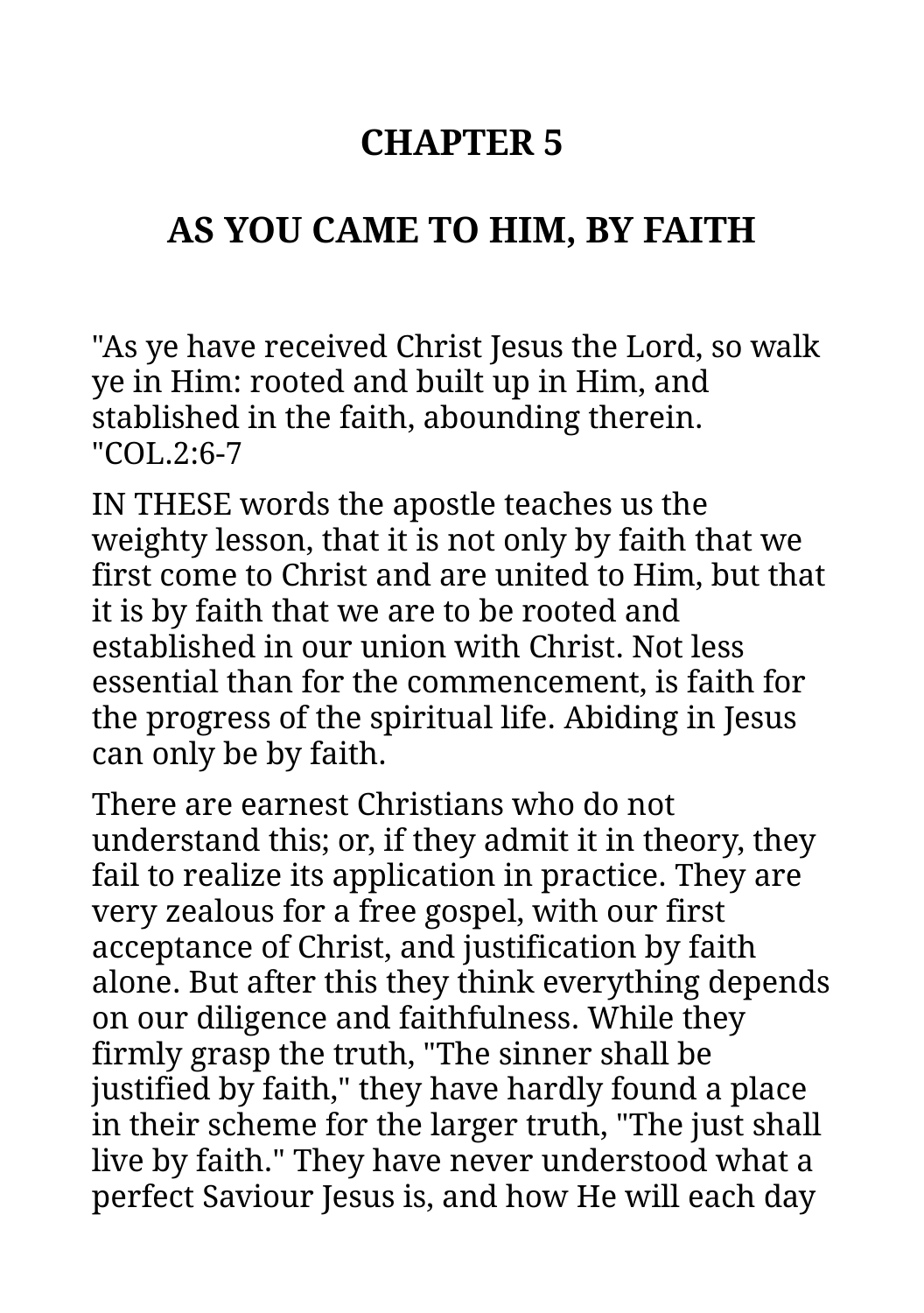do for the sinner just as much as He did the first day when he came to Him. They know not that the life of grace is always and only a life of faith, and that in the relationship to Jesus the one daily and unceasing duty of the disciple is to believe, because believing is the one channel through which divine grace and strength flow out into the heart of man. The old nature of the believer remains evil and sinful to the last; it is only as he daily comes, all empty and helpless, to his Saviour to receive of His life and strength, that he can bring forth the fruits of righteousness to the glory of God. Therefore it is: "As ye have received Christ Jesus the Lord, so walk ye in Him: rooted in Him, and stablished in the faith, abounding therein." As you came to Jesus, so abide in Him, by faith.

And if you would know how faith is to be exercised in thus abiding in Jesus, to be rooted more deeply and firmly in Him, you have only to look back to the time when first you received Him. You remember well what obstacles at that time there appeared to be in the way of your believing. There was first your vileness and guilt: it appeared impossible that the promise of pardon and love could be for such a sinner. Then there was the sense of weakness and death: you felt not the power for the surrender and the trust to which you were called. And then there was the future: you dared not undertake to be a disciple of Jesus while you felt so sure that you could not remain standing, but would speedily again be unfaithful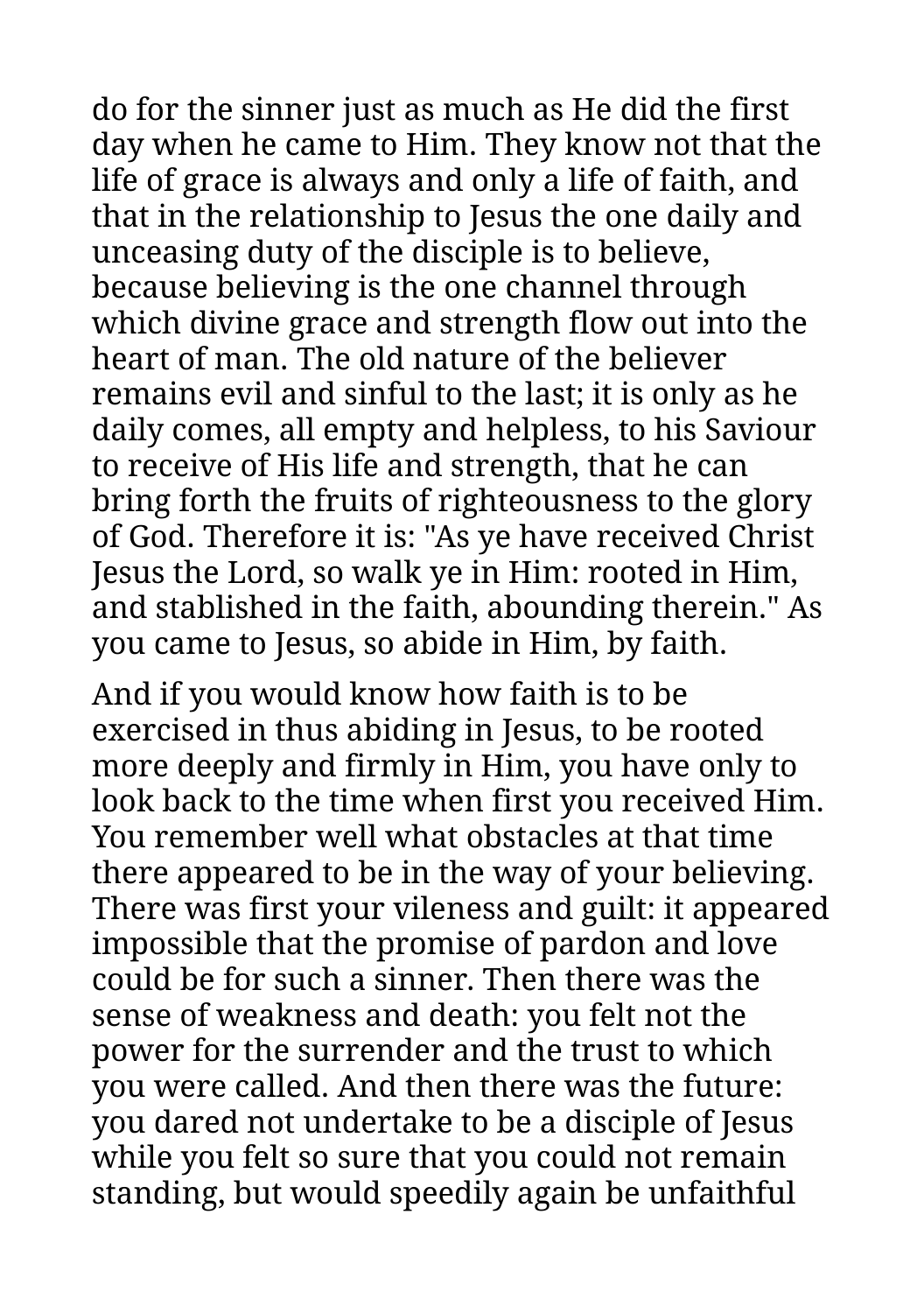and fall. These difficulties were like mountains in your way. And how were they removed? Simply by the word of God. That word, as it were, compelled you to believe that, notwithstanding guilt in the past, and weakness in the present, and unfaithfulness in the future, the promise was sure that Jesus would accept and save you. On that word you ventured to come, and were not deceived: you found that Jesus did indeed accept and save.

Apply this, your experience in coming to Jesus, to the abiding in Him. Now, as then, the temptations to keep you from believing are many. When you think of your sins since you became a disciple, your heart is cast down with shame, and it looks as if it were too much to expect that Jesus should indeed receive you into perfect intimacy and the full enjoyment of His holy love. When you think how utterly, in times past, you have failed in keeping the most sacred vows, the consciousness of present weakness makes you tremble at the very idea of answering the Saviour's command with the promise, "Lord, from henceforth I will abide in Thee. " And when you set before yourself the life of love and joy, of holiness and fruitfulness, which in the future are to flow from abiding in Him, it is as if it only serves to make you still more hopeless: you, at least, can never attain to it. You know yourself too well. It is no use expecting it, only to be disappointed; a life fully and wholly abiding in Jesus is not for you.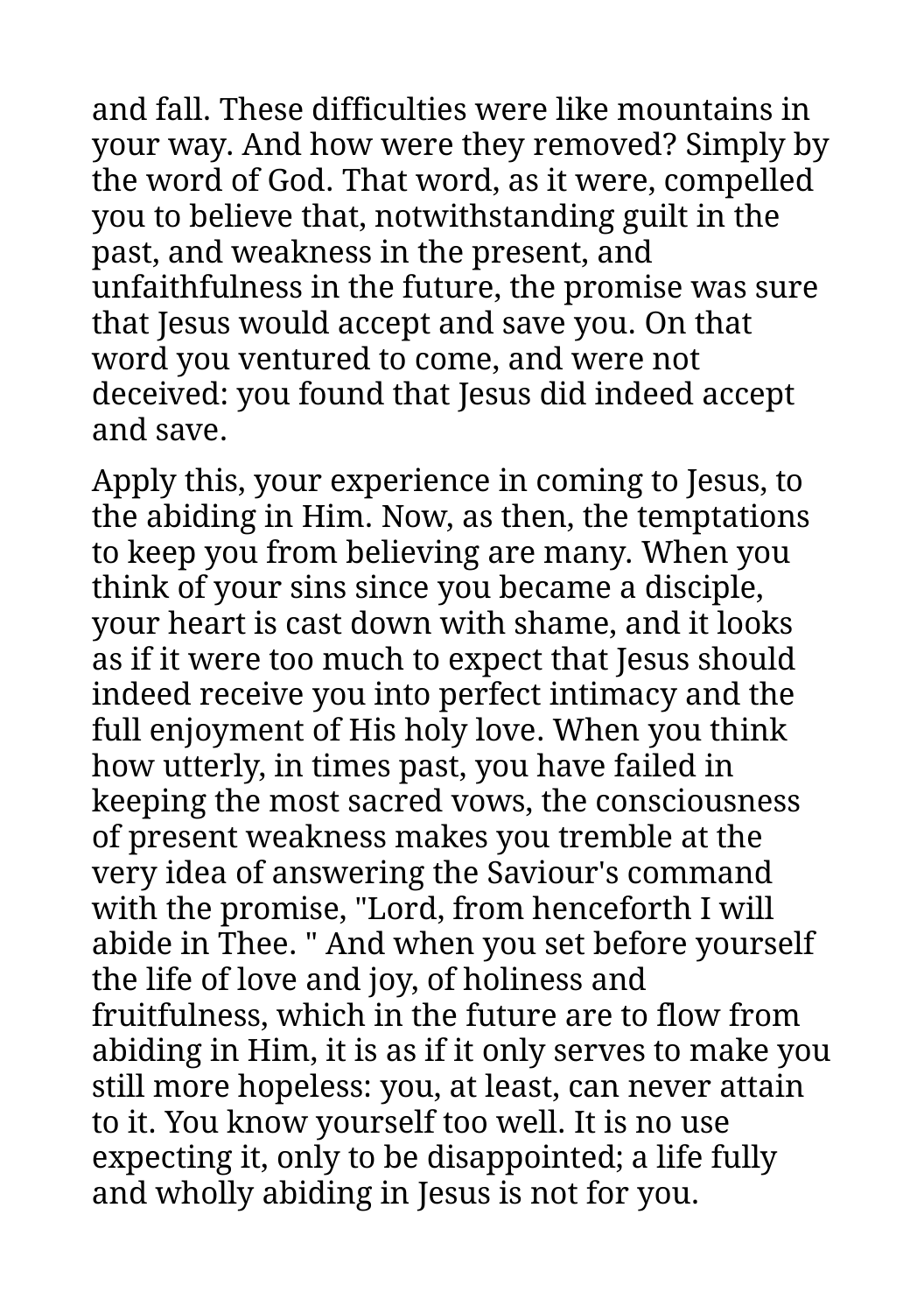Oh that you would learn a lesson from the time of your first coming to the Saviour! Remember, dear soul, how you then were led, contrary to all that your experience, and your feelings, and even your sober judgment said, to take Jesus at His word, and how you were not disappointed. He did receive you, and pardon you; He did love you, and save you--you know it. And if He did this for you when you were an enemy and a stranger, what think you, now that you are His own, will He not much more fulfil His promise? Oh that you would come and begin simply to listen to His word, and to ask only the one question: Does He really mean that I should abide in Him? The answer His word gives is so simple and so sure: By His almighty grace you now are in Him; that same almighty grace will indeed enable you to abide in Him. By faith you became partakers of the initial grace; by that same faith you can enjoy the continuous grace of abiding in Him.

And if you ask what exactly it is that you now have to believe that you may abide in Him, the answer is not difficult. Believe first of all what He says: "I am the Vine." The safety and the fruitfulness of the branch depend upon the strength of the vine. Think not so much of yourself as a branch, nor of the abiding as your duty, until you have first had your soul filled with the faith of what Christ as the Vine is. He really will be to you all that a vine can be--holding you fast, nourishing you, and making Himself every moment responsible for your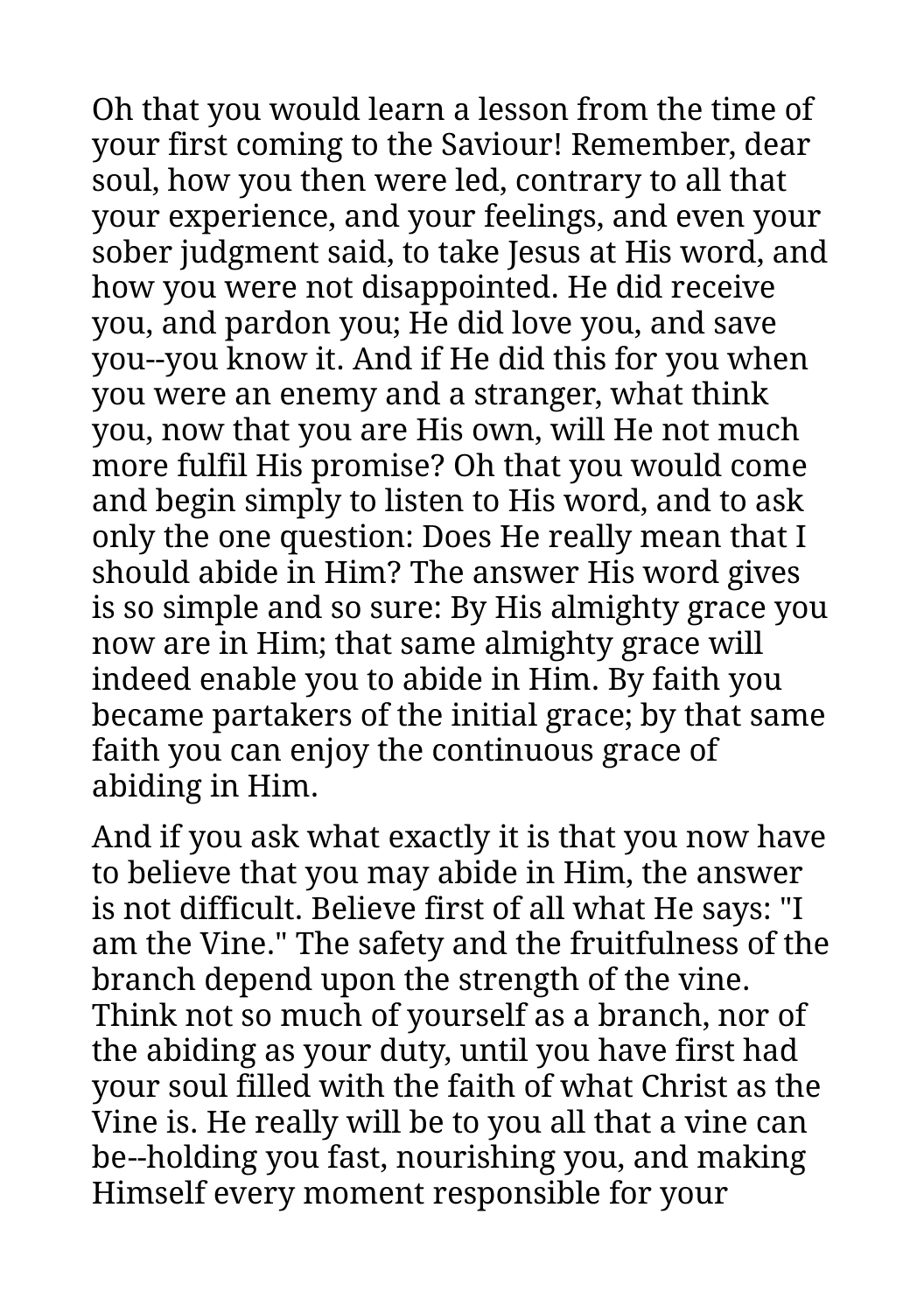growth and your fruit. Take time to know, set yourself heartily to believe: My Vine, on whom I can depend for all I need, is Christ. A large, strong vine bears the feeble branch, and holds it more than the branch holds the vine. Ask the Father by the Holy Ghost to reveal to you what a glorious, loving, mighty Christ this is, in whom you have your place and your life; it is the faith in what Christ is, more than anything else, that will keep you abiding in Him. A soul filled with large thoughts of the Vine will be a strong branch, and will abide confidently in Him. Be much occupied with Jesus, and believe much in Him, as the True Vine.

And then, when Faith can well say, "He is my Vine," let it further say, "I am His branch, I am in Him." I speak to those who say they are Christ's disciples, and on them I cannot too earnestly press the importance of exercising their faith in saying, "I am in Him." It makes the abiding so simple. If I realize clearly as I meditate: Now I am in Him, I see at once that there is nothing wanting but just my consent to be what He has made me, to remain where He has placed me. I am in Christ: This simple thought, carefully, prayerfully, believingly uttered, removes all difficulty as if there were some great attainment to be reached. No, I am in Christ, my blessed Saviour. His love has prepared a home for me with Himself, when He says, "Abide in my love"; and His power has undertaken to keep the door, and to keep me in, if I will but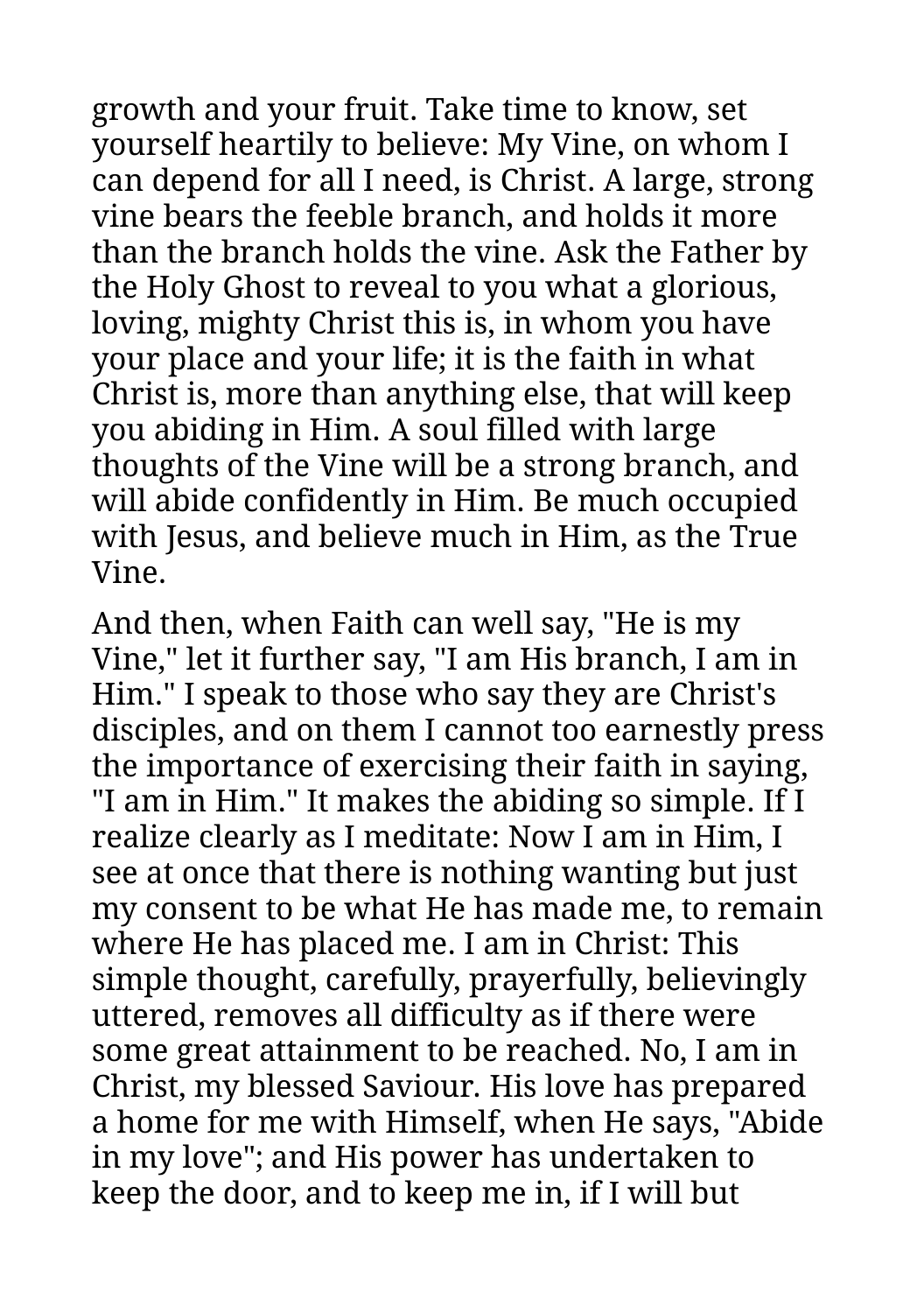consent. I am in Christ: I have now but to say, "Saviour, I bless Thee for this wondrous grace. I consent; I yield myself to Thy gracious keeping; I do abide in Thee."

It is astonishing how such a faith will work out all that is further implied in abiding in Christ. There is in the Christian life great need of watchfulness and of prayer, of self-denial and of striving, of obedience and of diligence. But "all things are possible to him that believeth." "This is the victory that overcometh, even our faith." It is the faith that continually closes its eyes to the weakness of the creature, and finds its joy in the sufficiency of an Almighty Saviour, that makes the soul strong and glad. It gives itself up to be led by the Holy Spirit into an ever deeper appreciation of that wonderful Saviour whom God hath given us--the Infinite Immanuel. It follows the leading of the Spirit from page to page of the blessed Word, with the one desire to take each revelation of what Jesus is and what He promises as its nourishment and its life. In accordance with the promise, "If that which ye have heard from the beginning abide in you, ye shall also abide in the Father and the Son," it lives by every word that proceedeth out of the mouth of God. And so it makes the soul strong with the strength of God, to be and to do all that is needed for abiding in Christ.

Believer, you would abide in Christ: only believe. Believe always; believe now. Bow even now before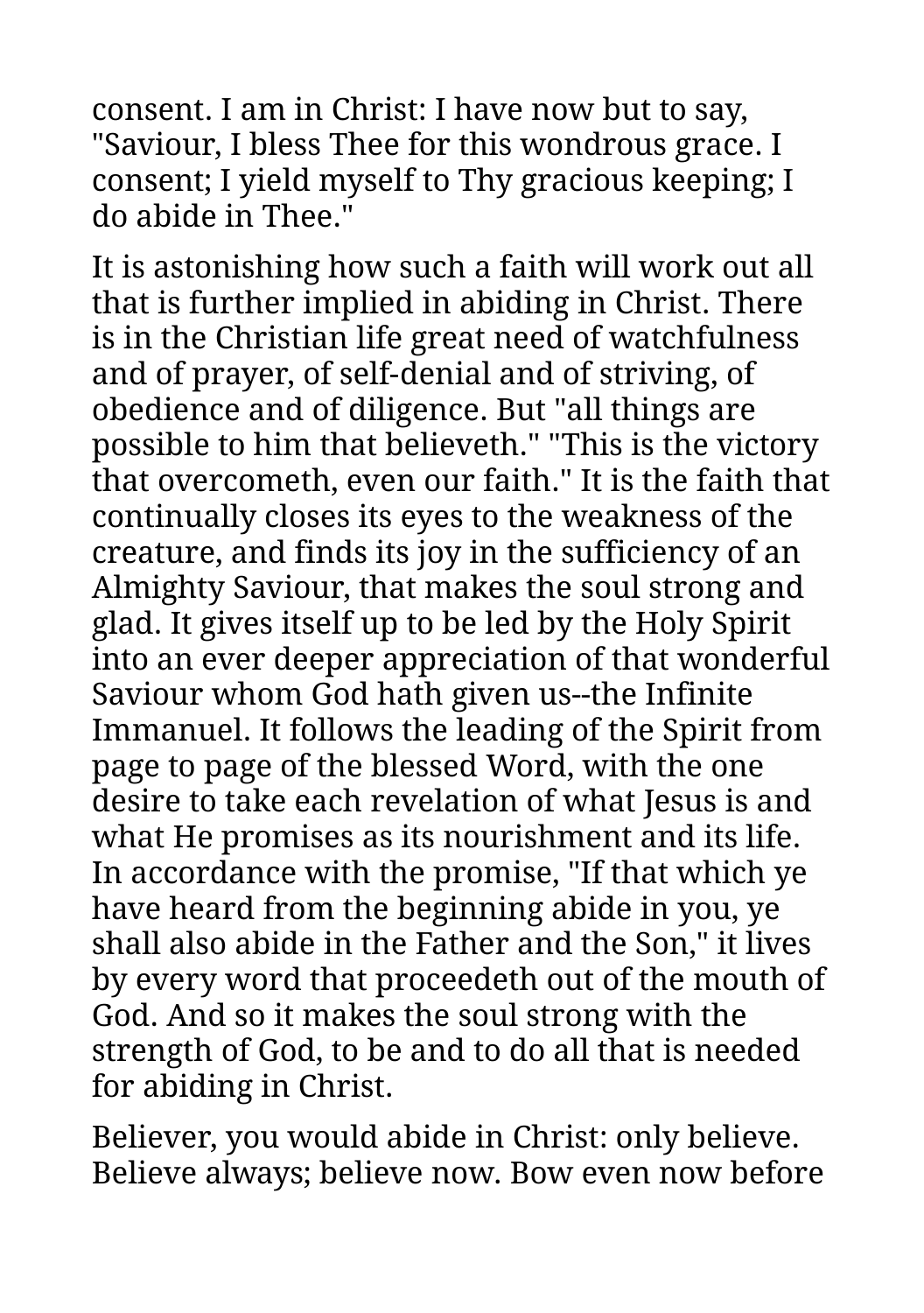your Lord, and say to Him in childlike faith, that because He is your Vine, and you are His branch, you will this day abide in Him.

#### NOTE

" `I am the True Vine.' He who offers us the privilege of an actual union with Himself is the great I AM, the almighty God, who upholds all things by the word of His power. And this almighty God reveals Himself as our perfect Saviour, even to the unimaginable extent of seeking to renew our fallen natures by grafting them into His own Divine nature.

"To realize the glorious Deity of Him whose call sounds forth to longing hearts with such exceeding sweetness, is no small step towards gaining the full privilege to which we are invited. But longing is by itself of no use; still less can there be any profit in reading of the blessed results to be gained from a close and personal union with our Lord, if we believe that union to be practically beyond our reach. His words are meant to be a living, an eternal, precious reality. And this they can never become unless we are sure that we may reasonably expect their accomplishment. But what could make the accomplishment of such an idea possible--what could make it reasonable to suppose that we poor, weak, selfish creatures, full of sin and full of failures, might be saved out of the corruption of our nature and made partakers of the holiness of our Lord--except the fact, the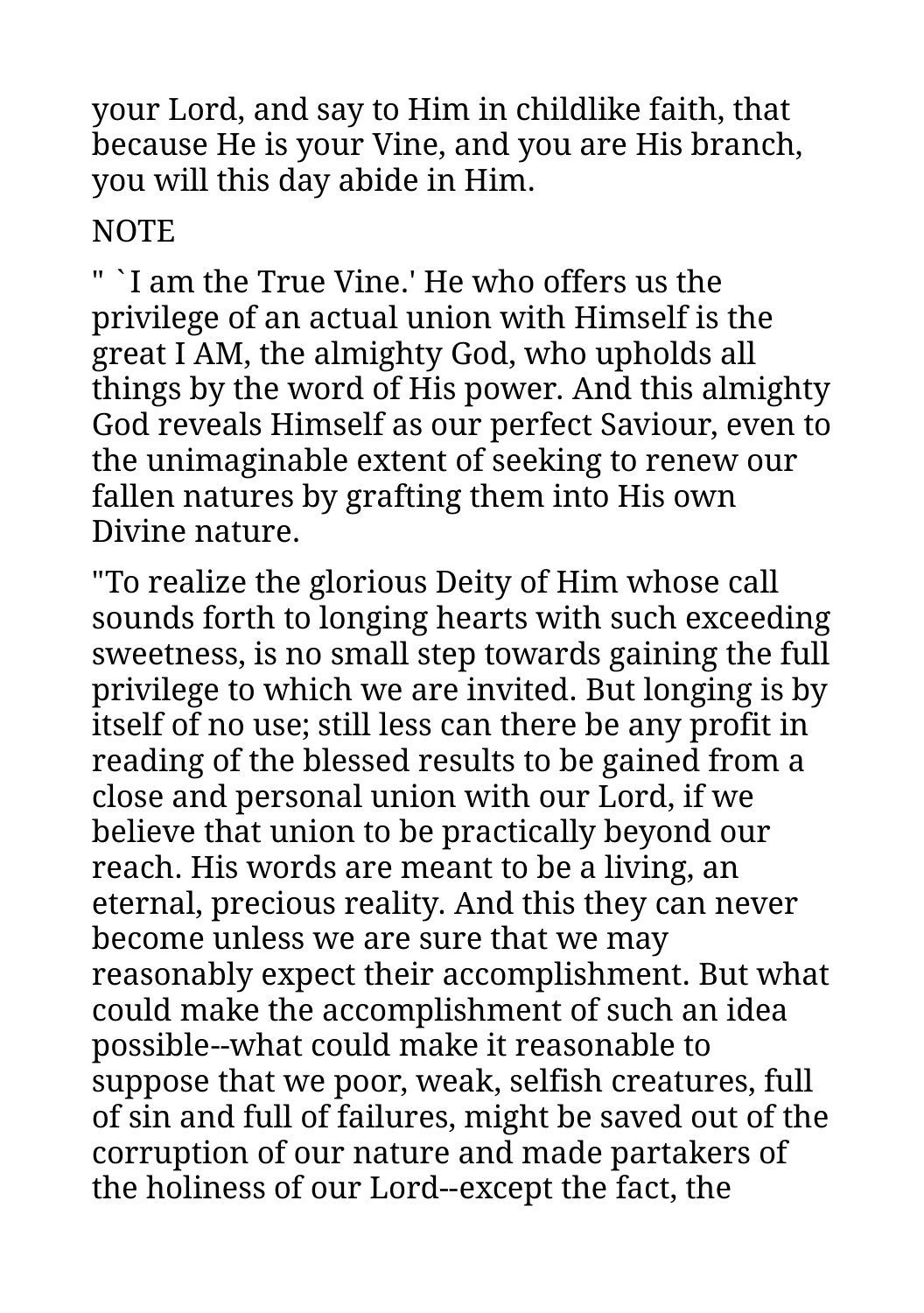marvellous, unalterable fact, that He who proposes to us so great a transformation is Himself the everlasting God, as able as He is willing to fulfil His own word. In meditating, therefore, upon these utterances of Christ, containing as they do the very essence of His teaching, the very concentration of His love, let us, at the outset, put away all tendency to doubt. Let us not allow ourselves so much as to question whether such erring disciples as we are can be enabled to attain the holiness to which we are called through a close and intimate union with our Lord. If there be any impossibility, any falling short of the proposed blessedness, it will arise from the lack of earnest desire on our part. There is no lack in any respect on His part who puts forth the invitation; with GOD there can be no shortcoming in the fulfilment of His promise."--The Life of Fellowship; Meditations on John 15:1,11 by A. M. James.

It is perhaps necessary to say, for the sake of young or doubting Christians, that there is something more necessary than the effort to exercise faith in each separate promise that is brought under our notice. What is of even greater importance is the cultivation of a trustful disposition towards God, the habit of always thinking of Him, of His ways and His works, with bright confiding hopefulness. In such soil alone can the individual promises strike root and grow up. In a little work published by the Tract Society, Encouragements to Faith, by James Kimball, there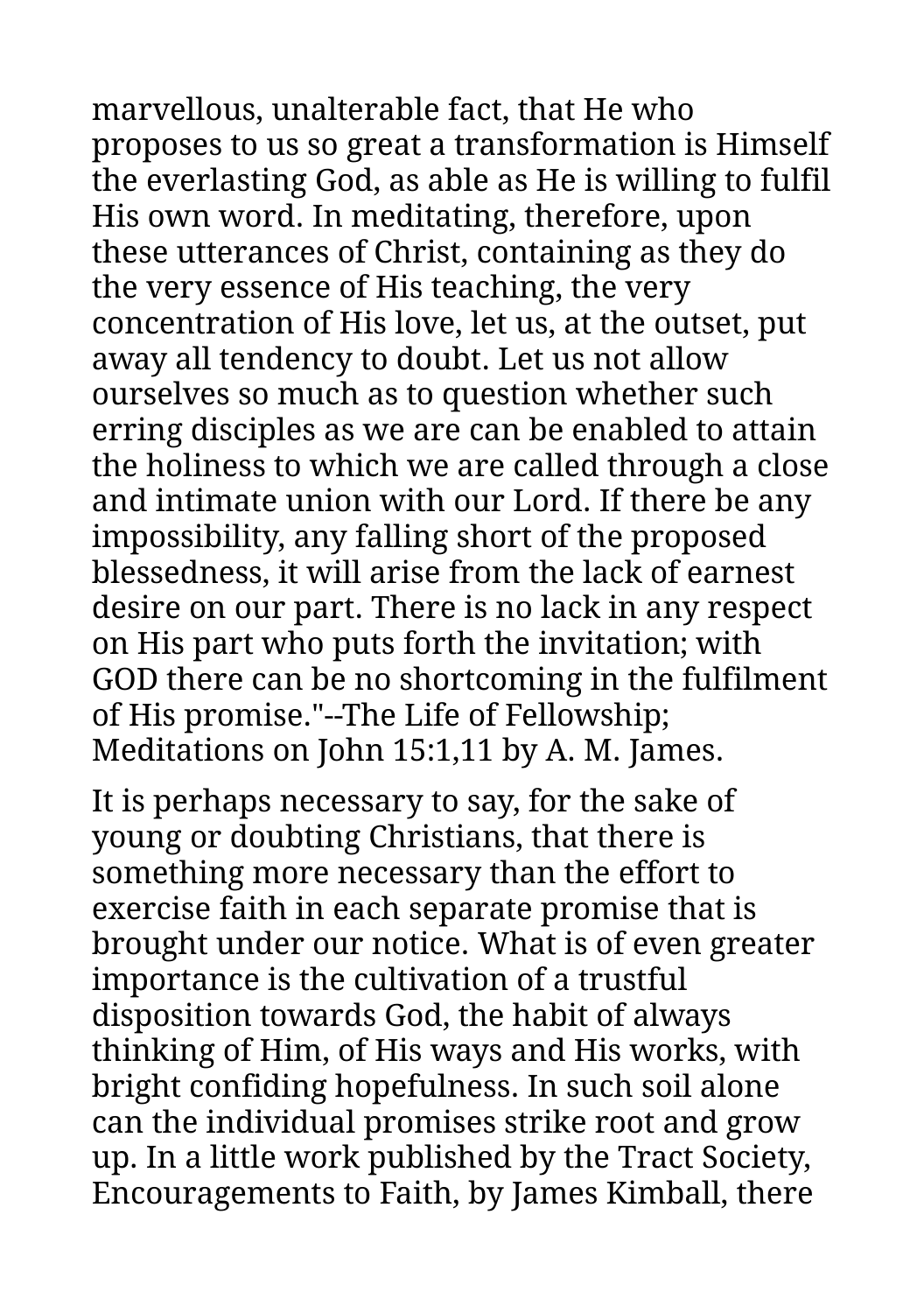will be found many most suggestive and helpful thoughts, all pleading for the right God has to claim that He shall be trusted. The Christian's Secret of a Happy Life is another little work that has been a great help to many. Its bright and buoyant tone, its loving and unceasing repetition of the keynote--we may indeed depend on Jesus to do all He has said, and more than we can think --has breathed hope and joy into many a heart that was almost ready to despair of ever getting on. In Frances Havergal's Kept for the Master's Use, there is the same healthful, hope-inspiring tone.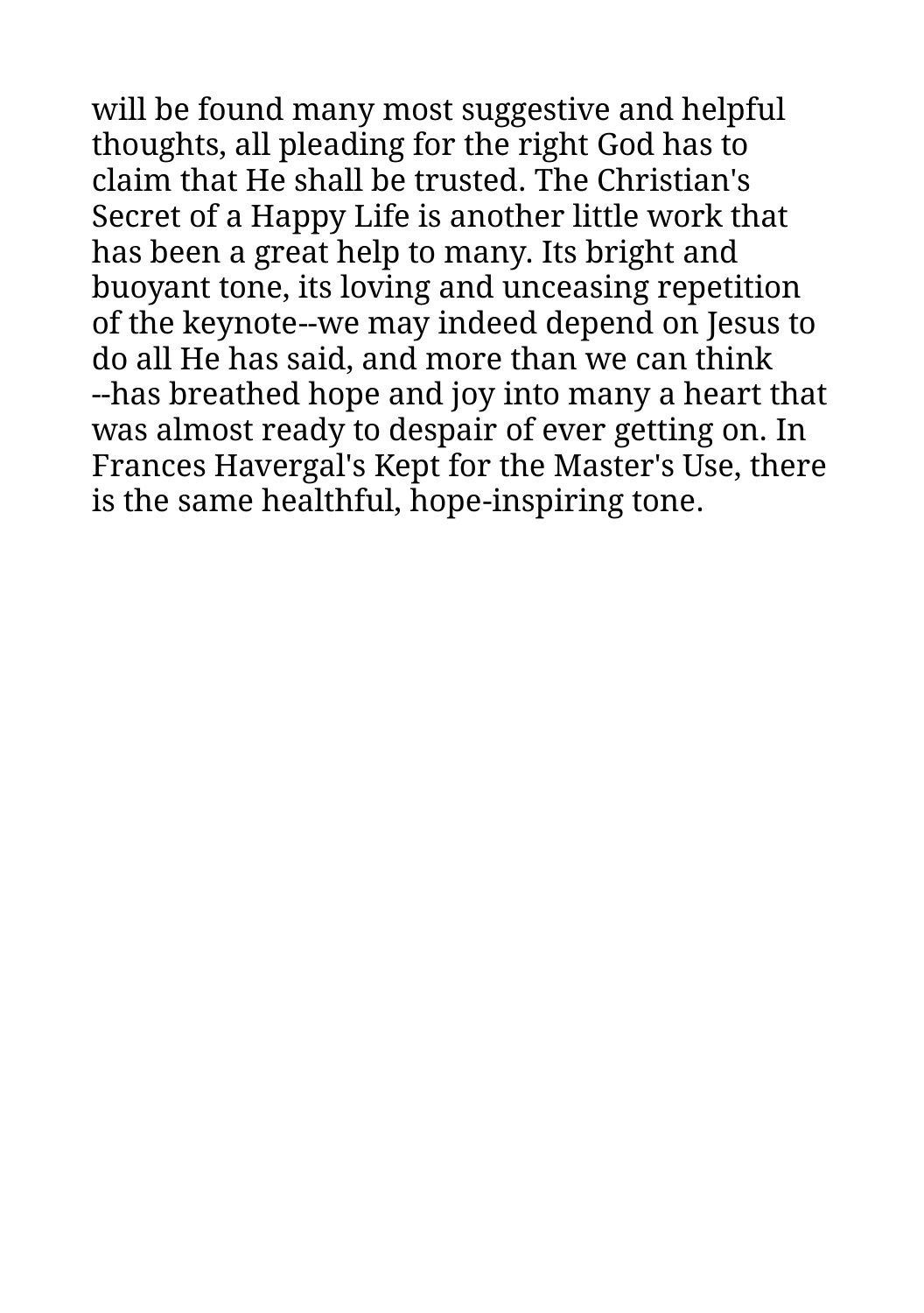# **CHAPTER 6**

### **GOD HIMSELF HAS UNITED YOU TO HIM**

"OF GOD ARE YE IN CHRIST JESUS, who was made unto us wisdom from God, both righteousness and sanctification, and redemption."--I COR.1:30 (R.V. marg.).

"My Father is the husbandman."--JOHN 15:1

"Ye ARE in Christ Jesus." The believers at Corinth were still feeble and carnal, only babes in Christ. And yet Paul wants them, at the outset of his teaching, to know distinctly that they are in Christ Jesus. The whole Christian life depends on the clear consciousness of our position in Christ. Most essential to the abiding in Christ is the daily renewal of our faith's assurance, "I am in Christ Jesus." All fruitful preaching to believers must take this as its starting point: "Ye are in Christ Jesus."

But the apostle has an additional thought, of almost greater importance: "OF GOD are ye in Christ Jesus." He would have us not only remember our union to Christ, but specially that it is not our own doing, but the work of God Himself. As the Holy Spirit teaches us to realize this, we shall see what a source of assurance and strength it must become to us. If it is of God alone that I am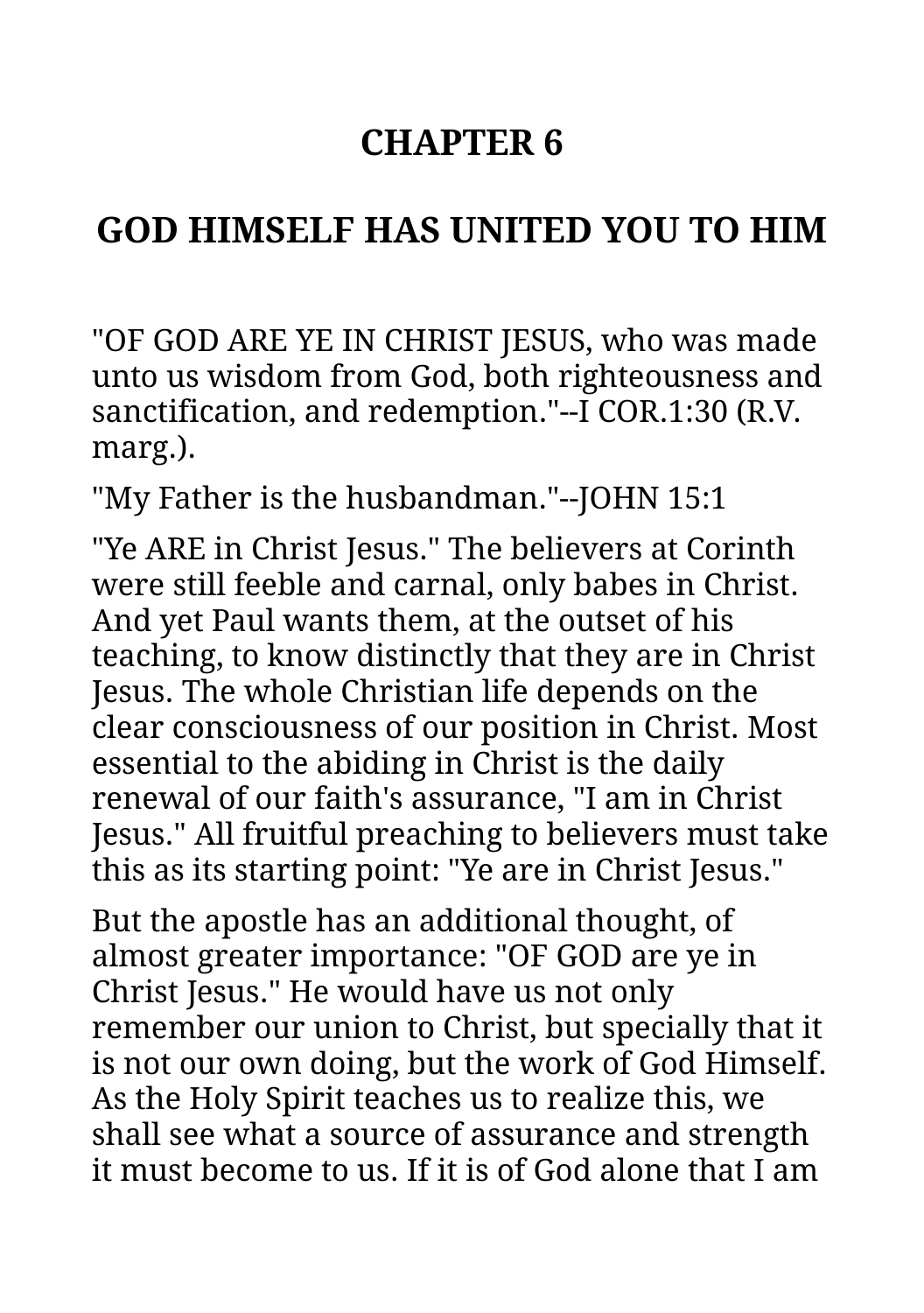in Christ, then God Himself, the Infinite One, becomes my security for all I can need or wish in seeking to abide in Christ.

Let me try to understand what it means, this wonderful "OF GOD in Christ." In becoming partakers of the union with Christ, there is a work God does and a work we have to do. God does His work by moving us to do our work. The work of God is hidden and silent; what we do is something distinct and tangible. Conversion and faith, prayer and obedience, are conscious acts of which we can give a clear account; while the spiritual quickening and strengthening that come from above are secret and beyond the reach of human sight. And so it comes that when the believer tries to say, "I am in Christ Jesus," he looks more to the work he did, than to that wondrous secret work of God by which he was united to Christ. Nor can it well be otherwise at the commencement of the Christian course. "I know that I have believed," is a valid testimony. But it is of great consequence that the mind should be led to see that at the back of our turning, and believing, and accepting of Christ, there was God's almighty power doing its work- inspiring our will, taking possession of us, and carrying out its own purpose of love in planting us into Christ Jesus. As the believer enters into this, the divine side of the work of salvation, he will learn to praise and to worship with new exultation, and to rejoice more than ever in the divineness of that salvation he has been made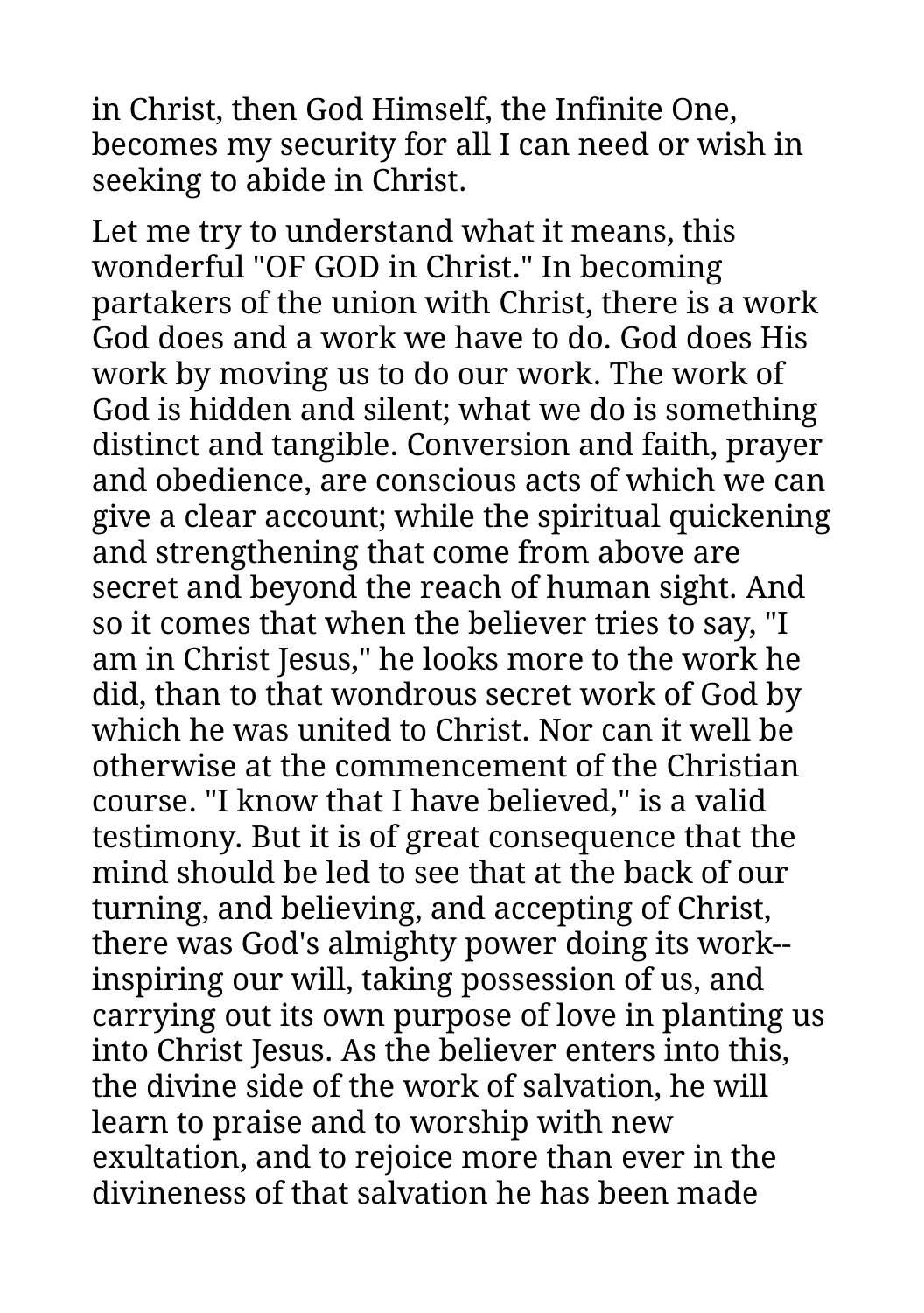partaker of. At each step he reviews, the song will come, "This is the Lord's doing"--Divine Omnipotence working out what Eternal Love had devised. "OF GOD I am in Christ Jesus."

The words will lead him even further and higher, even to the depths of eternity. "Whom He hath predestinated, them He also called." The calling in time is the manifestation of the purpose in eternity. Ere the world was, God had fixed the eye of His sovereign love on you in the election of grace, and chosen you in Christ. That you know yourself to be in Christ, is the stepping-stone by which you rise to understand in its full meaning the word, "OF GOD I am in Christ Jesus." With the prophet, your language will be, "The Lord hath appeared of old unto me: yea, I have loved thee with an everlasting love, therefore with lovingkindness have I drawn thee." And you will recognise your own salvation as a part of that "mystery of His will, according to the good pleasure of His will which He purposed in Himself," and join with the whole body of believers in Christ as these say, "In whom we also have obtained an inheritance, being predestinated according to the purpose of Him who worketh all things after the counsel of His own will." Nothing will more exalt free grace, and make man bow very low before it, than this knowledge of the mystery "OF GOD in Christ."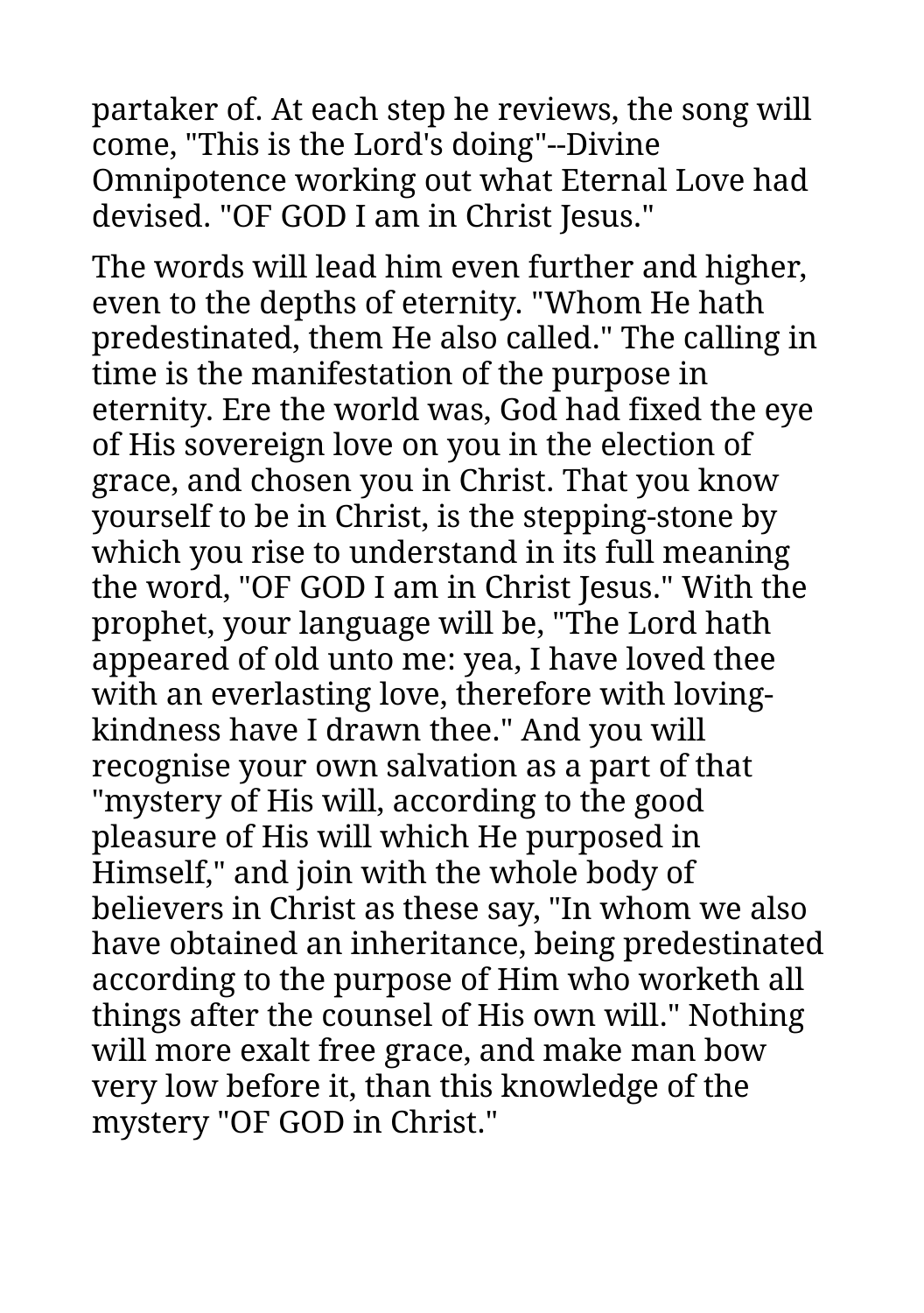It is easy to see what a mighty influence it must exert on the believer who seeks to abide in Christ. What a sure standing-ground it gives him, as he rests his right to Christ and all His fulness on nothing less than the Father's own purpose and work! We have thought of Christ as the Vine, and the believer as the branch; let us not forget that other precious word, "My Father is the husbandman." The Saviour said, "Every plant which my heavenly Father hath not planted, shall be rooted up"; but every branch grafted by Him in the True Vine, shall never be plucked out of His hand. As it was the Father to whom Christ owed all He was, and in whom He had all His strength and His life as the Vine, so to the Father the believer owes his place and his security in Christ. The same love and delight with which the Father watched over the beloved Son Himself, watch over every member of His body, every one who is in Christ Jesus.

What confident trust this faith inspires--not only as to the being kept in safety to the end, but specially as to the being able to fulfil in every point the object for which I have been united to Christ. The branch is as much in the charge and keeping of the husbandman as the vine; his honour as much concerned in the wellbeing and growth of the branch as of the vine. The God who chose Christ to be Vine fitted Him thoroughly for the work He had as Vine to perform. The God who has chosen me and planted me in Christ, has thereby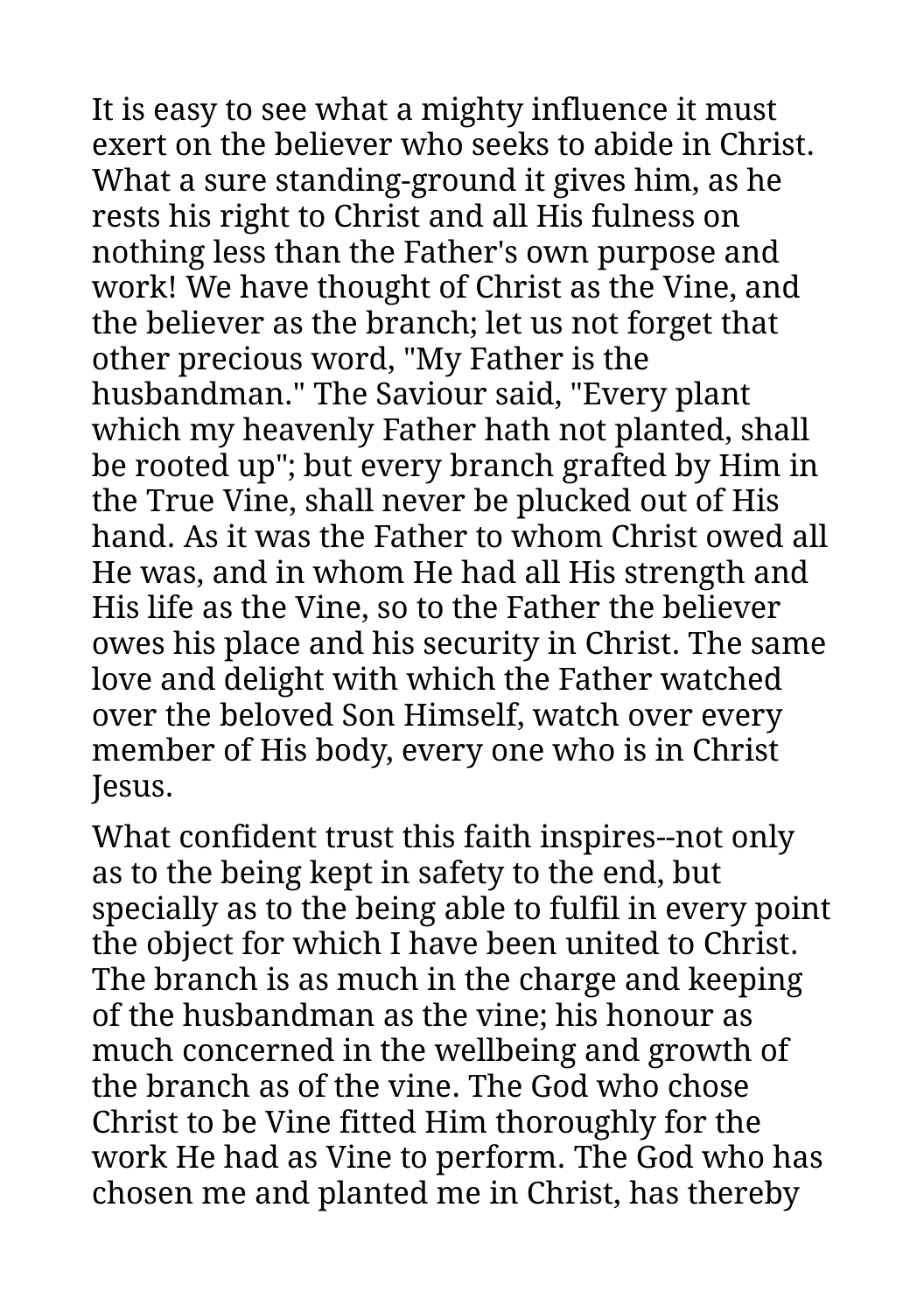engaged to secure, if I will but let Him, by yielding myself to Him, that I in every way be worthy of Jesus Christ. Oh that I did but fully realize this! What confidence and urgency it would give to my prayer to the God and Father of Jesus Christ! How it would quicken the sense of dependence, and make me see that praying without ceasing is indeed the one need of my life--an unceasing waiting, moment by moment, on the God who has united me to Christ, to perfect His own divine work, to work in me both to will and to do of His good pleasure.

And what a motive this would be for the highest activity in the maintenance of a fruitful branchlife! Motives are mighty powers; it is of infinite importance to have them high and clear. Here surely is the highest: "You are God's workmanship, created in Christ Jesus unto good works": grafted by Him into Christ, unto the bringing forth of much fruit. Whatever God creates is exquisitely suited to its end. He created the sun to give light: how perfectly it does its work! He created the eye to see: how beautifully it fulfils its object! He created the new man unto good works: how admirably it is fitted for its purpose.

OF GOD I am in Christ: created anew, made a branch of the Vine, fitted for fruit-bearing. Would to God that believers would cease looking most at their old nature, and complaining of their weakness, as if God called them to what they were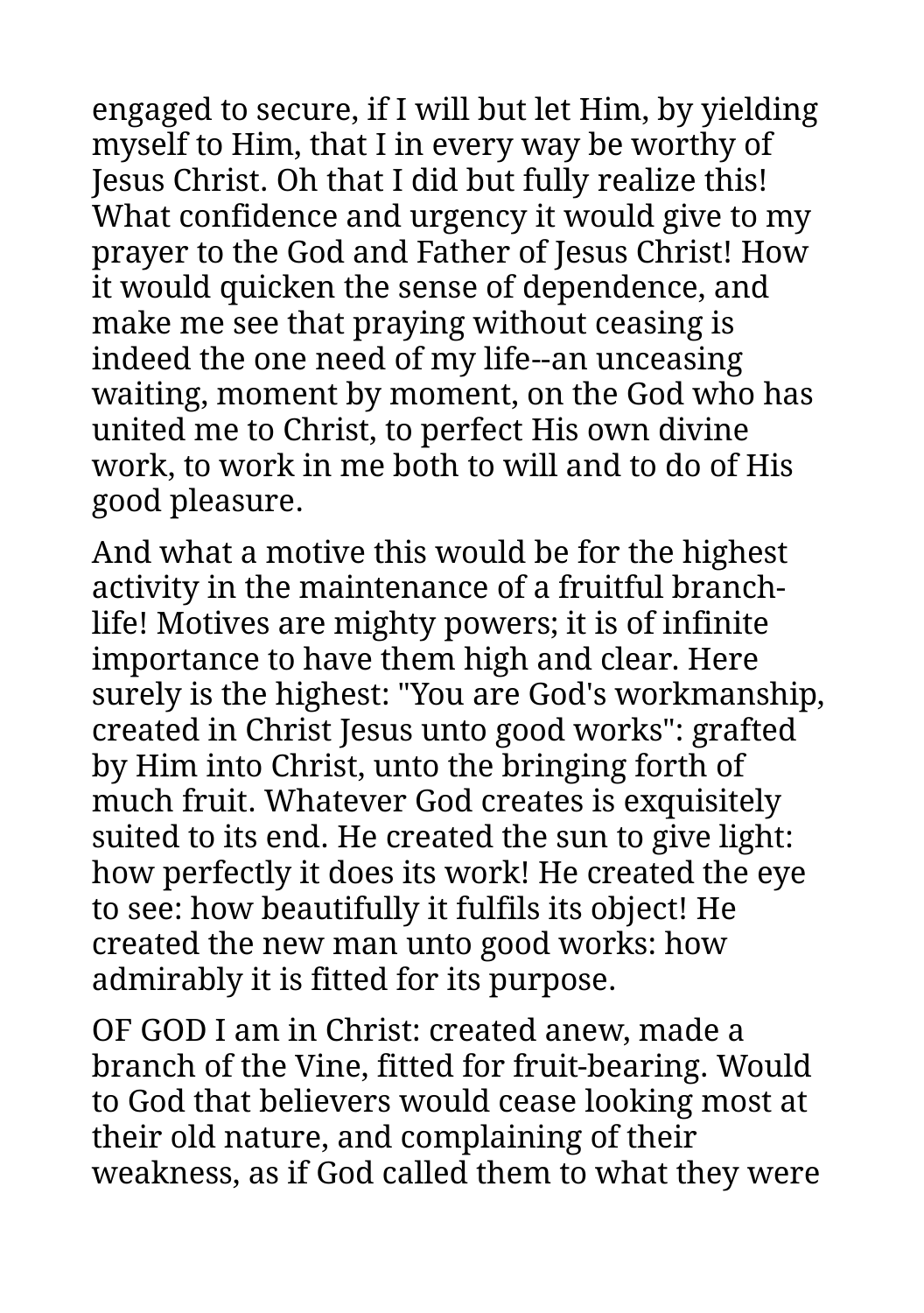unfitted for! Would that they would believingly and joyfully accept the wondrous revelation of how God, in uniting them to Christ, has made Himself chargeable for their spiritual growth and fruitfulness! How all sickly hesitancy and sloth would disappear, and under the influence of this mighty motive--the faith in the faithfulness of Him of whom they are in Christ--their whole nature would rise to accept and fulfil their glorious destiny!

O my soul! yield yourself to the mighty influence of this word: "OF GOD ye are in Christ Jesus." It is the same GOD OF WHOM Christ is made all that He is for us, OF WHOM we also are in Christ, and will most surely be made what we must be to Him. Take time to meditate and to worship, until the light that comes from the throne of God has shone into you, and you have seen your union to Christ as indeed the work of His almighty Father. Take time, day after day, and let, in your whole religious life, with all it has of claims and duties, of needs and wishes, God be everything. See Jesus, as He speaks to you, "Abide in me," pointing upward and saying, "My FATHER IS THE HUSBANDMAN. Of Him you are in me, through Him you abide in me, and to Him and to His glory shall be the fruit you bear." And let your answer be, Amen, Lord! So be it. From eternity Christ and I were ordained for each other; inseparably we belong to each other: it is God's will; I shall abide in Christ. It is of God I am in Christ Jesus.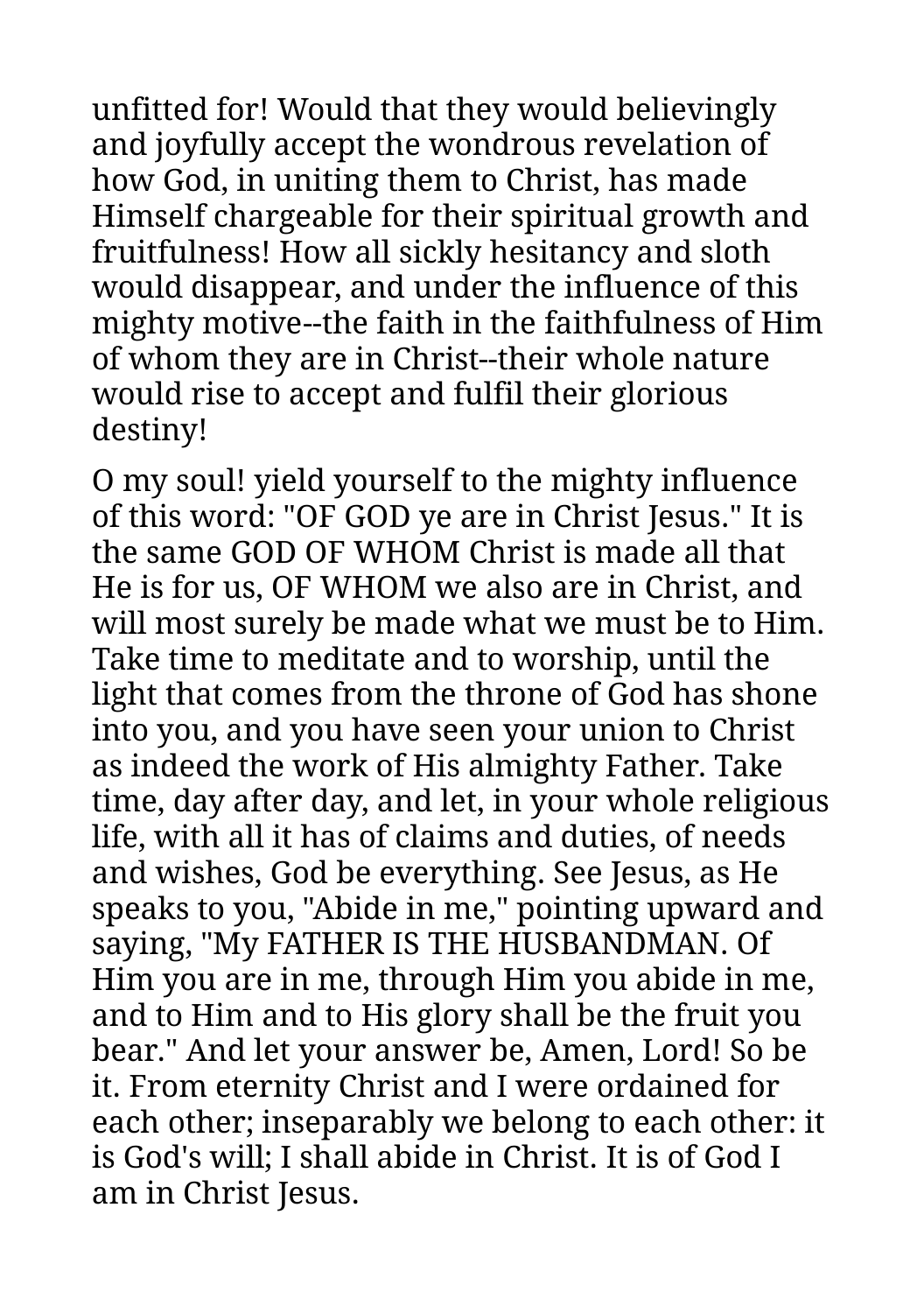#### **CHAPTER 7**

### **AS YOUR WISDOM**

"Of God are ye in Christ Jesus, who was made unto us WISDOM from God, both righteousness and sanctification, and redemption."--I COR. 1:30 (R.V. marg.).

JESUS CHRIST is not only Priest to purchase, and King to secure, but also Prophet to reveal to us the salvation which God hath prepared for them that love Him. Just as at the creation the light was first called into existence, that in it all God's other works might have their life and beauty, so in our text wisdom is mentioned first as the treasury in which are to be found the three precious gifts that follow. The life is the light of man; it is in revealing to us, and making us behold the glory of God in His own face, that Christ makes us partakers of eternal life. It was by the tree of knowledge that sin came; it is through the knowledge that Christ gives that salvation comes. He is made of God unto us wisdom. In Him are hid all the treasures of wisdom and knowledge.

And of God you are in Him, and have but to abide in Him, to be made partaker of these treasures of wisdom. In Him you are, and in Him the wisdom is; dwelling in Him, you dwell in the very fountain of all light; abiding in Him, you have Christ the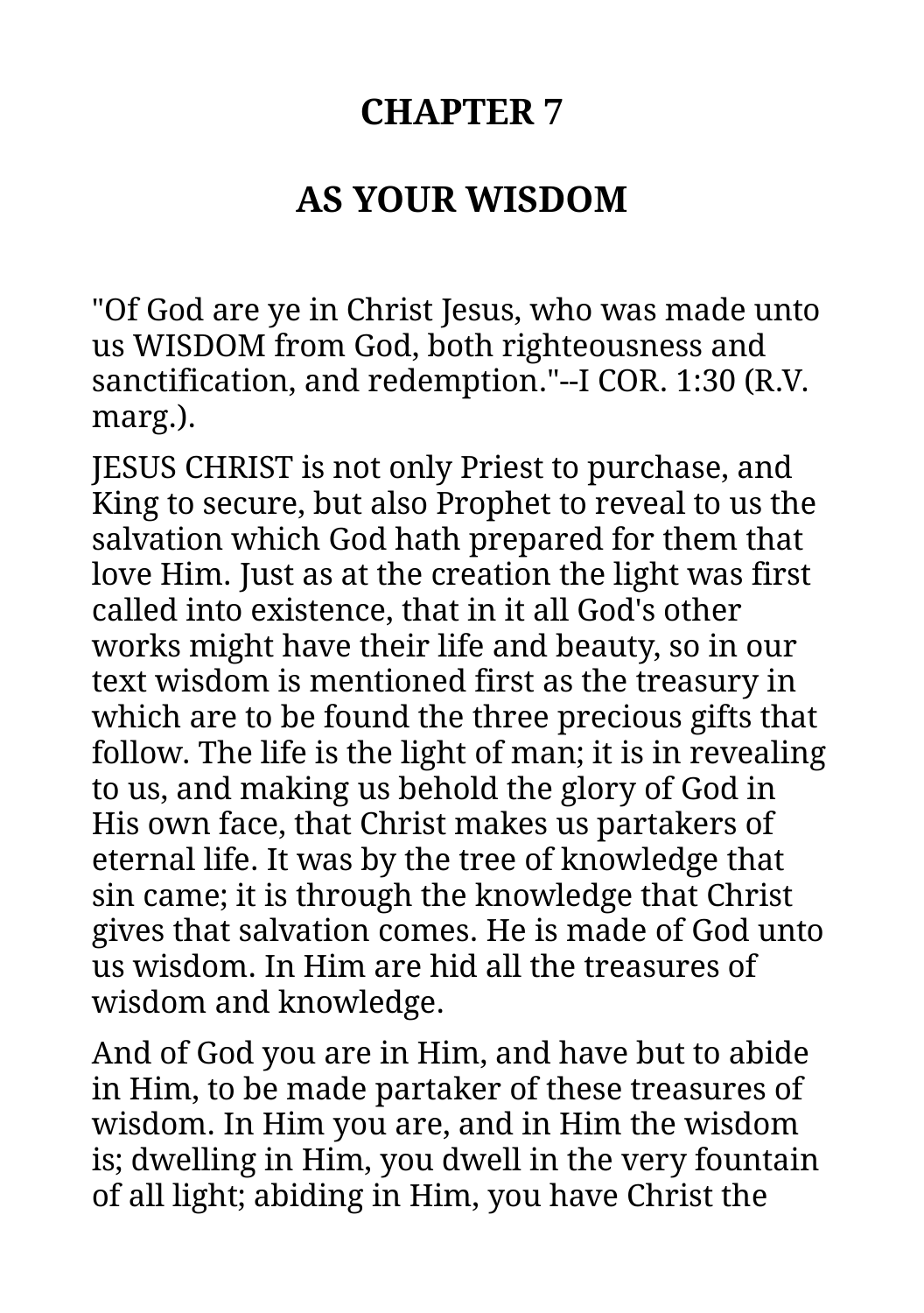wisdom of God leading your whole spiritual life, and ready to communicate, in the form of knowledge, just as much as is needful for you to know. Christ is made unto us wisdom: you are in Christ.

It is this connection between what Christ has been made of God to us, and how we have it only as also being in Him, that we must learn to understand better. We shall thus see that the blessings prepared for us in Christ cannot be obtained as special gifts in answer to prayer apart from the abiding in Him. The answer to each prayer must come in the closer union and the deeper abiding in Him; in Him, the unspeakable gift, all other gifts are treasured up, the gift of wisdom and knowledge too.

How often have you longed for wisdom and spiritual understanding that you might know God better, whom to know is life eternal! Abide in Jesus: your life in Him will lead you to that fellowship with God in which the only true knowledge of God is to be had. His love, His power, His infinite glory will, as you abide in Jesus, be so revealed as it hath not entered into the heart of man to conceive. You may not be able to grasp it with the understanding, or to express it in words; but the knowledge which is deeper than thoughts or words will be given--the knowing of God which comes of being known of Him. "We preach Christ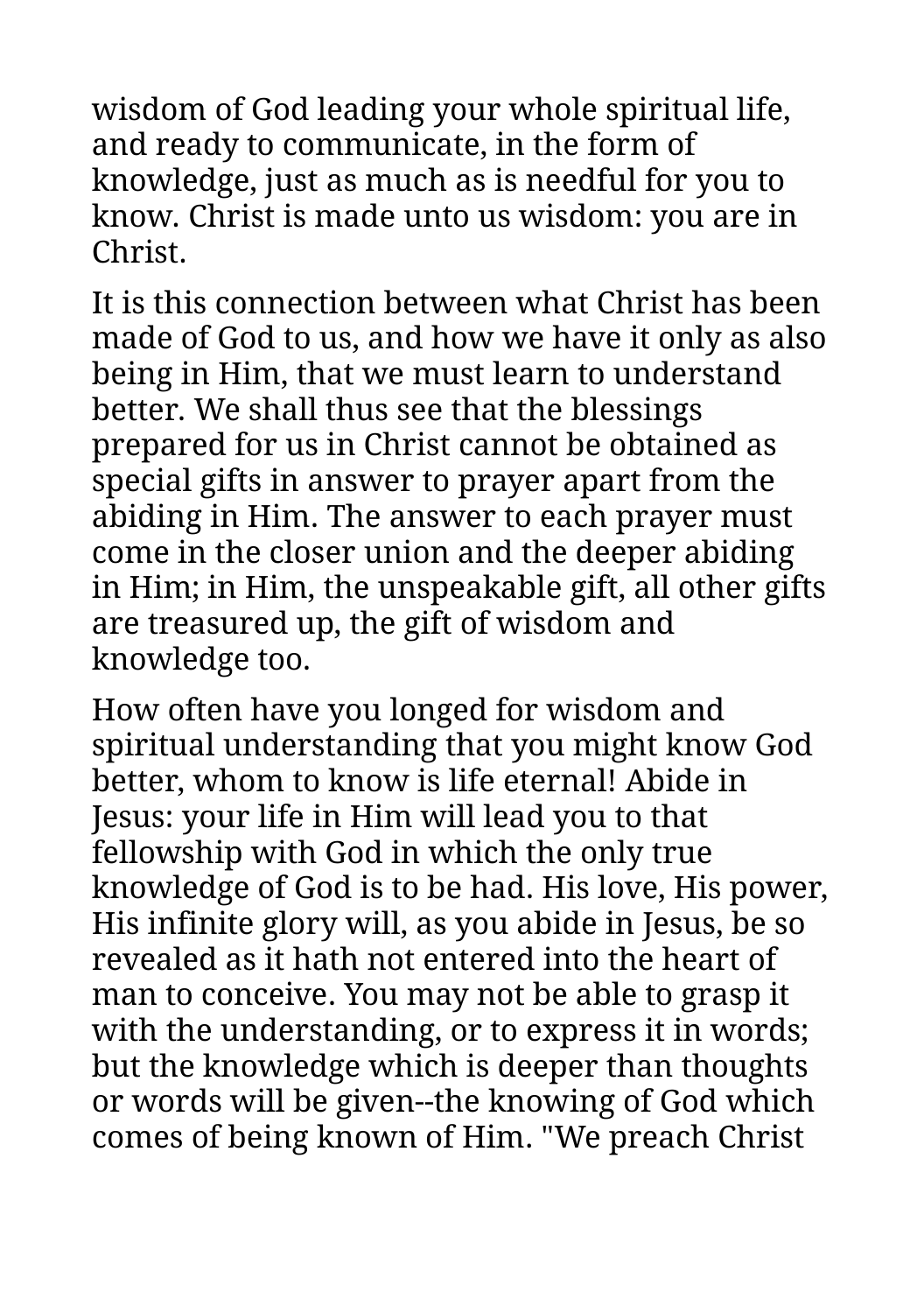crucified unto them which are called, Christ the power of God, and the wisdom of God."

Or you would fain count all things but loss for the excellency of the knowledge of Jesus Christ your Lord. Abide in Jesus, and be found in Him. You shall know Him in the power of His resurrection and the fellowship of His sufferings. Following Him, you shall not walk in darkness, but have the light of life. It is only when God shines into the heart, and Christ Jesus dwells there, that the light of the knowledge of God in the face of Christ can be seen.

Or would you understand his blessed work, as He wrought it on earth, or works it from heaven by His Spirit? Would you know how Christ can become our righteousness, and our sanctification, and redemption? It is just as bringing, and revealing, and communicating these that He is made unto us wisdom from God. There are a thousand questions that at times come up, and the attempt to answer them becomes a weariness and a burden. It is because you have forgotten you are in Christ, whom God has made to be your wisdom. Let it be your first care to abide in Him in undivided fervent devotion of heart; when the heart and the life are right, rooted in Christ, knowledge will come in such measure as Christ's own wisdom sees meet. And without such abiding in Christ the knowledge does not really profit, but is often most hurtful. The soul satisfies itself with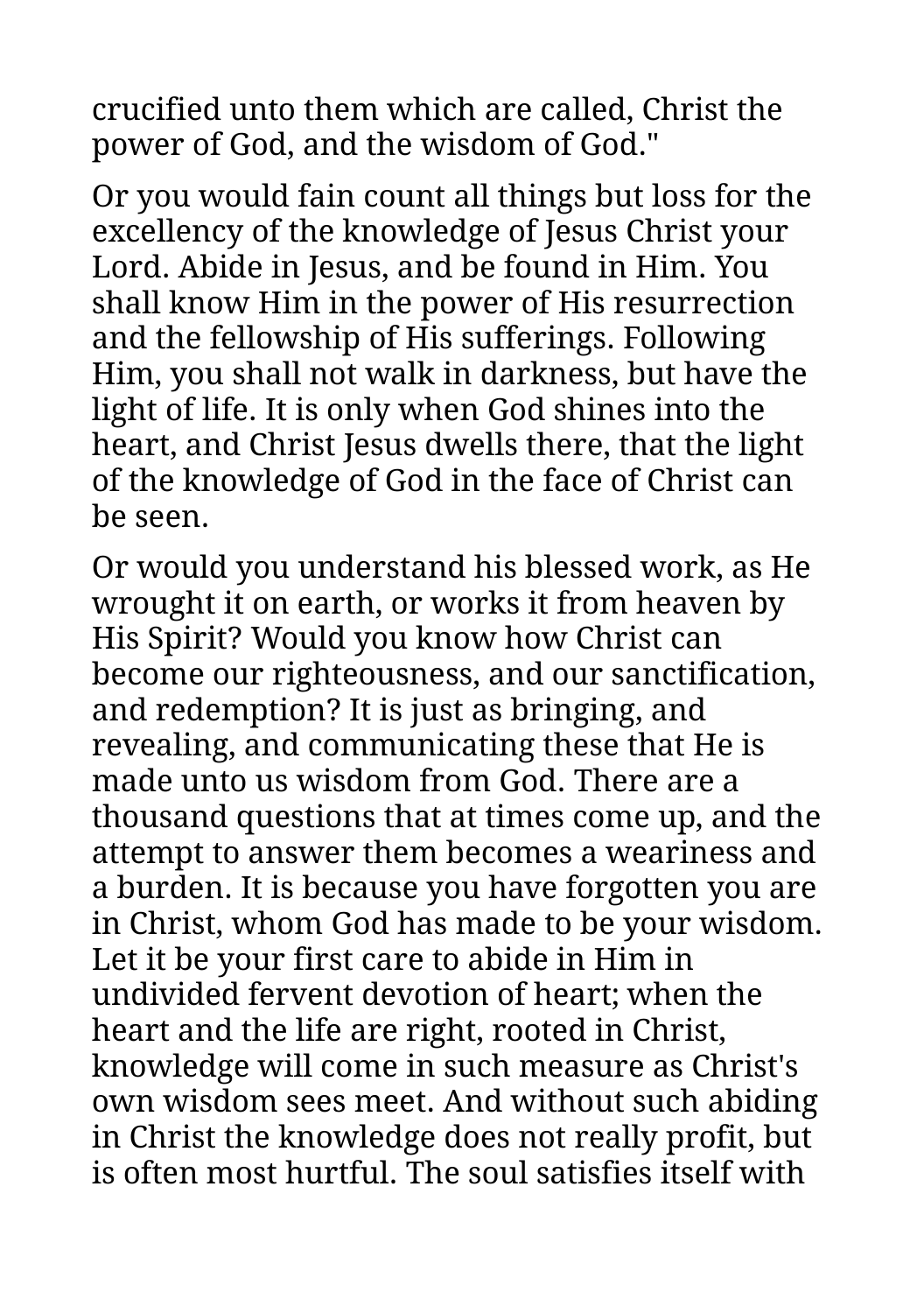thoughts which are but the forms and images of truth, without receiving the truth itself in its power. God's way is ever first to give us, even though it be but as a seed, the thing itself, the life and the power, and then the knowledge. Man seeks the knowledge first, and often, alas! never gets beyond it. God gives us Christ, and in Him hid the treasures of wisdom and knowledge. O let us be content to possess Christ, to dwell in Him, to make Him our life, and only in a deeper searching into Him, to search and find the knowledge we desire. Such knowledge is life indeed.

Therefore, believer, abide in Jesus as your wisdom, and expect from Him most confidently whatever teaching you may need for a life to the glory of the Father. In all that concerns your spiritual life, abide in Jesus as your wisdom. The life you have in Christ is a thing of infinite sacredness, far too high and holy for you to know how to act it out. It is He alone who can guide you, as by a secret spiritual instinct, to know what is becoming your dignity as a child of God, what will help and what will hinder your inner life, and specially your abiding in Him. Do not think of it as a mystery or a difficulty you must solve. Whatever questions come up as to the possibility of abiding perfectly and uninterruptedly in Him, and of really obtaining all the blessing that comes from it, always remember: He knows, all is perfectly clear to Him, and He is my wisdom. Just as much as you need to know and are capable of apprehending, will be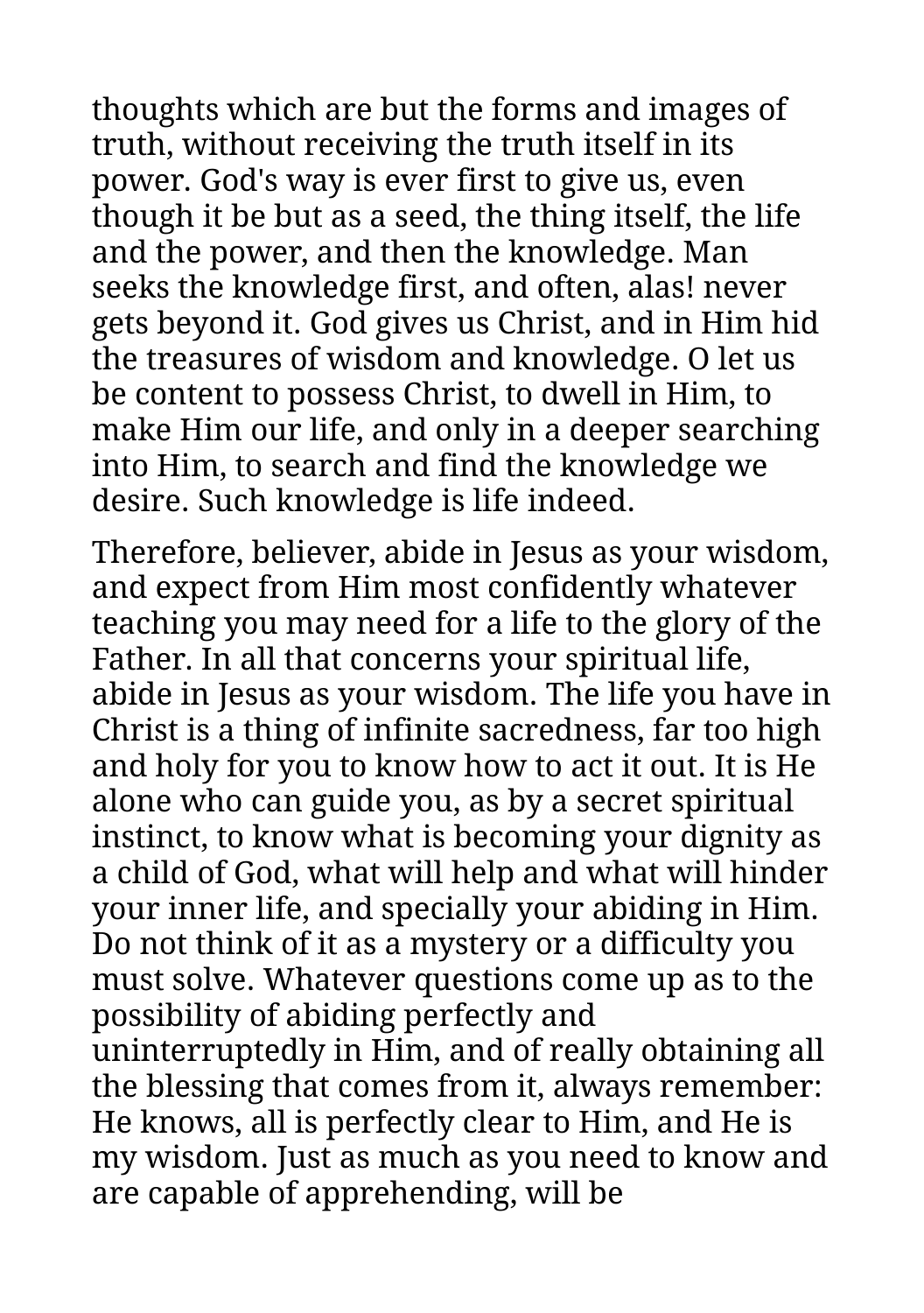communicated, if you only trust Him. Never think of the riches of wisdom and knowledge hid in Jesus as treasures without a key, or of your way as a path without a light. Jesus your wisdom is guiding you in the right way, even when you do not see it.

In all your intercourse with the blessed Word, remember the same truth: abide in Jesus, your wisdom. Study much to know the written Word; but study more to know the living Word, in whom you are of God. Jesus, the wisdom of God, is only known by a life of implicit confidence and obedience. The words He speaks are spirit and life to those who live in Him. Therefore, each time you read, or hear, or meditate upon the Word, be careful to take up your true position. Realize first your oneness with Him who is the wisdom of God; know yourself to be under His direct and special training; go to the Word abiding in Him, the very fountain of divine light--in His light you shall see light.

In all your daily life, its ways and its work, abide in Jesus as your wisdom. Your body and your daily life share in the great salvation: in Christ, the wisdom of God, provision has been made for their guidance too. Your body is His temple, your daily life the sphere for glorifying Him: it is to Him a matter of deep interest that all your earthly concerns should be guided aright. Only trust His sympathy, believe His love, and wait for His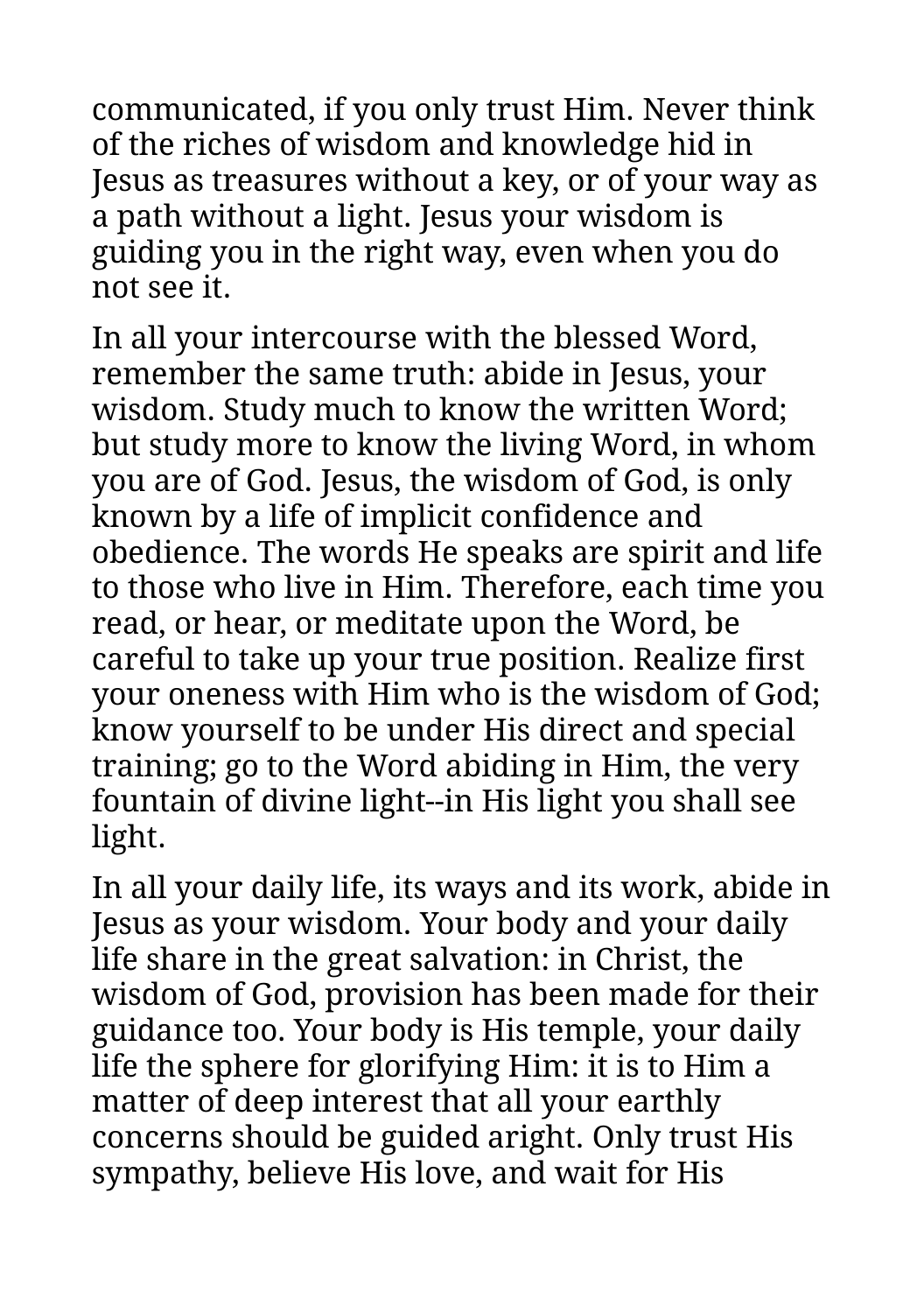guidance--it will be given. Abiding in Him, the mind will be calmed and freed from passion, the judgment cleared and strengthened, the light of heaven will shine on earthly things, and your prayer for wisdom, like Solomon's, will be fulfilled above what you ask or think.

And so, especially in any work you do for God, abide in Jesus as your wisdom. "We are created in Christ Jesus unto good works, which God hath before ordained that we should walk in them"; let all fear or doubt lest we should not know exactly what these works are, be put far away. In Christ we are created for them: He will show us what they are, and how to do them. Cultivate the habit of rejoicing in the assurance that the divine wisdom is guiding you, even where you do not yet see the way.

All that you can wish to know is perfectly clear to Him. As Man, as Mediator, He has access to the counsels of Deity, to the secrets of Providence, in your interest, and on your behalf. If you will but trust Him fully, and abide in Him entirely, you can be confident of having unerring guidance.

Yes, abide in Jesus as your wisdom. Seek to maintain the spirit of waiting and dependence, that always seeks to learn, and will not move but as the heavenly light leads on. Withdraw yourself from all needless distraction, close your ears to the voices of the world, and be as a docile learner, ever listening for the heavenly wisdom the Master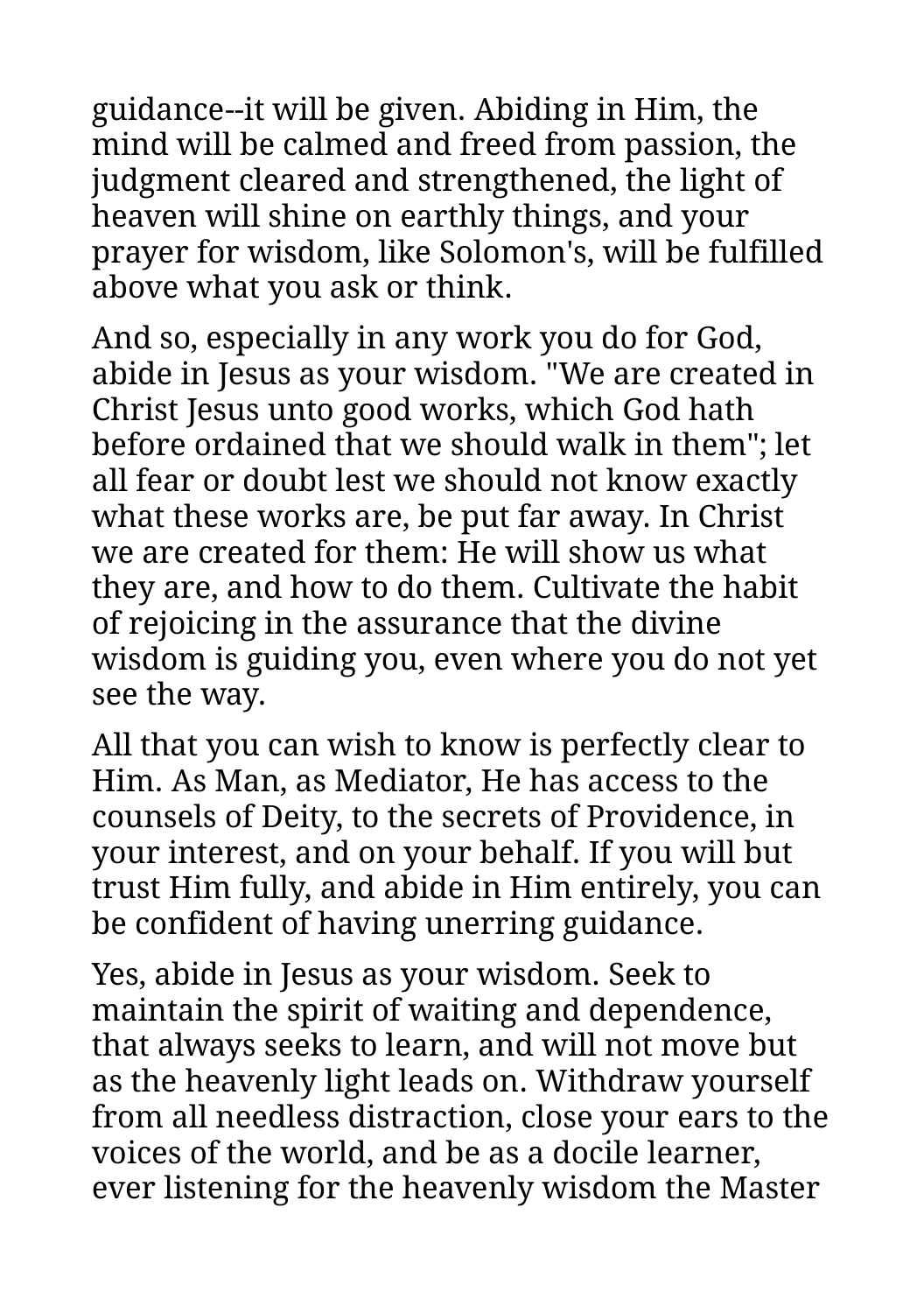has to teach. Surrender all your own wisdom; seek a deep conviction of the utter blindness of the natural understanding in the things of God; and both as to what you have to believe and have to do, wait for Jesus to teach and to guide. Remember that the teaching and guidance come not from without: it is by His life in us that the divine wisdom does His work. Retire frequently with Him into the inner chamber of the heart, where the gentle voice of the Spirit is only heard if all be still. Hold fast with unshaken confidence, even in the midst of darkness and apparent desertion, His own assurance that He is the light and the leader of His own. And live, above all, day by day in the blessed truth that, as He Himself, the living Christ Jesus, is your wisdom, your first and last care must ever be this alone--to abide in Him. Abiding in Him, His wisdom will come to you as the spontaneous outflowing of a life rooted in Him. I am, I abide in Christ, who was made unto us wisdom from God; wisdom will be given me.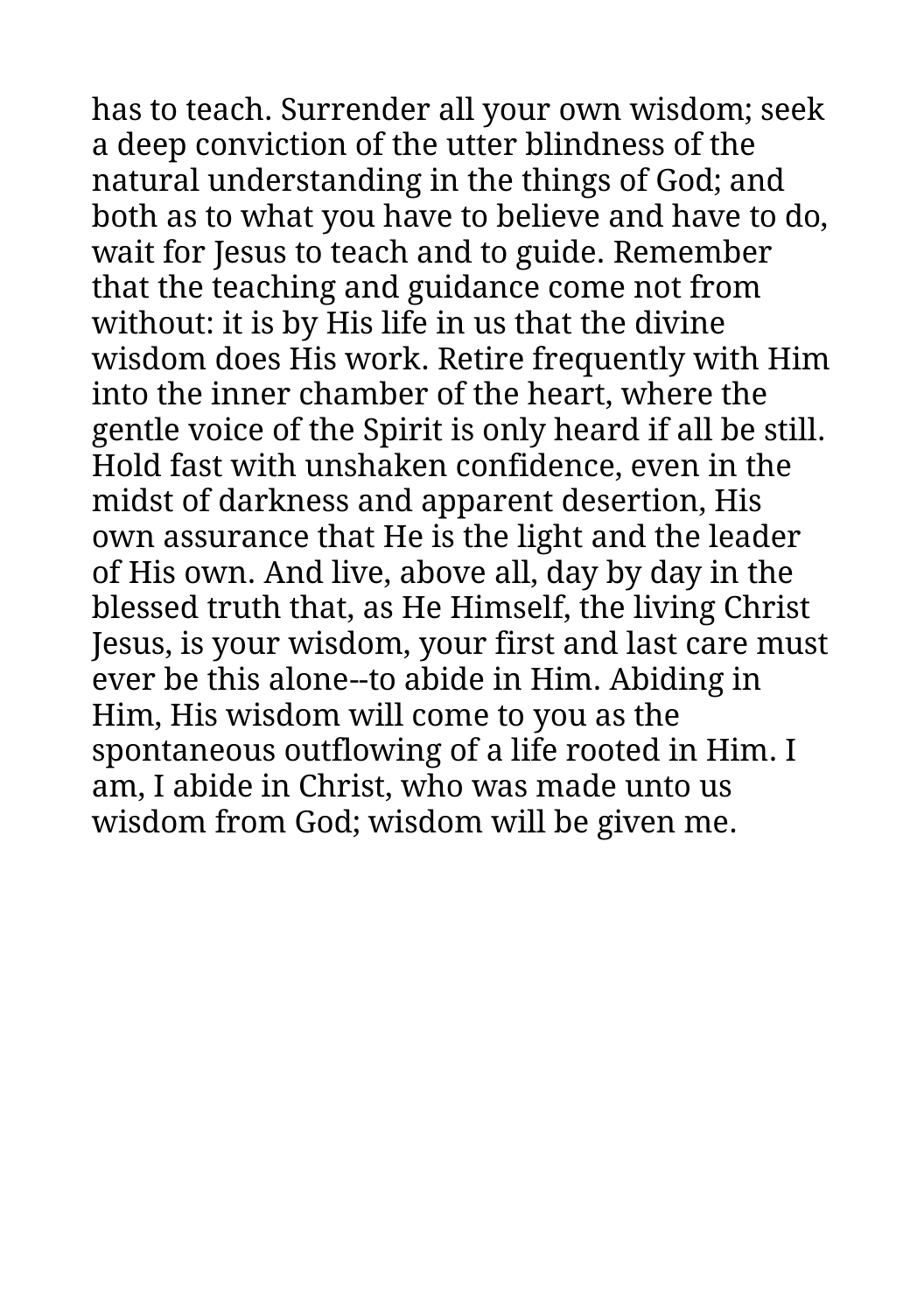# **CHAPTER 8**

### **AS YOUR RIGHTEOUSNESS**

"Of God are ye in Christ Jesus, who was made unto us wisdom from God, both RIGHTEOUSNESS and sanctification, and redemption."-I Cor.1:30 (R.V. marg.).

THE first of the great blessings which Christ our wisdom reveals to us as prepared in Himself, is --righteousness. It is not difficult to see why this must be first.

There can be no real prosperity or progress in a nation, a home, or a soul, unless there be peace. As not even a machine can do its work unless it be in rest, secured on a good foundation, quietness and assurance are indispensable to our moral and spiritual well-being. Sin had disturbed all our relations; we were out of harmony with ourselves, with men, and with God. The first requirement of a salvation that should really bring blessedness to us was peace. And peace can only come with right. Where everything is as God would have it, in God's order and in harmony with His will, there alone can peace reign. Jesus Christ came to restore peace on earth, and peace in the soul, by restoring righteousness. Because He is Melchizedek, King of righteousness, He reigns as King of Salem, King of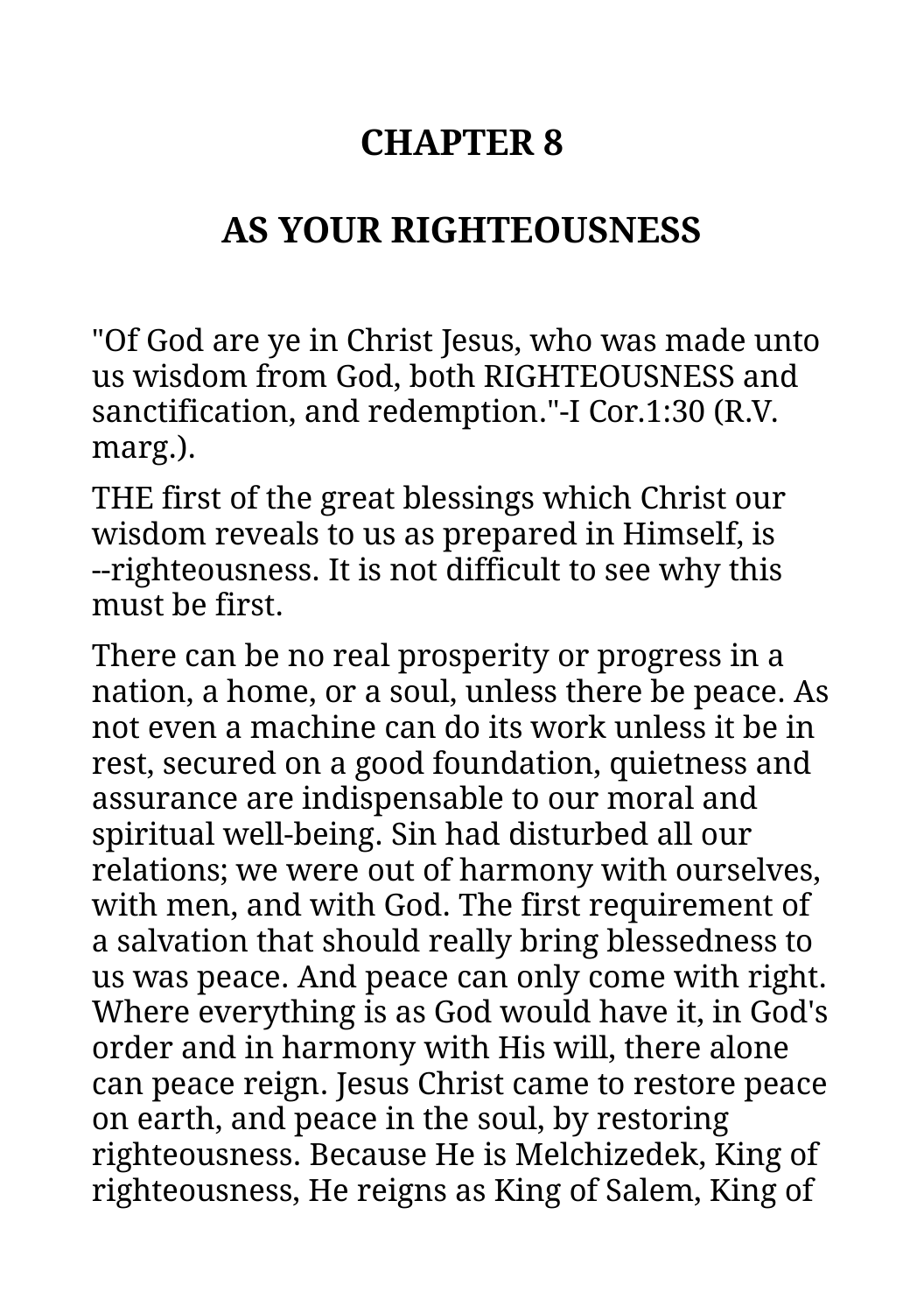peace (Heb.7:2). He so fulfils the promise the prophets held out: "A king shall reign in righteousness: and the work of righteousness shall be peace, and the effect of righteousness, quietness and assurance for ever" (Isa.32:1,17). Christ is made of God unto us righteousness; of God we are in Him as our righteousness; we are made the righteousness of God in Him. Let us try to understand what this means.

When first the sinner is led to trust in Christ for salvation, he, as a rule, looks more to His work than His person.

As he looks at the Cross, and Christ suffering there, the Righteous One for the unrighteous, he sees in that atoning death the only but sufficient foundation for his faith in God's pardoning mercy. The substitution, and the curse-bearing, and the atonement of Christ dying in the stead of sinners, are what give him peace. And as he understands how the righteousness which Christ brings becomes his very own, and how, in the strength of that, he is counted righteous before God, he feels that he has what he needs to restore him to God's favour: "Being justified by faith, we have peace with God." He seeks to wear this robe of righteousness in the ever renewed faith in the glorious gift of righteousness which has been bestowed upon him.

But as time goes on, and he seeks to grow in the Christian life, new needs arise. He wants to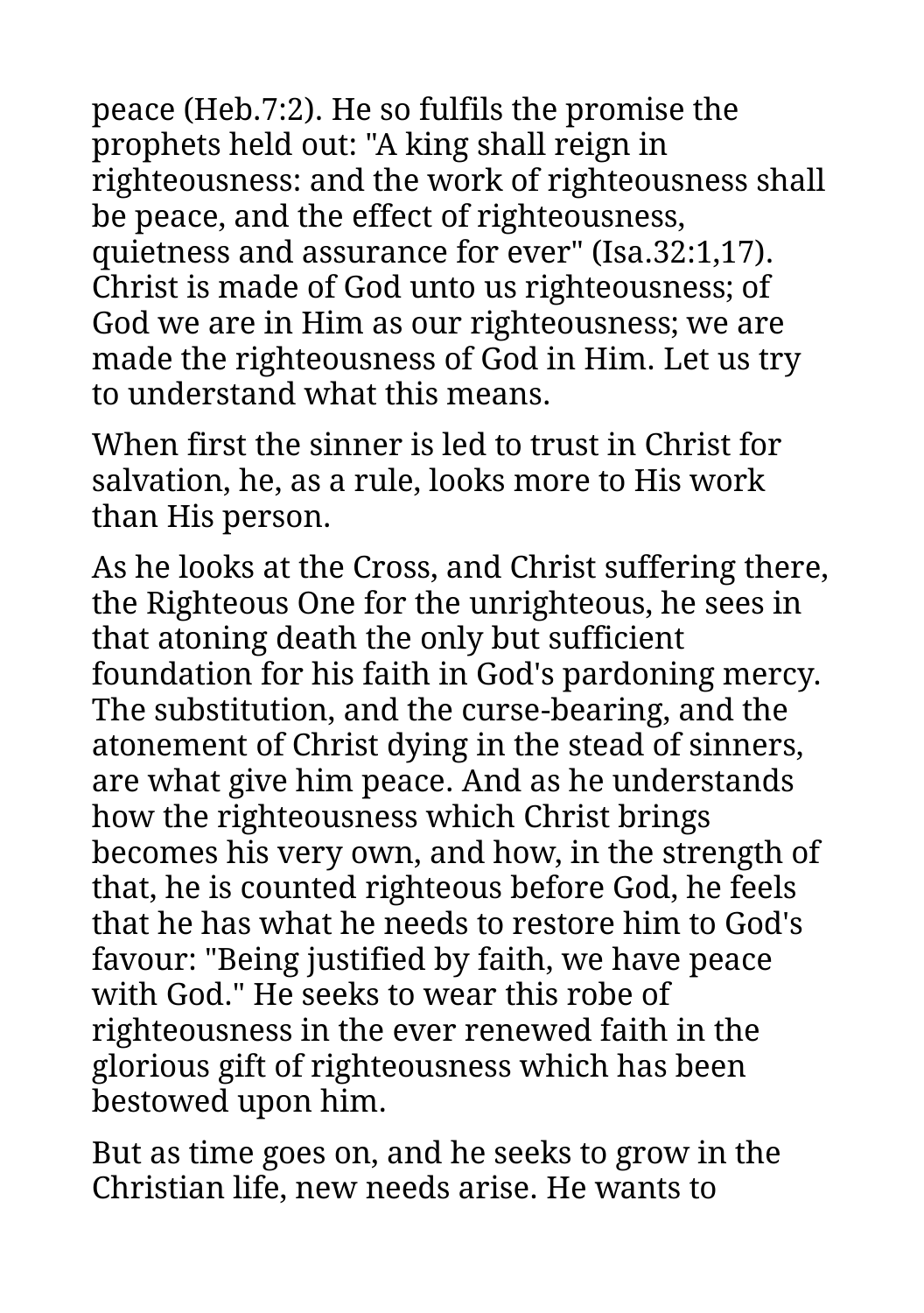understand more fully how it is that God can thus justify the ungodly on the strength of the righteousness of another. He finds the answer in the wonderful teaching of Scripture as to the true union of the believer with Christ as the second Adam. He sees that it is because Christ had made Himself one with His people, and they were one with Him; that it was in perfect accordance with all law in the kingdom of nature and of heaven, that each member of the body should have the full benefit of the doing and the suffering as of the life of the head. And so he is led to feel that it can only be in fully realizing his personal union with Christ as the Head, that he can fully experience the power of His righteousness to bring the soul into the full favour and fellowship of the Holy One. The work of Christ does not become less precious, but the Person of Christ more so; the work leads up into the very heart, the love and the life of the God-man.

And this experience sheds its light again upon Scripture. It leads him to notice, what he had scarce remarked before, how distinctly the righteousness of God, as it becomes ours, is connected with the Person of the Redeemer. "This is His name whereby HE shall be called, JEHOVAH OUR RIGHTEOUSNESS." "IN JEHOVAH have I righteousness and strength." "Of God is HE made unto us righteousness." "That we might be made the righteousness of God IN HIM." "That I may be found IN HIM, having the righteousness of God."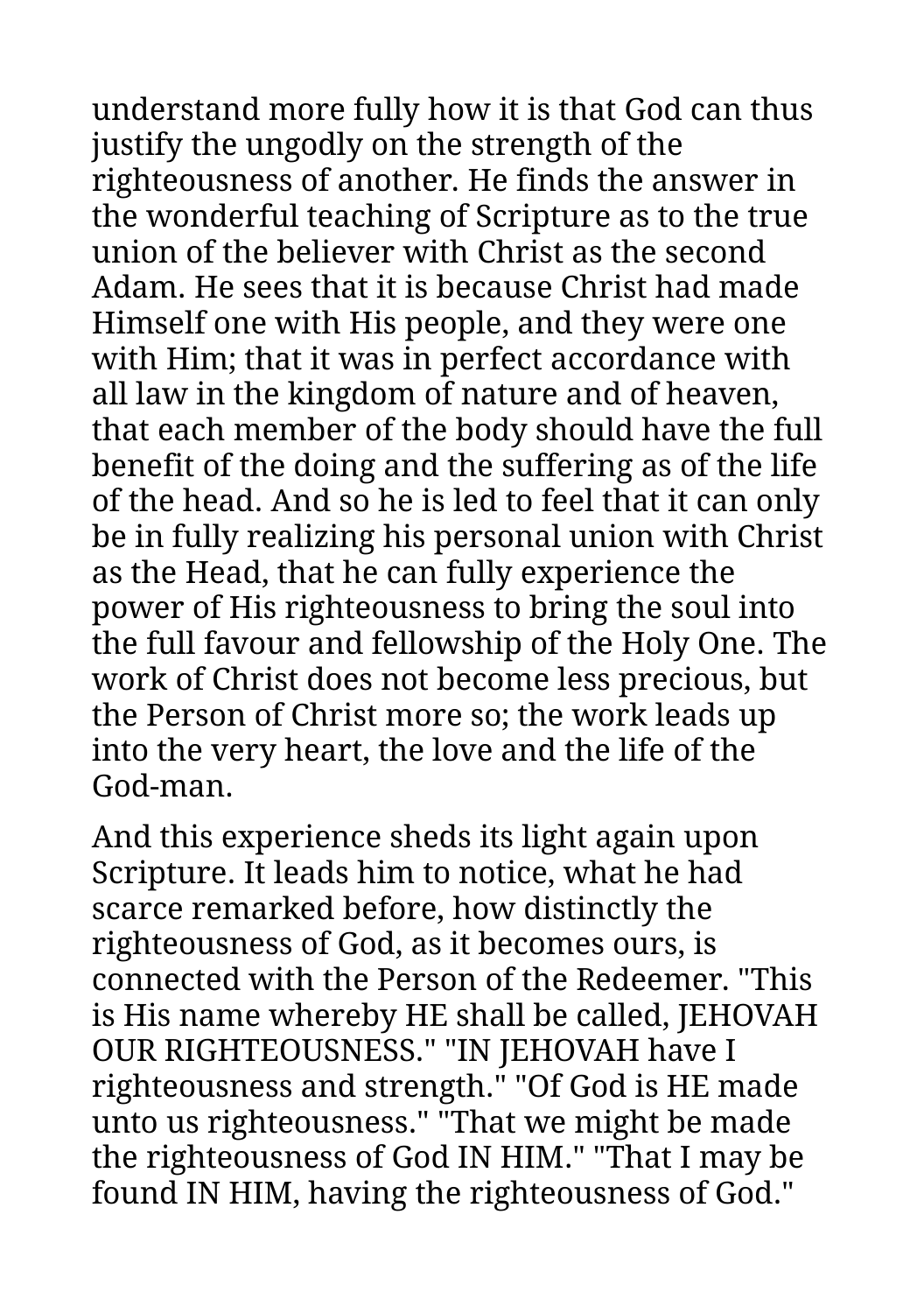He sees how inseparable righteousness and life in Christ are from each other: "The righteousness of one comes upon all unto justification of life." "They which receive the gift of righteousness shall reign in life by one, Jesus Christ." And he understands what deep meaning there is in the key-word of the Epistle to the Romans: "The righteous shall live by faith." He is not now content with only thinking of the imputed righteousness as his robe; but, putting on Jesus Christ, and seeking to be wrapped up in, to be clothed upon with Himself and His life, he feels how completely the righteousness of God is his, because the Lord our righteousness is his. Before he understood this, he too often felt it difficult to wear his white robe all the day: it was as if he specially had to put it on when he came into God's presence to confess his sins, and seek new grace. But now the living Christ Himself is his righteousness--that Christ who watches over, and keeps and loves us as His own; it is no longer an impossibility to walk all the day enrobed in the loving presence with which He covers His people.

Such an experience leads still further. The life and the righteousness are inseparably linked, and the believer becomes more conscious than before of a righteous nature planted within him. The new man created in Christ Jesus, is "created in righteousness and true holiness." "He that doeth righteousness is righteous, even as He is righteous." The union to Jesus has effected a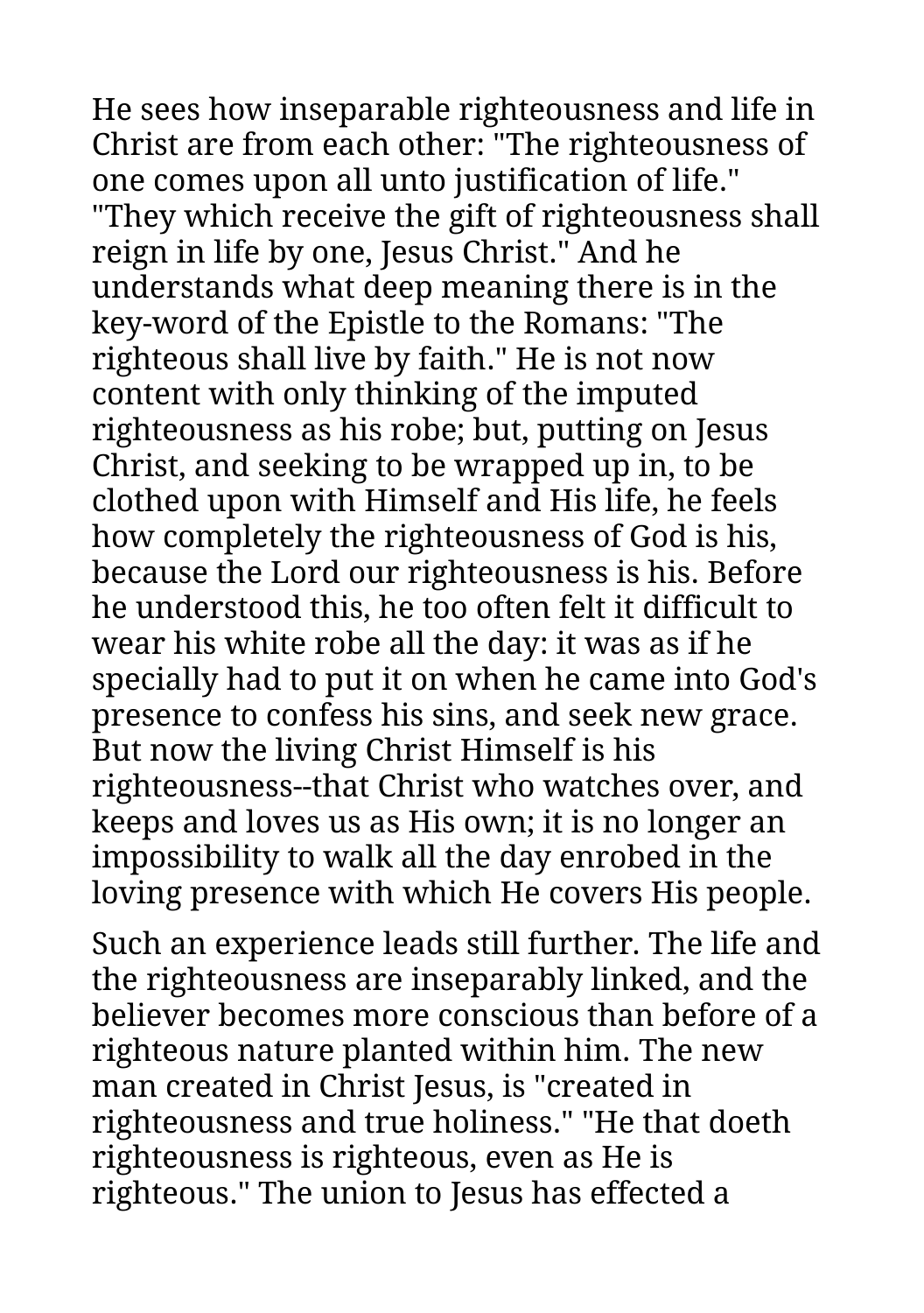change not only in the relation to God, but in the personal state before God. And as the intimate fellowship to which the union has opened up the way is maintained, the growing renewal of the whole being makes righteousness to be his very nature.

To a Christian who begins to see the deep meaning of the truth, "HE is made to us righteousness," it is hardly necessary to say, "Abide in Him." As long as he only thought of the righteousness of the substitute, and our being counted judicially righteous for His sake, the absolute necessity of abiding in Him was not apparent. But as the glory of "Jehovah our righteousness" unfolds to the view, he sees that abiding in Him personally is the only way to stand, at all times, complete and accepted before God, as it is the only way to realize how the new and righteous nature can be strengthened from Jesus our Head. To the penitent sinner the chief thought was the righteousness which comes through Jesus dying for sin; to the intelligent and advancing believer, Jesus, the Living One, through whom the righteousness comes, is everything, because having Him he has the righteousness too.

Believer, abide in Christ as your righteousness. You bear about with you a nature altogether corrupt and vile, ever seeking to rise up and darken your sense of acceptance, and of access to unbroken fellowship with the Father. Nothing can enable you to dwell and walk in the light of God,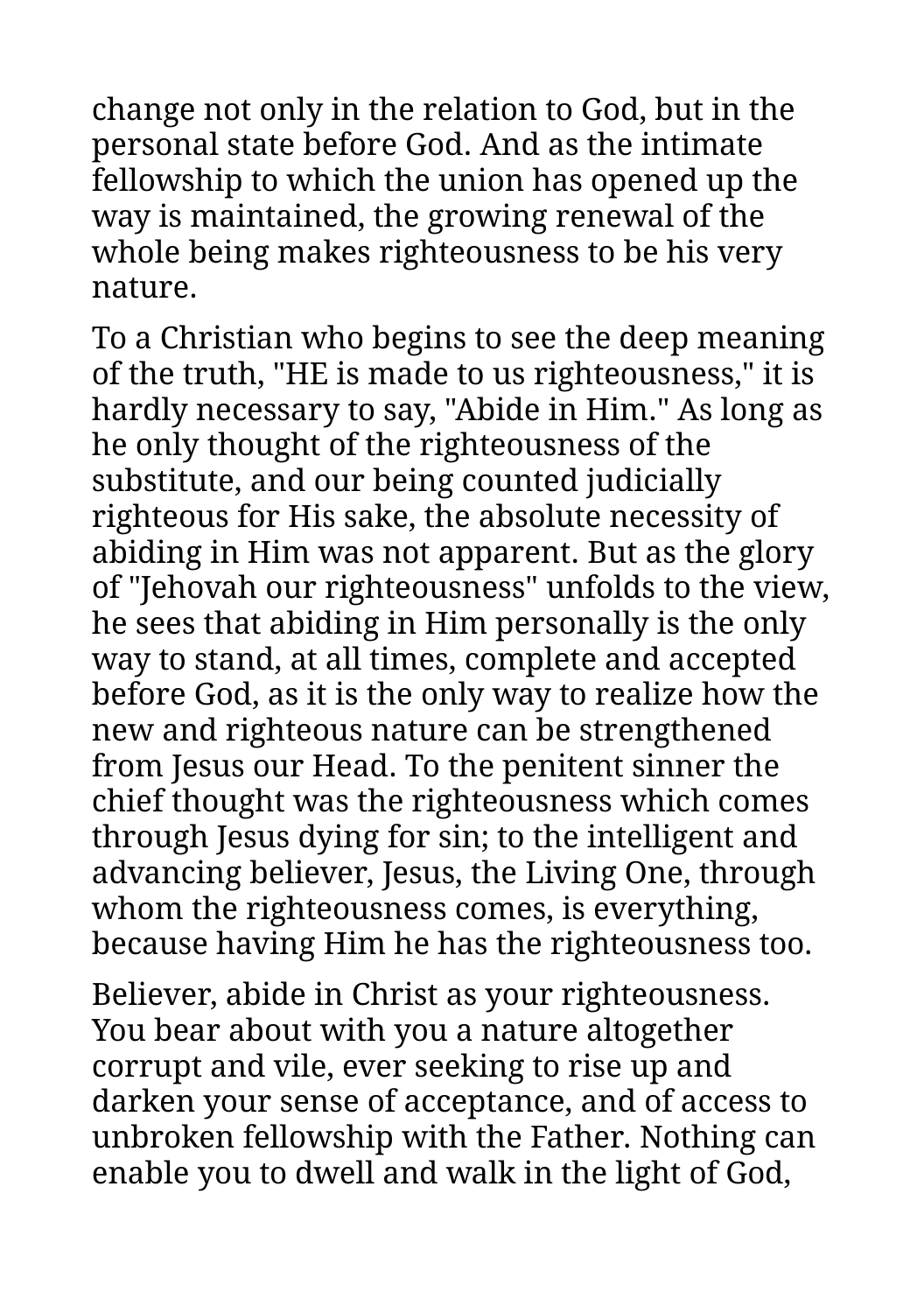without even the shadow of a cloud between, but the habitual abiding in Christ as your righteousness. To this you are called. Seek to walk worthy of that calling. Yield yourself to the Holy Spirit to reveal to you the wonderful grace that permits you to draw nigh to God, clothed in a divine righteousness. Take time to realize that the King's own robe has indeed been put on, and that in it you need not fear entering His presence. It is the token that you are the man whom the King delights to honour. Take time to remember that as much as you need it in the palace, no less do you require it when He sends you forth into the world, where you are the King's messenger and representative. Live your daily life in the full consciousness of being righteous in God's sight, an object of delight and pleasure in Christ. Connect every view you have of Christ in His other graces with this first one: "Of God He is made to you righteousness." This will keep you in perfect peace. Thus shall you enter into, and dwell in, the rest of God. So shall your inmost being be transformed into being righteous and doing righteousness. In your heart and life it will become manifest where you dwell; abiding in Jesus Christ, the Righteous One, you will share His position, His character, and His blessedness: "Thou lovest righteousness, and hatest iniquity: therefore God, thy God, hath anointed thee with the oil of gladness above thy fellows." Joy and gladness above measure will be your portion.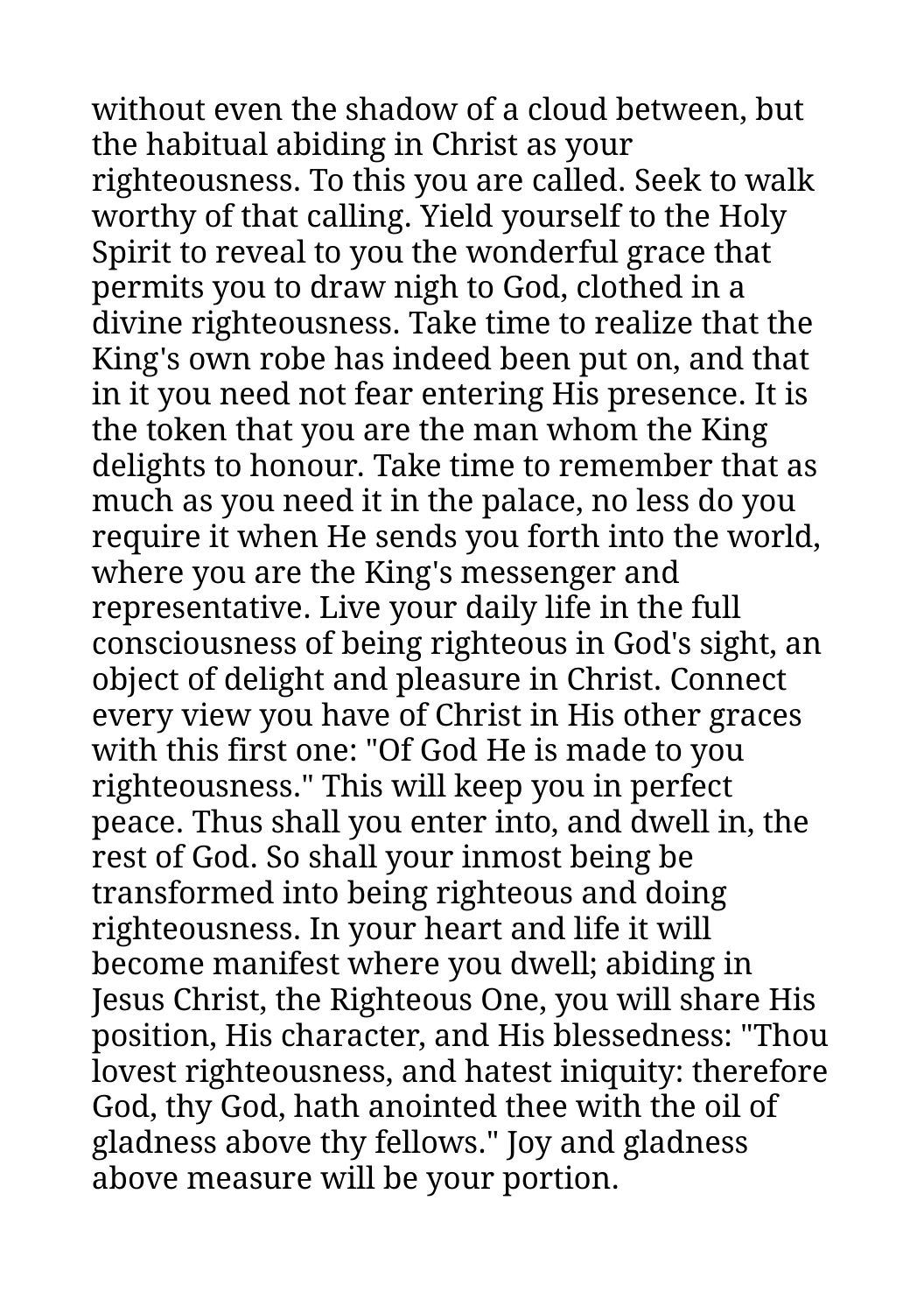## **CHAPTER 9**

#### **AS YOUR SANCTIFICATION**

"Of God are ye in Christ Jesus, who has made unto us wisdom from God, both righteousness and SANCTIFICATION, and redemption." I COR.1:30(R.V. marg.).

"PAUL, unto the Church of God which is at Corinth to them that are sanctified in Christ Jesus, called to be saints";--thus the chapter opens in which we are taught that Christ is our sanctification. In the Old Testament, believers were called the righteous; in the New Testament they are called saints, the holy ones, sanctified in Christ Jesus. Holy is higher than righteous.[1] Holy in God has reference to His inmost being; righteous, to His dealings with His creatures. In man, righteousness is but a teppingstone to holiness. It is in this he can approach most near to the perfection of God (comp. Matt.5:48; I Pet.1:16). In the Old Testament righteousness was found, while holiness was only typified; in Jesus Christ, the Holy One, and in His people, His saints or holy ones, it is first realized.

As in Scripture, and in our text, so in personal experience righteousness precedes holiness. When first the believer finds Christ as his righteousness, he has such joy in the new-made discovery that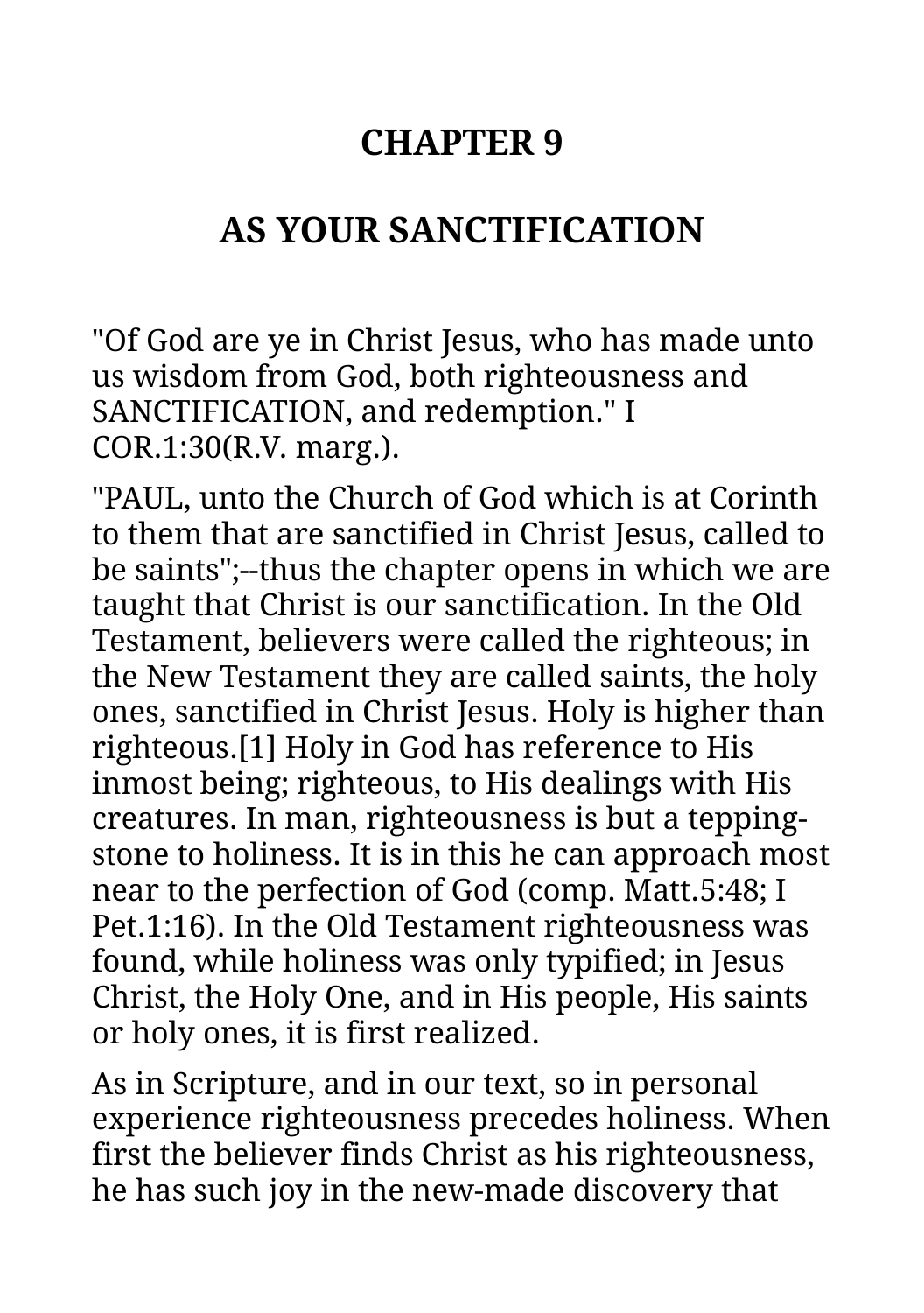the study of holiness hardly has a place. But as he grows, the desire for holiness makes itself felt, and he seeks to know what provision his God has made for supplying that need. A superficial acquaintance with God's plan leads to the view that while justification is God's work, by faith in Christ, sanctification is our work, to be performed under the influence of the gratitude we feel for the deliverance we have experienced, and by the aid of the Holy Spirit. But the earnest Christian soon finds how little gratitude can supply the power. When he thinks that more prayer will bring it, he finds that, indispensable as prayer is, it is not enough. Often the believer struggles hopelessly for years, until he listens to the teaching of the Spirit, as He glorifies Christ again, and reveals Christ, our anctification, to be appropriated by faith alone.

Christ is made of God unto us sanctification. Holiness is the very nature of God, and that alone is holy which God takes possession of and fills with Himself. God's answer to the question, How could sinful man become holy? is, "Christ, the Holy One of God." In Him, whom the Father sanctified and sent into the world, God's holiness was revealed incarnate, and brought within reach of man. "I sanctify myself for them, that they also may be sanctified in truth." There is no other way of our becoming holy, but by becoming partakers of the holiness of Christ. [2] And there is no other way of this taking place than by our personal spiritual union with Him, so that through His Holy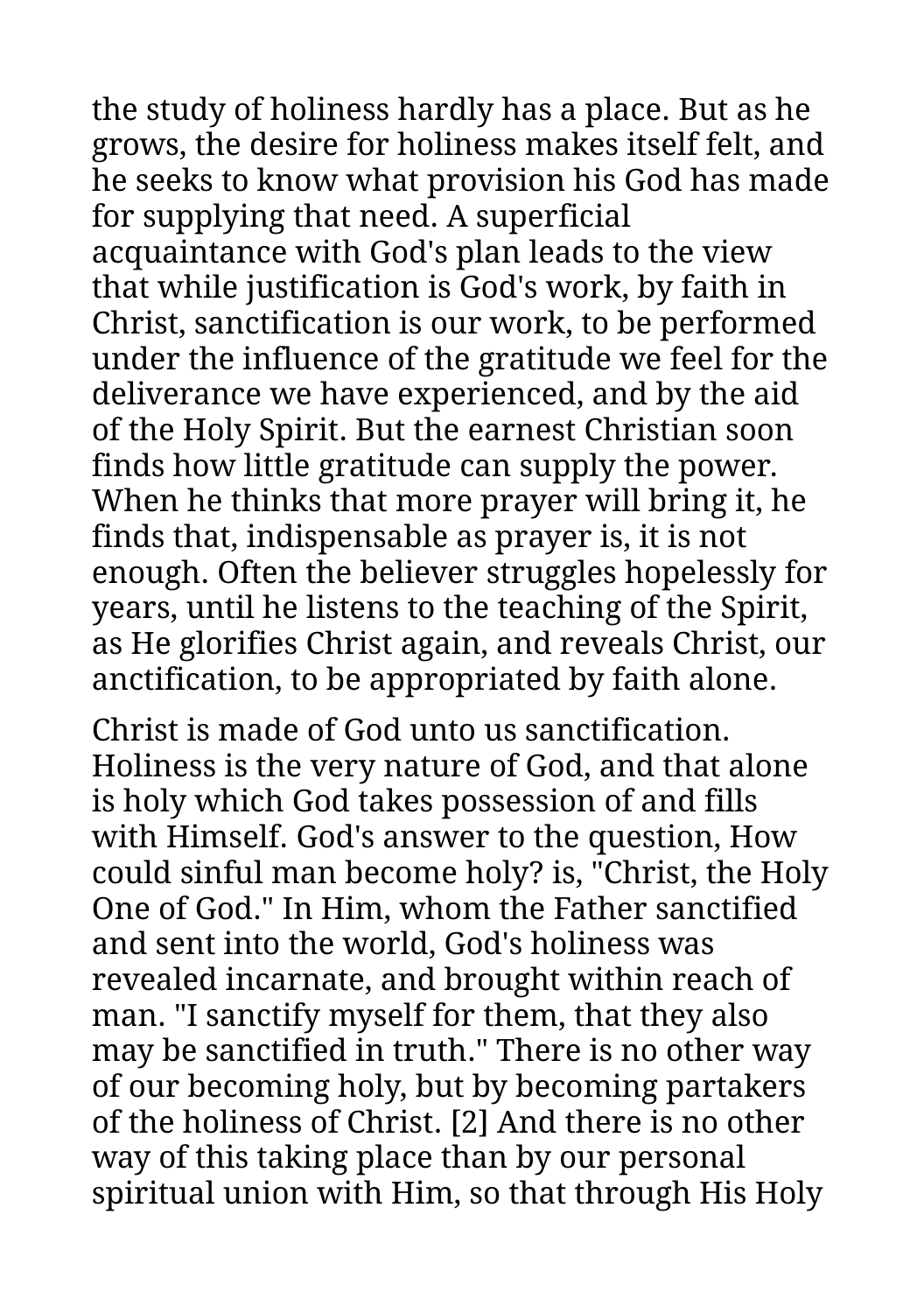Spirit His holy life flows into us. "Of God are ye in Christ, who is made unto us sanctification." Abiding by faith in Christ our sanctification is the simple secret of a holy life. The measure of sanctification will depend on the measure of abiding in Him; as the soul learns wholly to abide in Christ, the promise is increasingly fulfilled: "The very God of peace sanctify you wholly."

To illustrate this relation between the measure of the abiding and the measure of sanctification experienced,let us think of the grafting a tree, that instructive symbol of our union to Jesus. The illustration is suggested by the Saviour's words, "Make the tree good, and his fruit good." I can graft a tree so that only a single branch bears good fruit, while many of the natural branches remain, and bear their old fruit--a type of believer in whom a small part of the life is sanctified, but in whom, from ignorance or other reasons, the carnal life still in many respects has full dominion. I can graft a tree so that every branch is cut off, and the whole tree becomes renewed to bear good fruit; and yet, unless I watch over the tendency of the stems to give sprouts, they may again rise and grow strong, and, robbing the new graft of the strength it needs, make it weak. Such are Christians who, when apparently powerfully converted, forsake all to follow Christ, and yet after a time, through unwatchfulness, allow old habits to regain their power, and whose Christian life and fruit are but feeble. But if I want a tree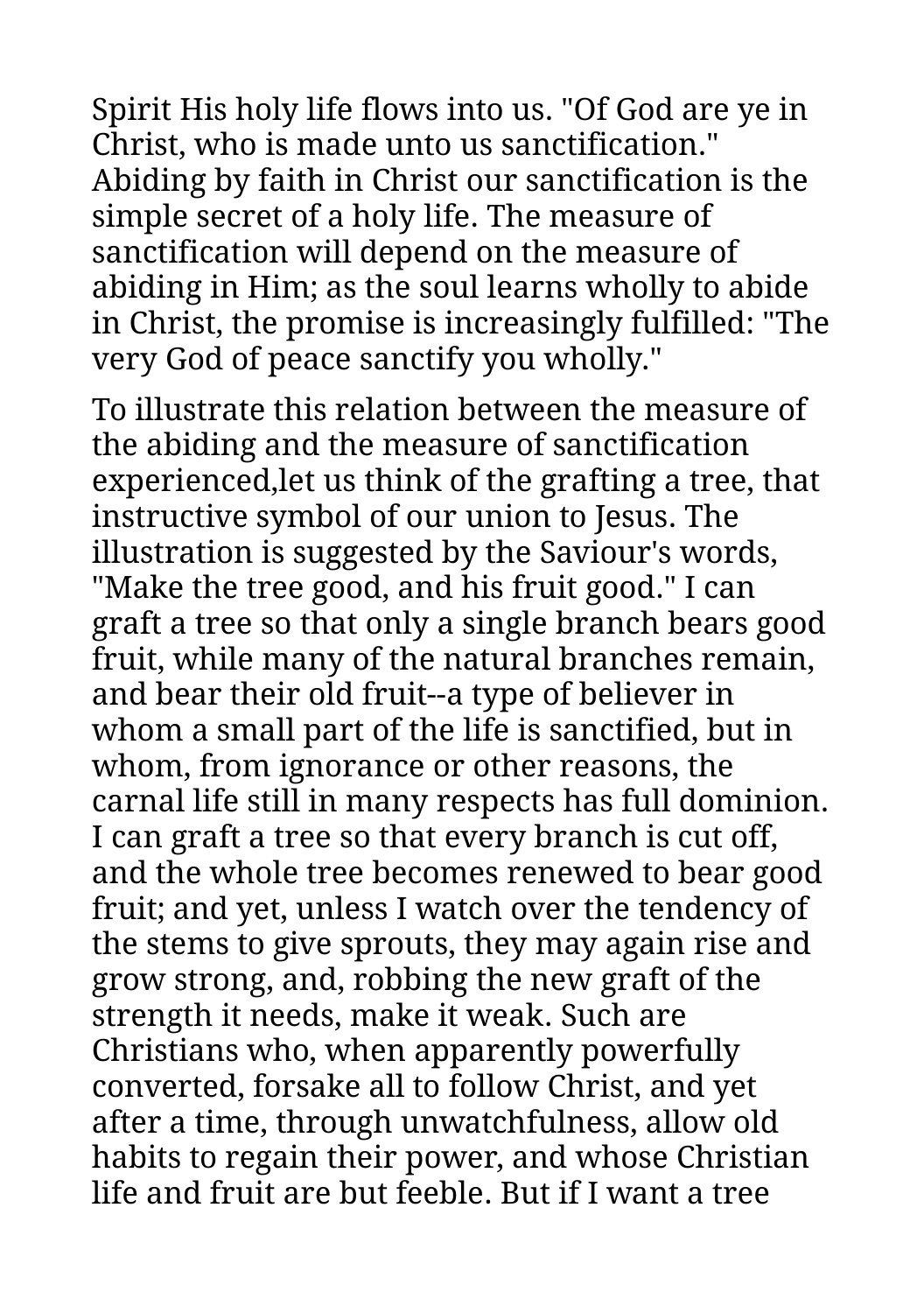wholly made good, I take it when young, and, cutting the stem clean off on the ground, I graft it just where it emerges from the soil. I watch over every bud which the old nature could possibly put forth, until the flow of sap from the old roots into the new stem is so complete, that the old life has, as it were, been entirely conquered and covered by the new. Here I have a tree entirely renewed- emblem of the Christian who has learnt in entire consecration to surrender everything for Christ, and in a whole-hearted faith wholly to abide in Him.

If, in this last case, the old tree were a reasonable being that could co-operate with the gardener, what would his language be to it? Would it not be this: "Yield now yourself entirely to this new nature with which I have invested you; repress every tendency of the old nature to give buds or sprouts; let all your sap and all your life-powers rise up into this graft from yonder beautiful tree, which I have put on you; so shall you bring forth sweet and much fruit." And the language of the tree to the gardener would be: "When you graft me, O spare not a single branch; let everything of the old self, even the smallest bud, be destroyed, that I may no longer live in my own, but in that other life that was cut off and brought and put upon me, that I might be wholly new and good." And, once again, could you afterwards ask the renewed tree, as it was bearing abundant fruit, what it could say of itself, its answer would be this: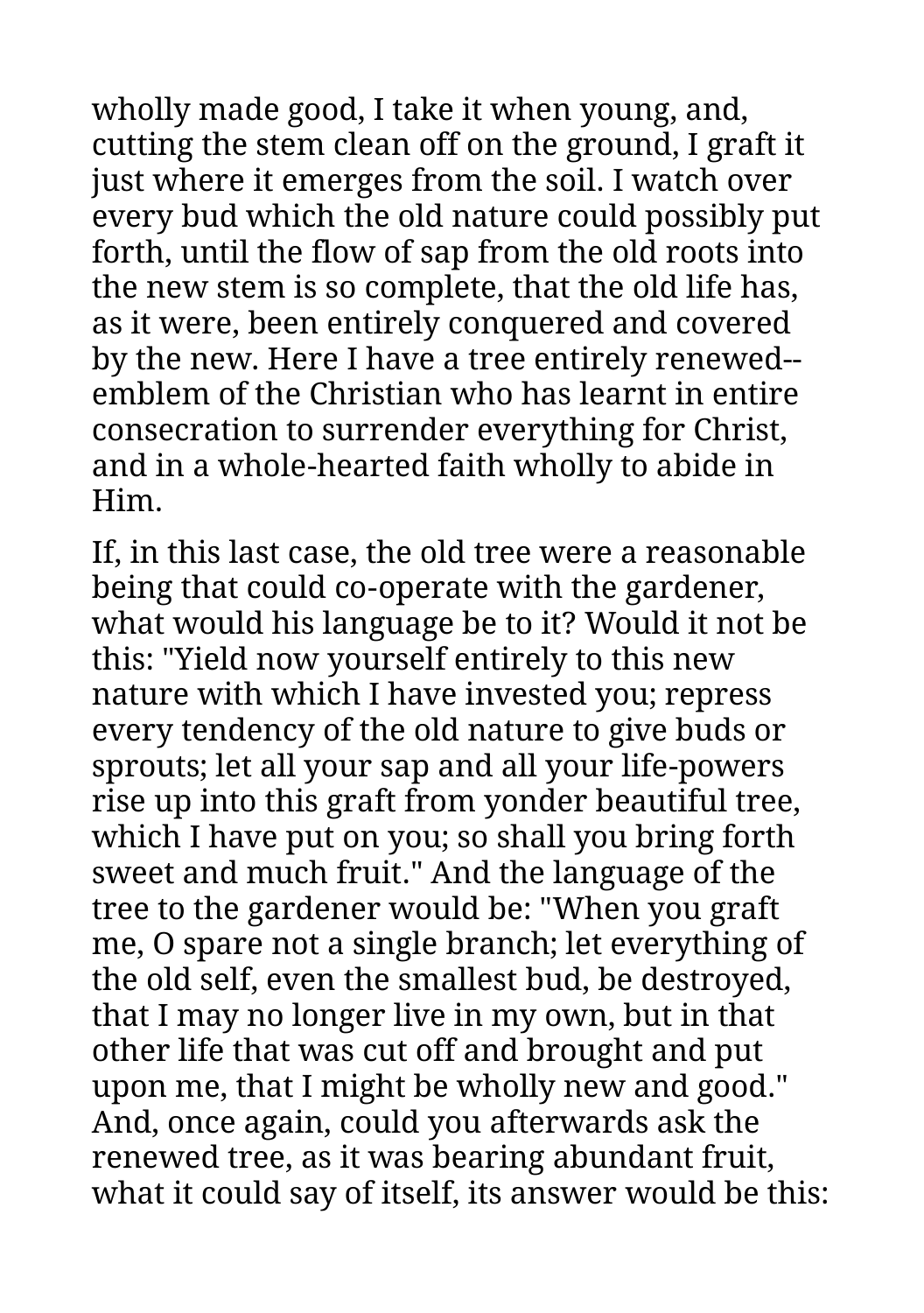"In me, that is, in my roots, there dwells no good thing. I am ever inclined to evil; the sap I collect from the soil is in its nature corrupt, and ready to show itself in bearing evil fruit. But just when the sap rises into the sunshine to ripen into fruit, the wise gardener has clothed me with a new life, through which my sap is purified, and all my powers are renewed to the bringing forth of good fruit. I have only to abide in that which I have received. He cares for the immediate repression and removal of every bud which the old nature still would

put forth."

Christian, fear not to claim God's promises to make you holy. Listen not to the suggestion that the corruption of your old nature would render holiness an impossibility. In your flesh dwells no good thing, and that flesh, though crucified with Christ, is not yet dead, but will continually seek to rise and lead you to evil. But the Father is the Husbandman. He has grafted the life of Christ on your life. That holy life is mightier than your evil life; under the watchful care of the Husbandman, that new life can keep down the workings of the evil life within you. The evil nature is there, with its unchanged tendency to rise up and show itself. But the new nature is there too--the living Christ, your sanctification, is there--and through Him all your powers can be sanctified as they rise into life,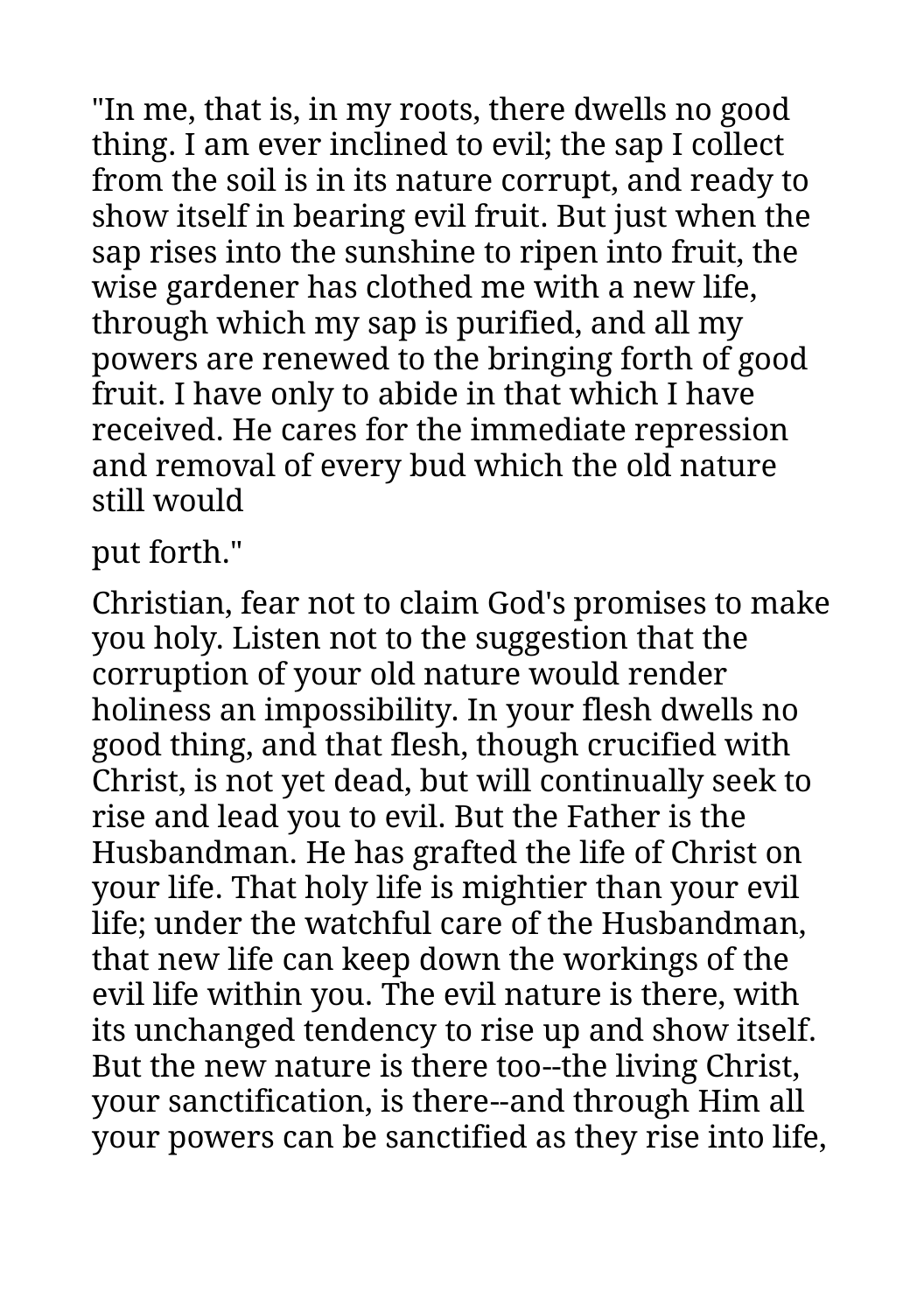and be made to bear fruit to the glory of the Father.

And now, if you would live a holy life, abide in Christ your sanctification. Look upon Him as the Holy One of God, made man that He might communicate to us the holiness of God. Listen when Scripture teaches that there is within you a new nature, a new man, created in Christ Jesus in righteousness and true holiness. Remember that this holy nature which is in you is singularly fitted for living a holy life, and performing all holy duties, as much so as the old nature is for doing evil. Understand that this holy nature within you has its root and life in Christ in heaven, and can only grow and become strong as the intercourse between it and its source is uninterrupted. And above all, believe most confidently that Jesus Christ Himself delights in maintaining that new nature within you, and imparting to it His own strength and wisdom for its work. Let that faith lead you daily to the surrender of all selfconfidence, and the confession of the utter corruption of all there is in you by nature. Let it fill you with a quiet and assured confidence that you are indeed able to do what the Father expects of you as His child, under the covenant of His grace, because you have Christ strengthening you. Let it teach you to lay yourself and your services on the altar as spiritual sacrifices, holy and acceptable in His sight, a sweet-smelling savour. Look not upon a life of holiness as a strain and an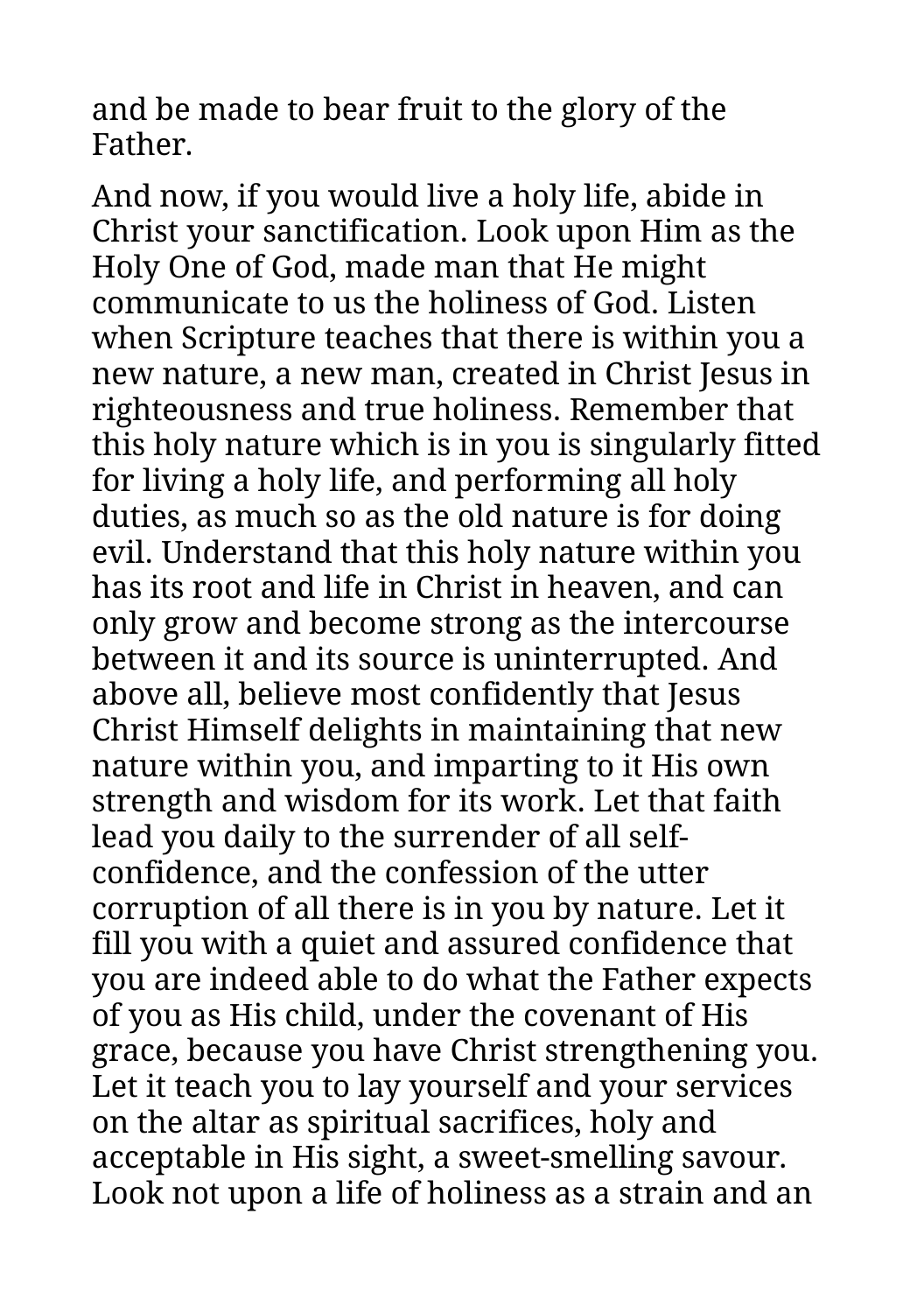effort, but as the natural outgrowth of the life of Christ within you. And let ever again a quiet, hopeful, gladsome faith hold itself assured that all you need for a holy life will most assuredly be given you out of the holiness of Jesus. Thus will you understand and prove what it is to abide in Christ our sanctification.

#### NOTE

The thought that in the personal holiness of our Lord a new holy nature was formed to be communicated to us, and that we make use of it by faith, is the central idea of Marshall's invaluable work, The Gospel Mystery of Sanctcation:

"One great mystery is, that the holy frame and disposition whereby our souls are furnished and enabled for immediate practice of the law, must be obtained by receiving it out of Christ's fulness, as a thing already prepared and brought to an existence for us in Christ, and treasured up in Him; and that, as we are justified by a righteousness wrought out in Christ, and imputed to us, so we are sanctified by such an holy frame and qualification as are first wrought out and completed in Christ for us, and then imparted to us. As our natural corruption was produced originally in the first Adam, and propagated from him to us, so our new nature and holiness is first produced in Christ, and derived from Him to us, or, as it were, propagated. So that we are not at all to work together with Christ in making or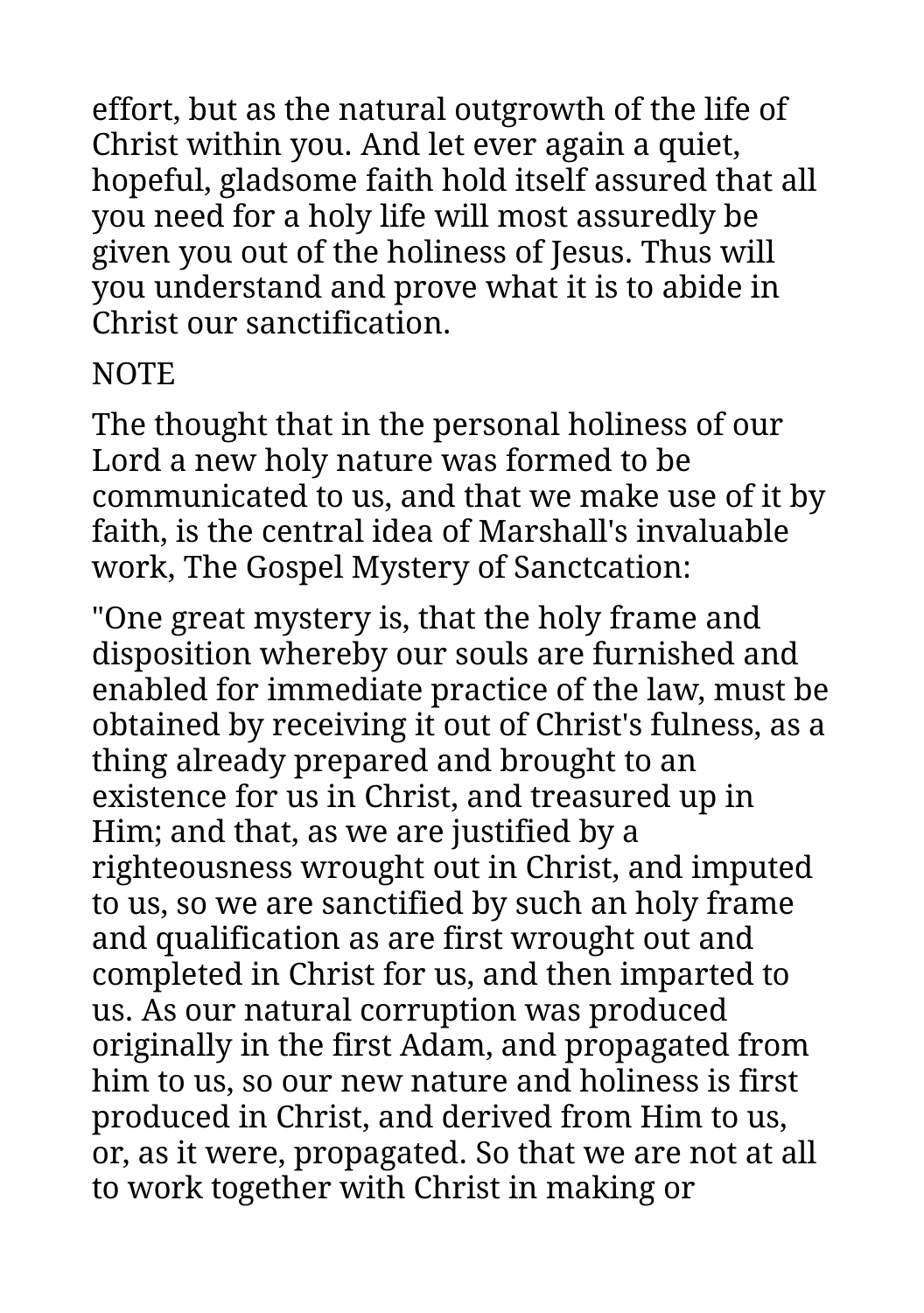producing that holy frame in us, but only to take it to ourselves, and use it in our holy practice, as made ready to our hands. Thus we have fellowship with Christ, in receiving that holy frame of spirit that was originally in Him; for fellowship is where several persons have the same things in common. This mystery is so great, that notwithstanding all the light of the Gospel, we commonly think that we must get an holy frame by producing it anew in ourselves, and by pursuing it and working it out of our own heart" (see chap. 3). [3]

Footnotes:

1. "Holiness may be called spiritual perection, as righteousnes is legal completeness." --Horatius Bonar in God's Way of Holiness.

2. See note at end of chapter.

3. I have felt so strongly that the teaching of Marshall is just what the Church needs to bring out clearly what the Scripture path of holiness is, that I have prepared an abridgment (all in the author's own words) of his work. By leaving out what was not essential to his argument, and shortening when he appeared diffuse, I hoped to bring his book within reach of many who might never read the larger work. It is published by Nisbet & Co. under the title, The Highway of Holiness. I cannot too earnestly urge every student of theology, and of Scripture, and of the art of holy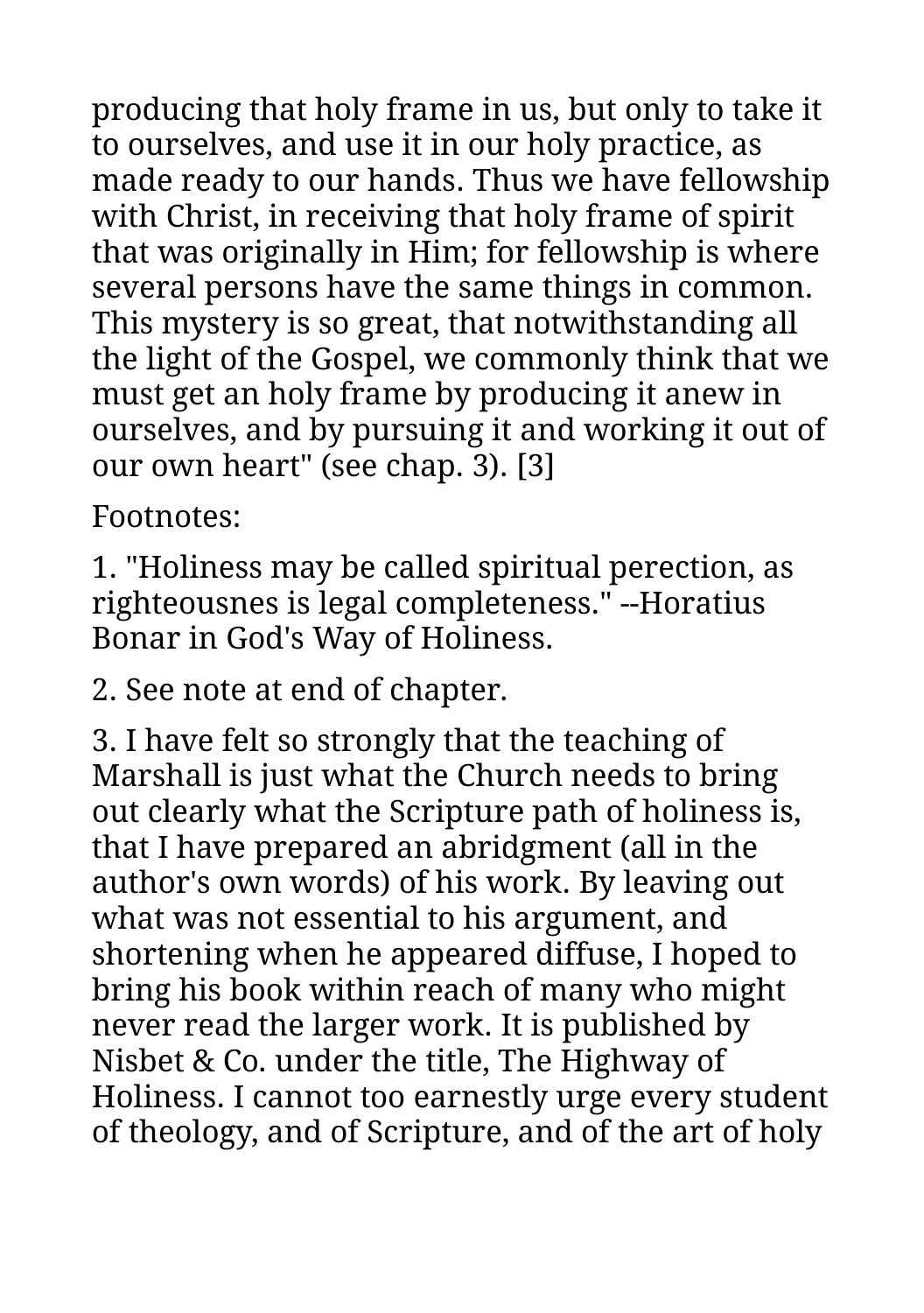living, to make himself master of the teaching of Marshall's third, fourth, and twelfth chapters.

Publisher's Note: The original complete work, The Gospel Mystery of Sanctification, was reissued by Oliphants Ltd. in 1955.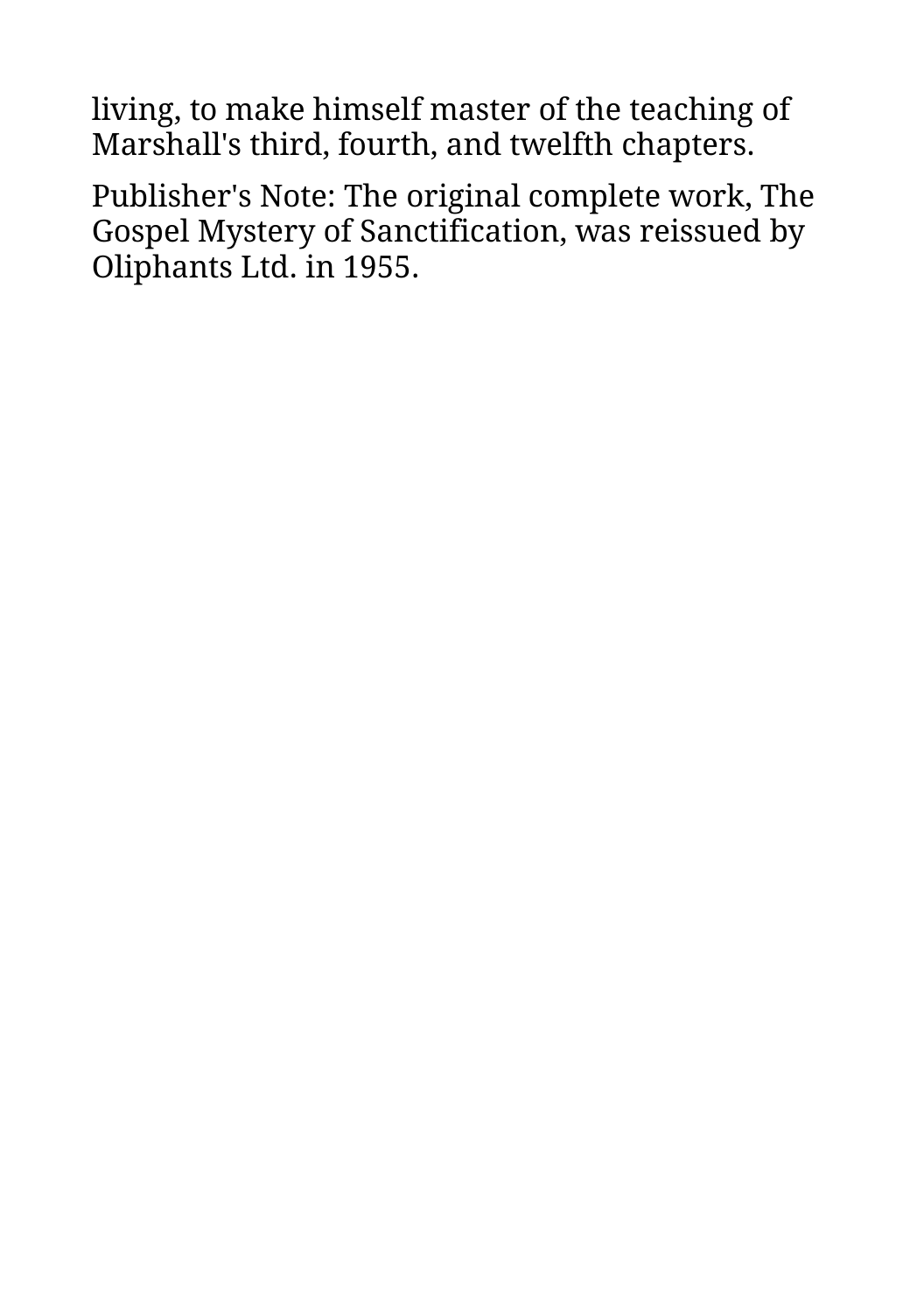## **CHAPTER 10**

### **AS YOUR REDEMPTION**

"Of God are ye in Christ Jesus, who was made unto us wisdom from God, both righteousness and sanctification, and REDEMPTION."--I COR.1:30(R.V. marg.).

HERE we have the top of the ladder, reaching into heaven--the blessed end to which Christ and life in Him is to lead. The word redemption, though sometimes applied to our deliverance from the guilt of sin, here refers to our complete and final deliverance from all its consequences, when the Redeemer's work shall become fully manifest, even to the redemption of the body itself (comp. Rom.8:21-23; Eph.1.14; 4:30). The expression points us to the highest glory to be hoped for in the future, and therefore also to the highest blessing to be enjoyed in the present in Christ. We have seen how, as a Prophet, Christ is our wisdom, revealing to us God and His love, with the nature and conditions of the salvation that love has prepared. As a Priest, He is our righteousness, restoring us to right relations to God, and securing us His favour and friendship. As a King, He is our sanctification, forming and guiding us into the obedience to the Father's holy will. As these three offices work out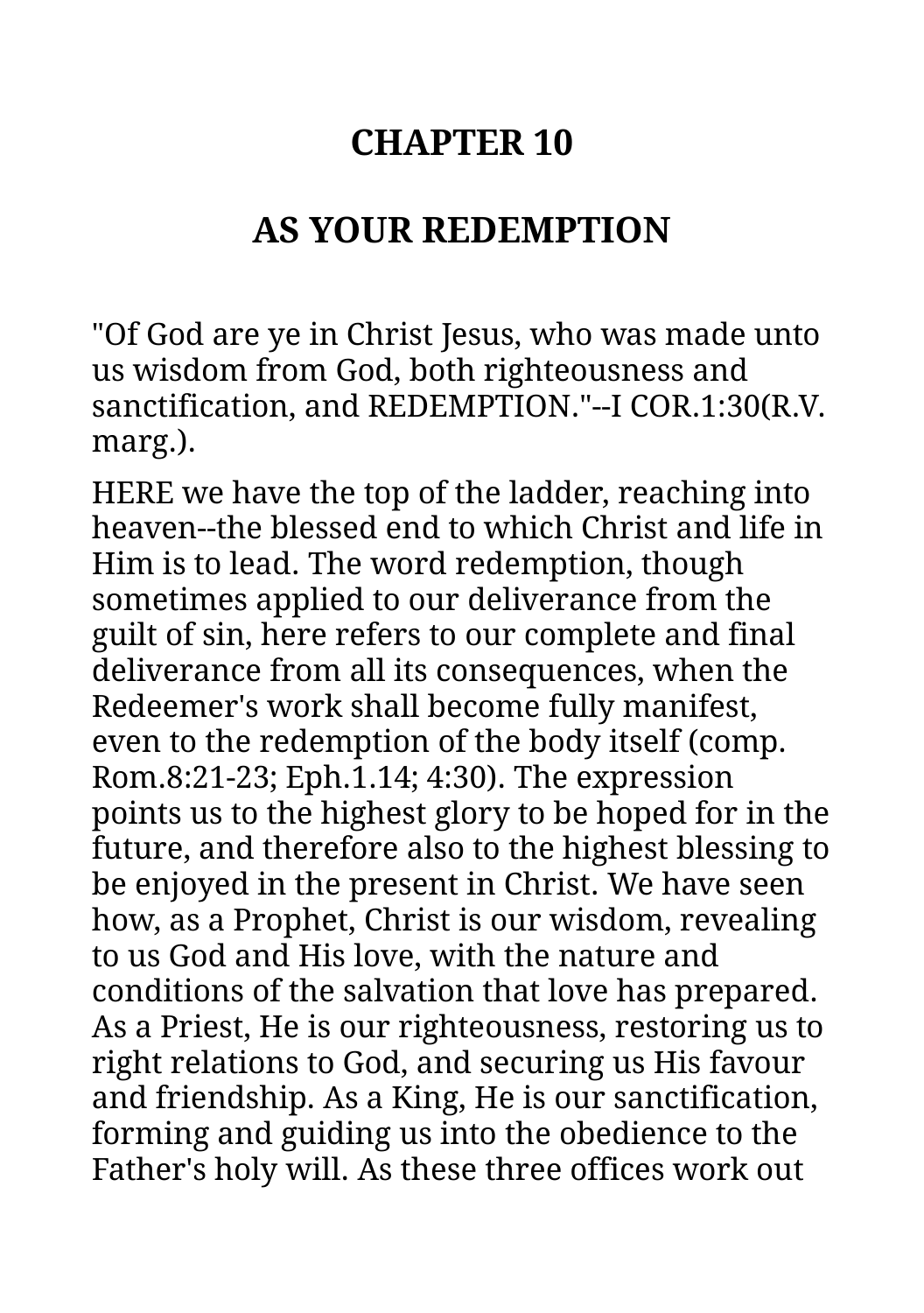God's one purpose, the grand consummation will be reached,the complete deliverance from sin and all its effects be accomplished, and ransomed humanity regain all that it had ever lost.

Christ is made of God unto us redemption. The word invites us to look upon Jesus, not only as He lived on earth, teaching us by word and example, as He died, to reconcile us with God, as He lives again, a victorious King, rising to receive His crown, but as, sitting at the right hand of God, He takes again the glory which He had with the Father, before the world began, and holds it there for us. It consists in this, that there His human nature, yea, His human body, freed from all the consequences of sin to which He once had been exposed, is now admitted to share the divine glory. As Son of Man, He dwells on the throne and in the bosom of the Father: the deliverance from what He had to suffer from sin is complete and eternal. The complete redemption is found embodied in His own Person: what He as man is and has in heaven is the complete redemption. HE is made of God to us redemption.

We are in Him as such. And the more intelligently and believingly we abide in Him as our redemption, the more shall we experience, even here, of "the powers of the world to come." As our communion with Him becomes more intimate and intense, and we let the Holy Spirit reveal Him to us in His heavenly glory, the more we realize how the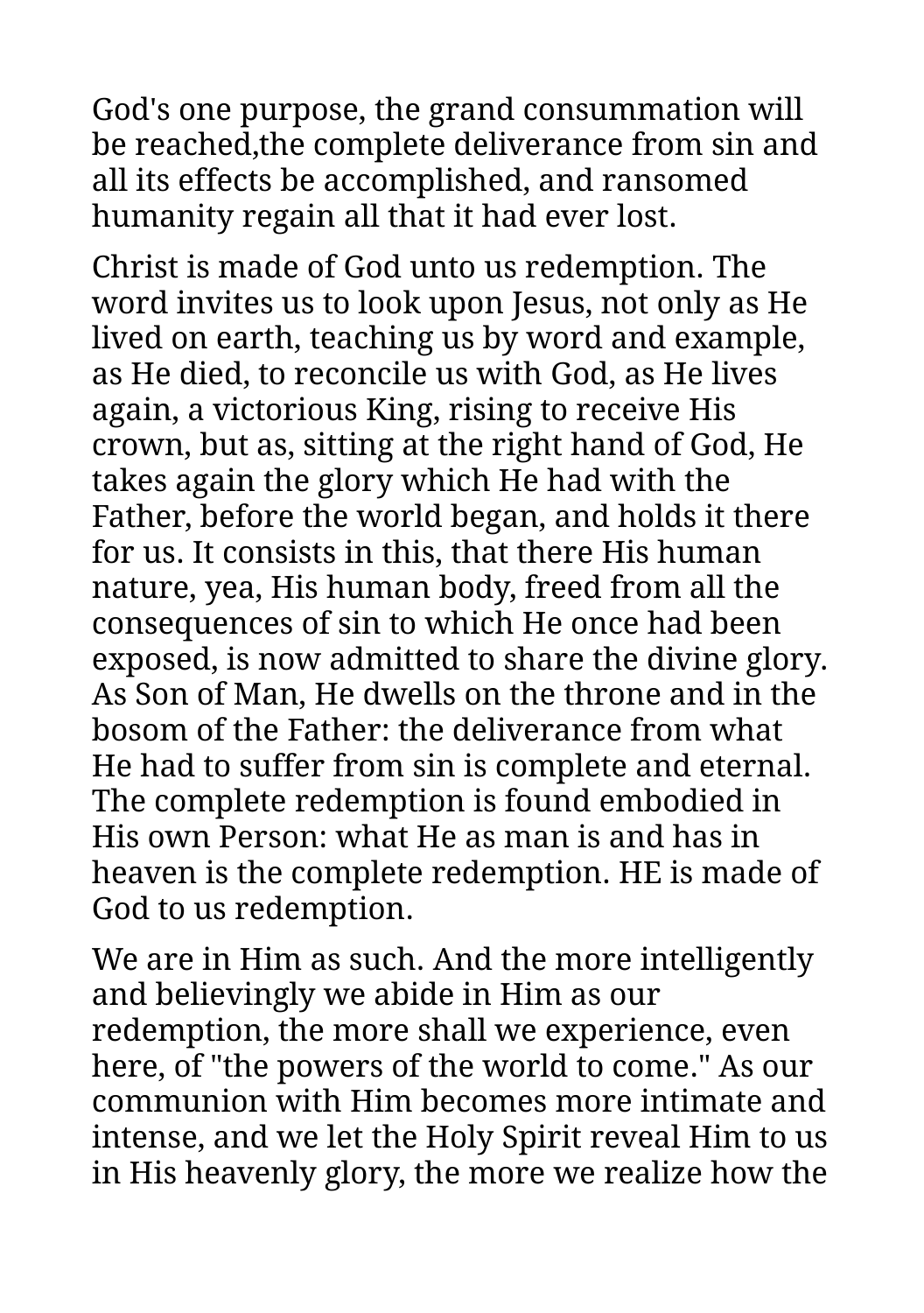life in us is the life of One who sits upon the throne of heaven. We feel the power of an endless life working in us. We taste the eternal life. We have the foretaste of the eternal glory.

The blessings flowing from abiding in Christ as our redemption are great. The soul is delivered from all fear of death. There was a time when even the Saviour feared death. But now no longer. He has triumphed over death; even His body has entered into the glory. The believer who abides in Christ as his full redemption, realizes even now his spiritual victory over death. It becomes to him the servant that removes the last rags of the old carnal vesture, ere he be clothed upon with the new body of glory. It carries the body to the grave, to lie there as the seed whence the new body will arise the worthy companion of the glorified spirit. The resurrection of the body is no longer a barren doctrine, but a living expectation, and even an incipient experience, because the Spirit of Him that raised Jesus from the dead, dwells in the body as the pledge that even our mortal bodies shall be quickened (Rom.8:11-23). This faith exercises its sanctifying influence in the willing surrender of the sinful members of the body to be mortified and completely subjected to the dominion of the Spirit, as preparation for the time when the frail body shall be changed and fashioned like to His glorious body.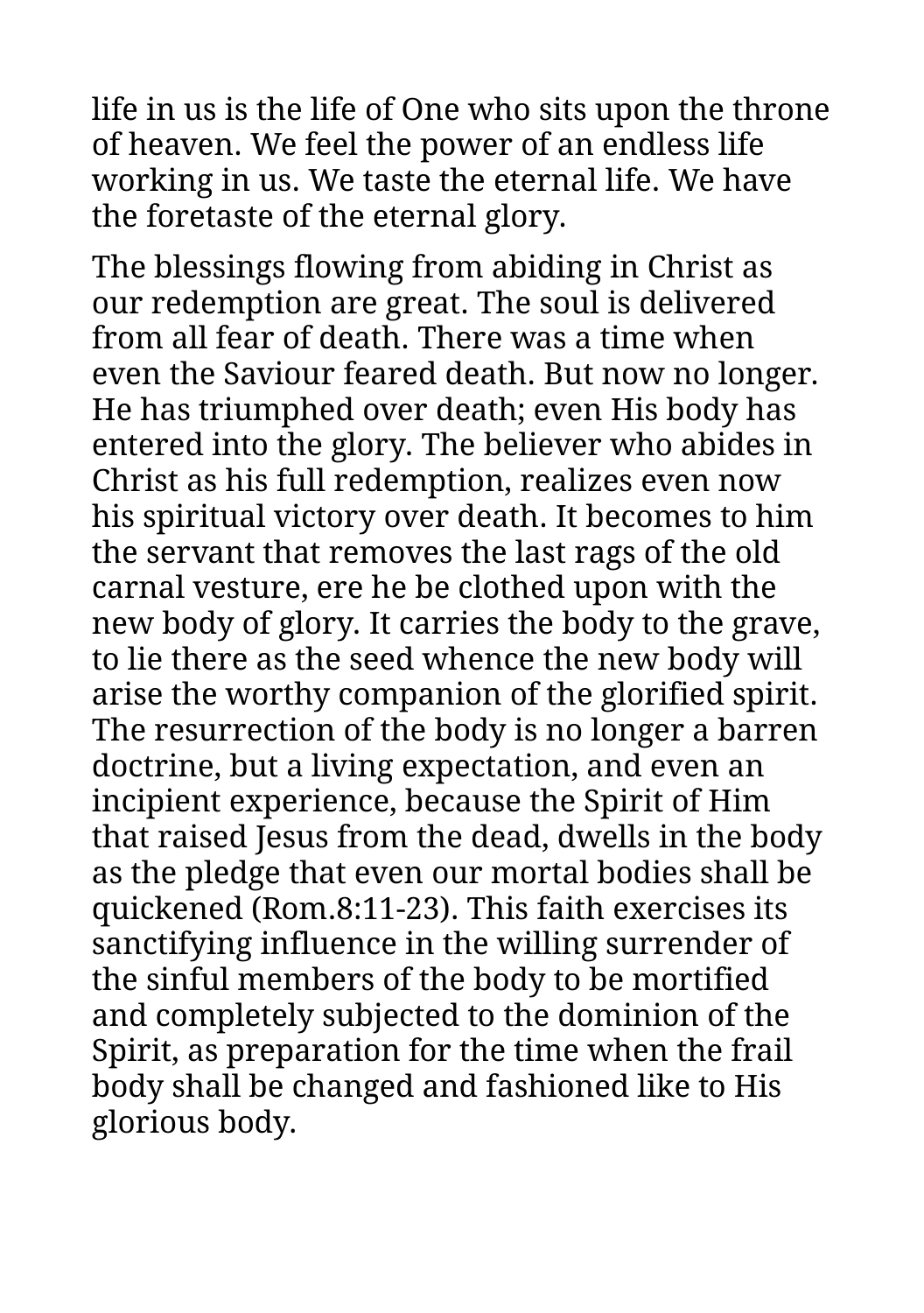This full redemption of Christ as extending to the body, has a depth of meaning not easily expressed. It was of man as a whole, soul and body that it is said that he was made in the image and likeness of God. In the angels, God had created spirits without material bodies; in the creation of the world, there was matter without spirit. Man was to be the highest specimen of divine art: the combination in one being, of matter and spirit in perfect harmony, as type of the most perfect union between God and His own creation. Sin entered in, and appeared to thwart the divine plan: the material obtained a fearful supremacy over the spiritual. The Word was made flesh, the divine fulness received an embodiment in the humanity of Christ, that the redemption might be a complete and perfect one; that the whole creation, which now groaneth and travaileth in pain together, might be delivered from the bondage of corruption into the liberty of the glory of the children of God. God's purpose will not be accomplished, and Christ's glory will not be manifested fully, until the body, with that whole of nature of which it is part and head, has been transfigured by the power of the spiritual life, and made the transparent vesture for showing forth the glory of the Infinite Spirit. Then only shall we understand: "Christ Jesus is made unto us (complete) redemption."

Meantime we are taught to believe: "Of God are ye in Christ, as your redemption." This is not meant as a revelation, to be left to the future; for the full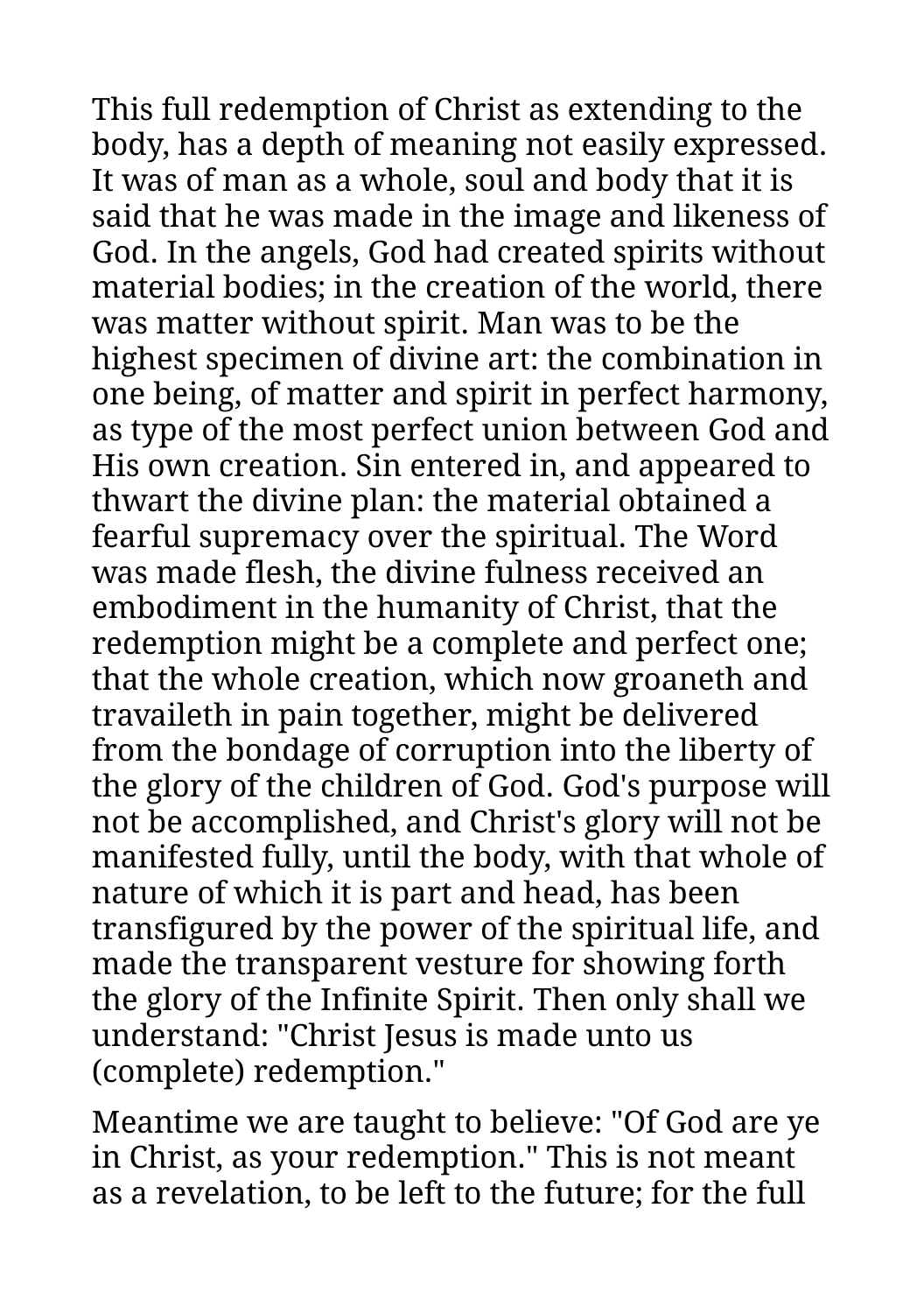development of the Christian life, our present abiding in Christ must seek to enter into and appropriate it. We do this as we learn to triumph over death. We do it as we learn to look upon Christ as the Lord of our body, claiming its entire consecration, securing even here, if faith will claim it (Mark 16:17-18), victory over the terrible dominion sin hath had in the body. We do this as we learn to look on all nature as part of the Kingdom of Christ, destined, even though it be through a baptism of fire, to partake in His redemption. We do it as we allow the powers of the coming world to possess us, and to lift us up into a life in the heavenly places, to enlarge our hearts and our views, to anticipate, even here, the things which have never entered into the heart of man to conceive.

Believer, abide in Christ as your redemption. Let this be the crown of your Christian life. Seek it not first or only, apart from the knowledge of Christ in His other relations. But seek it truly as that to which they are meant to lead you up. Abide in Christ as your redemption. Nothing will fit you for this but faithfulness in the previous steps of the Christian life. Abide in Him as your wisdom, the perfect revelation of all that God is and has for you. Follow, in the daily ordering of the inner and the outer life, with meek docility His teaching, and you shall be counted worthy to have secrets revealed to you which to most disciples are a sealed book. The wisdom will lead you into the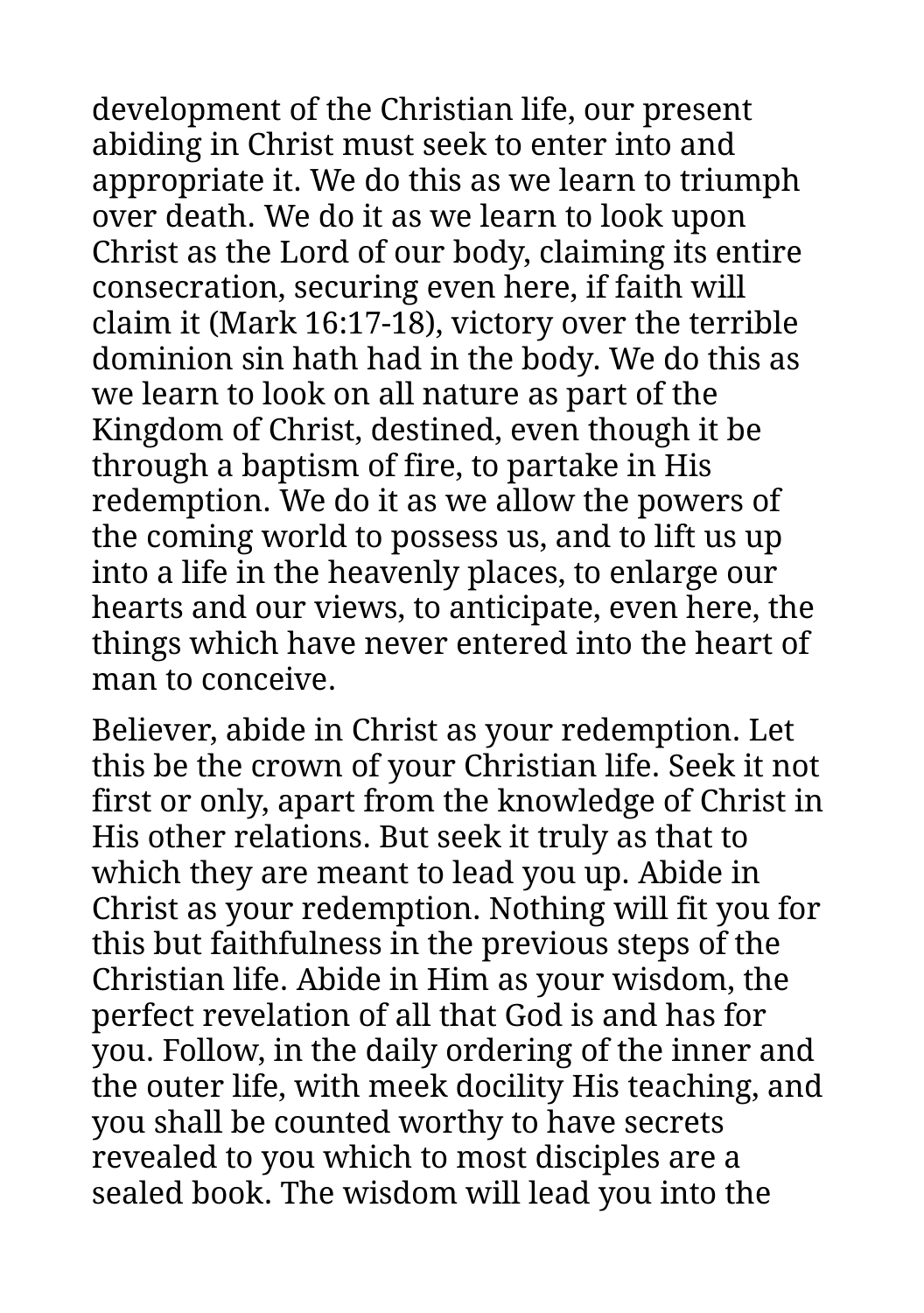mysteries of complete redemption. Abide in Him as your righteousness, and dwell clothed upon with Him in that inner sanctuary of the Father's favour and presence to which His righteousness gives you access. As you rejoice in your reconciliation, you shall understand how it includes all things, and how they too wait the full redemption; "for it pleased the Father by Him to reconcile all things unto Himself; by Him, I say, whether they be things on earth or things in heaven." And abide in Him as your sanctification; the experience of His power to make you holy, spirit and soul and body, will quicken your faith in a holiness that shall not cease its work until the bells of the horses and every pot in Jerusalem shall be holiness to the Lord. Abide in Him as your redemption, and live, even here, as the heir of the future glory. And as you seek to experience in yourself to the full, the power of His saving grace, your heart shall be enlarged to realize the position man has been destined to occupy in the universe, as having all things made subject to him, and you shall for your part be fitted to live worthy of that high and heavenly calling.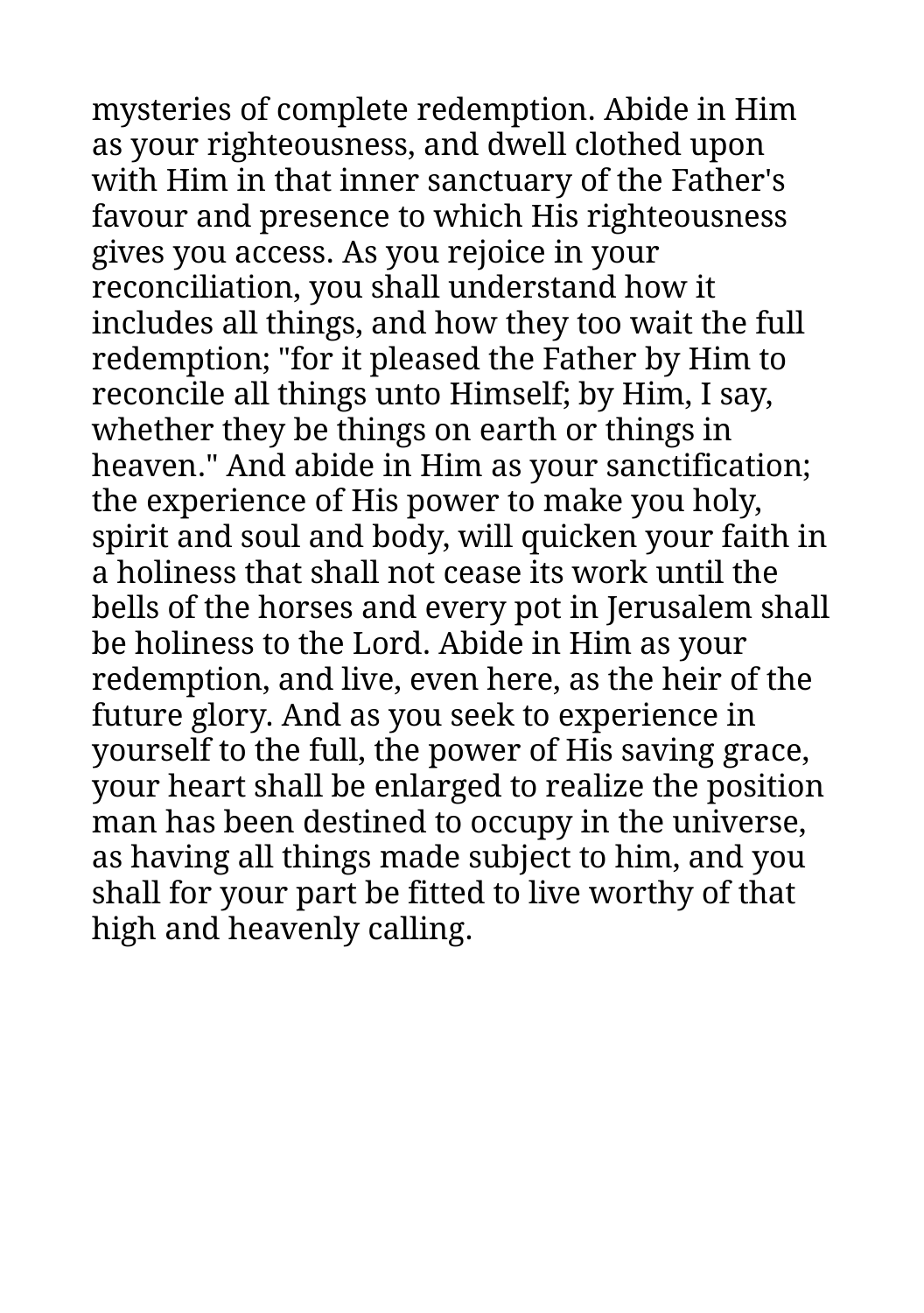# **CHAPTER 11**

### **THE CRUCIFIED ONE**

"I am crucified with Christ: nevertheless I live; yet not I, but Christ liveth in me."--GAL.2:20.

"We have been planted together in the likeness of his death. "--Rom.6:5

"I AM crucified with Christ." Thus the apostle expresses his assurance of his fellowship with Christ in His sufferings and death, and his full participation in all the power and the blessing of that death. And so really did he mean what he said, and know that he was now indeed dead, that he adds: "It is no longer I that live, but Christ that liveth in me."How blessed must be the experience of such a union with the Lord Jesus! To be able to look upon His death as mine, just as really as it was His--upon His perfect obedience to God, His victory over sin, and complete deliverance from its power, as mine; and to realize that the power of that death does by faith work daily with a divine energy in mortifying the flesh, and renewing the whole life into the perfect conformity to the resurrection life of Jesus! Abiding in Jesus, the Crucified One, is the secret of the growth of that new life which is ever begotten of the death of nature.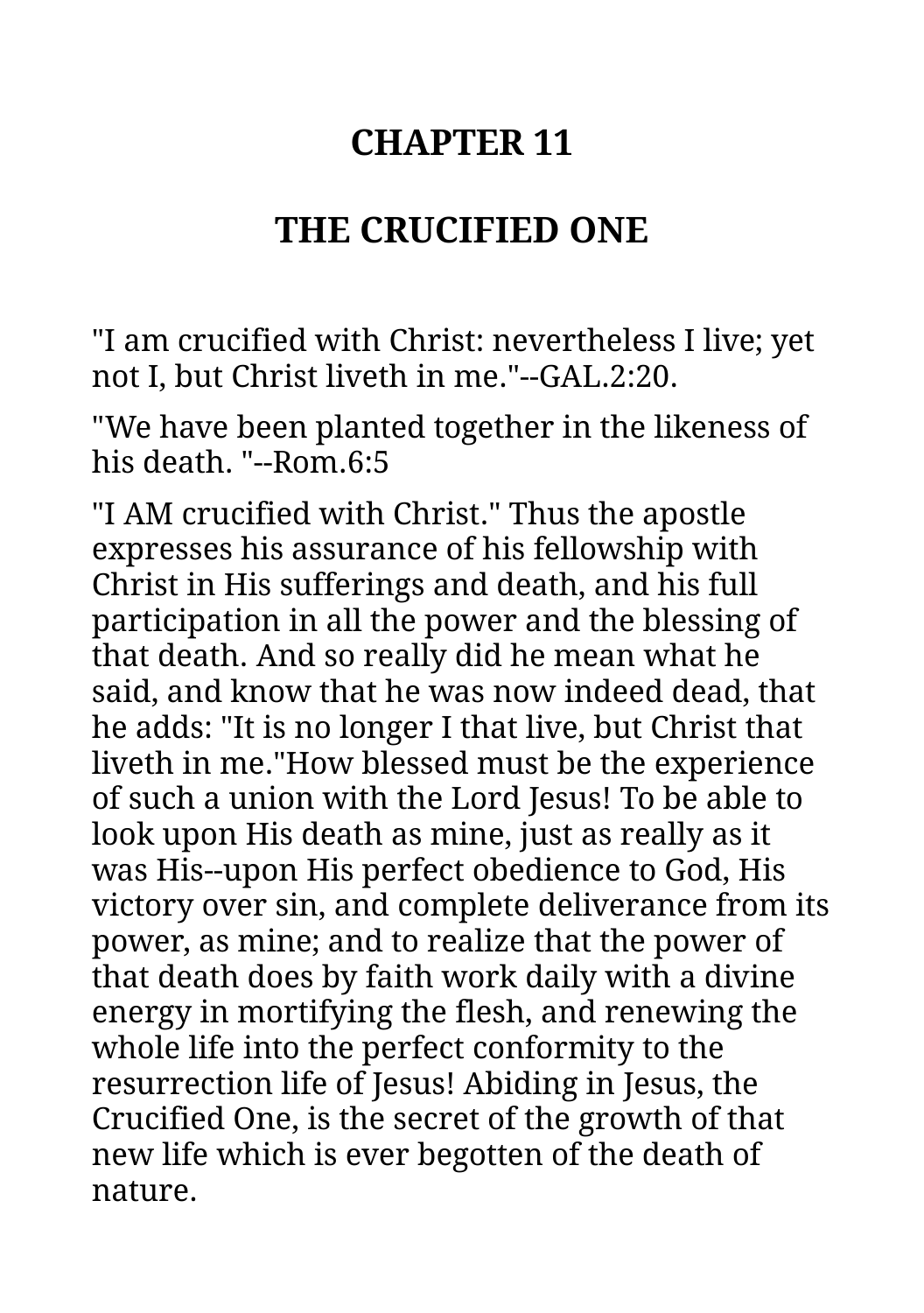Let us try to understand this. The suggestive expression, "Planted into the likeness of His death," will teach us what the abiding in the Crucified One means. When a graft is united with the stock on which it is to grow, we know that it must be kept fixed, it must abide in the place where the stock has been cut, been wounded, to make an opening to receive the graft. No graft without wounding--the laying bare and opening up of the inner life of the tree to receive the stranger branch. It is only through such wounding that access can be obtained to the fellowship of the sap and the growth and the life of the stronger stem. Even so with Jesus and the sinner. Only when we are planted into the likeness of His death shall we also be in the likeness of His resurrection, partakers of the life and the power there are in Him. In the death of the Cross Christ was wounded, and in His opened wounds a place prepared where we might be grafted in. And just as one might say to a graft, and does practically say as it is fixed in its place, "Abide here in the wound of the stem, that is now to bear you"; so to the believing soul the message comes, "Abide in the wounds of Jesus; there is the place of union, and life, and growth. There you shall see how His heart was opened to receive you; how His flesh was rent that the way might be opened for your being made one with Him, and having access to all the blessings flowing from His divine nature."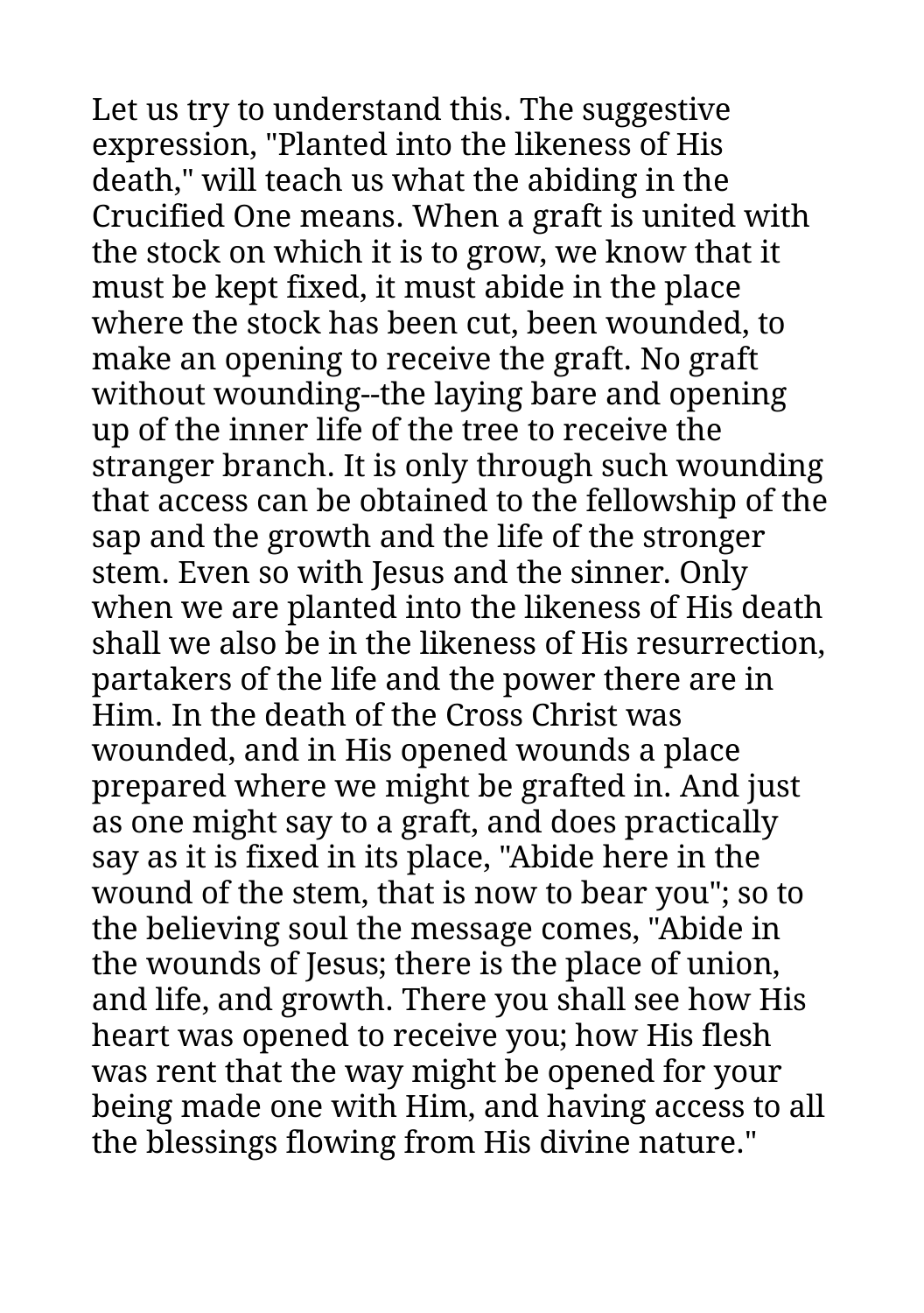You have also noticed how the graft has to be torn away from the tree where it by nature grew, and to be cut into conformity to the place prepared for it in the wounded stem. Even so the believer has to be made conformable to Christ's death--to be crucified and to die with Him. The wounded stem and the wounded graft are cut to fit into each other, into each other's likeness. There is a fellowship between Christ's sufferings and your sufferings. His experiences must become yours. The disposition He manifested in choosing and bearing the cross must be yours. Like Him, you will have to give full assent to the righteous judgment and curse of a holy God against sin. Like Him, you have to consent to yield your life, as laden with sin and curse,to death, and through it to pass to the new life. Like Him, you shall experience that it is only through the self-sacrifice of Gethsemane and Calvary that the path is to be found to the joy and the fruit-bearing of the resurrection life. The more clear the resemblance between the wounded stem and the wounded graft, the more exactly their wounds fit into each other, the surer and the easier, and the more complete will be the union and the growth.

It is in Jesus, the Crucified One, I must abide. I must learn to look upon the Cross as not only an atonement to God, but also a victory over the devil--not only a deliverance from the guilt, but also from the power of sin. I must gaze on Him on the Cross as wholly mine, offering Himself to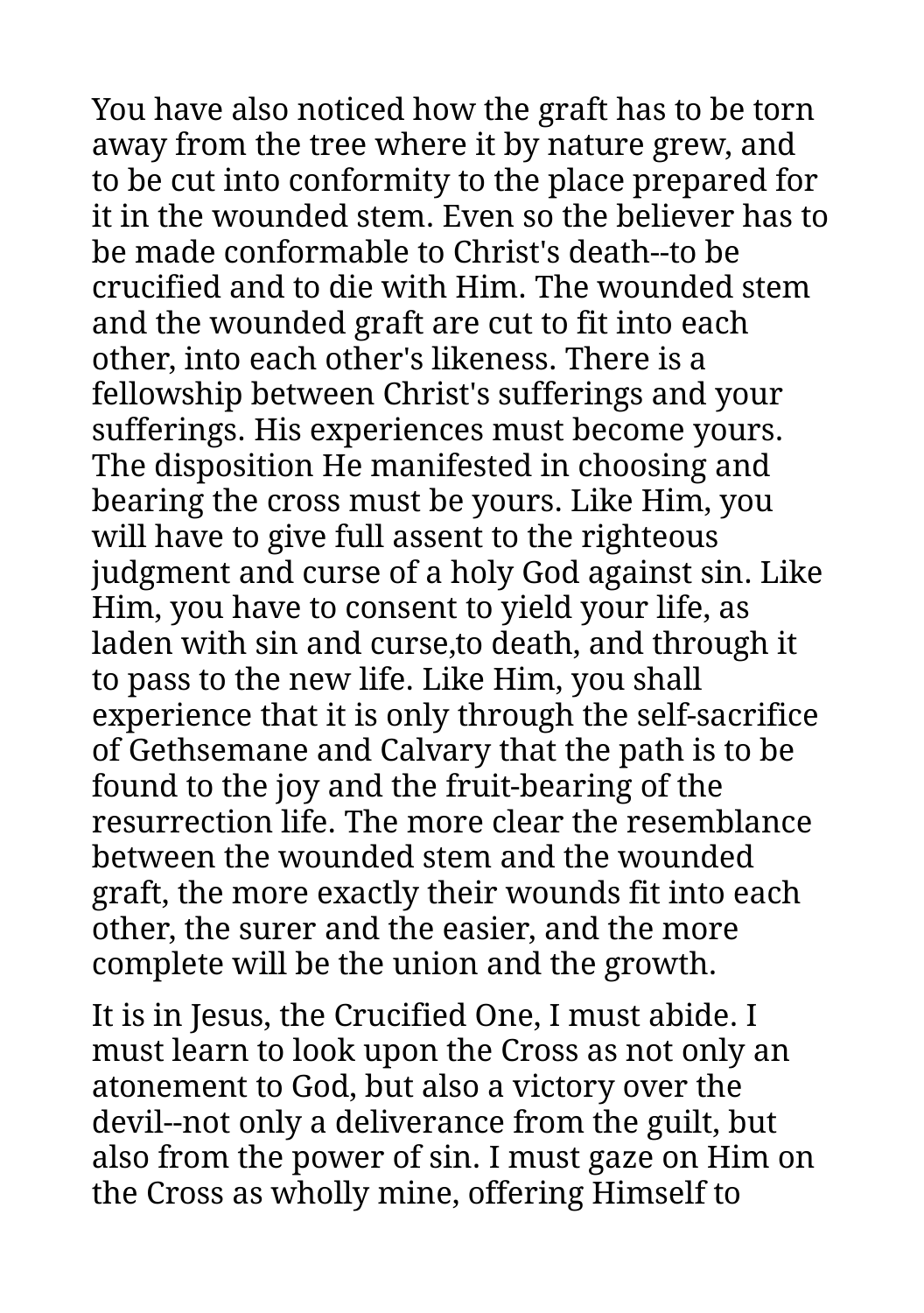receive me into the closest union and fellowship, and to make me partaker of the full power of His death to sin, and the new life of victory to which it is but the gateway. I must yield myself to Him in an undivided surrender, with much prayer and strong desire, imploring to be admitted into the ever closer fellowship and conformity of His death, of the Spirit in which He died that death.

Let me try and understand why the Cross is thus the place of union. On the Cross the Son of God enters into the fullest union with man--enters into the fullest experience of what it says to have become a son of man, a member of a race under the curse. It is in death that the Prince of life conquers the power of death; it is in death alone that He can make me partaker of that victory. The life He imparts is a life from the dead; each new experience of the power of that life depends upon the fellowship of the death. The death and the life are inseparable. All the grace which Jesus the Saving One gives is given only in the path of fellowship with Jesus the Crucified One. Christ came and took my place; I must put myself in His place, and abide there. And there is but one place which is both His and mine--that place is the Cross. His in virtue of His free choice; mine by reason of the curse of sin. He came there to seek me; there alone I can find Him. When He found me there, it was the place of cursing; this He experienced, for "cursed is every one that hangeth on a tree." He made it a place of blessing; this I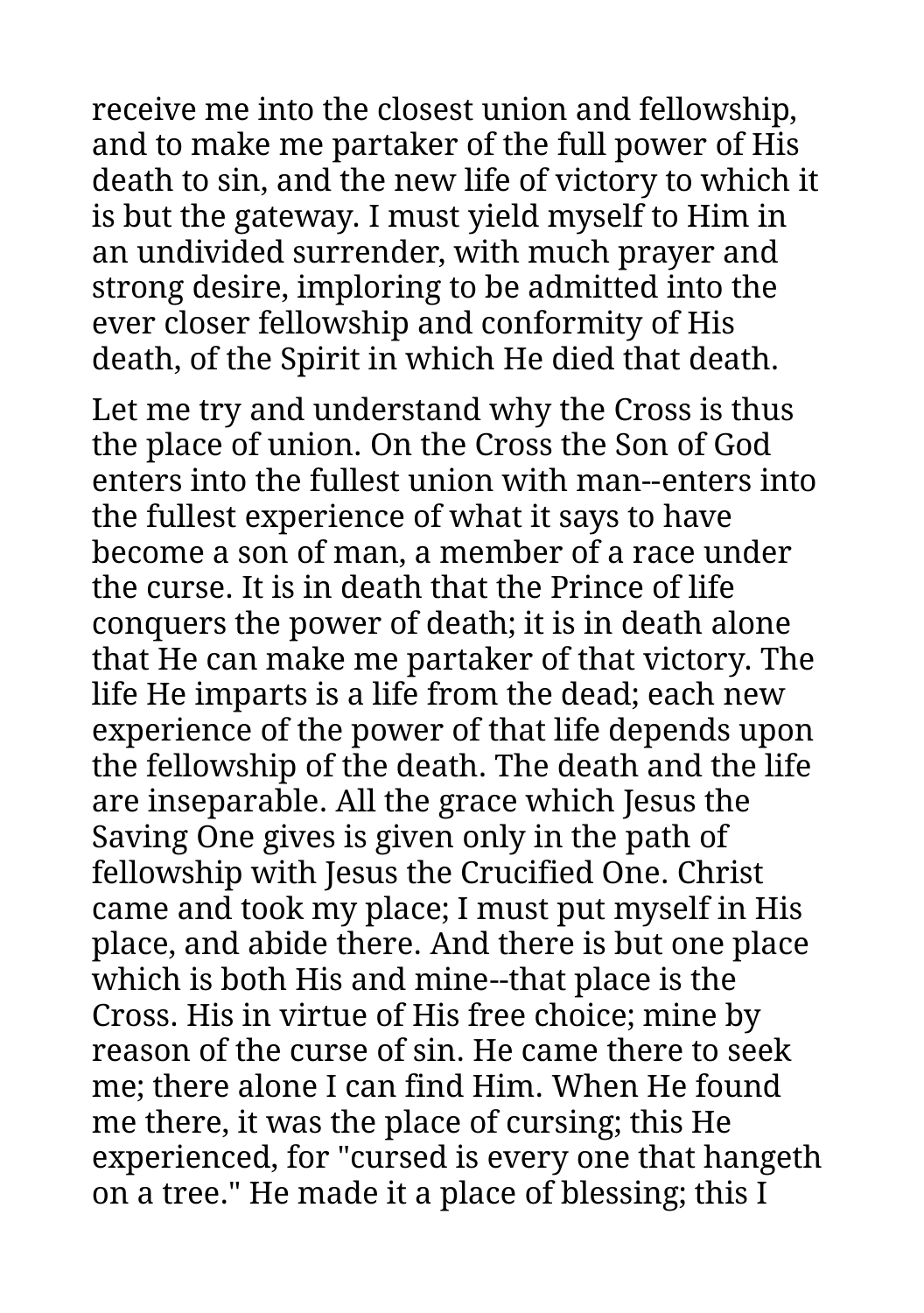experienced, for Christ has delivered us from the curse, being made a curse for us. When Christ comes in my place, He remains what He was, the beloved of the Father; but in the fellowship with me He shares my curse and dies my death. When I stand in His place, which is still always mine, I am still what I was by nature, the accursed one, who deserves to die; but as united to Him, I share His blessing, and receive His life. When He came to be one with me He could not avoid the Cross, for the curse always points to the Cross as its end and fruit. And when I seek to be one with Him, I cannot avoid the Cross either, for nowhere but on the Cross are life and deliverance to be found. As inevitably as my curse pointed Him to the Cross as the only place where He could be fully united to me, His blessing points me to the Cross too as the only place where I can be united to Him. He took my cross for His own; I must take His Cross as my own; I must be crucified with Him. It is as I abide daily, deeply in Jesus the Crucified One, that I shall taste the sweetness of His love, the power of His life, the completeness of His salvation.

Beloved believer! it is a deep mystery, this of the Cross of Christ. I fear there are many Christians who are content to look upon the Cross, with Christ on it dying for their sins, who have little heart for fellowship with the Crucified One. They hardly know that He invites them to it. Or they are content to consider the ordinary afflictions of life, which the children of the world often have as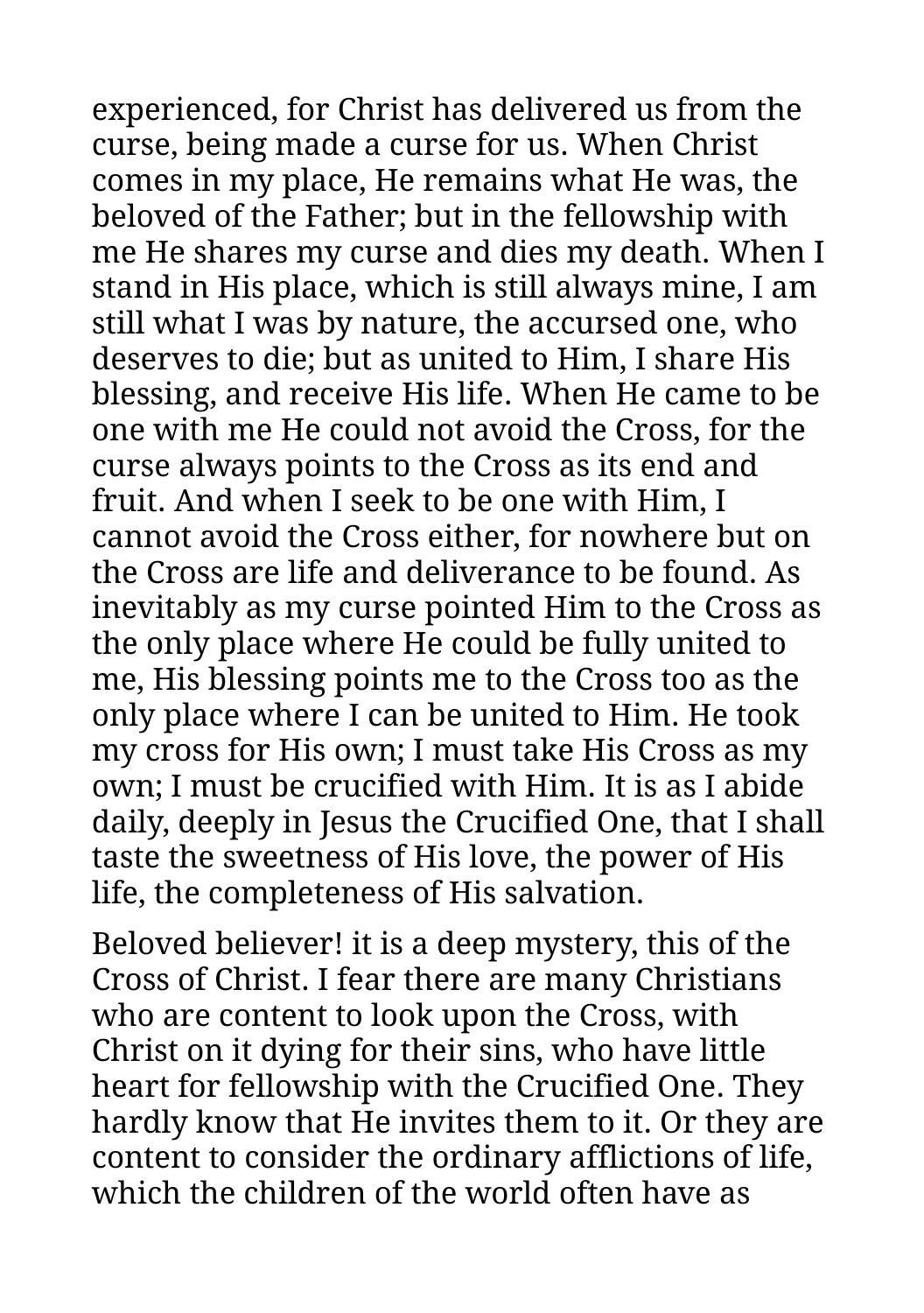much as they, as their share of Christ's Cross. They have no conception of what it is to be crucified with Christ, that bearing the cross means likeness to Christ in the principles which animated Him in His path of obedience. The entire surrender of all self-will, the complete denial to the flesh of its every desire and pleasure, the perfect separation from the world in all its ways of thinking and acting, the losing and hating of one's life, the giving up of self and its interests for the sake of others--this is the disposition which marks him who has taken up Christ's Cross, who seeks to say, "I am crucified with Christ; I abide in Christ, the Crucified One."

Would you in very deed please your Lord, and live in as close fellowship with Him as His grace could maintain you in? O pray that His Spirit lead you into this blessed truth: this secret of the Lord for them that fear Him. We know how Peter knew and confessed Christ as the Son of the living God while the Cross was still an offence (Matt.16:16,17,21,23). The faith that believes in the blood that pardons, and the life that renews, can only reach its perfect growth as it abides beneath the Cross, and in living fellowship with Him seeks for perfect conformity with Jesus the Crucified.

O Jesus, our crucified Redeemer, teach us not only to believe on Thee, but to abide in Thee, to take Thy Cross not only as the ground of our pardon, but also as the law of our life. O teach us to love it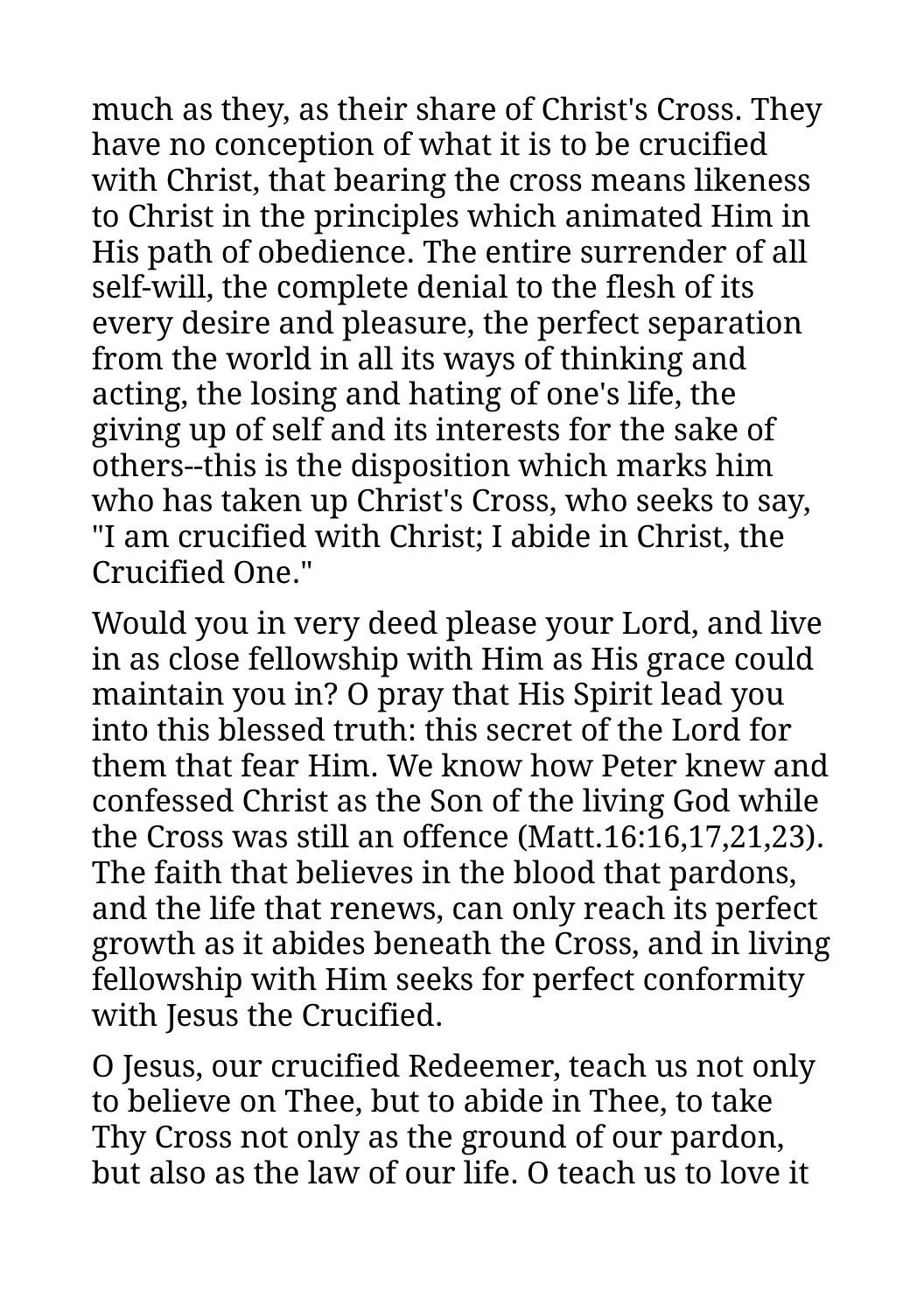not only because on it Thou didst bear our curse, but because on it we enter into the closest fellowship with Thyself, and are crucified with Thee. And teach us, that as we yield ourselves wholly to be possessed of the Spirit in which Thou didst bear the Cross, we shall be made partakers of the power and the blessing to which the Cross alone gives access.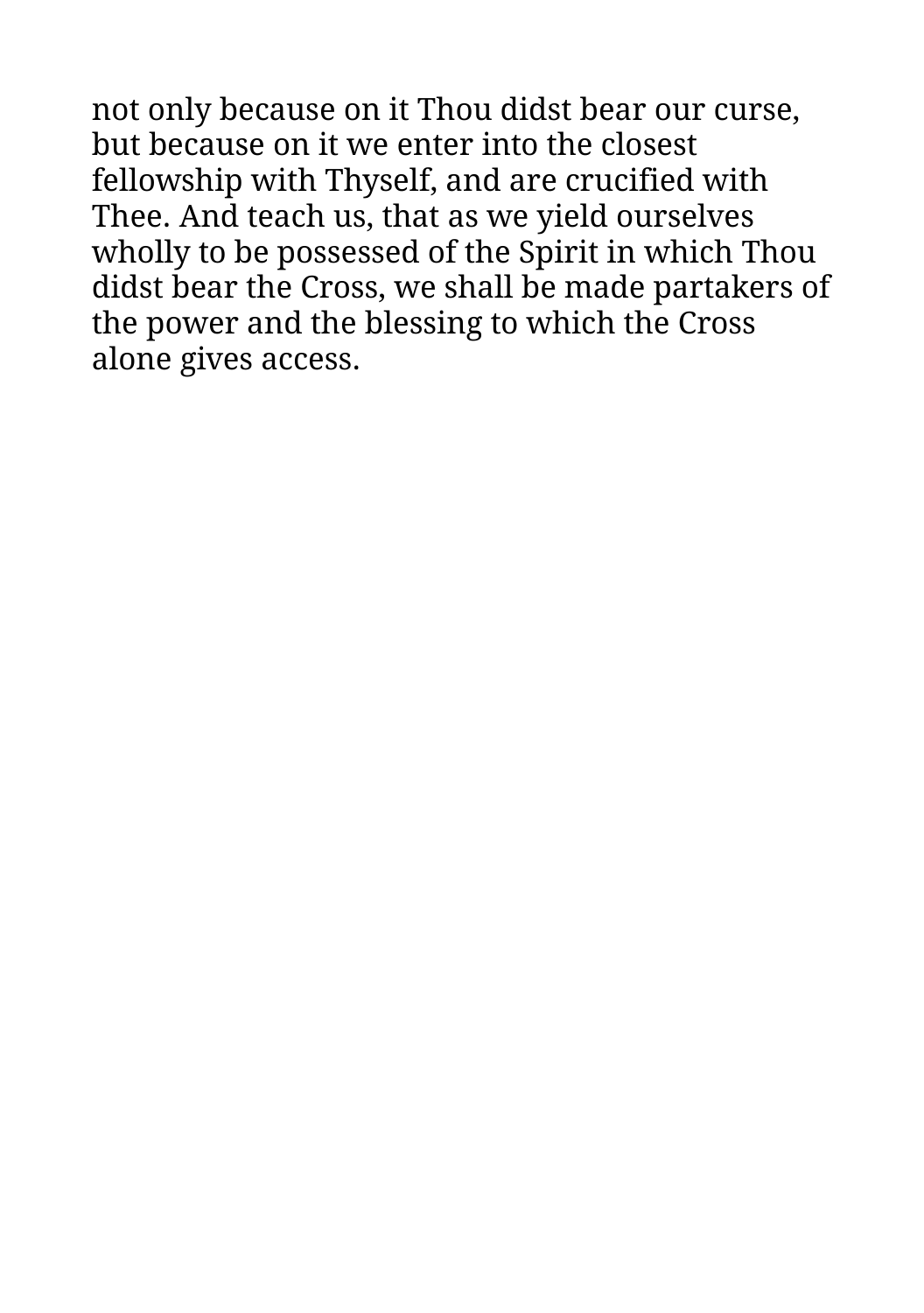### **CHAPTER 12**

#### **GOD HIMSELF WILL STABLISH YOU IN HIM**

"He which stablisheth us with you in Christ, is God."-2 COR.1:21

THESE words of Paul teach us a much needed and most blessed truth--that just as our first being united with Christ was the work of divine omnipotence, so we may look to the Father, too, for being kept and being fixed more firmly in Him. "The Lord will perfect that which concerneth me"- this expression of confidence should ever accompany the prayer, "Forsake not the work of Thine own hands." In all his longings and prayers to attain to a deeper and more perfect abiding in Christ, the believer must hold fast his confidence: "He which hath begun a good work in you, will perform it until the day of Jesus Christ." There is nothing that will so help to root and ground him in Christ as this faith: "He which stablisheth us in Christ is God."

How many there are who can witness that this faith is just what they need! They continually mourn over the variableness of their spiritual life. Sometimes there are hours and days of deep earnestness, and even of blessed experience of the grace of God. But how little is needed to mar their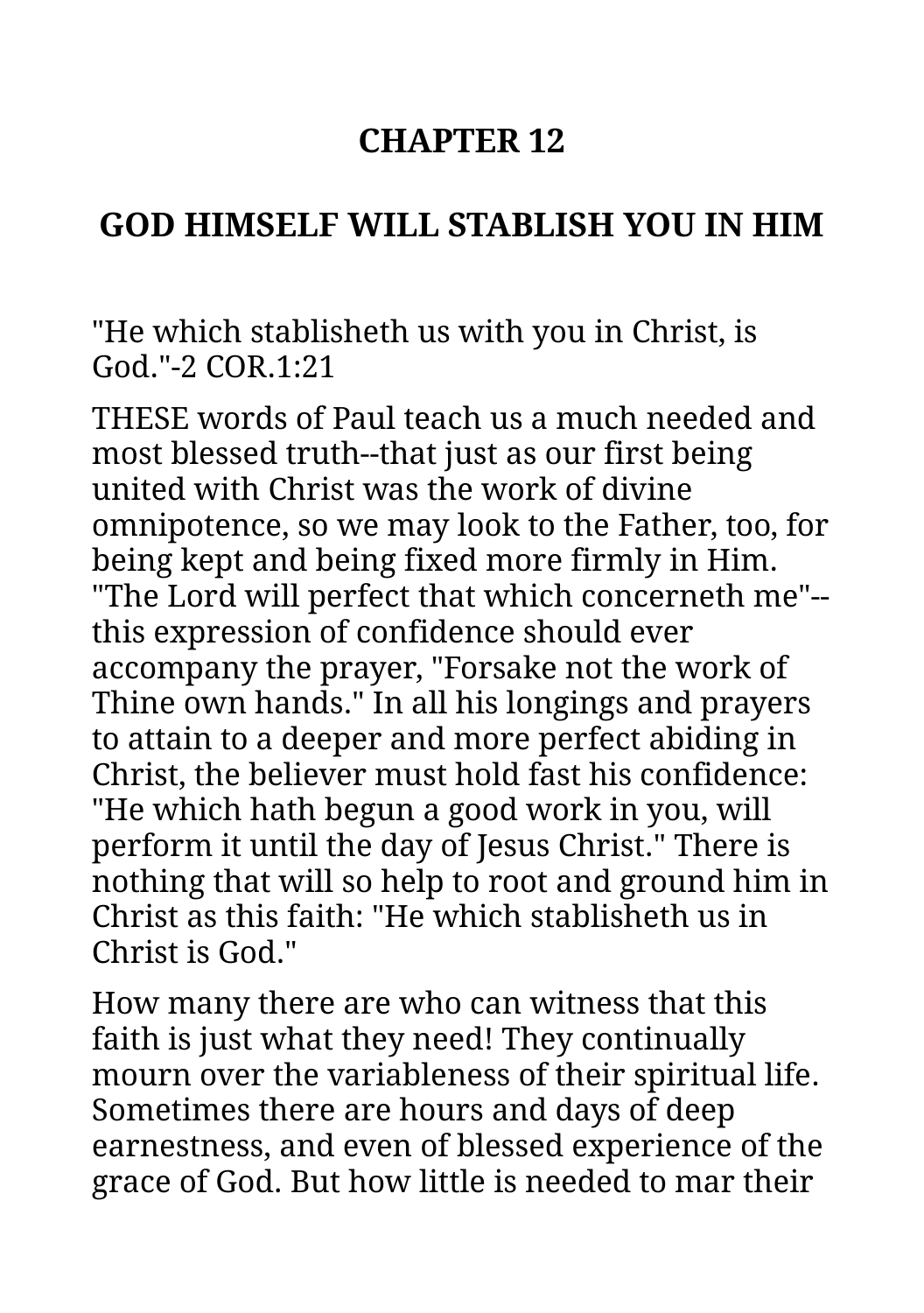peace, to bring a cloud over the soul! And then, how their faith is shaken! All efforts to regain their standing appear utterly fruitless; and neither solemn vows, nor watching and prayer, avail to restore to them the peace they for a while had tasted. Could they but understand how just their own efforts are the cause of their failure, because it is God alone who can establish us in Christ Jesus. They would see that just as in justification they had to cease from their own working, and to accept in faith the promise that God would give them life in Christ, so now, in the matter of their sanctification, their first need is to cease from striving themselves to establish the connection with Christ more firmly, and to allow God to do it. "God is faithful, by whom ye were called unto the fellowship of His Son Jesus Christ." What they need is the simple faith that the stablishing in Christ, day by day, is God's work--a work that He delights to do, in spite of all our weakness and unfaithfulness, if we will but trust Him for it.

To the blessedness of such a faith, and the experience it brings, many can testify. What peace and rest, to know that there is a Husbandman who cares for the branch, to see that it grows stronger, and that its union with the Vine becomes more perfect, who watches over every hindrance and danger, who supplies every needed aid! What peace and rest, fully and finally to give up our abiding into the care of God, and never have a wish or thought, never to offer a prayer or engage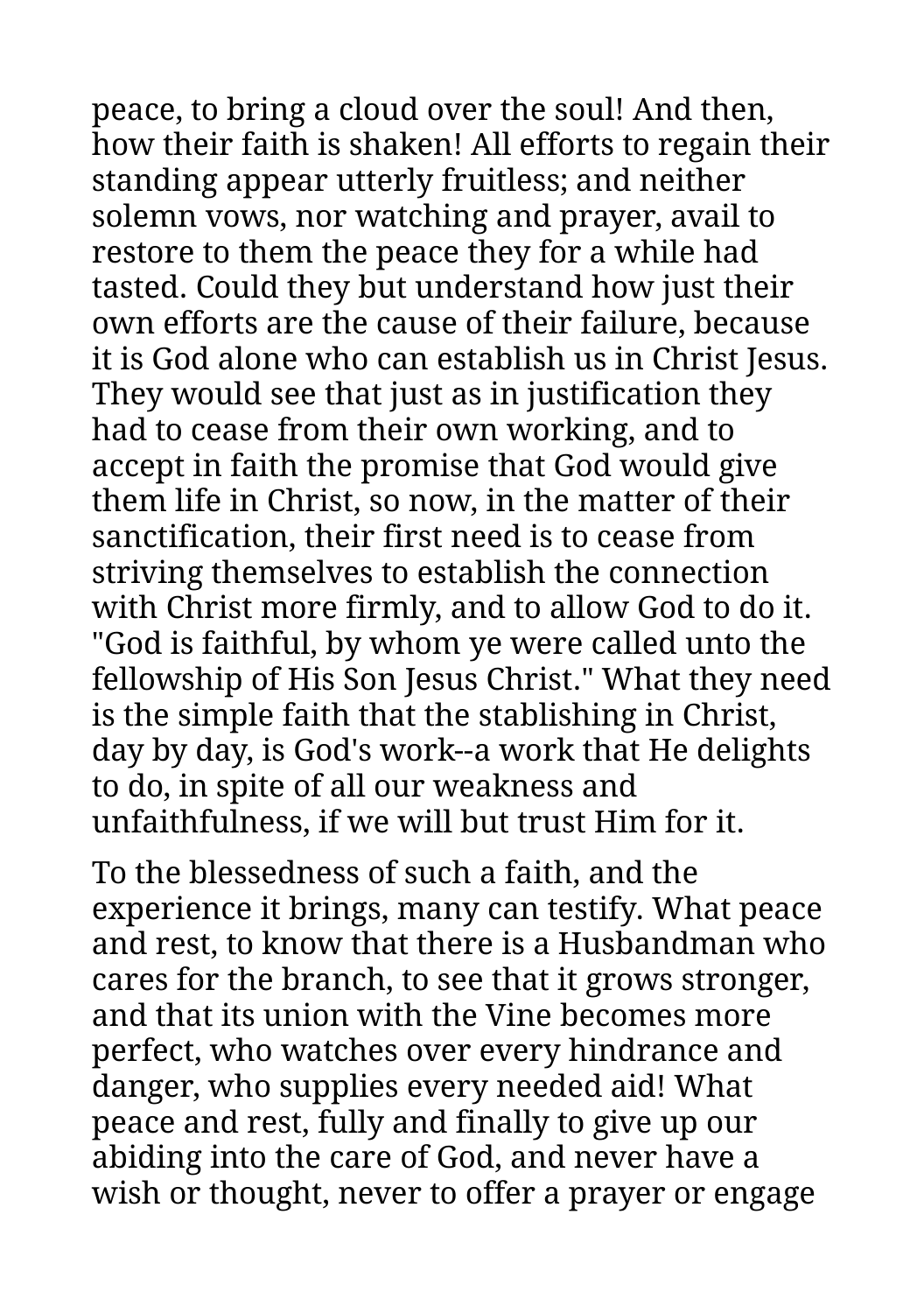in an exercise connected with it, without first having the glad remembrance that what we do is only the manifestation of what God is doing in us! The establishing in Christ is His work: He accomplishes it by stirring us to watch, and wait, and work. But this He can do with power only as we cease interrupting Him by our self-working--as we accept in faith the dependent posture which honours Him and opens the heart to let Him work. How such a faith frees the soul from care and responsibility! In the midst of the rush and bustle of the world's stirring life, amid the subtle and ceaseless temptations of sin, amid all the daily cares and trials that so easily distract and lead to failure, how blessed it would be to be an established Christian--always abiding in Christ! How blessed even to have the faith that one can surely become it--that the attainment is within our reach!

Dear believer, the blessing is indeed within your reach. He that stablisheth you with us in Christ is God. What I want you to take in is this--that believing this promise will not only give you comfort, but will be the means of your obtaining your desire. You know how Scripture teaches us that in all God's leadings of His people faith has everywhere been the one condition of the manifestation of His power. Faith is the ceasing from all nature's efforts, and all other dependence; faith is confessed helplessness casting itself upon God's promise, and claiming its fulfilment; faith is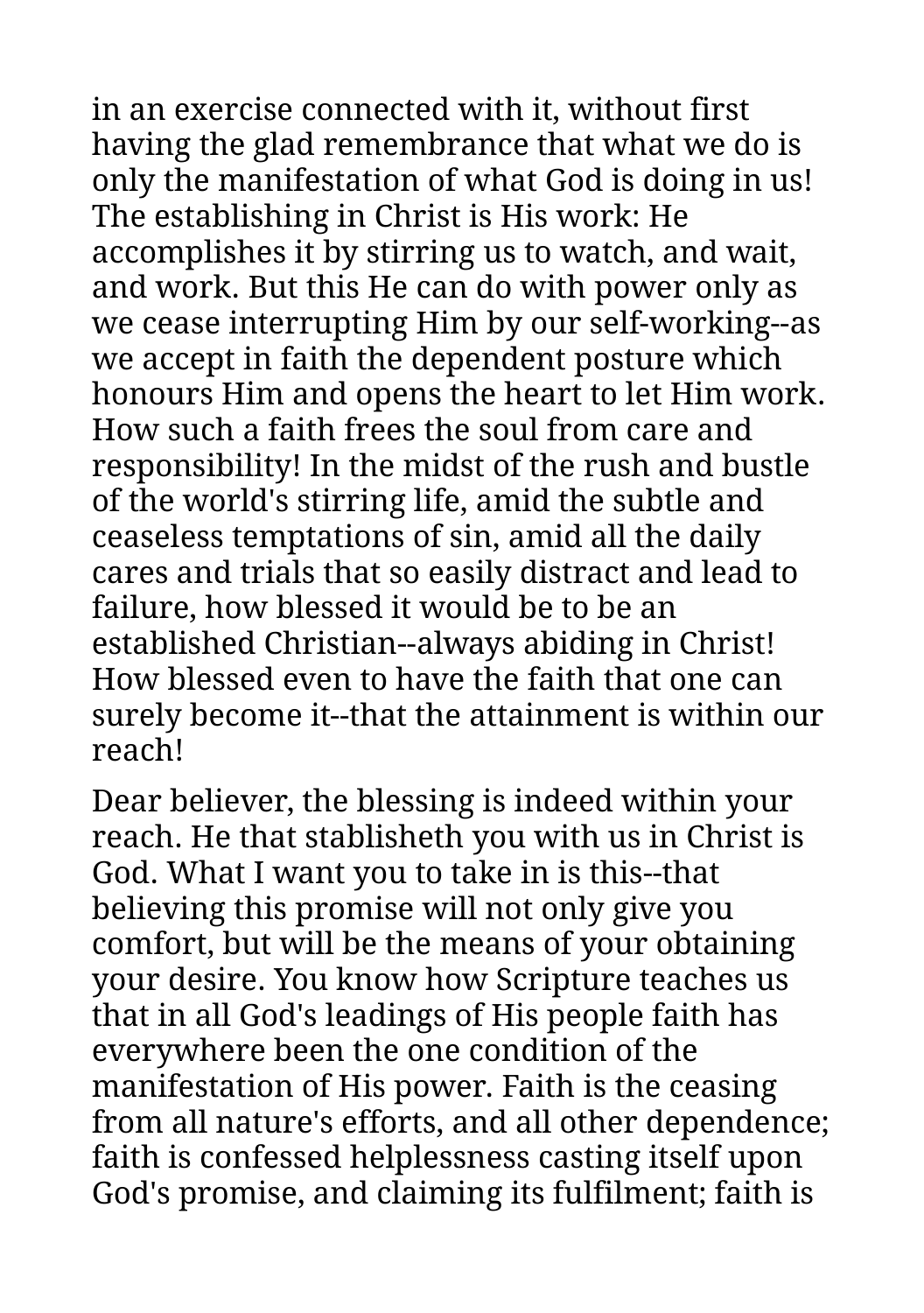the putting ourselves quietly into God's hands for Him to do His work. What you and I need now is to take time, until this truth stands out before us in all its spiritual brightness: It is God Almighty, God the Faithful and Gracious One, who has undertaken to stablish me in Christ Jesus.

Listen to what the Word teaches you:--"The Lord shall establish thee an holy people unto Himself"; "O Lord God, stablish their heart unto Thee"; "Thy God loved Israel, to establish them for ever"; "Thou wilt establish the heart of the humble"; "Now to Him that is of power to establish you, be glory for ever"; "To the end He may establish your hearts unblameable in holiness" ; "THE LORD IS FAITHFUL, who shall stablish you and keep you from all evil"; "The God of all grace, who hath called us in Christ Jesus, make you perfect, stablish, strengthen, settle you." Can you take these words to mean anything less than that you too--however fitful your spiritual life has hitherto been, however unfavourable your natural character or your circumstances may appear--can be established in Christ Jesus--can become an established Christian? Let us but take time to listen, in simple childlike teachableness, to these words as the truth of God, and the confidence will come: As surely--as I am in Christ, I shall also, day by day, be established in Him.

The lesson appears so simple; and yet the most of us take so long to learn it. The chief reason is, that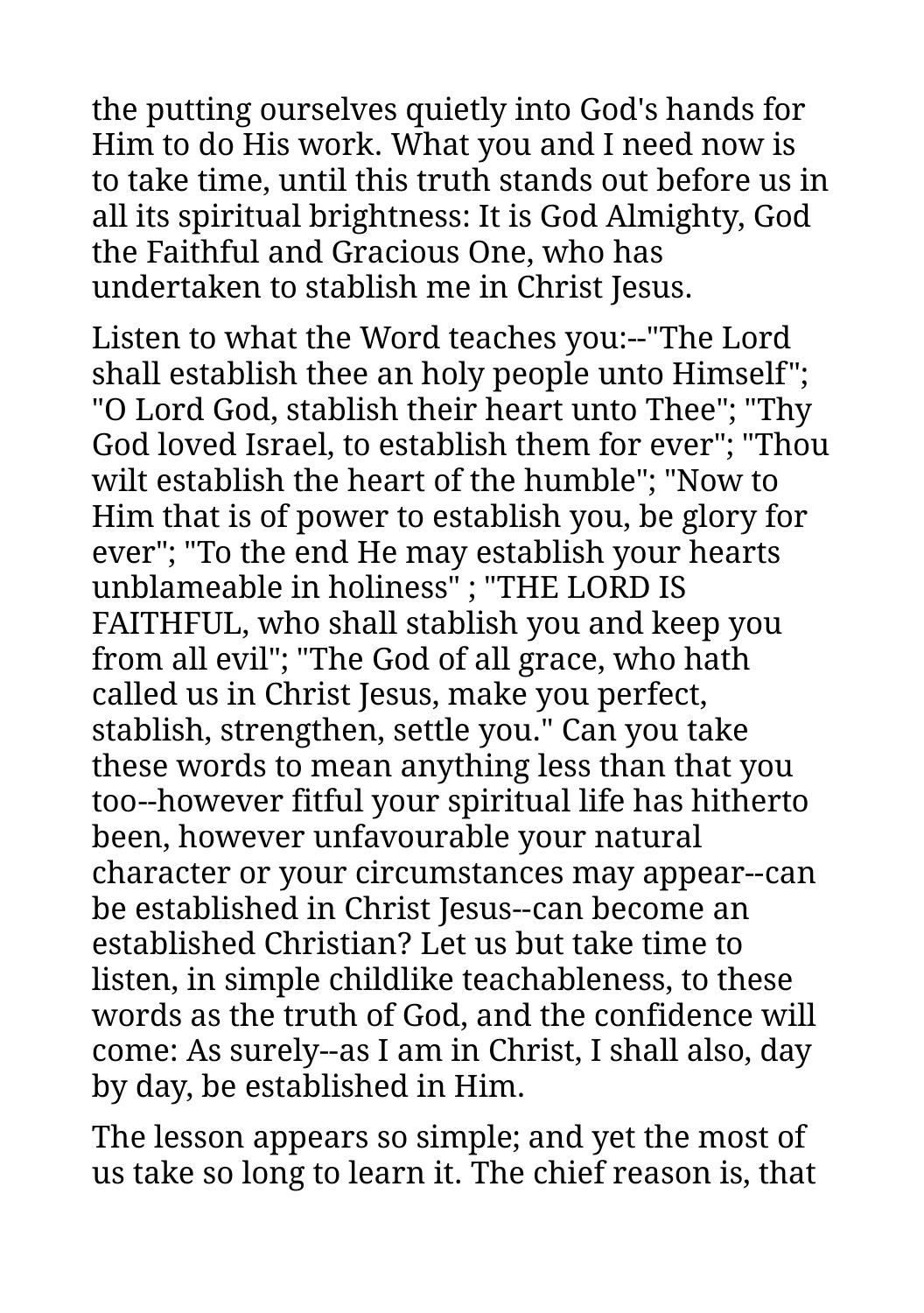the grace the promise offers is so large, so Godlike, so beyond all our thoughts, that we do not take it really to mean what it says. The believer who has once come to see and accept what it brings, can bear witness to the wonderful change there comes over the spiritual life. Hitherto he had taken charge of his own welfare; now he has a God to take charge of it. He now knows himself to be in the school of God, a Teacher who plans the whole course of study for each of His pupils with infinite wisdom, and delights to have them come daily for the lessons He has to give. All he asks is to feel himself constantly in God's hands, and to follow His guidance, neither lagging behind nor going before. Remembering that it is God who worketh both to will and to do, he sees his only safety to be in yielding himself to God's working. He lays aside all anxiety about his inner life and its growth, because the Father is the Husbandman under whose wise and watchful care each plant is well secured. He knows that there is the prospect of a most blessed life of strength and fruitfulness to every one who will take God alone and wholly as his hope.

Believer, you cannot but admit that such a life of trust must be a most blessed one. You say, perhaps, that there are times when you do, with your whole heart, consent to this way of living, and do wholly abandon the care of your inner life to your Father. But somehow it does not last. You forget again; and instead of beginning each morning with the joyous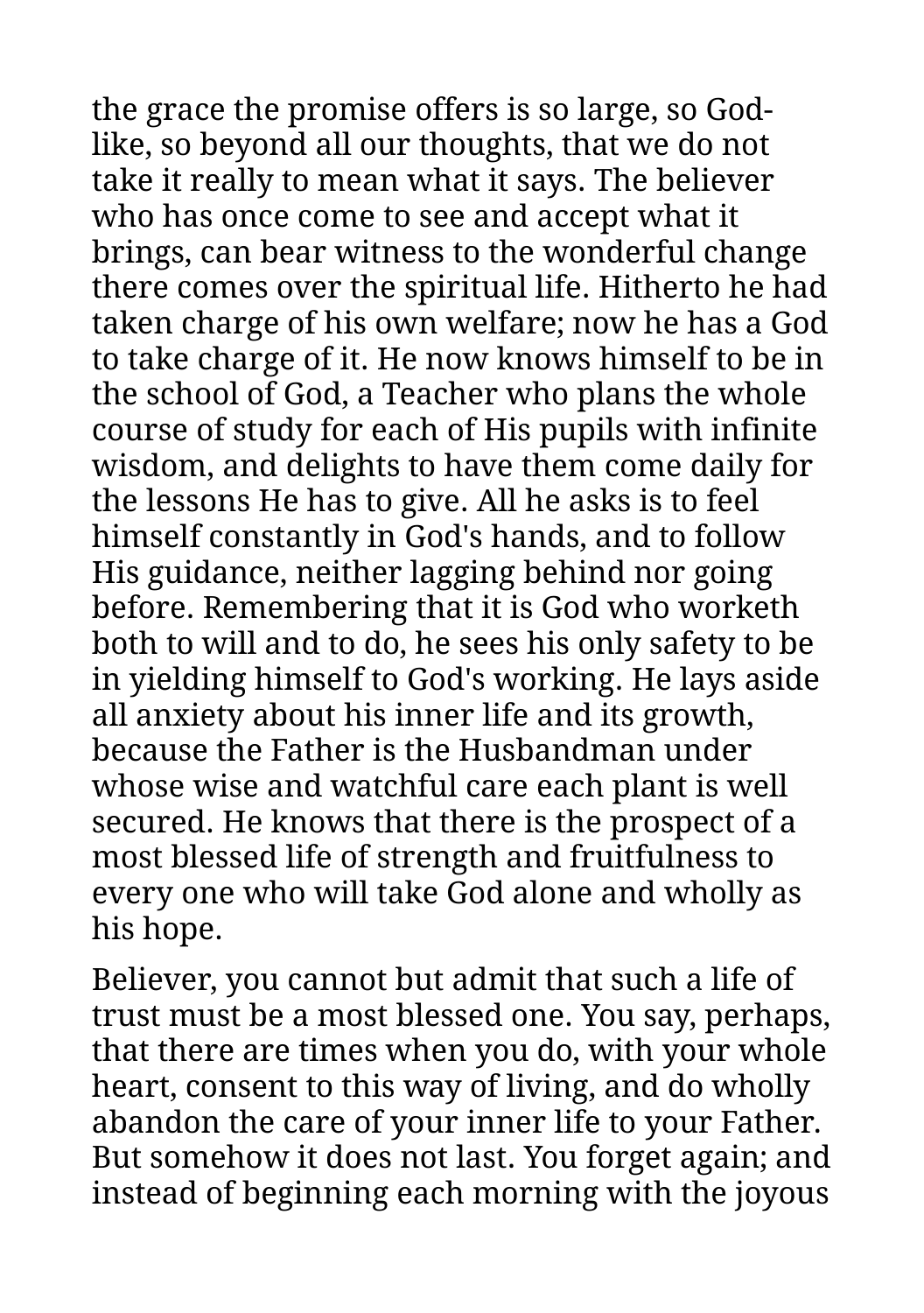transference of all the needs and cares of your spiritual life to the Father's charge, you again feel anxious, and burdened, and helpless. Is it not, perhaps, my brother, because you have not committed to the Father's care this matter of daily remembering to renew your entire surrender? Memory is one of the highest powers in our nature. By it day is linked to day, the unity of life through all our years is kept up, and we know that we are still ourselves. In the spiritual life, recollection is of infinite value. For the sanctifying of our memory, in the service of our spiritual life, God has provided most beautifully. The Holy Spirit is the remembrancer, the Spirit of recollection. Jesus said, "He shall bring all things to your remembrance." "He which stablisheth us with you in Christ is God, who hath also sealed us, and given the earnest of the Spirit in our hearts." It is just for the stablishing that the Holy Remembrancer has been given. God's blessed promises, and your unceasing acts of faith and surrender accepting of them--He will enable you to remember these each day. The Holy Spirit is--blessed be God--the memory of the new man.

Apply this to the promise of the text: "He that stablisheth us in Christ is God." As you now, at this moment, abandon all anxiety about your growth and progress to the God who has undertaken to stablish you in the Vine, and feel what a joy it is to know that God alone has charge, ask and trust Him by the Holy Spirit ever to remind you of this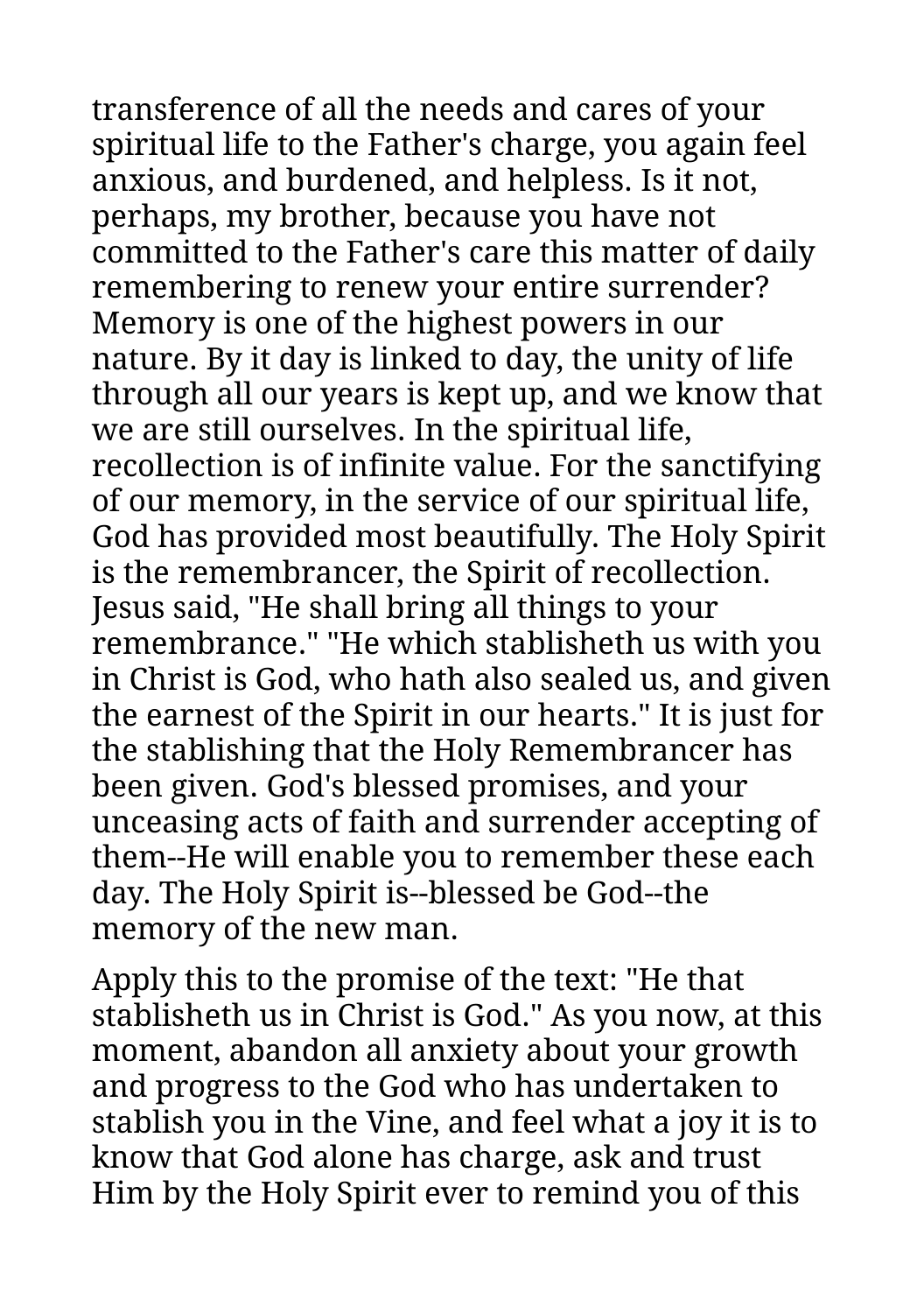your blessed relation to Him. He will do it; and with each new morning your faith may grow stronger and brighter: I have a God to see that each day I become more firmly united to Christ.

And now, beloved fellow-believer, "the God of all grace, who hath called us in Christ Jesus, make you perfect, stablish, strengthen, settle you." What more can you desire? Expect it confidently, ask it fervently. Count on God to do His work. And learn in faith to sing the song, the notes of which each new experience will make deeper and sweeter: "Now to Him, that is of power to establish you, be glory for ever. Amen." Yes, glory to God, who has undertaken to establish us in Christ!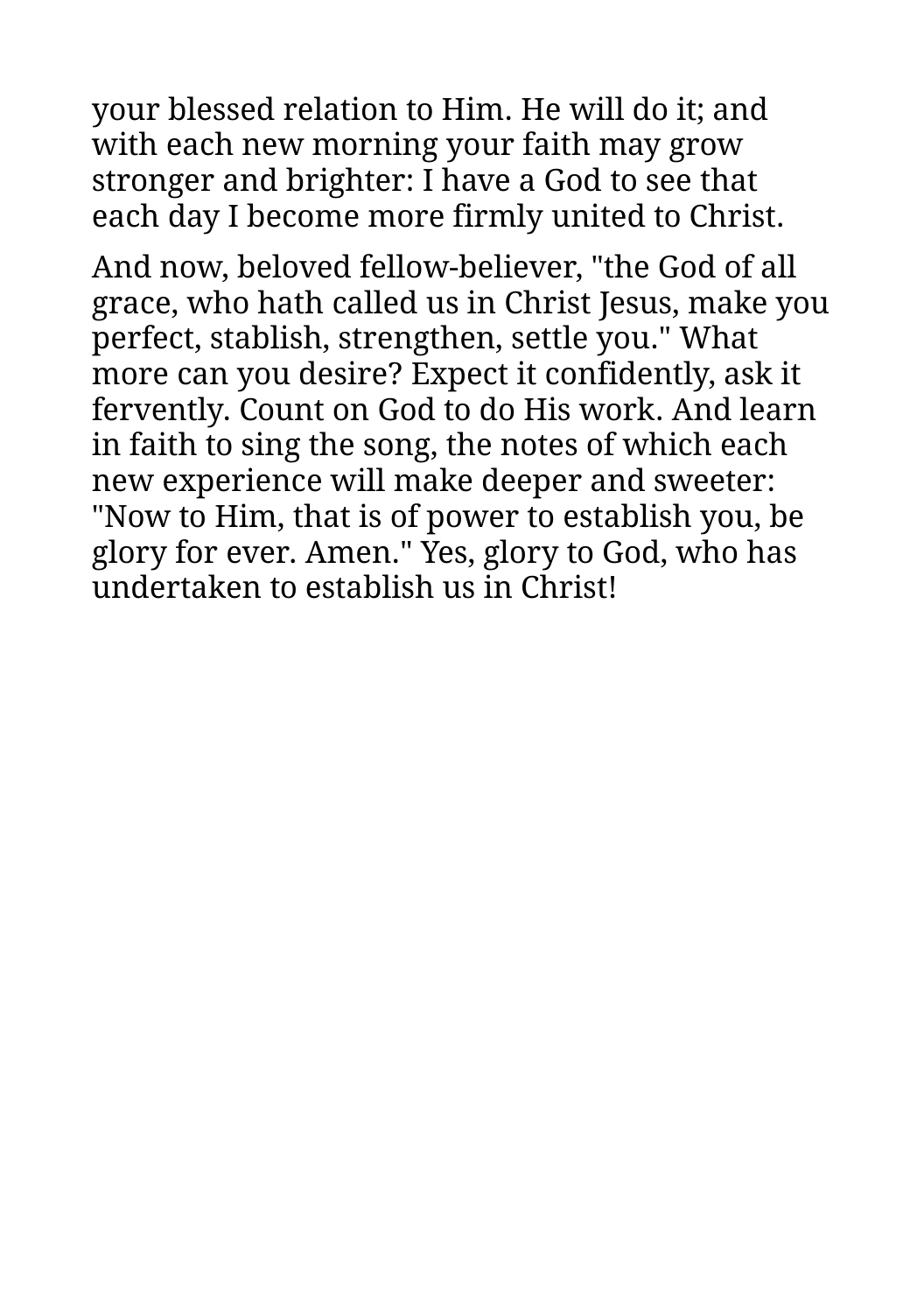# **CHAPTER 13**

### **EVERY MOMENT**

"In that day sing ye unto her, A vineyard of red wine. I the Lord do keep it; I will water it every moment: lest any hurt it, I will keep it night and day."--ISA.27:2,3.

THE vineyard was the symbol of the people of Israel, in whose midst the True Vine was to stand. The branch is the symbol of the individual believer, who stands in the Vine. The song of the vineyard is also the song of the Vine and its every branch. The command still goes forth to the watchers of the vineyard--would that they obeyed it, and sang till every feeble-hearted believer had learned and joined the joyful strain--"Sing ye unto her: I, JEHOVAH, Do KEEP IT; I will water it every moment: lest any hurt it, I WILL KEEP it night and day."

What an answer from the mouth of God Himself to the question so often asked: Is it possible for the believer always to abide in Jesus? Is a life of unbroken fellowship with the Son of God indeed attainable here in this earthly life? Truly not, if the abiding is our work, to be done in our strength. But the things that are impossible with men are possible with God. If the Lord Himself will keep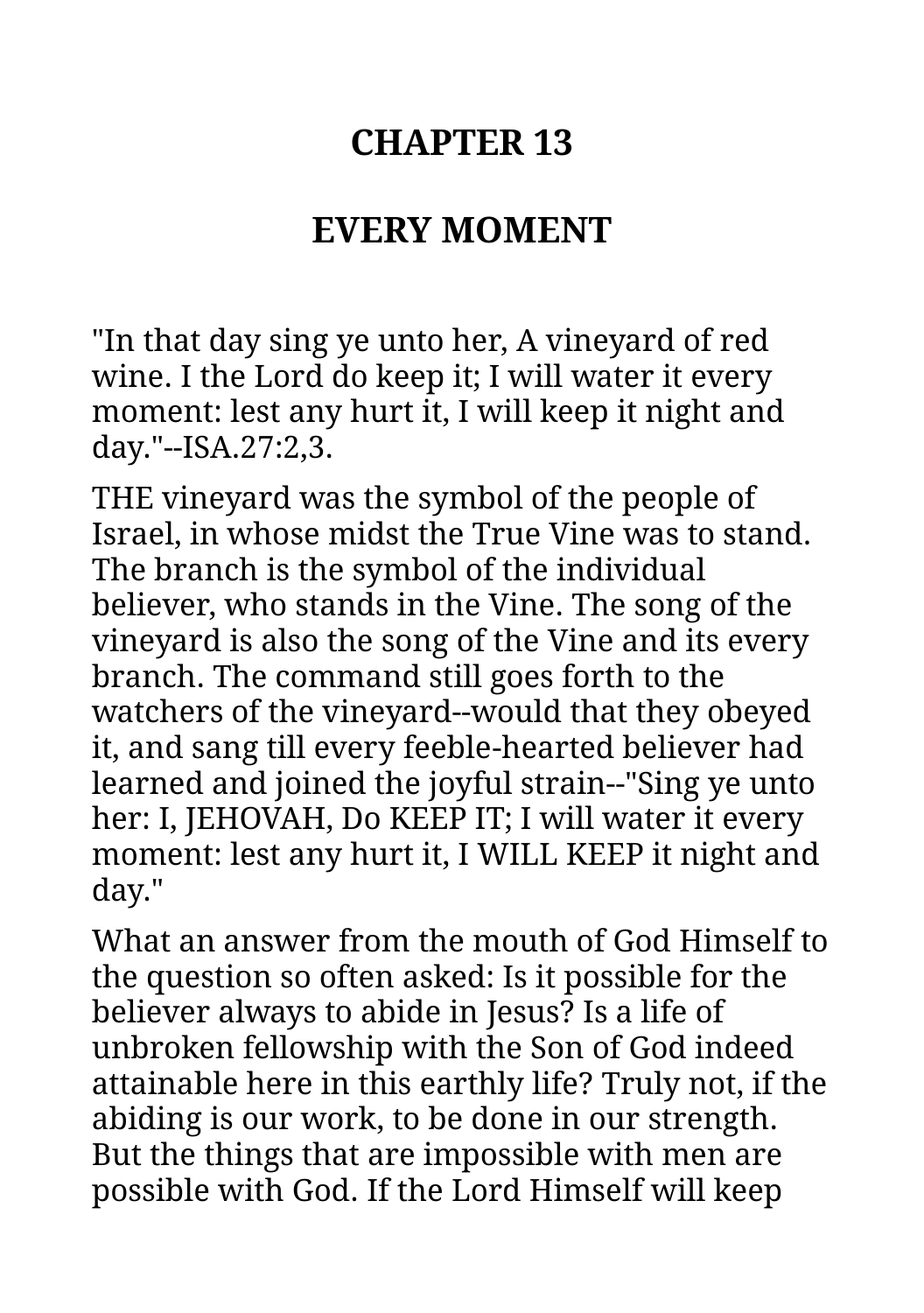the soul night and day, yea, will watch and water it every moment, then surely the uninterrupted communion with Jesus becomes a blessed possibility to those who can trust God to mean and to do what He says. Then surely the abiding of the branch of the vine day and night, summer and winter, in a never-ceasing life-fellowship, is nothing less than the simple but certain promise of your abiding in your Lord.

In one sense, it is true, there is no believer who does not always abide in Jesus; without this there could not be true life. "If a man abide not in me, he is cast forth." But when the Saviour gives the command, "Abide in me," with the promise, "He that abideth in me bringeth forth much fruit," He speaks of that willing, intelligent, and wholehearted surrender by which we accept His offer, and consent to the abiding in Him as the only life we choose or seek. The objections raised against our right to expect that we shall always be able thus voluntarily and consciously to abide in Jesus are chiefly two.

The one is derived from the nature of man. It is said that our limited powers prevent our being occupied with two things at the same moment. God's providence places many Christians in business, where for hours at a time the closest attention is required to the work they have to do. How can such a man, it is asked, with his whole mind in the work he has to do, be at the same time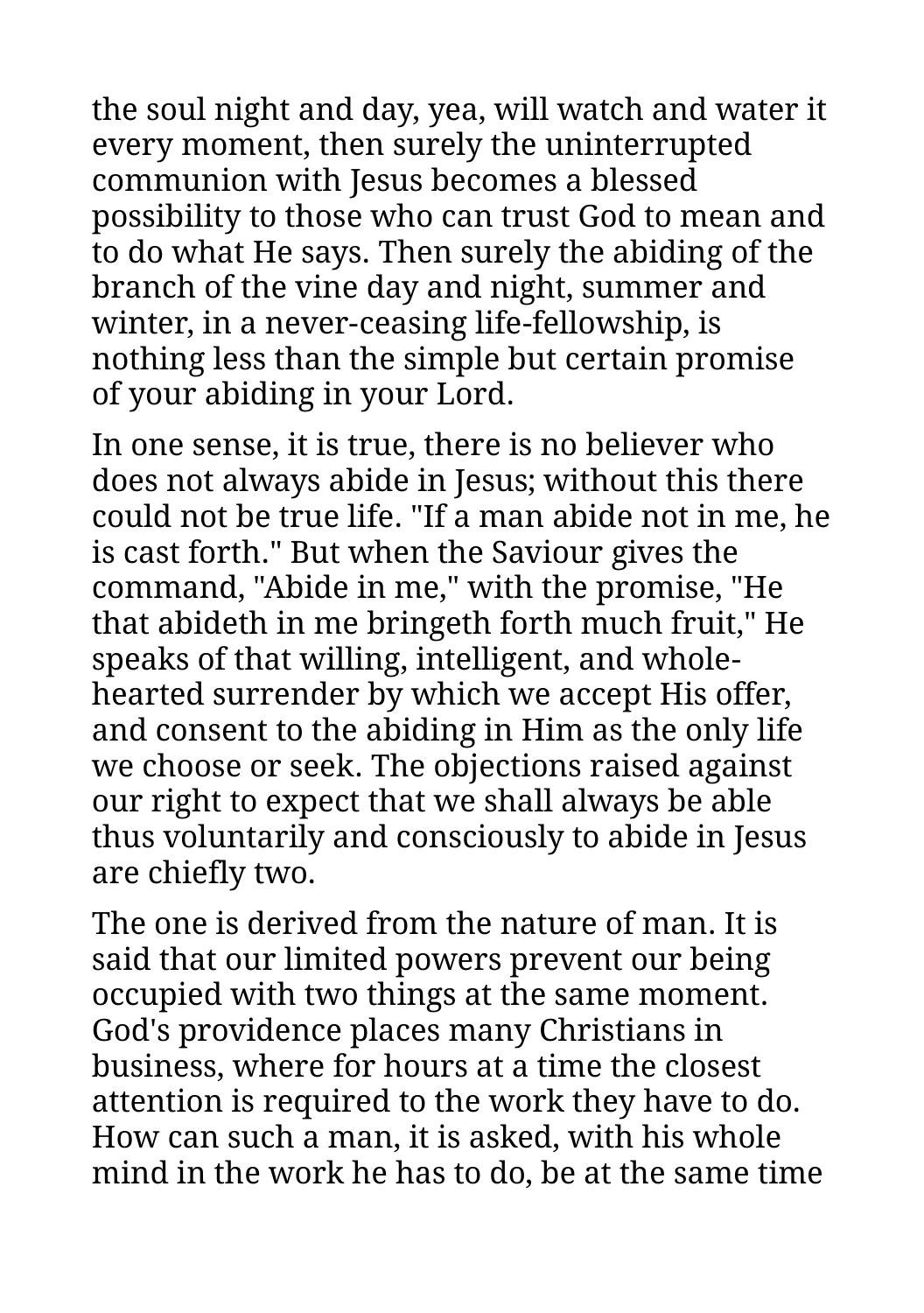occupied with Christ, and keeping up fellowship with Him? The consciousness of abiding in Jesus is regarded as requiring such a strain, and such a direct occupation of the mind with heavenly thoughts, that to enjoy the blessing would imply a withdrawing of oneself from all the ordinary avocations of life. This is the same error as drove the first monks into the wilderness.

Blessed be God, there is no necessity for such a going out of the world. Abiding in Jesus is not a work that needs each moment the mind to be engaged, or the affections to be directly and actively occupied with it. It is an entrusting of oneself to the keeping of the Eternal Love, in the faith that it will abide near us, and with its holy presence watch over us and ward off the evil, even when we have to be most intently occupied with other things. And so the heart has rest and peace and joy in the consciousness of being kept when it cannot keep itself.

In ordinary life, we have abundant illustration of the influence of a supreme affection reigning in and guarding the soul, while the mind concentrates itself on work that requires its whole attention. Think of the father of a family, separated for a time from his home, that he may secure for his loved ones what they need. He loves his wife and children, and longs much to return to them. There may be hours of intense occupation when he has not a moment to think of them, and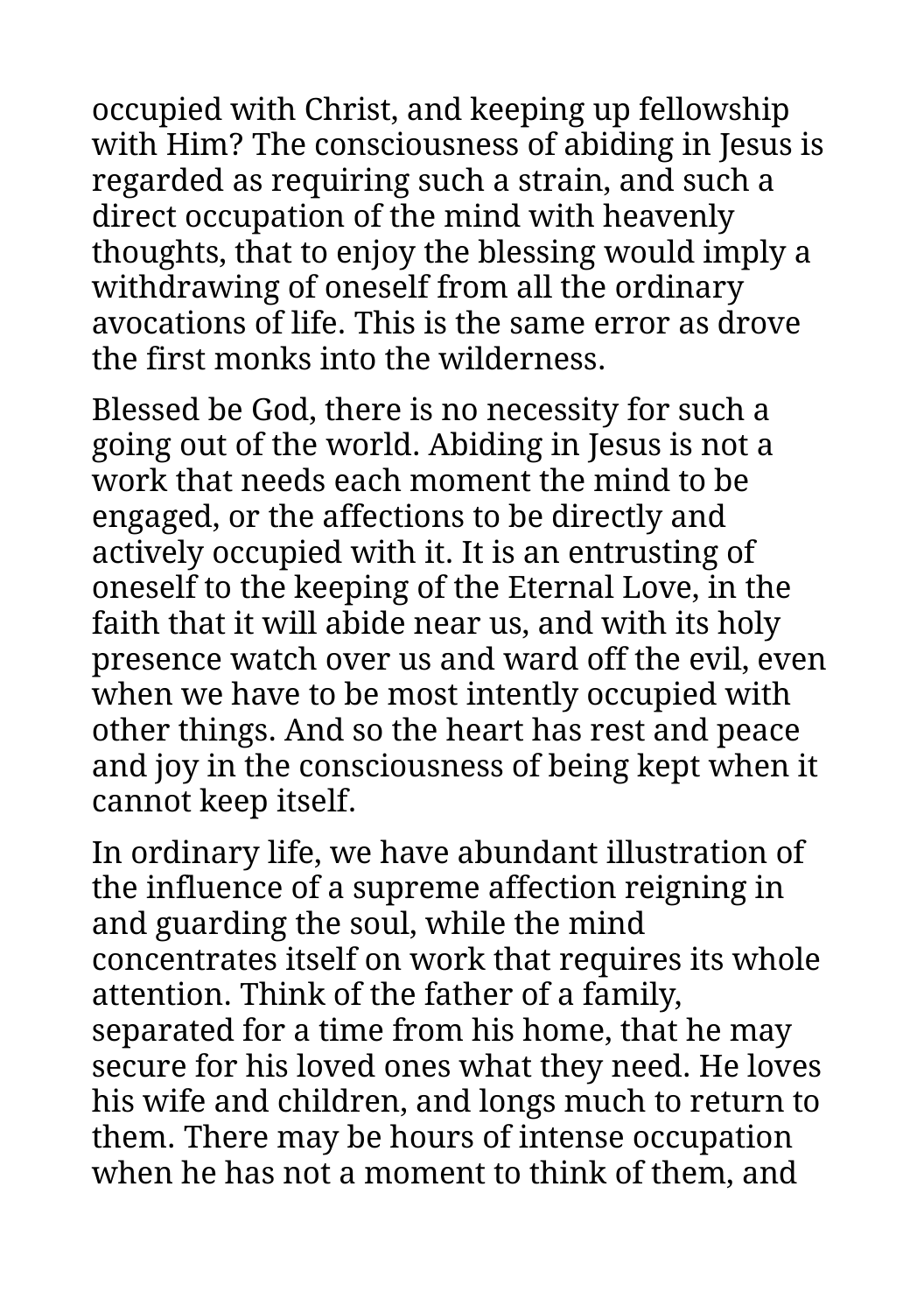yet his love is as deep and real as when he can call up their images; all the while his love and the hope of making them happy urge him on, and fill him with a secret joy in his work. Think of a king: in the midst of work, and pleasure, and trial, he all the while acts under the secret influence of the consciousness of royalty, even while he does not think of it. A loving wife and mother never for one moment loses the sense of her relation to the husband and children: the consciousness and the love are there, amid all her engagements. And shall it be thought impossible for the Everlasting Love so to take and keep possession of our spirits, that we too shall never for a moment lose the secret consciousness: We are in Christ, kept in Him by His almighty power. Oh, it is possible; we can be sure it is. Our abiding in Jesus is even more than a fellowship of love--it is a fellowship of life. In work or in rest, the consciousness of life never leaves us. And even so can the mighty power of the Eternal Life maintain within us the consciousness of its presence. Or rather, Christ, who is our life, Himself dwells within us, and by His presence maintains our consciousness that we are in Him.

The second objection has reference to our sinfulness. Christians are so accustomed to look upon sinning daily as something absolutely inevitable, that they regard it as a matter of course that no one can keep up abiding fellowship with the Saviour: we must sometimes be unfaithful and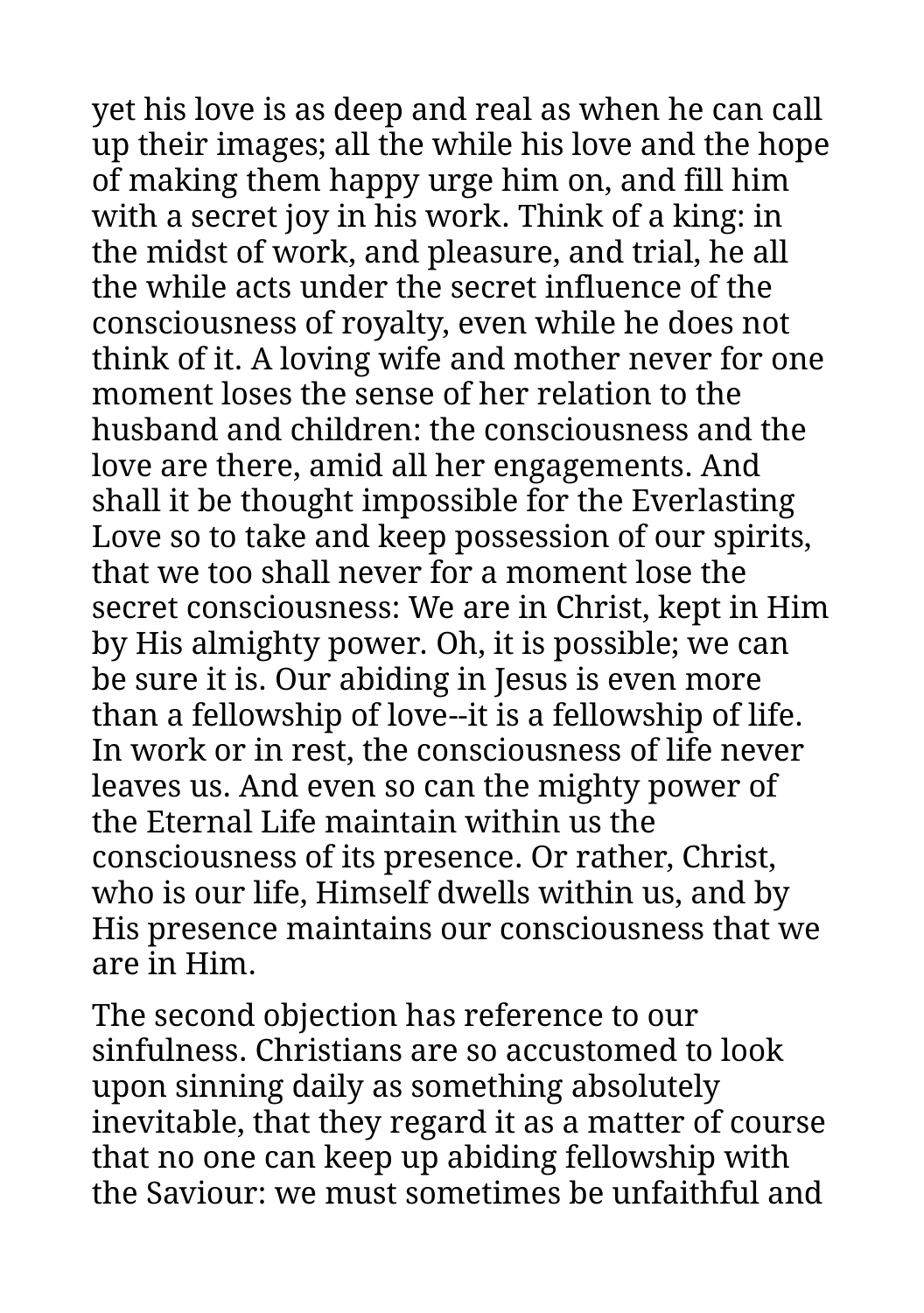fail. As if it was not just because we have a nature which is naught but a very fountain of sin, that the abiding in Christ has been ordained for us as our only but our sufficient deliverance! As if it were not the Heavenly Vine, the living, loving Christ, in whom we have to abide, and whose almighty power to hold us fast is to be the measure of our expectations! As if He would give us the command, "Abide in me," without securing the grace and the power to enable us to perform it! As if, above all, we had not the Father as the Husbandman to keep us from falling, and that not in a large and general sense, but according to His own precious promise: "Night and day, every moment!" Oh, if we will but look to our God as the Keeper of Israel, of whom it is said, "Jehovah shall keep thee from all evil; He shall keep thy soul," we shall learn to believe that conscious abiding in Christ every moment, night and day, is indeed what God has prepared for them that love Him.

My beloved fellow-Christians, let nothing less than this be your aim. I know well that you may not find it easy of attainment; that there may come more than one hour of weary struggle and bitter failure. Were the Church of Christ what it should be--were older believers to younger converts what they should be, witnesses to God's faithfulness, like Caleb and Joshua, encouraging their brethren to go up and possess the land with their, "We are well able to overcome; if the Lord delight in us, then HE WILL BRING us into this land"--were the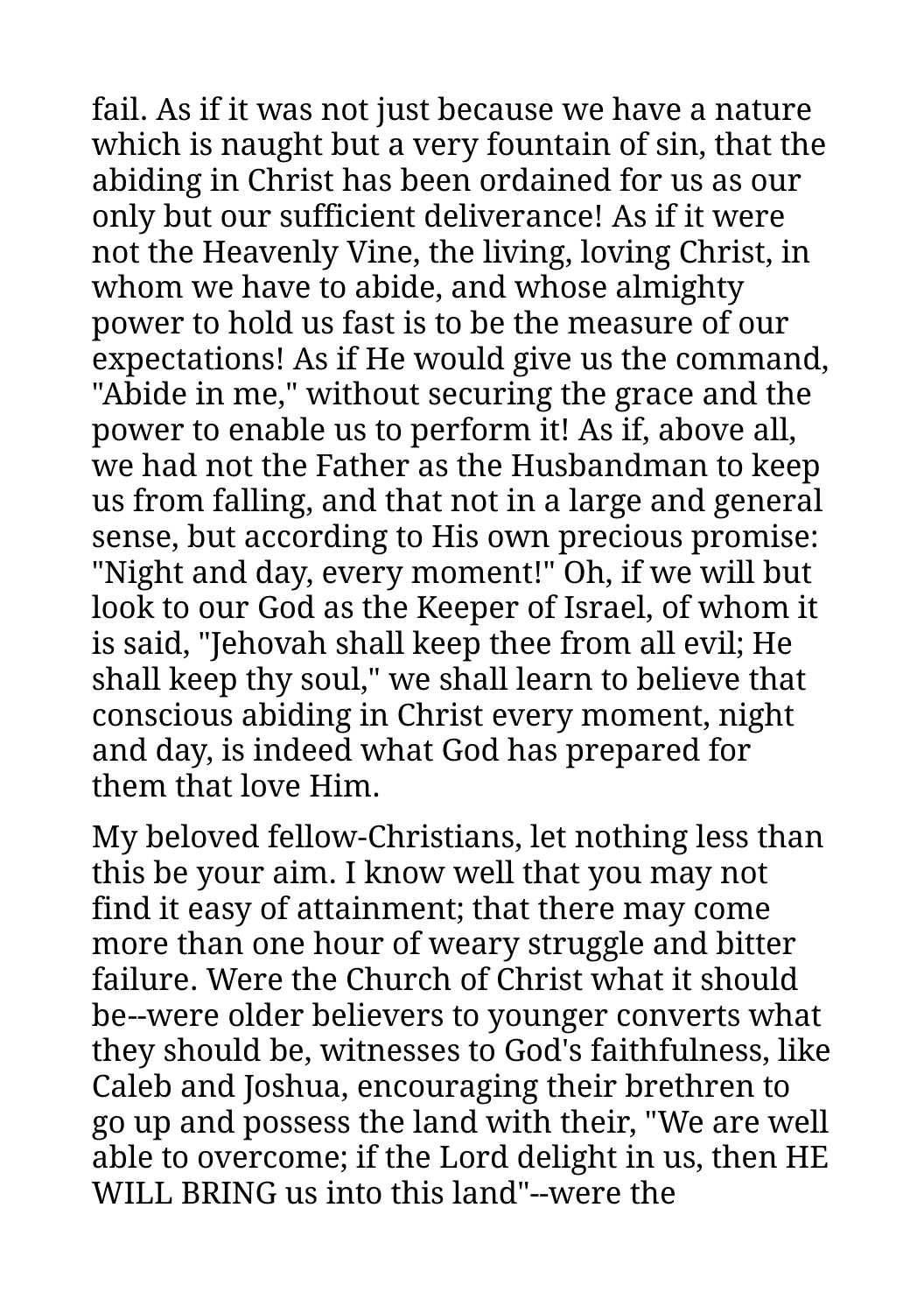atmosphere which the young believer breathes as he enters the fellowship of the saints that of a healthy, trustful, joyful consecration, abiding in Christ would come as the natural outgrowth of being in Him. But in the sickly state in which such a great part of the body is, souls that are pressing after this blessing are sorely hindered by the depressing influence of the thought and the life around them. It is not to discourage that I say this, but to warn, and to urge to a more entire casting of ourselves upon the word of God Himself. There may come more than our hour in which you are ready to yield to despair; but be of good courage. Only believe. He who has put the blessing within your reach will assuredly lead to its possession.

The way in which souls enter into the possession may differ. To some it may come as the gift of a moment. In times of revival, in the fellowship with other believers in whom the Spirit is working effectually, under the leading of some servant of God who can guide, and sometimes in solitude too, it is as if all at once a new revelation comes upon the soul. It sees, as in the light of heaven, the strong Vine holding and bearing the feeble branches so securely, that doubt becomes impossible. It can only wonder how it ever could have understood the words to mean aught else than this: To abide unceasingly in Christ is the portion of every believer. It sees it; and to believe, and rejoice, and love, come as of itself.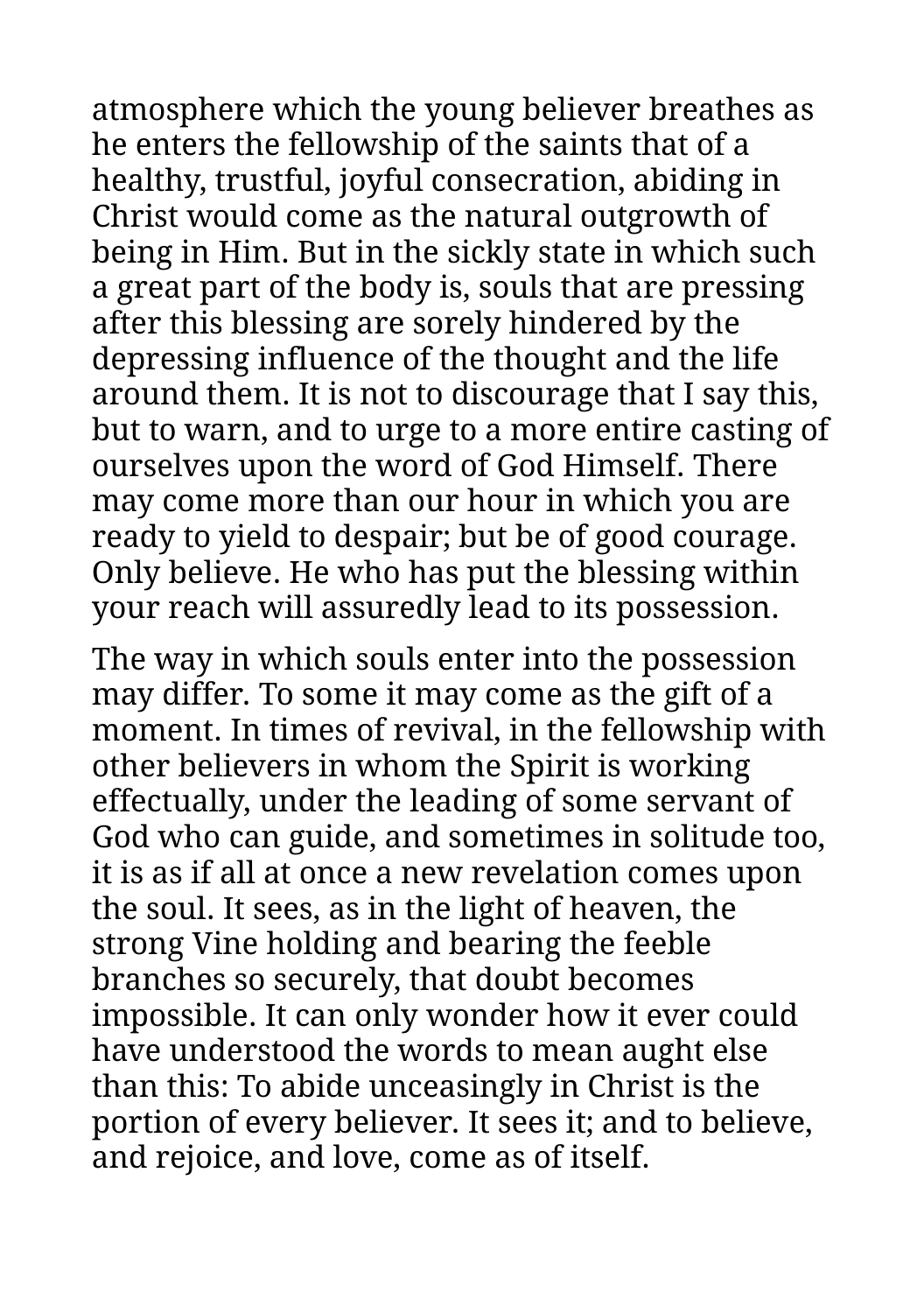To others it comes by a slower and more difficult path. Day by day, amid discouragement and difficulty, the soul has to press forward. Be of good cheer; this way too leads to the rest. Seek but to keep your heart set upon the promise: "I THE LORD DO KEEP IT, night and day." Take from His own lips the watchword: "Every moment." In that you have the law of His love, and the law of your hope. Be content with nothing less. Think no longer that the duties and the cares, that the sorrows and the sins of this life must succeed in hindering the abiding life of fellowship. Take rather for the rule of your daily experience the language of faith: I am persuaded that neither death with its fears, nor life with its cares, nor things present with their pressing claims, nor things to come with their dark shadows, nor height of joy, nor depth of sorrow, nor any other creature, shall be able, for one single moment, to separate us from the love of God which is in Christ Jesus our Lord, and in which He is teaching me to abide. If things look dark and faith would fail, sing again the song of the vineyard: "I the Lord do keep it; I will water it every moment: lest any hurt it, I will keep it night and day." And be assured that, if Jehovah keep the branch night and day, and water it every moment, a life of continuous and unbroken fellowship with Christ is indeed our privilege.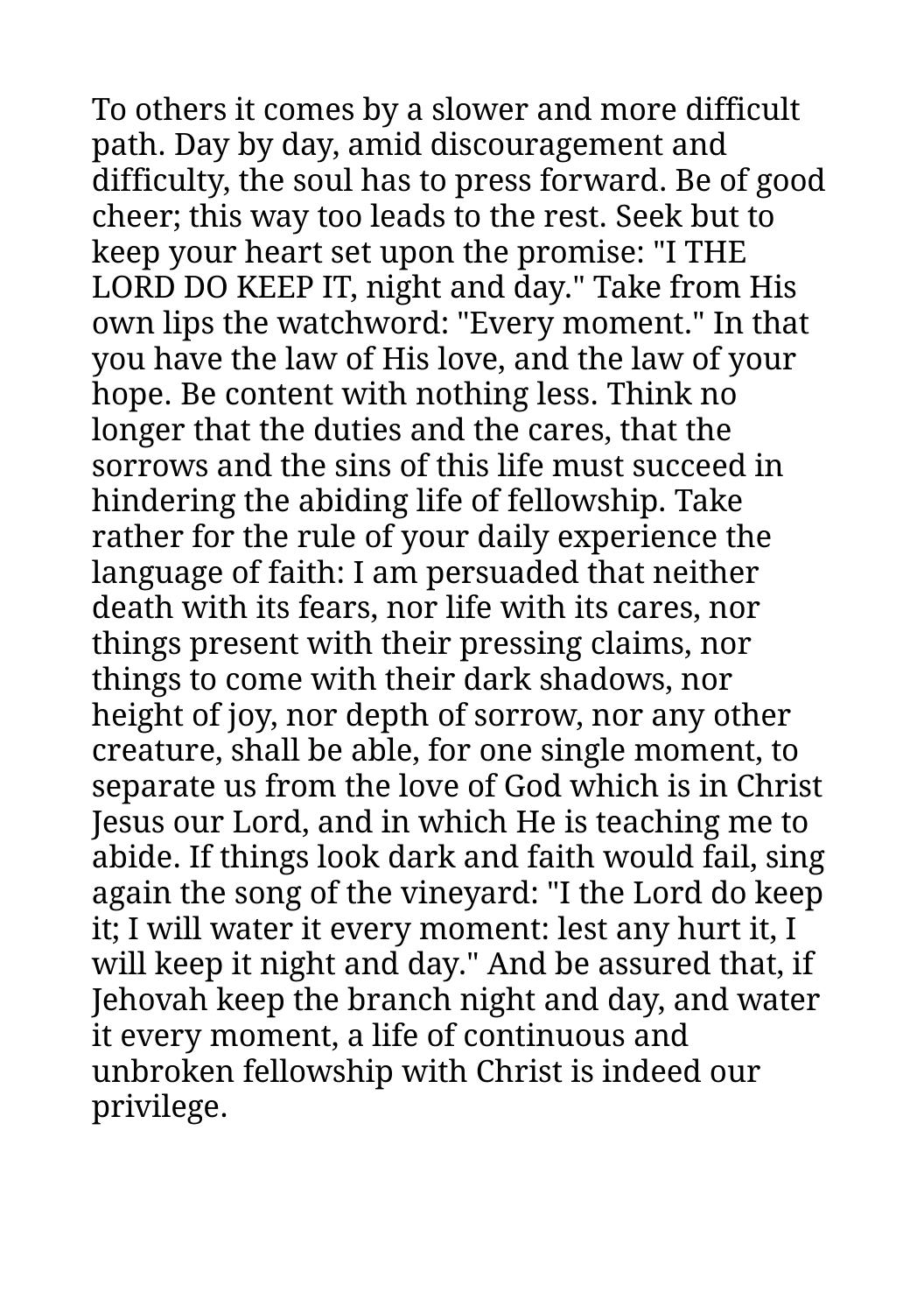## **CHAPTER 14**

#### **DAY BY DAY**

"And the people shall go out and gather the portion of a day in his day."-Ex.16:4(marg.).

THE day's portion in its day: Such was the rule for God's giving and man's working in the ingathering of the manna. It is still the law in all the dealings of God's grace with His children. A clear insight into the beauty and application of this arrangement is a wonderful help in understanding how one, who feels himself utterly weak, can have the confidence and the perseverance to hold on brightly through all the years of his earthly course. A doctor was once asked by a patient who had met with a serious accident: "Doctor, how long shall I have to lie here?" The answer, "Only a day at a time," taught the patient a precious lesson. It was the same lesson God had recorded for His people of all ages long before: The day's portion in its day.

It was, without doubt, with a view to this and to meet man's weakness, that God graciously appointed the change of day and night. If time had been given to man in the form of one long unbroken day, it would have exhausted and overwhelmed him; the change of day and night continually recruits and recreates his powers. As a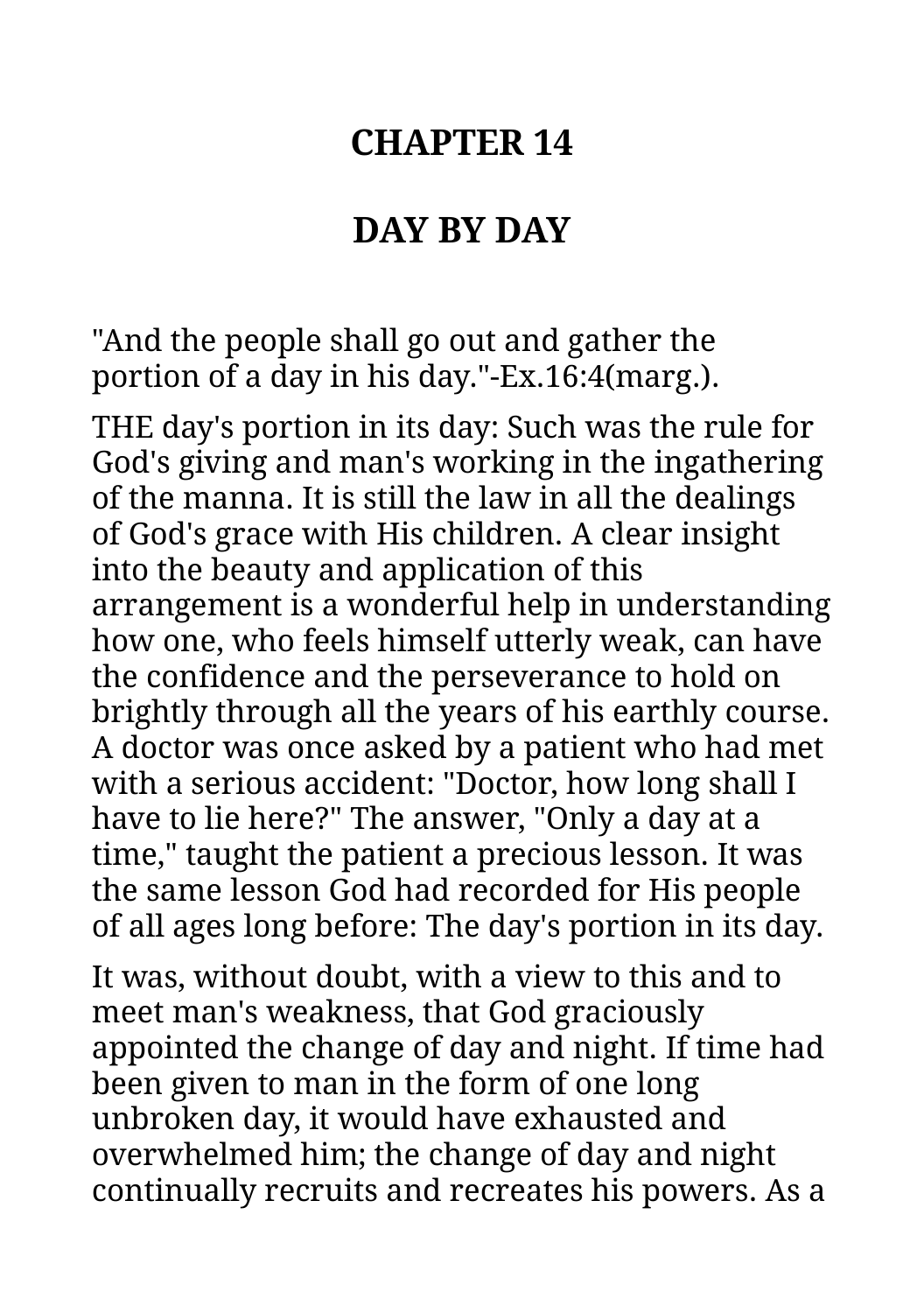child, who easily makes himself master of a book, when each day only the lesson for the day is given him, would be utterly hopeless if the whole book were given him at once; so it would be with man, if there were no divisions in time. Broken small and divided into fragments, he can bear them; only the care and the work of each day have to be undertaken--the day's portion in its day. The rest of the night fits him for making a fresh start with each new morning; the mistakes of the past can be avoided, its lessons improved. And he has only each day to be faithful for the one short day, and long years and a long life take care of themselves, without the sense of their length or their weight ever being a burden.

Most sweet is the encouragement to be derived from this truth in the life of grace. Many a soul is disquieted with the thought as to how it will be able to gather and to keep the manna needed for all its years of travel through such a barren wilderness. It has never learnt what unspeakable comfort there is in the word: The day's portion for its day. That word takes away all care for the morrow most completely. Only to-day is yours; tomorrow is the Father's. The question: What security have you that during all the years in which you have to contend with the coldness, or temptations, or trials of the world, you will always abide in Jesus? is one you need, yea, you may not ask. Manna, as your food and strength, is given only by the day; faithfully to fill the present is your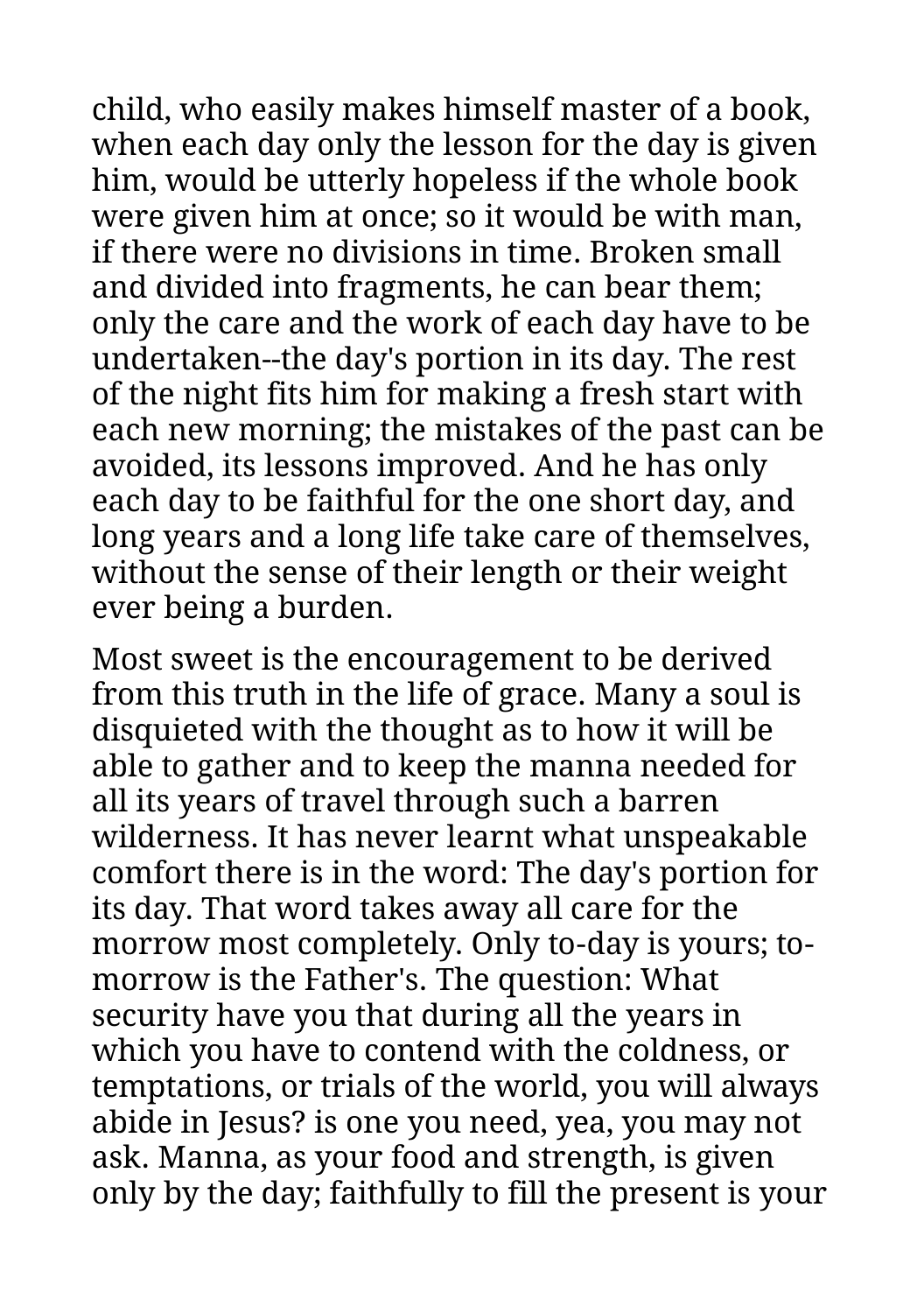only security for the future. Accept, and enjoy, and fulfil with your whole heart the part you have this day to perform. His presence and grace enjoyed to-day will remove all doubt whether you can entrust the morrow to Him too.

How great the value which this truth teaches us to attach to each single day! We are so easily led to look at life as a great whole, and to neglect the little to-day, to forget that the single days do indeed make up the whole, and that the value of each single day depends on its influence on the whole. One day lost is a link broken in the chain, which it often takes more than another day to mend. One day lost influences the next,and makes its keeping more difficult. Yea, one day lost may be the loss of what months or years of careful labour had secured. The experience of many a believer could confirm this.

Believer! would you abide in Jesus, let it be day by day. You have already heard the message: Moment by moment; the lesson of day by day has something more to teach. Of the moments there are many where there is no direct exercise of the mind on your part; the abiding is in the deeper recesses of the heart, kept by the Father, to whom you entrusted yourself. But just this is the work that with each new day has to be renewed for the day--the distinct renewal of surrender and trust for the life of moment by moment. God has gathered up the moments and bound them up into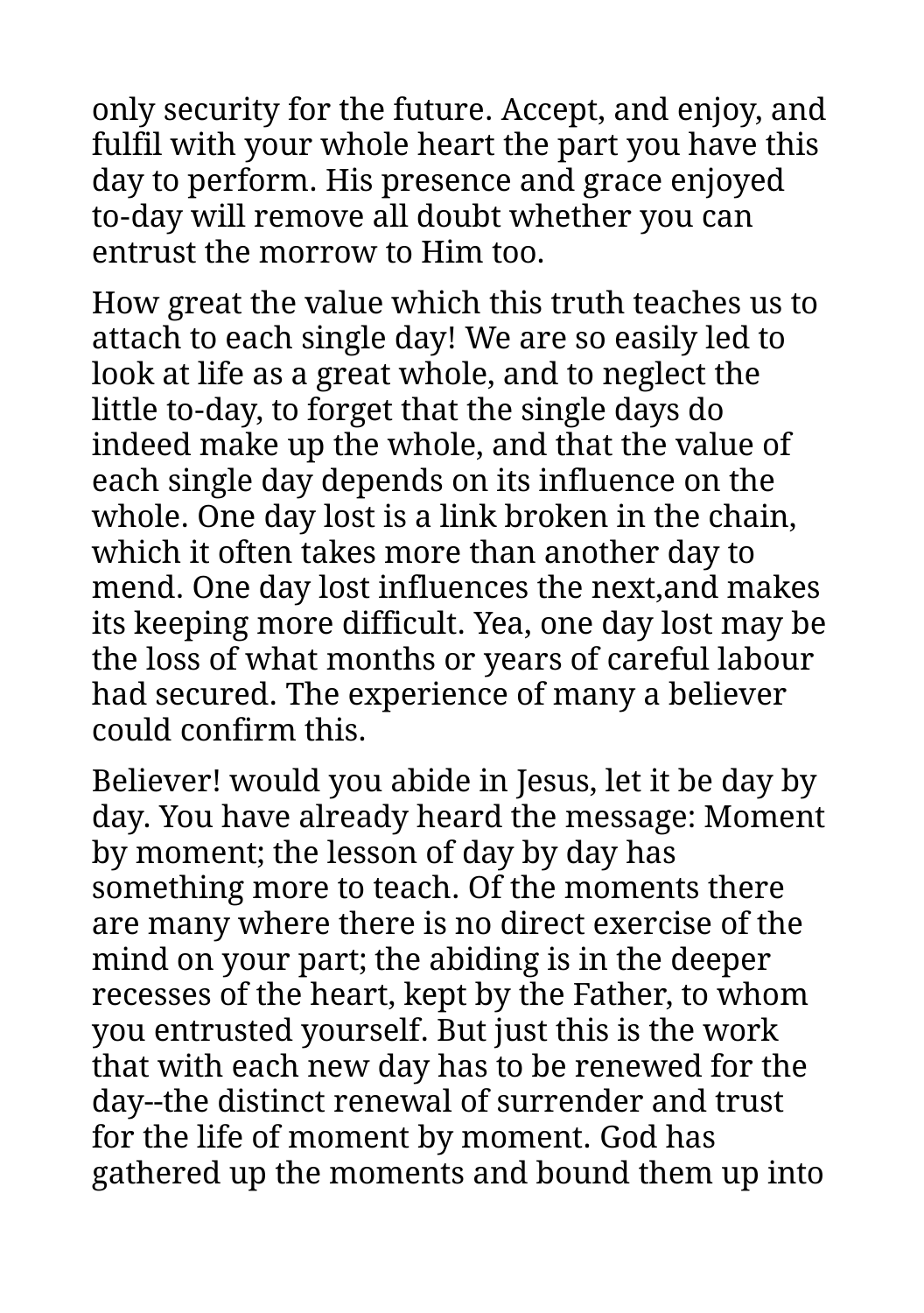a bundle, for the very purpose that we might take measure of them. As we look forward in the morning, or look back in the evening, and weigh the moments, we learn how to value and how to use them rightly. And even as the Father, with each new morning, meets you with the promise of just sufficient manna for the day for yourself and those who have to partake with you, meet Him with the bright and loving renewal of your acceptance of the position He has given you in His beloved Son. Accustom yourself to look upon this as one of the reasons for the appointment of day and night. God thought of our weakness, and sought to provide for it. Let each day have its value from your calling to abide in Christ. As its light opens on your waking eyes, accept it on these terms: A day, just one day only, but still a day, given to abide and grow up in Jesus Christ. Whether it be a day of health or sickness, joy or sorrow, rest or work, of struggle or victory, let the chief thought with which you receive it in the morning thanksgiving be this: "A day that the Father gave; in it I may, I must become more closely united to Jesus." As the Father asks, "Can you trust me just for this one day to keep you abiding in Jesus, and Jesus to keep you fruitful?" you cannot but give the joyful response: "I will trust and not be afraid."

The day's portion for its day was given to Israel in the morning very early. The portion was for use and nourishment during the whole day, but the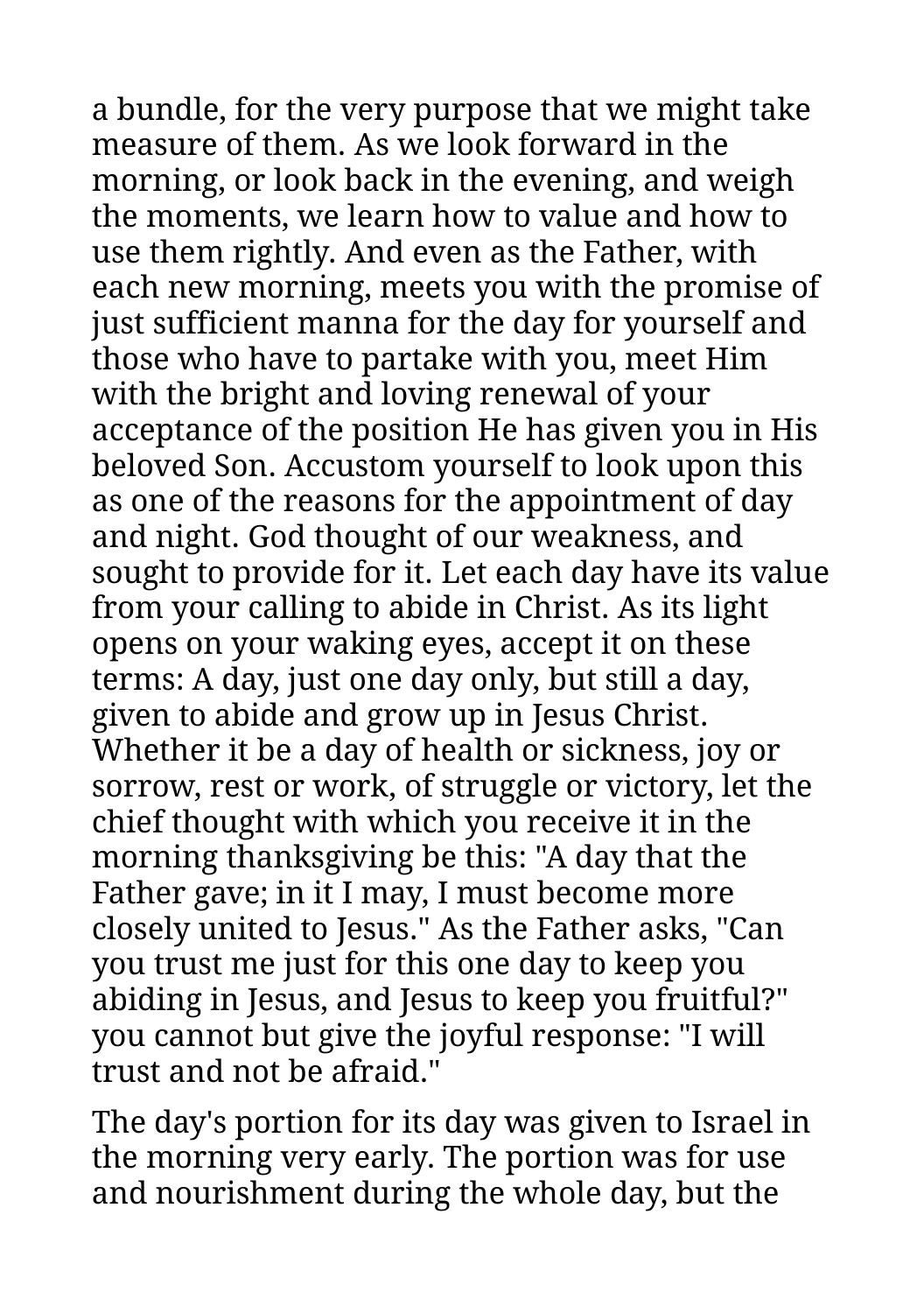giving and the getting of it was the morning's work. This suggests how greatly the power to spend a day aright, to abide all the day in Jesus, depends on the morning hour. If the first-fruits be holy, the lump is holy. During the day there come hours of intense occupation in the rush of business or the throng of men, when only the Father's keeping can maintain the connection with Jesus unbroken. The morning manna fed all the day; it is only when the believer in the morning secures his quiet time in secret to renew distinctly and effectually loving fellowship with his Saviour, that the abiding can be kept up all the day. But what cause for thanksgiving that it may be done! In the morning, with its freshness and quiet, the believer can look out upon the day. He can consider its duties and its temptations, and pass them through beforehand, as it were, with his Saviour, throwing all upon Him who has undertaken to be everything to him. Christ is his manna, his nourishment, his strength, his life: he can take the day's portion for the day, Christ as his for all the needs the day may bring, and go on in the assurance that the day will be one of blessing and of growth.

And then, as the lesson of the value and the work of the single day is being taken to heart, the learner is all unconsciously being led on to get the secret of "day by day continually" (Ex.29:38). The blessed abiding grasped by faith for each day apart is an unceasing and ever-increasing growth.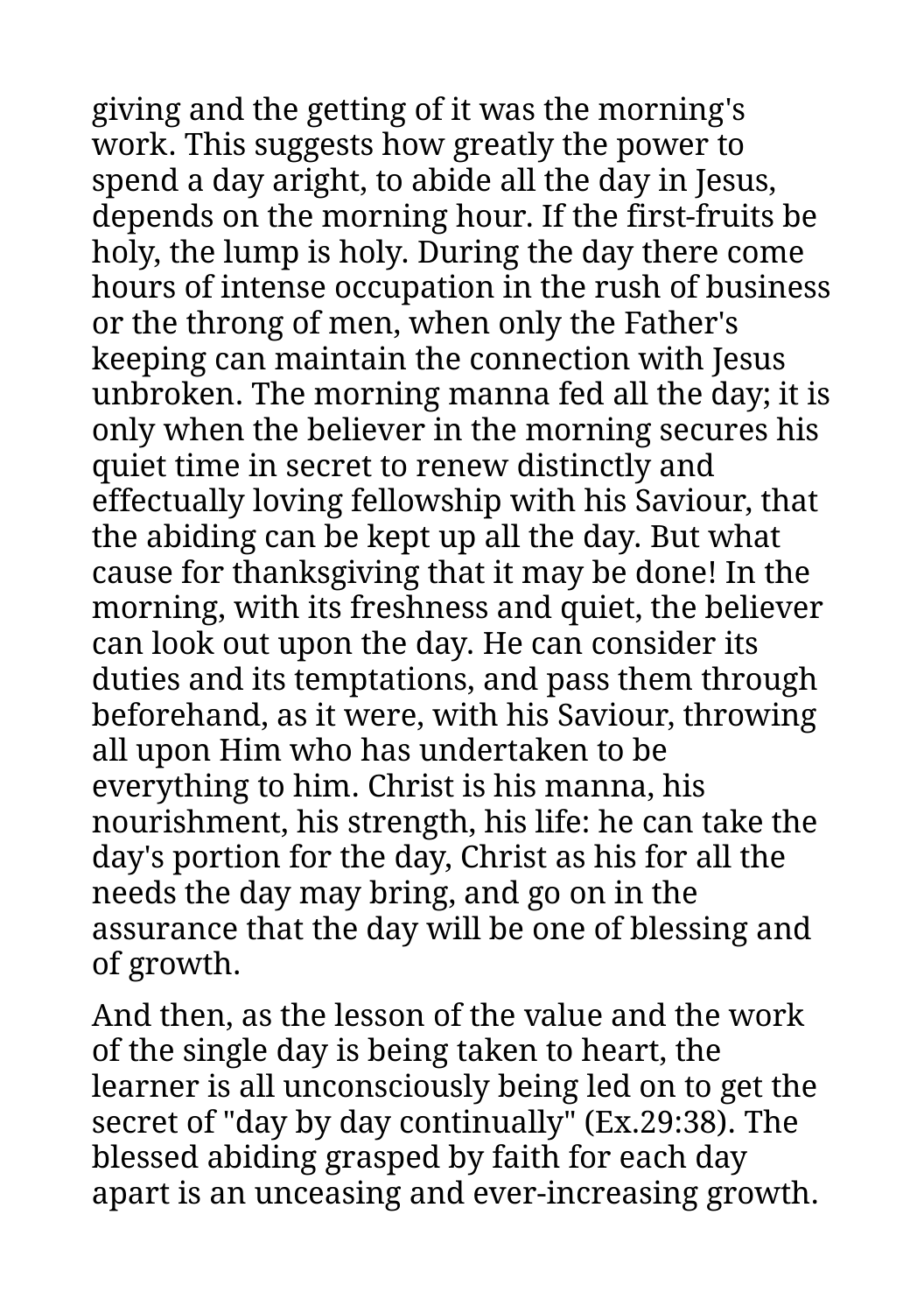Each day of faithfulness brings a blessing for the next; makes both the trust and the surrender easier and more blessed. And so the Christian life grows: as we give our whole heart to the work of each day, it becomes all the day, and from that every day. And so each day separately, all the day continually, day by day successively, we abide in Jesus. And the days make up the life: what once appeared too high and too great to attain, is given to the soul that was content to take and use "every day his portion" (Ezra 3:4), "as the duty of every day required." Even here on earth the voice is heard: "Well done, good and faithful servant, thou hast been faithful over few, I will make thee ruler over many: enter thou into the joy of thy Lord." Our daily life becomes a wonderful interchange of God's daily grace and our daily praise: "Daily He loadeth us with His benefits"; "that I may daily perform my vows." We learn to understand God's reason for daily giving, as He most certainly gives, only enough, but also fully enough, for each day. And we get into His way, the way of daily asking and expecting only enough, but most certainly fully enough, for the day. We begin to number our days not from the sun's rising over the world, or by the work we do or the food we eat, but the daily renewal of the miracle of the manna--the blessedness of daily fellowship with Him who is the Life and the Light of the world. The heavenly life is as unbroken and continuous as the earthly; the abiding in Christ each day has for that day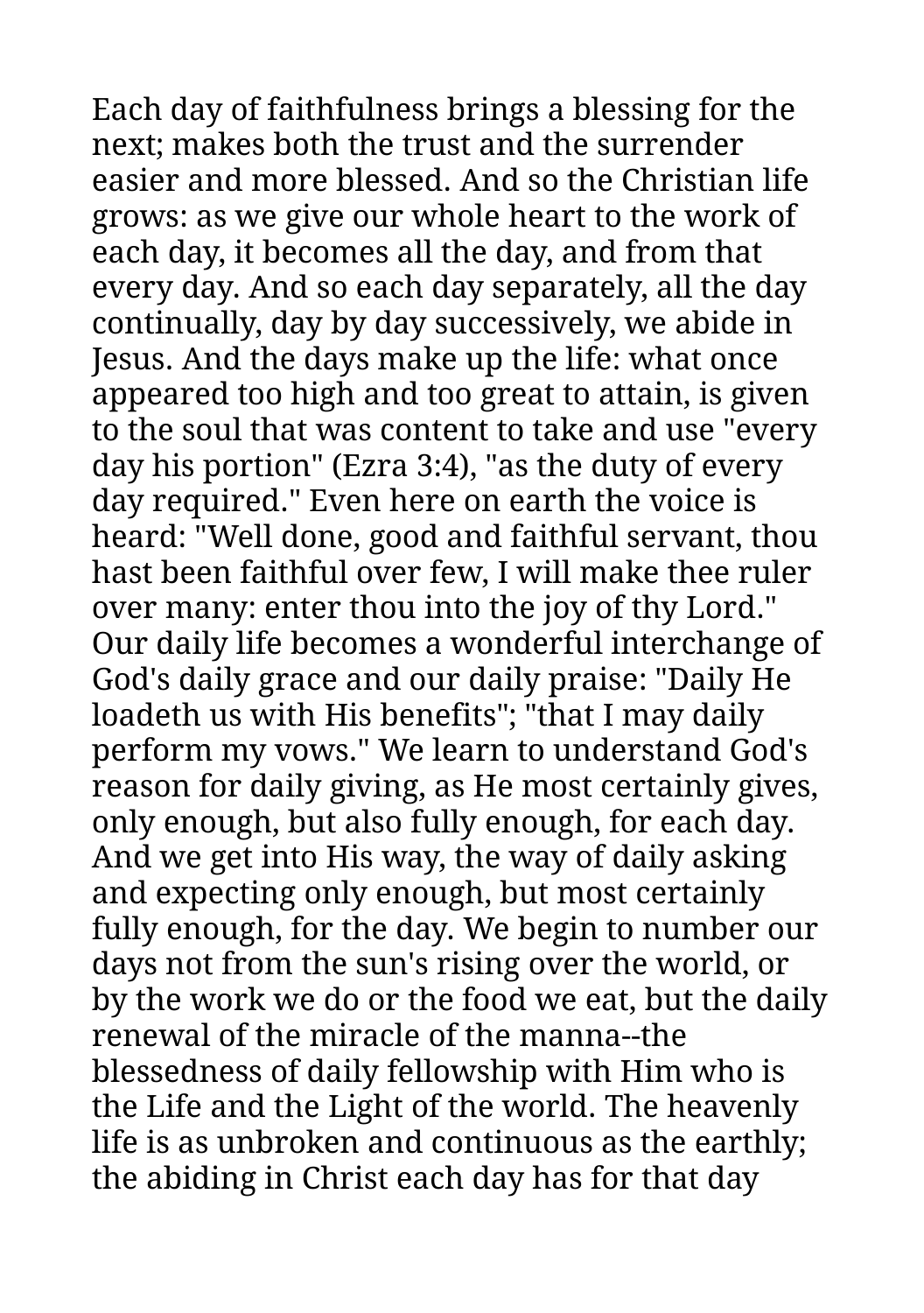brought its blessing; we abide in Him every day, and all the day. Lord, make this the portion of each one of us.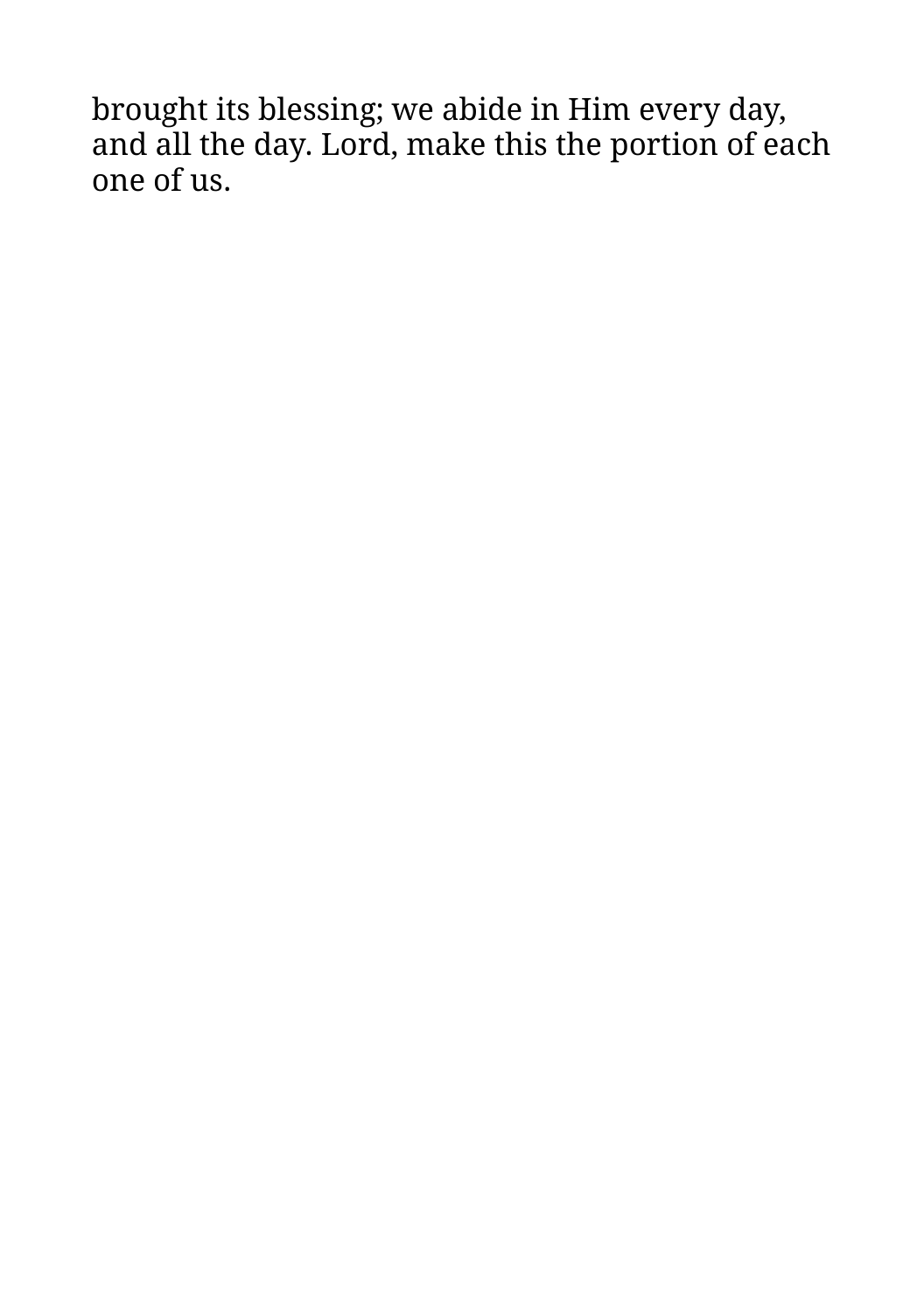### **CHAPTER 15**

#### **AT THIS MOMENT**

"Behold, NOW is the accepted time; behold, NOW is the day of salvation." 2 Cor 6:2

THE thought of living moment by moment is of such central importance--looking at the abiding in Christ from our side--that we want once more to speak of it. And to all who desire to learn the blessed art of living only a moment at a time, we want to say: The way to learn it is to exercise yourself in living in the present moment. Each time your attention is free to occupy itself with the thought of Jesus--whether it be with time to think and pray, or only for a few passing seconds--let your first thought be to say: Now, at this moment, I do abide in Jesus. Use such time, not in vain regrets that you have not been abiding fully, or still more hurtful fears that you will not be able to abide, but just at once take the position the Father has given you: "I am in Christ; this is the place God has given me. I accept it; here I rest; I do now abide in Jesus." This is the way to learn to abide continually. You may be yet so feeble as to fear to say of each day, "I am abiding in Jesus"; but the feeblest can, each single moment, say, as he consents to occupy his place as a branch in the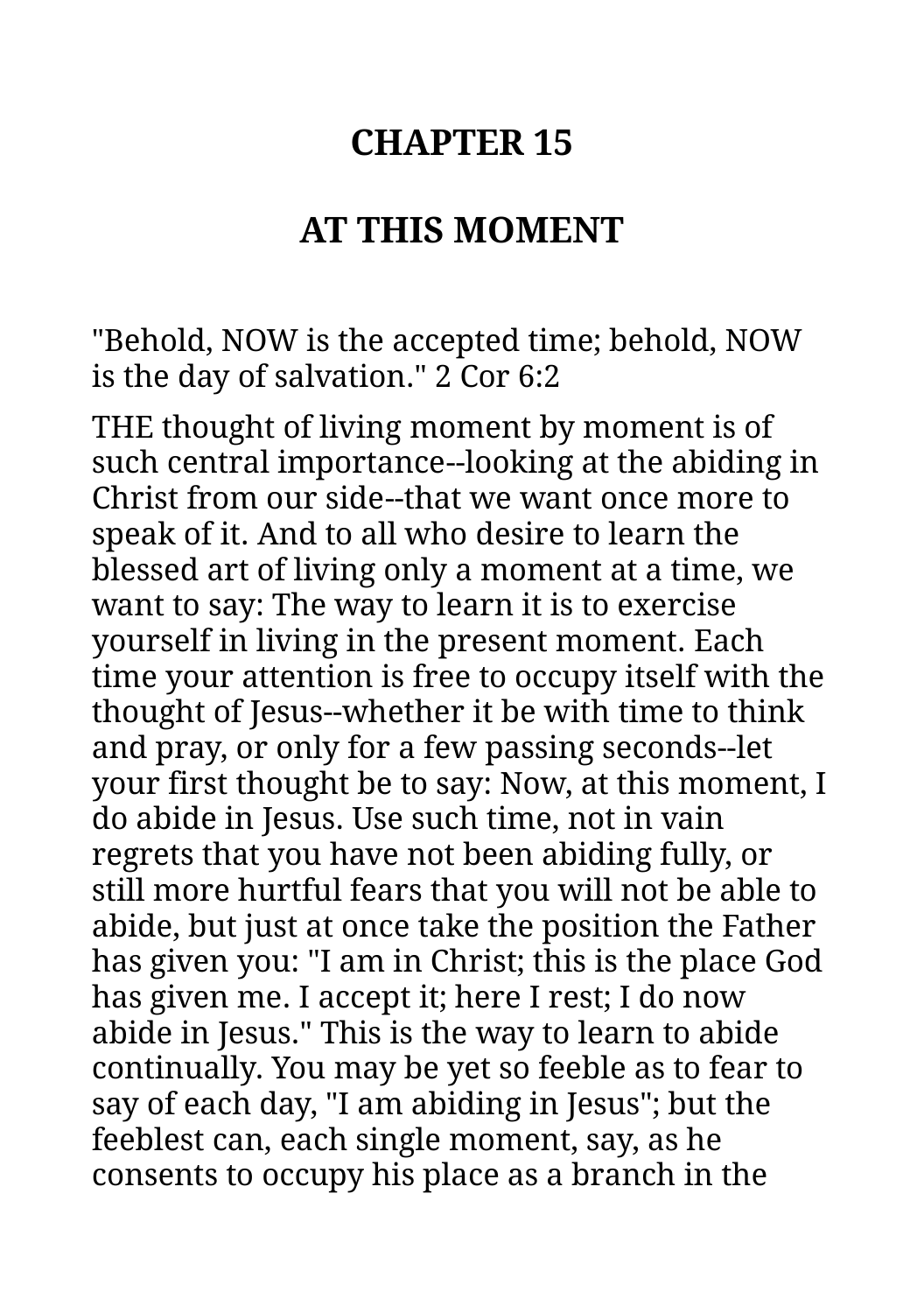vine, "Yes, I do abide in Christ." It is not a matter of feeling--it is not a question of growth or strength in the Christian life--it is the simple question whether the will at the present moment desires and consents to recognise the place you have in your Lord, and to accept it. If you are a believer, you are in Christ. If you are in Christ, and wish to stay there, it is your duty to say, though it be but for a moment, "Blessed Saviour, I abide in Thee now; Thou keepest me now."

It has been well said that in that little word now lies one of the deepest secrets of the life of faith. At the close of a conference on the spiritual life, a minister of experience rose and spoke. He did not know that he had learnt any truth he did not know before, but he had learnt how to use aright what he had known. He had learnt that it was his privilege at each moment, whatever surrounding circumstances might be, to say, "Jesus saves me now." This is indeed the secret of rest and victory. If I can say, "Jesus is to me at this moment all that God gave Him to be--life, and strength, and peace"--I have but as I say it to hold still, and rest, and realize it, and for that moment I have what I need. As my faith sees how of God I am in Christ, and takes the place in Him my Father has provided, my soul can peacefully settle down: Now I abide in Christ.

Believer! when striving to find the way to abide in Christ from moment to moment, remember that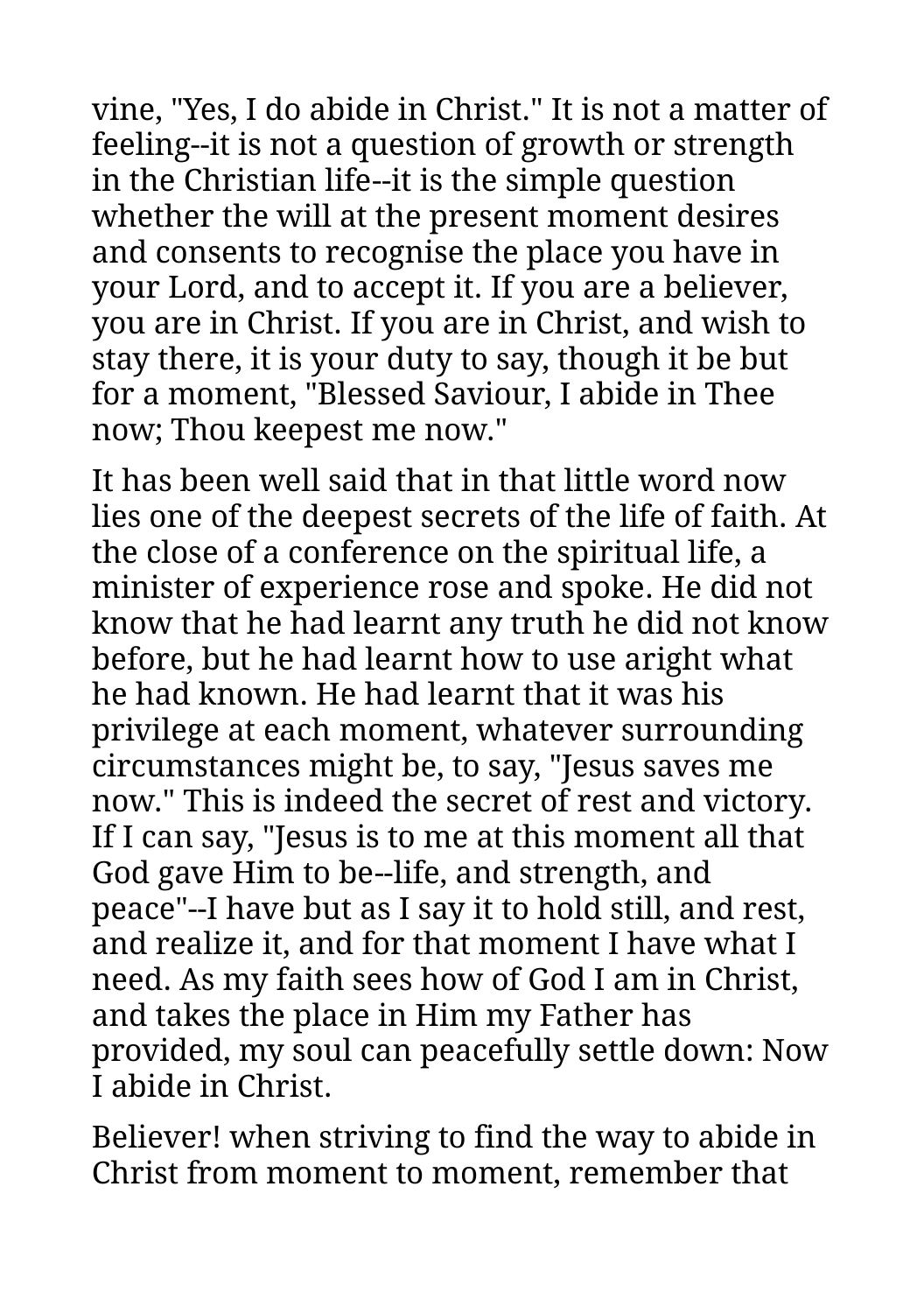the gateway is: Abide in Him at this present moment. Instead of wasting effort in trying to get into a state that will last, just remember that it is Christ Himself, the living, loving Lord, who alone can keep you, and is waiting to do so. Begin at once and act faith in Him for the present moment: this is the only way to be kept the next. To attain the life of permanent and perfect abiding is not ordinarily given at once as a possession for the future: it comes mostly step by step. Avail yourself, therefore, of every opportunity of exercising the trust of the present moment. Each time you bow in prayer, let there first be an act of simple devotion: "Father, I am in Christ; I now abide in Him." Each time you have, amidst the bustle of duty, the opportunity of self-recollection, let its first involuntary act be: "I am still in Christ, abiding in Him now." Even when overtaken by sin, and the heart within is all disturbed and excited, O let your first look upwards be with the words: "Father, I have sinned; and yet I come--though I blush to say it--as one who is in Christ. Father! here I am; I can take no other place; of God I am in Christ; I now abide in Christ." Yes, Christian, in every possible circumstance, every moment of the day, the voice is calling: Abide in me, do it now. And even now, as you are reading this, O come at once and enter upon the blessed life of always abiding, by doing it at once: do it now.

In the life of David there is a beautiful passage which may help to make this thought clearer (2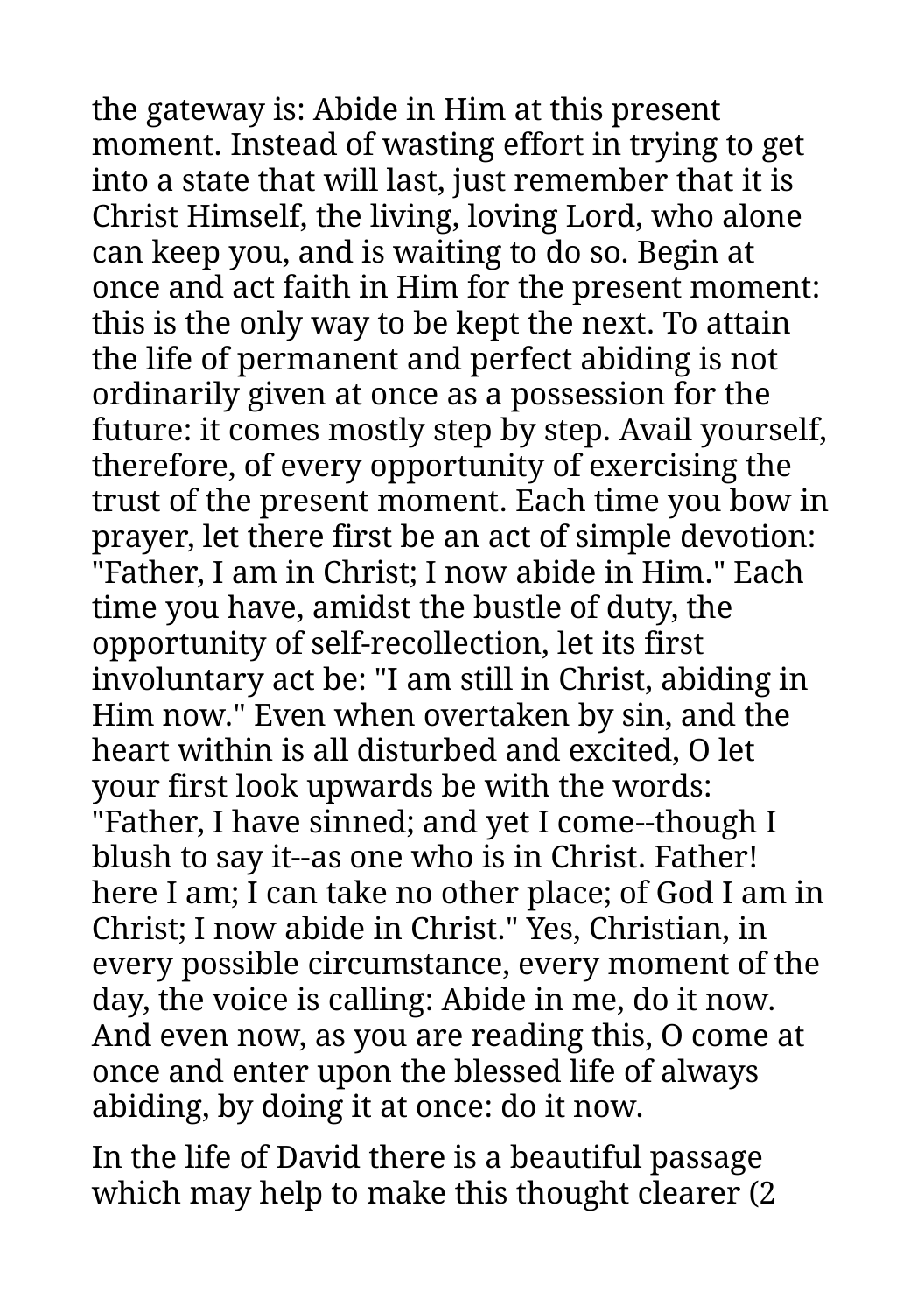Sam.3:17,18). David had been anointed king in Judah. The other tribes still followed Ish-bosheth, Saul's son. Abner, Saul's chief captain, resolves to lead the tribes of Israel to submit to David, the God-appointed king of the whole nation. He speaks to the elders of Israel: "Ye sought for David in times past to be king over you; now, then, do it, for Jehovah hath spoken of David, saying, By the hand of my servant David will I save my people Israel out of the hand of the Philistines, and out of the hand of all their enemies." And they did it, and anointed David a second time to be king, now over all Israel, as at first only over Judah (2 Sam.5:3)--a most instructive type of the way in which a soul is led to the life of entire surrender and undivided allegiance, to the full abiding.

First you have the divided kingdom: Judah faithful to the king of God's appointment; Israel still clinging to the king of its own choosing. As a consequence, the nation divided against itself, and no power to conquer the enemies. Picture of the divided heart. Jesus accepted as King in Judah, the place of the holy mount, in the inner chamber of the soul; but the surrounding territory, the everyday life, not yet brought to subjection; more than half the life still ruled by self-will and its hosts. And so no real peace within and no power over the enemies.

Then there is the longing desire for a better state: "Ye sought for David in times past to be king over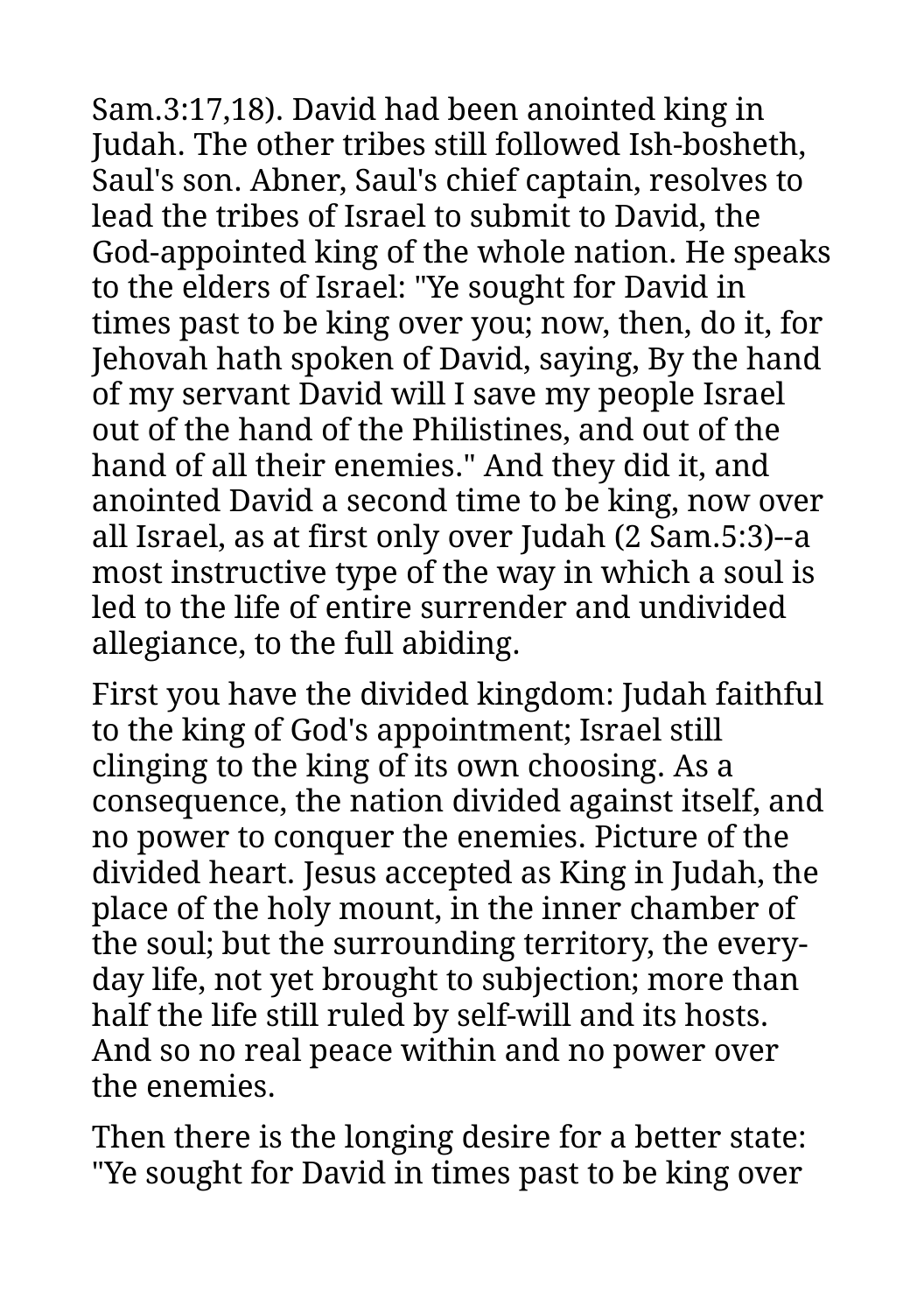you." There was a time, when David had conquered the Philistines, that Israel believed in him; but they had been led astray. Abner appeals to their own knowledge of God's will, that David must rule over all. So the believer, when first brought to Jesus, did indeed want Him to be Lord over all, had hoped that He alone would be King. But, alas! unbelief and self-will had come in, and Jesus could not assert His power over the whole life. And yet the Christian is not content. How he longs--sometimes without daring to hope that it can be--for a better time.

Then follows God's promise. Abner says: "The Lord hath spoken, By the hand of David I will save my people from the hand of all their enemies." He appeals to God's promise: as David had conquered the Philistines, the nearest enemy in time past, so he alone could conquer those farther off. He should save Israel from the hand of all their enemies. Beautiful type of the promise by which the soul is now invited to trust Jesus for the victory over every enemy, and a life of undisturbed fellowship. "The Lord hath spoken"--this is our only hope. On that word rests the sure expectation (Luke 1:70-75): "As He spake, That we should be saved from the hand of all that hate us, to perform the oath which He sware, that He would grant unto us that we, being delivered from the hand of our enemies, should serve Him without fear, in holiness and righteousness before Him, all the days of our life." David reigning over every corner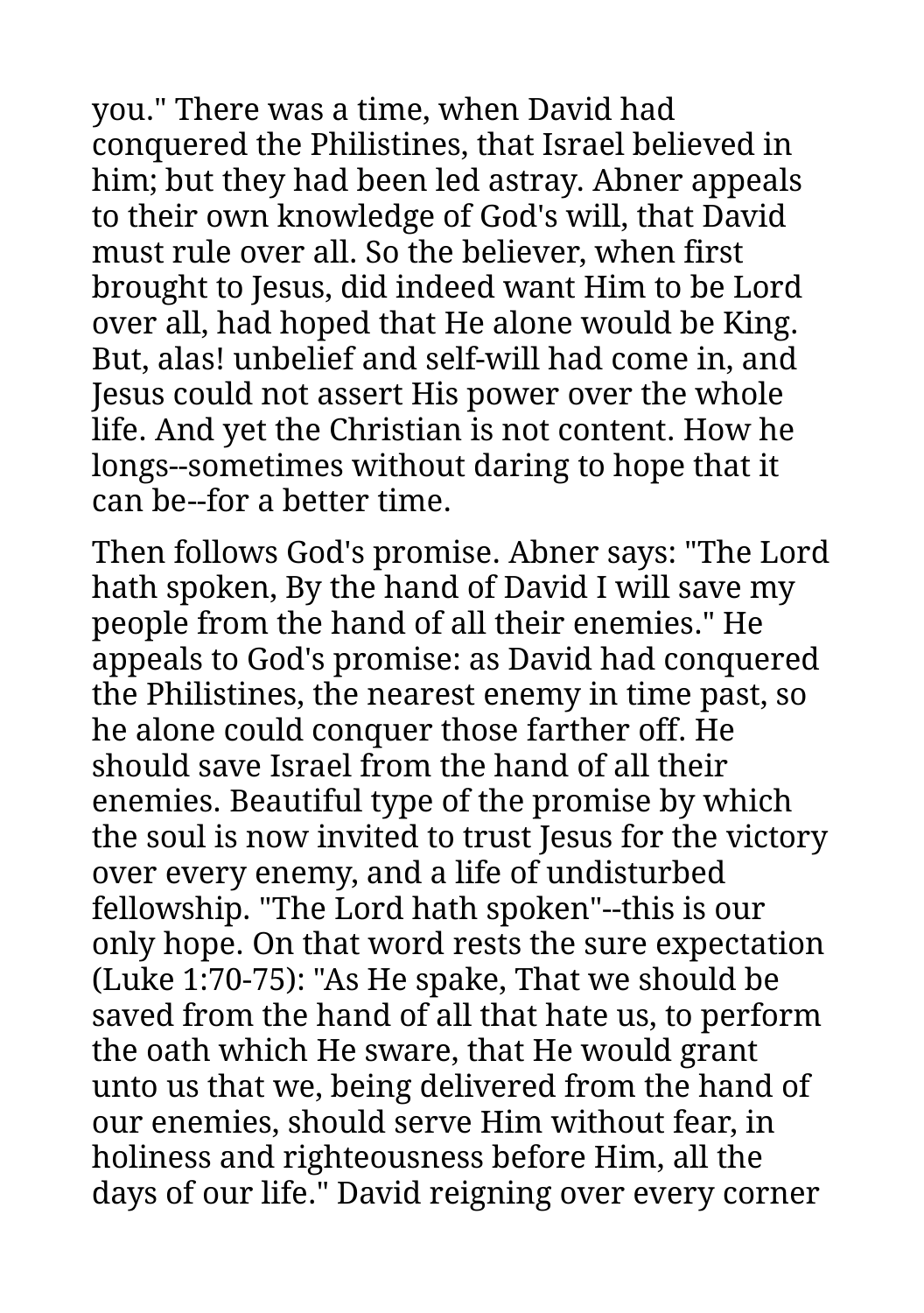of the land, and leading a united and obedient people on from victory to victory: this is the promise of what Jesus can do for us, as soon as in faith in God's promise all is surrendered to Him, and the whole life given up to be kept abiding in Him.

"Ye sought for David in times past to be king over you," spake Abner, and added, "Then do it now." Do it now is the message that this story brings to each one of us who longs to give Jesus unreserved supremacy. Whatever the present moment be, however unprepared the message finds you, however sad the divided and hopeless state of the life may be, still I come and urge Christ's claim to an immediate surrender--this very moment. I know well that it will take time for the blessed Lord to assert His power, and order all within you according to His will--to conquer the enemies and train all your powers for His service. This is not the work of a moment. But there are things which are the work of a moment--of this moment. The one is--your surrender of all to Jesus; your surrender of yourself entirely to live only in Him. As time goes on, and exercise has made faith stronger and brighter, that surrender may become clearer and more intelligent. But for this no one may wait. The only way ever to attain to it is to begin at once. Do it now. Surrender yourself this very moment to abide wholly, only, always in Jesus. It is the work of a moment. And just so, Christ's renewed acceptance of you is the work of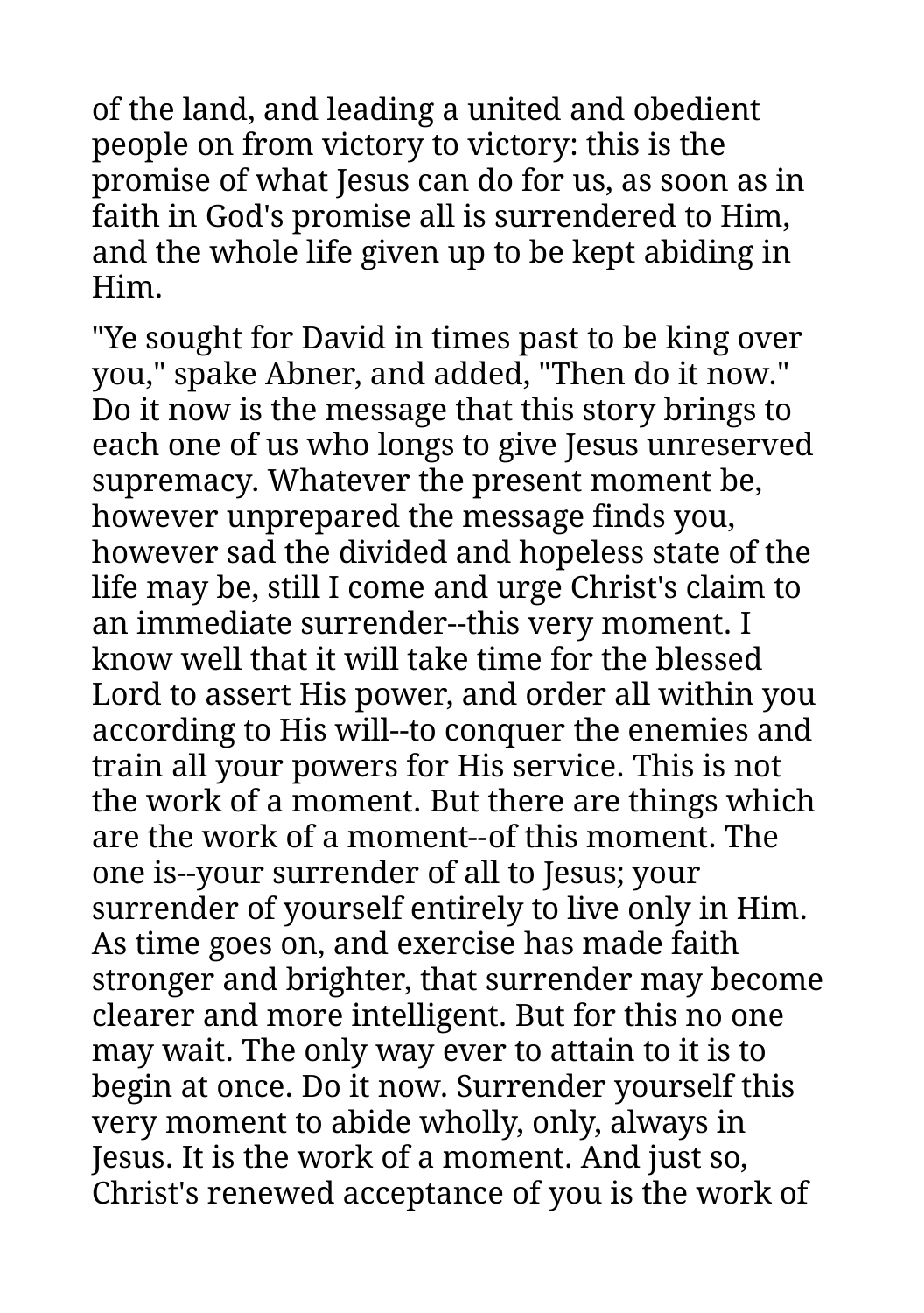a moment. Be assured that He has you and holds you as His own, and that each new "Jesus, I do abide in Thee," meets with an immediate and most hearty response from the Unseen One. No act of faith can be in vain. He does indeed anew take hold on us and draw us close to Himself. Therefore, as often as the message comes, or the thought of it comes, Jesus says: Abide in me, do it at once. Each moment there is the whisper: Do it now.

Let any Christian begin, then, and he will speedily experience how the blessing of the present moment is passed on to the next. It is the unchanging Jesus to whom he links himself; it is the power of a divine life, in its unbroken continuity, that takes possession of him. The do it now of the present moment--a little thing though it seems--is nothing less than the beginning of the ever-present now, which is the mystery and the glory of eternity. Therefore, Christian, abide in Christ: do it now.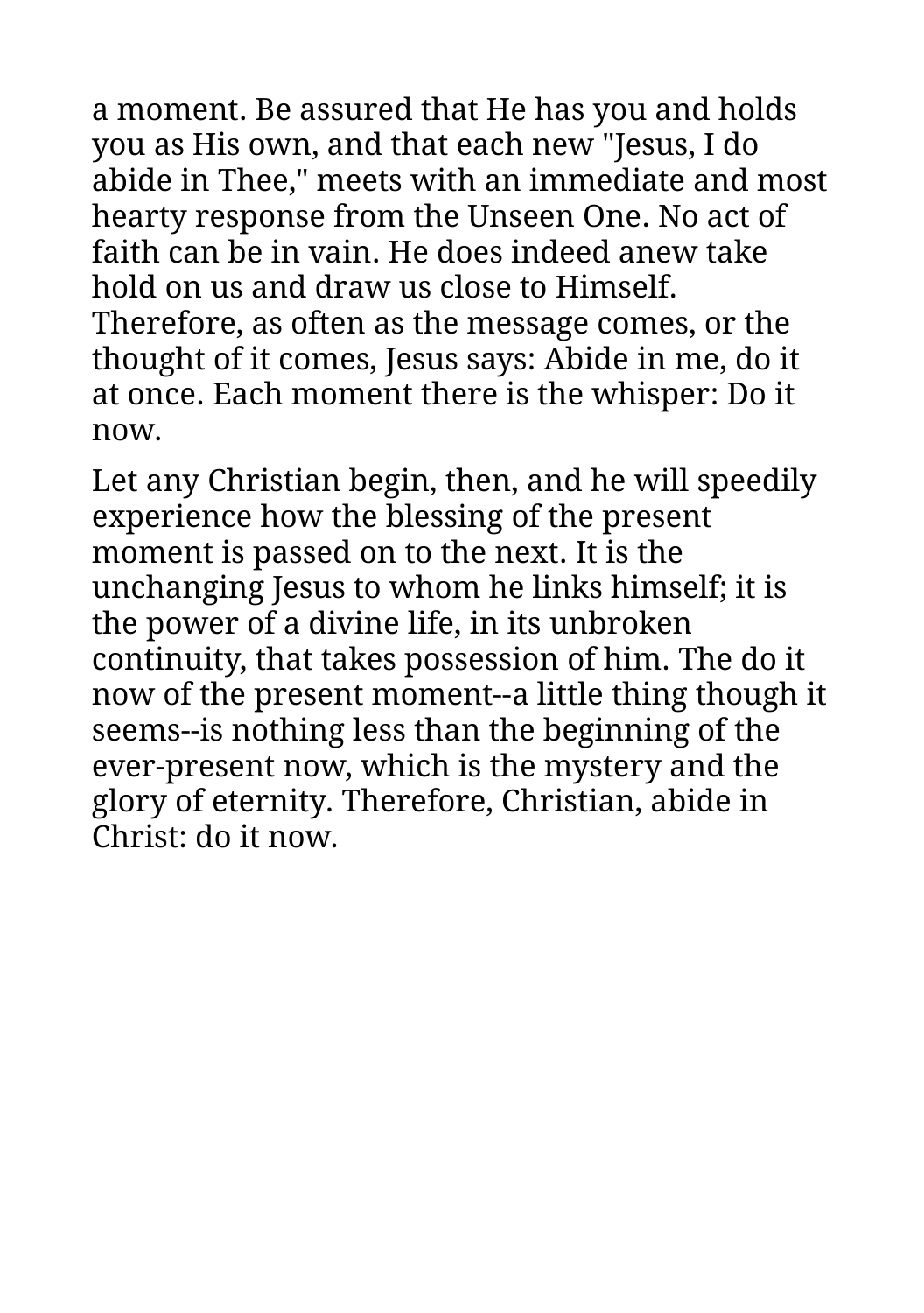# **CHAPTER 16**

### **FORSAKING ALL FOR HIM**

"I have suffered the loss of all things, and do count them but dung, that I may win Christ, and be found IN HIM  $+$ --PHIL. 3:8-9.

WHEREVER there is life, there is a continual interchange of taking in and giving out, receiving and restoring. The nourishment I take is given out again in the work I do; the impressions I receive, in the thoughts and feelings I express. The one depends on the other--the giving out ever increases the power of taking in. In the healthy exercise of giving and taking is all the enjoyment of life.

It is so in the spiritual life too. There are Christians who look on its blessedness as consisting all in the privilege of ever receiving; they know not how the capacity for receiving is only kept up and enlarged by continual giving up and giving out--how it is only in the emptiness that comes from the parting with what we have, that the divine fulness can flow in. It was a truth our Saviour continually insisted on. When He spoke of selling all to secure the treasure, of losing our life to find it, of the hundred-fold to those who forsake all, He was expounding the need of self-sacrifice as the law of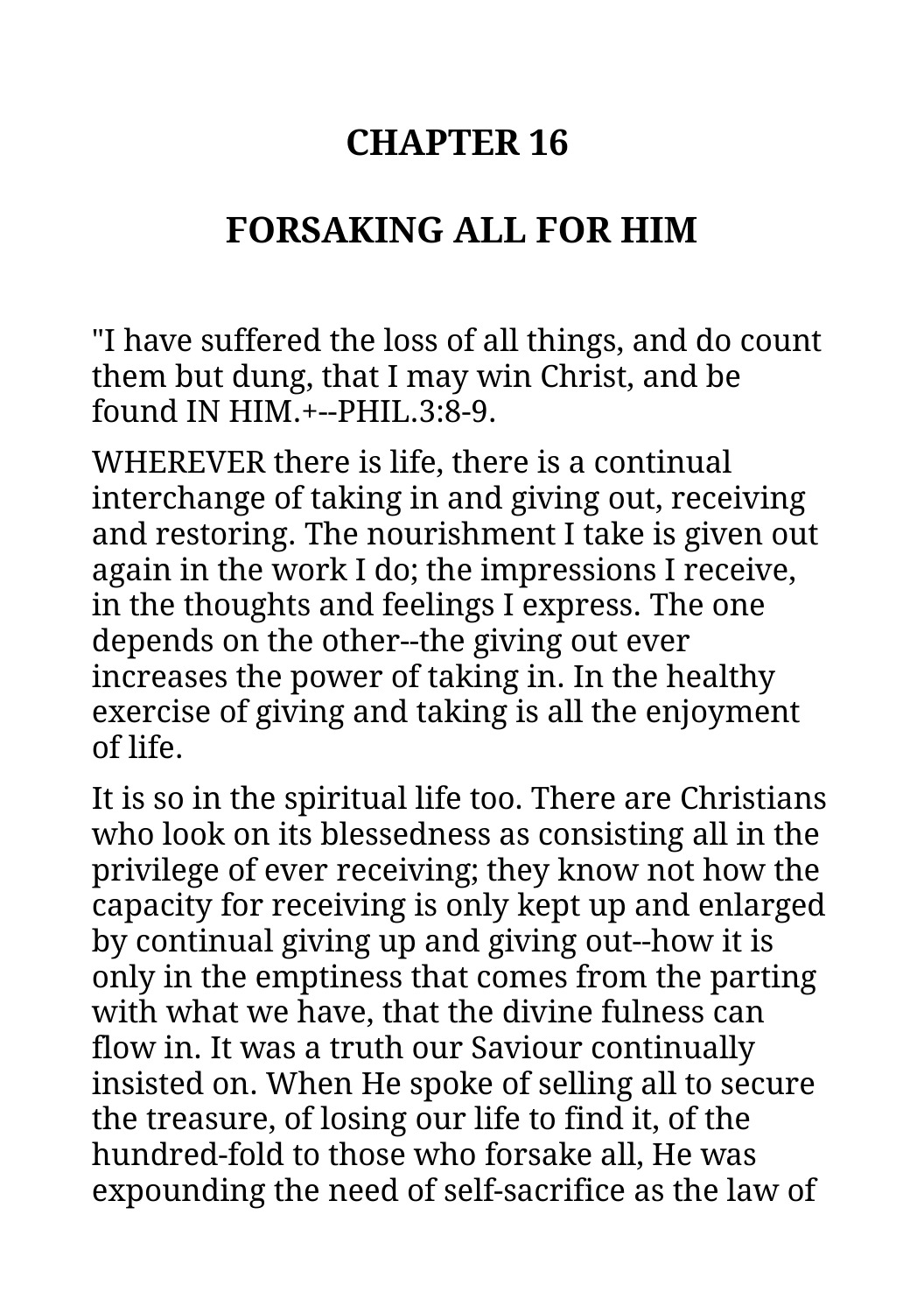the Kingdom for Himself as well as for His disciples. If we are really to abide in Christ, and to be found in Him--to have our life always and wholly in Him--we must each in our measure say with Paul, "I count all things but loss for the excellency of the knowledge of Christ Jesus my Lord, that I may win Christ, and be FOUND IN Him."

Let us try and see what there is to be forsaken and given up. First of all, there is sin. There can be no true conversion without the giving up of sin. And yet, owing to the ignorance of the young convert of what really is sin, of what the claims of God's holiness are, and what the extent to which the power of Jesus can enable us to conquer sin, the giving up of sin is but partial and superficial. With the growth of the Christian life there comes the want of a deeper and more entire purging out of everything that is unholy. And it is specially when the desire to abide in Christ uninterruptedly, to be always found in Him, becomes strong, that the soul is led to see the need of a new act of surrender, in which it afresh accepts and ratifies its death to sin in Christ, and parts indeed with everything that is sin. Availing himself, in the strength of God's Spirit, of that wonderful power of our nature by which the whole of one's future life can be gathered up and disposed of in one act of the will, the believer yields himself to sin no more--to be only and wholly a servant of righteousness. He does it in the joyful assurance that every sin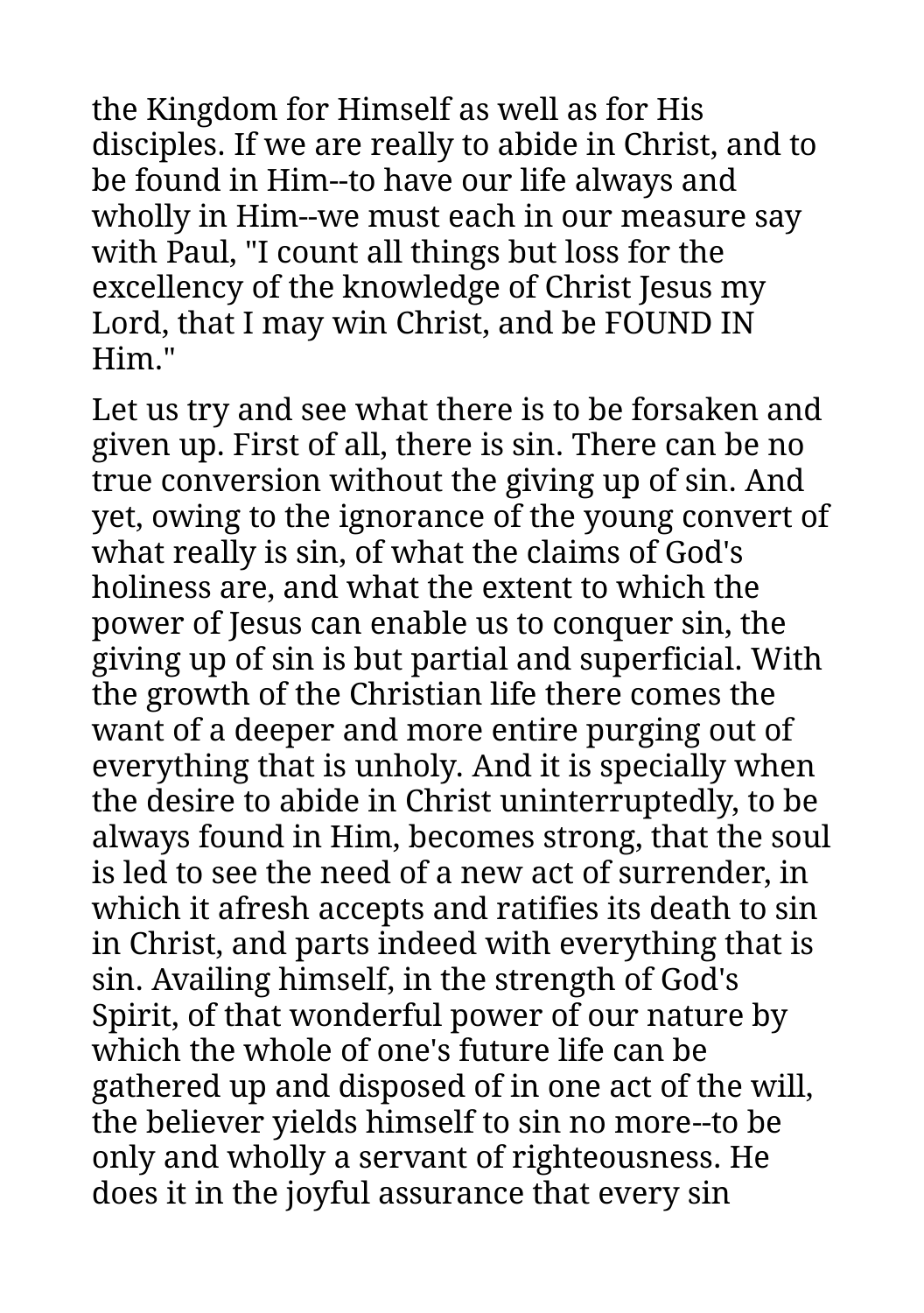surrendered is gain indeed--room for the inflowing of the presence and the love of Christ.

Next to the parting with unrighteousness, is the giving up of self-righteousness. Though contending most earnestly against our own works or merits, it is often long before we come really to understand what it is to refuse self the least place or right in the service of God. Unconsciously we allow the actings of our own mind and heart and will free scope in God's presence. In prayer and worship, in Bible reading and working for God, instead of absolute dependence on the Holy Spirit's leading, self is expected to do a work it never can do. We are slow to learn the lesson, "In me, that is, in my flesh, dwelleth no good thing." As it is learnt, and we see how corruption extends to everything that is of nature, we see that there can be no entire abiding in Christ without the giving up of all that is of self in religion--without giving it up to the death, and waiting for the breathings of the Holy Spirit as alone able to work in us what is acceptable in God's sight.

Then, again, there is our whole natural life, with all the powers and endowments bestowed upon us by the Creator, with all the occupations and interests with which Providence has surrounded us. It is not enough that, when once you are truly converted, you have the earnest desire to have all these devoted to the service of the Lord. The desire is good, but can neither teach the way nor give the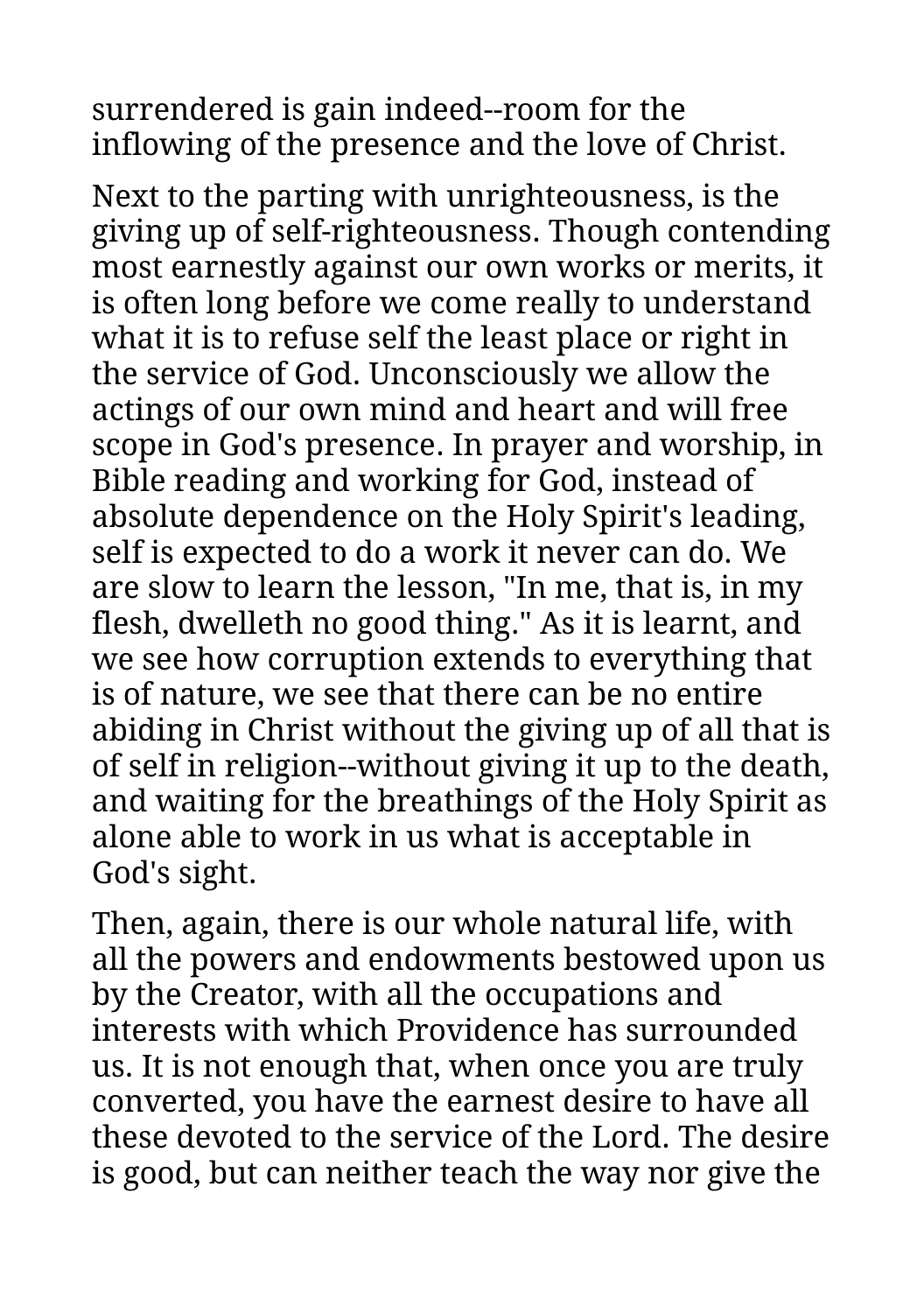strength to do it acceptably. Incalculable harm has been done to the deeper spirituality of the Church, by the idea that when once we are God's children the using of our gifts in His service follows as a matter of course. No; for this there is indeed needed very special grace. And the way in which the grace comes is again that of sacrifice and surrender. I must see how all my gifts and powers are, even though I be a child of God, still defiled by sin, and under the power of the flesh. I must feel that I cannot at once proceed to use them for God's glory. I must first lay them at Christ's feet, to be accepted and cleansed by Him. I must feel myself utterly powerless to use them aright. I must see that they are most dangerous to me, because through them the flesh, the old nature, self, will so easily exert its power. In this conviction I must part with them, giving them entirely up to the Lord. When He has accepted them, and set His stamp upon them, I receive them back, to hold them as His property, to wait on Him for the grace to use them aright day by day, and to have them act only under His influence. And so experience proves it true here too, that the path of entire consecration is the path of full salvation. Not only is what is thus given up received back again to become doubly our own, but the forsaking all is followed by the receiving all. We abide in Christ more fully as we forsake all and follow Him. As I count all things loss for His sake, I am found IN Him.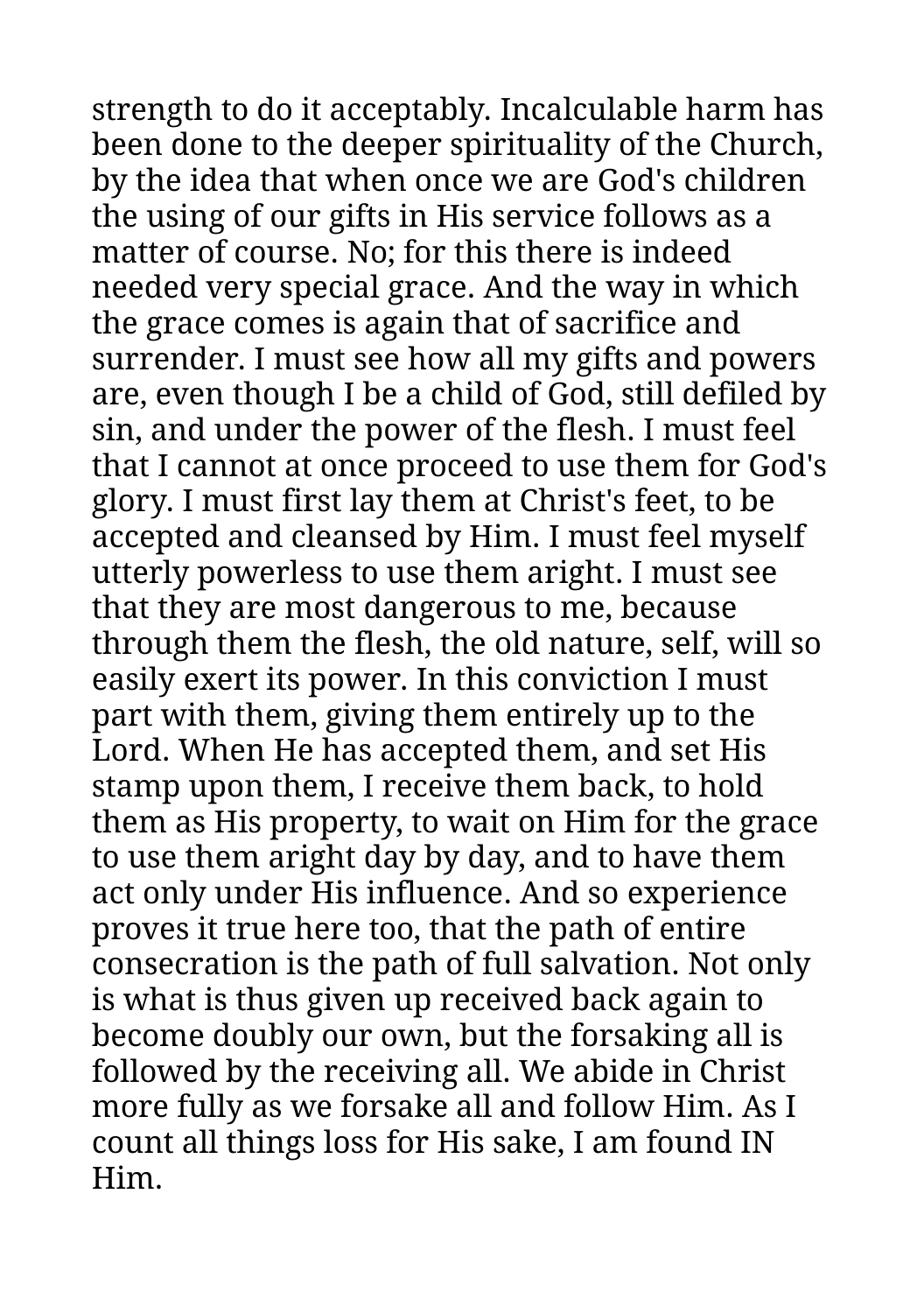The same principle holds good of all the lawful occupations and possessions with which we are entrusted of God. Such were the fish-nets on the Sea of Galilee, and the household duties of Martha of Bethany--the home and the friends of many a one among Jesus' disciples. Jesus taught them in very deed to forsake all for Him. It was no arbitrary command, but the simple application of a law in nature to the Kingdom of His grace--that the more perfectly the old occupant is cast out, the more complete can be the possession of the new, and the more entire the renewal of all within.

This principle has a still deeper application. The truly spiritual gifts which are the working of God's own Holy Spirit within us--these surely need not be thus given up and surrendered? They do indeed; the interchange of giving up and taking in is a life process, and may not cease for a moment. No sooner does the believer begin to rejoice in the possession of what he has, than the inflow of new grace is retarded, and stagnation threatens. It is only into the thirst of an empty soul that the streams of living waters flow. Ever thirsting is the secret of never thirsting. Each blessed experience we receive as a gift of God, must at once be returned back to Him from whom it came, in praise and love, in self-sacrifice and service; so only can it be restored to us again, fresh and beautiful with the bloom of heaven. Is not this the wonderful lesson Isaac on Moriah teaches us? Was he not the son of promise, the God-given life, the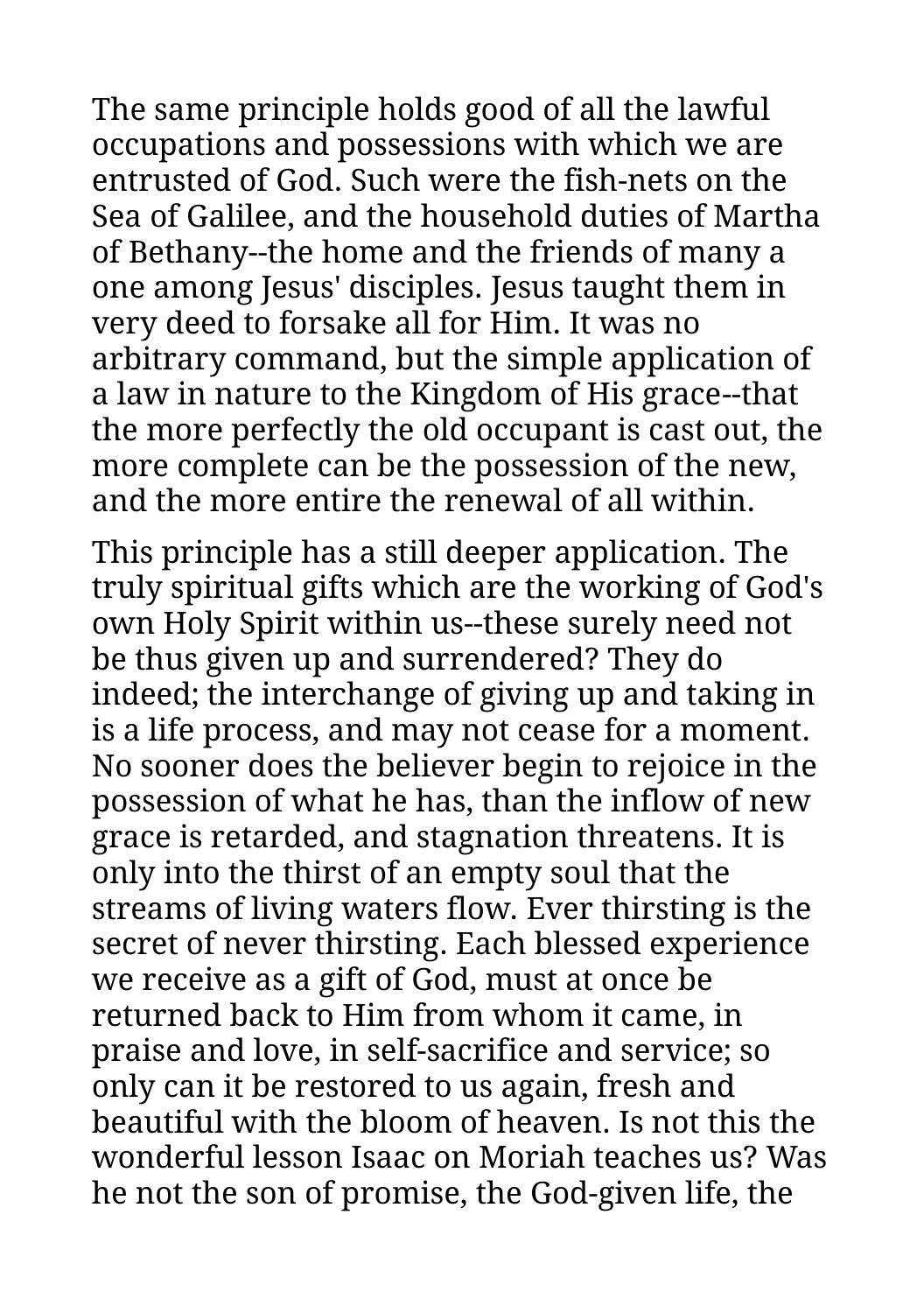wonder-gift of the omnipotence of Him who quickeneth the dead? (Rom.4:17). And yet even he had to be given up, and sacrificed, that he might be received back again a thousandfold more precious than before--a type of the Only-begotten of the Father, whose pure and holy life had to be given up ere He could receive it again in resurrection power, and could make His people partakers of it. A type, too, of what takes place in the life of each believer, as, instead of resting content with past experiences or present grace, he presses on, forgetting and giving up all that is behind, and reaches out to the fullest possible apprehension of Christ His life.

And such surrender of all for Christ, is it a single step, the act and experience of a moment, or is it a course of daily renewed and progressive attainment? It is both. There may be a moment in the life of a believer when he gets a first sight, or a deeper insight, of this most blessed truth, and when, made willing in the day of God's power, he does indeed, in an act of the will, gather up the whole of life yet before him into the decision of a moment, and lay himself on the altar a living and an acceptable sacrifice. Such moments have often been the blessed transition from a life of wandering and failure to a life of abiding and power divine. But even then his daily life becomes, what the life must be of each one who has no such experience, the unceasing prayer for more light on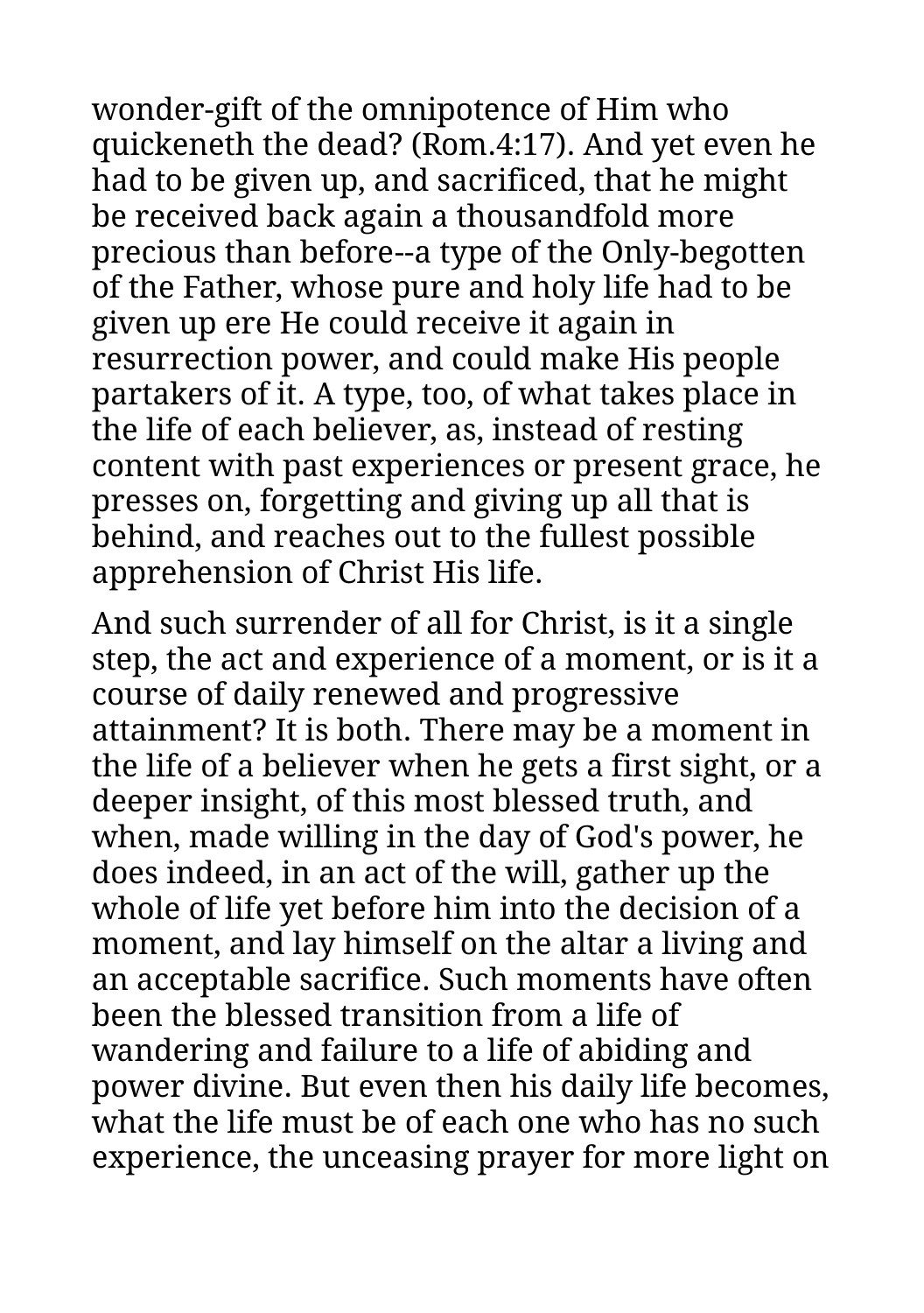the meaning of entire surrender, the ever-renewed offering up of all he has to God.

Believer, would you abide in Christ, see here the blessed path. Nature shrinks back from such selfdenial and crucifixion in its rigid application to our life in its whole extent. But what nature does not love and cannot perform, grace will accomplish, and make to you a life of joy and glory. Do you but yield up yourself to Christ your Lord; the conquering power of His incoming presence will make it joy to cast out all that before was most precious. "A hundredfold in this life": this word of the Master comes true to all who, with whole-hearted faithfulness, accept His commands to forsake all. The blessed receiving soon makes the giving up most blessed too. And the secret of a life of close abiding will be seen to be simply this: As I give myself wholly to Christ, I find the power to take Him wholly for myself; and as I lose myself and all I have for Him, He takes me wholly for Himself, and gives Himself wholly to me.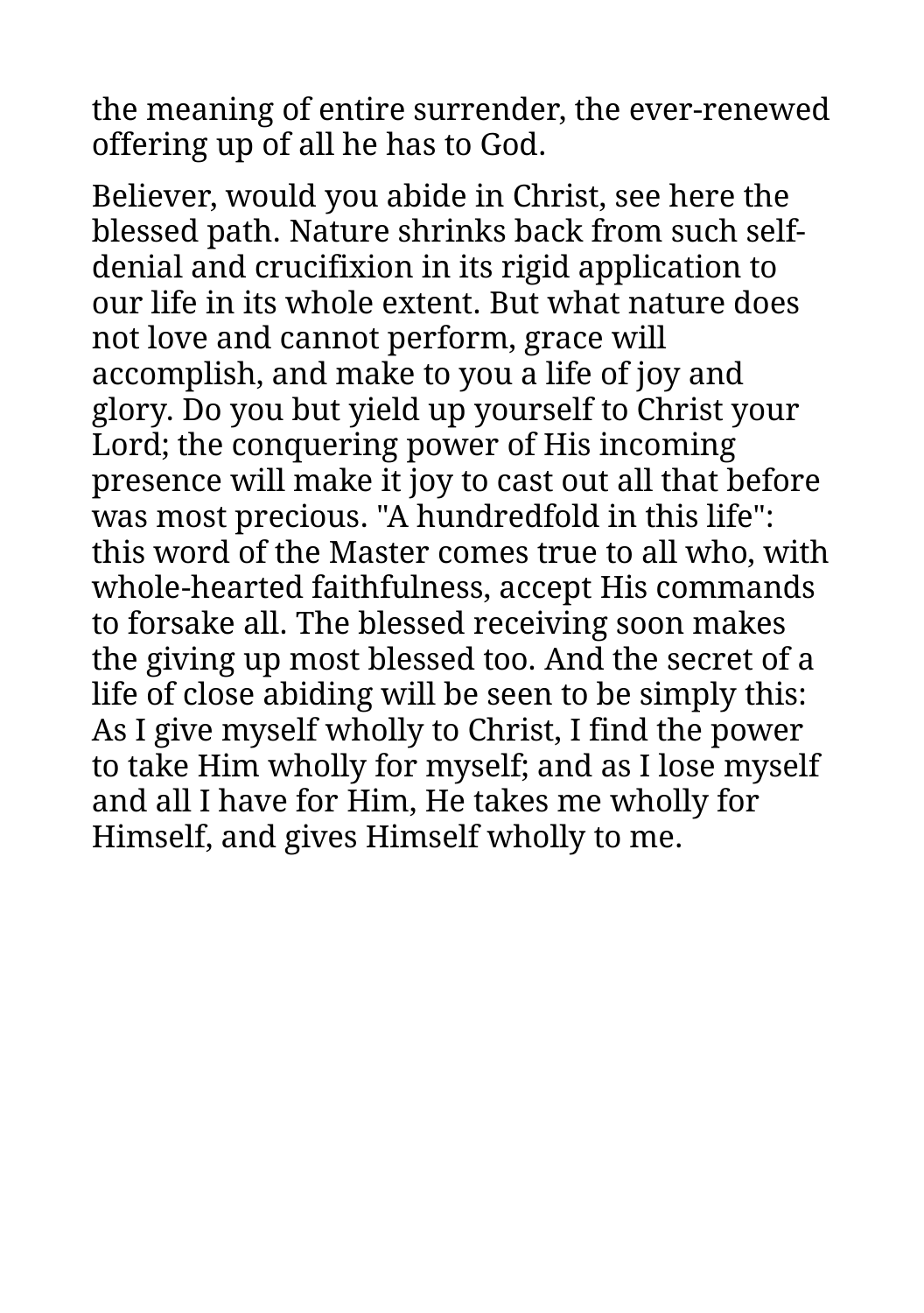## **CHAPTER 17**

#### **THROUGH THE HOLY SPIRIT**

"The anointing which ye have received of him, abideth in you; and even as it hath taught you, ye shall abide in him."--I JOHN 2:27.

How beautiful the thought of a life always abiding in Christ! The longer we think of it, the more attractive it becomes. And yet how often it is that the precious words, "Abide in me," are heard by the young disciple with a sigh! It is as if he understands so little what they really mean, and can realize so little how this full enjoyment can be attained. He longs for some one who could make it perfectly clear, and continually again remind him that the abiding is in very deed within his reach. If such an one would but listen to the word we have from John this day, what hope and joy it would bring! It gives us the divine assurance that we have the anointing of the Holy Spirit to teach us all things, also to teach us how to abide in Christ.

Alas! someone answers, this word does not give me comfort, it only depresses me more. For it tells of another privilege I so little know to enjoy: I do not understand how the teaching of the Spirit is given--where or how I can discern His voice. If the Teacher is so unknown, no wonder that the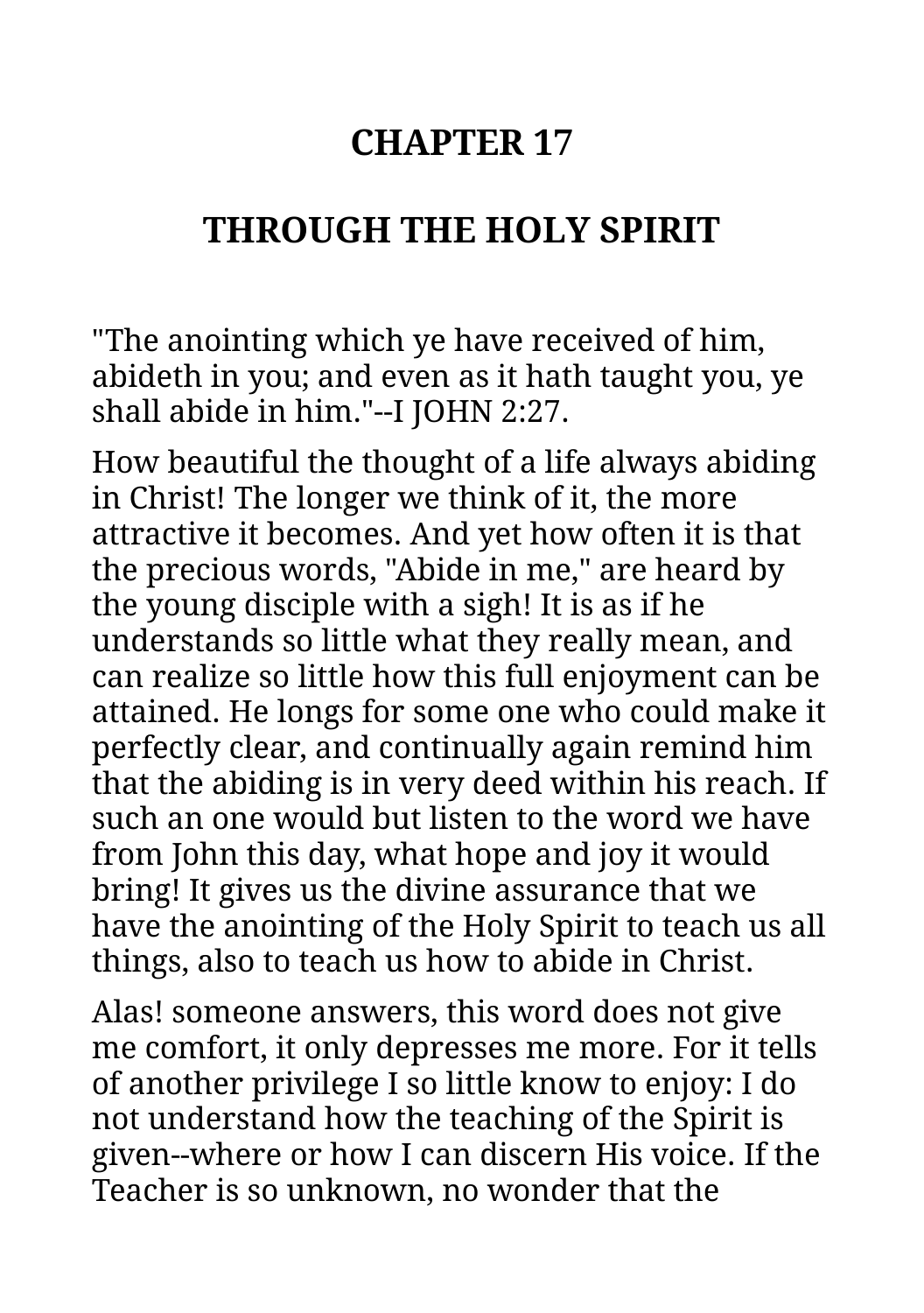promise of His teaching about the abiding does not help me much.

Thoughts like these come from an error which is very common among believers. They imagine that the Spirit, in teaching them, must reveal the mysteries of the spiritual life first to their intellect, and afterwards in their experience. And God's way is just the contrary of this. What holds true of all spiritual truth is specially true of the abiding in Christ: We must live and experience truth in order to know it. Life-fellowship with Jesus is the only school for the science of heavenly things. "What I do, thou knowest not now, but thou shalt know hereafter," is a law of the Kingdom, specially true of the daily cleansing of which it first was spoken, and the daily keeping. Receive what you do not comprehend, submit to what you cannot understand, accept and expect what to reason appears a mystery, believe what looks impossible, walk in a way which you know not--such are the first lessons in the school of God. "If ye abide in my word, ye shall understand the truth": in these and other words of God we are taught that there is a habit of mind and life which precedes the understanding of the truth. True discipleship consists in first following, and then knowing the Lord. The believing surrender to Christ, and the submission to His word to expect what appears most improbable, is the only way to the full blessedness of knowing Him.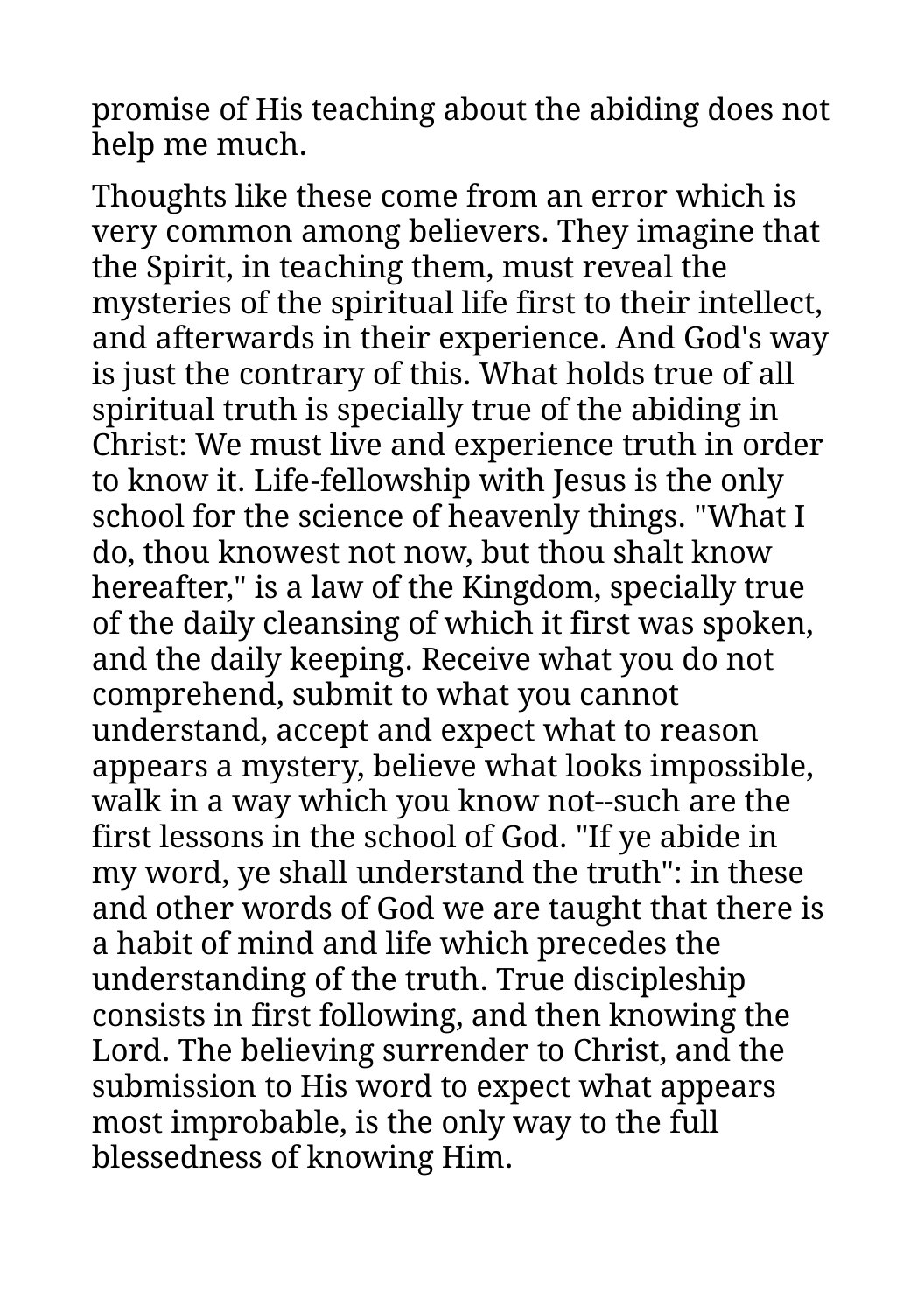These principles hold specially good in regard to the teaching of the Spirit. That teaching consists in His guiding the spiritual life within us to that which God has prepared for us, without our always knowing how. On the strength of God's promise, and trusting in His faithfulness, the believer yields himself to the leading of the Holy Spirit, without claiming to have it first made clear to the intellect what He is to do, but consenting to let Him do His work in the soul, and afterwards to know what He has wrought there. Faith trusts the working of the Spirit unseen in the deep recesses of the inner life. And so the word of Christ and the gift of the Spirit are to the believer sufficient guarantee that He will be taught of the Spirit to abide in Christ. By faith he rejoices in what he does not see or feel: he knows, and is confident that the blessed Spirit within is doing His work silently but surely, guiding him into the life of full abiding and unbroken communion. The Holy Spirit is the Spirit of life in Christ Jesus; it is His work, not only to breathe, but ever to foster and strengthen, and so to perfect the new life within. And just in proportion as the believer yields himself in simple trust to the unseen, but most certain law of the Spirit of life working within him, his faith will pass into knowledge. It will be rewarded by the Spirit's light revealing in the Word what has already been wrought by the Spirit's power in the life.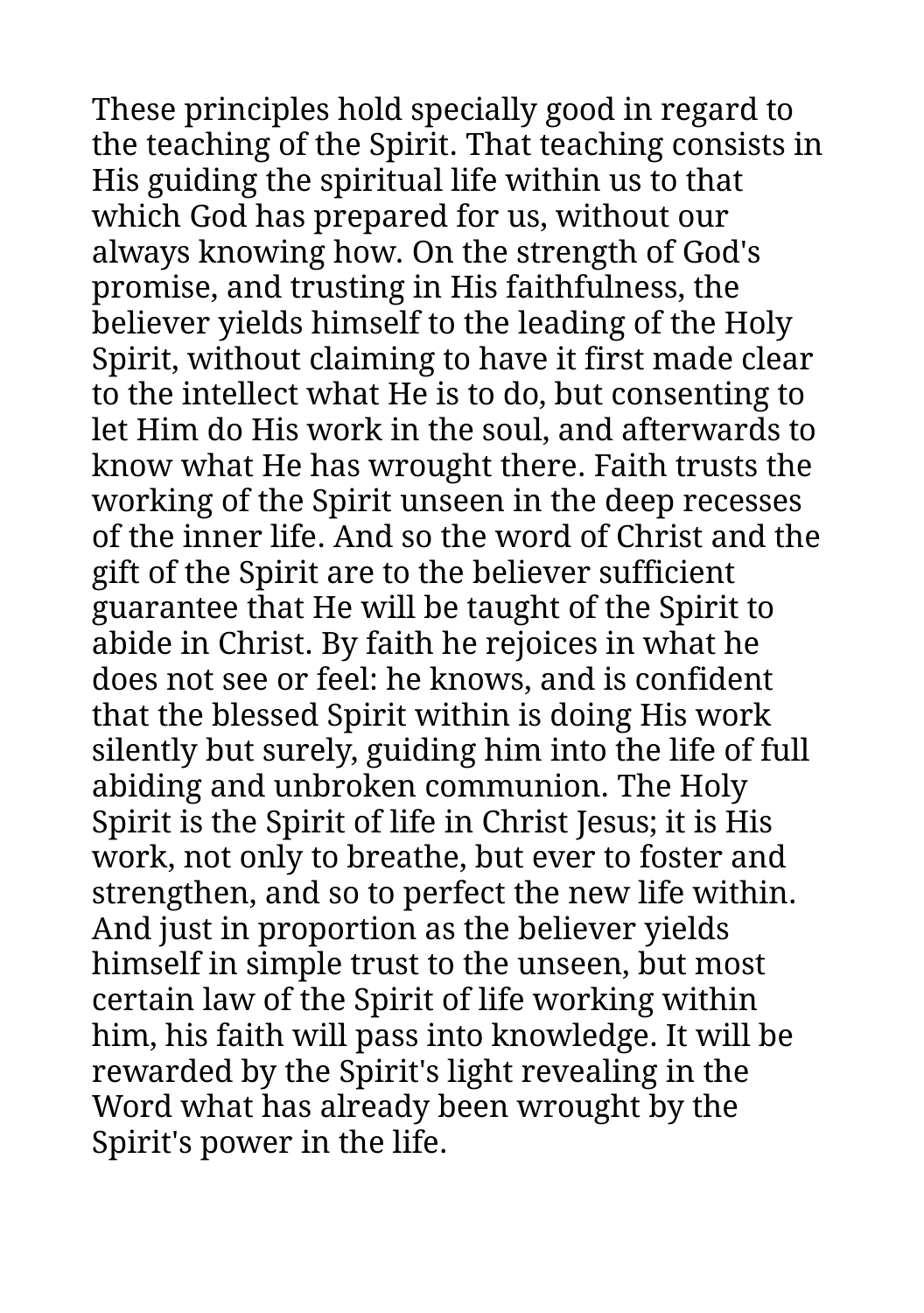Apply this now to the promise of the Spirit's teaching us to abide in Christ. The Holy Spirit is indeed the mighty power of God. And He comes to us from the heart of Christ, the bearer of Christ's life, the revealer and communicator of Christ Himself within us. In the expression, "the fellowship of the Spirit," we are taught what His highest work is. He is the bond of fellowship between the Father and the Son: by Him they are one. He is the bond of fellowship between all believers: by Him they are one. Above all, He is the bond of fellowship between Christ and believers ; He is the life-sap through which Vine and branch grow into real and living oneness: by Him we are one. And we can be assured of it, that if we do but believe in His presence and working, if we do but watch not to grieve Him, because we know that He is in us, if we wait and pray to be filled with Him, He will teach us how to abide. First guiding our will to a whole-hearted cleaving to Christ, then quickening our faith into ever larger confidence and expectation, then breathing into our hearts a peace and joy that pass understanding, He teaches us to abide, we scarce know how. Then coming through the heart and life into the understanding, He makes us know the truth--not as mere thoughttruth, but as the truth which is in Christ Jesus, the reflection into the mind of the light of what He has already made a reality in the life. "The life was the light of men."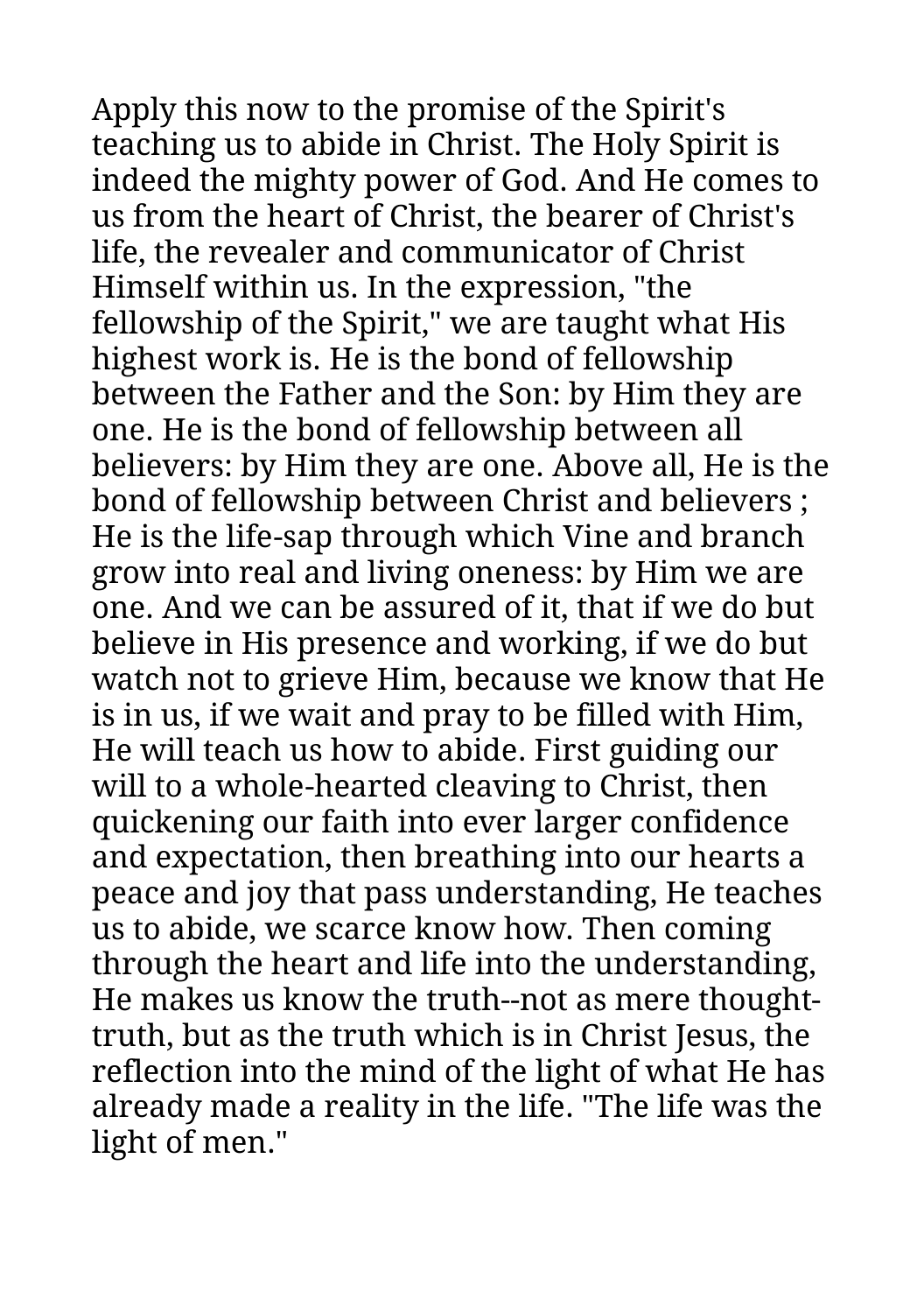In view of such teaching, it is clear how, if we would have the Spirit to guide us into the abiding life, our first need is--quiet restful faith. Amid all the questions and difficulties that may come up in connection with our striving to abide in Christ- amid all the longing we may sometimes feel to have a Christian of experience to aid us--amid the frequent painful consciousness of failure, of ignorance, of helplessness--do let us hold fast the blessed confidence: We have the unction of the Holy One to teach us to abide in Him. "THE ANOINTING which ye have received of Him, ABIDETH IN you; and even as it hath taught you, YE SHALL ABIDE IN Him." Make this teaching of His in connection with the abiding a matter of special exercise of faith. Believe that as surely as you have part in Christ, you have His Spirit too. Believe that He will do His work with power, if only you do not hinder Him. Believe that He is working,even when you cannot discern it. Believe that He will work mightily if you ask this from the Father. It is impossible to live the life of full abiding without being full of the the Holy Spirit; believe that the fulness of the Spirit is indeed your daily portion. Be sure and take time in prayer to dwell at the footstool of the throne of God and the Lamb, whence flows the river of the water of life. It is there, and only there, that you can be filled with the Spirit. Cultivate carefully the habit of daily, yea, continually honouring Him by the quiet, restful confidence that He is doing His work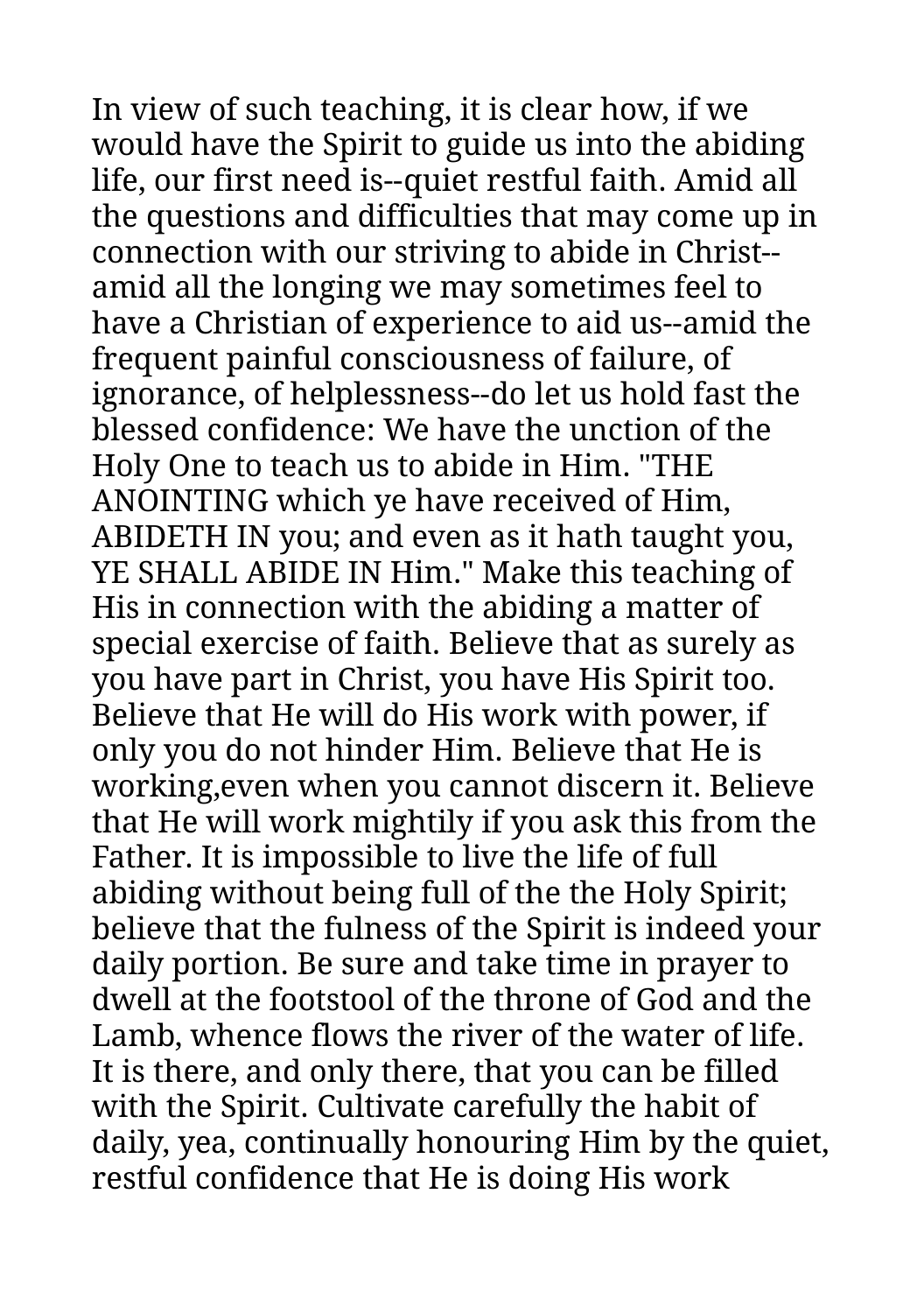within. Let faith in His indwelling make you jealous of whatever could grieve Him--the spirit of the world or the actings of self and the flesh. Let that faith seek its nourishment in the Word and all it says of the Spirit, His power, His comfort, and His work. Above all, let that faith in the Spirit's indwelling lead you specially, to look away to Jesus; as we have received the anointing of Him, it comes in ever stronger flow from Him as we are occupied with Him alone. Christ is the Anointed One. As we look up to Him, the holy anointing comes, "the precious ointment upon the head of Aaron, that went down to the skirts of his garments." It is faith in Jesus that brings the anointing; the anointing leads to Jesus, and to the abiding in Him alone.

Believer, abide in Christ, in the power of the Spirit. What think you, ought the abiding longer to be a fear or a burden? Surely not. Oh, if we did but know the graciousness of our Holy Comforter, and the blessedness of wholly yielding ourselves to His leading, we should indeed experience the divine comfort of having such a teacher to secure our biding in Christ. The Holy Spirit was given for this one purpose--that the glorious redemption and life in Christ might with divine power be conveyed and communicated to us. We have the Holy Spirit to make the living Christ, in all His saving power, and in the completeness of His victory over sin, ever present within us. It is this that constitutes Him the Comforter: with Him we need never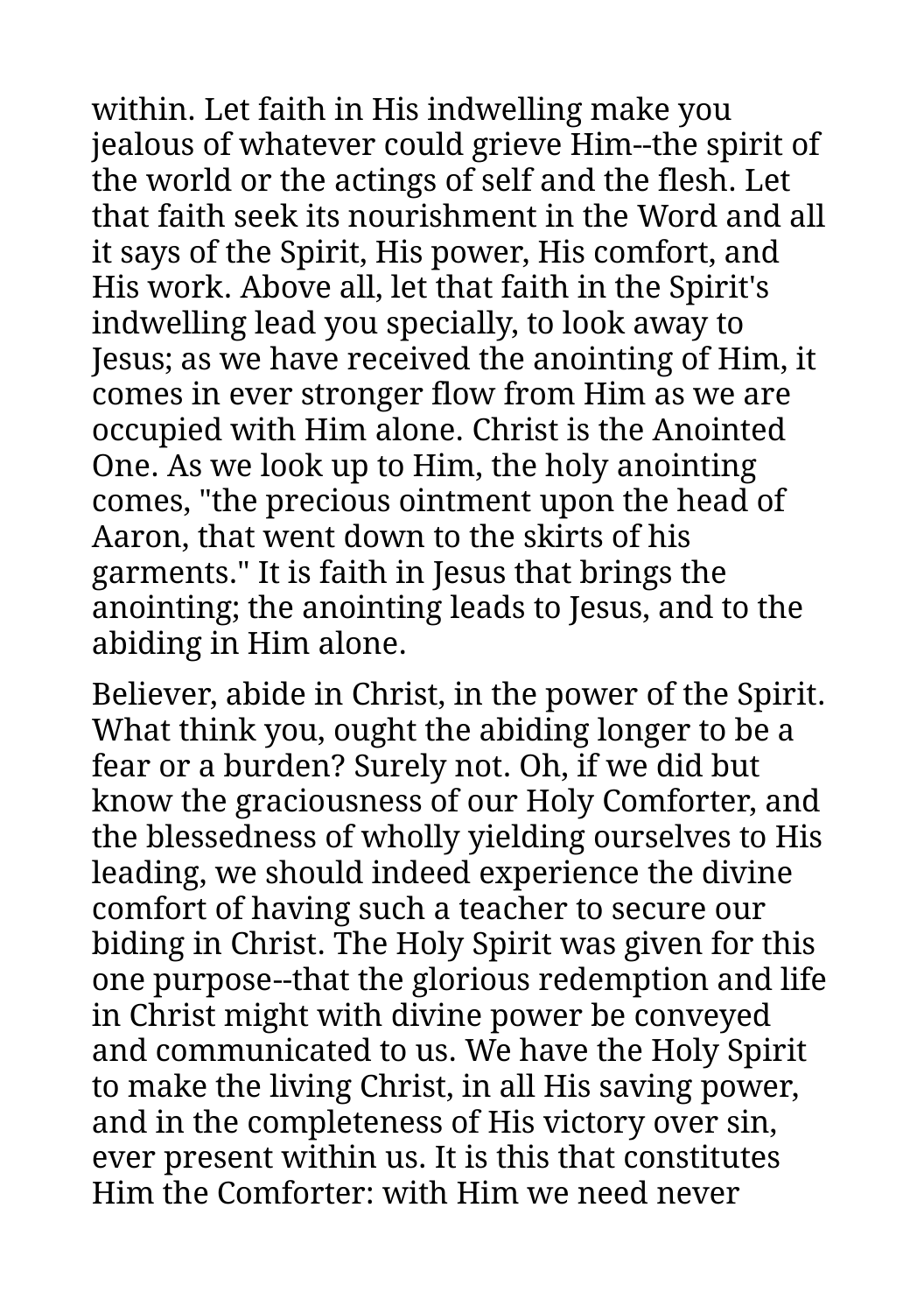mourn an absent Christ. Let us therefore, as often as we read, or meditate, or pray in connection with this abiding in Christ, reckon upon it as a settled thing that we have the Spirit of God Himself within us, teaching, and guiding, and working. Let us rejoice in the confidence that we must succeed in our desires, because the Holy Spirit is working all the while with secret but divine power in the soul that does not hinder Him by its unbelief.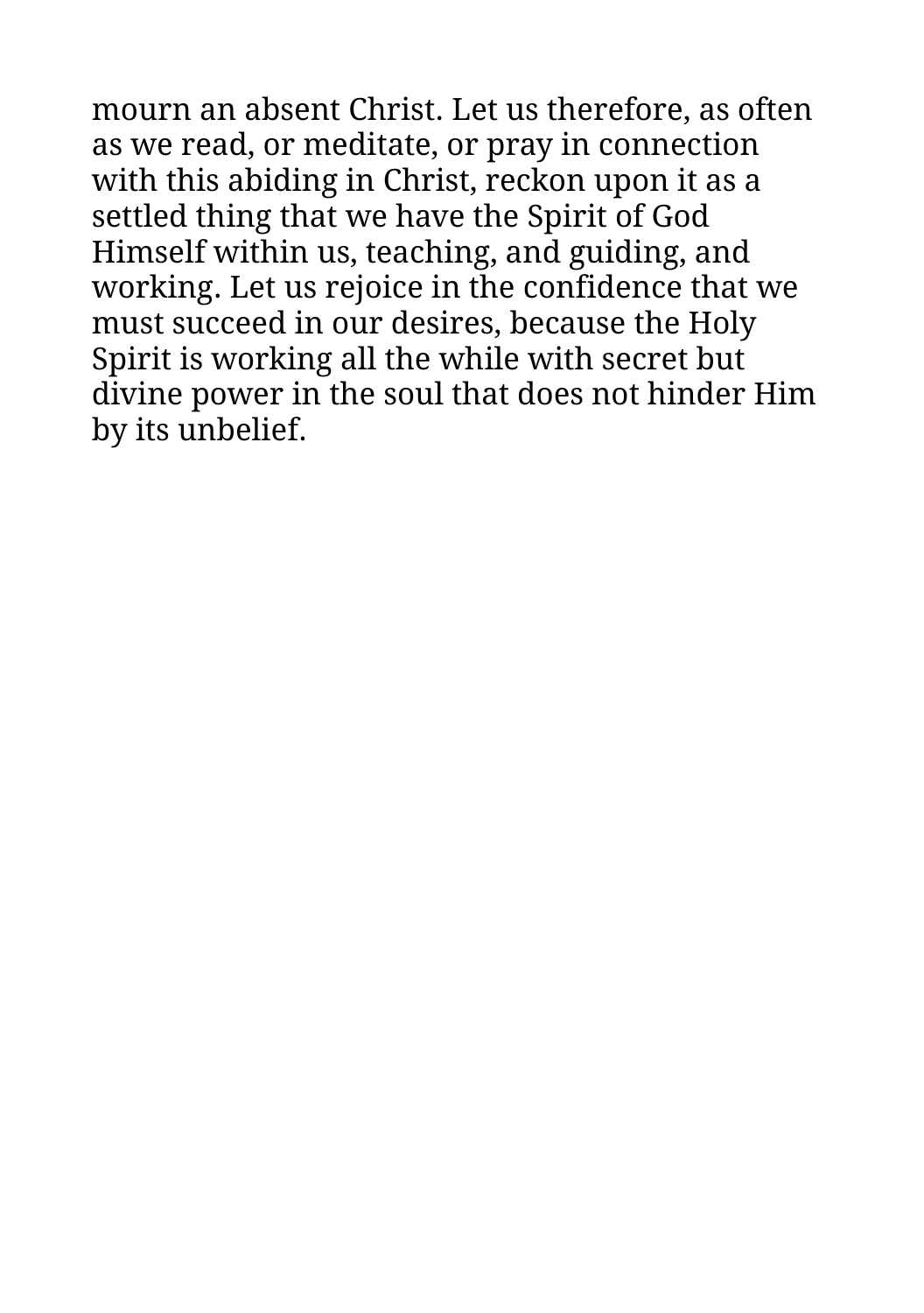### **CHAPTER 18**

## **IN STILLNESS OF SOUL**

"In returning and rest shall ye be saved; in quietness and confidence shall be your strength."-- Isaiah 30:15

"Be silent to the Lord, and wait patiently for him." $-PS 37.7$ 

"Truly my soul is silent unto God."--Ps. 62:1

THERE is a view of the Christian life that regards it as a sort of partnership, in which God and man have each to do their part. It admits that it is but little that man can do, and that little defiled with sin; still he must do his utmost--then only can he expect God to do His part. To those who think thus,it is extremely difficult to understand what Scripture means when it speaks of our being still and doing nothing, of our resting and waiting to see the salvation of God. It appears to them a perfect contradiction, when we speak of this quietness and ceasing from all effort as the secret of the highest activity of man and all his powers. And yet this is just what Scripture does teach. The explanation of the apparent mystery is to be found in this, that when God and man are spoken of as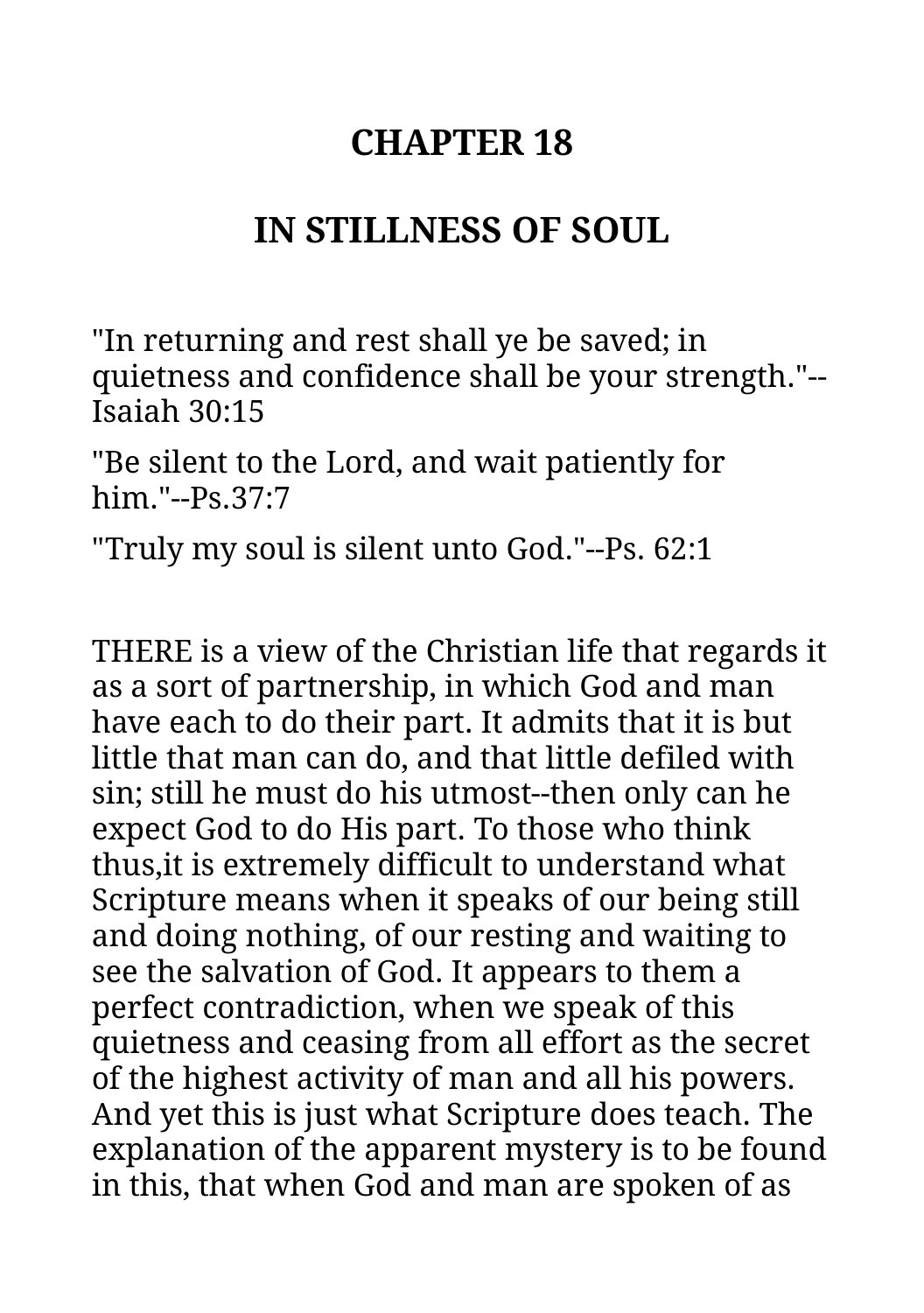working together, there is nothing of the idea of a partnership between two partners who each contribute their share to a work. The relation is a very different one. The true idea is that of cooperation founded on subordination. As Jesus was entirely dependent on the Father for all His words and all His works, so the believer can do nothing of himself. What he can do of himself is altogether sinful. He must therefore cease entirely from his own doing, and wait for the working of God in him. As he ceases from self-effort, faith assures him that God does what He has undertaken, and works in him. And what God does is to renew, to sanctify, and waken all his energies to their highest power. So that just in proportion as he yields himself a truly passive instrument in the hand of God, will he be wielded of God as the active instrument of His almighty power. The soul in which the wondrous combination of perfect passivity with the highest activity is most completely realized, has the deepest experience of what the Christian life is.

Among the lessons to be learnt of those who are studying the blessed art of abiding in Christ, there is none more needful and more profitable than this one of stillness of soul. In it alone can we cultivate that teachableness of spirit, to which the Lord will reveal His secrets--that meekness to which He shows His ways. It is the spirit exhibited so beautifully in all the three Marys: In her whose only answer to the most wonderful revelation ever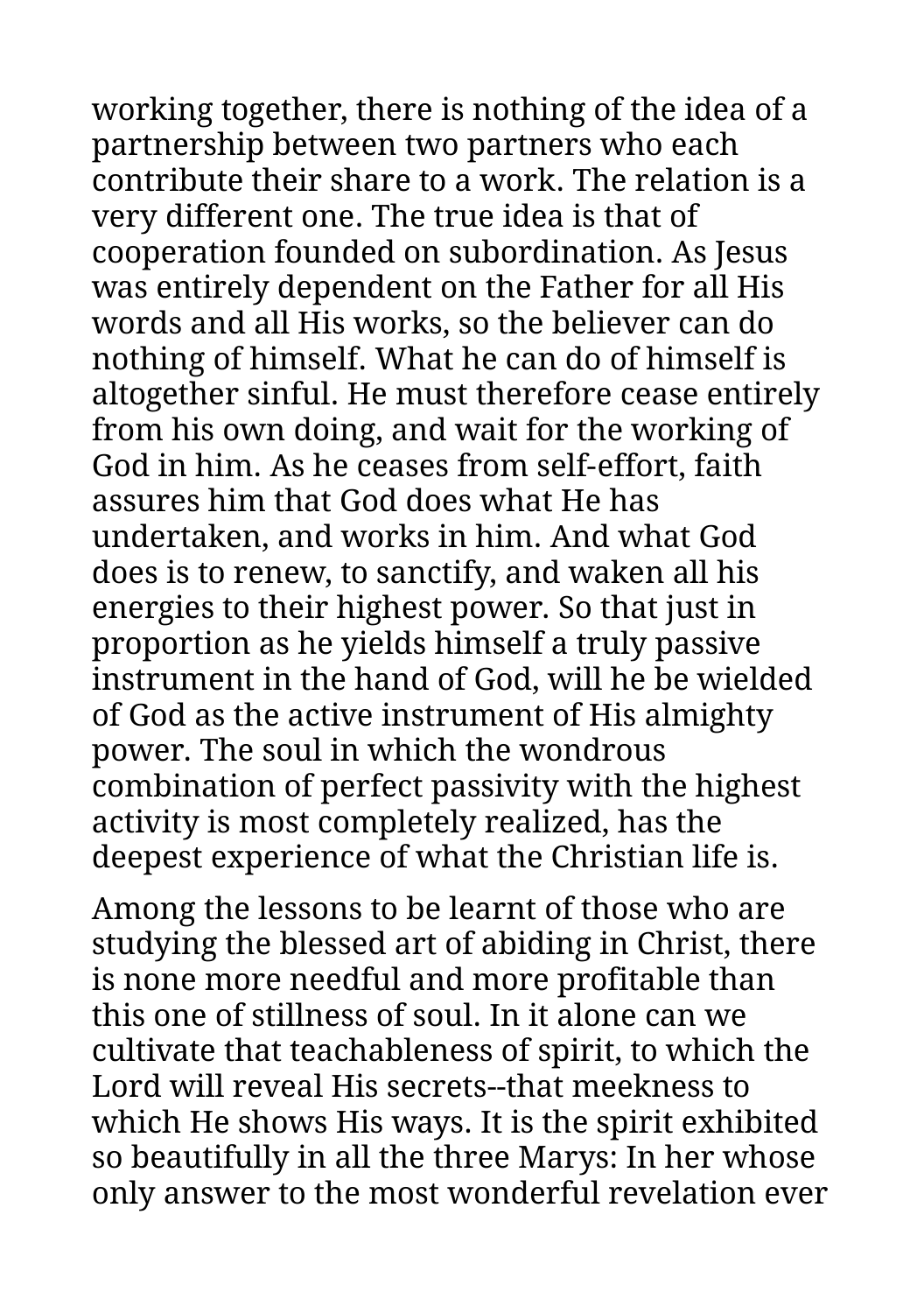made to human being was, "Behold the handmaid of the Lord; be it unto me according to Thy word"; and of whom, as mysteries multiplied around her, it is written: "Mary kept all these things and pondered them in her heart." And in her who "sat at Jesus' feet, and heard His word," and who showed, in the anointing Him for His burial, how she had entered more deeply into the mystery of His death than even the beloved disciple. And in her, too, who sought her Lord in the house of the Pharisee, with tears that spake more than words. It is a soul silent unto God that is the best preparation for knowing Jesus, and for holding fast the blessings He bestows. It is when the soul is hushed in silent awe and worship before the Holy Presence that reveals itself within, that the still small voice of the blessed Spirit will be heard.

Therefore, beloved Christian, as often as you seek to understand better the blessed mystery of abiding in Christ, let this be your first thought (Ps.62:5, marg.): "My soul, only be silent unto God; for my expectation is from Him." Do you in very deed hope to realize the wondrous union with the Heavenly Vine? Know that flesh and blood cannot reveal it unto you, but only the Father in heaven. "Cease from thine own wisdom." You have but to bow in the confession of your own ignorance and impotence; the Father will delight to give you the teaching of the Holy Spirit. If but your ear be open, and your thoughts brought into subjection, and your heart prepared in silence to wait upon God,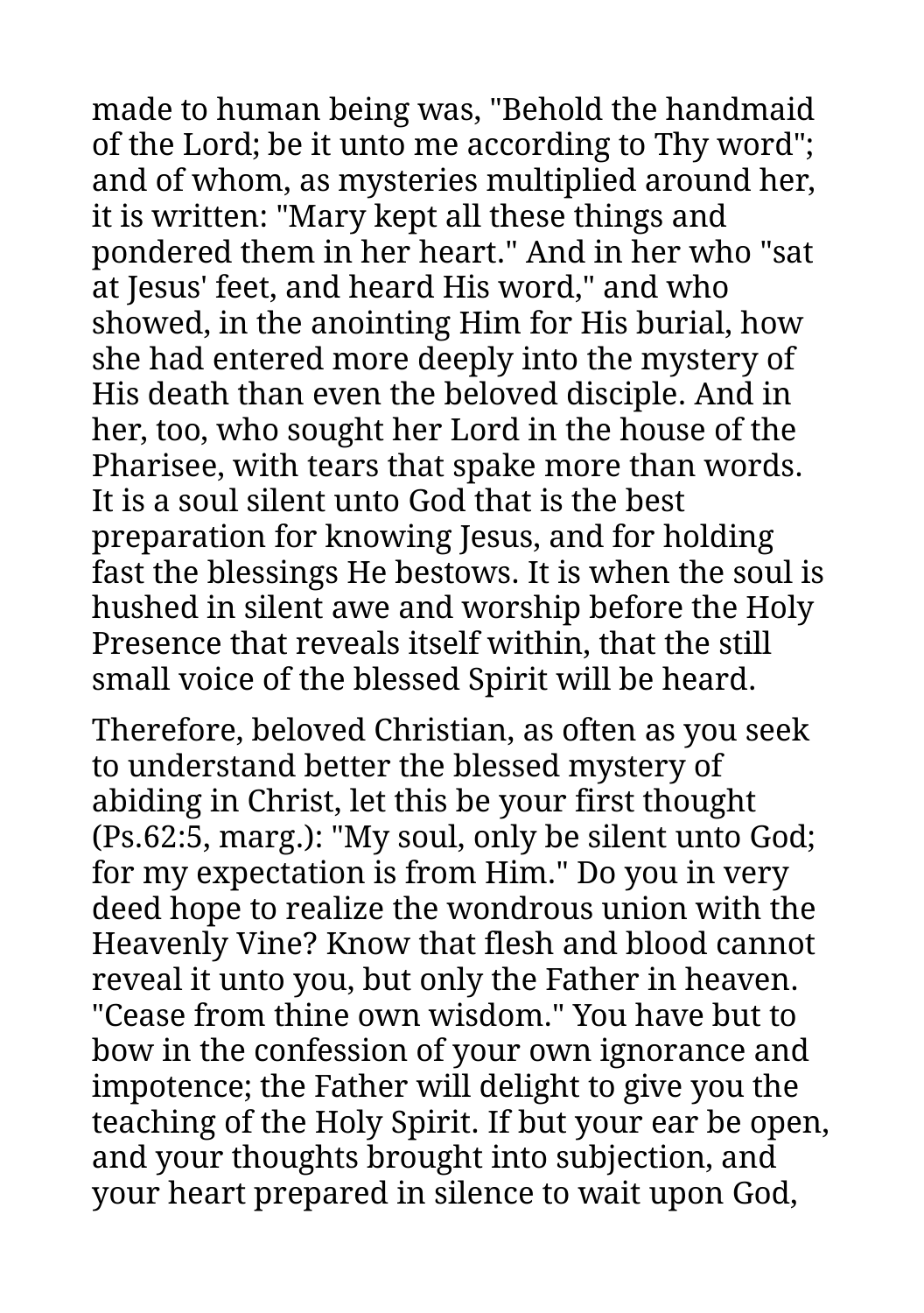and to hear what He speaks, He will reveal to you His secrets. And one of the first secrets will be the deeper insight into the truth, that as you sink low before Him in nothingness and helplessness, in a silence and a stillness of soul that seeks to catch the faintest whisper of His love, teachings will come to you which you had never heard before for the rush and noise of your own thoughts and efforts. You shall learn how your great work is to listen, and hear, and believe what He promises; to watch and wait and see what He does; and then, in faith, and worship, and obedience, to yield yourself to His working who works in you mightily.

One would think that no message could be more beautiful or welcome than this, that we may rest and be quiet, and that our God will work for us and in us. And yet how far this is from being the case! And how slow many are to learn that quietness is blessedness, that quietness is strength, that quietness is the source of the highest activity- the secret of all true abiding in Christ! Let us try to learn it, and to watch against whatever interferes with it. The dangers that threaten the soul's rest are not a few.

There is the dissipation of soul which comes from entering needlessly and too deeply into the interests of this world. Every one of us has his divine calling; and within the circle pointed out by God Himself, interest in our work and its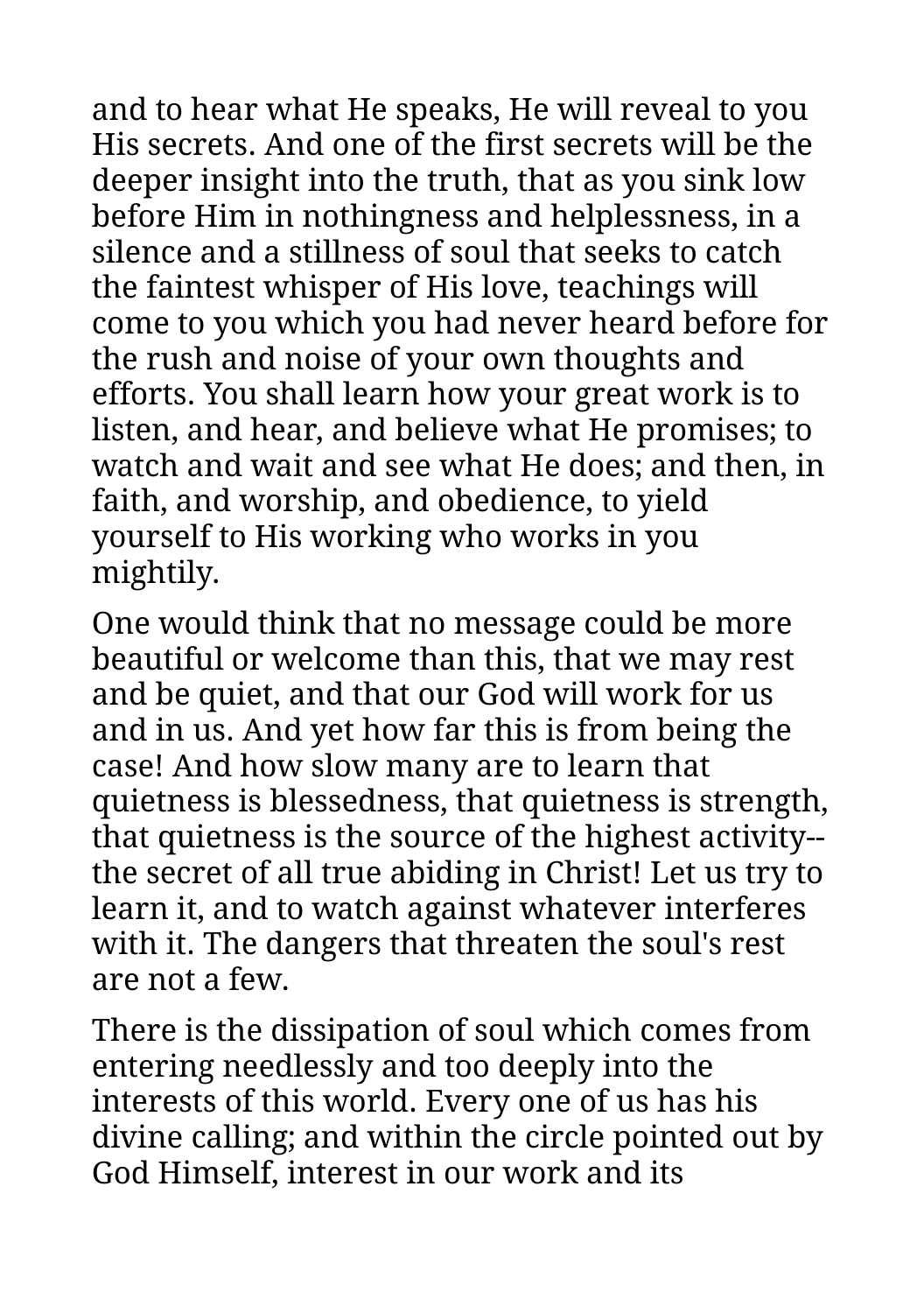surroundings is a duty. But even here the Christian needs to exercise watchfulness and sobriety. And still more do we need a holy temperance in regard to things not absolutely imposed upon us by God. If abiding in Christ really be our first aim, let us beware of all needless excitement. Let us watch even in lawful and necessary things against the wondrous power these have to keep the soul so occupied, that there remains but little power or zest for fellowship with God. Then there is the restlessness and worry that come of care and anxiety about earthly things; these eat away the life of trust, and keep the soul like a troubled sea. There the gentle whispers of the Holy Comforter cannot be heard.

No less hurtful is the spirit of fear and distrust in spiritual things; with its apprehensions and its efforts, it never comes really to hear what God has to say. Above all, there is the unrest that comes of seeking in our own way and in our own strength the spiritual blessing which comes alone from above. The heart occupied with its own plans and efforts for doing God's will, and securing the blessing of abiding in Jesus, must fail continually. God's work is hindered by our interference. He can do His work perfectly only when the soul ceases from its work. He will do His work mightily in the soul that honours Him by expecting Him to work both to will and to do.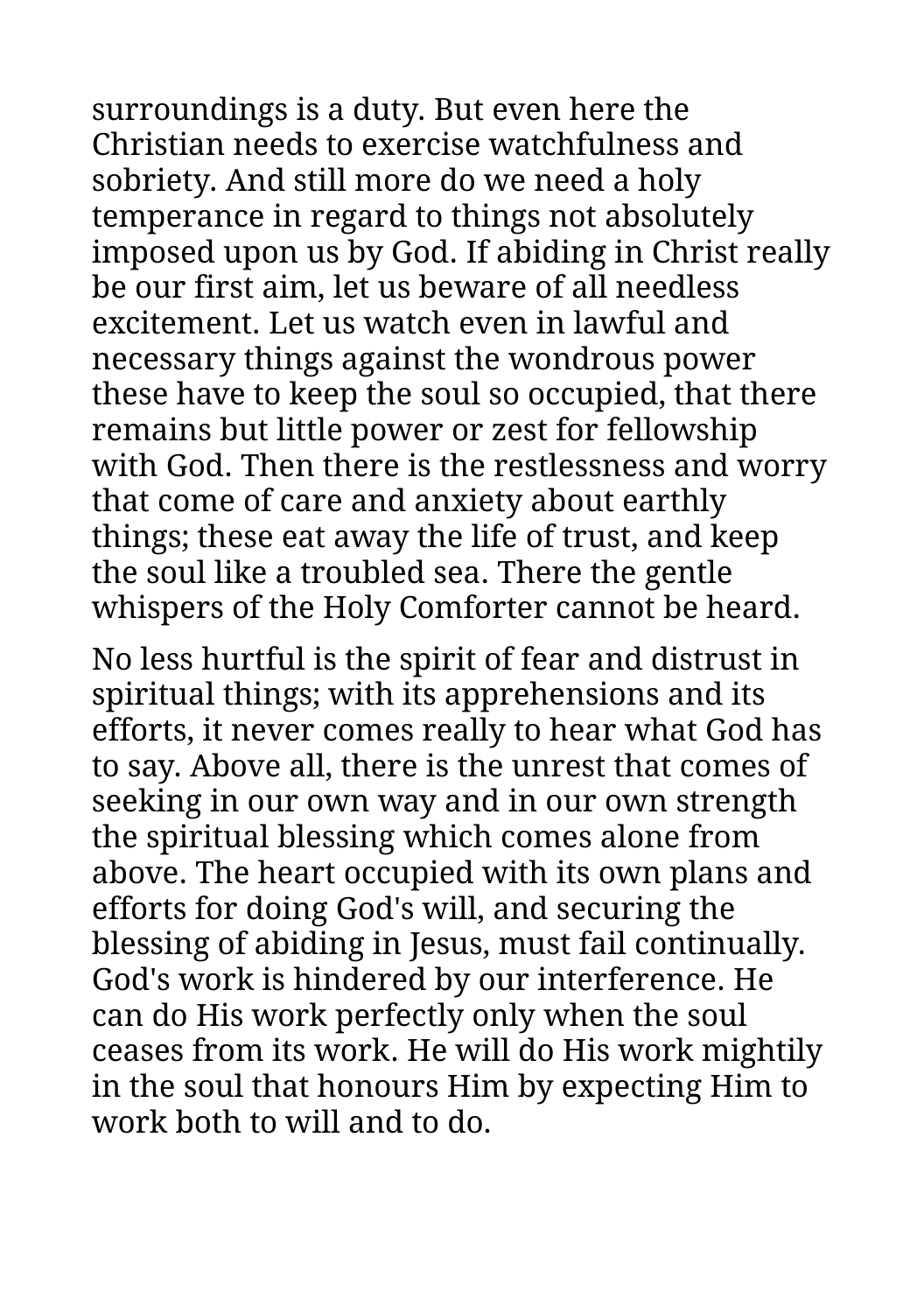And, last of all, even when the soul seeks truly to enter the way of faith, there is the impatience of the flesh, which forms its judgment of the life and progress of the soul not after the divine but the human standard.

In dealing with all this, and so much more, blessed the man who learns the lesson of stillness, and fully accepts God's word: "In quietness and confidence shall be your strength." Each time he listens to the word of the Father, or asks the Father to listen to his words, he dares not begin his Bible reading or prayer without first pausing and waiting, until the soul be hushed in the presence of the Eternal Majesty. Under a sense of the divine nearness, the soul, feeling how self is always ready to assert itself, and intrude even into the holiest of all with its thoughts and efforts, yields itself in a quiet act of self-surrender to the teaching and working of the divine Spirit. It is still and waits in holy silence, until all is calm and ready to receive the revelation of the divine will and presence. Its reading and prayer then indeed become a waiting on God with ear and heart opened and purged to receive fully only what He says.

"Abide in Christ!" Let no one think that he can do this if he has not daily his quiet time, his seasons of meditation and waiting on God. In these a habit of soul must be cultivated, in which the believer goes out into the world and its distractions, the peace of God, that passeth all understanding,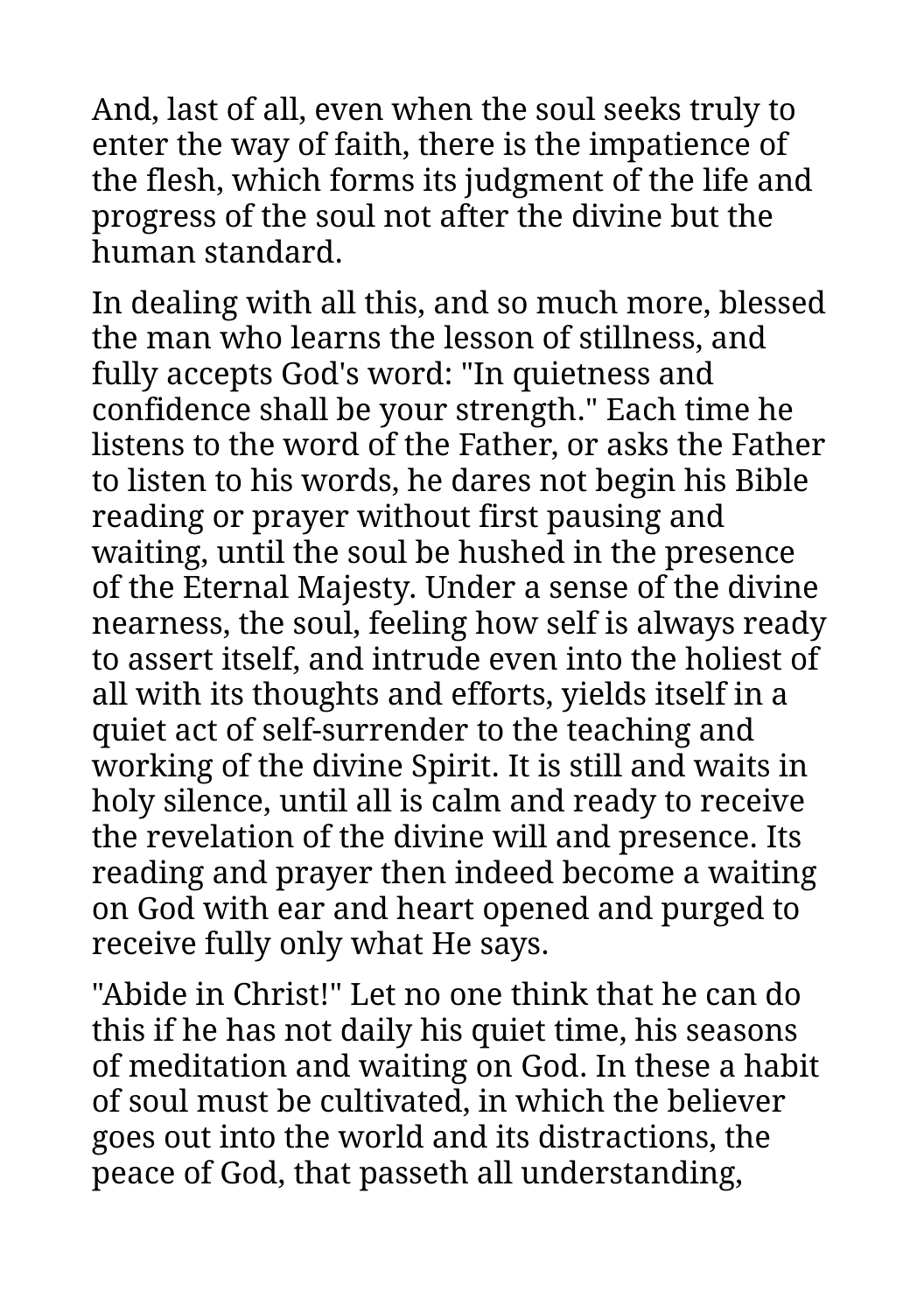keeping the heart and mind. It is in such a calm and restful soul that the life of faith can strike deep root, that the Holy Spirit can give His blessed teaching, that the Holy Father can accomplish His glorious work. May each one of us learn every day to say, "Truly my soul is silent unto God." And may every feeling of the difficulty of attaining this only lead us simply to look and trust to Him whose presence makes even the storm a calm. Cultivate the quietness as a means to the abiding in Christ; expect the ever deepening quietness and calm of heaven in the soul as the fruit of abiding in Him.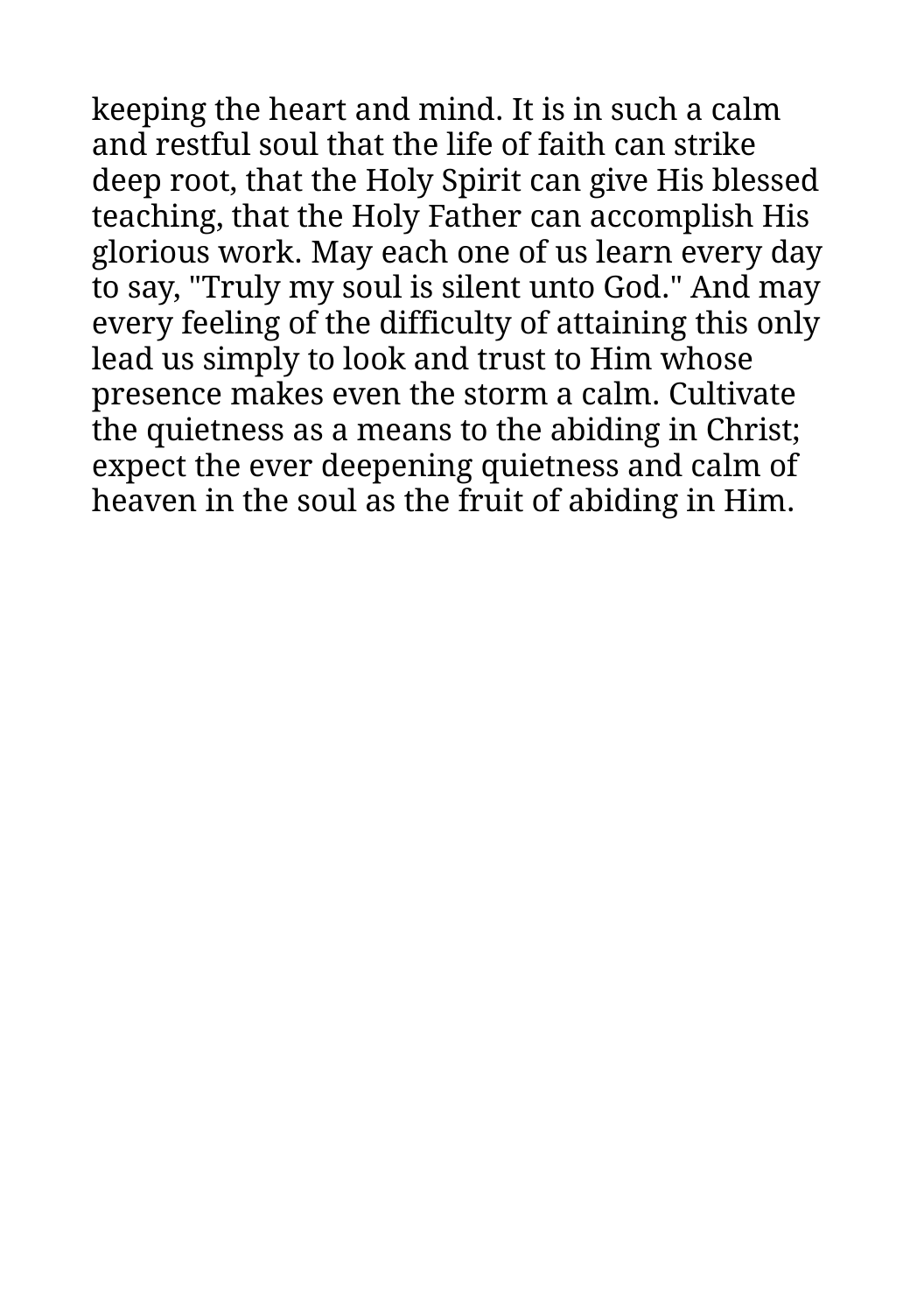#### **CHAPTER 19**

#### **IN AFFLICTION AND TRIAL**

"Every branch that bearest fruit, he purgeth it, that it may bring forth more fruit."--JOHN 15:2.

IN THE whole plant world there is not a tree to be found so specially suited to the image of man in his relation to God, as the vine. There is none of which the fruit and its juice are so full of spirit, so quickening and stimulating. But there is also none of which the natural tendency is so entirely evil- none where the growth is so ready to run into wood that is utterly worthless except for the fire. Of all plants, not one needs the pruning knife so unsparingly and so unceasingly. None is so dependent on cultivation and training, but with this none yields a richer reward to the husbandman. In His wonderful parable, the Saviour, with a single word, refers to this need of pruning in the vine, and the blessing it brings. But from that single word what streams of light pour in upon this dark world, so full of suffering and of sorrow to believers! What treasures of teaching and comfort to the bleeding branch in its hour of trial: "Every branch that beareth fruit, He purgeth it, that it may bring forth more fruit." And so He has prepared His people, who are so ready when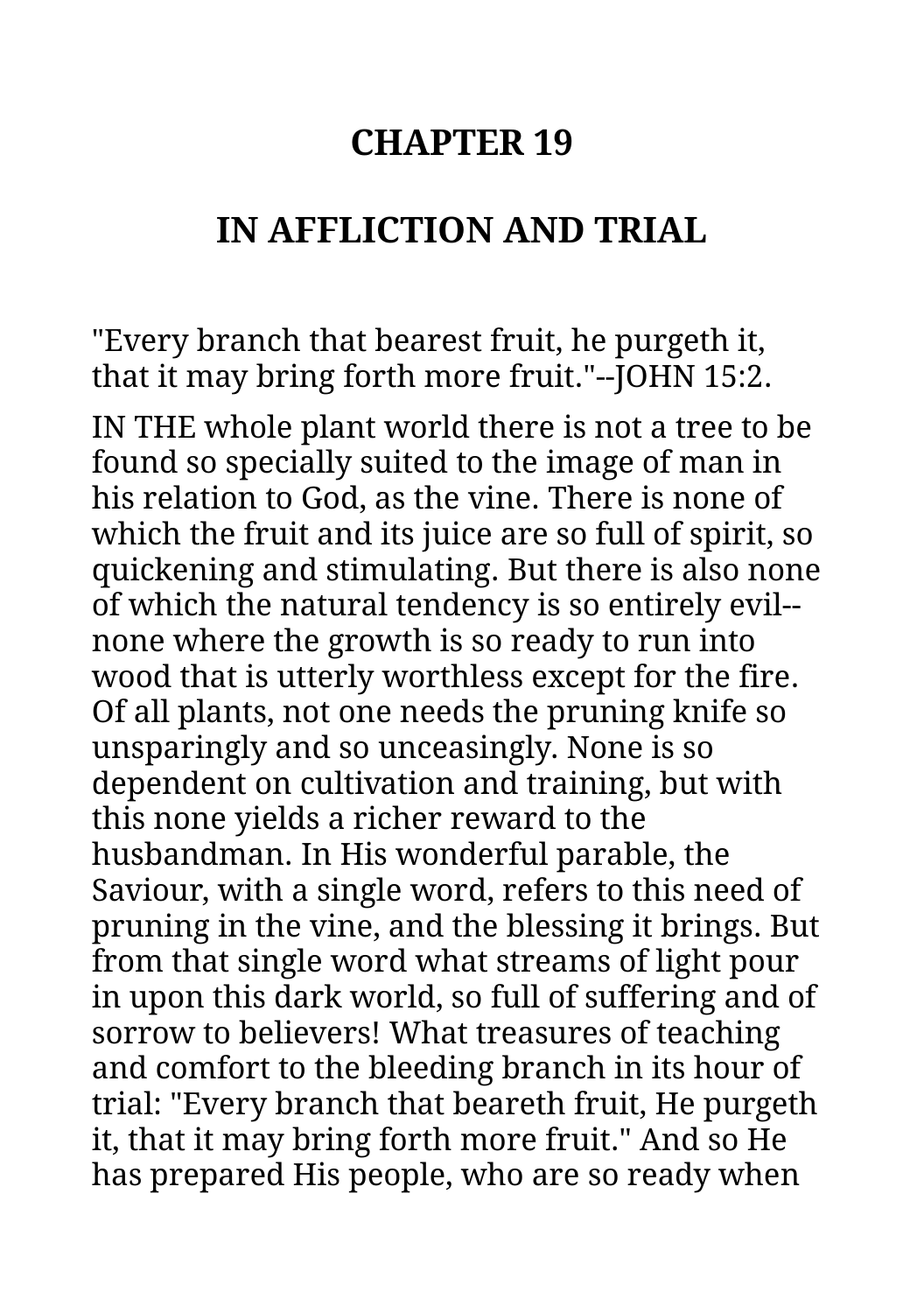trial comes to be shaken in their confidence, and to be moved from their abiding in Christ, to hear in each affliction the voice of a messenger that comes to call them to abide still more closely. Yes, believer, most specially in times of trial,abide in Christ.

Abide in Christ! This is indeed the Father's object in sending the trial. In the storm the tree strikes deeper roots in the soil; in the hurricane the inhabitants of the house abide within, and rejoice in its shelter. So by suffering the Father would lead us to enter more deeply into the love of Christ. Our hearts are continually prone to wander from Him; prosperity and enjoyment all too easily satisfy us, dull our spiritual perception, and unfit us for full communion with Himself. It is an unspeakable mercy that the Father comes with His chastisement, makes the world round us all dark and unattractive, leads us to feel more deeply our sinfulness, and for a time lose our joy in what was becoming so dangerous. He does it in the hope that, when we have found our rest in Christ in time of trouble, we shall learn to choose abiding in Him as our only portion; and when the affliction is removed, have so grown more firmly into Him, that in prosperity He still shall be our only joy. So much has He set His heart on this, that though He has indeed no pleasure in afflicting us, He will not keep back even the most painful chastisement if He can but thereby guide His beloved child to come home and abide in the beloved Son.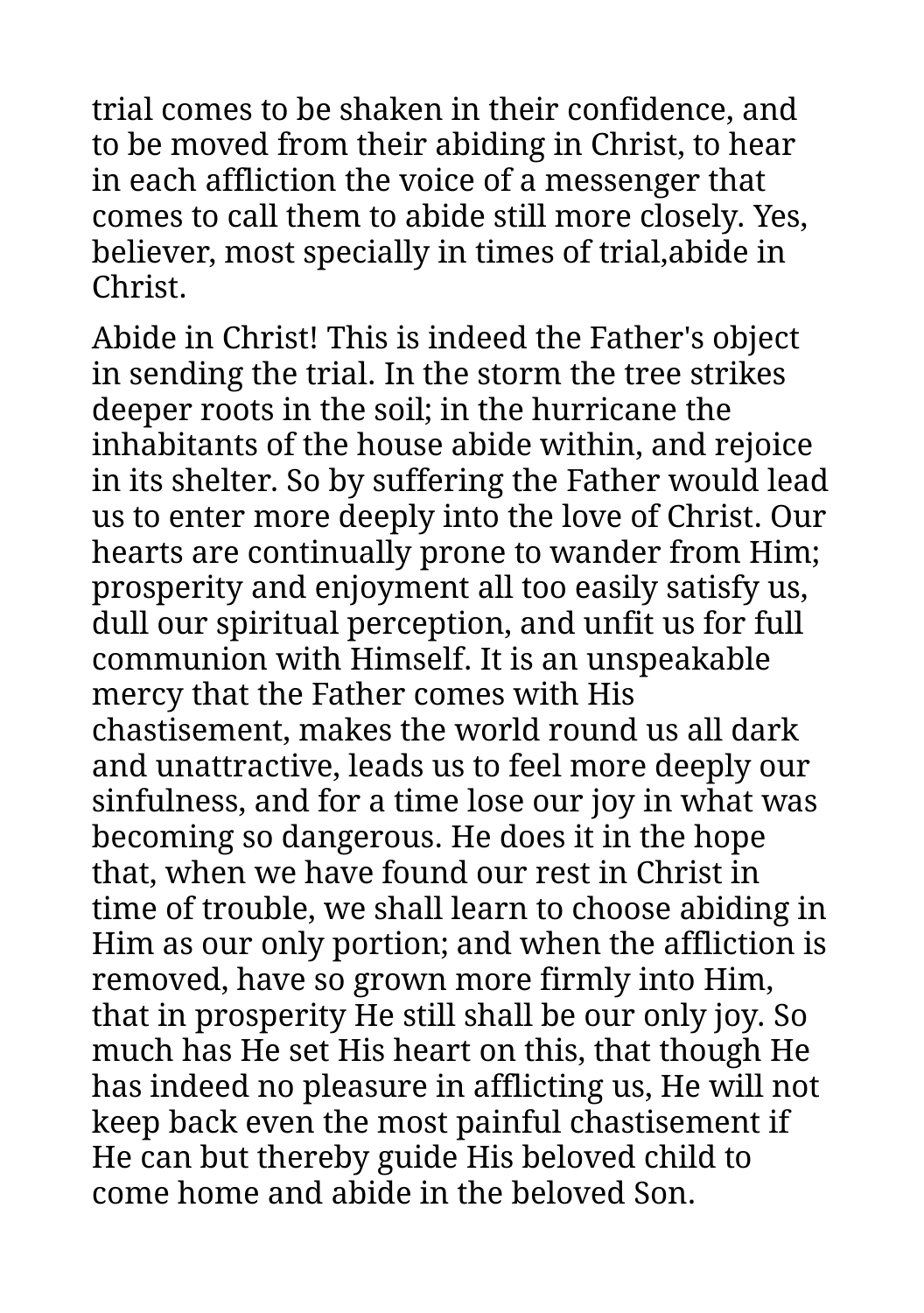Christian! pray for grace to see in every trouble, small or great, the Father's finger pointing to Jesus, and saying, Abide in Him.

Abide in Christ: so will you become partaker of all the rich blessings God designed for you in the affliction. The purposes of God's wisdom will become clear to you, your assurance of the unchangeable love become stronger, and the power of His Spirit fulfil you the promise: "He chasteneth us for our profit, that we might be partakers of His holiness." Abide in Christ: and your cross becomes the means of fellowship with His cross, and access into its mysteries--the mystery of the curse which He bore for you, of the death to sin in which you partake with Him, of the love in which, as sympathizing High Priest, He descended into all your sorrows. Abide in Christ: growing in conformity to your blessed Lord in His sufferings, deeper experience of the reality and the tenderness of His love will be yours. Abide in Christ: in the fiery oven, one like the Son of Man will be seen as never before; the purging away of the dross and the refining of the gold will be accomplished, and Christ's own likeness reflected in you. O abide in Christ: the power of the flesh will be mortified, the impatience and self-will of the old nature be humbled, to make place for the meekness and gentleness of Christ. A believer may pass through much affliction, and yet secure but little blessing from it all. Abiding in Christ is the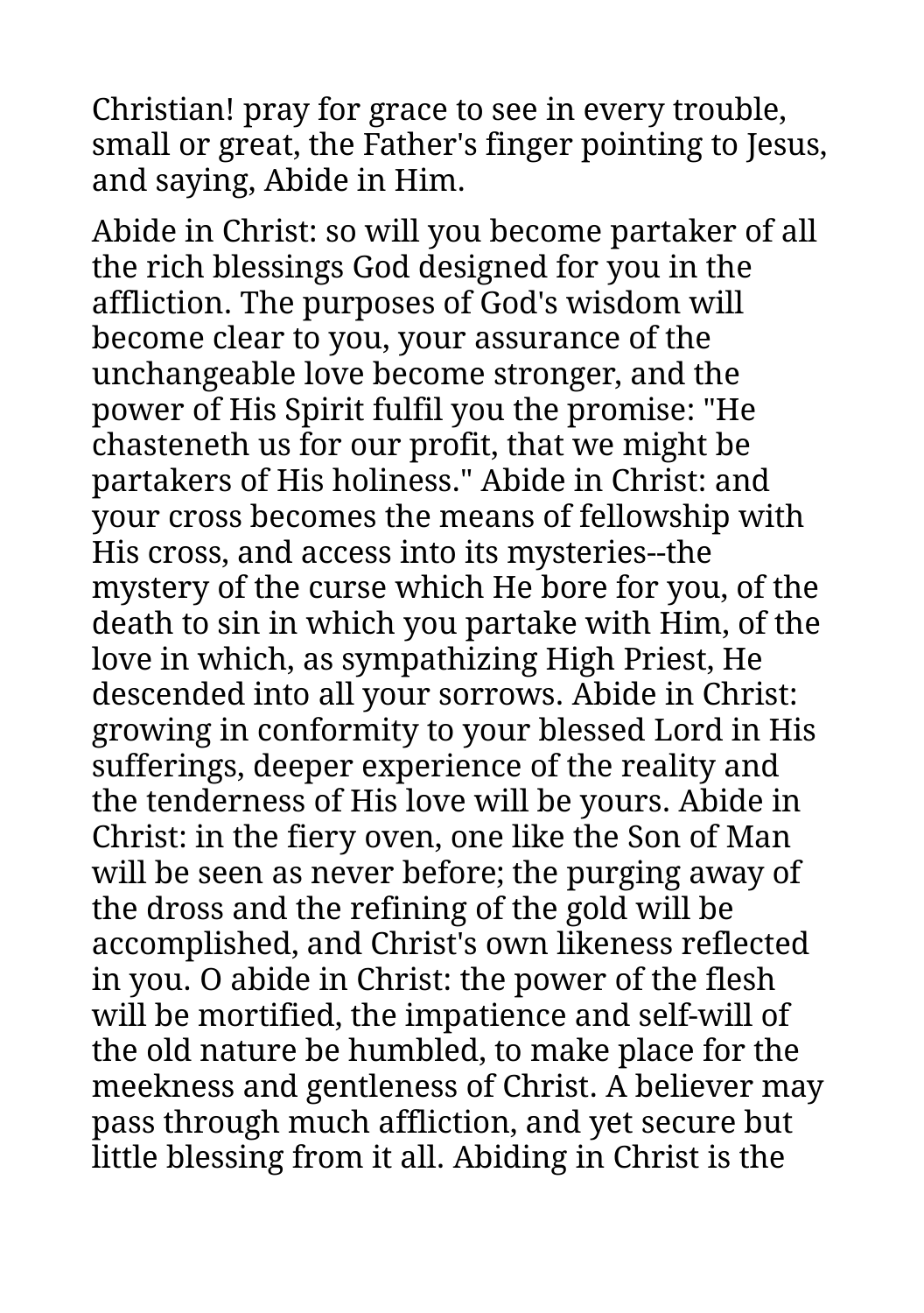secret of securing all that the Father meant the chastisement to bring us.

Abide in Christ: in Him you shall find sure and abundant consolation. With the afflicted comfort is often first, and the profit of the affliction second. The Father loves us so, that with Him our real and abiding profit is His first object, but He does not forget to comfort too. When He comforts it is that He may turn the bleeding heart to Himself to receive the blessing in fellowship with Him; when He refuses comfort, His object is still the same. It is in making us partakers of His holiness that true comfort comes. The Holy Spirit is the Comforter, not only because He can suggest comforting thoughts of God's love, but far more, because He makes us holy, and brings us into close union with Christ and with God. He teaches us to abide in Christ; and because God is found there, the truest comfort will come there too. In Christ the heart of the Father is revealed, and higher comfort there cannot be than to rest in the Father's bosom. In Him the fulness of the divine love is revealed, combined with the tenderness of a mother's compassion--and what can comfort like this? In Him you see a thousand times more given you than you have lost; see how God only took from you that you might have room to take from Him what is so much better. In Him suffering is consecrated, and becomes the foretaste of eternal glory; in suffering it is that the Spirit of God and of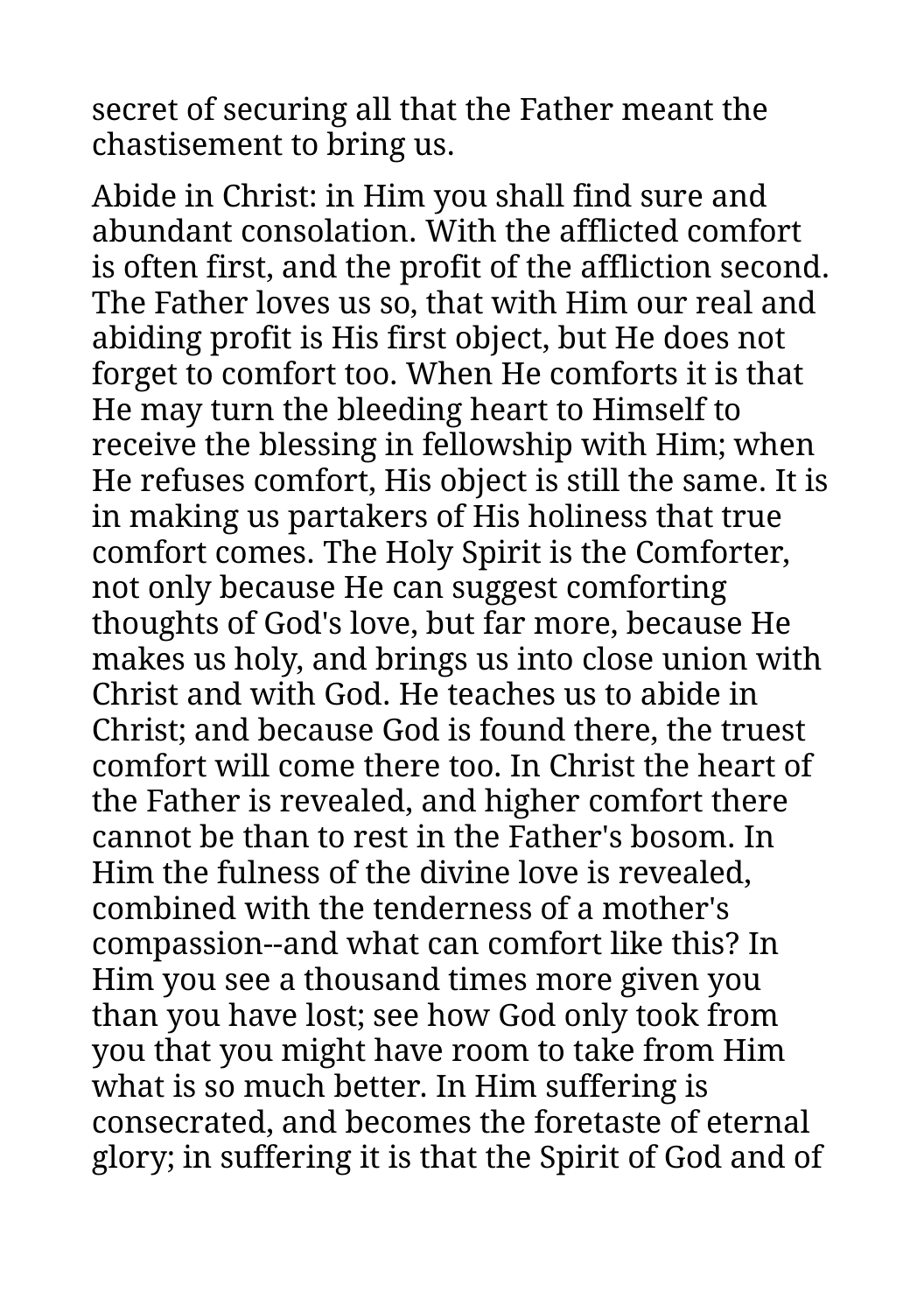glory rests on us. Believer! would you have comfort in affliction?--Abide in Christ.

Abide in Christ: so will you bear much fruit. Not a vine is planted but the owner thinks of the fruit, and the fruit only. Other trees may be planted for ornament, for the shade, for the wood--the vine only for the fruit. And of each vine the husbandman is continually asking how it can bring forth more fruit, much fruit. Believer! abide in Christ in times of affliction, and you shall bring forth more fruit. The deeper experience of Christ's tenderness and the Father's love will urge you to live to His glory. The surrender of self and selfwill in suffering will prepare you to sympathize with the misery of others, while the softening that comes of chastisement will fit you for becoming, as Jesus was, the servant of all. The thought of the Father's desire for fruit in the pruning will lead you to yield yourself afresh, and more than ever, to Him, and to say that now you have but one object in life--making known and conveying His wonderful love to fellow-men. You shall learn the blessed art of forgetting self, and, even in affliction, availing yourself of your separation from ordinary life to plead for the welfare of others. Dear Christian, in affliction abide in Christ. When you see it coming, meet it in Christ; when it is come, feel that you are more in Christ than in it, for He is nearer you than affliction ever can be; when it is passing, still abide in Him. And let the one thought of the Saviour, as He speaks of the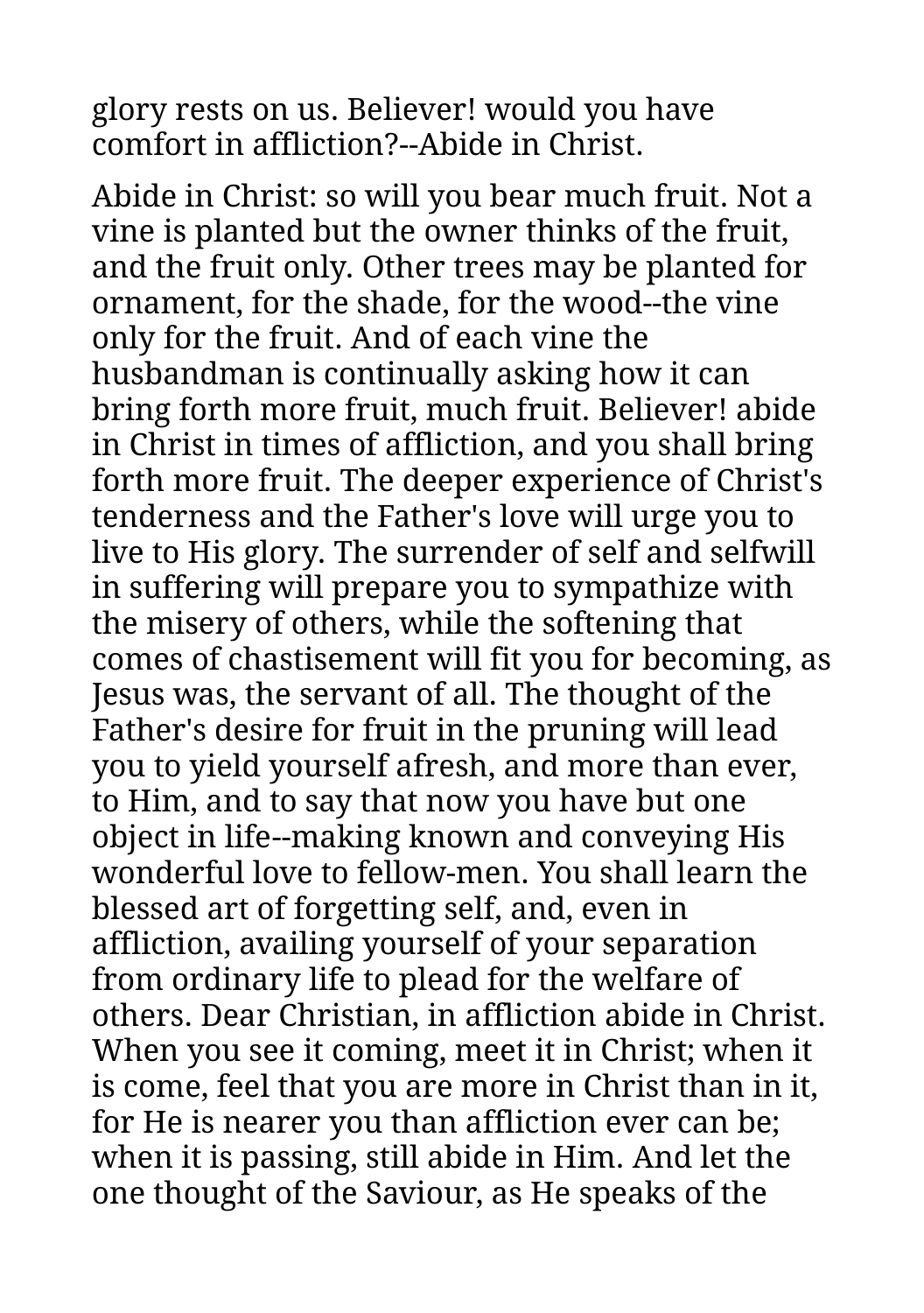pruning, and the one desire of the Father, as He does the pruning, be yours too: "Every branch that beareth fruit, He purgeth, that it may bring forth more fruit."

So shall your times of affliction become your times of choicest blessing--preparation for richest fruitfulness. Led into closer fellowship with the Son of God, and deeper experience of His love and grace--established in the blessed confidence that He and you entirely belong to each other--more completely satisfied with Him and more wholly given up to Him than ever before--with your own will crucified afresh, and the heart brought into deeper harmony with God's will--you shall be a vessel cleansed, meet for the Master's use, prepared for every good work. True believer! O try and learn the blessed truth, that in affliction your first, your only, your blessed calling is to abide in Christ. Be much with Him alone. Beware of the comfort and the distractions that friends so often bring. Let Jesus Christ Himself be your chief companion and comforter. Delight yourself in the assurance that closer union with Him, and more abundant fruit through Him, are sure to be the results of trial, because it is the Husbandman Himself who is pruning, and will ensure the fulfilment of the desire of the soul that yields itself lovingly to His work.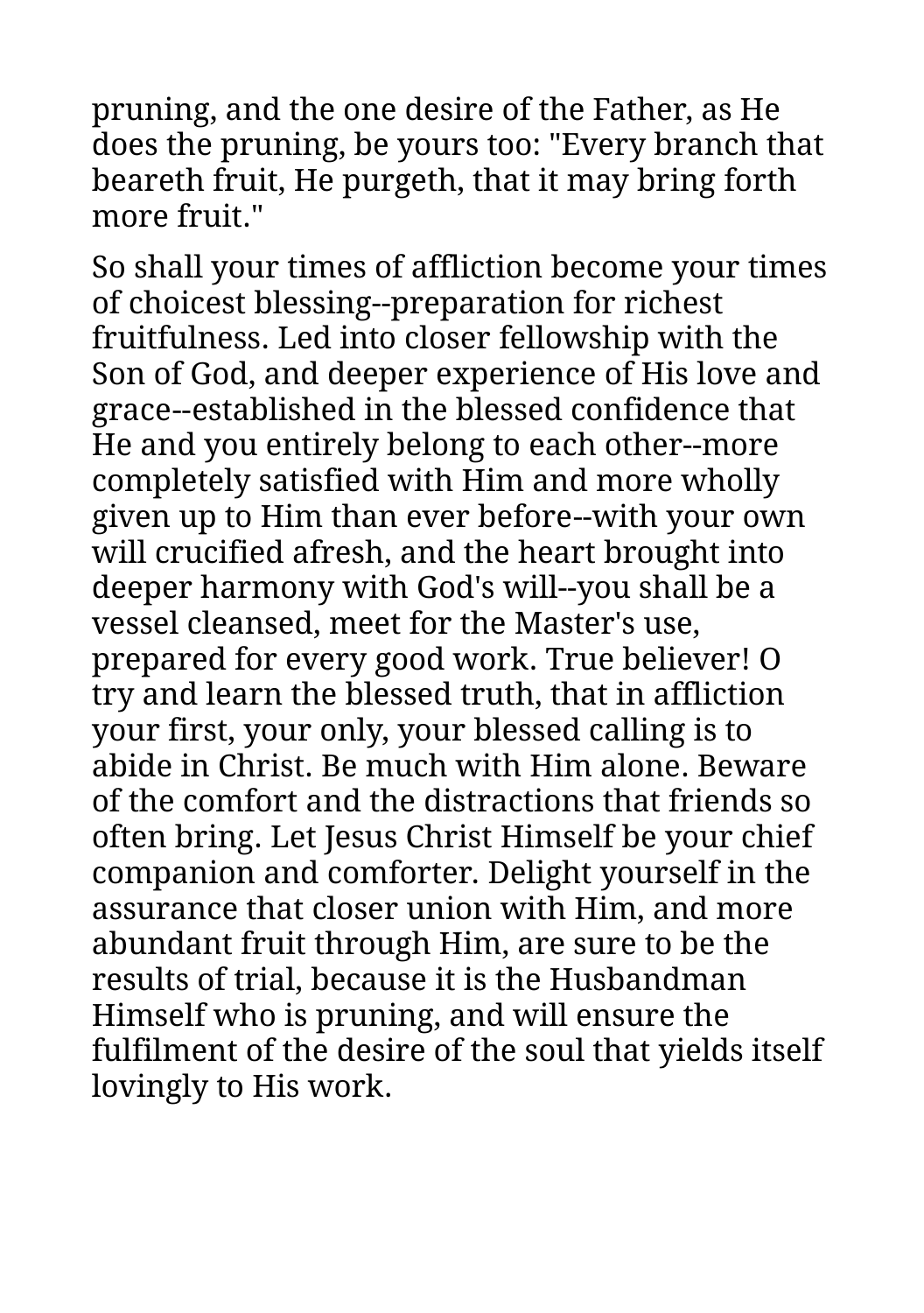### **CHAPTER 20**

#### **THAT YOU MAY BEAR MUCH FRUIT**

"He that abideth in me, and I in him, the same bringeth forth much fruit. Herein is my Father glorified, that ye bear much fruit." $-$ JOHN 15:5,8.

WE ALL know what fruit is. The produce of the branch, by which men are refreshed and nourished. The fruit is not for the branch, but for those who come to carry it away. As soon as the fruit is ripe, the branch gives it off, to commence afresh its work of beneficence, and anew prepare its fruit for another season. A fruit-bearing tree lives not for itself, but wholly for those to whom its fruit brings refreshment and life. And so the branch exists only and entirely for the sake of the fruit. To make glad the heart of the husbandman is its object, its safety, and its glory.

Beautiful image of the believer, abiding in Christ! He not only grows in strength, the union with the Vine becoming ever surer and firmer, he also bears fruit, yea, much fruit. He has the power to offer that to others of which they can eat and live. Amid all who surround him he becomes like a tree of life, of which they can taste and be refreshed.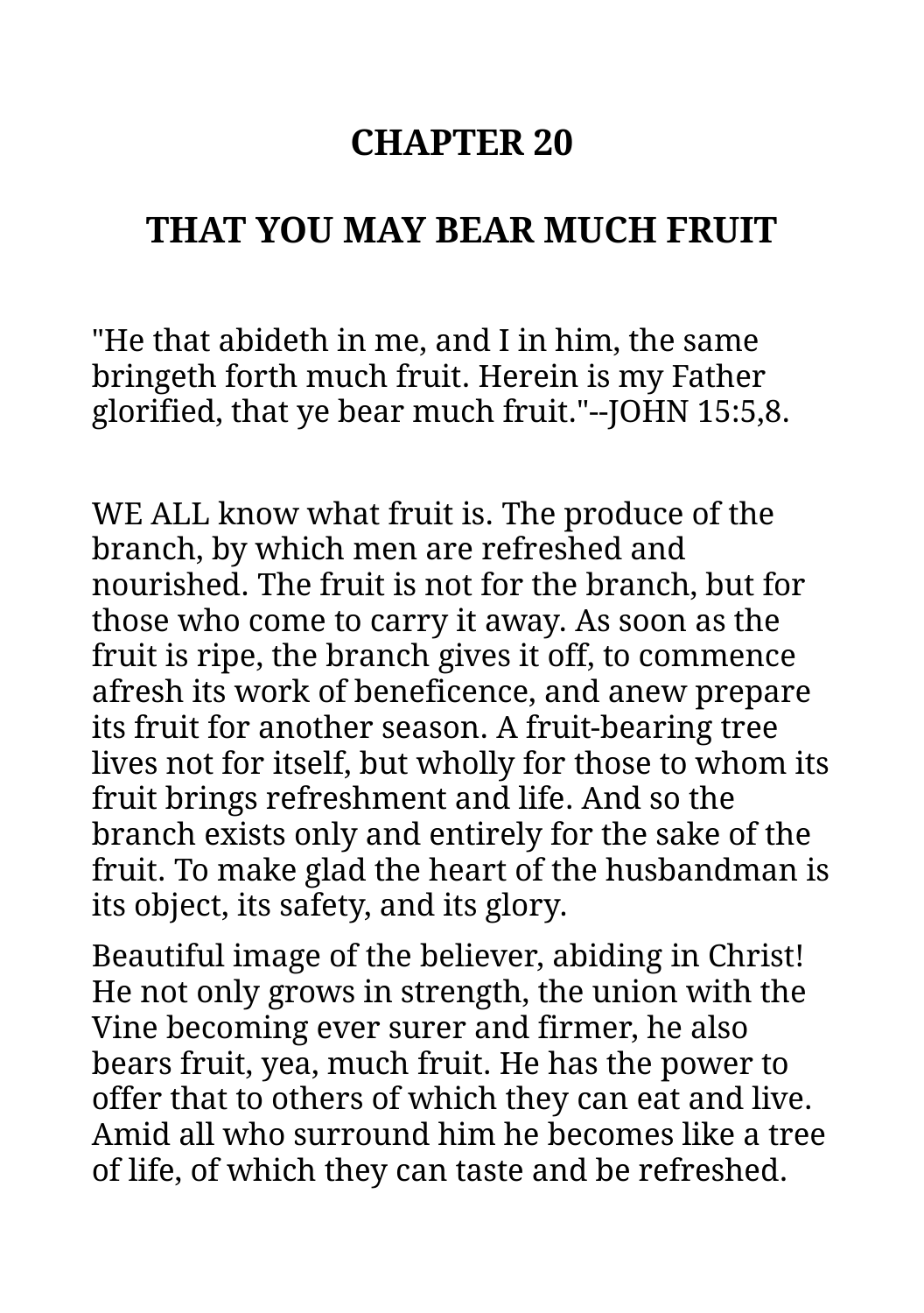He is in his circle a centre of life and of blessing, and that simply because he abides in Christ, and receives from Him the Spirit and the life of which he can impart to others. Learn thus, if you would bless others, to abide in Christ, and that if you do abide, you shall surely bless. As surely as the branch abiding in a fruitful vine bears fruit, so surely, yea, much more surely, will a soul abiding in Christ with His fulness of blessing be made a blessing.

The reason of this is easily understood. If Christ, the heavenly Vine, has taken the believer as a branch, then He has pledged Himself, in the very nature of things, to supply the sap and spirit and nourishment to make it bring forth fruit. "From ME is thy fruit found": these words derive new meaning from our parable. The soul need but have one care--to abide closely, fully, wholly. He will give the fruit. He works all that is needed to make the believer a blessing.

Abiding in Him, you receive of Him His Spirit of love and compassion towards sinners, making you desirous to seek their good. By nature the heart is full of selfishness. Even in the believer, his own salvation and happiness are often too much his only object. But abiding in Jesus, you come into contact with His infinite love; its fire begins to burn within your heart; you see the beauty of love; you learn to look upon loving and serving and saving your fellow-men as the highest privilege a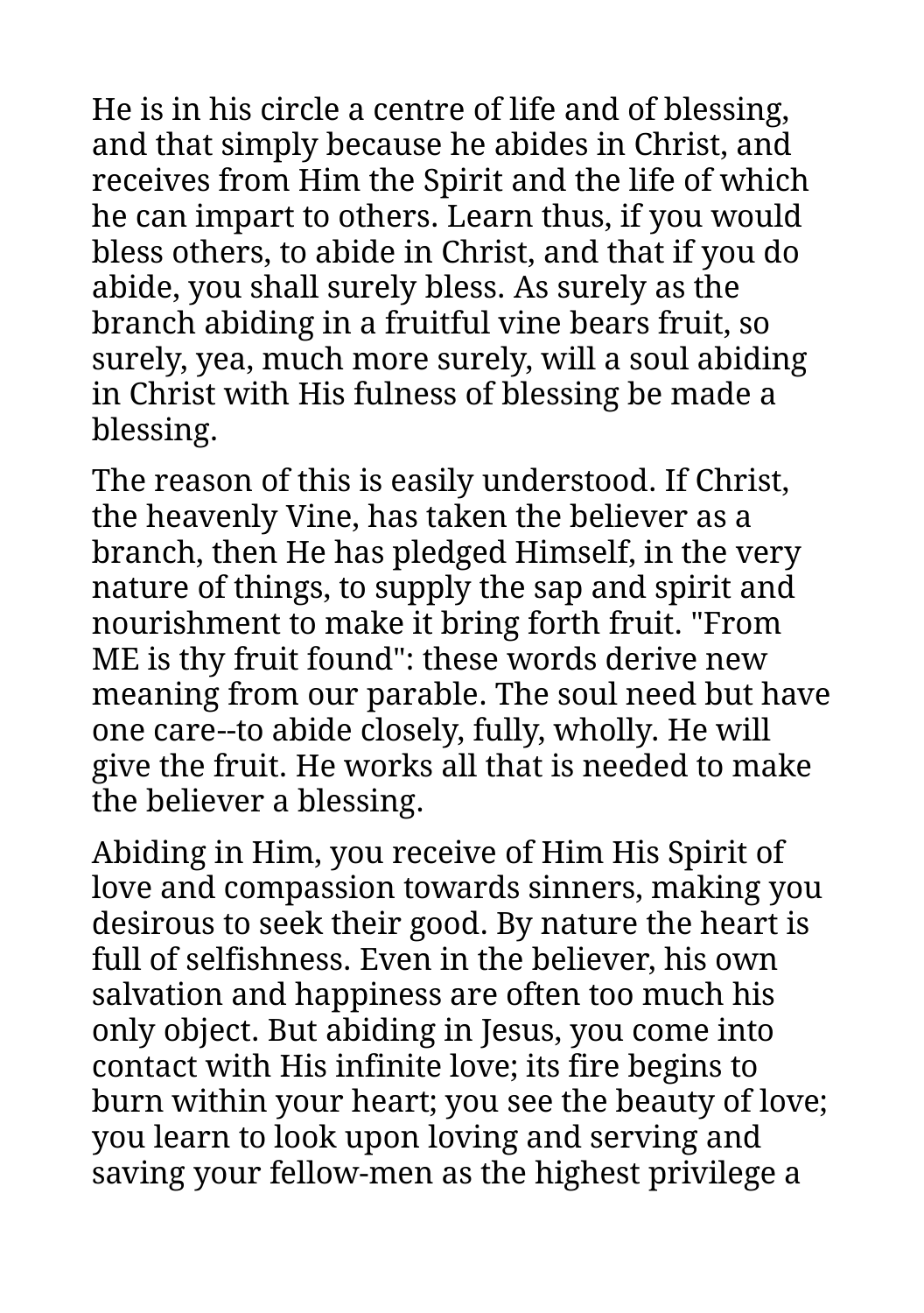disciple of Jesus can have. Abiding in Christ, your heart learns to feel the wretchedness of the sinner still in darkness, and the fearfulness of the dishonour done to your God. With Christ you begin to bear the burden of souls, the burden of sins not your own. As you are more closely united to Him, somewhat of that passion for souls which urged Him to Calvary begins to breathe within you, and you are ready to follow His footsteps, to forsake the heaven of your own happiness, and devote your life to win the souls Christ has taught you to love. The very spirit of the Vine is love; the spirit of love streams into the branch that abides in Him.

The desire to be a blessing is but the beginning. As you undertake to work, you speedily become conscious of your own weakness and the difficulties in your way. Souls are not saved at your bidding. You are ready to be discouraged, and to relax your effort. But abiding in Christ, you receive new courage and strength for the work. Believing what Christ teaches, that it is HE who through you will give His blessing to the world, you understand that you are but the feeble instrument through which the hidden power of Christ does its work, that His strength may be perfected and made glorious in your weakness. It is a great step when the believer fully consents to his own weakness, and the abiding consciousness of it, and so works faithfully on, fully assured that his Lord is working through him. He rejoices that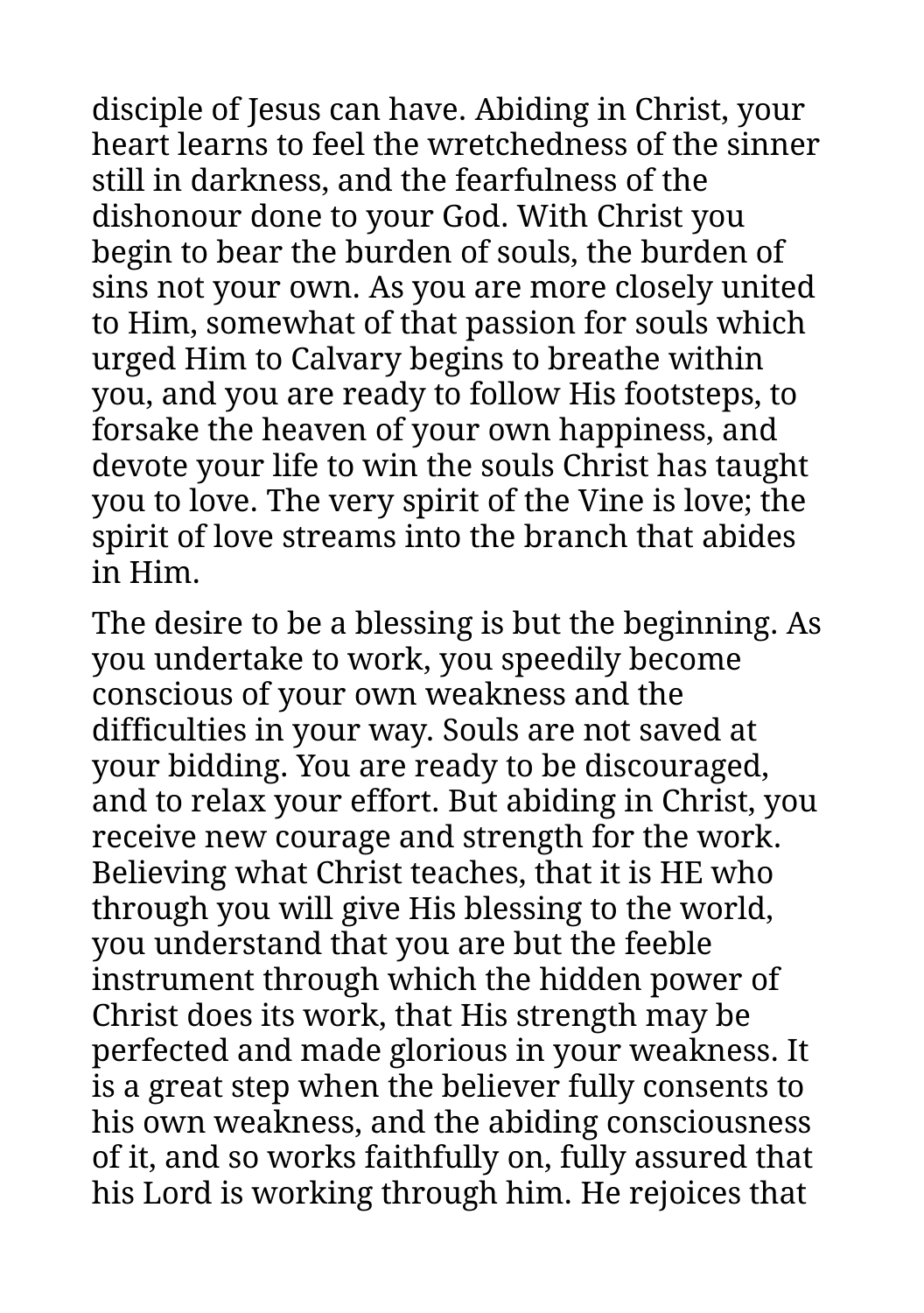the excellence of the power is of God, and not of us. Realizing his oneness with his Lord, he considers no longer his own weakness, but counts on the power of Him of whose hidden working within he is assured. It is this secret assurance that gives a brightness to his look, and a gentle firmness to his tone, and a perseverance to all his efforts, which of themselves are great means of influencing those he is seeking to win. He goes forth in the spirit of one to whom victory is assured; for this is the victory that overcometh, even our faith. He no longer counts it humility to say that God cannot bless his unworthy efforts. He claims and expects a blessing, because it is not he, but Christ in him, that worketh. The great secret of abiding in Christ is the deep conviction that we are nothing, and He is everything. As this is learnt, it no longer seems strange to believe that our weakness need be no hindrance to His saving power. The believer who yields himself wholly up to Christ for service in the spirit of a simple, childlike trust, will assuredly bring forth much fruit. He will not fear even to claim his share in the wonderful promise: "He that believeth on me, the works that I do shall he do also; and greater works than these shall he do, because I go to the Father." He no longer thinks that He cannot have a blessing, and must be kept unfruitful, that he may be kept humble. He sees that the most heavily laden branches bow the lowest down. Abiding in Christ, he has yielded assent to the blessed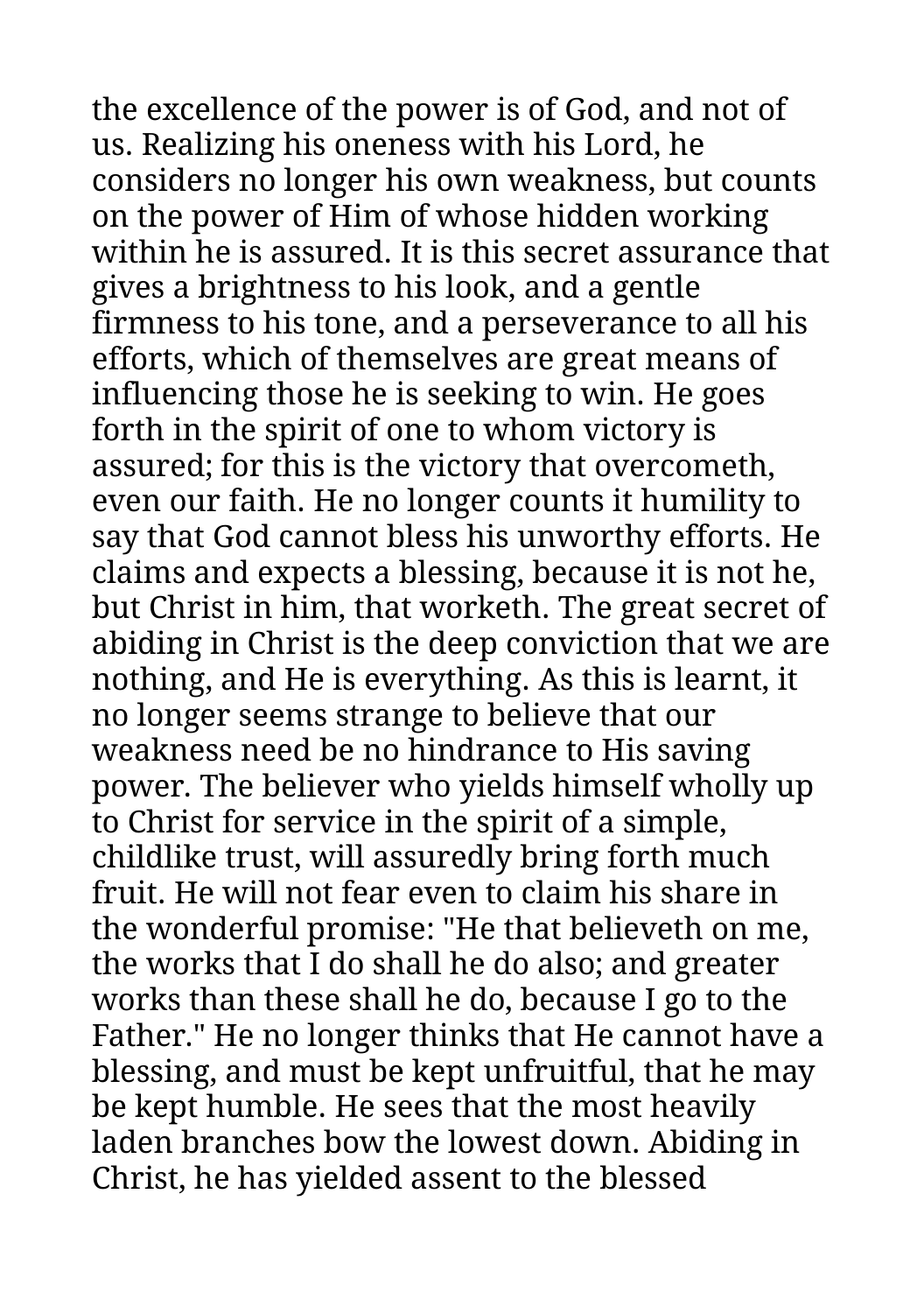agreement between the Vine and the branches, that of the fruit all the glory shall be to the Husbandman, the blessed Father.

Let us learn two lessons. If we are abiding in Jesus, let us begin to work. Let us first seek to influence those around us in daily life. Let us accept distinctly and joyfully our holy calling, that we are even now to live as the servants of the love of Jesus to our fellow-men. Our daily life must have for its object the making of an impression favourable to Jesus. When you look at the branch, you see at once the likeness to the Vine. We must live so that somewhat of the holiness and the gentleness of Jesus may shine out in us. We must live to represent Him. As was the case with Him when on earth, the life must prepare the way for the teaching. What the Church and the world both need is this: men and women full of the Holy Ghost and of love, who, as the living embodiments of the grace and power of Christ, witness for Him, and for His power on behalf of those who believe in Him. Living so, with our hearts longing to have Jesus glorified in the souls He is seeking after, let us offer ourselves to Him for direct work. There is work in our own home. There is work among the sick, the poor, and the outcast. There is work in a hundred different paths which the Spirit of Christ opens up through those who allow themselves to be led by Him. There is work perhaps for us in ways that have not yet been opened up by others. Abiding in Christ, let us work. Let us work, not like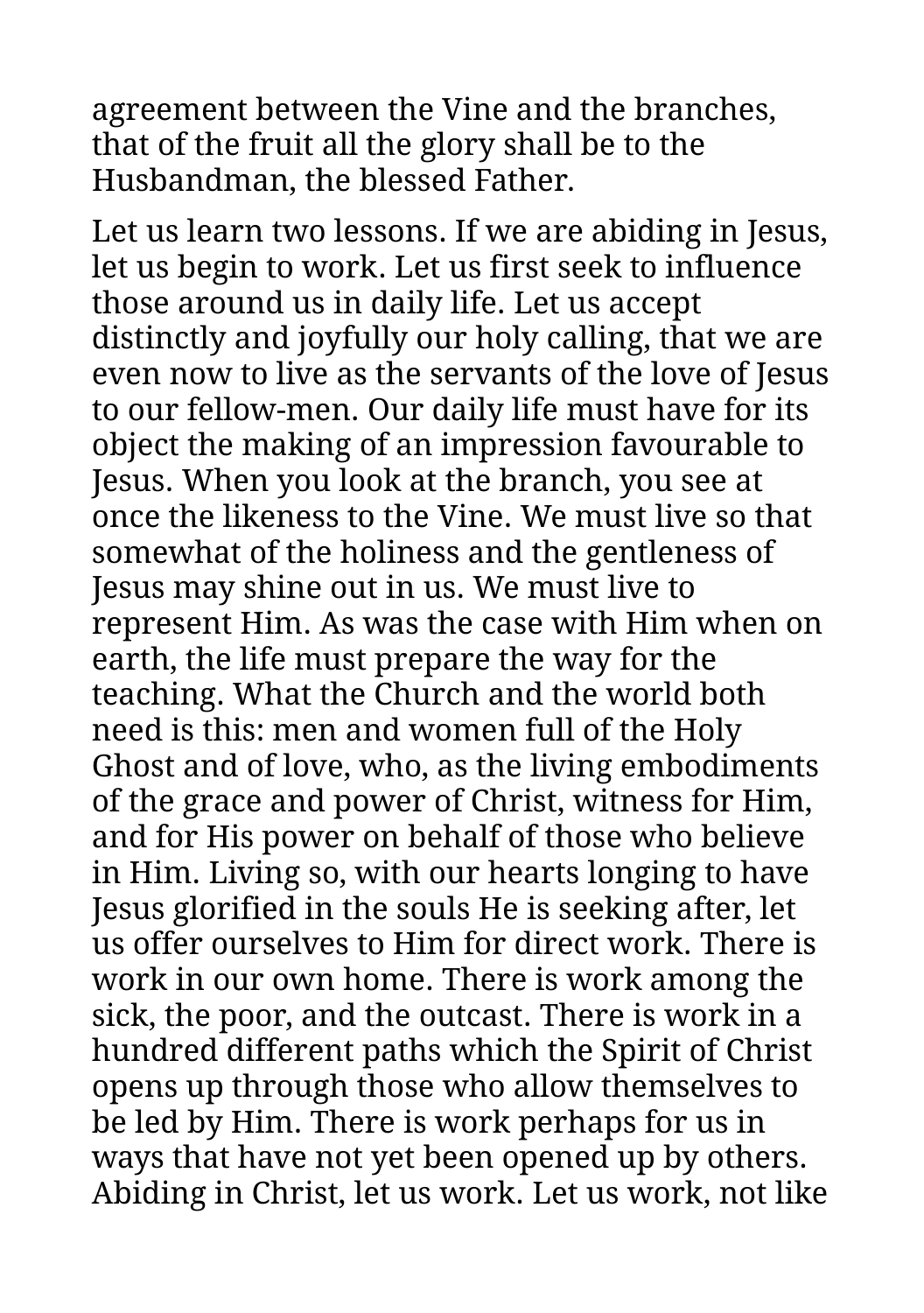those who are content if they now follow the fashion, and take some share in religious work. No; let us work as those who are growing more like Christ, because they are abiding in Him, and who, like Him, count the work of winning souls to the Father the very joy and glory of heaven begun on earth.

And the second lesson is: If you work, abide in Christ. This is one of the blessings of work if done in the right spirit--it will deepen your union with your blessed Lord. It will discover your weakness, and throw you back on His strength. It will stir you to much prayer; and in prayer for others is the time when the soul, forgetful of itself, unconsciously grows deeper into Christ. It will make clearer to you the true nature of branch-life; its absolute dependence, and at the same time its glorious sufficiency--independent of all else, because dependent on Jesus. If you work, abide in Christ. There are temptations and dangers. Work for Christ has sometimes drawn away from Christ, and taken the place of fellowship with Him. Work can sometimes give a form of godliness without the power. As you work, abide in Christ. Let a living faith in Christ working in you be the secret spring of all your work; this will inspire at once humility and courage. Let the Holy Spirit of Jesus dwell in you as the Spirit of His tender compassion and His divine power. Abide in Christ, and offer every faculty of your nature freely and unreservedly to Him, to sanctify it for Himself. If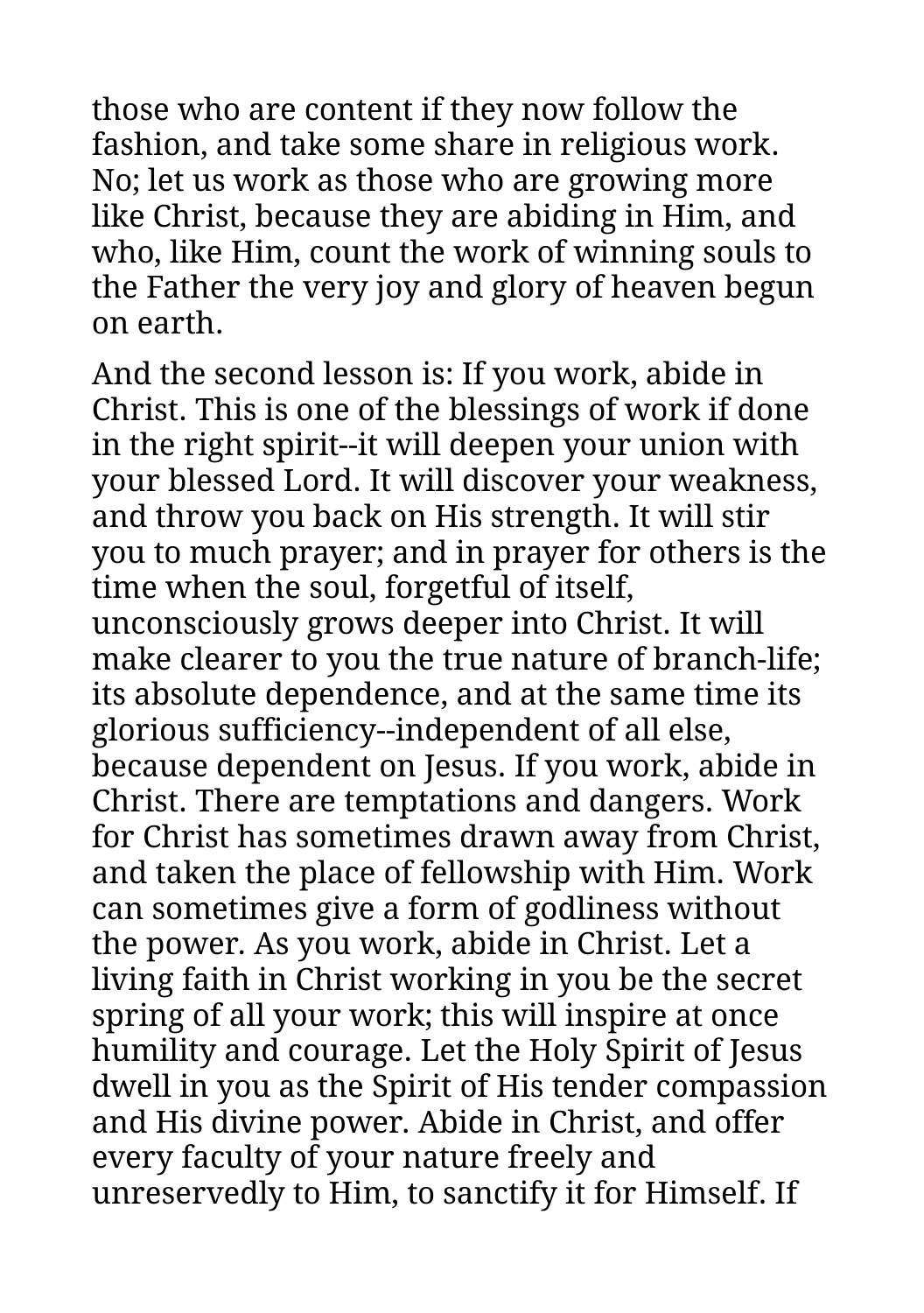Jesus Christ is really to work through us, it needs an entire consecration of ourselves to Him, daily renewed. But we understand now, just this is abiding in Christ; just this it is that constitutes our highest privilege and happiness. To be a branch bearing much fruit--nothing less, nothing more--be this our only joy.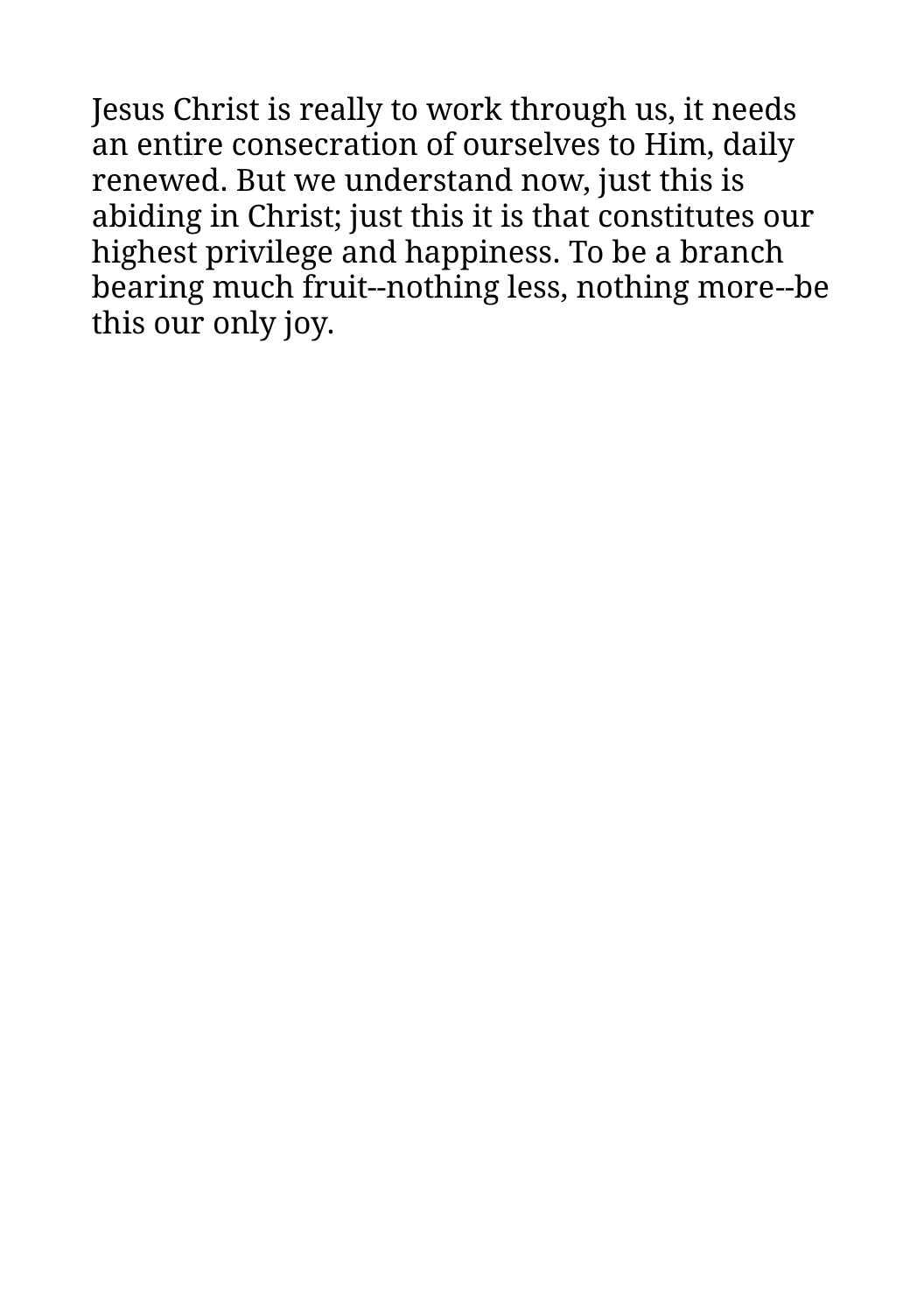#### **CHAPTER 21**

#### **SO WILL YOU HAVE POWER IN PRAYER**

"If ye abide in me, and my words abide in you, ye shall ask what ye will, and it shall be done unto you. "-- JOHN 15:7.

PRAYER is both one of the means and one of the fruits of union to Christ. As a means it is of unspeakable importance. All the things of faith, all the pleadings of desire, all the yearnings after a fuller surrender, all the confessions of shortcoming and of sin, all the exercises in which the soul gives up self and clings to Christ, find their utterance in prayer. In each meditation on abiding in Christ, as some new feature of what Scripture teaches concerning this blessed life is apprehended, the first impulse of the believer is at once to look up to the Father and pour out the heart into His, and ask from Him the full understanding and the full possession of what he has been shown in the Word. And it is the believer, who is not content with this spontaneous expression of his hope, but who takes time in secret prayer to wait until he has received and laid hold of what he has seen, who will really grow strong in Christ. However feeble the soul's first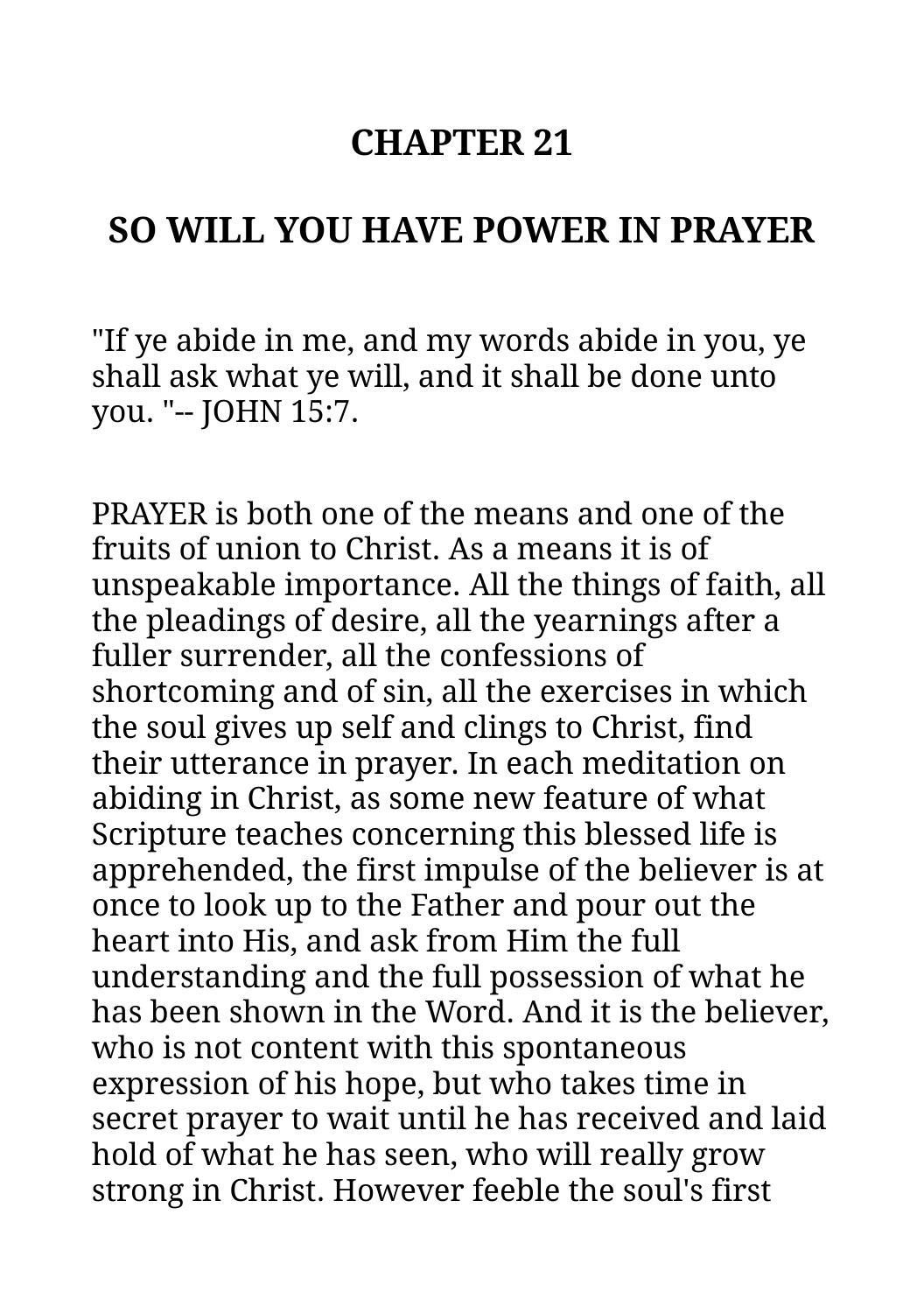abiding, its prayer will be heard, and it will find prayer one of the great means of abiding more abundantly.

But it is not so much as a means, but as a fruit of the abiding, that the Saviour mentions it in the parable of the Vine. He does not think so much of prayer--as we, alas! too exclusively do--as a means of getting blessing for ourselves, but as one of the chief channels of influence by which, through us as fellow-workers with God, the blessings of Christ's redemption are to be dispensed to the world. He sets before Himself and us the glory of the Father, in the extension of His Kingdom, as the object for which we have been made branches; and He assures us that if we but abide in Him, we shall be Israels, having power with God and man. Ours shall be the effectual, fervent prayer of the righteous man, availing much, like Elijah's for ungodly Israel. Such prayer will be the fruit of our abiding in Him, and the means of bringing forth much fruit.

To the Christian who is not abiding wholly in Jesus, the difficulties connected with prayer are often so great as to rob him of the comfort and the strength it could bring. Under the guise of humility, he asks how one so unworthy could expect to have influence with the Holy One. He thinks of God's sovereignty, His perfect wisdom and love, and cannot see how his prayer can really have any distinct effect. He prays, but it is more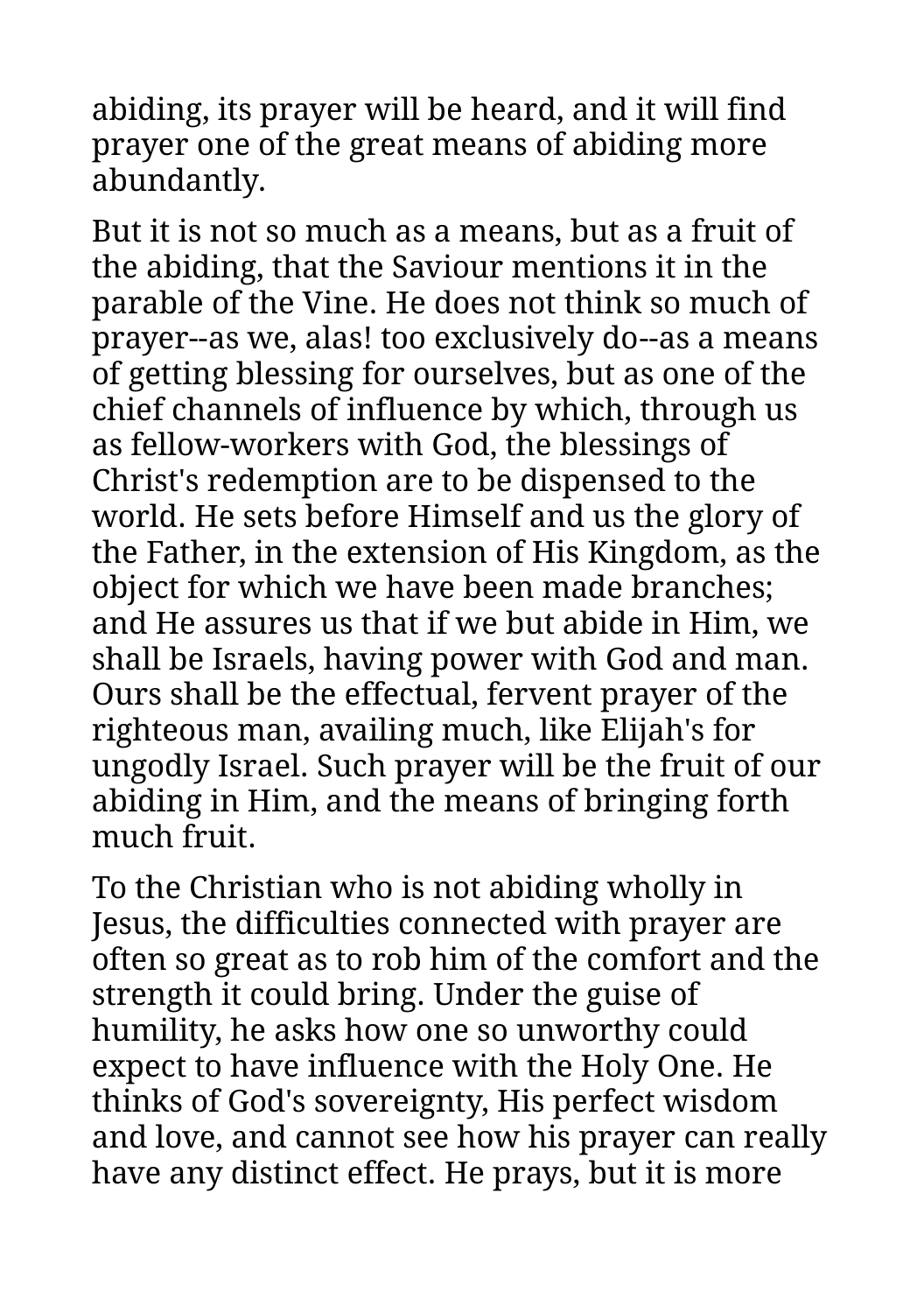because he cannot rest without prayer, than from a loving faith that the prayer will be heard. But what a blessed release from such questions and perplexities is given to the soul who is truly abiding in Christ! He realizes increasingly how it is in the real spiritual unity with Christ that we are accepted and heard. The union with the Son of God is a life union: we are in very deed one with Him--our prayer ascends as His prayer. It is because we abide in Him that we can ask what we will, and it is given to us.

There are many reasons why this must be so. One is, that abiding in Christ, and having His words abiding in us, teach us to pray in accordance with the will of God. With the abiding in Christ our selfwill is kept down, the thoughts and wishes of nature are brought into captivity to the thoughts and wishes of Christ; likemindedness to Christ grows upon us--all our working and willing become transformed into harmony with His. There is deep and oft-renewed heart-searching to see whether the surrender has indeed been entire; fervent prayer to the heart-searching Spirit that nothing may be kept back. Everything is yielded to the power of His life in us, that it may exercise its sanctifying influence even on ordinary wishes and desires. His Holy Spirit breathes through our whole being; and without our being conscious how, our desires, as the breathings of the divine life, are in conformity with the divine will, and are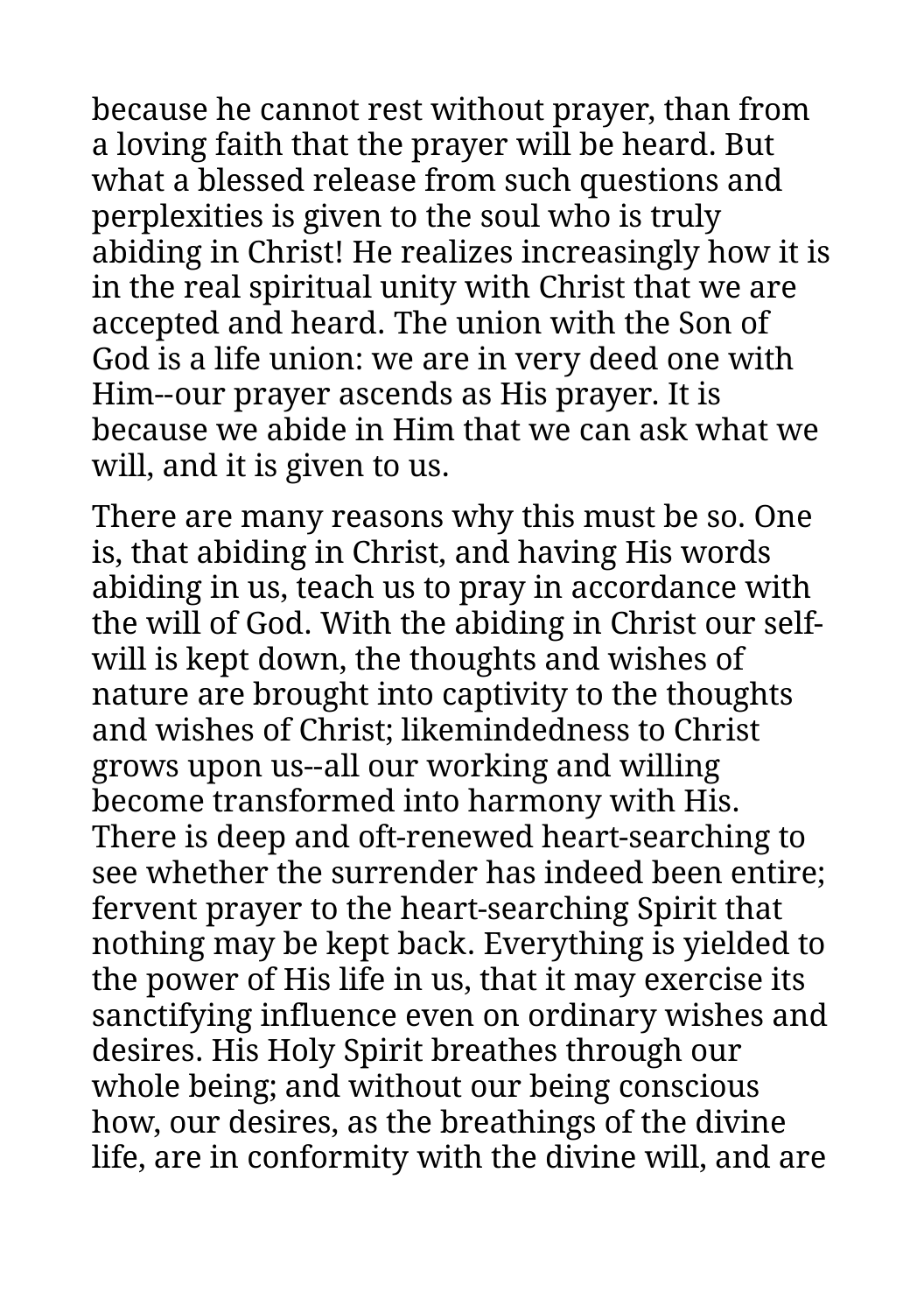fulfilled. Abiding in Christ renews and sanctifies the will: we ask what we will, and it is given to us.

In close connection with this is the thought, that the abiding in Christ teaches the believer in prayer only to seek the glory of God. In promising to answer prayer, Christ's one thought (see John 14:13) is this, "that the Father may be glorified in the Son." In His intercession on earth (John 17), this was His one desire and plea; in His intercession in heaven, it is still His great object. As the believer abides in Christ, the Saviour breathes this desire into him. The thought, ONLY THE GLORY of GOD, becomes more and more the keynote of the life hid in Christ. At first this subdues, and quiets, and makes the soul almost afraid to dare entertain a wish, lest it should not be to the Father's glory. But when once its supremacy has been accepted, and everything yielded to it, it comes with mighty power to elevate and enlarge the heart, and open it to the vast field open to the glory of God. Abiding in Christ, the soul learns not only to desire, but spiritually to discern what will be for God's glory; and one of the first conditions of acceptable prayer is fulfilled in it when, as the fruit of its union with Christ, the whole mind is brought into harmony with that of the Son as He said: "Father, glorify Thy name."

Once more: Abiding in Christ, we can fully avail ourselves of the name of Christ. Asking in the name of another means that that other authorized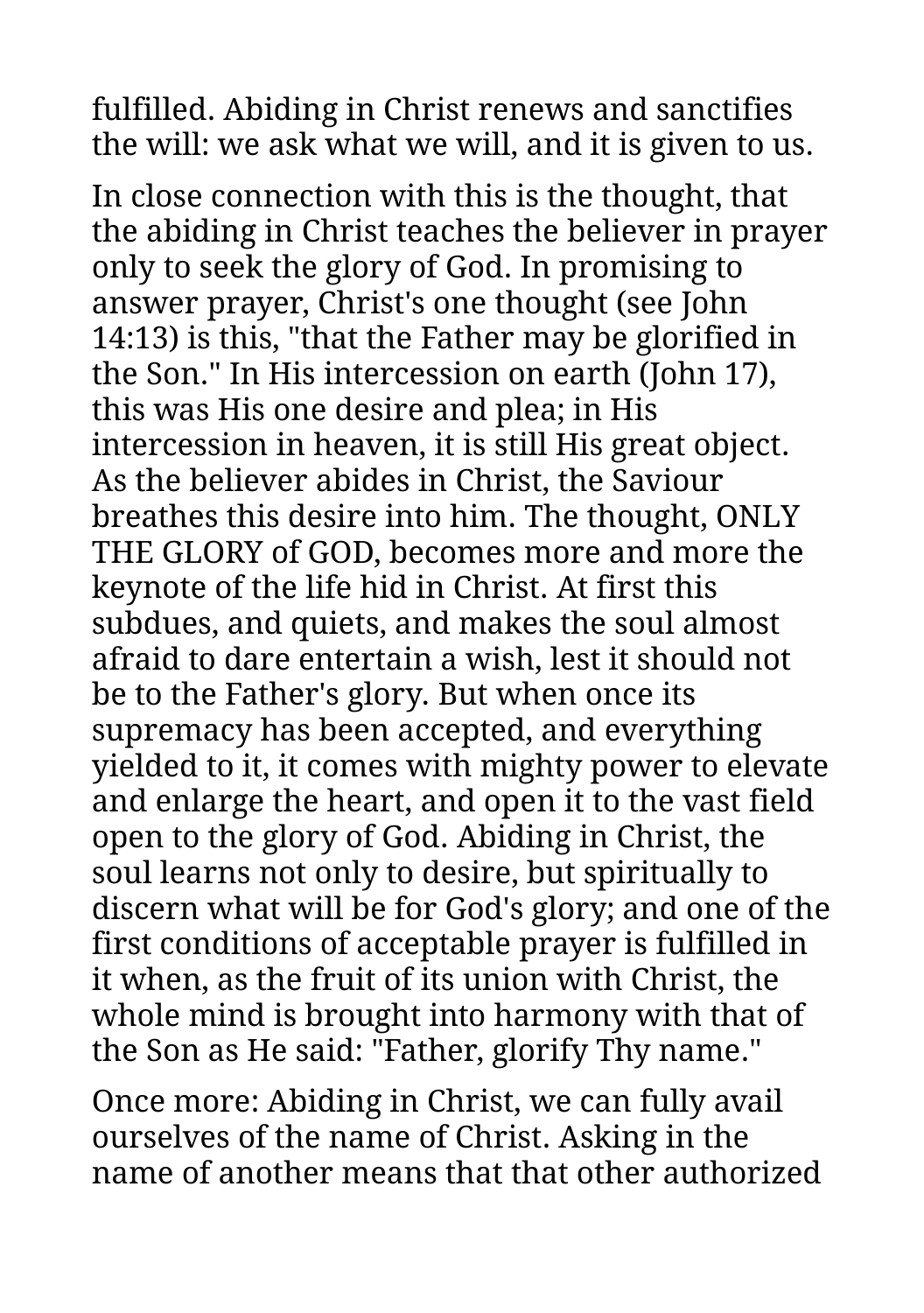me and sent me to ask, and wants to be considered as asking himself: he wants the favour done to him. Believers often try to think of the name of Jesus and His merits, and to argue themselves into the faith that they will be heard, while they painfully feel how little they have of the faith of His name. They are not living wholly in Jesus' name; it is only when they begin to pray that they want to take up that name and use it. This cannot be. The promise "Whatsoever ye ask in my name," may not be severed from the command,

"Whatsoever ye do, do all in the name of the Lord Jesus." If the name of Christ is to be wholly at my disposal, so that I may have the full command of it for all I will, it must be because I first put myself wholly at His disposal, so that He has free and full command of me. It is the abiding in Christ that gives the right and power to use His name with confidence. To Christ the Father refuses nothing. Abiding in Christ, I come to the Father as one with Him. His righteousness is in me, His Spirit is in me; the Father sees the Son in me, and gives me my petition. It is not--as so many think--by a sort of imputation that the Father looks upon us as if we were in Christ, though we are not in Him. No; the Father wants to see us living in Him: thus shall our prayer really have power to prevail. Abiding in Christ not only renews the will to pray aright, but secures the full power of His merits to us.

Again: Abiding in Christ also works in us the faith that alone can obtain an answer. "According to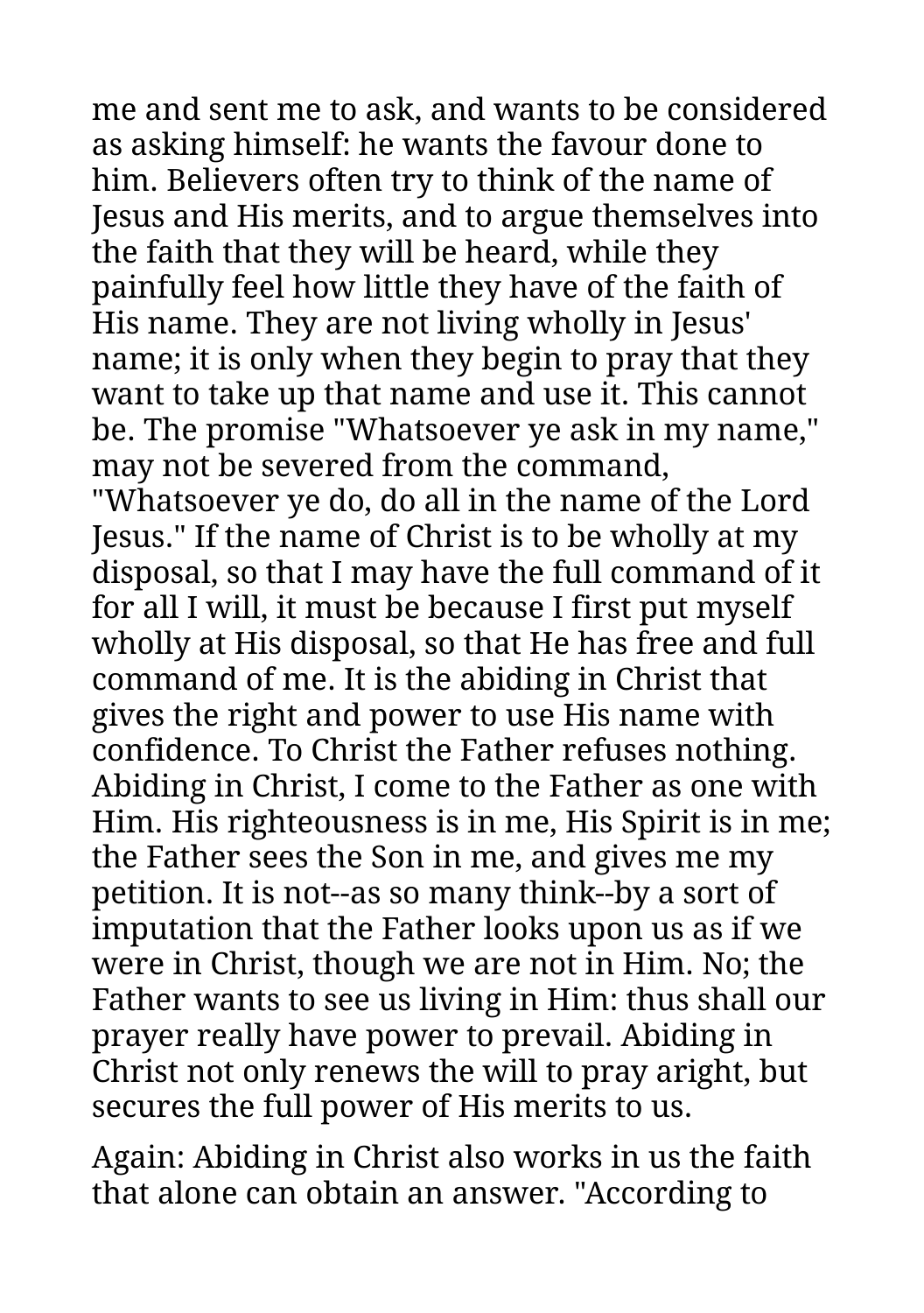your faith be it unto you": this is one of the laws of the kingdom. "Believe that ye receive, and ye shall have." This faith rests upon, and is rooted in the Word, but is something infinitely higher than the mere logical conclusion: God has promised, I shall obtain. No; faith, as a spiritual act, depends upon the words abiding in us as living powers, and so upon the state of the whole inner life. Without fasting and prayer (Mark 9:29), without humility and a spiritual mind (John 5:44), without a wholehearted obedience (1 John 3:22), there cannot be this living faith. But as the soul abides in Christ, and grows into the consciousness of its union with Him, and sees how entirely it is He who makes it and its petition acceptable, it dares to claim an answer because it knows itself one with Him. It was by faith it learnt to abide in Him; as the fruit of that faith, it rises to a larger faith in all that God has promised to be and to do. It learns to breathe its prayers in the deep, quiet, confident assurance: We know we have the petition we ask of Him.

Abiding in Christ, further, keeps us in the place where the answer can be bestowed. Some believers pray earnestly for blessing; but when God comes and looks for them to bless them, they are not to be found. They never thought that the blessing must not only be asked, but waited for, and received in prayer. Abiding in Christ is the place for receiving answers. Out of Him the answer would be dangerous--we should consume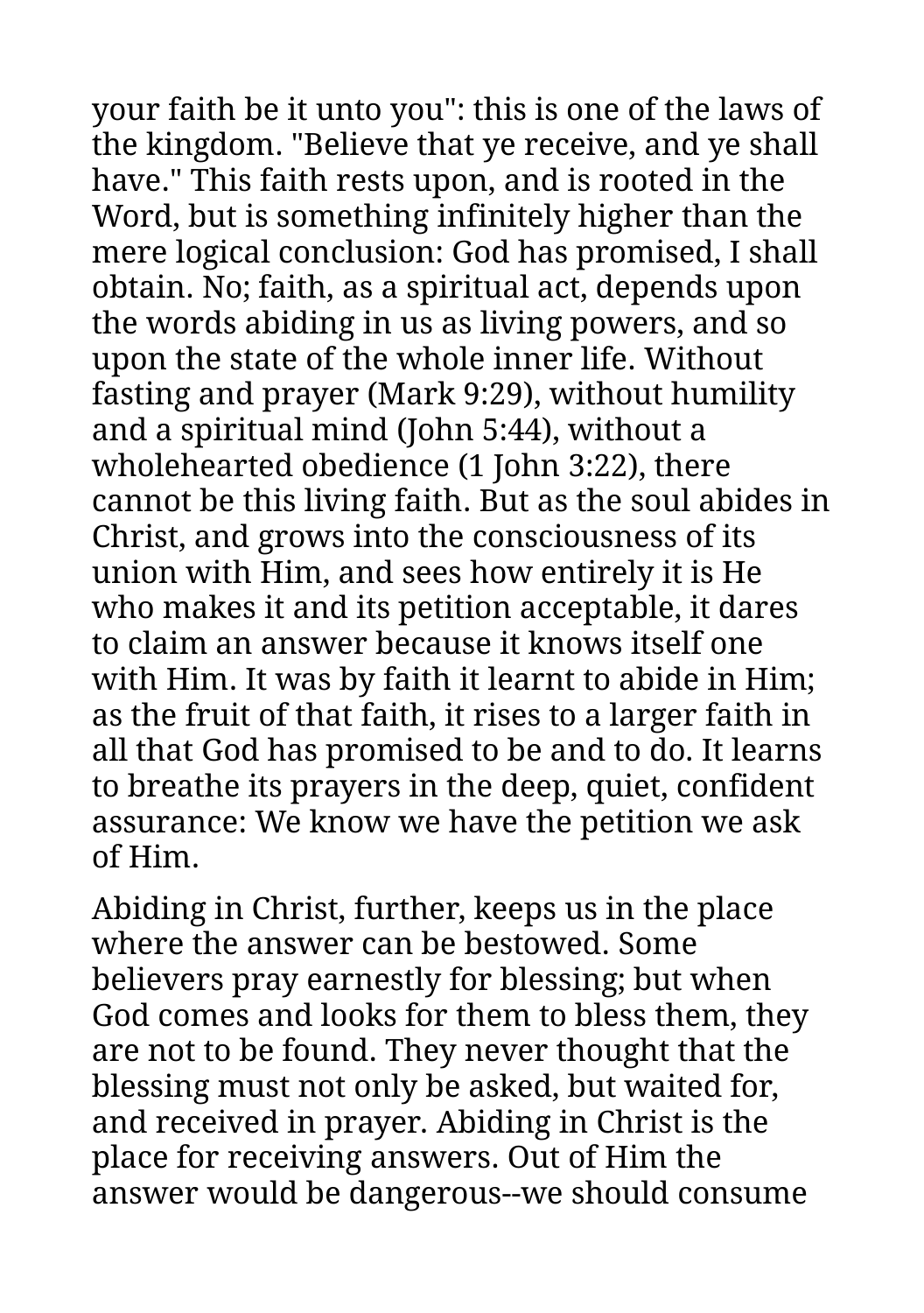it on our lusts (Jas. 4:3). Many of the richest answers--say for spiritual grace, or for power to work and to bless--can only come in the shape of a larger experience of what God makes Christ to us. The fulness is IN Him; abiding in Him is the condition of power in prayer, because the answer is treasured up and bestowed in Him.

Believer, abide in Christ, for there is the school of prayer--mighty, effectual, answer-bringing prayer. Abide in Him, and you shall learn what to so many is a mystery: That the secret of the prayer of faith is the life of faith--the life that abides in Christ alone.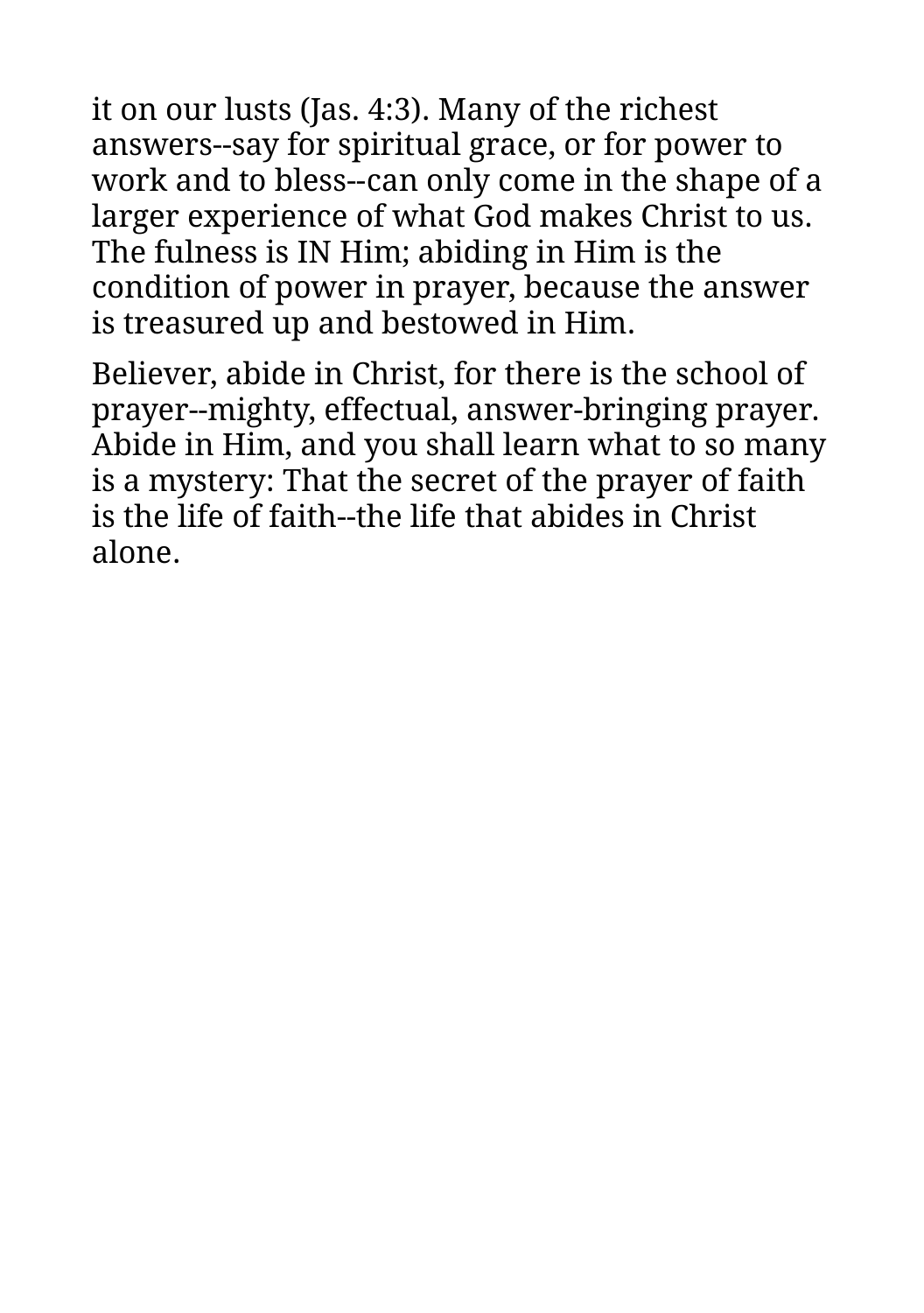## **CHAPTER 22**

## **AND IN HIS LOVE**

"As the Father hath loved me, so have I loved you: abide ye in my love."--John 15:9.[1]

BLESSED Lord, enlighten our eyes to see aright the glory of this wondrous word. Open to our meditation the secret chamber of THY LOVE, that our souls may enter in, and find there their everlasting dwelling-place. How else shall we know aught of a love that passeth knowledge?

Before the Saviour speaks the word that invites us to abide in His love, He first tells us what that love is. What He says of it must give force to His invitation, and make the thought of not accepting it an impossibility: "As the Father hath loved me, so I have loved you!"

"As the Father hath loved me." How shall we be able to form right conceptions of this love? Lord, teach us. God is love. Love is His very being. Love is not an attribute, but the very essence of His nature, the centre round which all His glorious attributes gather. It was because He was love that He was the Father, and that there was a Son. Love needs an object to whom it can give itself away, in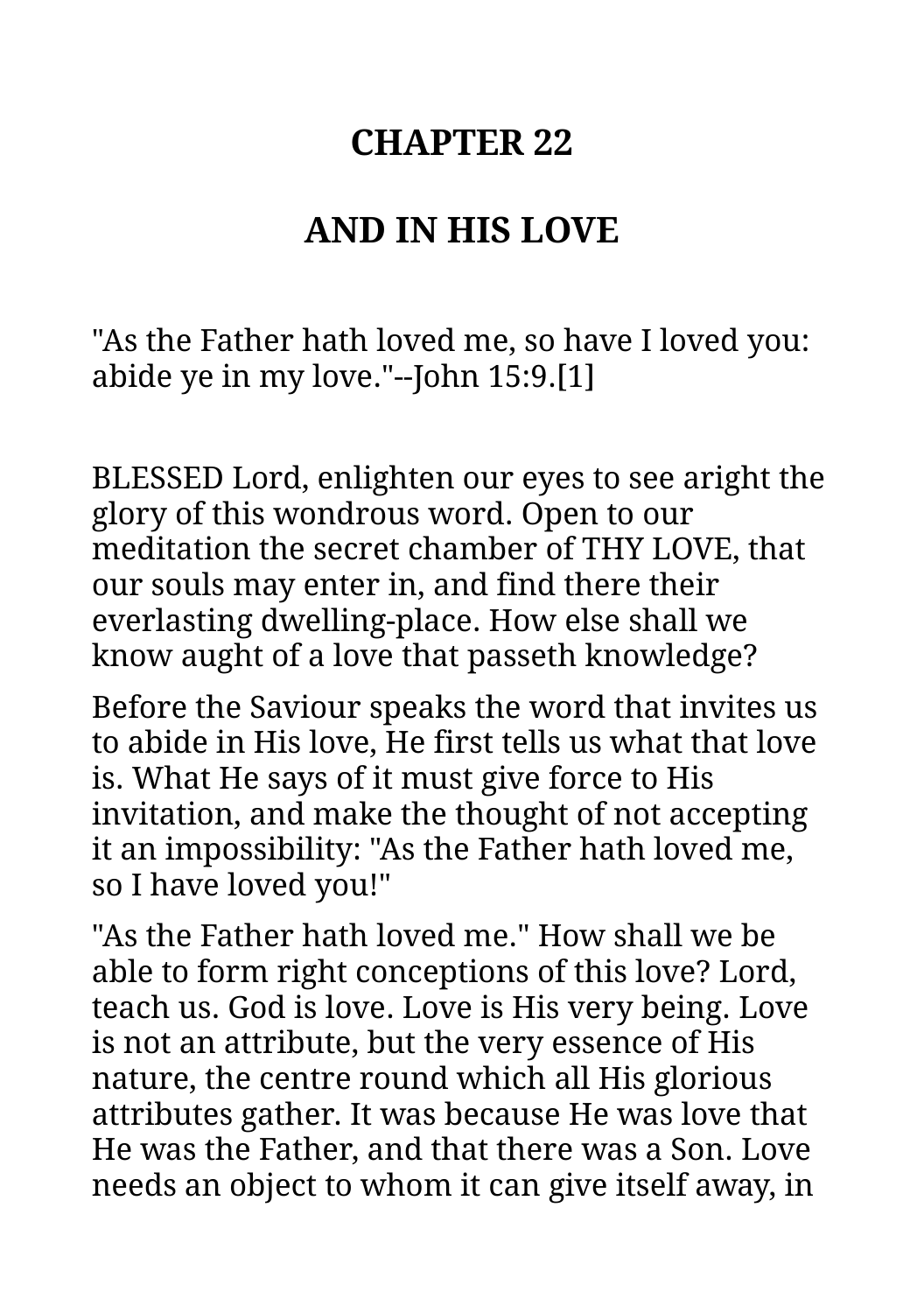whom it can lose itself, with whom it can make itself one. Because God is love, there must be a Father and a Son. The love of the Father to the Son is that divine passion with which He delights in the Son, and speaks, "My beloved Son, in whom I am well pleased." The divine love is as a burning fire; in all its intensity and infinity it has but one object and but one joy, and that is the onlybegotten Son. When we gather together all the attributes of God--His infinity, His perfection, His immensity, His majesty, His omnipotence--and consider them but as the rays of the glory of His love, we still fail in forming any conception of what that love must be. It is a love that passeth knowledge.

And yet this love of God to His Son must serve, O my soul, as the glass in which you are to learn how Jesus loves you. As one of His redeemed ones, you are His delight, and all His desire is to you, with the longing of a love which is stronger than death, and which many waters cannot quench. His heart yearns after you, seeking your fellowship and your love. Were it needed, He could die again to possess you. As the Father loved the Son, and could not live without Him, could not be God the blessed without Him-so Jesus loves you. His life is bound up in yours; you are to Him inexpressibly more indispensable and precious than you ever can know. You are one with Himself. "As the Father hath loved me, so have I loved you." What a love!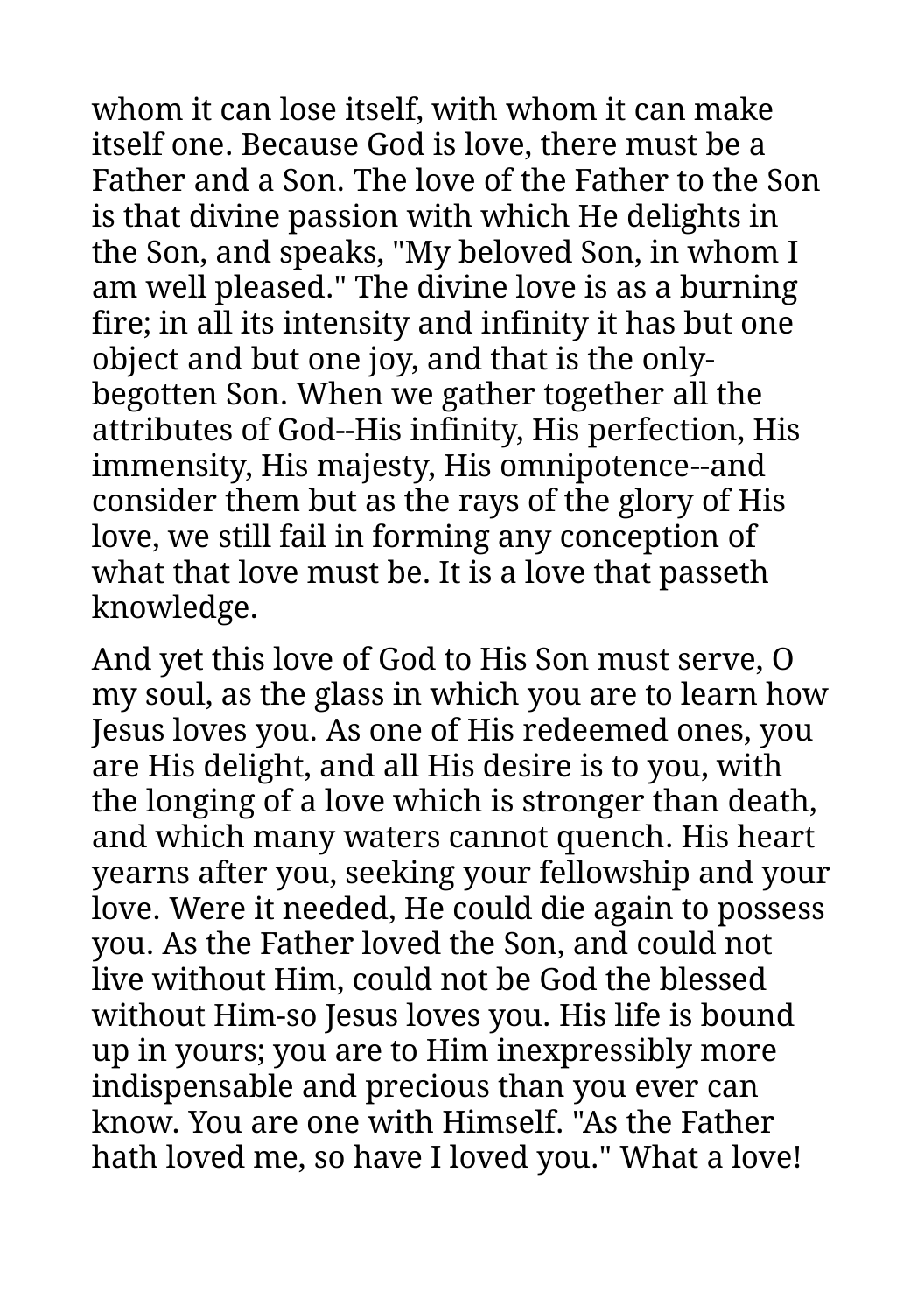It is an eternal love. From before the foundation of the world-God's Word teaches us this-the purpose had been formed that Christ should be the Head of His Church, that He should have a body in which His glory could be set forth. In that eternity He loved and longed for those who had been given Him by the Father; and when He came and told His disciples that He loved them, it was indeed not with a love of earth and of time, but with the love of eternity. And it is with that same infinite love that His eye still rests upon each of us here seeking to abide in Him, and in each breathing of that love there is indeed the power of eternity. "I have loved thee with an everlasting love."

It is a perfect love. It gives all, and holds nothing back. "The Father loveth the Son, and hath given all things into His hand." And just so Jesus loves His own: all He has is theirs. When it was needed, He sacrificed His throne and crown for you: He did not count His own life and blood too dear to give for you. His righteousness, His Spirit, His glory, even His throne, all are yours. This love holds nothing, nothing back, but, in a manner which no human mind can fathom, makes you one with itself. O wondrous love! to love us even as the Father loved Him, and to offer us this love as our everyday dwelling.

It is a gentle and most tender love. As we think of the love of the Father to the Son, we see in the Son everything so infinitely worthy of that love. When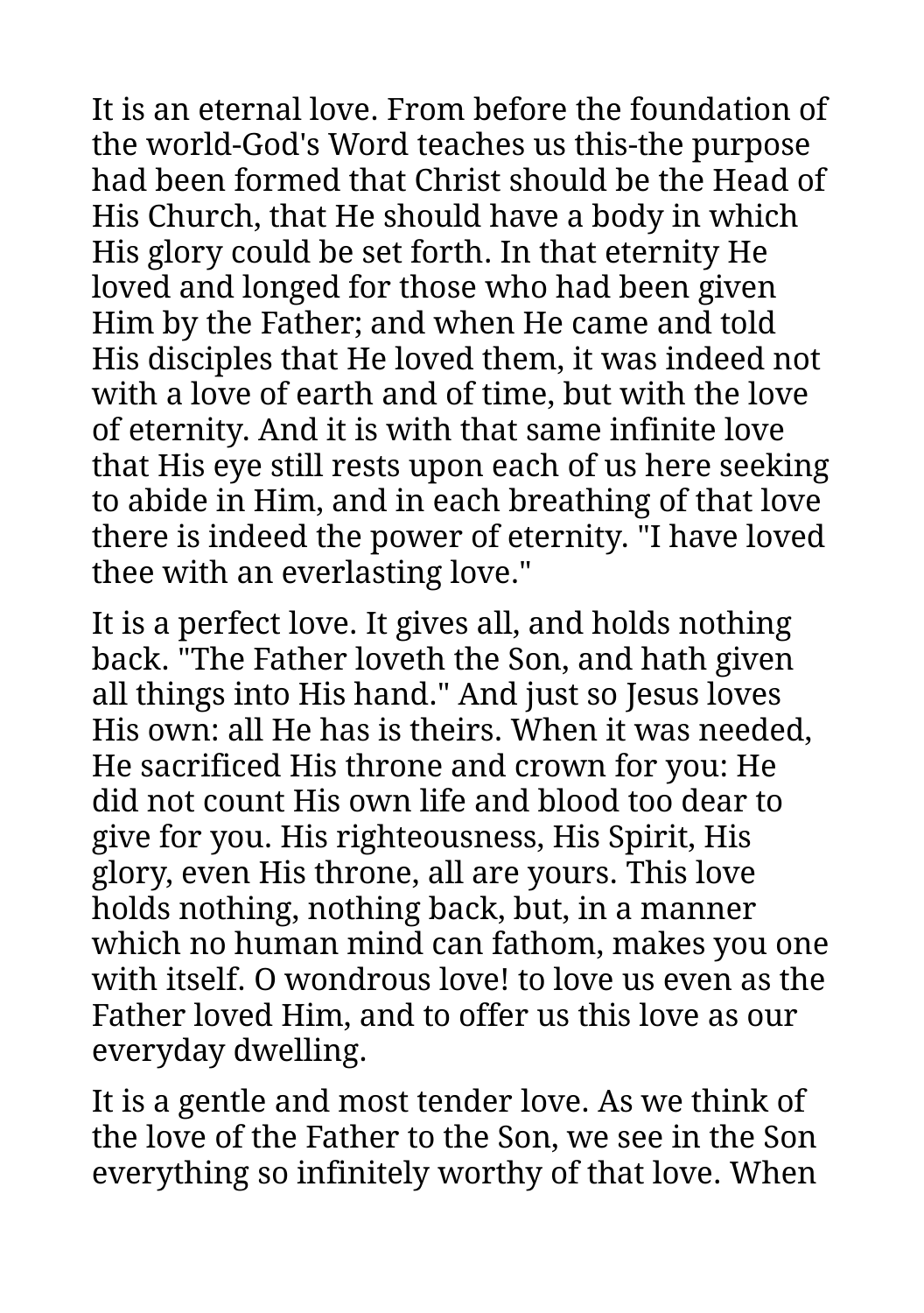we think of Christ's love to us, there is nothing but sin and unworthiness to meet the eye. And the question comes: How can that love within the bosom of the divine life and its perfections be compared to the love that rests on sinners? Can it indeed be the same love? Blessed be God, we know it is so. The nature of love is always one, however different the objects. Christ knows of no other law of love but that with which His Father loved Him. Our wretchedness only serves to call out more distinctly the beauty of love, such as could not be seen even in heaven. With the tenderest compassion He bows to our weakness, with patience inconceivable He bears with our slowness, with the gentlest loving-kindness He meets our fears and our follies. It is the love of the Father to the Son, beautified, glorified, in its condescension, in its exquisite adaptation to our needs.

And it is an unchangeable love. "Having loved His own which were in the world, He loved them to the end." "The mountains shall depart, and the hills be removed, but my kindness shall not depart from thee." The promise with which it begins its work in the soul is this: "I shall not leave thee, until I have done that which I have spoken to thee of." And just as our wretchedness was what first drew it to us, so the sin, with which it is so often grieved, and which may well cause us to fear and doubt, is but a new motive for it to hold to us all the more. And why? We can give no reason but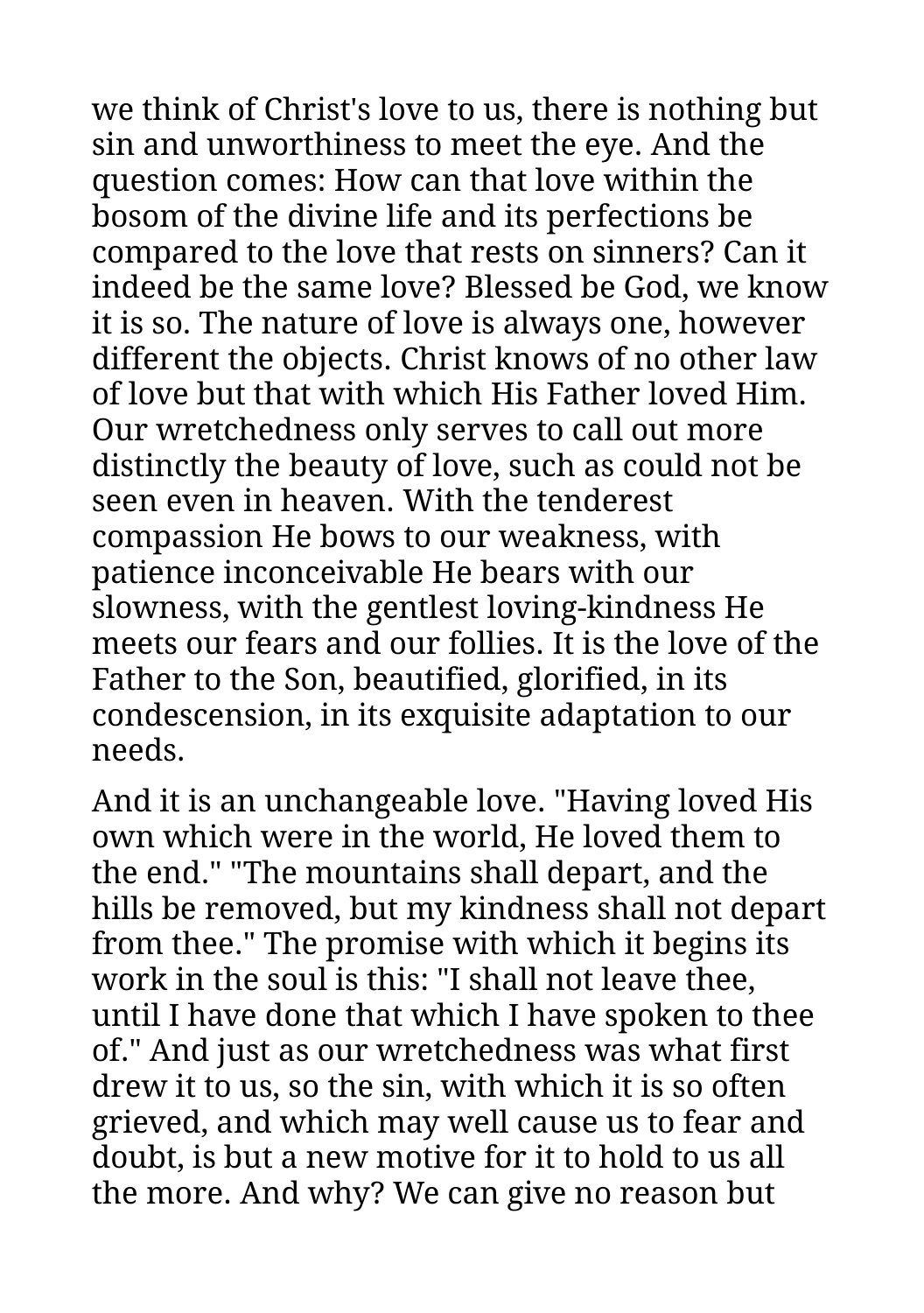this: "As the Father hath loved me, so I have loved you."

And now, does not this love suggest the motive, the measure, and the means of that surrender by which we yield ourselves wholly to abide in Him?

This love surely supplies a motive. Only look and see how this love stands and pleads and prays. Gaze, O gaze on the divine form, the eternal glory, the heavenly beauty, the tenderly pleading gentleness of the crucified love, as it stretches out its pierced hands and says, "Oh, wilt thou not abide with me? wilt thou not come and abide in me?" It points you up to the eternity of love whence it came to seek you. It points you to the Cross, and all it has borne to prove the reality of its affection, and to win you for itself. It reminds you of all it has promised to do for you, if you will but throw yourself unreservedly into its arms. It asks you whether, so far as you have come to dwell with it and taste its blessedness, it has not done well by you. And with a divine authority, mingled with such an inexpressible tenderness that one might almost think he heard the tone of reproach in it, it says, "Soul, as the Father hath loved me, so I have loved you: abide in my love." Surely there can be but one answer to such pleading: Lord Jesus Christ! here I am. Henceforth Thy love shall be the only home of my soul: in Thy love alone will I abide.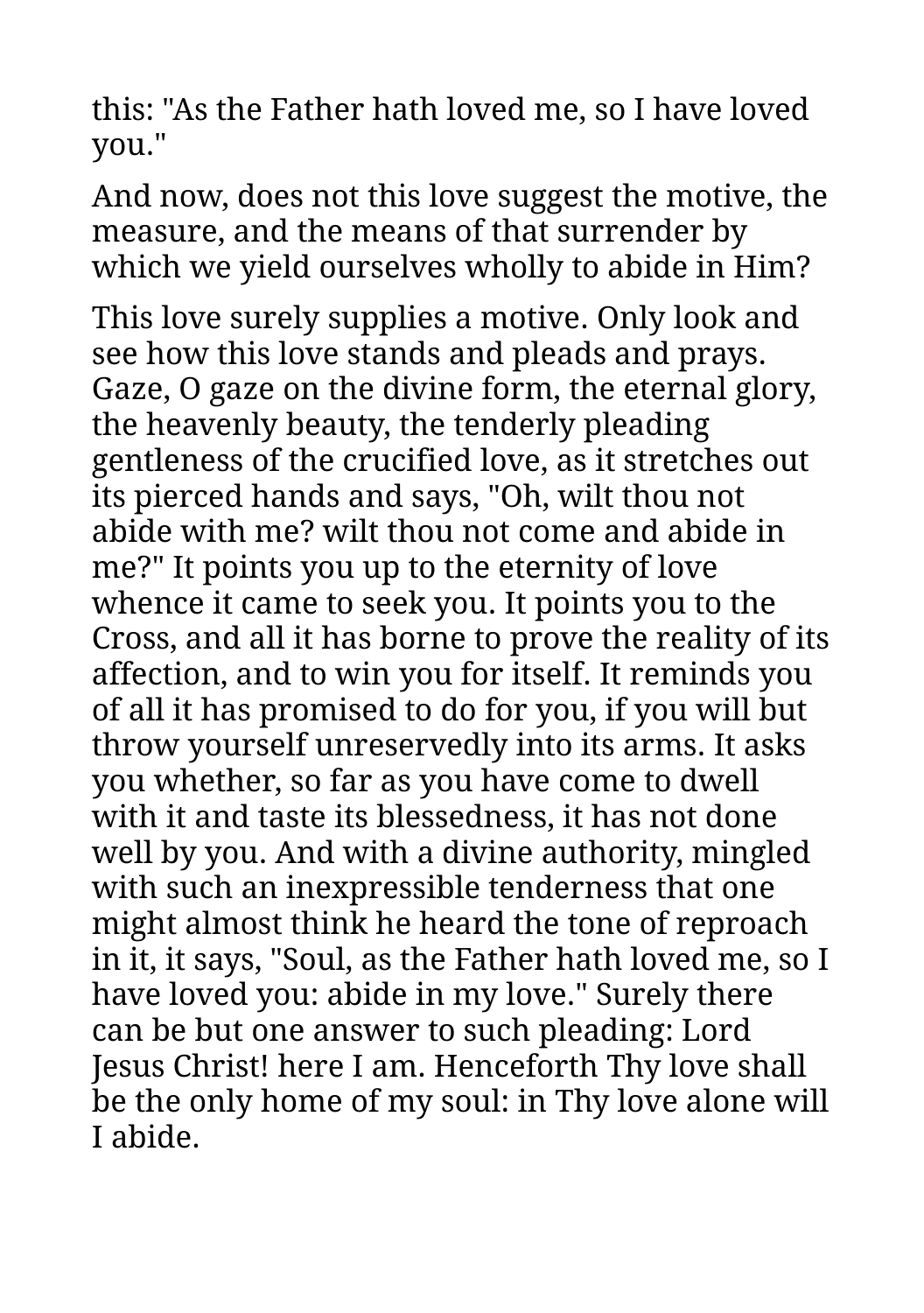That love is not only the motive, but also the measure, of our surrender to abide in it. Love gives all, but asks all. It does so, not because it grudges us aught, but because without this it cannot get possession of us to fill us with itself. In the love of the Father and the Son,it was so. In the love of Jesus to us, it was so. In our entering into His love to abide there, it must be so too; our surrender to it must have no other measure than its surrender to us. O that we understood how the love that calls us has infinite riches and fulness of joy for us, and that what we give up for its sake will be rewarded a hundredfold in this life! Or rather, would that we understood that it is a LOVE with a height and a depth and a length and a breadth that passes knowledge! How all thought of sacrifice or surrender would pass away, and our souls be filled with wonder at the unspeakable privilege of being loved with such a love, of being allowed to come and abide in it for ever.

And if doubt again suggest the question: But is it possible, can I always abide in His love? listen how that love itself supplies the only means for the abiding in Him: It is faith in that love which will enable us to abide in it. If this love be indeed so divine, such an intense and burning passion, then surely I can depend on it to keep me and to hold me fast. Then surely all my unworthiness and feebleness can be no hindrance. If this love be indeed so divine, with infinite power at its command, I surely have a right to trust that it is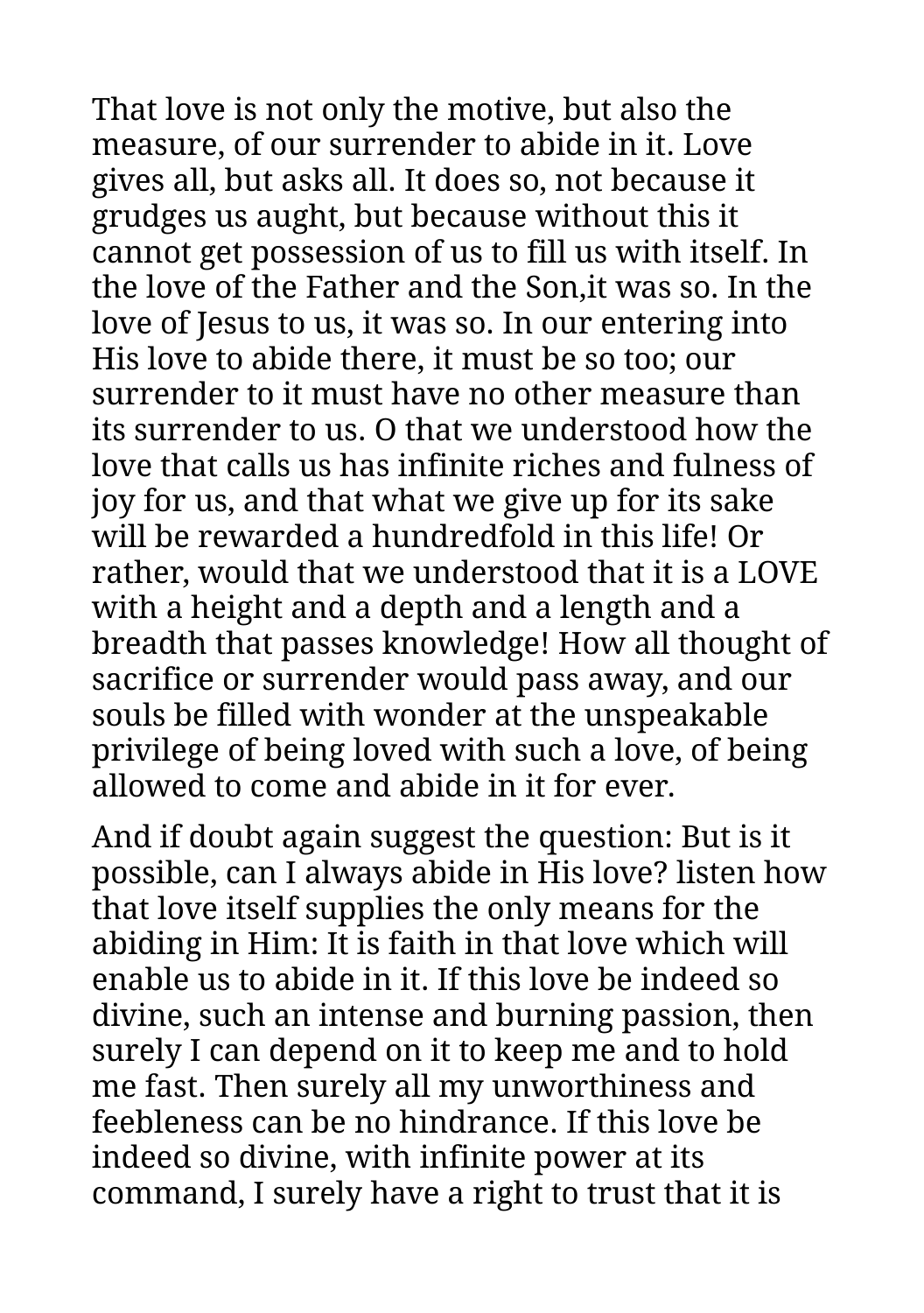stronger than my weakness; and that with its almighty arm it will clasp me to its bosom, and suffer me to go out no more. I see how this is the one thing my God requires of me. Treating me as a reasonable being endowed with the wondrous power of willing and choosing, He cannot force all this blessedness on me, but waits till I give the willing consent of the heart. And the token of this consent He has in His great kindness ordered faith to be-that faith by which utter sinfulness casts itself into the arms of love to be saved, and utter weakness to be kept and made strong. O Infinite Love! Love with which the Father loved the Son! Love with which the Son loves us! I can trust thee, I do trust thee. O keep me abiding in Thyself.

[1] It is difficult to understand why in our English Bible one Greek word should in the first sixteen verses of John 15 have had three different translations: abide in ver. 4, continue in ver. 9, and remain in vers. 11 and 16. The Revised Version has of course kept the one word, abide.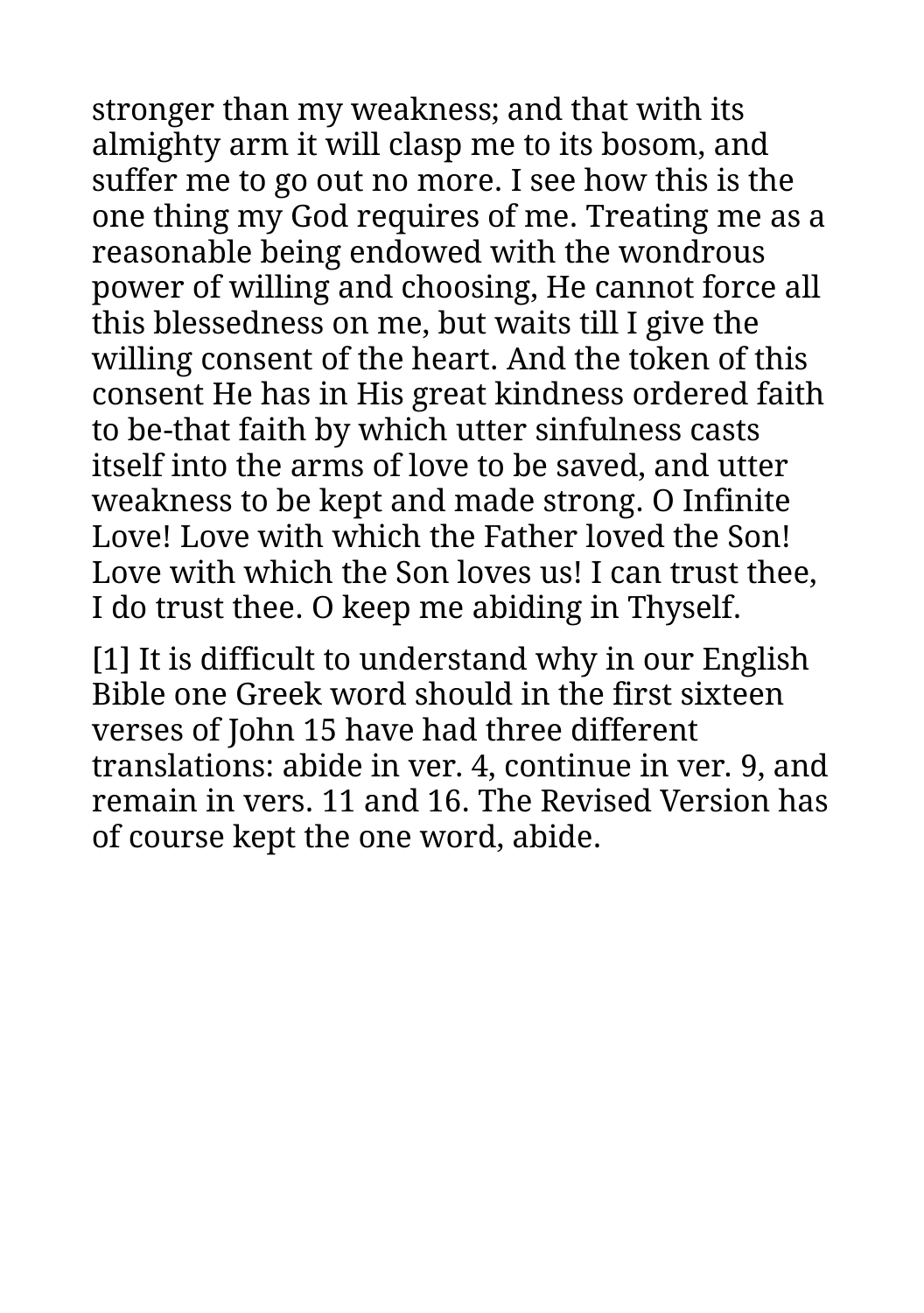## **CHAPTER 23**

### **AS CHRIST IN THE FATHER**

"As the Father hath loved me, so I have loved you. Abide in my love, even as I abide in my Father's love."-JOHN 15:9,10.

CHRIST had taught His disciples that to abide in Him was to abide in His love. The hour of His suffering is nigh, and He cannot speak much more to them. They doubtless have many questions to ask as to what that abiding in Him and His love is. He anticipates and meets their wishes, and gives them HIS OWN LIFE as the best exposition of His command. As example and rule for their abiding in His love, they have to look to His abiding in the Father's love. In the light of His union with the Father, their union with Him will become clear. His life in the Father is the law of their life in Him.

The thought is so high that we can hardly take it in, and is yet so clearly revealed, that we dare not neglect it. Do we not read in John 6 (ver.57), "As I live by the Father, even so he that eateth me, he shall live by me"? And the Saviour prays so distinctly (John 17:22), "that they may be one even as we are one: I in them, and Thou in me." The blessed union of Christ with the Father and His life in Him is the only rule of our thoughts and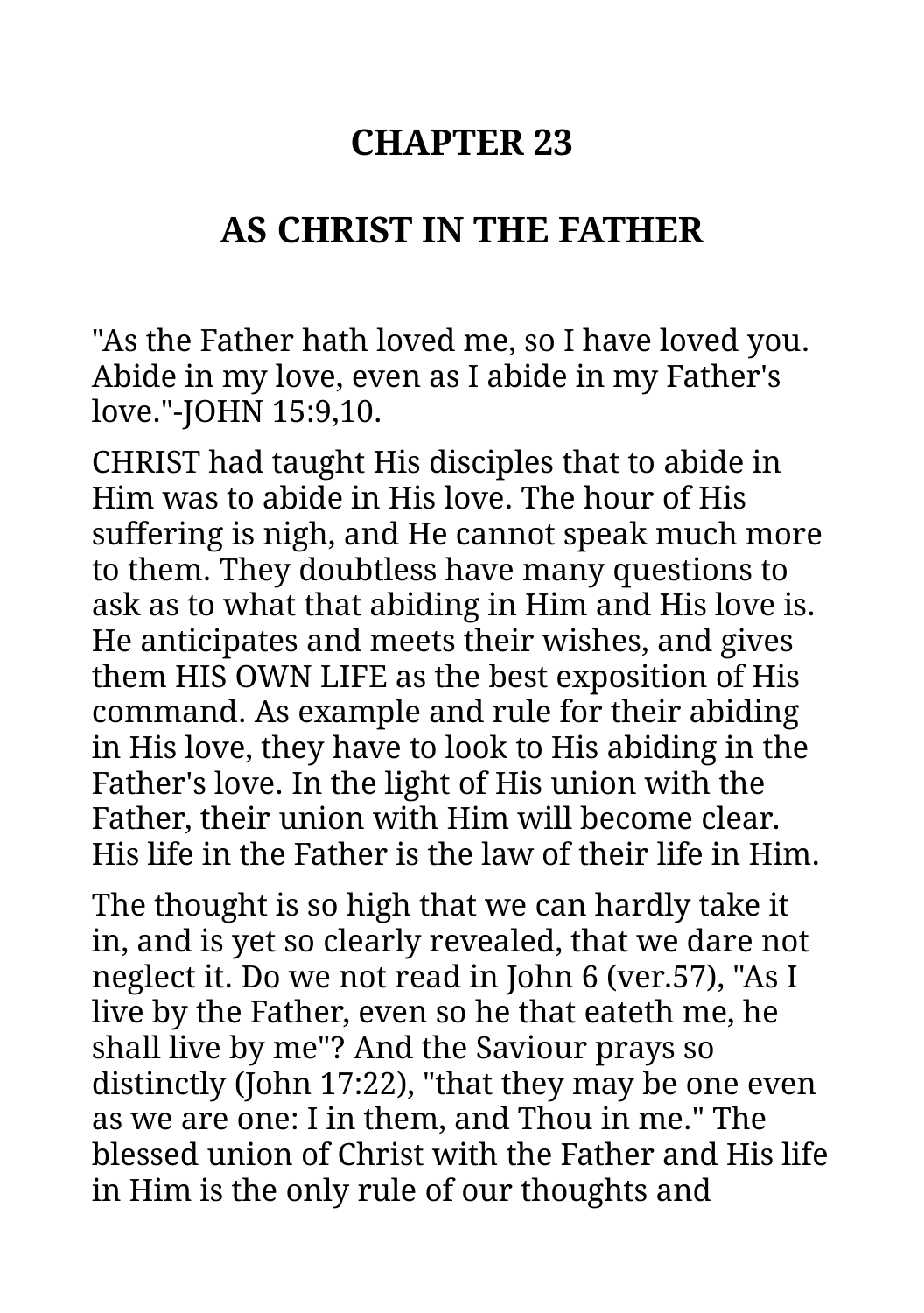expectations in regard to our living and abiding in Him.

Think first of the origin of that life of Christ in the Father. They were ONE--one in life and one in love. In this His abiding in the Father had its root. Though dwelling here on earth, He knew that He was one with the Father; that the Father's life was in Him, and His love on Him. Without this knowledge, abiding in the Father and His love would have been utterly impossible. And it is thus only that you can abide in Christ and His love. Know that you are one with Him--one in the unity of nature. By His birth He became man, and took your nature that He might be one with you. By your new birth you become one with Him, and are made partaker of His divine nature. The link that binds you to Him is as real and close as bound Him to the Father--the link of a divine life. Your claim on Him is as sure and always availing as was His on the Father. Your union with Him is as close.

And as it is the union of a divine life, it is one of an infinite love. In His life of humiliation on earth He tasted the blessedness and strength of knowing Himself the object of an infinite love, and of dwelling in it all the day; from His own example He invites you to learn that herein lies the secret of rest and joy. You are one with Him: yield yourself now to be loved by Him; let your eyes and heart open to the love that shines and presses in on you on every side. Abide in His love.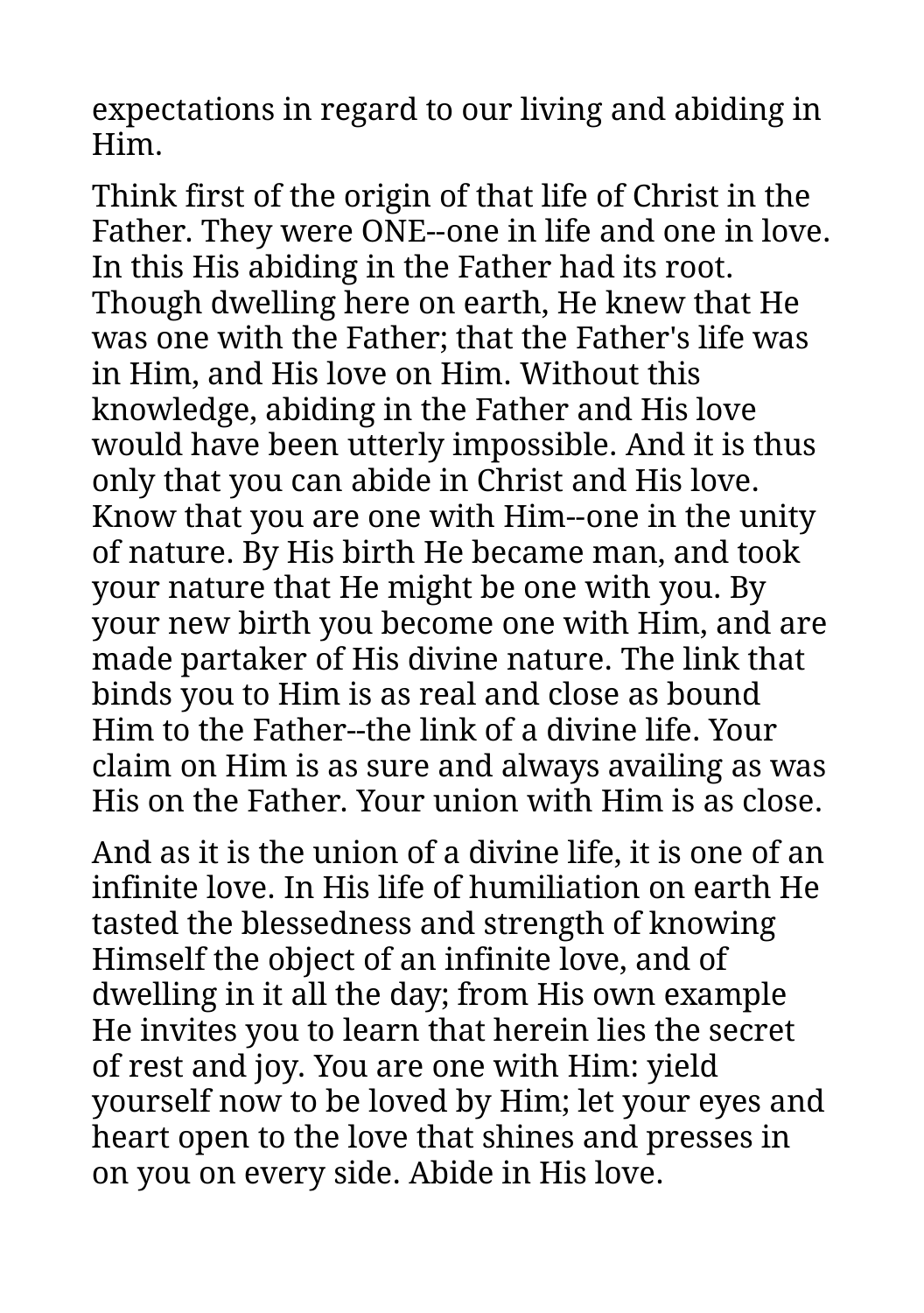Think then too of the mode of that abiding in the Father and His love which is to be the law of your life. "I kept my Father's commandments and abide in His love." His was a life of subjection and dependence and yet most blessed. To our proud self-seeking nature the thought of dependence and subjection suggests the idea of humiliation and servitude; in the life of love which the Son of God lived, and to which He invite us, they are the secret of blessedness. The Son is not afraid of losing aught by giving up all to the Father, for He knows that the Father loves Him, and can have no interest apart from that of the beloved Son. He knows that as complete as is the dependence on His part is the communication on the part of the Father of all He possesses. Hence when He had said, "The Son can do nothing of Himself, except He see the Father do it," He adds at once, "Whatsoever things the Father doeth, them also doeth the Son likewise: for the Father loveth the Son, and showeth Him all things that Himself doeth." The believer who studies this life of Christ as the pattern and the promise of what his may be, learns to understand how the "Without me ye can do nothing," is but the forerunner of "I can do all things through Christ who strengtheneth me." We learn to glory in infirmities, to take pleasure in necessities and distresses for Christ's sake; for "when I am weak, then am I strong." He rises above the ordinary tone in which so many Christians speak of their weakness, while they are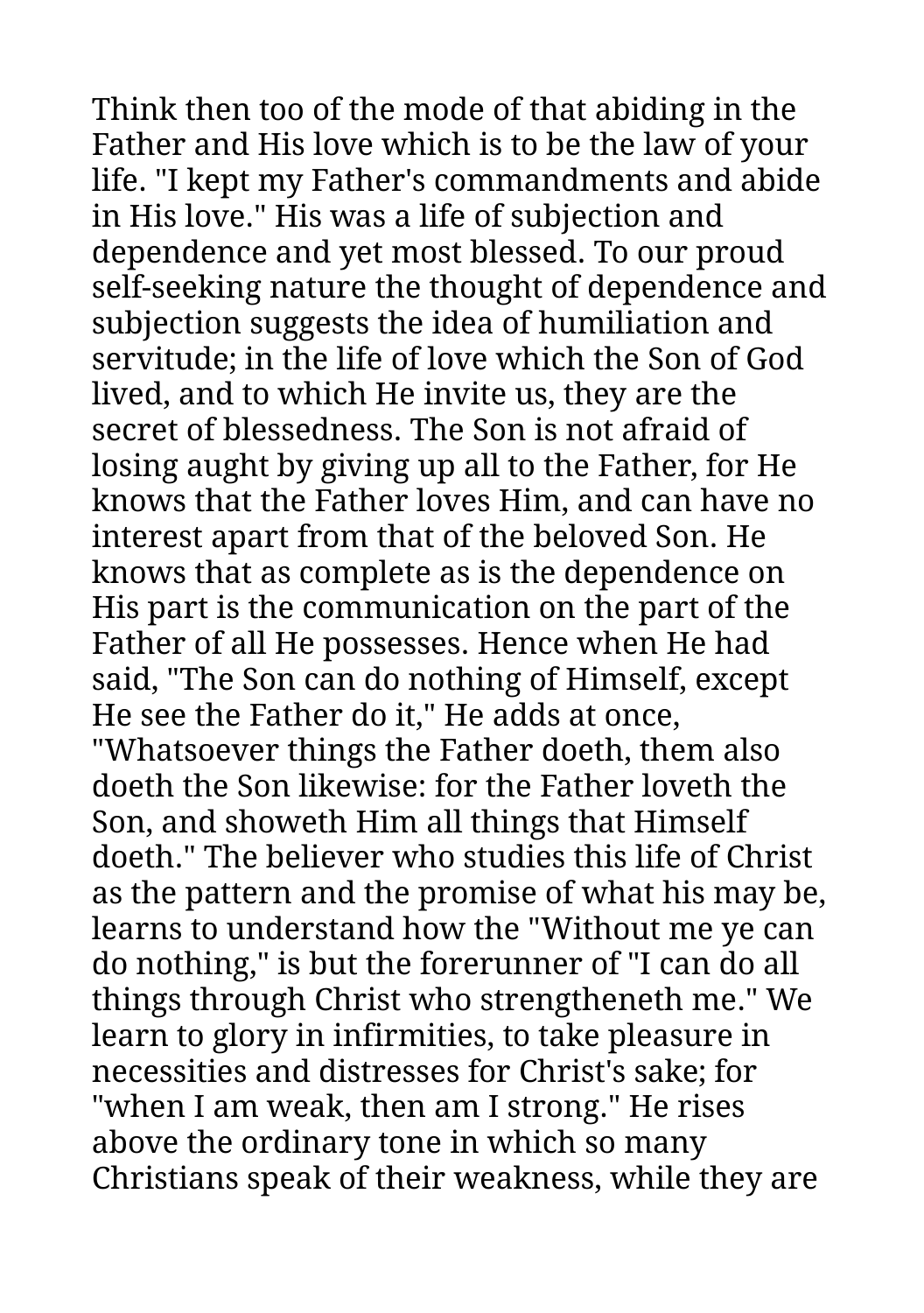content to abide there, because he has learnt from Christ that in the life of divine love the emptying of self and the sacrifice of our will is the surest way to have all we can wish or will. Dependence, subjection, self-sacrifice, are for the Christian as for Christ the blessed path of life. Like as Christ lived through and in the Father, even so the believer lives through and in Christ.

Think of the glory of this life of Christ in the Father's love. Because He gave Himself wholly to the Father's will and glory, the Father crowned Him with glory and honour. He acknowledged Him as His only representative; He made Him partaker of His power and authority; He exalted Him to share His throne as God. And even so will it be with him who abides in Christ's love. If Christ finds us willing to trust ourselves and our interests to His love, if in that trust we give up all care for our own will and honour, if we make it our glory to exercise and confess absolute dependence on Him in all things, if we are content to have no life but in Him, He will do for us what the Father did for Him. He will lay of His glory on us: As the name of our Lord is Jesus is glorified in us, we are glorified in Him (2 Thess.1:12). He acknowledges us as His true and worthy representatives; He entrusts us with His power; He admits us to His counsels, as He allows our intercession to influence His rule of His Church and the world; He makes us the vehicles of His authority and His influence over men. His Spirit knows no other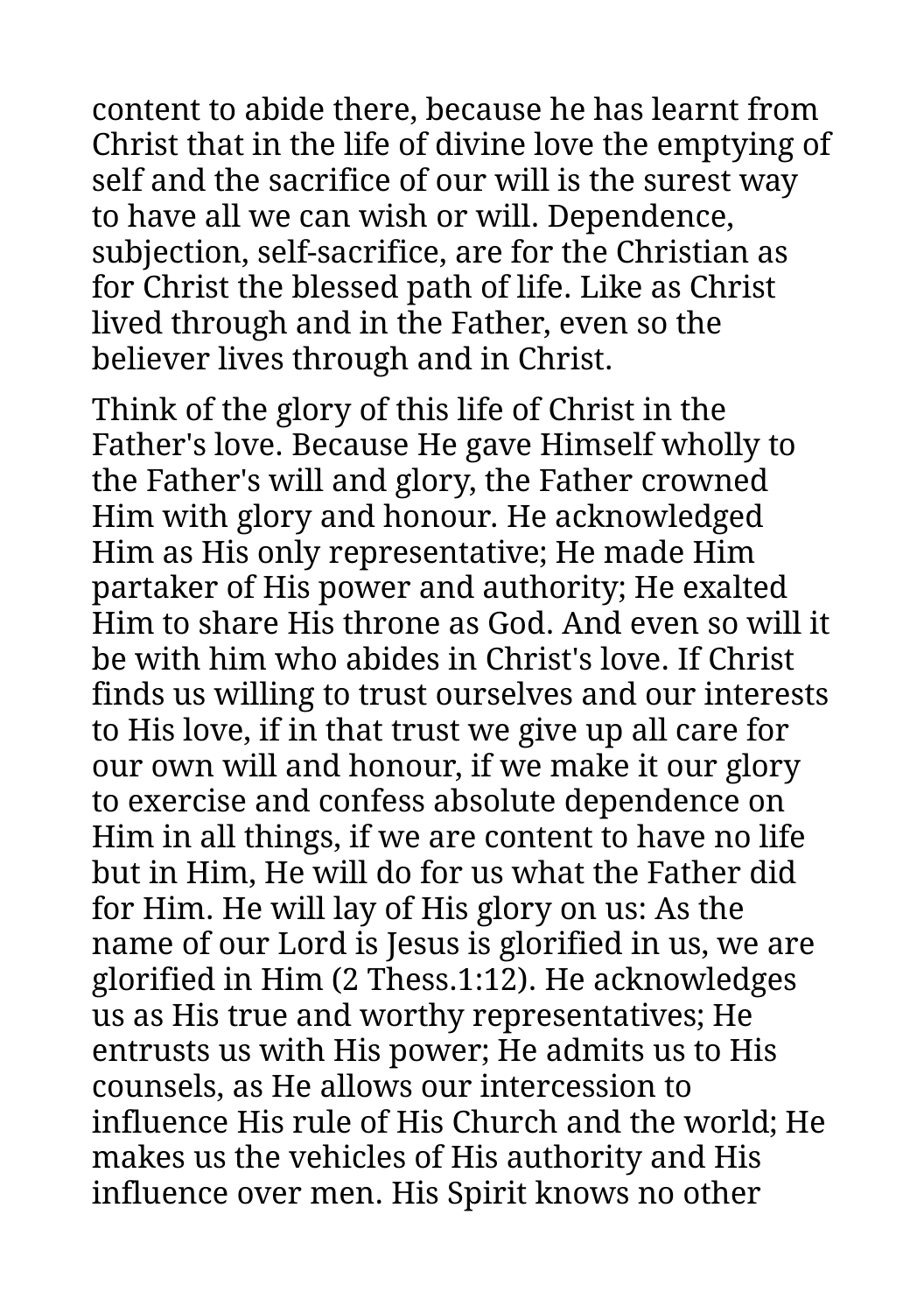dwelling than such, and seeks no other instruments for His divine work. Blessed life of love for the soul that abides in Christ's love, even as He in the Father's!

Believer! abide in the love of Christ. Take and study His relation to the Father as pledge of what thine own can become. As blessed, as mighty, as glorious as was His life in the Father, can yours be in Him. Let this truth, accepted under the teaching of the Spirit in faith, remove every vestige of fear, as if abiding in Christ were a burden and a work. In the light of His life in the Father, let it henceforth be to you a blessed rest in the union with Him, an overflowing fountain of joy and strength. To abide in His love, His mighty, saving, keeping, satisfying love, even as He abode in the Father's love--surely the very greatness of our calling teaches us that it never can be a work we have to perform; it must be with us as with Him, the result of the spontaneous outflowing of a life from within, and the mighty inworking of the love from above. What we only need is this: to take time and study the divine image of this life of love set before us in Christ. We need to have our souls still unto God, gazing upon that life of Christ in the Father until the light from heaven falls on it, and we hear the living voice of our Beloved whispering gently to us personally the teaching He gave to the disciples. Soul, be still and listen; let every thought be hushed until the word has entered your heart too: "Child! I love thee, even as the Father loved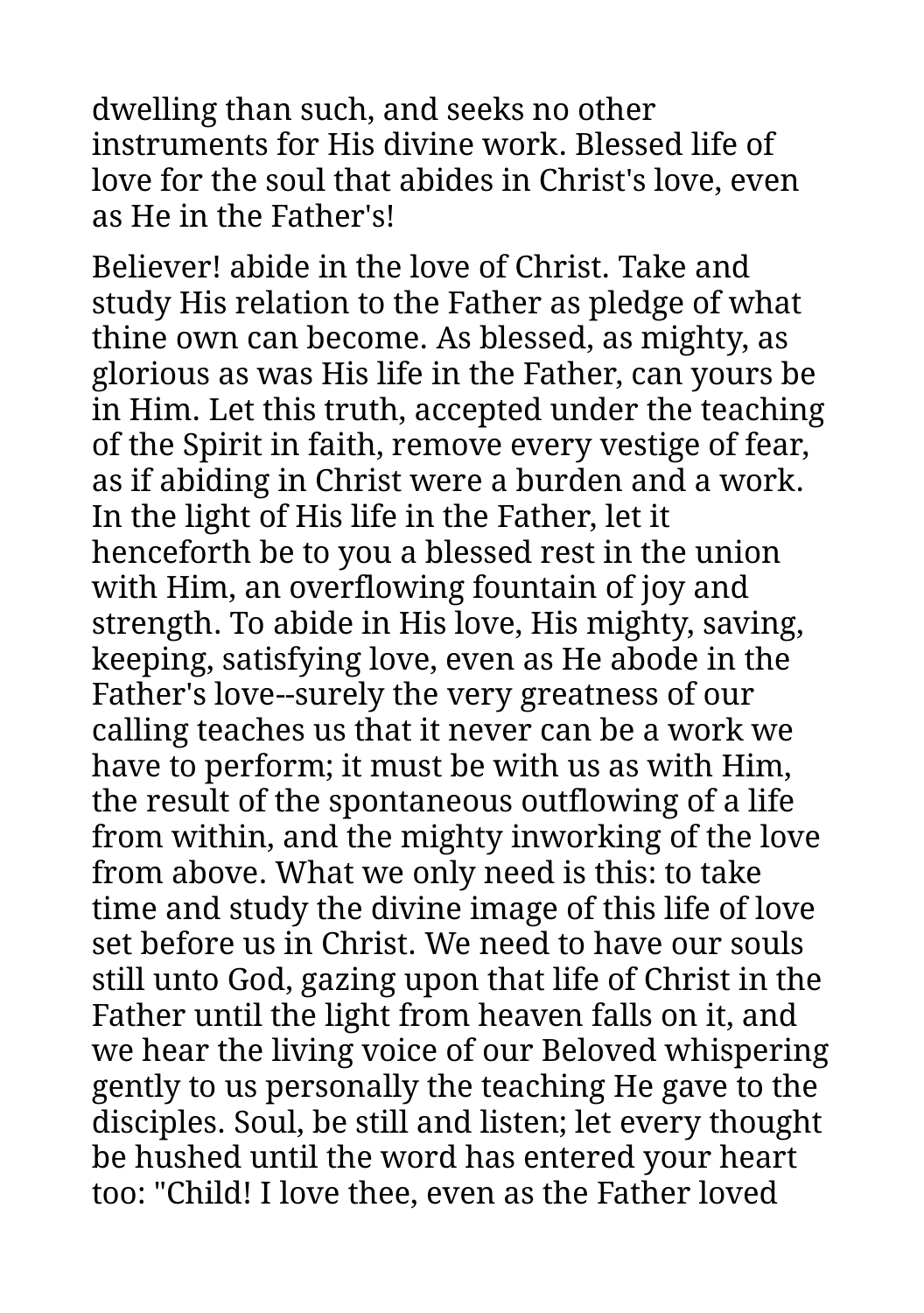me. Abide in my love, even as I abide in the Father's love. Thy life on earth in me is to be the perfect counterpart of mine in the Father."

And if the thought will sometimes come: Surely this is too high for us; can it be really true? only remember that the greatness of the privilege is justified by the greatness of the object He has in view. Christ was the revelation of the Father on earth. He could not be this if there were not the most perfect unity, the most complete communication of all the Father had to the Son. He could be it because the Father loved Him, and He abode in that love. Believers are the revelation of Christ on earth. They cannot be this unless there be perfect unity, so that the world can know that He loves them and has sent them. But they can be it if Christ loves them with the infinite love that gives itself and all it has, and if they abide in that love.

Lord, show us Thy love. Make us with all the saints to know the love that passeth knowledge. Lord, show us in Thine own blessed life what it is to abide in Thy love. And the sight shall so win us, that it will be impossible for us one single hour to seek any other life than the life of abiding in Thy love.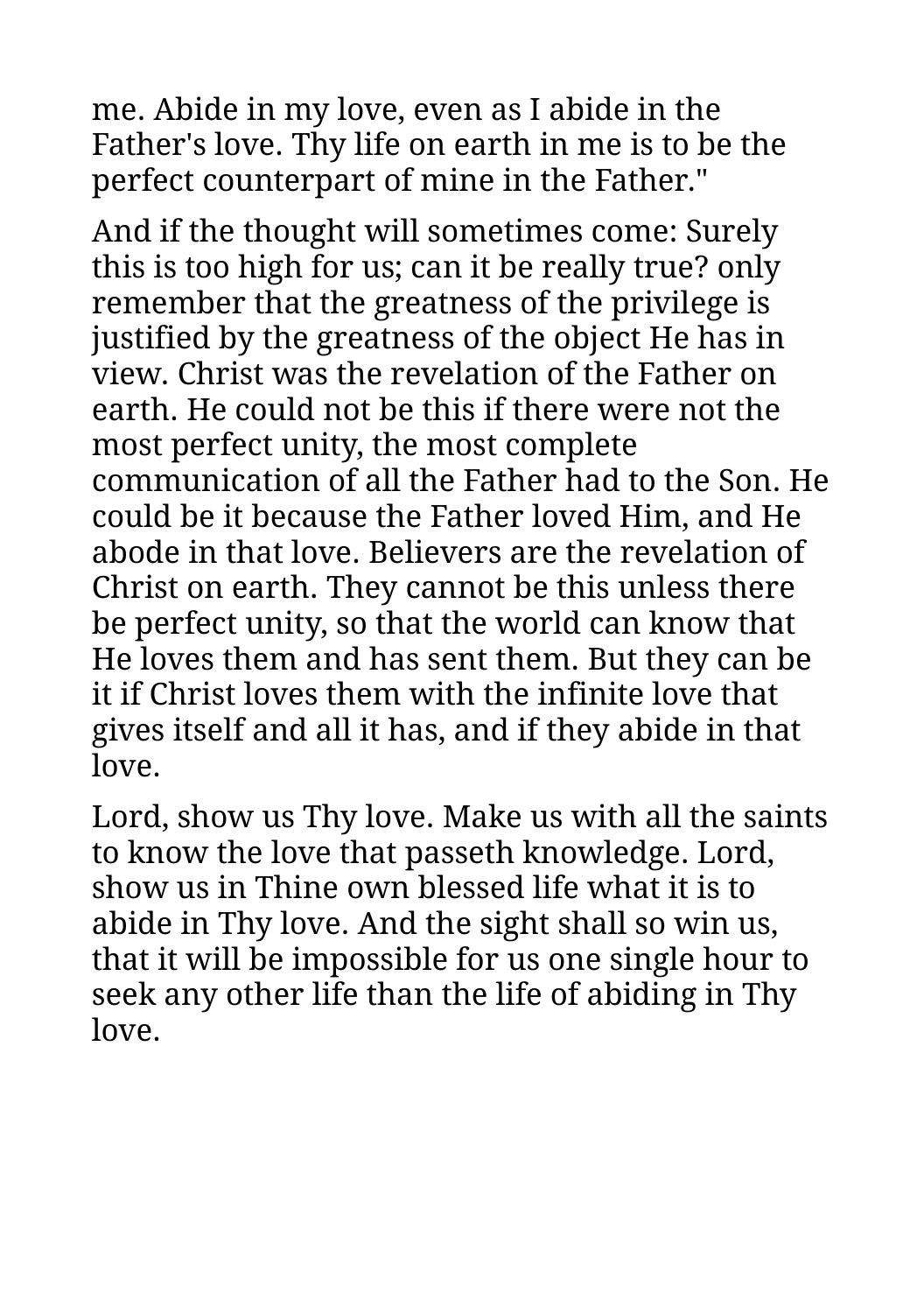### **CHAPTER 24**

#### **OBEYING HIS COMMANDMENTS**

"If ye keep my commandments, ye shall abide in my love; even as I kept my Father's commandments, and abide in his love."--JOHN 15:10.

How clearly we are taught here the place which good works are to occupy in the life of the believer! Christ as the beloved Son was in the Father's love. He kept His commandments, and so He abode in the love. So the believer, without works, receives Christ and is in Him; he keeps the commandments, and so abides in the love. When the sinner, in coming to Christ, seeks to prepare himself by works, the voice of the Gospel sounds, "Not of works." When once in Christ, lest the flesh should abuse the word, "Not of works," the Gospel lifts its voice as loud: "Created in Christ Jesus unto good works" (see Eph.2:9,10). To the sinner out of Christ, works may be his greatest hindrance, keeping him from the union with the Saviour. To the believer in Christ, works are strength and blessing, for by them faith is made perfect (Jas.2:22), the union with Christ is cemented, and the soul established and more deeply rooted in the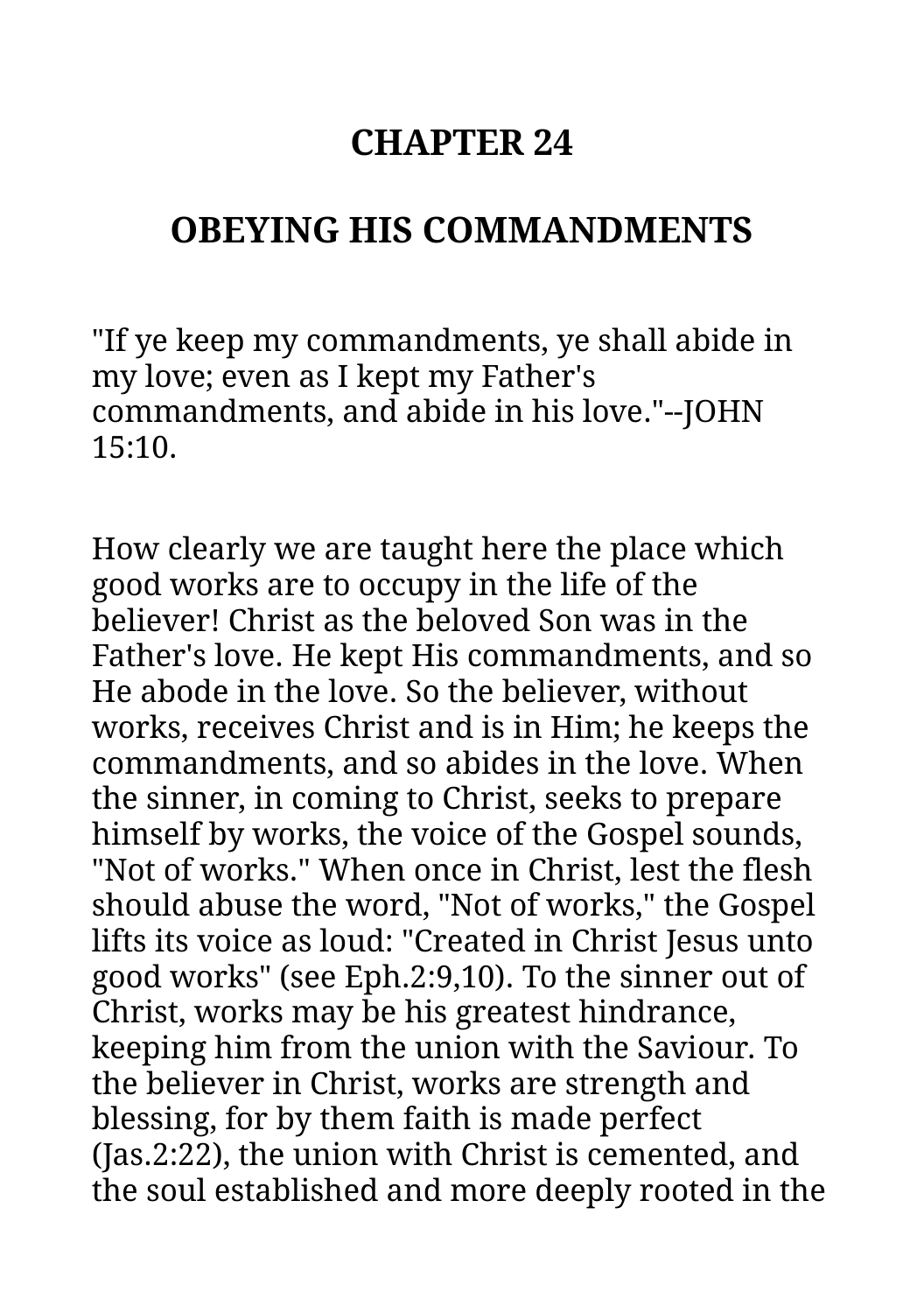love of God. "If a man love me, he will keep my words, and my Father will love him." "If ye keep my commandments, ye shall abide in my love."

The connection between this keeping the commandments and the abiding in Christ's love is easily understood. Our union with Jesus Christ is not a thing of the intellect or sentiment, but a real vital union in heart and life. The holy life of Jesus, with His feelings and. disposition, is breathed into us by the Holy Spirit. The believer's calling is to think and feel and will just what Jesus thought and felt and willed. He desires to be partaker not only of the grace but also of the holiness of His Lord; or rather, he sees that holiness is the chief beauty of grace. To live the life of Christ means to him to be delivered from the life of self; the will of Christ is to him the only path of liberty from the slavery of his own evil self-will.

To the ignorant or slothful believer there is a great difference between the promises and commands of Scripture. The former he counts his comfort and his food; but to him who is really seeking to abide in Christ's love, the commands become no less precious, As much as the promises they are the revelation of the divine love, guides into the deeper experience of the divine life, blessed helpers in the path to a closer union with the Lord. He sees how the harmony of our will with His will is one of the chief elements of our fellowship with Him. The will is the central faculty in the Divine as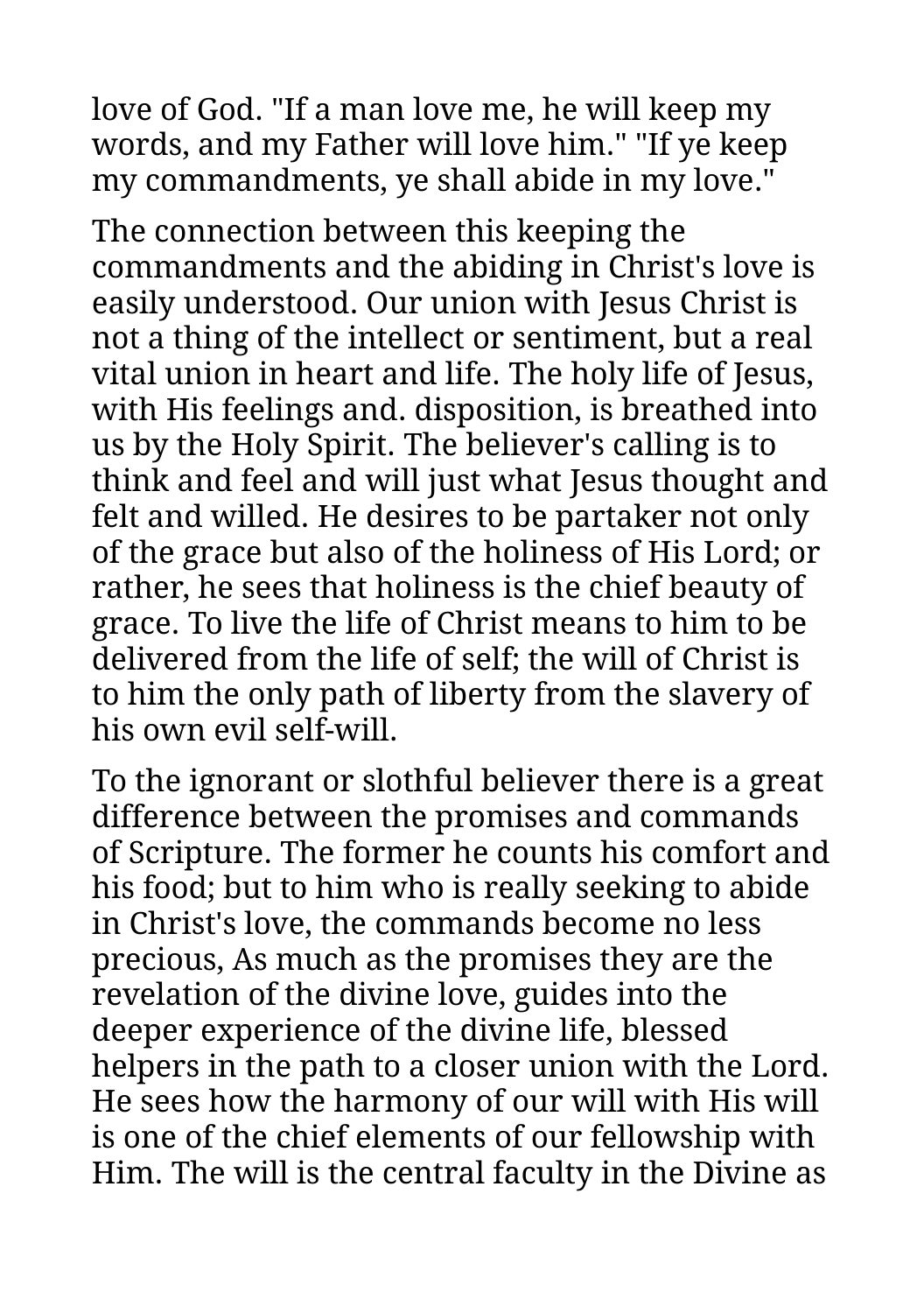in the human being. The will of God is the power that rules the whole moral as well as the natural world. How could there be fellowship with Him without delight in His will? It is only as long as salvation is to the sinner nothing but a personal safety, that he can be careless or afraid of the doing of God's will. No sooner is it to him what Scripture and the Holy Spirit reveal it to be--the restoration to communion with God and conformity to Him--than he feels that there is no law more natural or more beautiful than this: Keeping Christ's commandments the way to abide in Christ's love. His inmost soul approves when he hears the beloved Lord make the larger measure of the Spirit, with the manifestation of the Father and the Son in the believer, entirely dependent upon the keeping of His commandments (John 14:15,16,21,23).

There is another thing that opens to him a deeper insight and Secures a still more cordial acceptance of this truth. It is this, that in no other way did Christ Himself abide in the Father's love. In the life which Christ led upon earth, obedience was a solemn reality. The dark and awful power that led man to revolt from his God, came upon Him too, to tempt Him. To Him as man its offers of selfgratification were not matters of indifference; to refuse them, He had to fast and pray. He suffered, being tempted. He spoke very distinctly of not seeking to do His own will, as a surrender He had continually to make. He made the keeping of the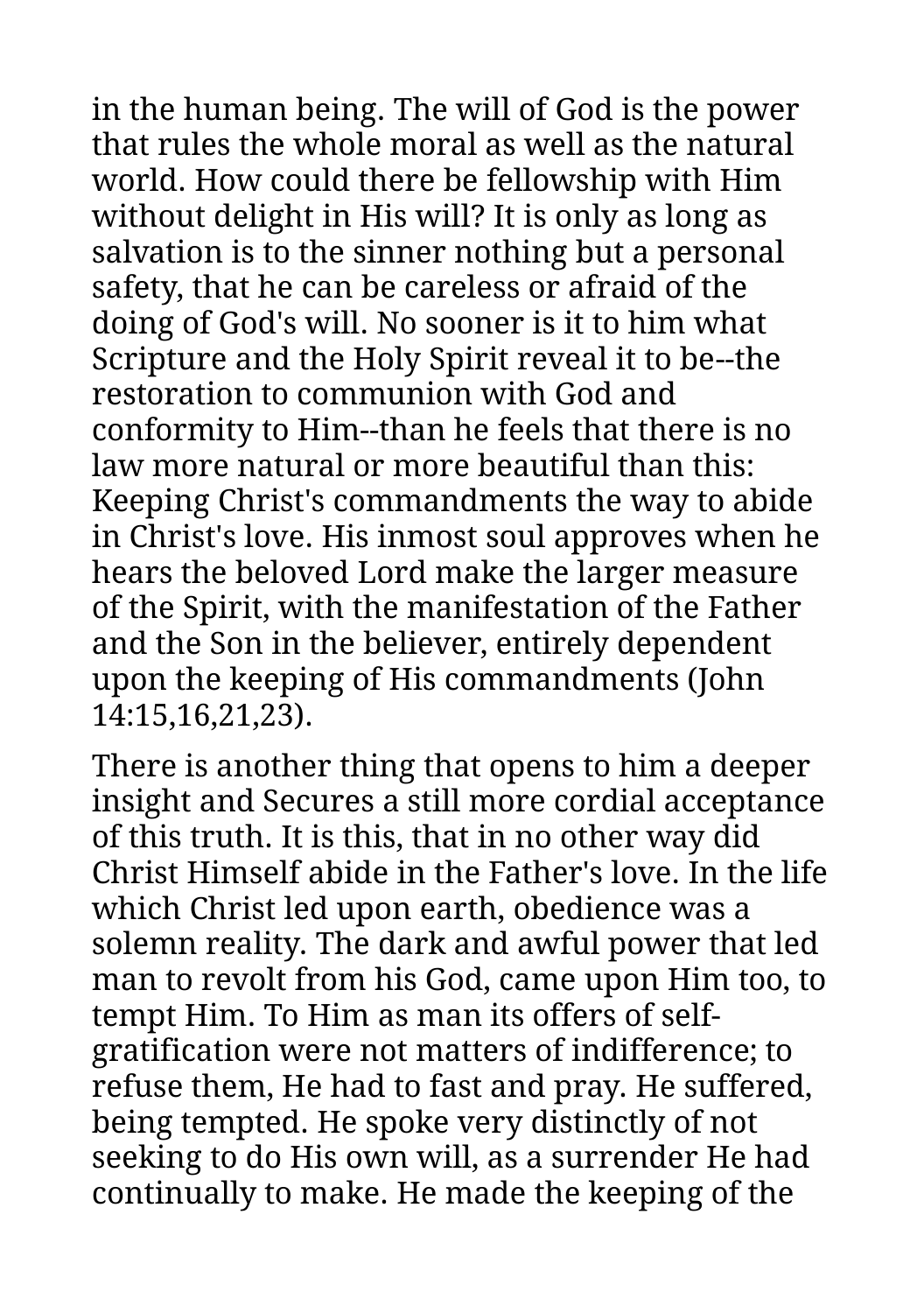Father's commandments the distinct object of His life, and so abode in His love. Does He not tell us, "I do nothing of myself, but as the Father taught me, I speak these things. And He that sent me is with me; He hath not left me alone; for I do always the things that are pleasing to Him." He thus opened to us the only path to the blessedness of a life on earth in the love of heaven; and when, as from our vine, His Spirit flows in the branches, this keeping the commands is one of the surest and highest elements of the life He inspires.

Believer! would you abide in Jesus, be very careful to keep His commandments. Keep them in the love of your heart. Be not content to have them in the Bible for reference, but have them transferred by careful study, by meditation and by prayer, by a loving acceptance, by the Spirit's teaching, to the fleshy tables of the heart. Be not content with the knowledge of some of the commands, those most commonly received among Christians, while others lie unknown and neglected. Surely, with your New Covenant privileges, you would not be behind the Old Testament saints who spoke so fervently: "I esteem all thy precepts concerning all things to be right." Be assured that there is still much of your Lord's will that you do not yet understand. Make Paul's prayer for the Colossians yours for yourself and all believers, "that you might be filled with the knowledge of His will in all wisdom and spiritual understanding"; and that of wrestling Epaphras, "that you may stand perfect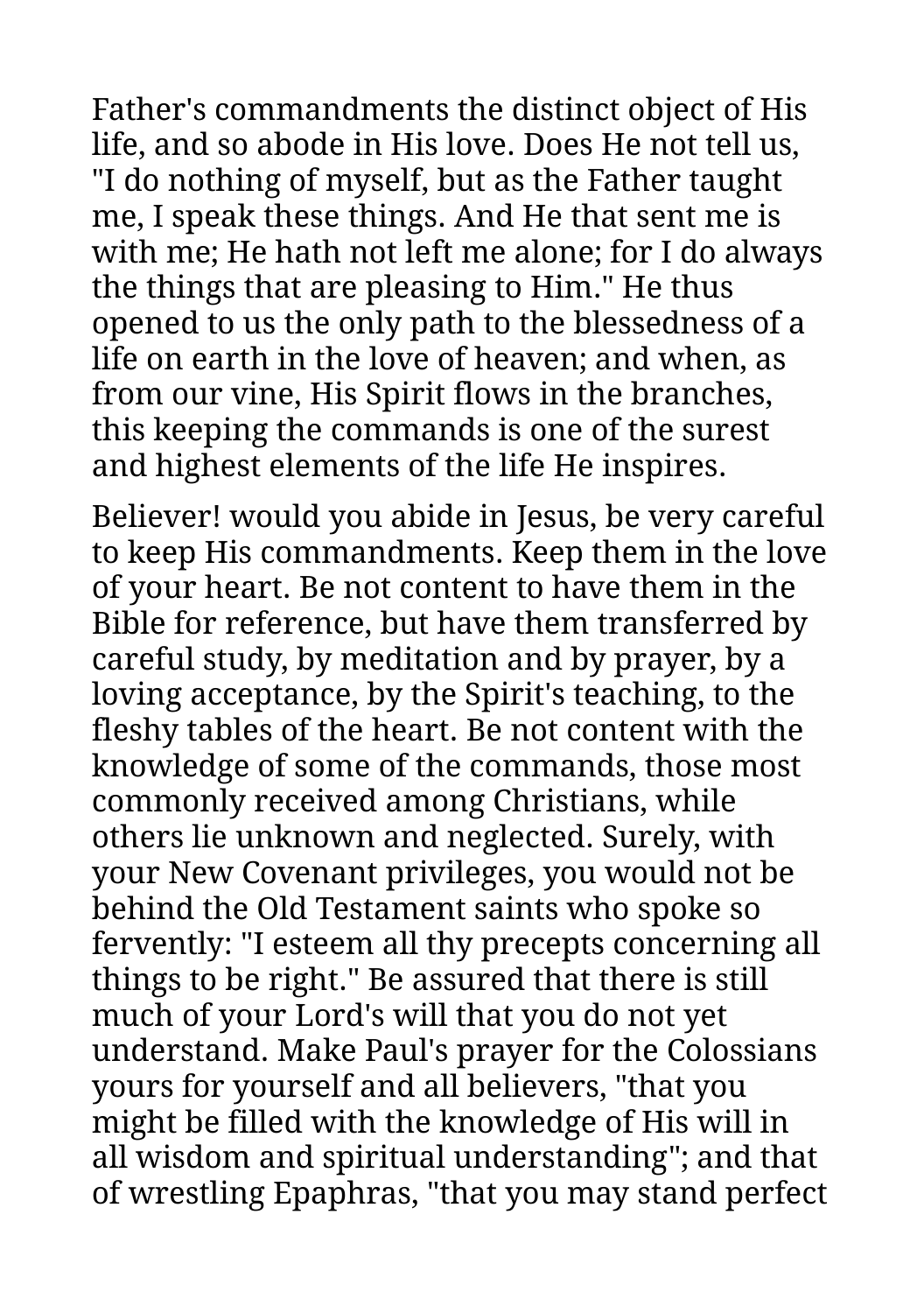and complete in all the will of God." Remember that this is one of the great elements of spiritual growth--a deeper insight into the will of God concerning you. Imagine not that entire consecration is the end--it is only the beginning--of the truly holy life. See how Paul, after having (Rom. 12:1) taught believers to lay themselves upon the altar, whole and holy burnt-offerings to their God, at once proceeds (ver. 2) to tell them what the true--altar-life is: being ever more and more "renewed in their mind to prove what is the good and perfect and acceptable will of God." The progressive renewal of the Holy Spirit leads to growing like-mindedness to Christ; then comes a delicate power of spiritual perception--a holy instinct--by which the soul "quick of understanding (marg. quick of scent) in the fear of the Lord," knows to recognise the meaning and the application of the Lord's commands to daily life in a way that remains hidden to the ordinary Christian. Keep them dwelling richly within you, hide them within your heart, and you shall taste the blessedness of the man whose "delight is in the law of the Lord, and in His law doth he meditate dayand night." Love will assimilate into your inmost being the commands as food from heaven. They will no longer come to you as a law standing outside and against you, but as the living power which has transformed your will into perfect harmony with all your Lord requires.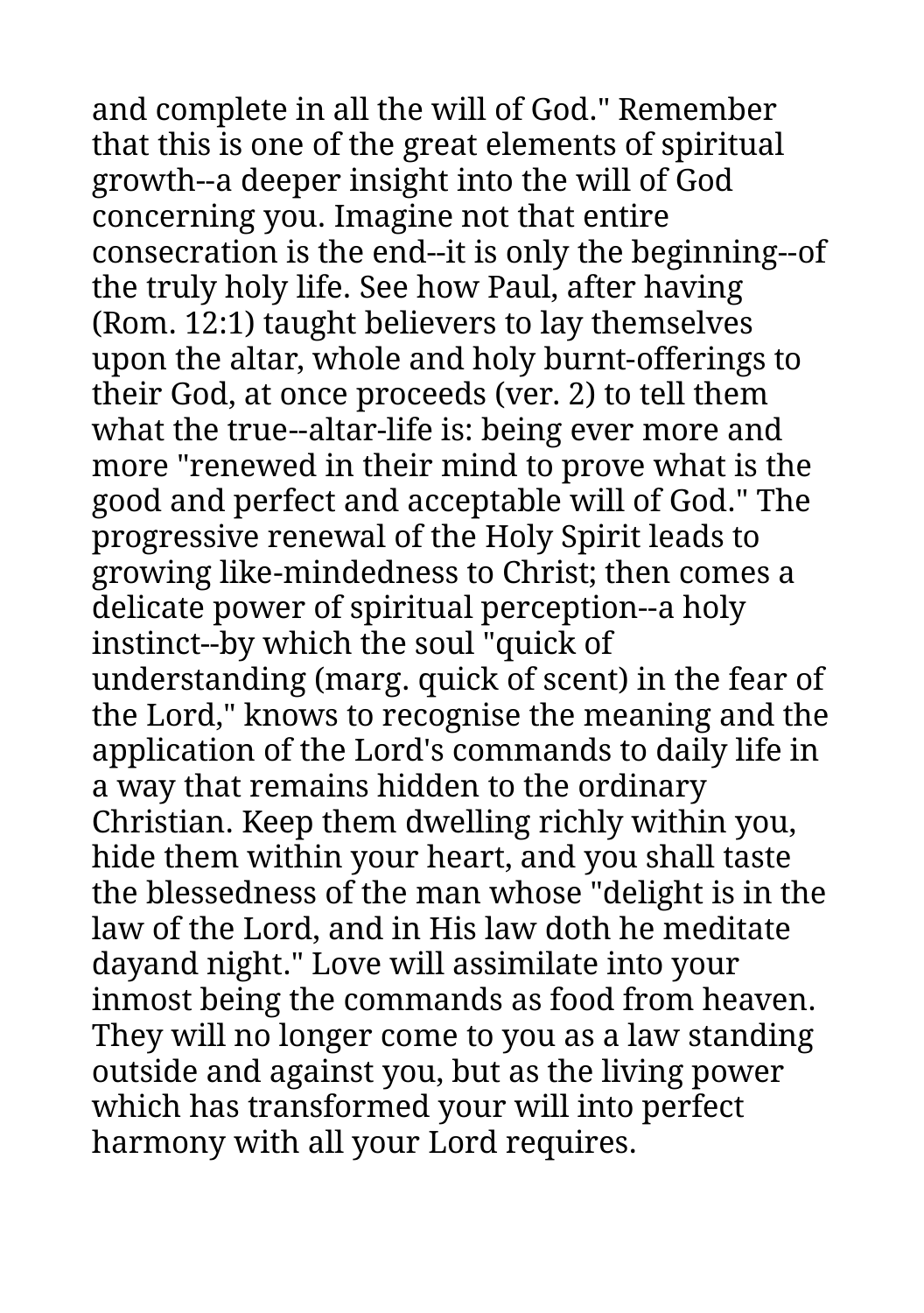And keep them in the obedience of your life. It has been your solemn vow--has it not?--no longer to tolerate even a single sin: "I have sworn, and I will perform it, that I will keep Thy righteous judgments." Labour earnestly in prayer to stand perfect and complete in all the will of God. Ask earnestly for the discovery of every secret sin--of anything that is not in perfect harmony with the will of God. Walk up to the light you have faithfully and tenderly, yielding yourself in an unreserved surrender to obey all that the Lord has spoken. When Israel took that vow (Exodus 19:8, 24:7), it was only to break it all too soon. The New Covenant gives the grace to make the vow and to keep it too (Jer.31). Be careful of disobedience even in little things. Disobedience dulls the conscience, darkens the soul, deadens our spiritual energies- therefore keep the commandments of Christ with implicit obedience. Be a soldier that asks for nothing but the orders of the commander.

And if even for a moment the commandments appear grievous, just remember whose they are. They are the commandments of Him who loves you. They are all love, they come from His love, they lead to His love. Each new surrender to keep the commandments, each new sacrifice in keeping them, leads to deeper union with the will, the spirit, and the love of the Saviour. The double recompense of reward shall be yours--a fuller entrance into the mystery of His love--a fuller conformity to His own blessed life. And you shall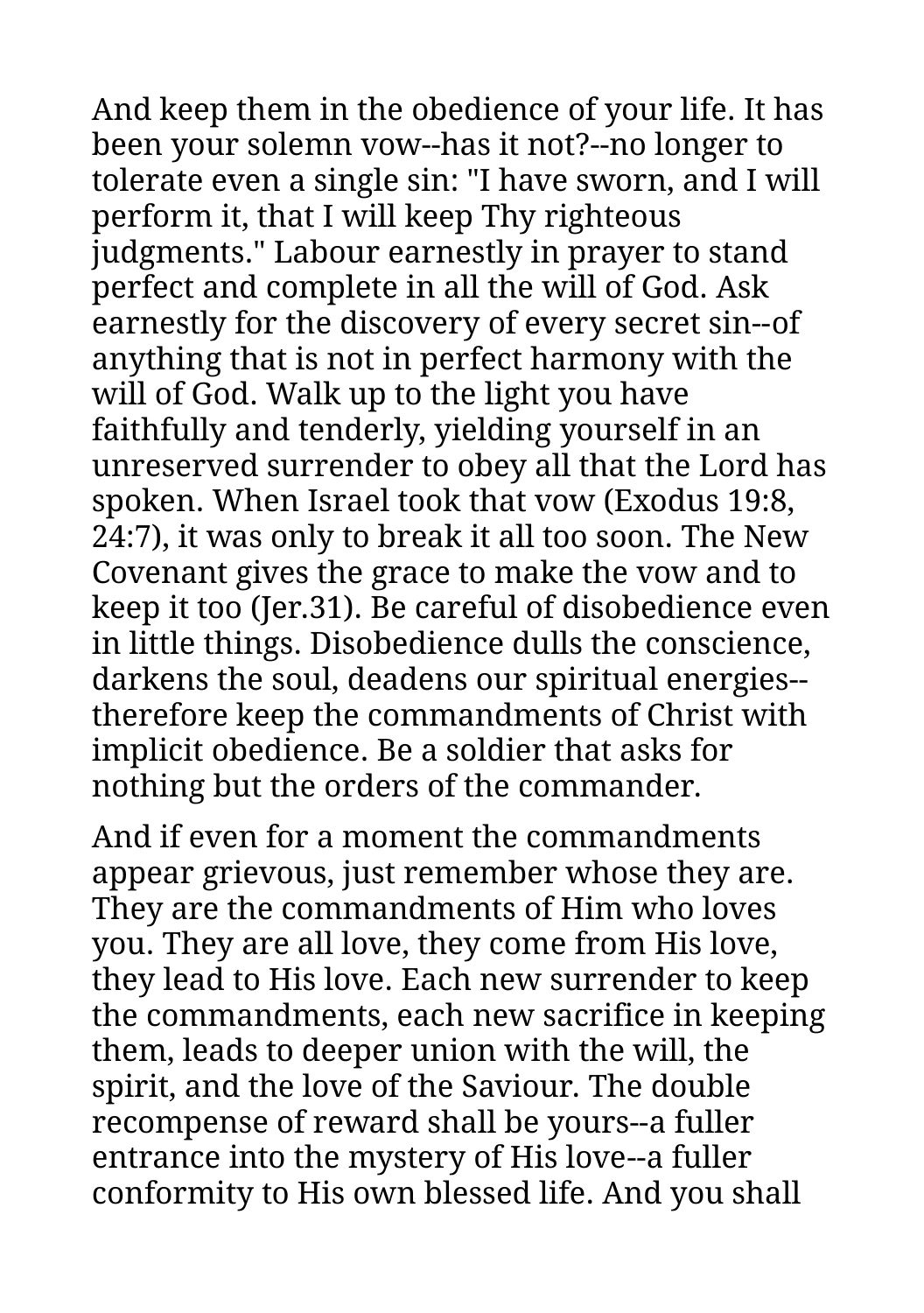learn to prize these words as among your choicest treasures: "If ye keep my commandments, ye shall abide in my love, EVEN AS I have kept my Father's commandments and abide in His love."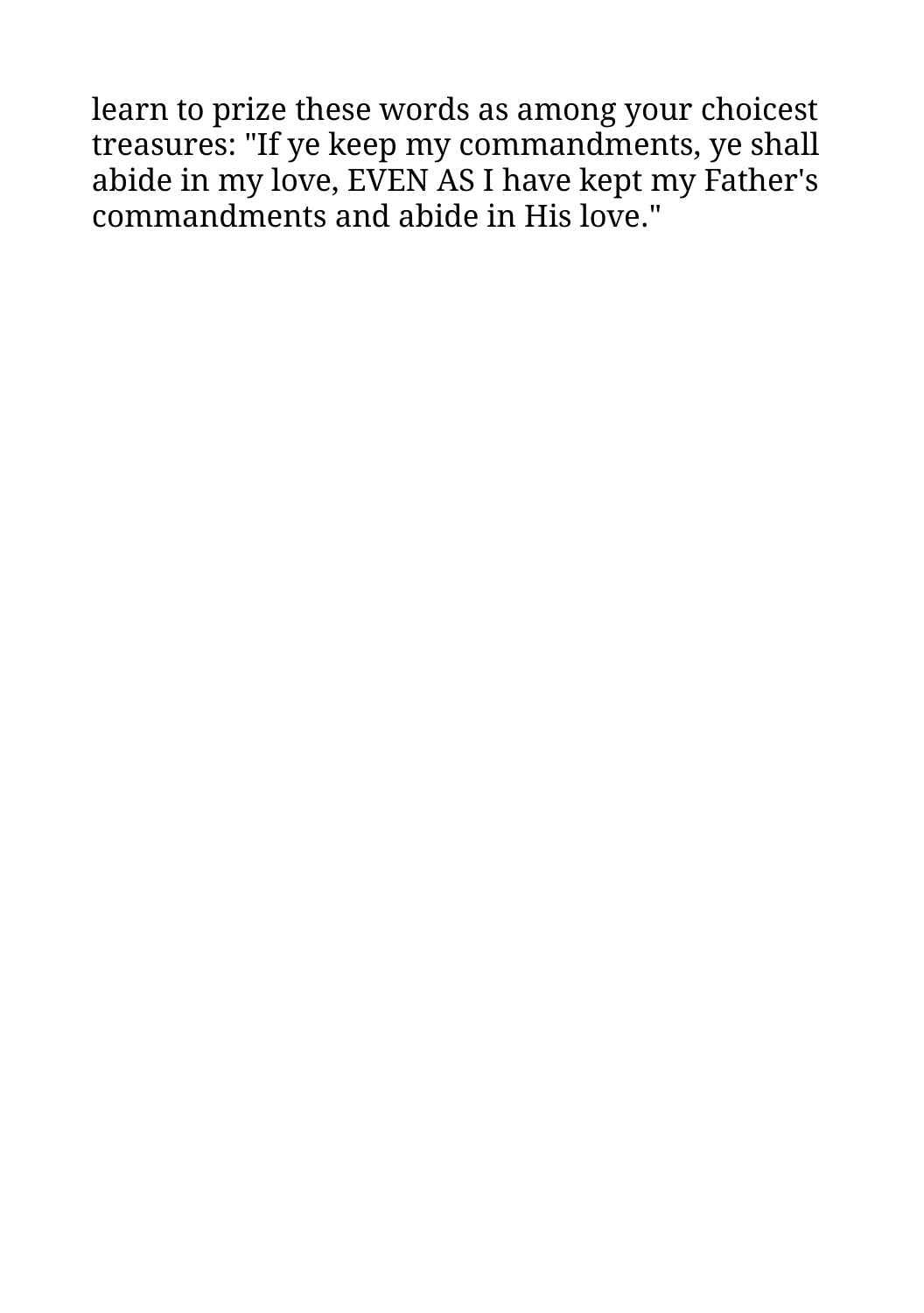# **CHAPTER 25**

## **THAT YOUR JOY MAY BE FULL**

"These things have I spoken unto you, that my joy might abide in you, and that your joy might be full." --JOHN 15:11

ABIDING fully in Christ is a life of exquisite and overflowing happiness. As Christ gets more complete possession of the soul, it enters into the joy of its Lord. His own joy, the joy of heaven, becomes its own, and that in full measure, and as an ever-abiding portion. Just as joy on earth is everywhere connected with the vine and its fruit, so joy is an essential characteristic of the life of the believer who fully abides in Christ, the heavenly Vine.

We all know the value of joy. It alone is the proof that what we have really satisfies the heart. As long as duty, or self-interest, or other motives influence me, men cannot know what the object of my pursuit or possession is really worth to me. But when it gives me joy, and they see me delight in it, they know that to me at least it is a treasure. Hence there is nothing so attractive as joy, no preaching so persuasive as the sight of hearts made glad. Just this makes gladness such a mighty element in the Christian character: there is no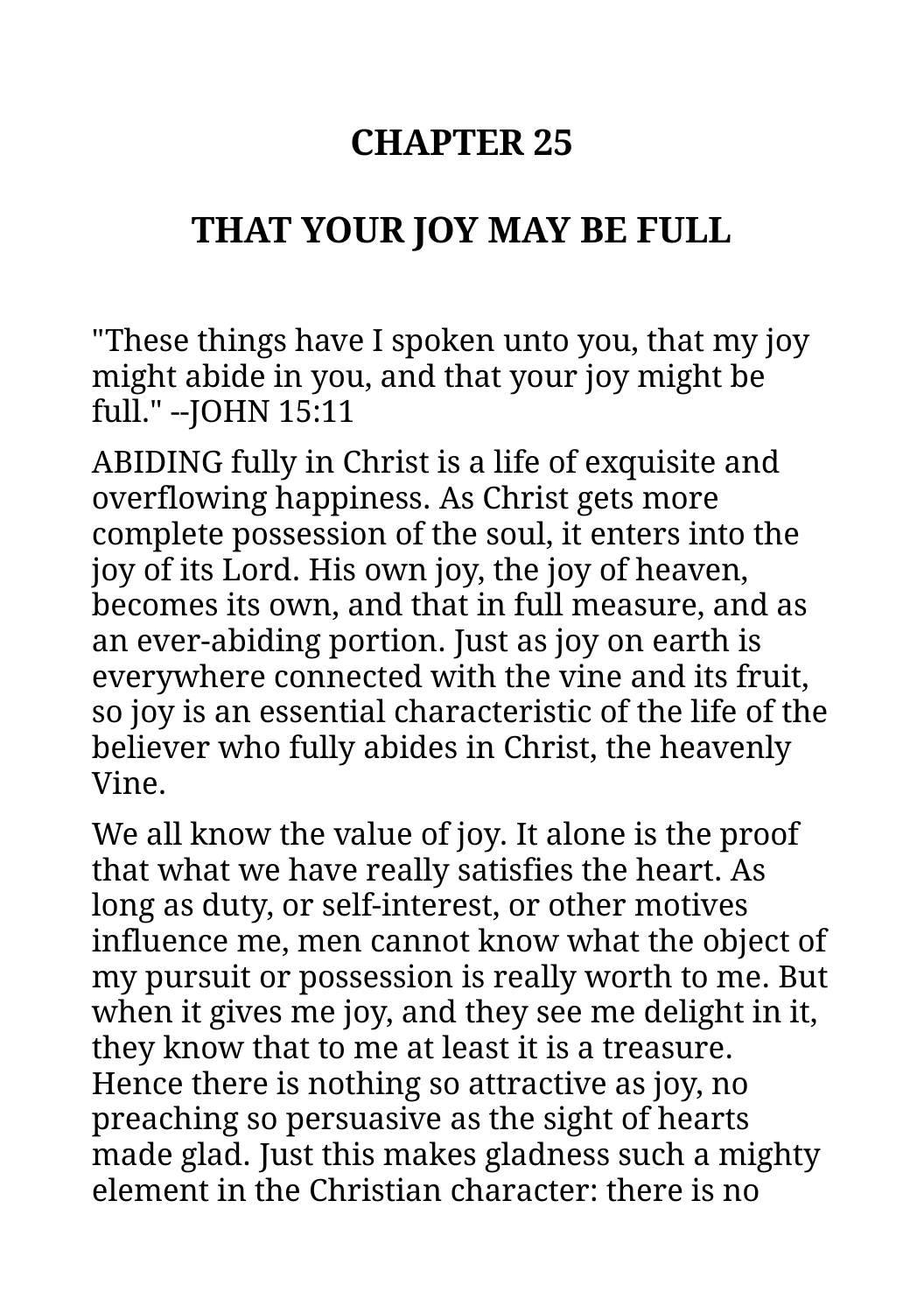proof of the reality of God's love and the blessing He bestows, which men so soon feel the force of, as when the joy of God overcomes all the trials of life. And for the Christian's own welfare, joy is no less indispensable: the joy of the Lord is his strength; confidence, and courage, and patience find their inspiration in joy. With a heart full of joy no work can weary, and no burden can depress; God Himself is strength and song.

Let us hear what the Saviour says of the joy of abiding in Him. He promises us His own joy: "My joy." As the whole parable refers to the life His disciples should have in Him when ascended to heaven, the joy is that of His resurrection life. This is clear from those other words of His (John 16:22): "I will see you again, and your heart shall rejoice, and your joy shall no man take from you." It was only with the resurrection and its glory that the power of the never-changing life began, and only in it that the never-ceasing joy could have its rise. With it was fulfilled the word: "Therefore thy God hath anointed thee with the oil of gladness above thy fellows." The day of His crowning was the day of the gladness of His heart. That joy of His was the joy of a work fully and for ever completed, the joy of the Father's bosom regained, and the joy of souls redeemed. These are the elements of His joy; of them the abiding in Him makes us partakers. The believer shares so fully His victory and His perfect redemption, that his faith can without ceasing sing the conqueror's song: "Thanks be to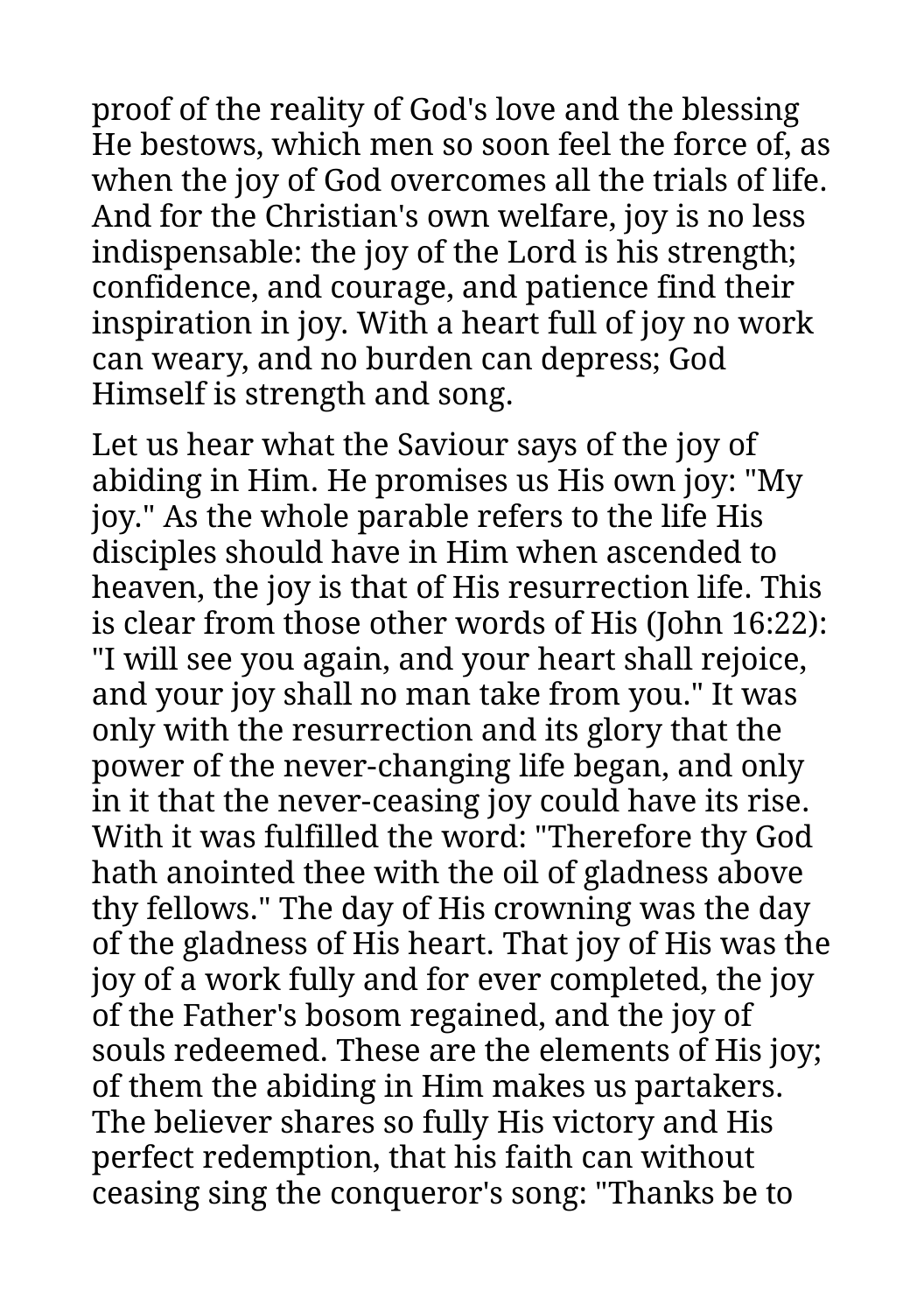God, who always causeth me to triumph." As the fruit of this, there is the joy of the undisturbed dwelling in the light of the Father's love--not a cloud to intervene if the abiding be unbroken. And then, with this joy in the love of the Father, as a love received, the joy of the love of souls, as love going out and rejoicing over the lost. Abiding in Christ, penetrating into the very depths of His life and heart, seeking for the most perfect oneness, these the three streams of His joy flow into our hearts. Whether we look backward and see the work He has done, or upward and see the reward He has in the Father's love that passeth knowledge, or forward in the continual accessions of joy as sinners are brought home, His joy is ours. With our feet on Calvary, our eyes on the Father's countenance, and our hands helping sinners home, we have His joy as our own.

And then He speaks of this joy as abiding--a joy that is never to cease or to be interrupted for a moment: "That my joy might abide in you." "Your joy no man taketh from you." This is what many Christians cannot understand. Their view of the Christian life is that it is a succession of changes, now joy and now sorrow. And they appeal to the experiences of a man like the Apostle Paul, as a proof of how much there may be of weeping, and sorrow, and suffering. They have not noticed how just Paul gives the strongest evidence as to this unceasing joy. He understood the paradox of the Christian life as the combination at one and the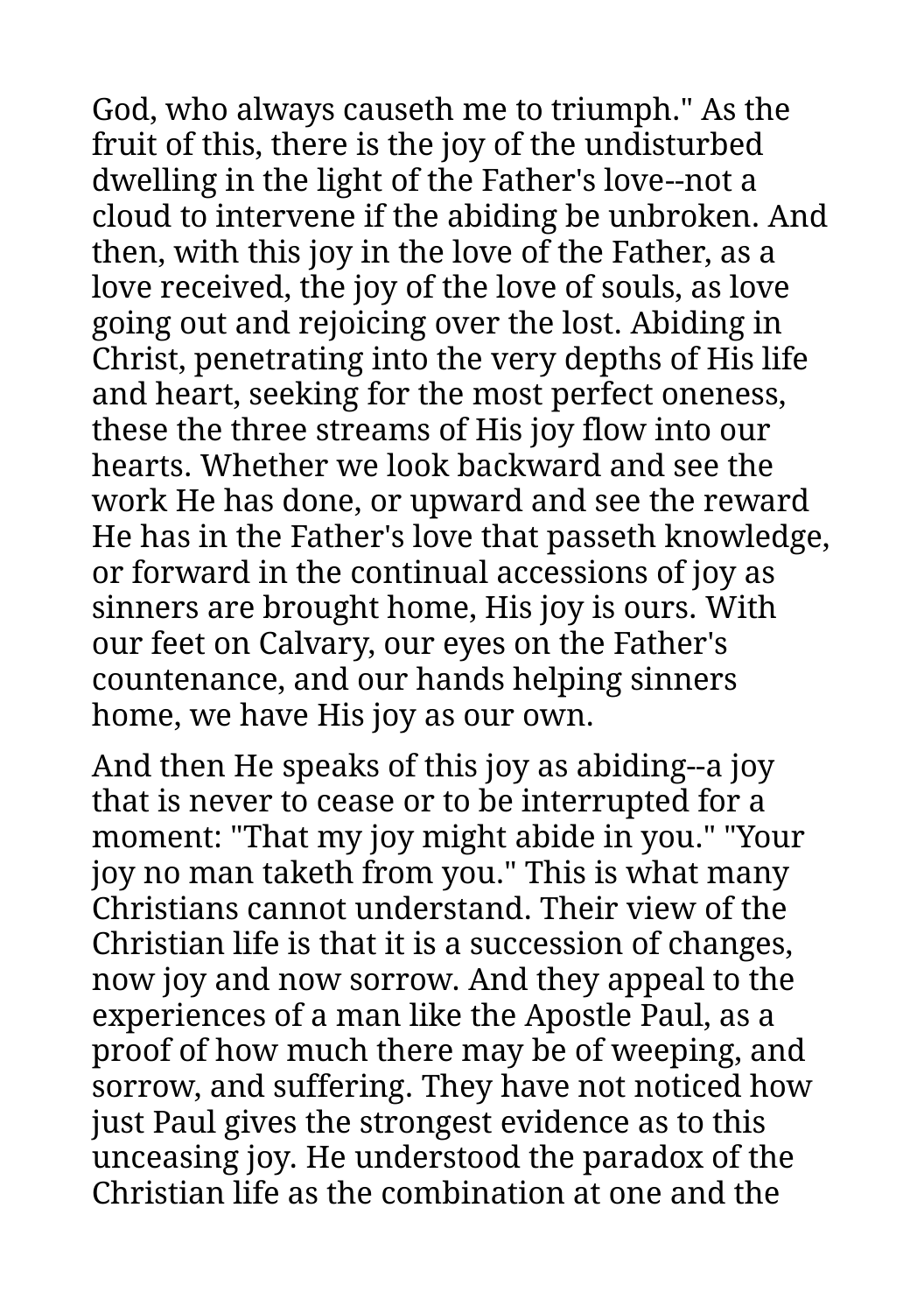same moment of all the bitterness of earth and all the joy of heaven. "As sorrowful, yet always rejoicing": these precious golden words teach us how the joy of Christ can overrule the sorrow of the world, can make us sing while we weep, and can maintain in the heart, even when cast down by disappointment or difficulties, a deep consciousness of a joy that is unspeakable and full of glory. There is but one condition: "I will see you again, and your heart shall rejoice, and your joy shall no man take from you." The presence of Jesus, distinctly manifested, cannot but give joy. Abiding in Him consciously, how can the soul but rejoice and be glad? Even when weeping for the sins and the souls of others, there is the fountain of gladness springing up in the faith of His power and love to save.

And this His own joy abiding with us, He wants to be full. Of the full joy our Saviour spoke thrice on the last night. Once here in the parable of the Vine: "These things have I spoken unto you that your joy might be full"; and every deeper insight into the wonderful blessedness of being the branch of such a Vine confirms His Word. Then He connects it (John 16:24) with our prayers being answered: "Ask and ye shall receive, that your joy may be full." To the spiritual mind, answered prayer is not only a means of obtaining certain blessings, but something infinitely higher. It is a token of our fellowship with the Father and the Son in heaven, of their delight in us, and our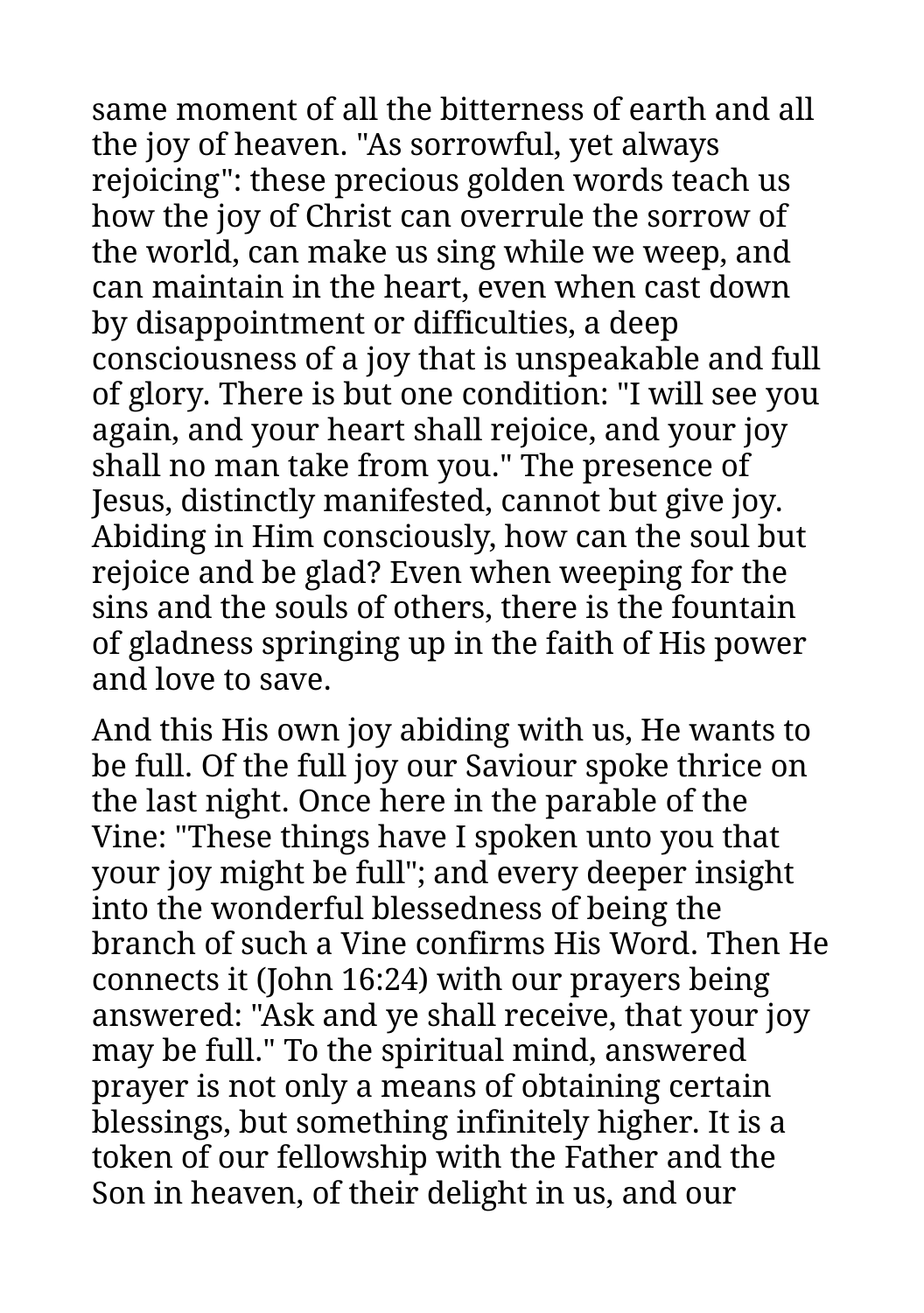having been admitted and having had a voice in that wondrous interchange of love in which the Father and the Son hold counsel, and decide the daily guidance of the children on earth. To a soul abiding in Christ, that longs for manifestations of His love, and that understands to take an answer to prayer in its true spiritual value, as a response from the throne to all its utterances of love and trust, the joy which it brings is truly unutterable. The word is found true: "Ask and ye shall receive, and your joy shall be full." And then the Saviour says, in His highpriestly prayer to the Father (John 17:13), "These things I speak, that they might have my joy fulfilled in themselves." It is the sight of the great High Priest entering the Father's presence for us, ever living to pray and carry on His blessed work in the power of an endless life, that removes every possible cause of fear or doubt, and gives us the assurance and experience of a perfect salvation. Let the believer who seeks, according to the teaching of John 15, to possess the full joy of abiding in Christ, and according to John 16, the full joy of prevailing prayer, press forward to John 17. Let him there listen to those wondrous words of intercession spoken, that his joy might be full. Let him, as he listens to those words, learn the love that even now pleads for him in heaven without ceasing, the glorious objects for which it is pleading, and which through its all-prevailing pleading are hourly being realized, and Christ's joy will be fulfilled in him.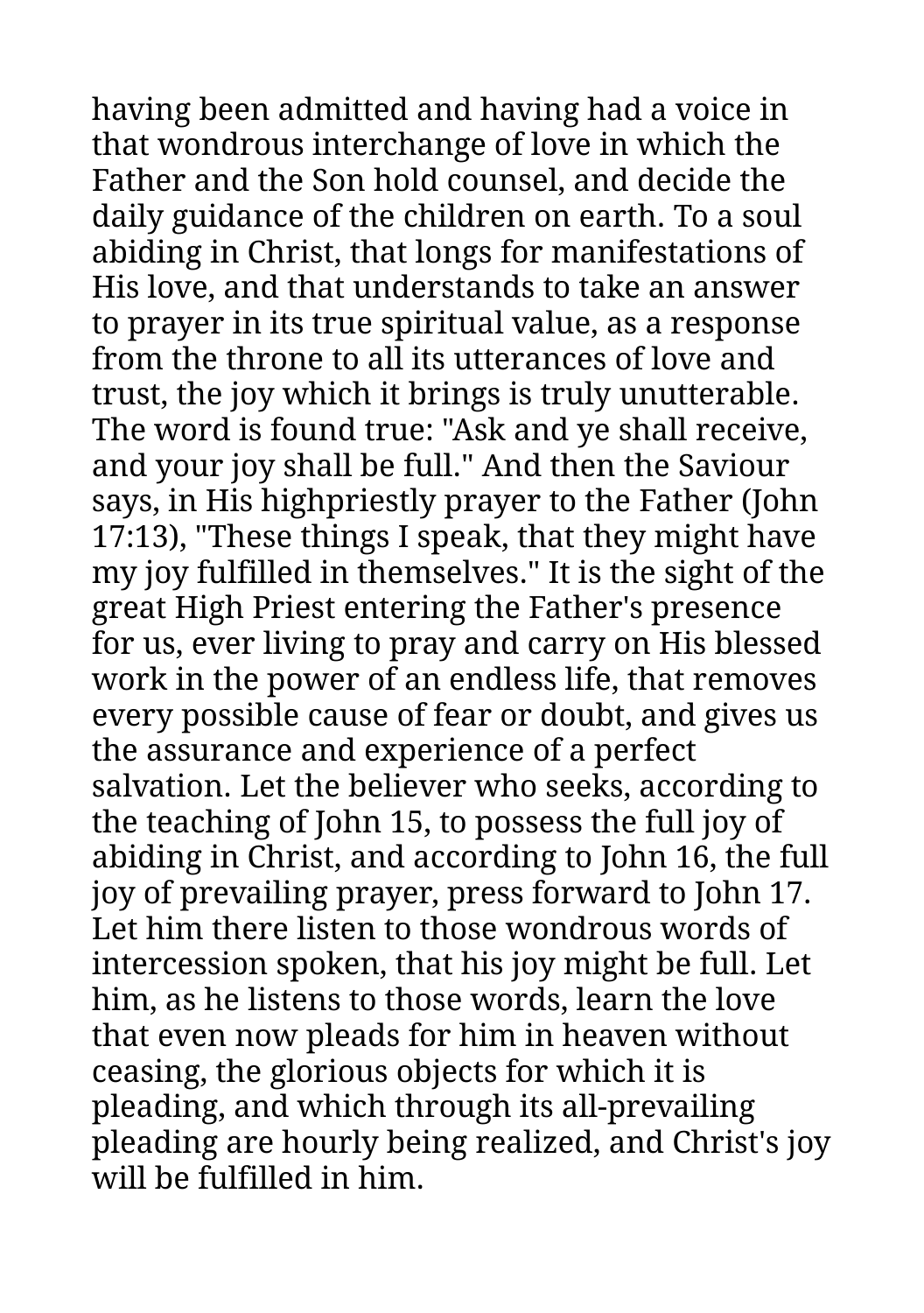Christ's own joy, abiding joy, fulness of joy--such is the portion of the believer who abides in Christ. Why, O why is it that this joy has so little power to attract? The reason simply is: Men, yea, even God's children, do not believe in it. Instead of the abiding in Christ being looked upon as the happiest life that ever can be led, it is regarded as a life of self-denial and of sadness. They forget that the self-denial and the sadness are owing to the not abiding, and that to those who once yield themselves unreservedly to abide in Christ as a bright and blessed life, their faith comes true--the joy of the Lord is theirs. The difficulties all arise from the want of the full surrender to a full abiding.

Child of God, who seekest to abide in Christ, remember what the Lord says. At the close of the parable of the Vine He adds these precious words: "These things have I spoken unto you, that my joy might abide in you, and that your joy might be full." Claim the joy as part of the branch life--not the first or chief part, but as the blessed proof of the sufficiency of Christ to satisfy every need of the soul. Be happy. Cultivate gladness. If there are times when it comes of itself, and the heart feels the unutterable joy of the Saviour's presence, praise God for it, and seek to maintain it. If at other times feelings are dull, and the experience of the joy not such as you could wish it, still praise God for the life of unutterable blessedness to which you have been redeemed. In this, too, the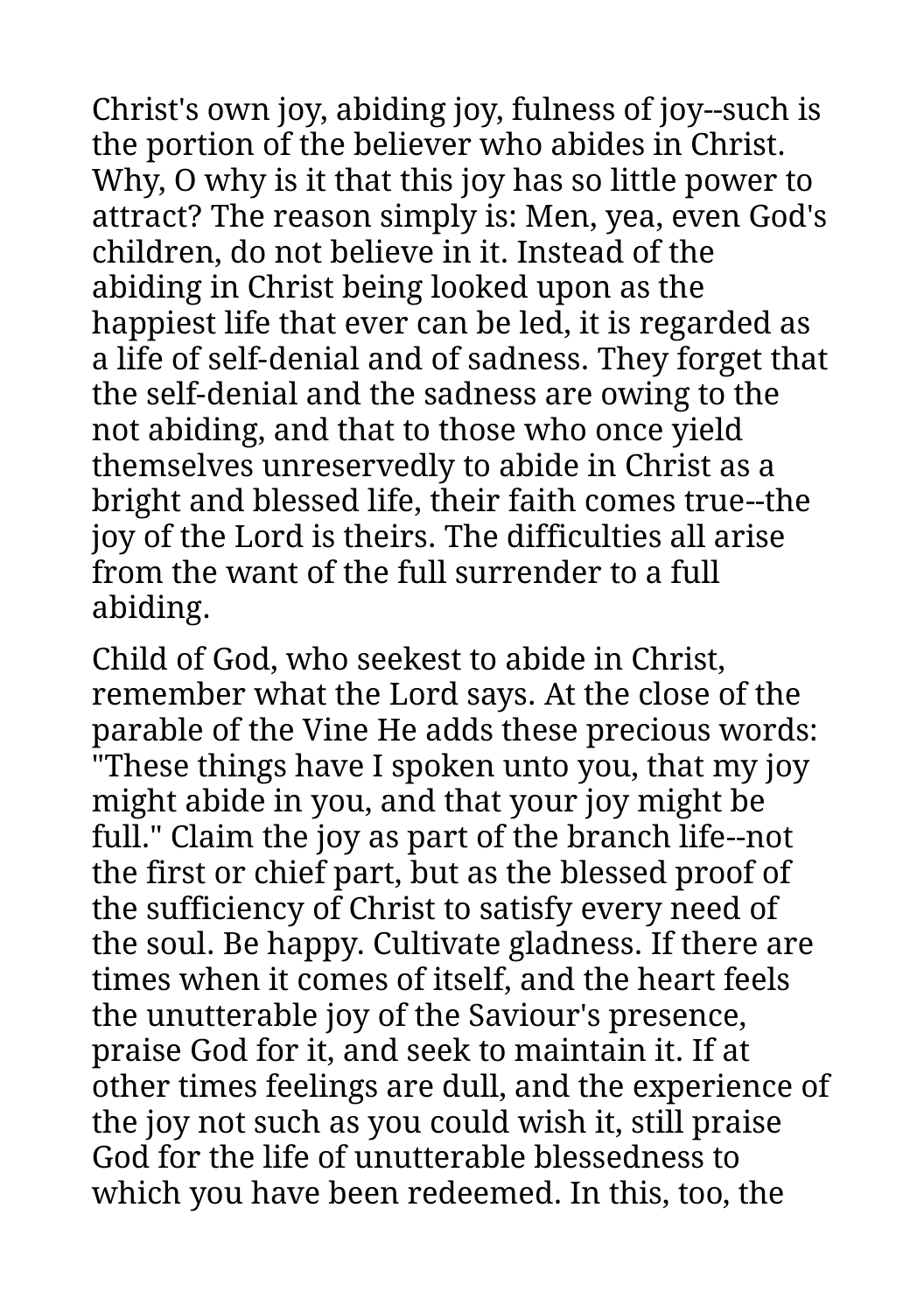word holds good: "According to your faith be it unto you." As you claim all the other gifts in Jesus, ever claim this one too--not for your own sake, but for His and the Father's glory. "My joy in you"; "that my joy may abide in you"; "my joy fulfilled in themselves"--these are Jesus' own words. It is impossible to take Him wholly and heartily, and not to get His joy too. Therefore, "Rejoice in the Lord always; and again I say, Rejoice."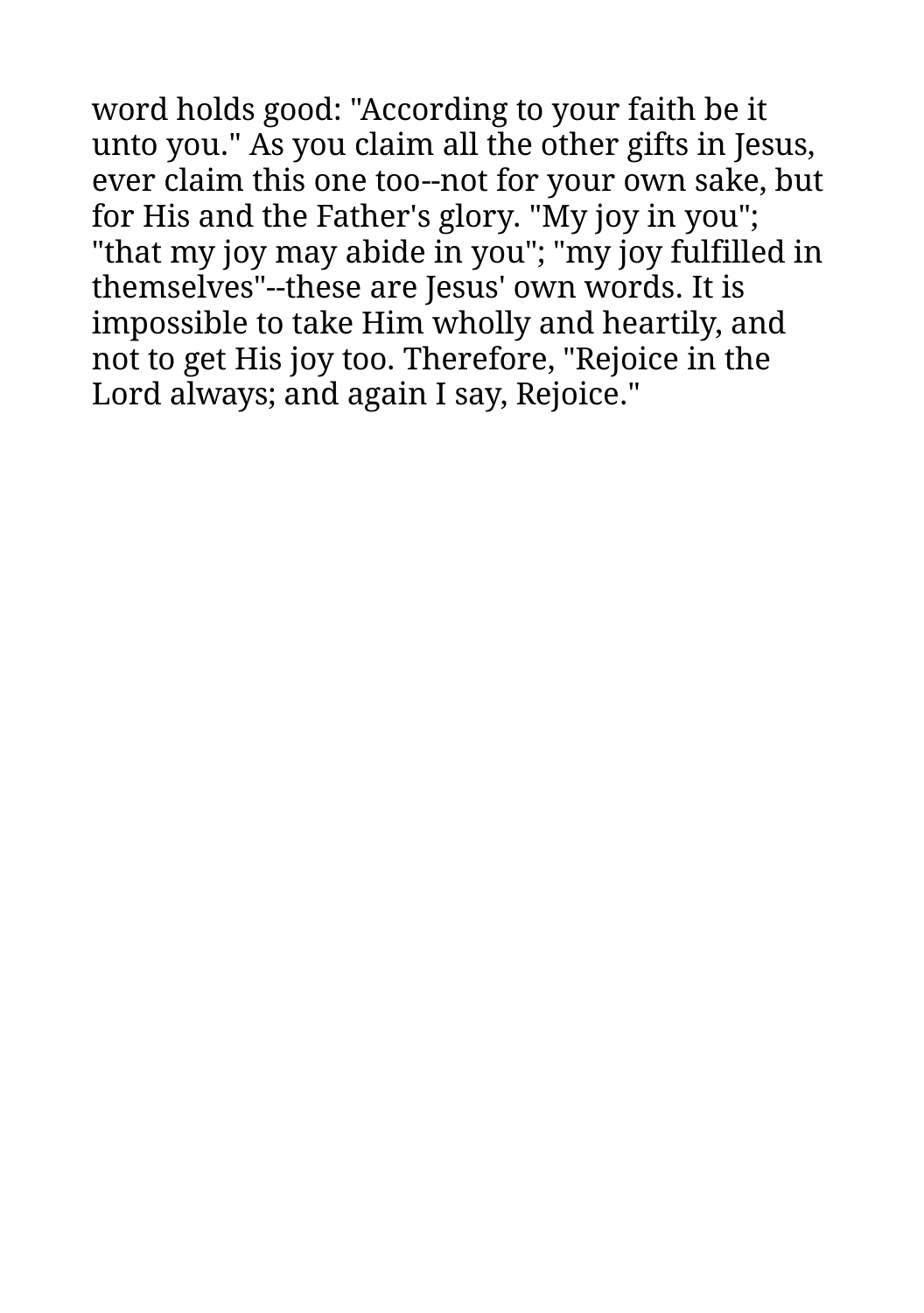# **CHAPTER 26**

### **AND IN LOVE TO THE BRETHREN**

"This is my commandment, That ye love one another, as I have loved you."--JOHN 15:12.

"Like as the Father loved me, EVEN so I have loved you; LIKE AS I have loved you, EVEN SO love ye one another." God became man; divine love began to run in the channel of a human heart; it becomes the love of man to man. The love that fills heaven and eternity is ever to be daily seen here in the life of earth and of time.

"This is my commandment," the Saviour says, "That ye love one another, as I have loved you." He sometimes spoke of commandments, but the love, which is the fulfilling of the law, is the allincluding one, and therefore is called His commandment--the new commandment. It is to be the great evidence of the reality of the New Covenant, of the power of the new life revealed in Jesus Christ. It is to be the one convincing and indisputable token of discipleship: "Hereby shall all men know that ye are my disciples"; "That they may be one in us, that the world may believe"; "That they may be made perfect in one, that the world may know that Thou hast loved them, as Thou hast loved me." To the believer seeking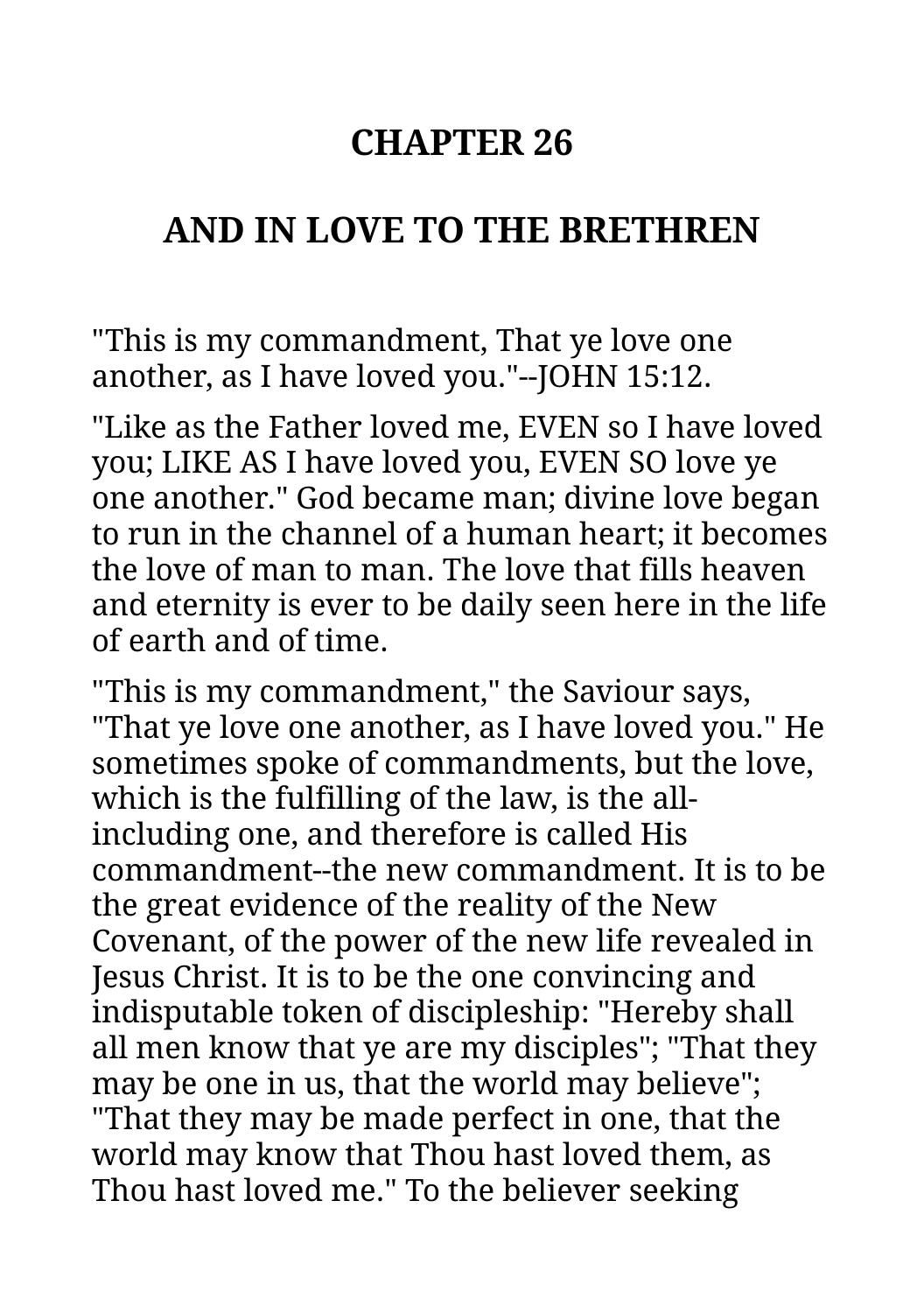perfect fellowship with Christ, the keeping of this commandment is at once the blessed proof that he is abiding in Him, and the path to a fuller and more perfect union.

Let us try to understand how this is so. We know that God is love, and that Christ came to reveal this, not as a doctrine but as a life. His life, in its wonderful self-abasement and self-sacrifice, was, above everything, the embodiment of divine love, the showing forth to men, in such human manifestations as they could understand, how God loves. In His love to the unworthy and the ungrateful, in His humbling Himself to walk among men as a servant, in His giving Himself up to death, He simply lived and acted out the life of the divine love which was in the heart of God. He lived and died to show us the love of the Father.

And now, just as Christ was to show forth God's love, believers are to show forth to the world the love of Christ. They are to prove to men that Christ loves them, and in loving fills them with a love that is not of earth. They, by living and by loving just as He did, are to be perpetual witnesses to the love that gave itself to die. He loved so that even the Jews cried out, as at Bethany, "Behold how He loved!" Christians are to live so that men are compelled to say, "See how these Christians love one another." In their daily intercourse with each other, Christians are made a spectacle to God, and to angels, and to men; and in the Christlikeness of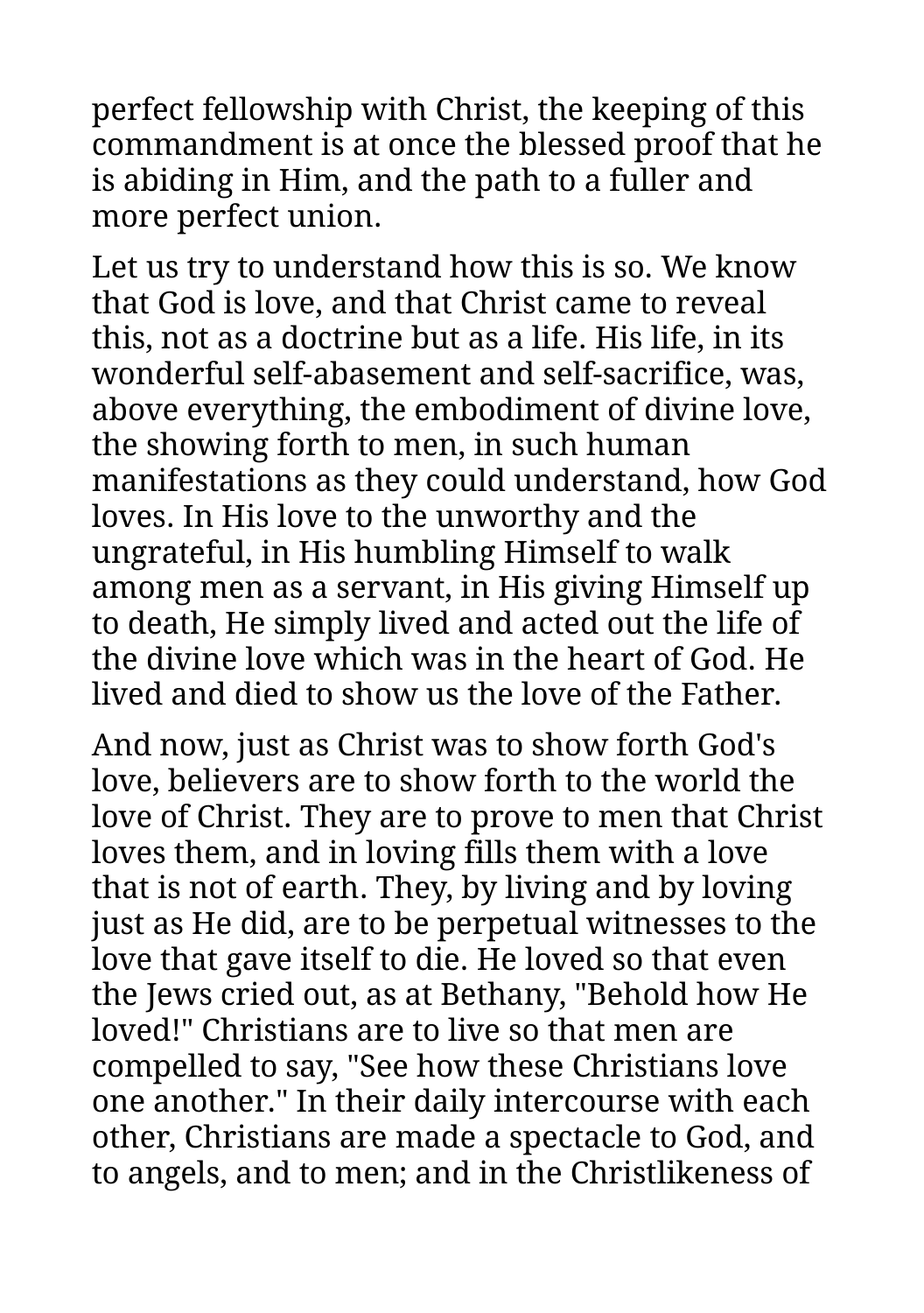their love to each other, are to prove what manner of spirit they are of. Amid all diversity of character or of creed, of language or of station, they are to prove that love has made them members of one body, and of each other, and has taught them each to forget and sacrifice self for the sake of the other. Their life of love is the chief evidence of Christianity, the proof to the world that God sent Christ, and that He has shed abroad in them the same love with which He loved Him. Of all the evidences of Christianity, this is the mightiest and most convincing.

This love of Christ's disciples to each other occupies a central position between their love to God and to all men. Of their love to God, whom they cannot see, it is the test. The love to one unseen may so easily be a mere sentiment, or even an imagination; in the intercourse with God's children, love to God is really called into exercise, and shows itself in deeds that the Father accepts as done to Himself. So alone can it be proved to be true. The love to the brethren is the flower and fruit of the root, unseen in the heart, of love to God. And this fruit again becomes the seed of love to all men: intercourse with each other is the school in which believers are trained and strengthened to love their fellow-men, who are yet out of Christ, not simply with the liking that rests on points of agreement, but with the holy love that takes hold of the unworthiest, and bears with the most disagreeable for Jesus' sake. It is love to each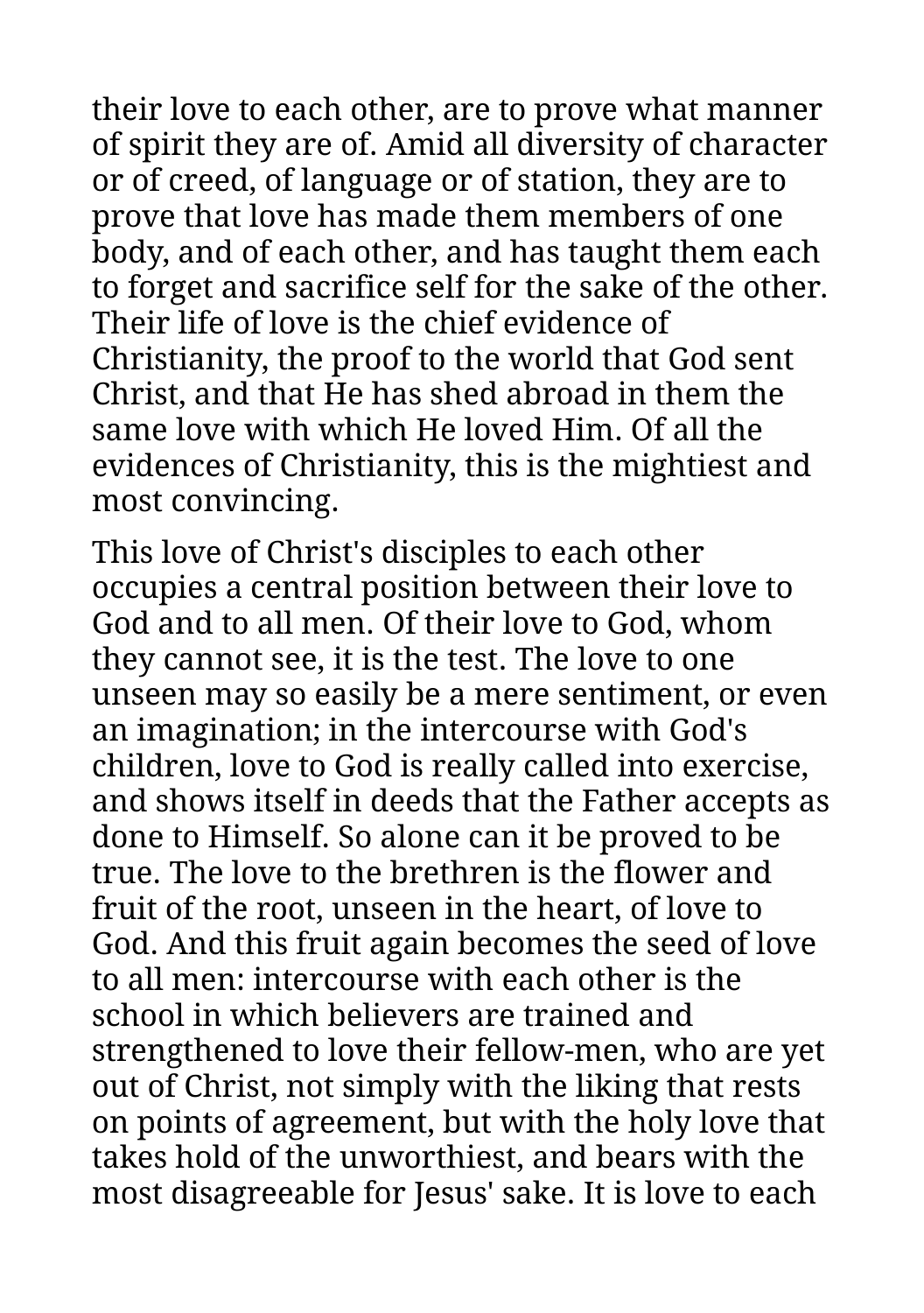other as disciples that is ever put in the foreground as the link between love to God alone and to men in general.

In Christ's intercourse with His disciples this brotherly love finds the law of its conduct. As it studies His forgiveness and forbearance towards His friends, with the seven times seven as its only measure--as it looks to His unwearied patience and His infinite humility--as it sees the meekness and lowliness with which He seeks to win for Himself a place as their servant, wholly devoted to their interests--it accepts with gladness His command, "Ye should do as I have done" (John 13:15). Following His example, each lives not for Himself but for the other. The law of kindness is on the tongue, for love has vowed that never shall one unkind word cross its lips. It refuses not only to speak, but even to hear or to think evil; of the name and character of the fellow-Christian it is more jealous than of its own. My own good name I may leave to the Father; my brother's my Father has entrusted to me. In gentleness and loving kindness, in courtesy and generosity, in selfsacrifice and beneficence, in its life of blessing and of beauty, the divine love, which has been shed abroad in the believer's heart, shines out as it shone in the life of Jesus.

Christian! what say you of this your glorious calling to love like Christ? Does not your heart bound at the thought of the unspeakable privilege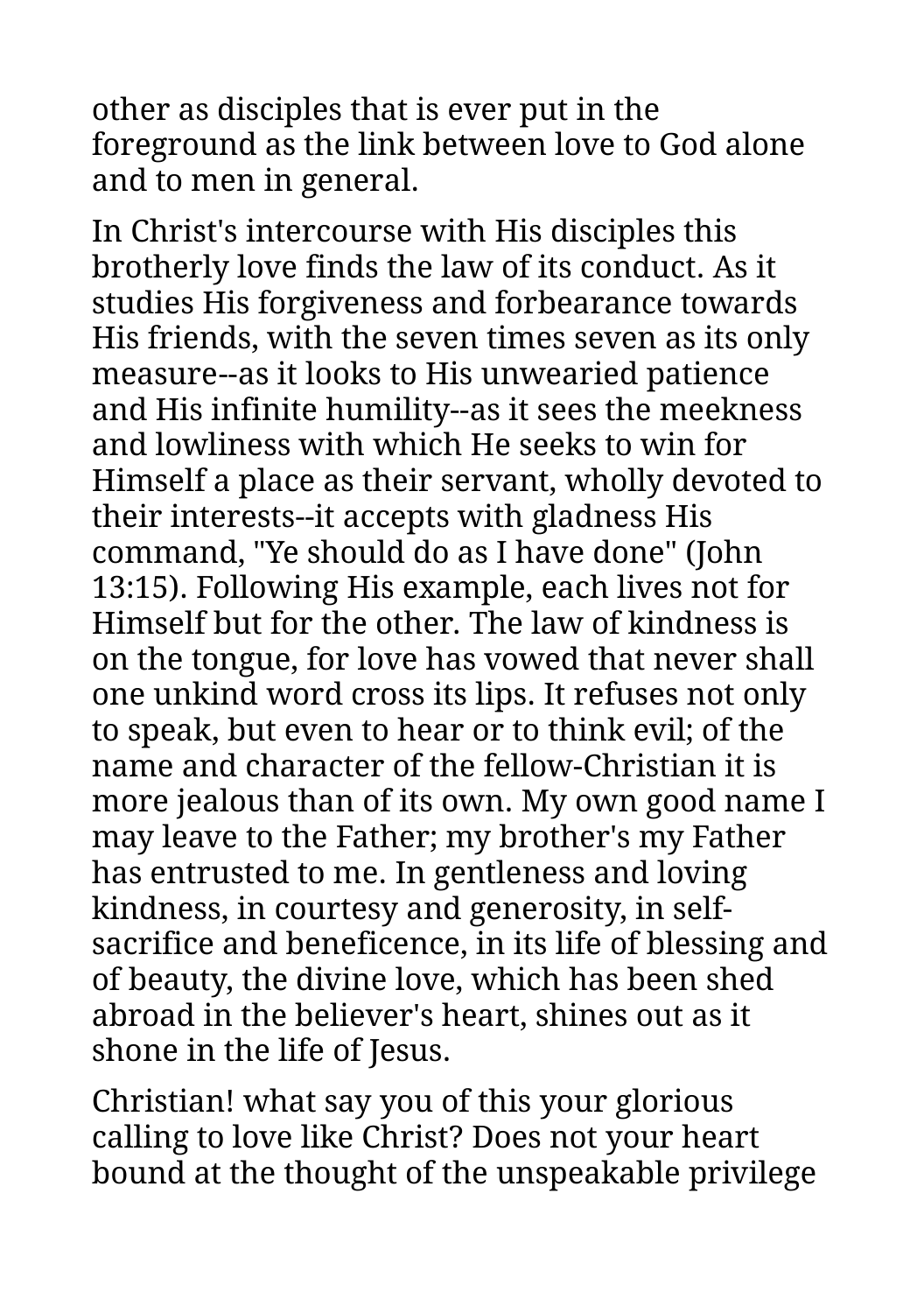of thus showing forth the likeness of the Eternal Love? Or are you rather ready to sigh at the thought of the inaccessible height of perfection to which you are thus called to climb? Brother, sigh not at what is in very deed the highest token of the Father's love, that He has called us to be like Christ in our love, just as He was like the Father in His love. Understand that He who gave the command in such close connection with His teaching about the Vine and the abiding in Him, gave us in that the assurance that we have only to abide in Him to be able to love like Him. Accept the command as a new motive to a more full abiding in Christ. Regard the abiding in Him more than ever as an abiding in His love; rooted and grounded daily in a love that passeth knowledge, you receive of its fulness, and learn to love. With Christ abiding in you, the Holy Spirit sheds abroad the love of God in your heart, and you love the brethren, the most trying and unloveable, with a love that is not your own, but the love of Christ in you. And the command about your love to the brethren is changed from a burden into a joy, if you but keep it linked, as Jesus linked it, to the command about His love to you: "Abide in my love; love one another, as I have loved you."

"This is my commandment, That ye love one another, as I have loved you." Is not this now some of the much fruit that Jesus has promised we shall bear--in very deed a cluster of the grapes of Eshcol, with which we can prove to others that the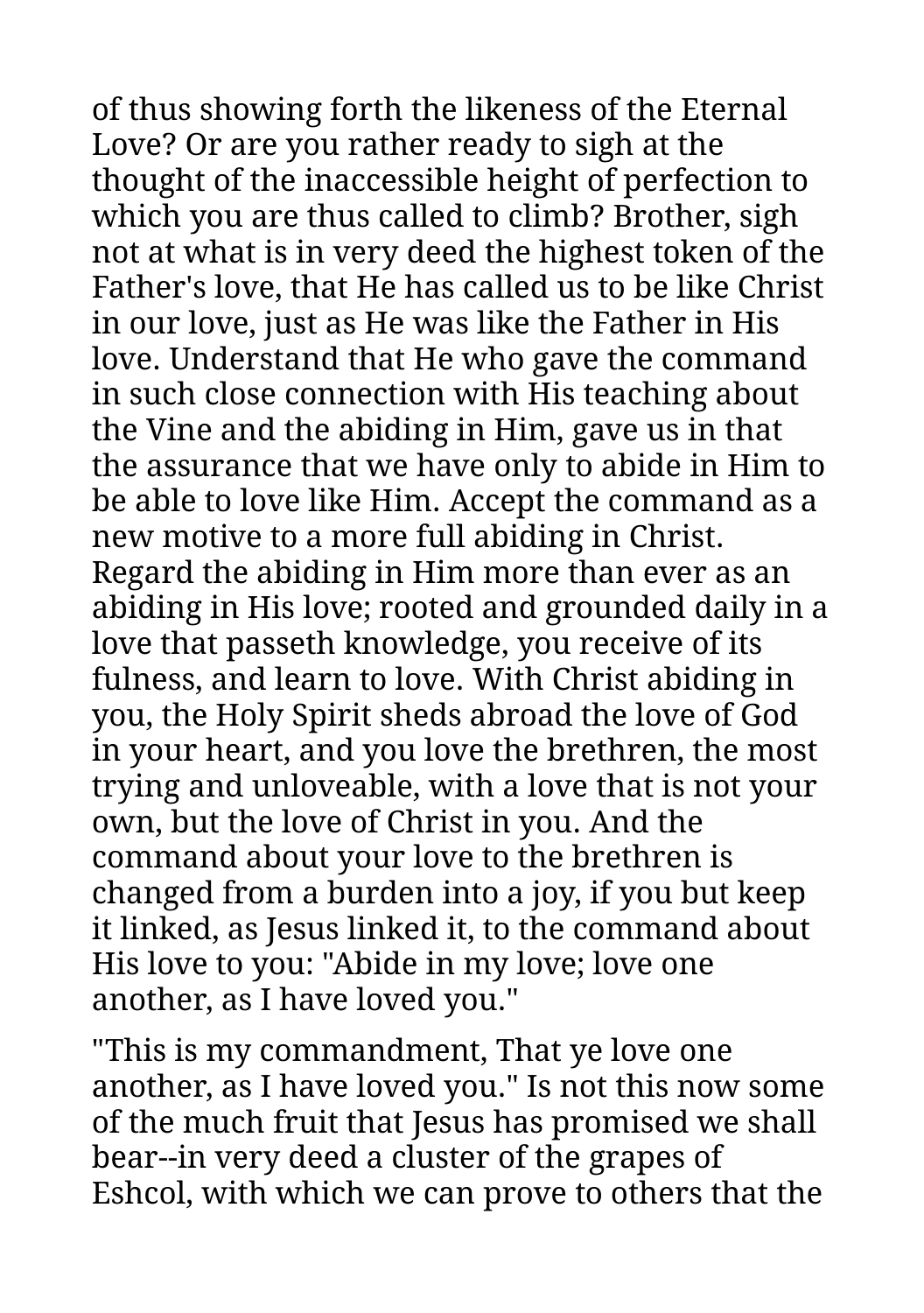land of promise is indeed a good land? Let us try in all simplicity and honesty to go out to our home to translate the language of high faith and heavenly enthusiasm into the plain prose of daily conduct, so that all men can understand it. Let our temper be under the rule of the love of Jesus: He can not alone curb it--He can make us gentle and patient. Let the vow, that not an unkind word about others shall ever be heard from our lips, be laid trustingly at His feet. Let the gentleness that refuses to take offence, that is always ready to excuse, to think and hope the best, mark our intercourse with all. Let the love that seeks not its own, but ever is ready to wash others' feet, or even to give its life for them, be our aim as we abide in Jesus. Let our life be one of self-sacrifice, always studying the welfare of others, finding our highest joy in blessing others. And let us, in studying the divine art of doing good, yield ourselves as obedient learners to the guidance of the Holy Spirit. By His grace, the most commonplace life can be transfigured with the brightness of a heavenly beauty, as the infinite love of the divine nature shines out through our frail humanity. Fellow-Christian, let us praise God! We are called to love as Jesus loves, as God loves.

"Abide in my love, and love as I have loved." Bless God, it is possible. The new holy nature we have, and which grows ever stronger as it abides in Christ the Vine, can love as He did. Every discovery of the evil of the old nature, every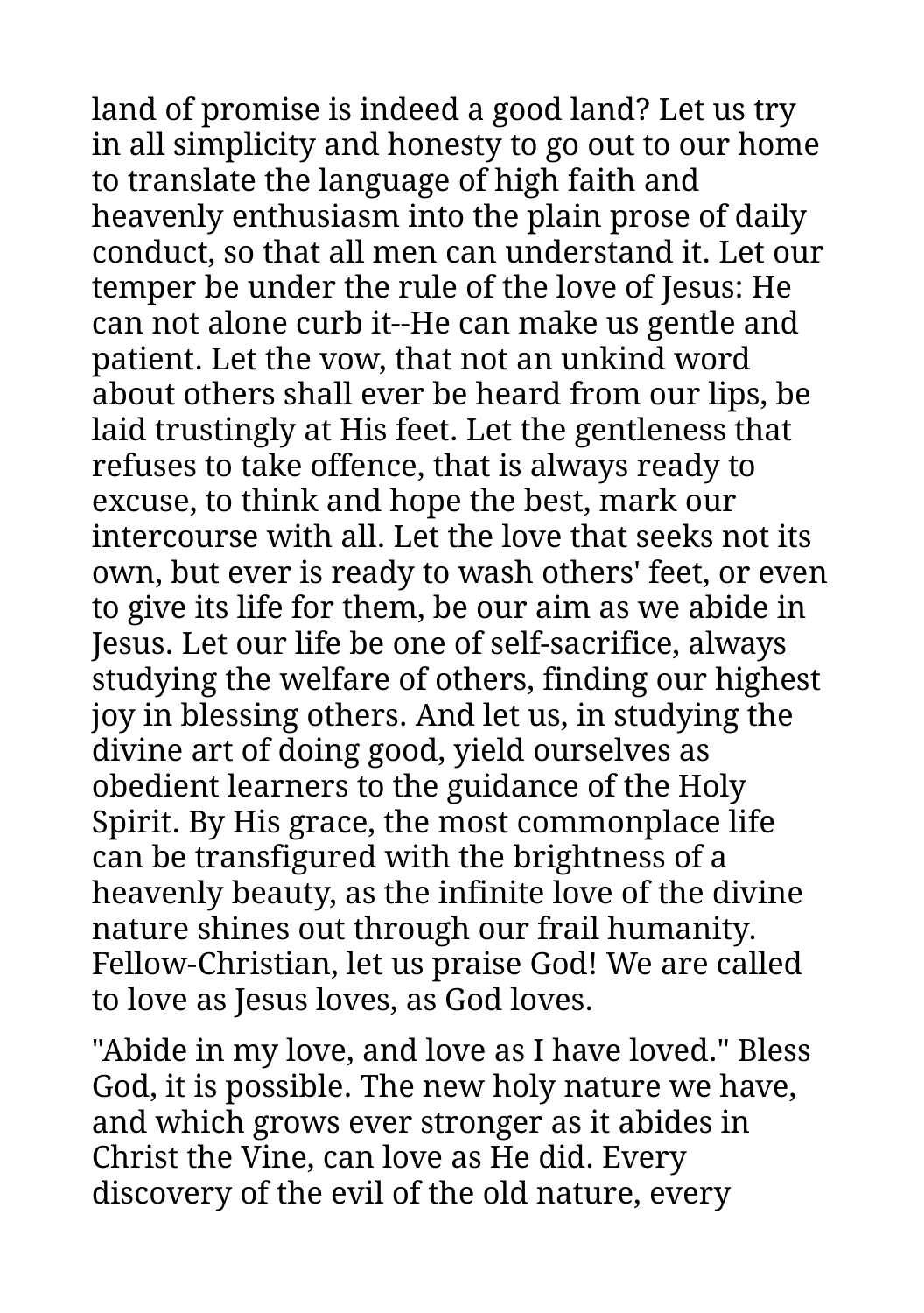longing desire to obey the command of our Lord, every experience of the power and the blessedness of loving with Jesus' love, will urge us to accept with fresh faith the blessed injunctions: "Abide in me, and I in you"; "Abide in my love."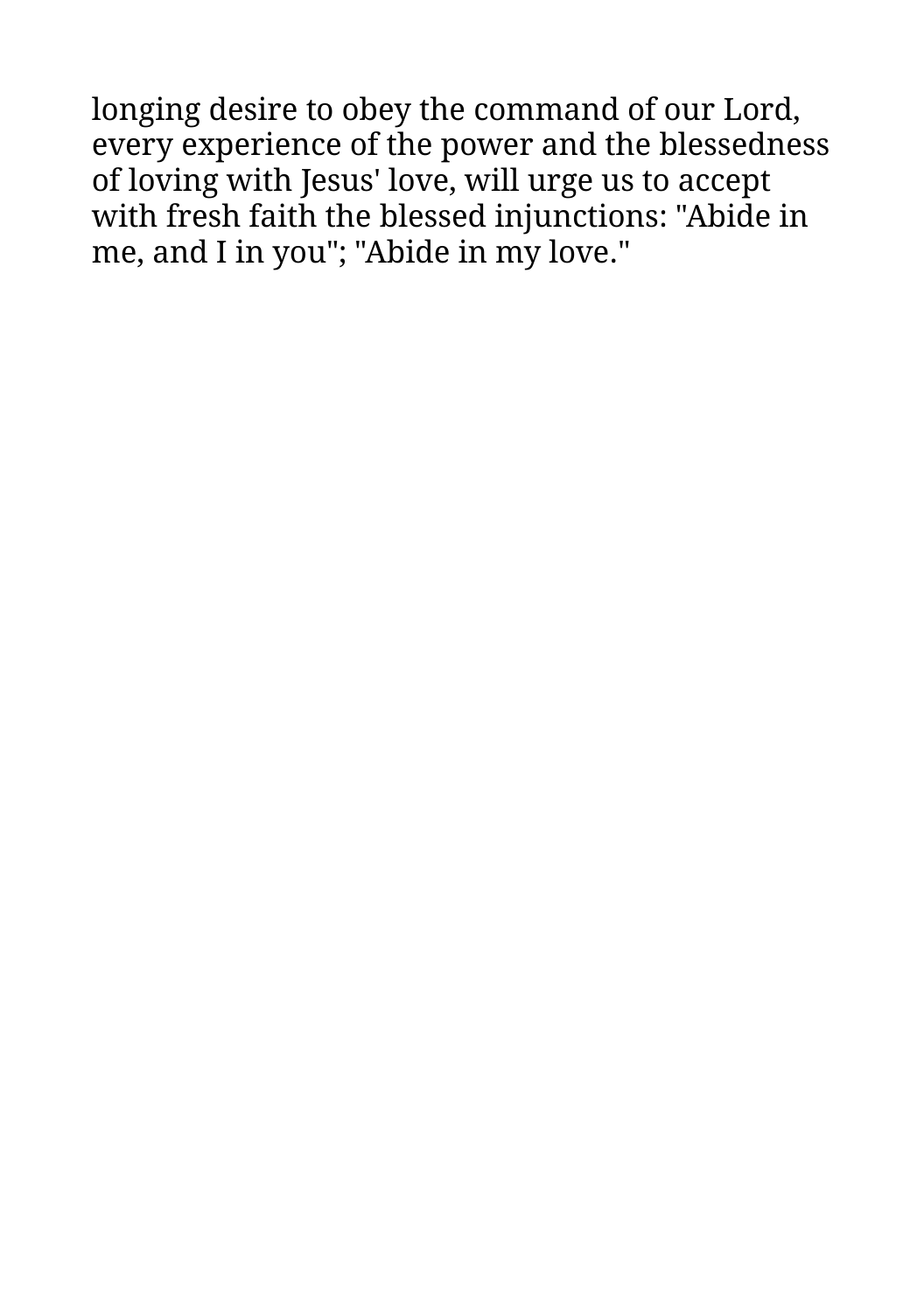### **CHAPTER 27**

### **THAT YOU MAY NOT SIN**

"In him is no sin. Whosoever abideth in him sinneth not."--1 JOHN 3:5,6.

"YE KNOW," the apostle had said, "that He was manifested to take away our sin," and had thus indicated salvation from sin as the great object for which the Son was made man. The connection shows clearly that the taking away has reference not only to the atonement and freedom from guilt, but to deliverance from the power of sin, so that the believer no longer does it. It is Christ's personal holiness that constitutes His power to effect this purpose. He admits sinners into life union with Himself; the result is, that their life becomes like His. "In Him is no sin. Whosoever abideth in Him sinneth not." As long as he abides, and as far as he abides, the believer does not sin. Our holiness of life has its roots in the personal holiness of Jesus. "If the root be holy, so also are the branches."

The question at once arises: How is this consistent with what the Bible teaches of the abiding corruption of our human nature, or with what John himself tells of the utter falsehood of our profession, if we say that we have no sin, that we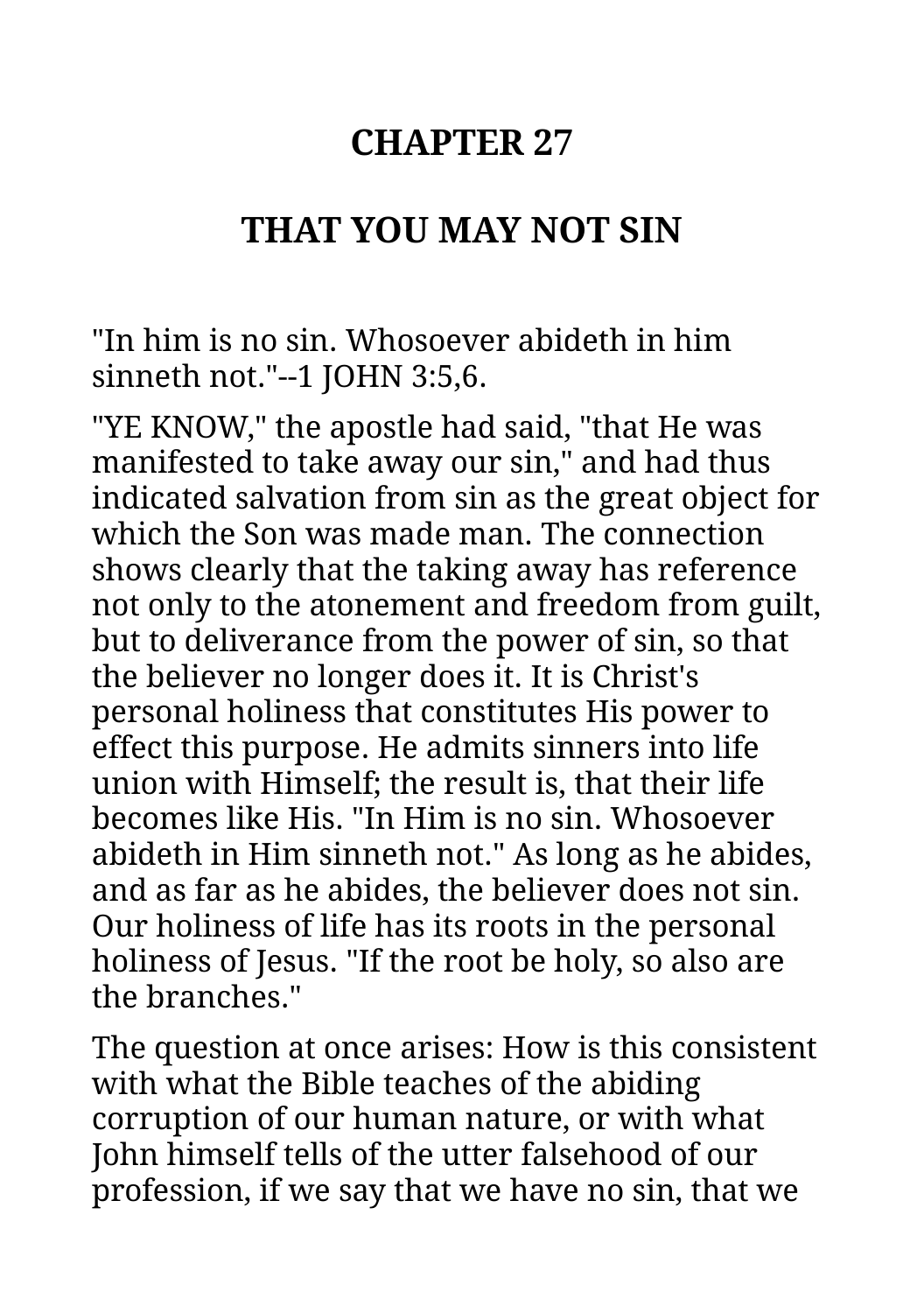have not sinned? (see I John 1:8,10). It is just this passage which, if we look carefully at it, will teach us to understand our text aright. Note the difference in the two statements (ver. 8), "If we say that we have no sin," and (ver.10), "If we say that we have not sinned." The two expressions cannot be equivalent; the second would then be an unmeaning repetition of the first. Having sin in verse 8 is not the same as doing sin in verse 10. Having sin is having a sinful nature. The holiest believer must each moment confess that he has sin within him--the flesh, namely, in which dwelleth no good thing. Sinning or doing sin is something very different: it is yielding to indwelling sinful nature, and falling into actual transgression. And so we have two admissions that every true believer must make. The one is that he has still sin within him (ver. 8); the second, that that sin has in former times broken out into sinful actions (ver.10). No believer can say either, "I have no sin in me," or "I have in time past never sinned." If we say we have no sin at present, or that we have not sinned in the past, we deceive ourselves. But no confession, though we have sin in the present, is demanded that we are doing sin in the present too; the confession of actual sinning refers to the past. It may, as appears from chapter 2:2, be in the present also, but is expected not to be. And so we see how the deepest confession of sin in the past (as Paul's of his having been a persecutor), and the deepest consciousness of having still a vile and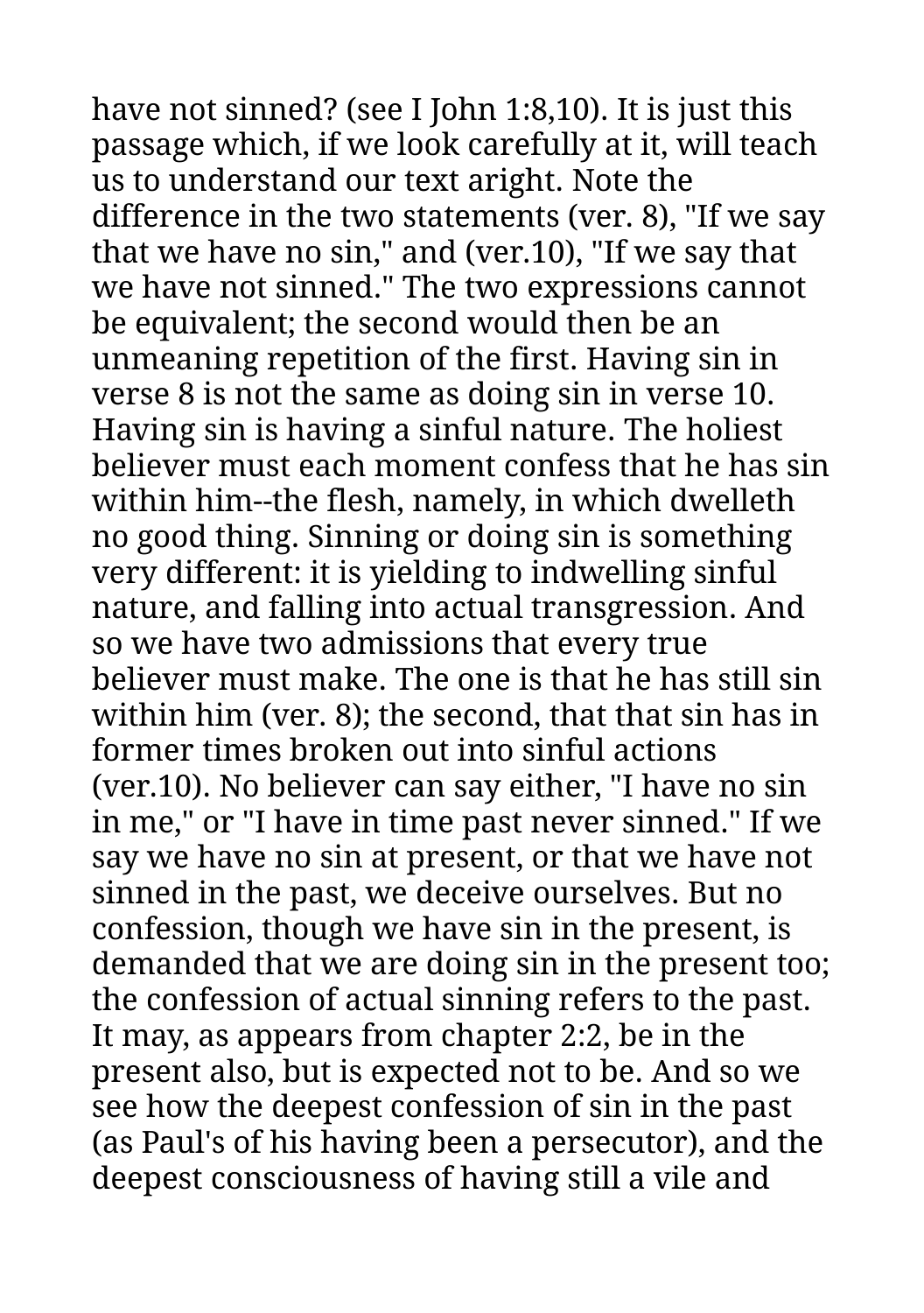corrupt nature in the present, may consist with humble but joyful praise to Him who keeps from stumbling.

But how is it possible that a believer, having sin in him--sin of such intense vitality, and such terrible power as we know the flesh to have--that a believer having sin should yet not be doing sin? The answer is: "In Him is no sin. He that abideth in Him sinneth not." When the abiding in Christ becomes close and unbroken, so that the soul lives from moment to moment in the perfect union with the Lord its keeper, He does, indeed, keep down the power of the old nature, so that it does not regain dominion over the soul. We have seen that there are degrees in the abiding. With most Christians the abiding is so feeble and intermittent, that sin continually obtains the ascendency, and brings the soul into subjection. The divine promise given to faith is: "Sin shall not have dominion over you." But with the promise is the command: "Let not sin reign in your mortal body." The believer who claims the promise in full faith has the power to obey the command, and sin is kept from asserting its supremacy. Ignorance of the promise, or unbelief, or unwatchfulness, opens the door for sin to reign. And so the life of many believers is a course of continual stumbling and sinning. But when the believer seeks full admission into, and a permanent abode in Jesus, the Sinless One, then the life of Christ keeps from actual transgression. "In Him is no sin. He that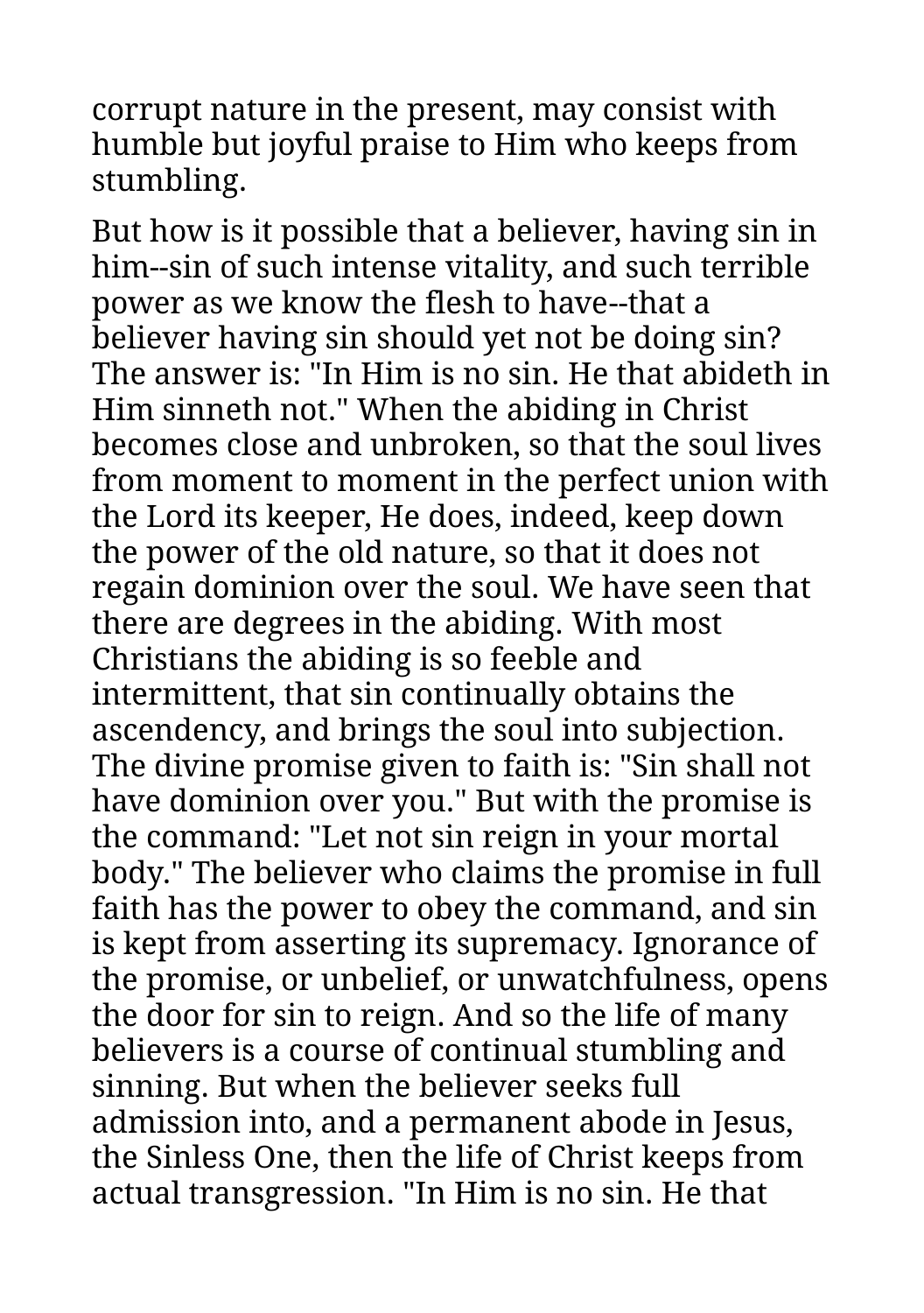abideth in Him sinneth not. " Jesus does indeed save him from his sin--not by the removal of his sinful nature, but by keeping him from yielding to it.

I have read of a young lion whom nothing could awe or keep down but the eye of his keeper. With the keeper you could come near him, and he would crouch, his savage nature all unchanged, and thirsting for blood --trembling at the keeper's feet. You might put your foot on his neck, as long as the keeper was with you. To approach him without the keeper would be instant death. And so it is that the believer can have sin and yet not do sin. The evil nature, the flesh, is unchanged in its enmity against God, but the abiding presence of Jesus keeps it down. In faith the believer entrusts himself to the keeping, to the indwelling, of the Son of God; he abides in Him, and counts on Jesus to abide in Him too. The union and fellowship is the secret of a holy life: "In Him is no sin; he that abideth in Him sinneth not."

And now another question will arise: Admitted that the complete abiding in the Sinless One will keep from sinning, is such abiding possible? May we hope to be able so to abide in Christ, say, even for one day, that we may be kept from actual transgressions? The question has only to be fairly stated and considered-- it will suggest its own answer. When Christ commanded us to abide in Him, and promised us such rich fruit-bearing to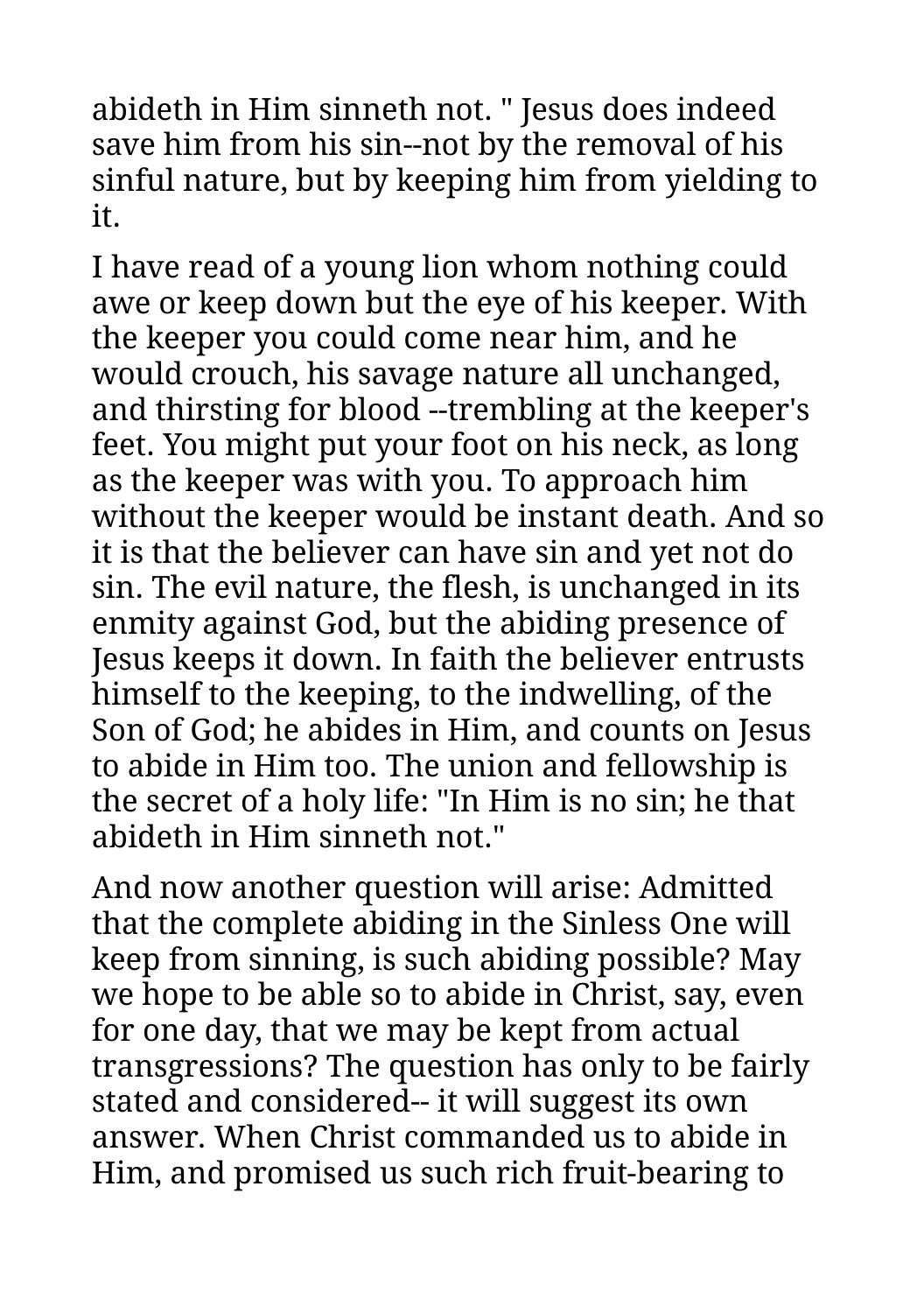the glory of the Father, and such mighty power in our intercessions, can He have meant anything but the healthy, vigorous, complete union of the branch with the vine? When He promised that as we abide in Him He would abide in us, could He mean anything but that His dwelling in us would be a reality of divine power and love? Is not this way of saving from sin just that which will glorify Him?--keeping us daily humble and helpless in the consciousness of the evil nature, watchful and active in the knowledge of its terrible power, dependent and trustful in the remembrance that only His presence can keep the lion down. O let us believe that when Jesus said, "Abide in me, and I in you," He did indeed mean that, while we were not to be freed from the world and its tribulation, from the sinful nature and its temptations, we were at least to have this blessing fully secured to us--grace to abide wholly, only, even in our Lord. The abiding in Jesus makes it possible to keep from actual sinning; and Jesus Himself makes it possible to abide in Him.

Beloved Christian! I do not wonder if the promise of the text appears almost too high. Do not, I pray, let your attention be diverted by the question as to whether it would be possible to be kept for your whole life, or for so many years, without sinning. Faith has ever only to deal with the present moment. Ask this: Can Jesus at the present moment, as I abide in Him, keep me from those actual transgressions which have been the stain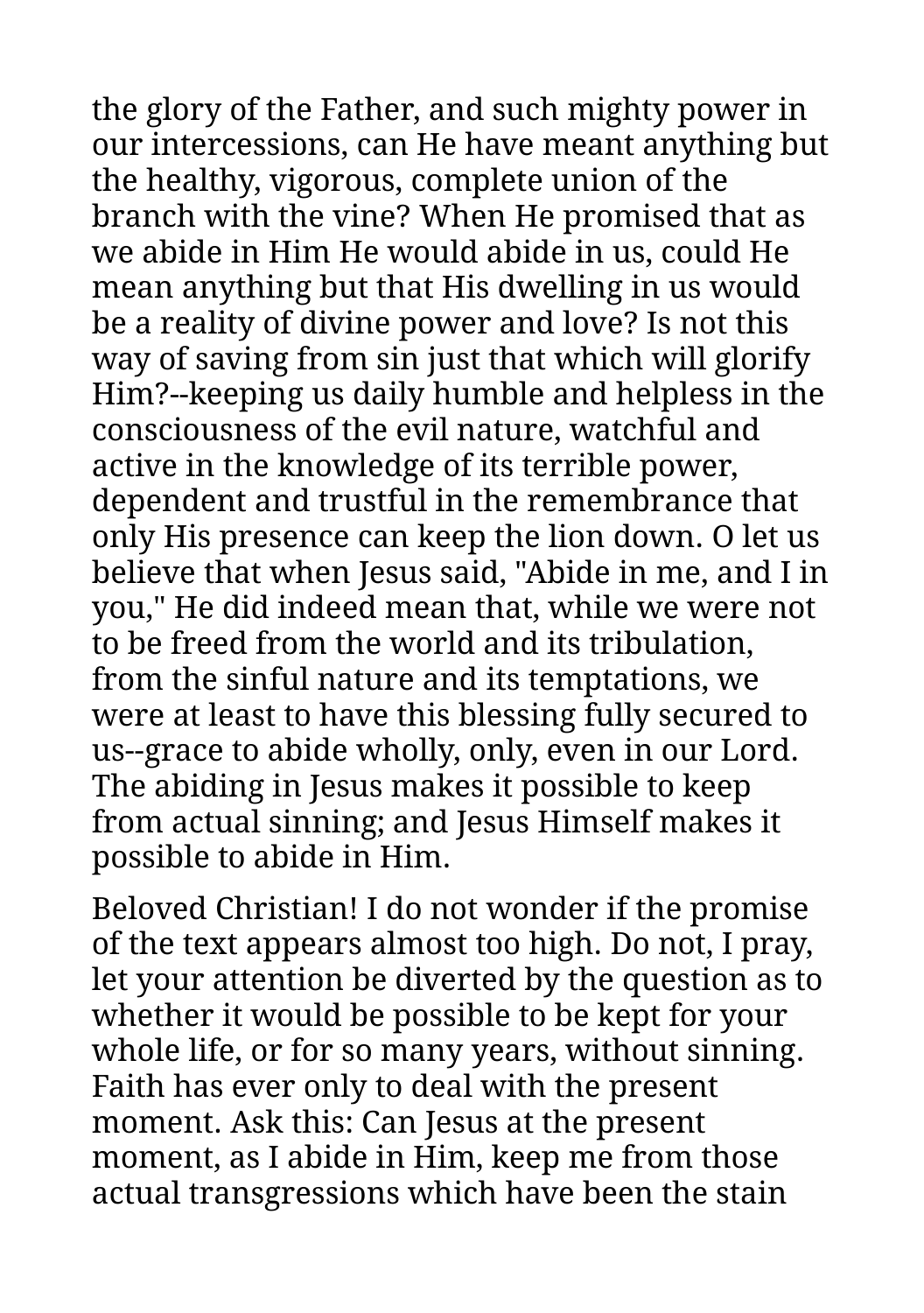and the weariness of my daily life? You cannot but say: Surely He can. Take Him then at this present moment, and say, "Jesus keeps me now, Jesus saves me now." Yield yourself to Him in the earnest and believing prayer to be kept abiding, by His own abiding in you--and go into the next moment, and the succeeding hours, with this trust continually renewed. As often as the opportunity occurs in the moments between your occupations, renew your faith in an act of devotion: Jesus keeps me now, Jesus saves me now. Let failure and sin, instead of discouraging you, only urge you still more to seek your safety in abiding in the Sinless One. Abiding is a grace in which you can grow wonderfully, if you will but make at once the complete surrender, and then persevere with ever larger expectations. Regard it as His work to keep you abiding in Him, and His work to keep you from sinning. It is indeed your work to abide in Him; but it is that, only because it is His work as Vine to bear and hold the branch. Gaze upon His holy human nature as what He prepared for you to be partaker of with Himself, and you will see that there is something even higher and better than being kept from sin--that is but the restraining from evil: there is the positive and larger blessing of being now a vessel purified and cleansed, of being filled with His fulness, and made the channel of showing forth His power, His blessing, and His glory.

NOTE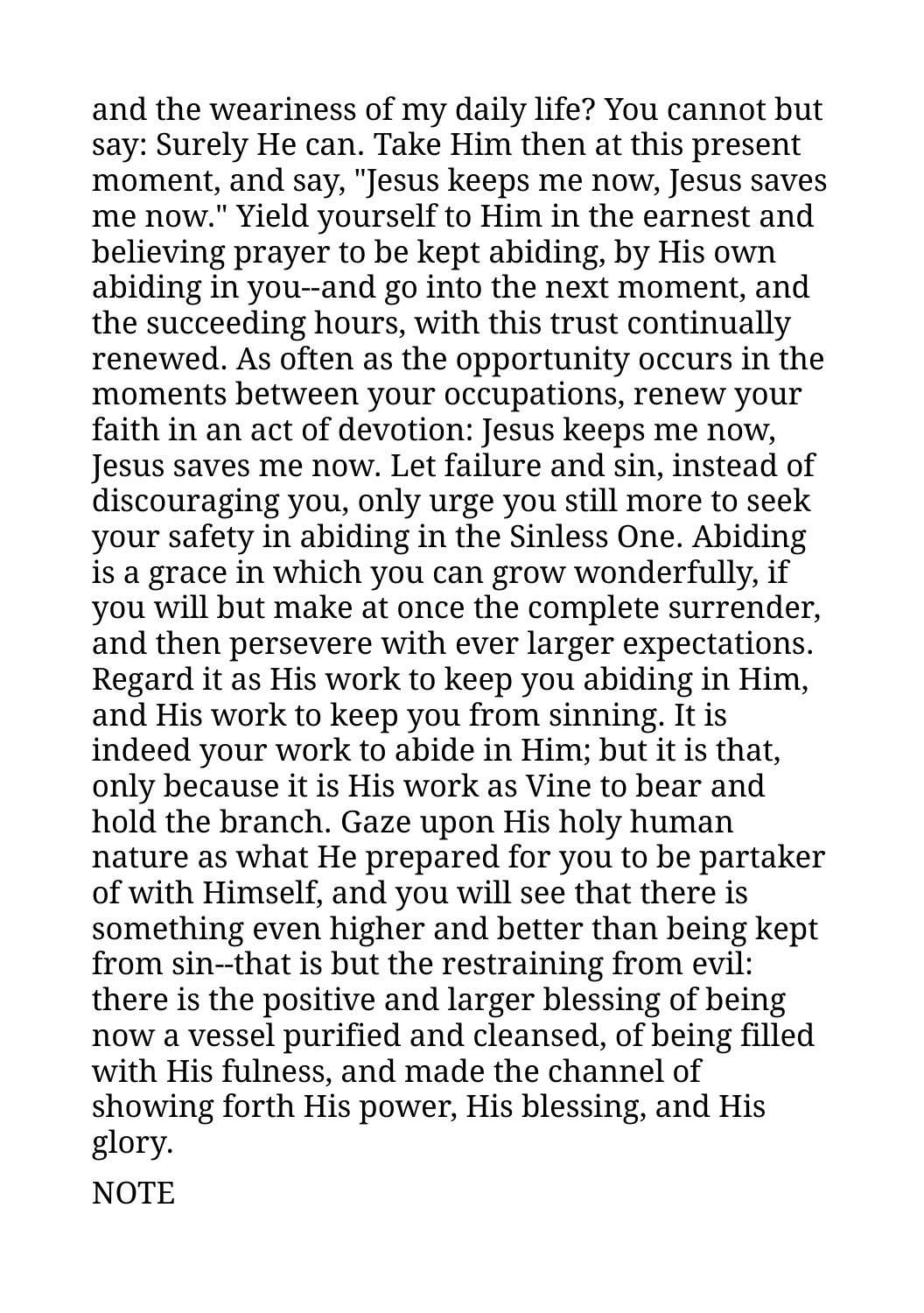#### IS DAILY SINNING AN INEVITABLE NECESSITY?

"Why is it that, when we possess a Saviour whose love and lower are infinite, we are so often filled with fear and despondency? We are wearied and faint in our minds, because we do not look stedfastly unto Jesus, the author and finisher of faith, who is set down at the right hand of God- unto Him whose omnipotence embraces both heaven and earth, who is strong and mighty in His feeble saints.

"While we remember our weakness, we forget His all-sufficient power. While we acknowledge that apart from Christ we can do nothing, we do not rise to the height or depth of Christian humility: I can do all things through Christ which strengtheneth me. While we trust in the power of the death of Jesus to cancel the guilt of sin, we do not exercise a reliant and appropriating faith in the omnipotence of the living Saviour to deliver us from the bondage and power of sin in our daily life. We forget that Christ worketh in us mightily, and that, one with Him, we possess strength sufficient to overcome every temptation. We are apt either to forget our nothingness, and imagine that in our daily path we can live without sin, that the duties and trials of our everyday life can be performed and borne in our own strength; or we do not avail ourselves of the omnipotence of Jesus, who is able to subdue all things to Himself, and to keep us from the daily infirmities and falls which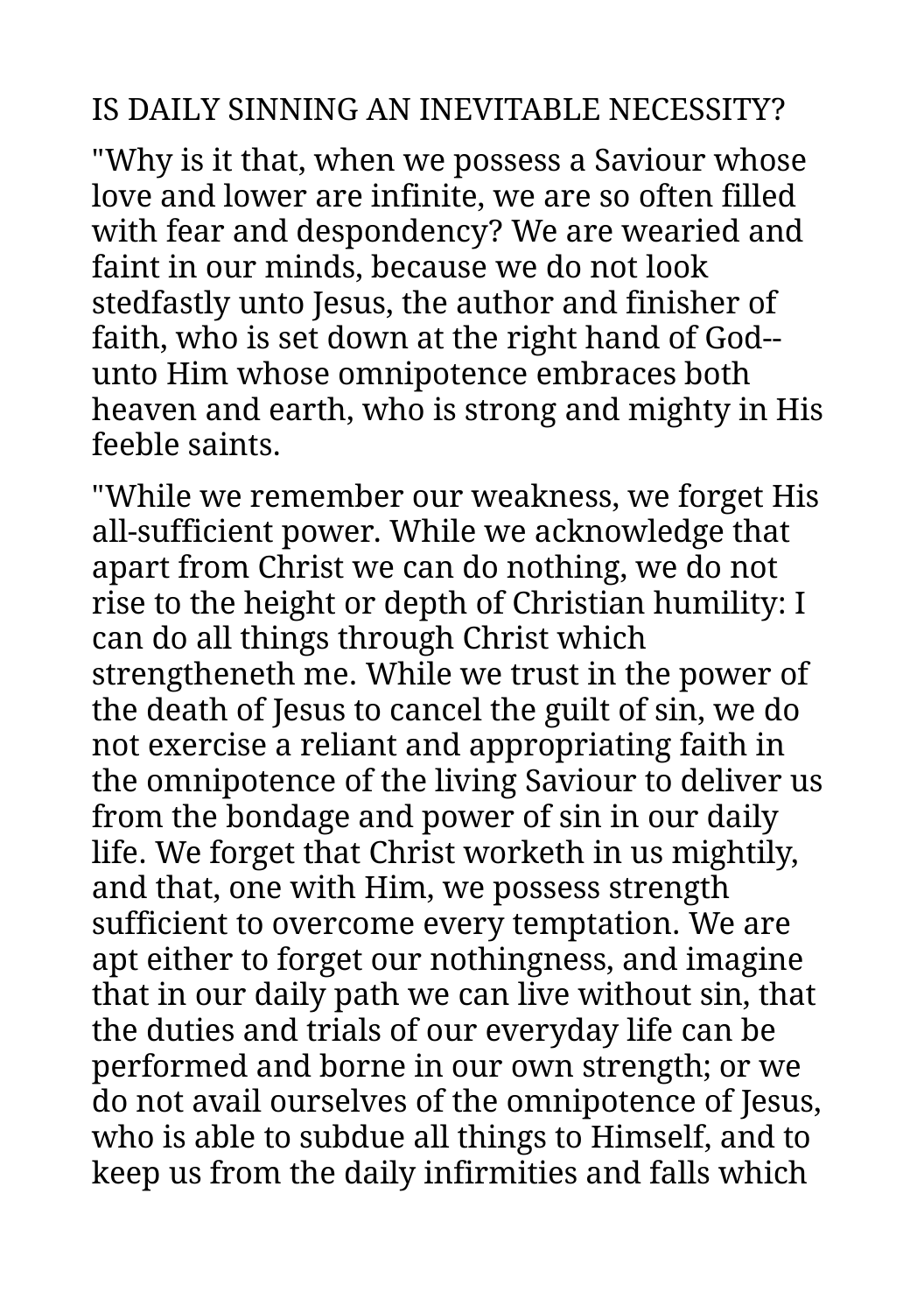we are apt to imagine an inevitable necessity. If we really depended in all things and at all times on Christ, we would in all things and at all times gain the victory through Him whose power is infinite, and who is appointed by the Father to be the Captain of our salvation. Then all our deeds would be wrought, not merely before, but in God. We would then do all things to the glory of the Father, in the all-powerful name of Jesus, who is our sanctification. Remember that unto Him all power is given in heaven and on earth, and live by the constant exercise of faith in His power. Let us most fully believe that we have and are nothing, that with man it is impossible, that in ourselves we have no life which can bring forth fruit; but that Christ is all--that abiding in Him, and His word dwelling in us, we can bring forth fruit to the glory of the Father"--From Christ and the Church. Sermons by Adolph Saphir. The italics are not in the original.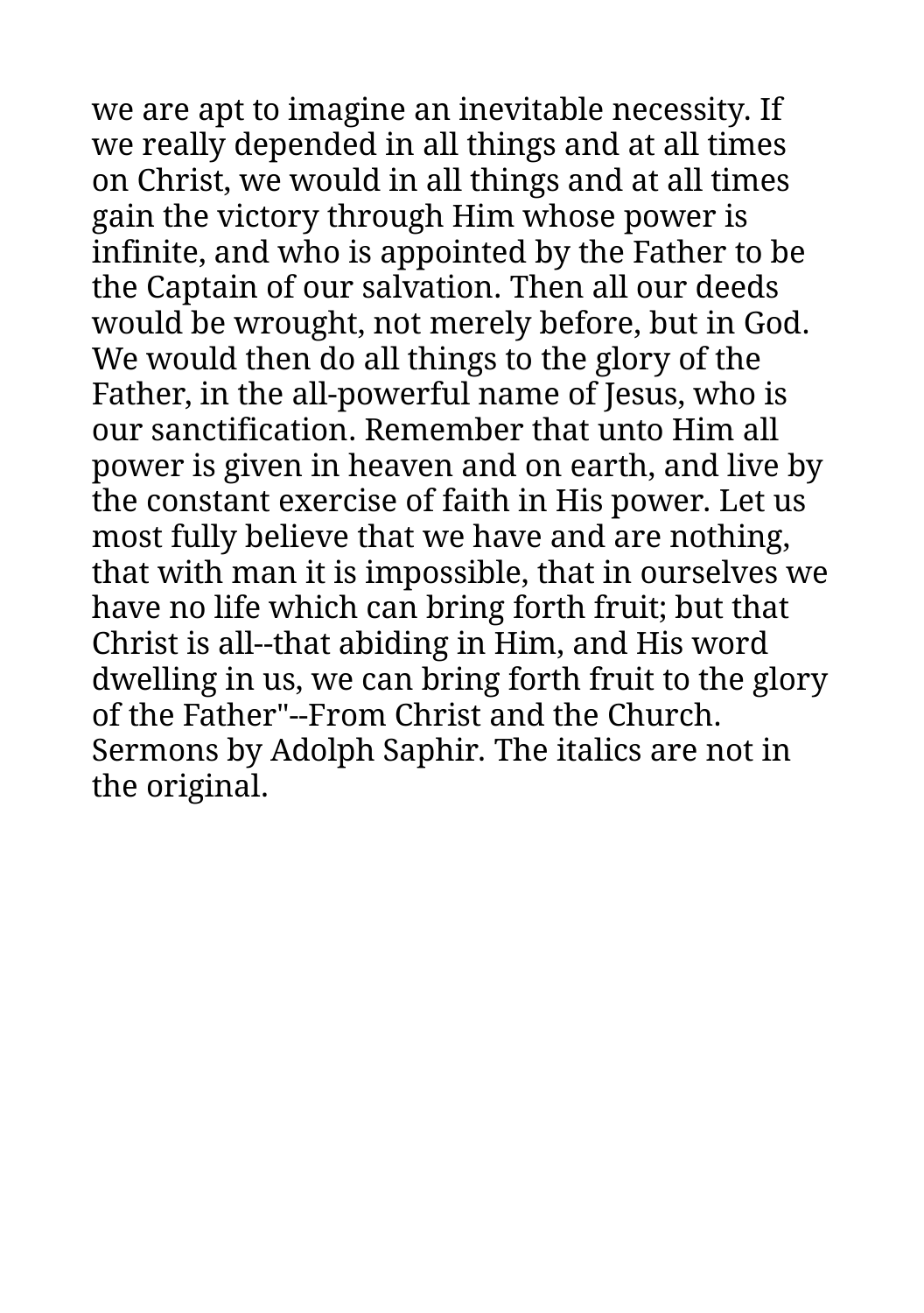# **CHAPTER 28**

# **AS YOUR STRENGTH**

"All power is given UNTO ME in heaven and in earth."--MATT.28:18. [1]

"Be strong IN THE LORD, and in the power of his might."--EPH.6.10.

"My power is made perfect in weakness."--2 COR.12:9 (R.V.).

THERE is no truth more generally admitted among earnest Christians than that of their utter weakness. There is no truth more generally misunderstood and abused. Here, as elsewhere, God's thoughts are heaven-high above man's thoughts.

The Christian often tries to forget his weakness: God wants us to remember it, to feel it deeply. The Christian wants to conquer his weakness and to be freed from it: God wants us to rest and even rejoice in it. The Christian mourns over his weakness: Christ teaches His servant to say, "I take pleasure in infirmities; most gladly will I glory in my infirmities." The Christian thinks his weakness his greatest hindrance in the life and service of God: God tells us that it is the secret of strength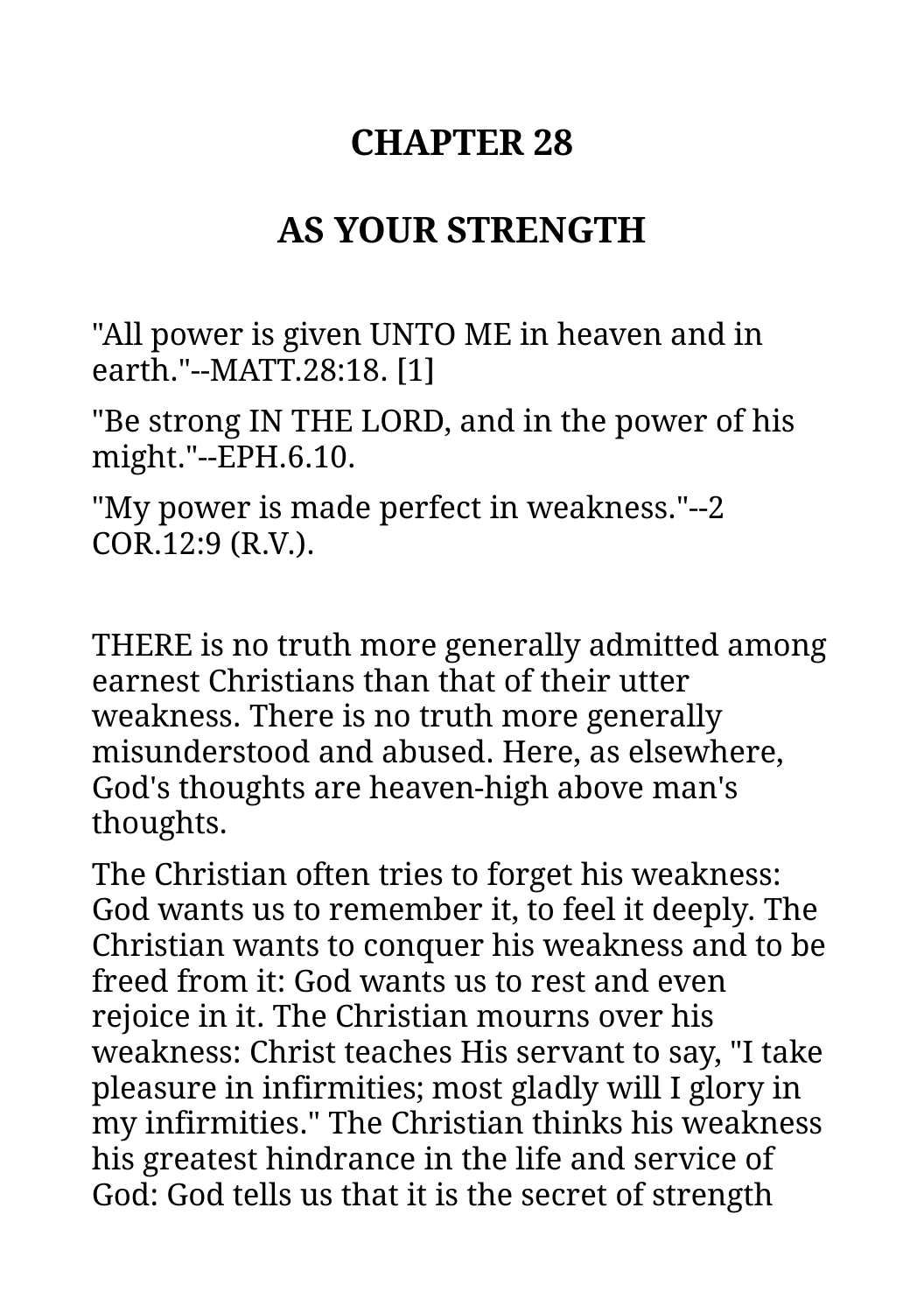and success. It is our weakness, heartily accepted and continually realized, that gives us our claim and access to the strength of Him who has said, "My strength is made perfect in weakness."

When our Lord was about to take His seat upon the throne, one of His last words was: "All power is given unto me in heaven and on earth." Just as His taking His place at the right hand of the power of God was something new and true--a real advance in the history of the God-man--so was this clothing with all power. Omnipotence was now entrusted to the man Christ Jesus, that from henceforth through the channels of human nature it might put forth its mighty energies. Hence He connected with this revelation of what He was to receive, the promise of the share that His disciples would have in it: When I am ascended, ye shall receive power from on high (Luke 24:49; Acts 1:8). It is in the power of the omnipotent Saviour that the believer must find his strength for life and for work.

It was thus with the disciples. During ten days they worshipped and waited at the footstool of His throne. They gave expression to their faith in Him as their Saviour, to their adoration of Him as their Lord, to their love to Him as their Friend, to their devotion and readiness to work for Him as their Master. Jesus Christ was the one object of thought, of love, of delight. In such worship of faith and devotion their souls grew up into intensest communion with Him upon the throne, and when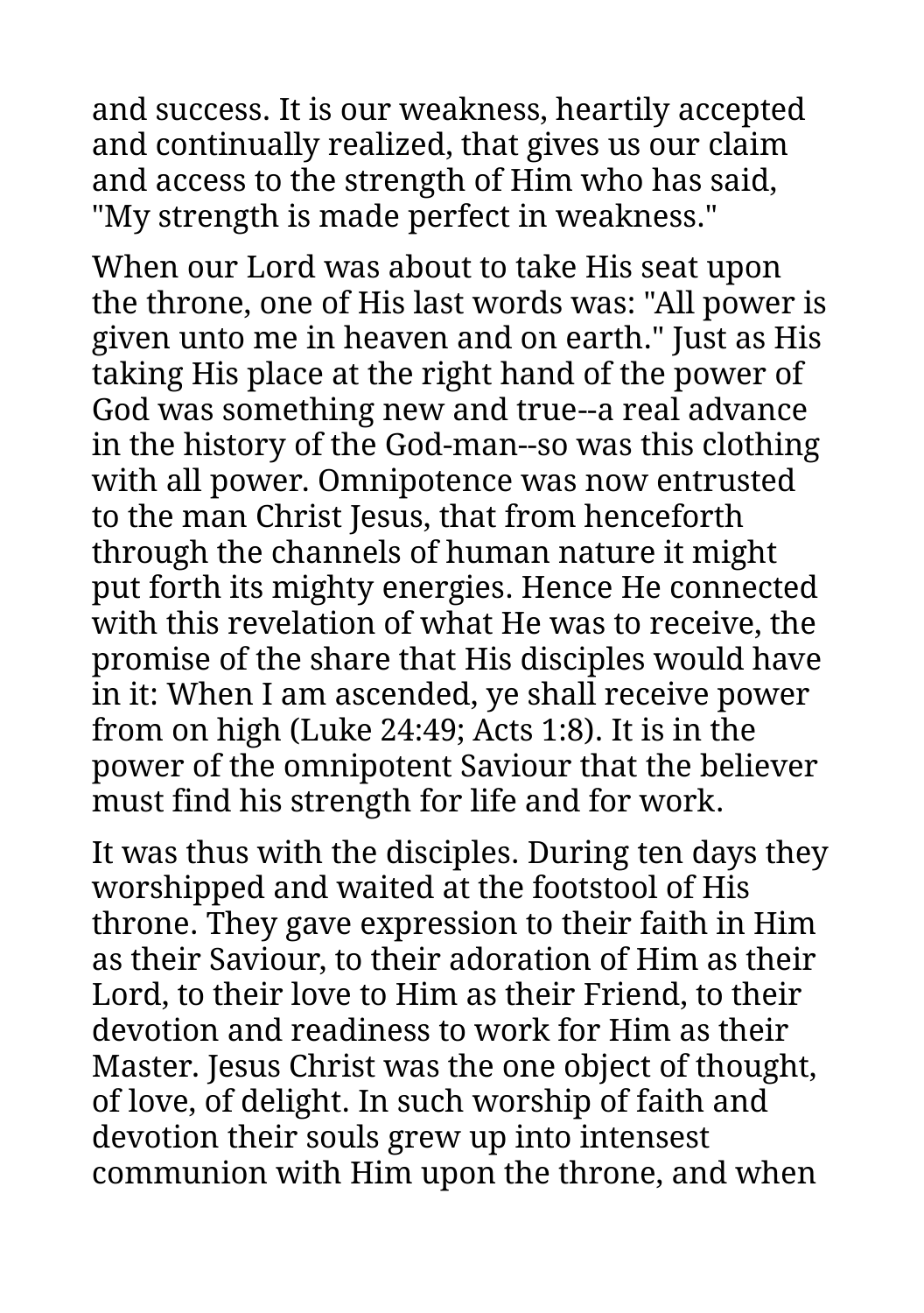they were prepared, the baptism of power came. It was power within and power around.

The power came to qualify for the work to which they had yielded themselves--of testifying by life and word to their unseen Lord. With some the chief testimony was to be that of a holy life, revealing the heaven and the Christ from whom it came. The power came to set up the Kingdom within them, to give them the victory over sin and self, to fit them by living experience to testify to the power of Jesus on the throne, to make men live in the world as saints. Others were to give themselves up entirely to the speaking in the name of Jesus. But all needed and all received the gift of power, to prove that now Jesus had received the Kingdom of the Father, all power in heaven and earth was indeed given to Him, and by Him imparted to His people just as they needed it, whether for a holy life or effective service. They received the gift of power, to prove to the world that the Kingdom of God, to which they professed to belong, was not in word but in power. By having power within, they had power without and around. The power of God was felt even by those who would not yield themselves to it (Acts 2.43; 4:13; 5:13).

And what Jesus was to these first disciples, He is to us too. Our whole life and calling as disciples find their origin and their guarantee in the words: "All power is given to me in heaven and on earth."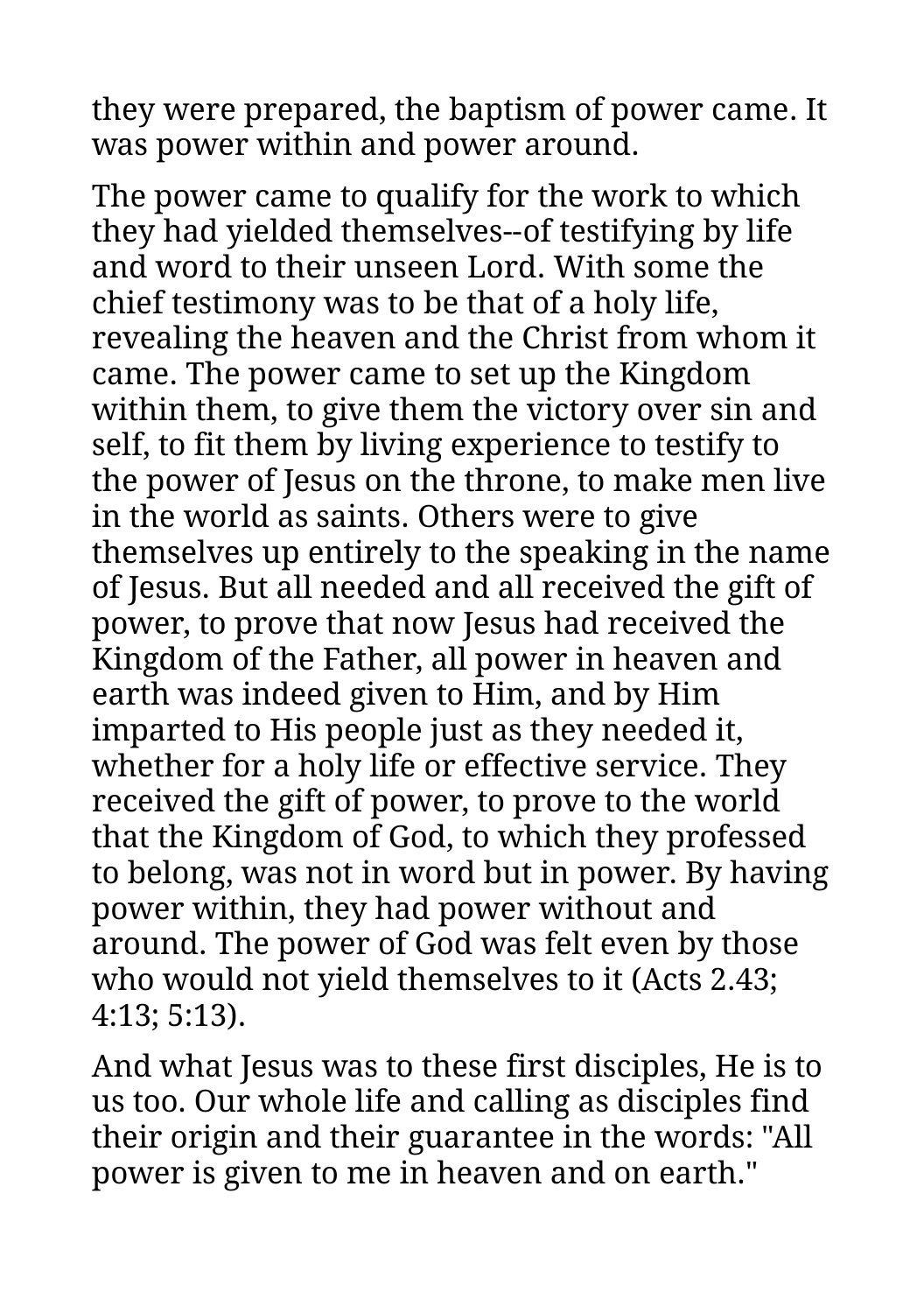What He does in and through us, He does with almighty power. What He claims or demands, He works Himself by that same power. All He gives, He gives with power. Every blessing He bestows, every promise He fulfils, every grace He works- all, all is to be with power. Everything that comes from this Jesus on the throne of power is to bear the stamp of power. The weakest believer may be confident that in asking to be kept from sin, to grow in holiness, to bring forth much fruit, be may count upon these his petitions being fulfilled with divine power. The power is in Jesus; Jesus is ours with all His fulness; it is in us His members that the power is to work and be made manifest.

And if we want to know how the power is bestowed, the answer is simple: Christ gives His power in us by giving His life in us. He does not, as so many believers imagine, take the feeble life He finds in them, and impart a little strength to aid them in their feeble efforts. No; it is in giving His own life in us that He gives us His power. The Holy Spirit came down to the disciples direct from the heart of their exalted Lord, bringing down into them the glorious life of heaven into which He had entered. And so His people are still taught to be strong in the Lord and in the power of His might. When He strengthens them, it is not by taking away the sense of feebleness, and giving in its place the feeling of strength. By no means. But in a very wonderful way leaving and even increasing the sense of utter impotence, He gives them along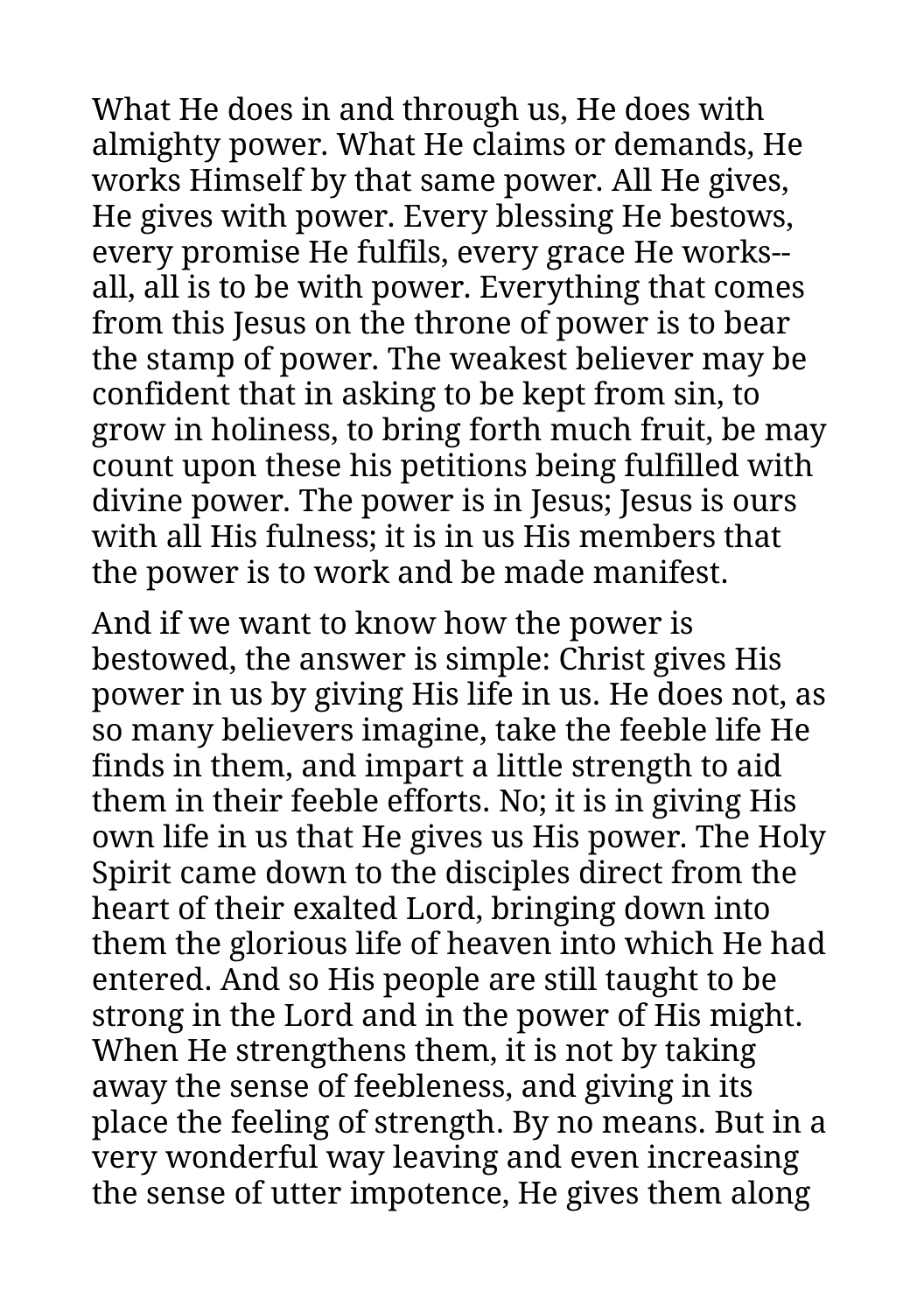with it the consciousness of strength in Him. "We have this treasure in earthen vessels, that the excellency of the power may be of God and not of us." The feebleness and the strength are side by side; as the one grows, the other too, until they understand the saying, "When I am weak, then am I strong; I glory in my infirmities, that the power of Christ may rest on me."

The believing disciple learns to look upon Christ on the throne, Christ the Omnipotent, as his life. He studies that life in its infinite perfection and purity, in its strength and glory; it is the eternal life dwelling in a glorified man. And when he thinks of his own inner life, and longs for holiness, to live wellpleasing unto God, or for power to do the Father's work, he looks up, and, rejoicing that Christ is his life, he confidently reckons that that life will work mightily in him all he needs. In things little and things great, in the being kept from sin from moment to moment for which he has learned to look, or in the struggle with some special difficulty or temptation, the power of Christ is the measure of his expectation. He lives a most joyous and blessed life, not because he is no longer feeble, but because, being utterly helpless, he consents and expects to have the mighty Saviour work in him.

The lessons these thoughts teach us for practical life are simple, but very precious. The first is, that all our strength is in Christ, laid up and waiting for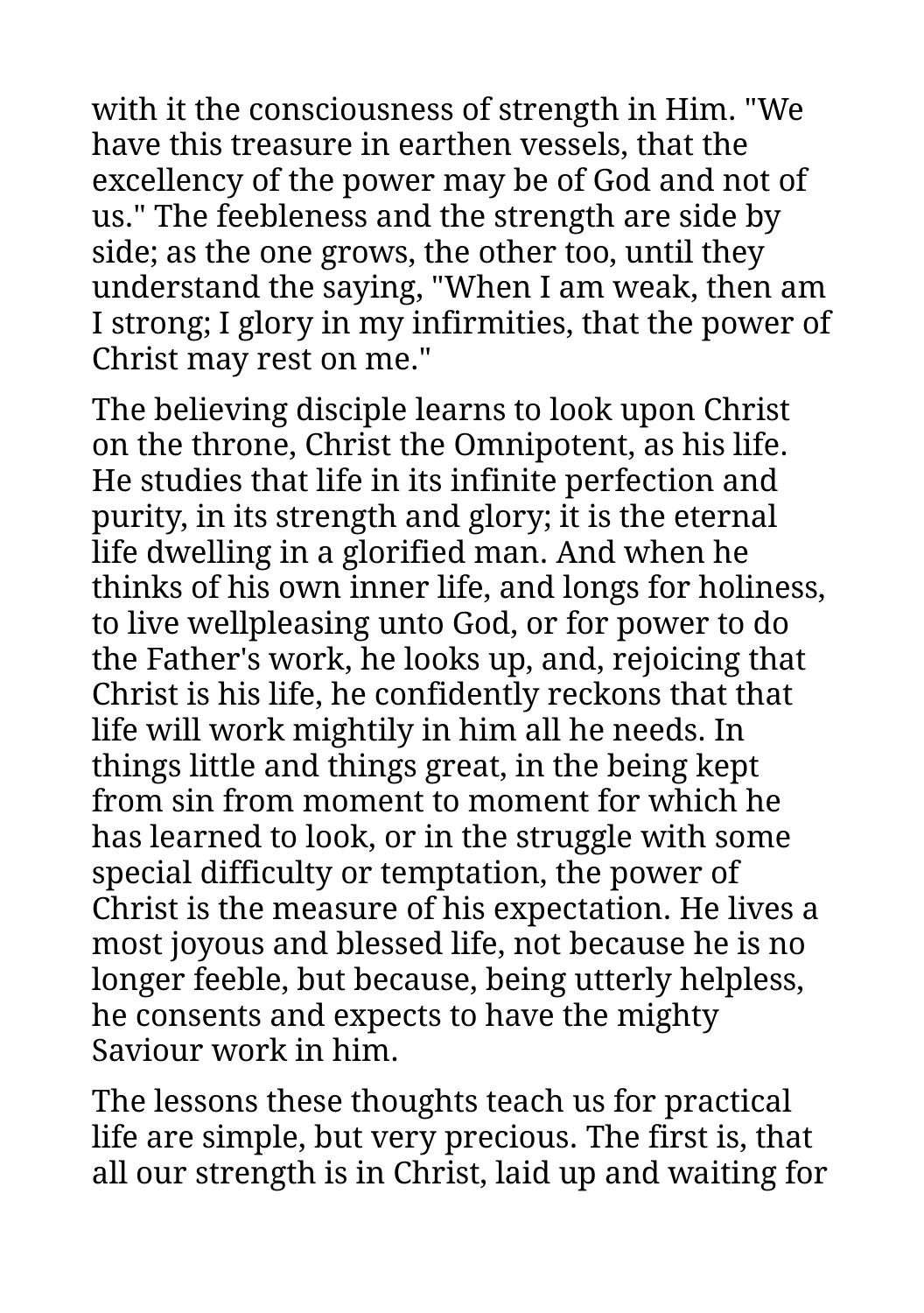use. It is there as an almighty life, which is in Him for us, ready to flow in according to the measure in which it finds the channels open. But whether its flow is strong or feeble, whatever our experience of it be, there it is in Christ: All power in heaven and earth. Let us take time to study this. Let us get our minds filled with the thought: That Jesus might be to us a perfect Saviour, the Father gave Him all power. That is the qualification that fits Him for our needs: All the power of heaven over all the powers of earth, over every power of earth in our heart and life too.

The second lesson is: This power flows into us as we abide in close union with Him. When the union is feeble, little valued or cultivated, the inflow of strength will be feeble. When the union with Christ is rejoiced in as our highest good, and everything sacrificed for the sake of maintaining it, the power will work: "His strength will be made perfect in our weakness." Our one care must therefore be to abide in Christ as our strength. Our one duty is to be strong in the Lord,and in the power of His might. Let our faith cultivate large and clear apprehensions of the exceeding greatness of God's power in them that believe, even that power of the risen and exalted Christ by which He triumphed over every enemy (Eph. 1: 19-21). Let our faith consent to God's wonderful and most blessed arrangement: nothing but feebleness in us as our own, all the power in Christ, and yet within our reach as surely as if it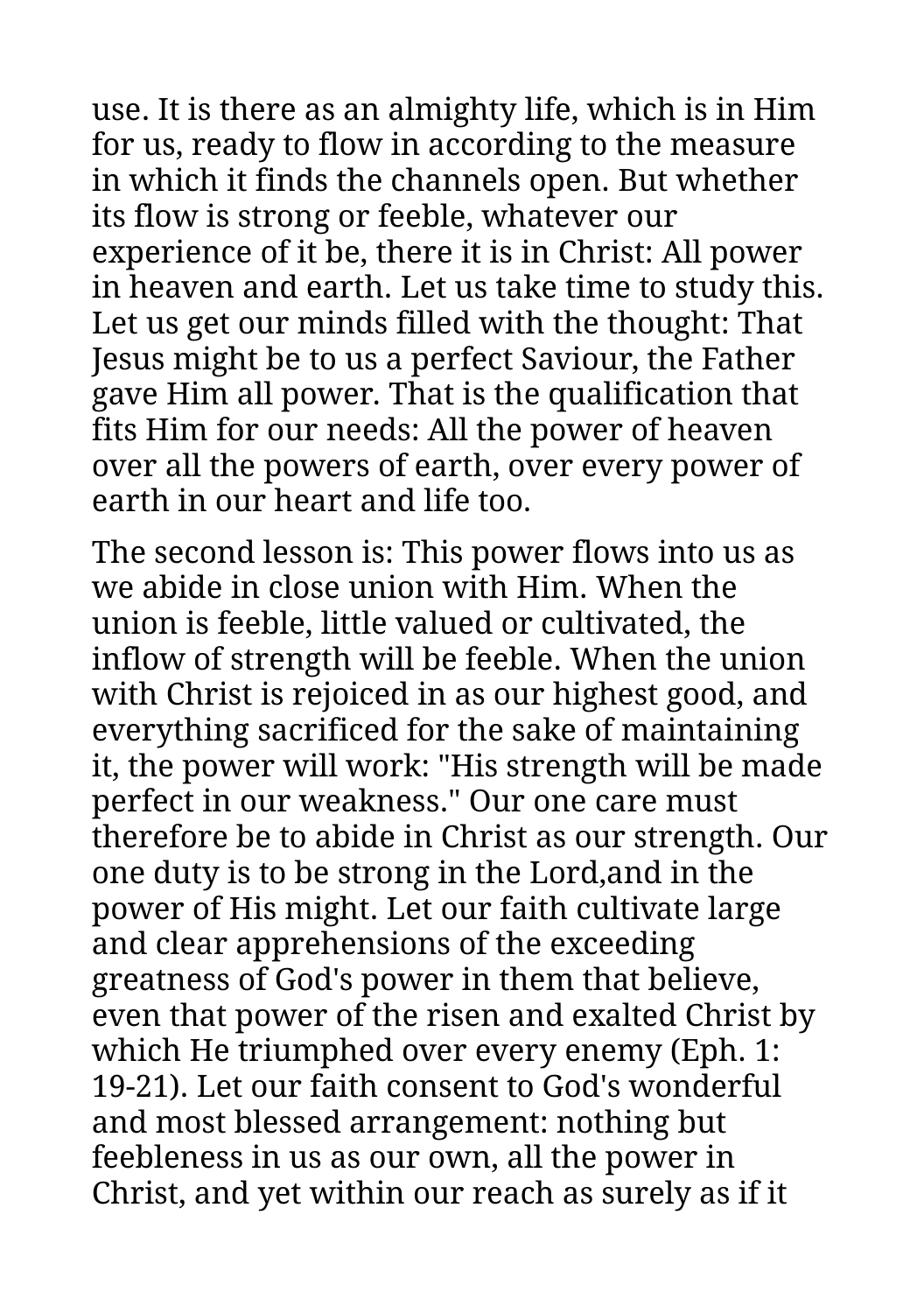were in us. Let our faith daily go out of self and its life into the life of Christ, placing our whole being at His disposal for Him to work in us. Let our faith, above all, confidently rejoice in the assurance that He will in very deed, with His almighty power, perfect His work in us. As we thus abide in Christ, the Holy Spirit, the Spirit of His power, will work mightily in us, and we too shall sing, "JEHOVAH is my strength and song: IN JEHOVAH I have righteousness and strength." "I can do all things through Christ, which strengtheneth me."

[1] The word power in this verse is properly authority (R.V.), but the two ideas are so closely linked, and the authority as a living divine reality is so inseparable from the power, that I have felt at liberty to retain the word power.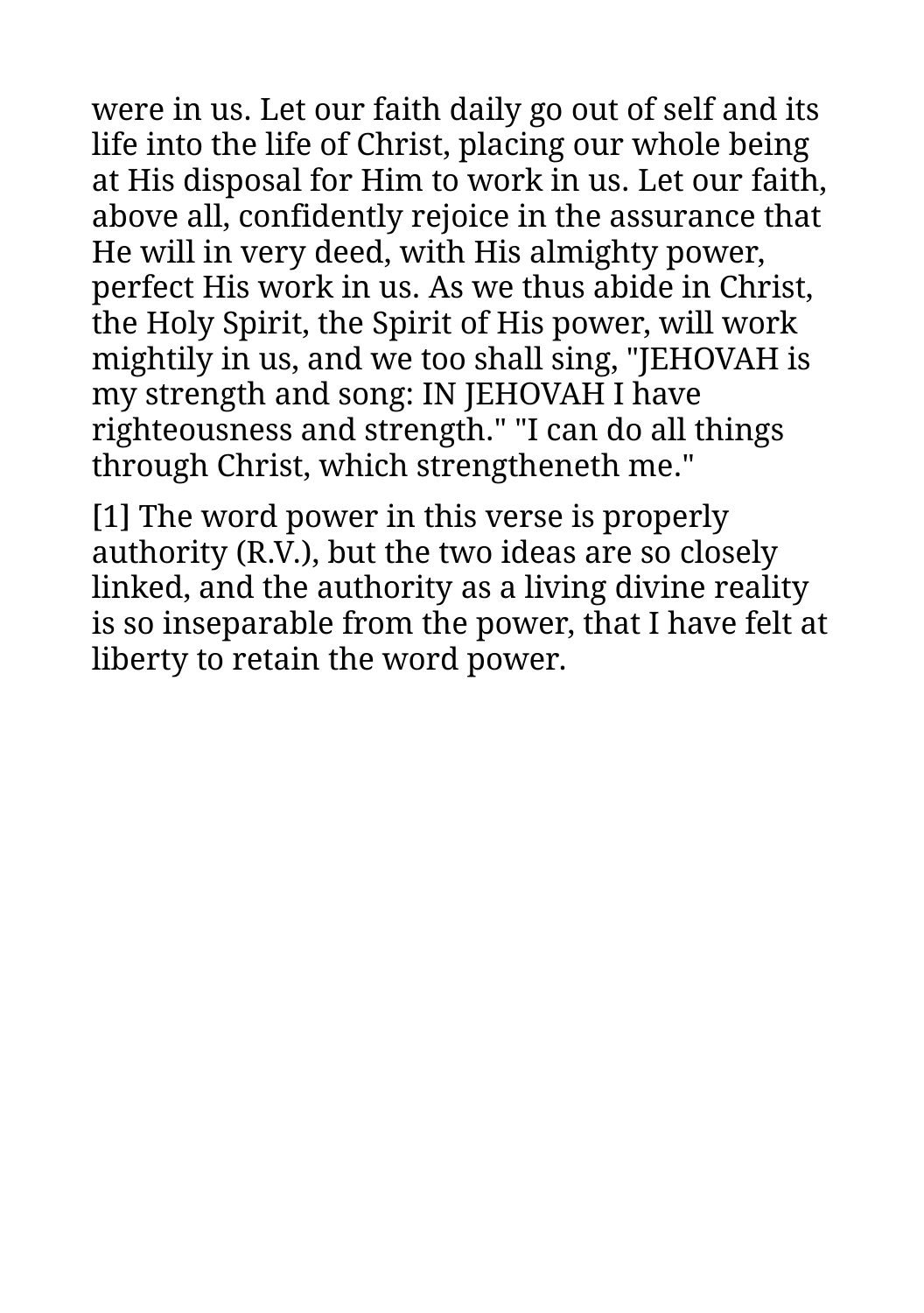### **CHAPTER 29**

#### **AND NOT IN SELF**

"In me, that is, in my flesh, dwelleth no good thing." --Rom. 7:18.

TO HAVE life in Himself is the prerogative of God alone, and of the Son, to whom the Father hath also given it. To seek life, not in itself, but in God, is the highest honour of the creature. To live in and to himself is the folly and guilt of sinful man; to live to God in Christ, the blessedness of the believer. To deny, to hate, to forsake, to lose his own life, such is the secret of the life of faith. "I live, yet NOT I, but Christ liveth in me"; "NOT I, but the grace of God which is with me": this is the testimony of each one who has found out what it is to give up his own life, and to receive instead the blessed life of Christ within us. There is no path to true life, to abiding in Christ, than that which our Lord went before us--through death.

At the first commencement of the Christian life, but few see this. In the joy of pardon, they feel constrained to live for Christ, and trust with the help of God to be enabled to do so. They are as yet ignorant of the terrible enmity of the flesh against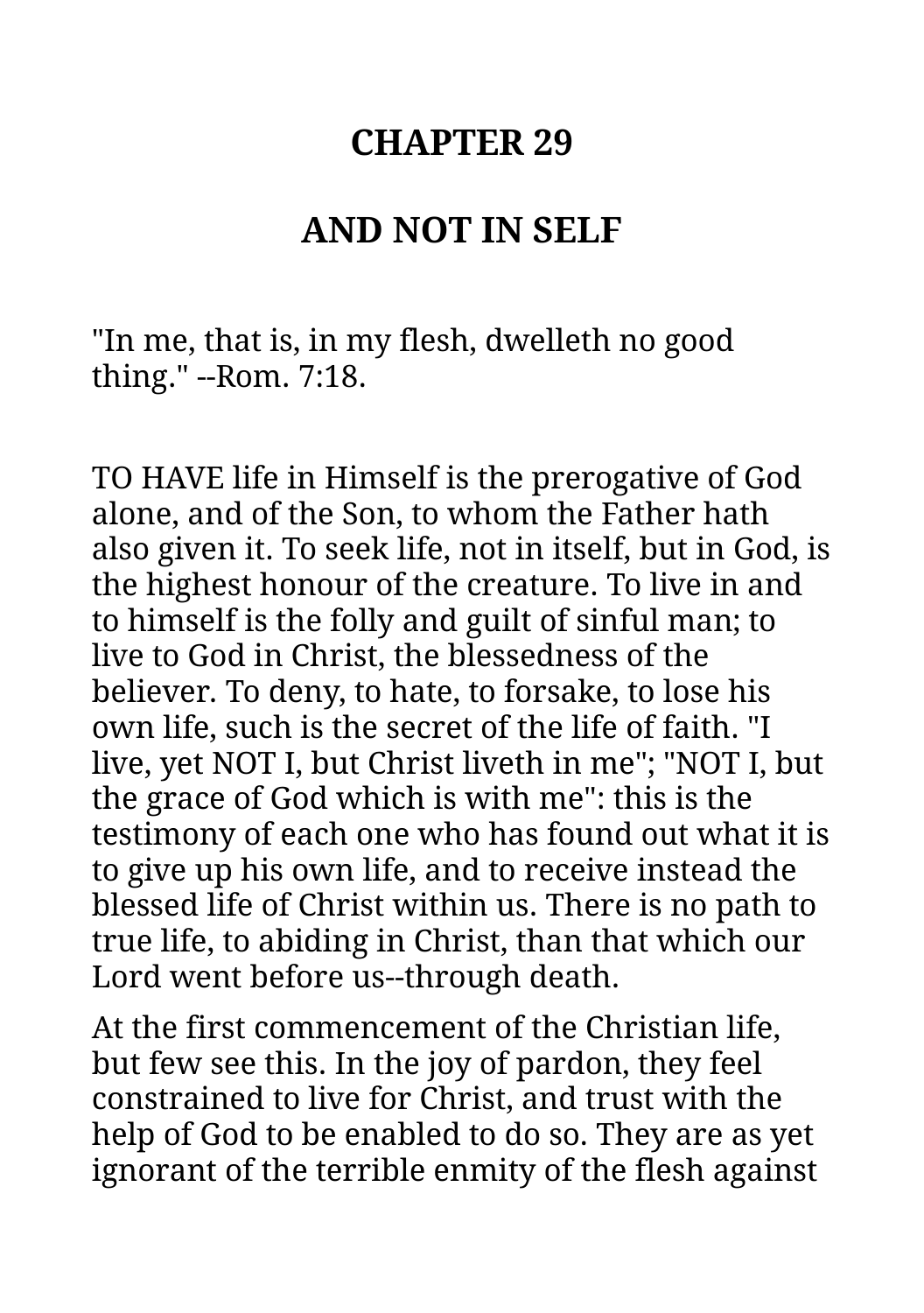God, and its absolute refusal in the believer to be subject to the law of God. They know not yet that nothing but death, the absolute surrender to death of all that is of nature, will suffice, if the life of God is to be manifested in them with power. But bitter experience of failure soon teaches them the insufficiency of what they have yet known of Christ's power to save, and deep heart-longings are awakened to know Him better. He lovingly points them to His cross. He tells them that as there, in the faith of His death as their substitute, they found their title to life, so there they shall enter into its fuller experience too. He asks them if they are indeed willing to drink of the cup of which He drank--to be crucified and to die with Him. He teaches them that in Him they are indeed already crucified and dead--all unknowing, at conversion they became partakers of His death. But what they need now is to give a full and intelligent consent to what they received ere they understood it, by an act of their own choice to will to die with Christ.

This demand of Christ's is one of unspeakable solemnity. Many a believer shrinks back from it. He can hardly understand it. He has become so accustomed to a low life of continual stumbling, that he hardly desires, and still less expects, deliverance. Holiness, perfect conformity to Jesus, unbroken fellowship with His love, can scarcely be counted distinct articles of his creed. Where there is not intense longing to be kept to the utmost from sinning, and to be brought into the closest possible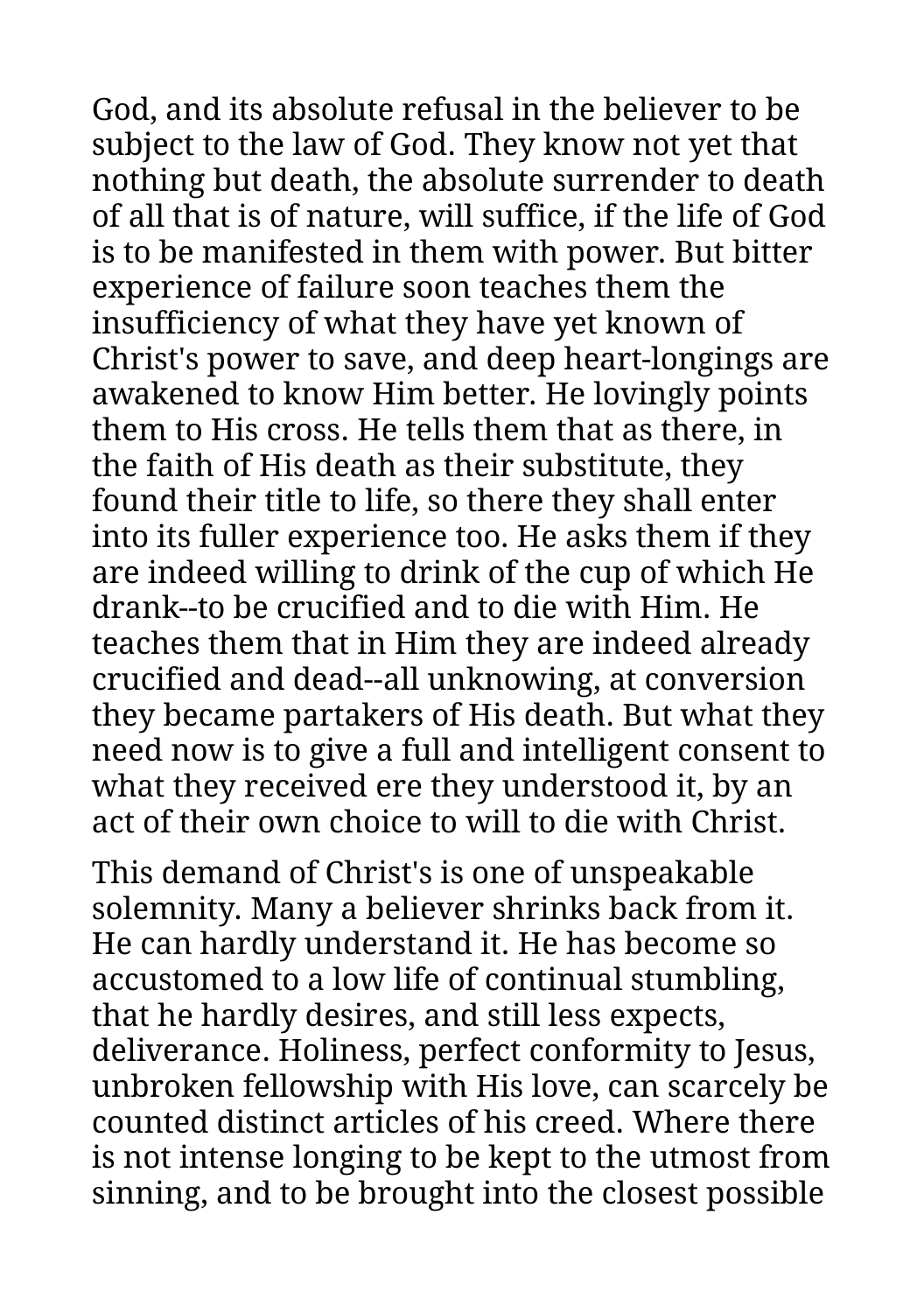union with the Saviour, the thought of being crucified with Him can find no entrance. The only impression it makes is that of suffering and shame: such a one is content that Jesus bore the cross, and so won for him the crown he hopes to wear. How different the light in which the believer who is really seeking to abide fully in Christ looks upon it. Bitter experience has taught him how, both in the matter of entire surrender and simple trust, his greatest enemy in the abiding life, is SELF. Now it refuses to give up its will; then again, by its working, it hinders God's work. Unless this life of self, with its willing and working, be displaced by the life of Christ, with His willing and working, to abide in Him will be impossible. And then comes the solemn question from Him who died on the cross: "Are you ready to give up self to the death?" You yourself, the living person born of God, are already in me dead to sin and alive to God; but are you ready now, in the power of this death, to mortify your members, to give up self entirely to its death of the cross, to be kept there until it be wholly destroyed? The question is a heart-searching one. Am I prepared to say that the old self shall no longer have a word to say; that it shall not be allowed to have a single thought, however natural--not a single feeling, however gratifying--not a single wish or work, however right?

Is this in very deed what He requires? Is not our nature God's handiwork, and may not our natural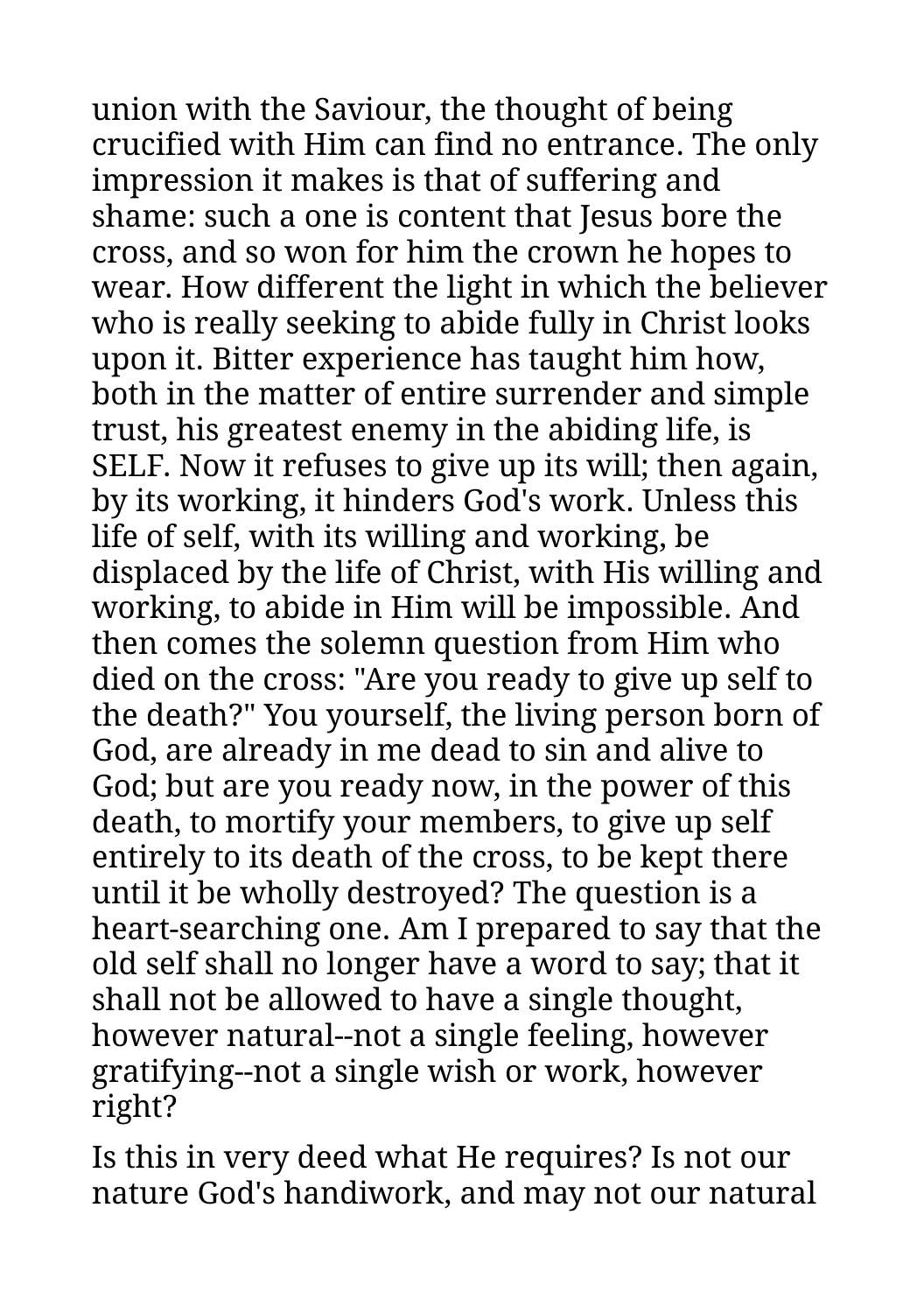powers be sanctified to His service? They may and must indeed. But perhaps you have not yet seen how the only way they can be sanctified is that they be taken from under the power of self, and brought under the power of the life of Christ. Think not that this is a work that you can do, because you earnestly desire it, and are indeed one of His redeemed ones. No, there is no way to the altar of consecration but through death. As you yielded yourself a sacrifice on God's altar as one alive from the dead (Rom.6:13, 7:1), so each power of your nature--each talent, gift, possession, that is really to be holiness to the Lord--must be separated from the power of sin and self, and laid on the altar to be consumed by the fire that is ever burning there. It is in the mortifying, the slaying of self, that the wonderful powers with which God has fitted you to serve Him, can be set free for a complete surrender to God, and offered to Him to be accepted, and sanctified, and used. And though, as long as you are in the flesh, there is no thought of being able to say that self is dead, yet when the life of Christ is allowed to take full possession, self can be so kept in its crucifixion place, and under its sentence of death, that it shall have ho dominion over you, not for a single moment. Jesus Christ becomes your second self.

Believer! would you truly and fully abide in Christ, prepare yourself to part for ever from self, and not to allow it, even for a single moment, to have aught to say in your inner life. If you are willing to come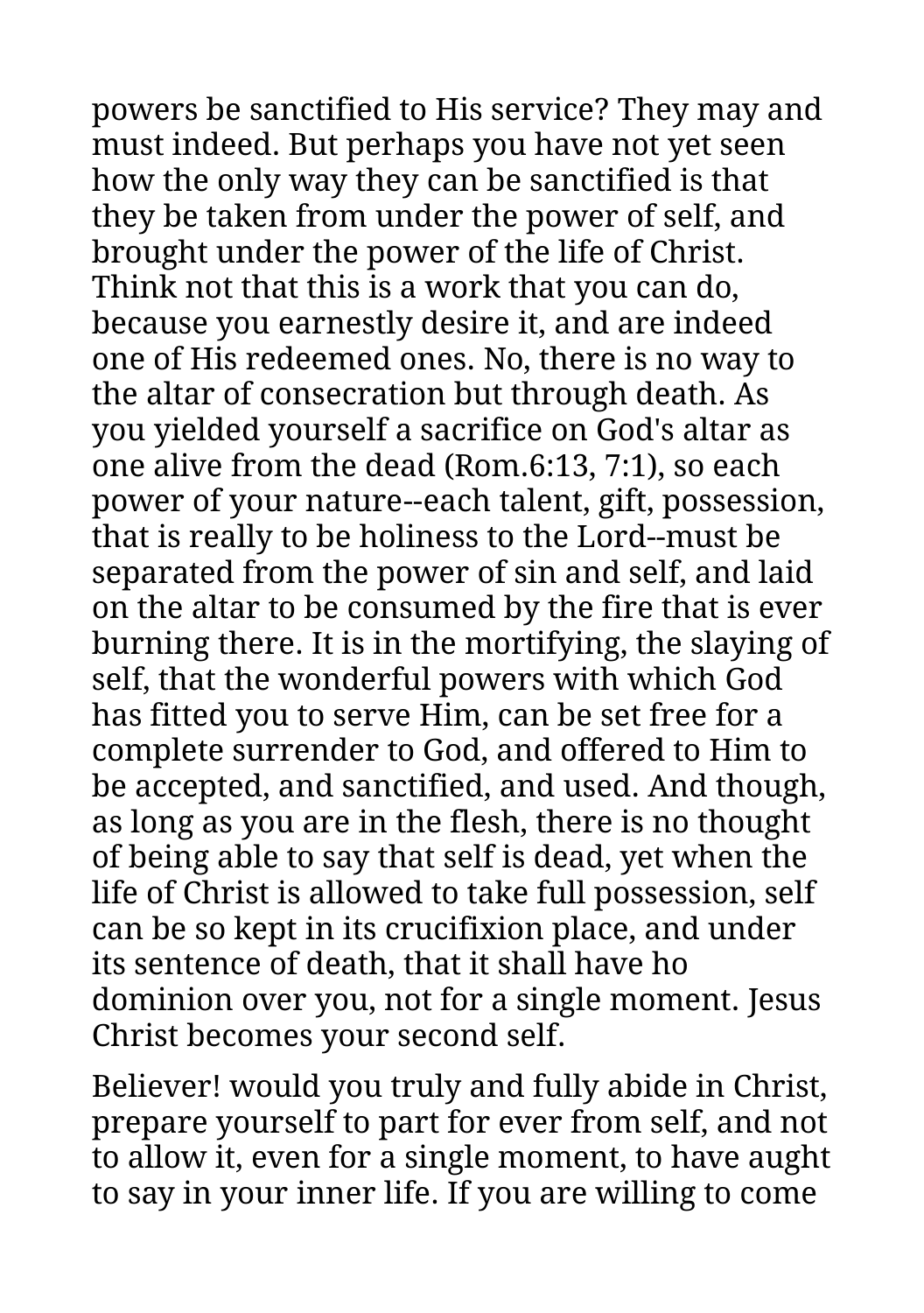entirely away out of self, and to allow Jesus Christ to become your life within you, inspiring all your thinking, feeling, acting, in things temporal and spiritual, He is ready to undertake the charge. In the fullest and widest sense the word life ever can have, He will be your life, extending His interest and influence to each one, even the minutest, of the thousand things that make up your daily life. To do this He asks but one thing: Come away out of self and its life, abide in Christ and the Christ life, and Christ will be your life. The power of His holy presence will cast out the old life.

To this end give up self at once and for ever. If you have never yet dared to do it, for fear you might fail of your engagement, do it now, in view of the promise Christ gives you that His life will take the place of the old life. Try and realize that though self is not dead, you are indeed dead to self. Self is still strong and living, but it has no power over you. You, your renewed nature--you, your new self, begotten again in Jesus Christ from the dead- are indeed dead to sin and alive to God. Your death in Christ has freed you completely from the control of self: it has no power over you, except as you, in ignorance, or unwatchfulness, or unbelief, consent to yield to its usurped authority. Come and accept by faith simply and heartily the glorious position you have in Christ. As one who, in Christ, has a life dead to self, as one who is freed from the dominion of self, and has received His divine life to take the place of self, to be the animating and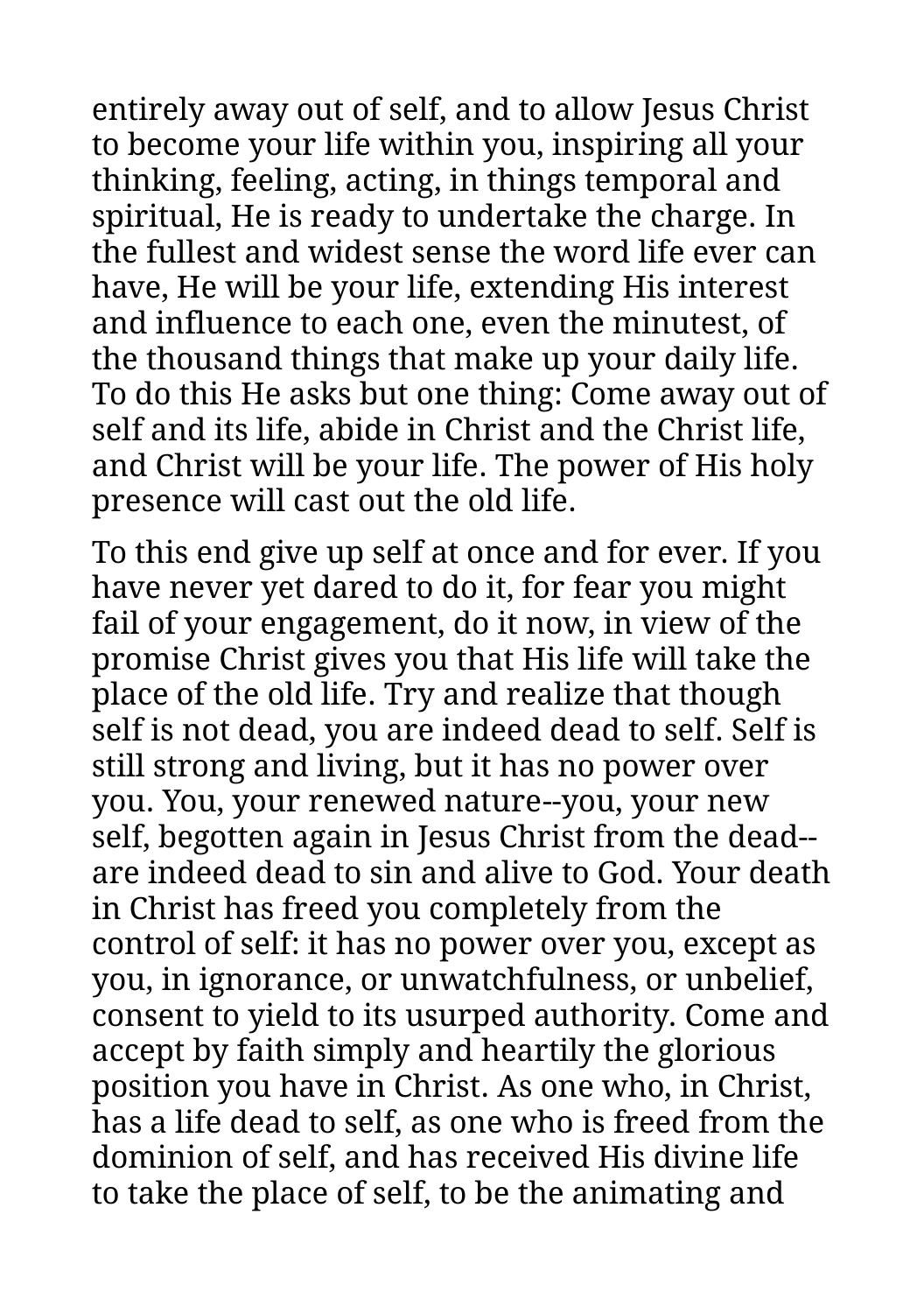inspiring principle of your life, venture boldly to plant the foot upon the neck of this enemy of yours and your Lord's. Be of good courage, only believe; fear not to take the irrevocable step, and to say that you have once for all given up self to the death for which it has been crucified in Christ (Rom.6:6). And trust Jesus the Crucified One to hold self to the cross, and to fill its place in you with His own blessed resurrection life.

In this faith, abide in Christ! Cling to Him; rest on Him; hope on Him. Daily renew your consecration; daily accept afresh your position as ransomed from your tyrant, and now in turn made a conqueror. Daily look with holy fear on the enemy, self, struggling to get free from the cross, seeking to allure you into giving it some little liberty, or else ready to deceive you by its profession of willingness now to do service to Christ. Remember, self seeking to serve God is more dangerous than self refusing obedience. Look upon it with holy fear, and hide yourself in Christ: in Him alone is your safety. Abide thus in Him; He has promised to abide in you. He will teach you to be humble and watchful. He will teach you to be happy and trustful. Bring every interest of your life, every power of your nature, all the unceasing flow of thought, and will, and feeling, that makes up life, and trust Him to take the place that self once filled so easily and so naturally. Jesus Christ will indeed take possession of you and dwell in you; and in the restfulness and peace and grace of the new life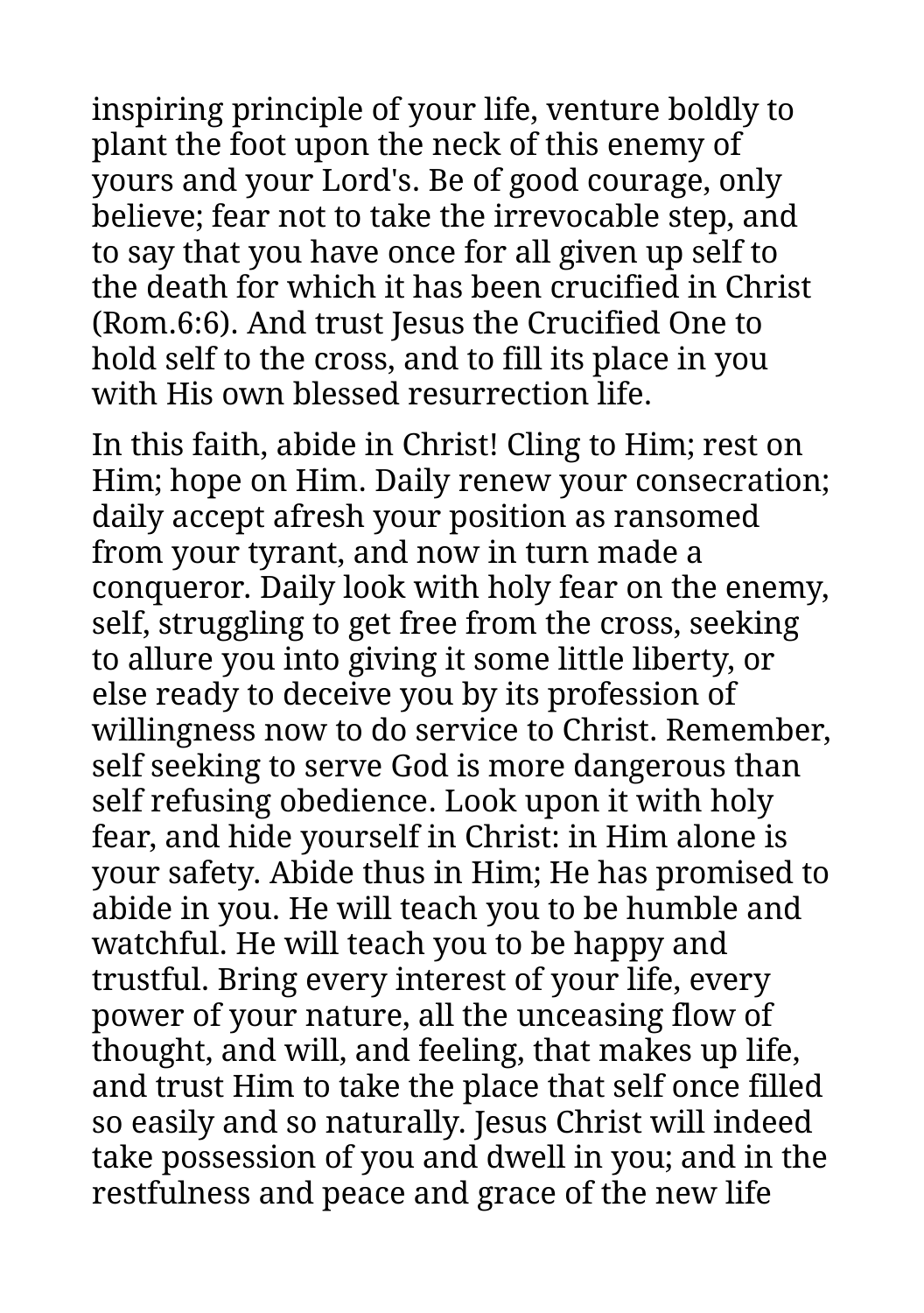you shall have unceasing joy at the wondrous exchange that has been made--the coming out of self to abide in Christ alone.

NOTE

In his work on Sanctification, Marshall, in the twelfth chapter, on "Holiness through faith alone," puts with great force the danger in which the Christian is of seeking sanctification in the power of the flesh, with the help of Christ, instead of looking for it to Christ alone, and receiving it from Him by faith. He reminds us how there are two natures in the believer, and so two ways of seeking holiness, according as we allow the principles of the one or other nature to guide us. The one is the carnal way, in which we put forth our utmost efforts and resolutions, trusting Christ to help us in doing so. The other the spiritual way, in which, as those who have died, and can do nothing, our one care is to receive Christ day by day, and at every step to let Him live and work in us.

"Despair of purging the flesh or natural man of its sinful lusts and inclinations, and of practising holiness by your willing and resolving to do the best that lieth in your own power, and trusting on the grace of God and Christ to help you in such resolutions and endeavours. Rather resolve to trust on Christ to work in you to will and to do by His own power according to His own good pleasure. They that are convinced of their own sin and misery do commonly first think to tame the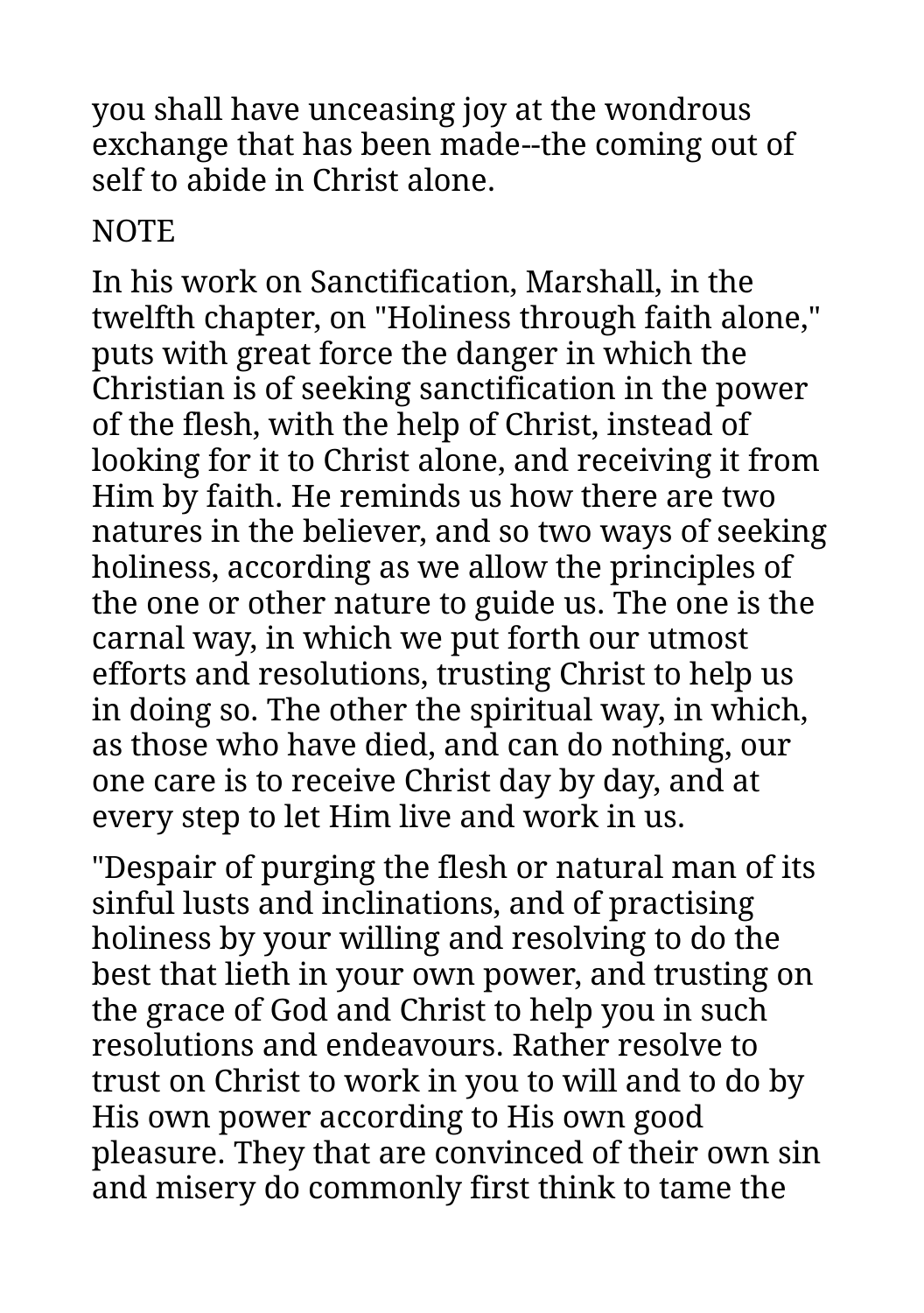flesh, and to subdue and root out its lusts, and to make their corrupt nature to be better-natured and inclined to holiness by their struggling and wrestling with it; and if they can but bring their hearts to a full purpose and resolution to do the best that lieth in them, they hope that by such a resolution they shall be able to achieve great enterprises in the conquests of their lusts and performance of the most difficult duties. It is the great work of some zealous divines in their preachings and writings to stir up people to this resolution, wherein they place the chiefest turningpoint from sin to godliness. And they think that this is not contrary to the life of faith, because they trust in the grace of God through Christ to help them in all such resolutions and endeavours. Thus they endeavour to reform their old state, and to be made perfect in the flesh, instead of putting it off and walking according to the new state in Christ. They trust on low carnal things for holiness, and upon the acts of their own will, their purposes, resolutions, and endeavours, instead of Christ; and they trust to Christ to help them in this carnal way; whereas true faith would teach them that they are nothing, and that they do but labour in vain."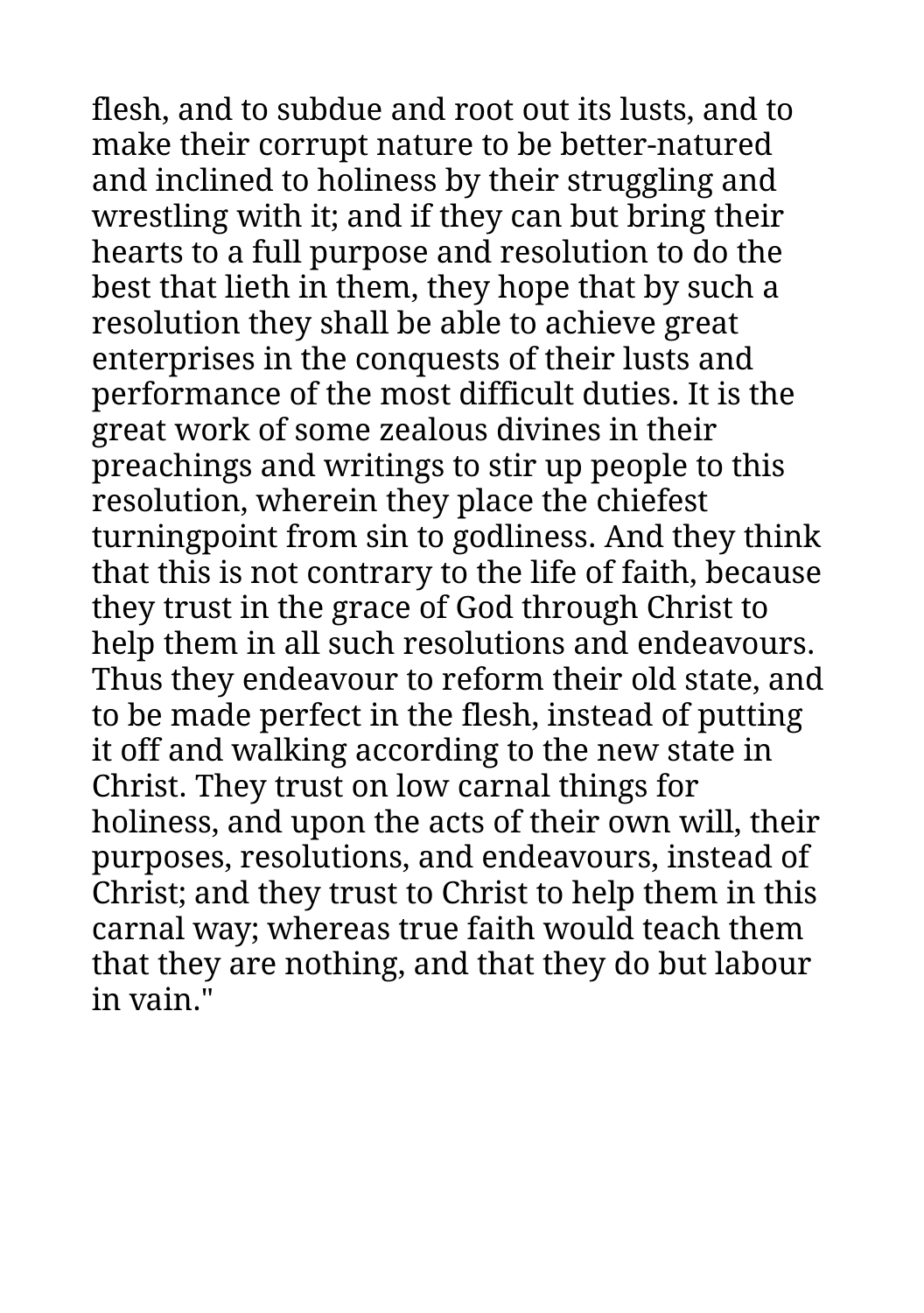### **CHAPTER 30**

#### **AS THE SURETY OF THE COVENANT**

"Jesus was made a surety of a better testament."-- Heb  $7.22$ 

0F THE old Covenant, Scripture speaks as not being faultless, and God complains that Israel had not continued in it; and so He regarded them not (Heb.8:7-9). It had not secured its apparent object, in uniting Israel and God: Israel had forsaken Him, and He had not regarded Israel. Therefore God promises to make a New Covenant, free from the faults of the first, and effectual to realize its purpose. If it were to accomplish its end, it would need to secure God's faithfulness to His people, and His people's faithfulness to God. And the terms of the New Covenant expressly declare that these two objects shall be attained. "I will put my laws into their mind": thus God proposes to secure their unchanging faithfulness to Him. "Their sins I will remember no more" (see Heb.8:10-12): thus He assures His unchanging faithfulness to them. A pardoning God and an obedient people: these are the two parties who are to meet and to be eternally united in the New Covenant.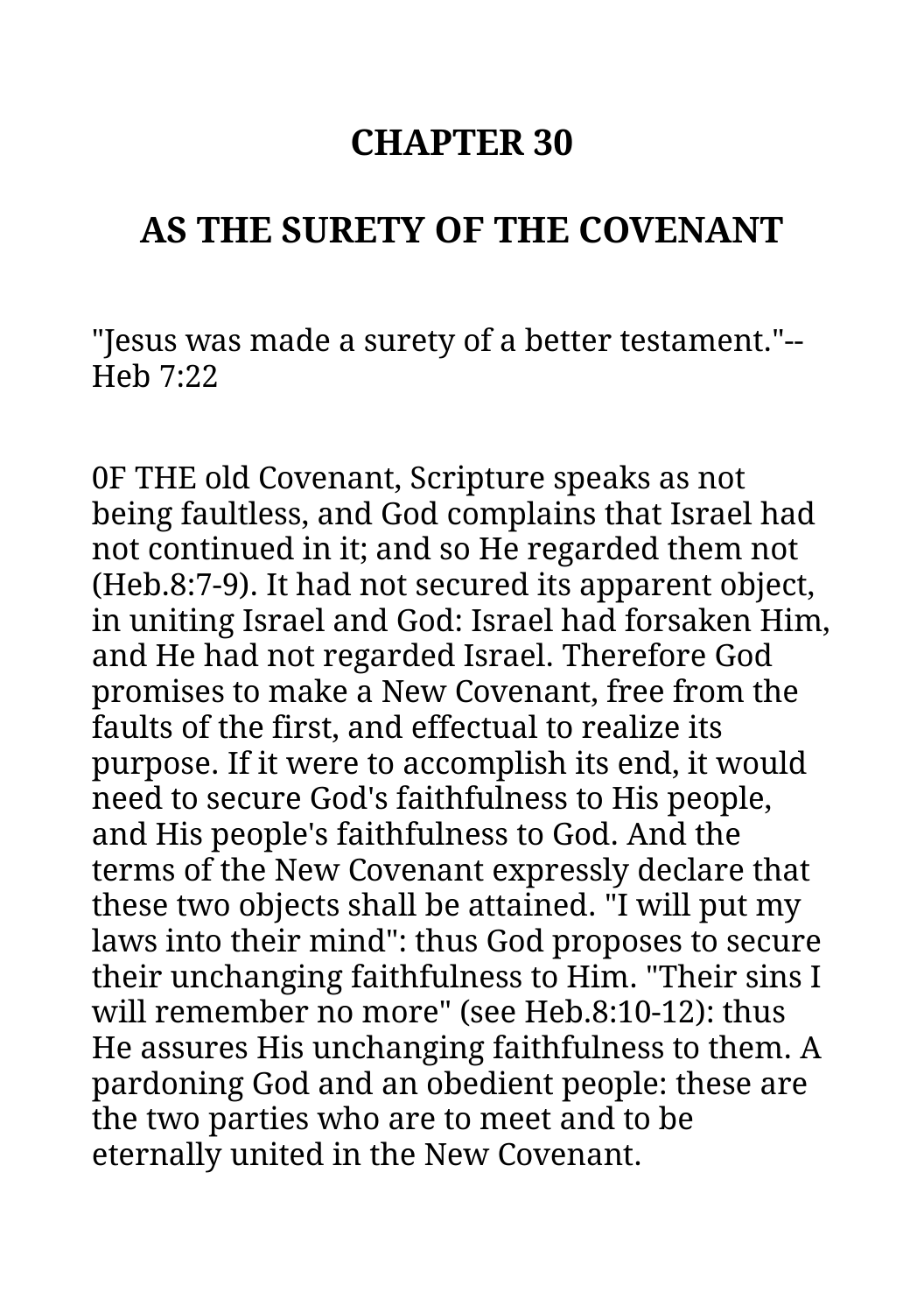The most beautiful provision of this New Covenant is that of the surety in whom its fulfilment on both parts is guaranteed. Jesus was made the surety of the better covenant. To man He became surety that God would faithfully fulfil His part, so that man could confidently depend upon God to pardon, and accept, and never more forsake. And to God He likewise became surety that man would faithfully fulfil his part, so that God could bestow on him the blessing of the covenant. And the way in which He fulfils His suretyship is this: As one with God, and having the fulness of God dwelling in His human nature, He is personally security to men that God will do what He has engaged. All that God has is secured to us in Him as man. And then, as one with us, and having taken us up as members into His own body, He is security to God that His interests shall be cared for. All that man must be and do is secured in Him. It is the glory of the New Covenant that it has in the Person of the God-man its living surety, its everlasting security. And it can easily be understood how, in proportion as we abide in Him as the surety of the covenant, its objects and its blessings will be realized in us.

We shall understand this best if we consider it in the light of one of the promises of the New Covenant. Take that in Jer.32:40 : "I will make an everlasting covenant with them, that I will not turn away from them, to do them good; but I will put my fear in their hearts, that they shall not depart from me."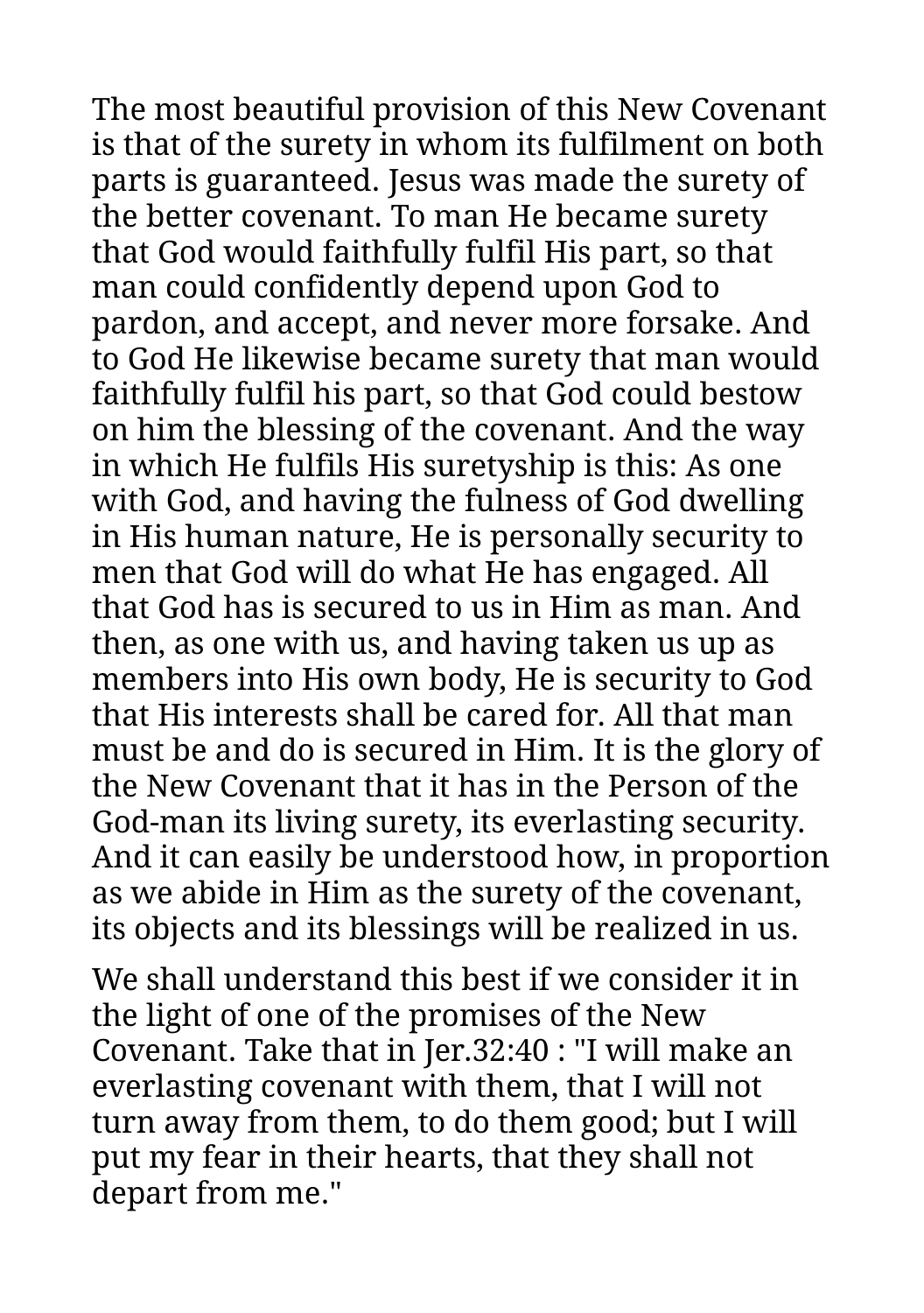With what wonderful condescension the infinite God here bows Himself to our weakness! He is the Faithful and Unchanging One, whose word is truth; and yet more abundantly to show to the heirs of the promise the immutability of His counsel, He binds Himself in the covenant that He will never change: "I will make an everlasting covenant, that I will not turn away from them." Blessed the man who has thoroughly appropriated this, and finds his rest in the everlasting covenant of the Faithful One!

But in a covenant there are two parties. And what if man becomes unfaithful and breaks the covenant? Provision must be made, if the covenant is to be well ordered in all things and sure, that this cannot be, and that man too remain faithful. Man never can undertake to give such an assurance. And see, here God comes to provide for this too. He not only undertakes in the covenant that He will never turn from His people, but also to put His fear in their heart, that they do not depart from Him. In addition to His own obligations as one of the covenanting parties, He undertakes for the other party too: "I WILL CAUSE you to walk in my statutes, and ye shall keep my judgments and do them" (Ezek.36:27). Blessed the man who understands this half of the covenant too! He sees that his security is not in the covenant which he makes with His God, and which he would but continually break again. He finds that a covenant has been made, in which God stands good, not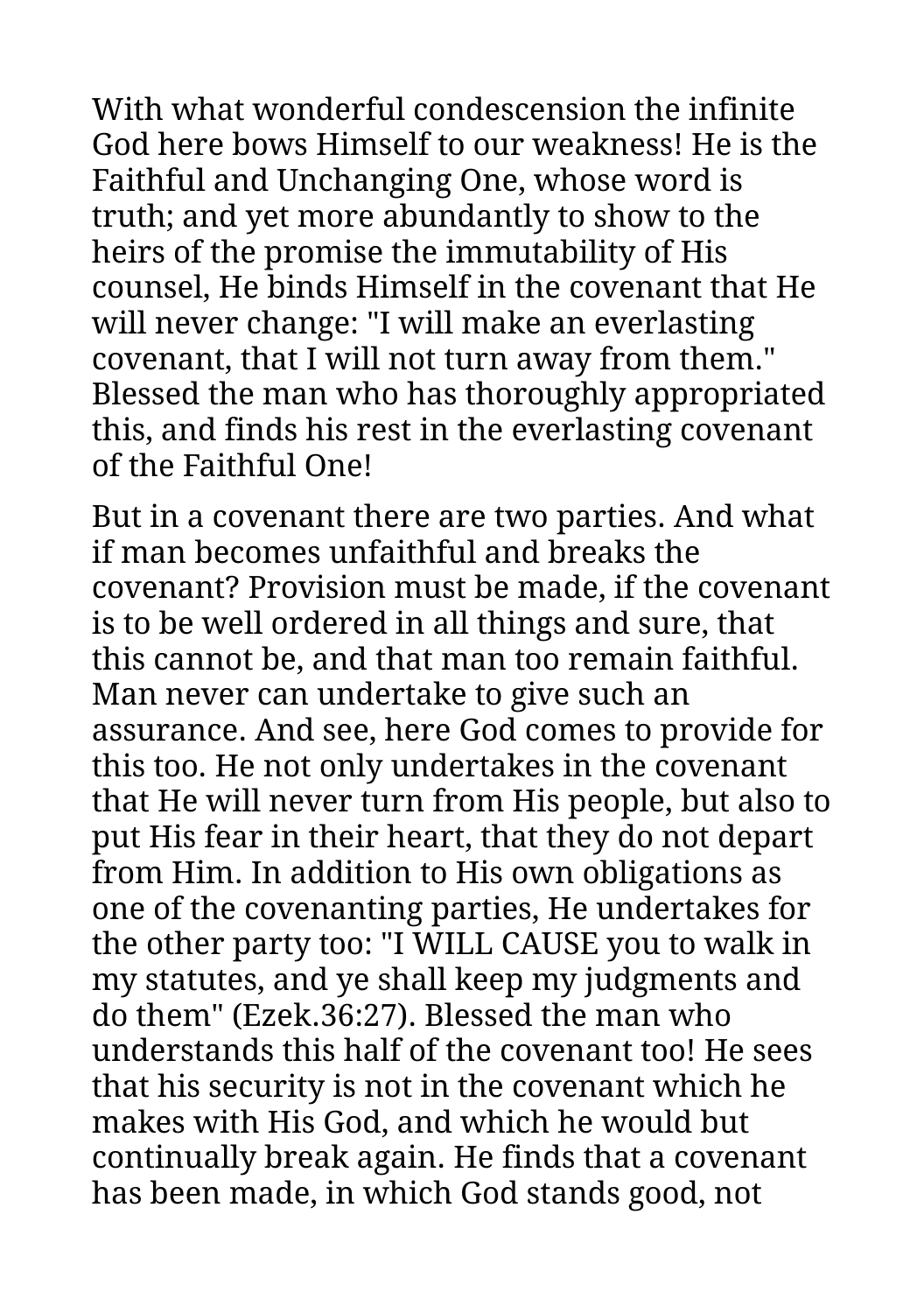only for Himself, but for man too. He grasps the blessed truth that his part in the covenant is to accept what God has promised to do, and to expect the sure fulfilment of the divine engagement to secure the faithfulness of His people to their God: "I will put my fear in their hearts, that they shall not depart from me."

It is just here that the blessed work comes in of the surety of the covenant, appointed of the Father to see to its maintenance and perfect fulfilment. To Him the Father hath said, "I have given thee for a covenant of the people." And the Holy Spirit testifies, "All the promises of God IN Him are yea, and in Him are Amen, to the glory of God by us." The believer who abides in Him hath a divine assurance for the fulfilment of every promise the covenant ever gave.

Christ was made surety of a better testament. It is as our Melchisedec that Christ is surety (see Heb.7). Aaron and his sons passed away; of Christ it is witnessed that He liveth. He is priest in the power of an endless life. Because He continueth ever, He hath an unchangeable priesthood. And because He ever liveth to make intercession, He can save to the uttermost, He can save completely. It is because Christ is the Ever-living One that His suretyship of the covenant is so effectual. He liveth ever to make intercession, and can therefore save completely. Every moment there rise up from His holy presence to the Father, the unceasing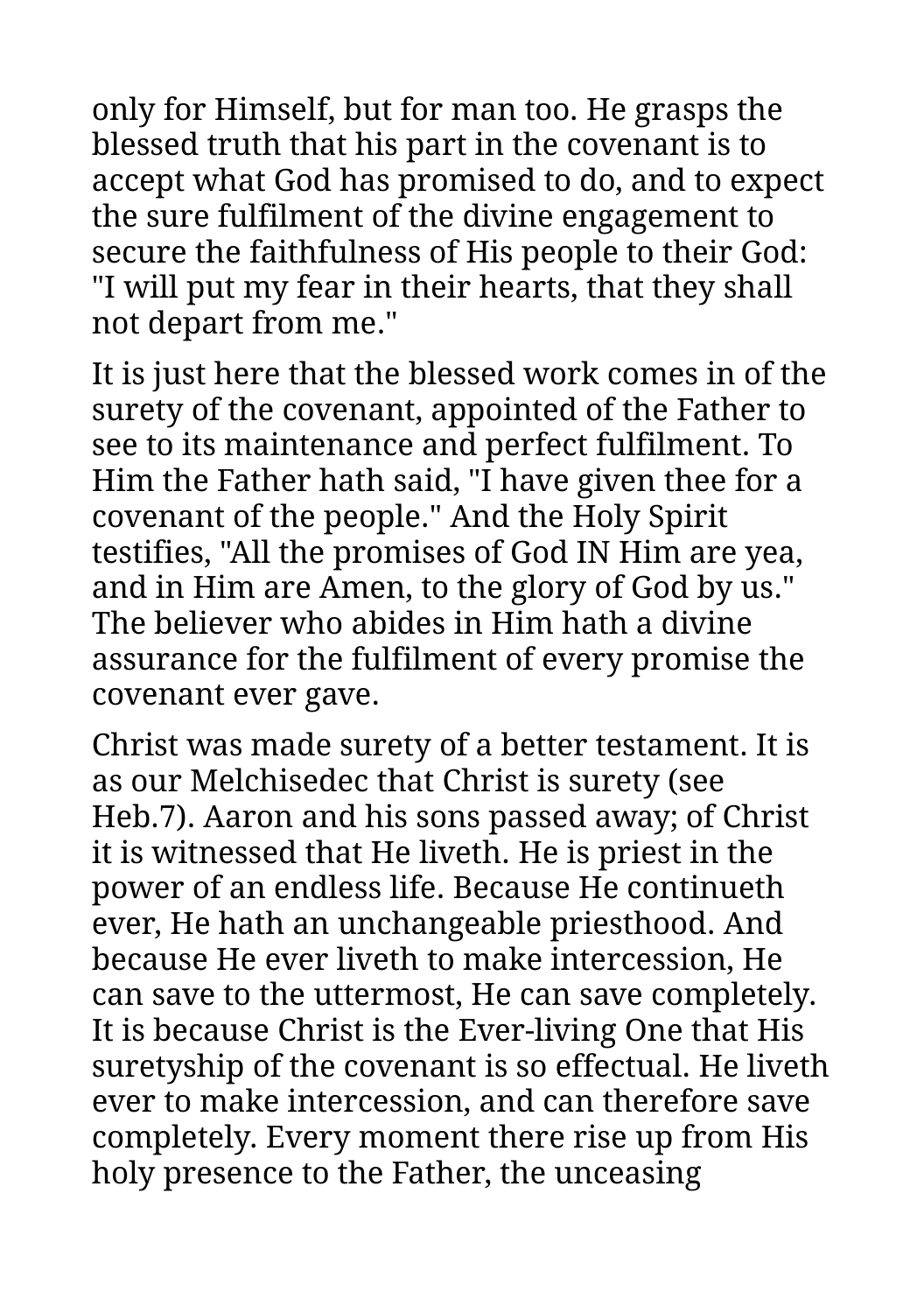pleadings which secure to His people the powers and the blessings of the heavenly life. And every moment there go out from Him downward to His people, the mighty influences of His unceasing intercession, conveying to them uninterruptedly the power of the heavenly life. As surety with us for the Father's favour, He never ceases to pray and present us before Him; as surety with the Father for us, He never ceases to work, and reveal the Father within us.

The mystery of the Melchisedec priesthood, which the Hebrews were not able to receive (Heb.5:10- 14), is the mystery of the resurrection life. It is in this that the glory of Christ as surety of the covenant consists: He ever liveth. He performs His work in heaven in the power of a divine, an omnipotent life. He ever liveth to pray; not a moment that as surety His prayers do not rise Godward to secure the Father's fulfilment to us of the covenant. He performs His work on earth in the power of that same life; not a moment that His answered prayers--the powers of the heavenly world--do not flow downward to secure for His Father our fulfilment of the covenant. In the eternal life there are no breaks--never a moment's interruption; each moment has the power of eternity in it. He ever, every moment, liveth to pray. He ever, every moment, liveth to bless. He can save to the uttermost, completely and perfectly, because He ever liveth to pray.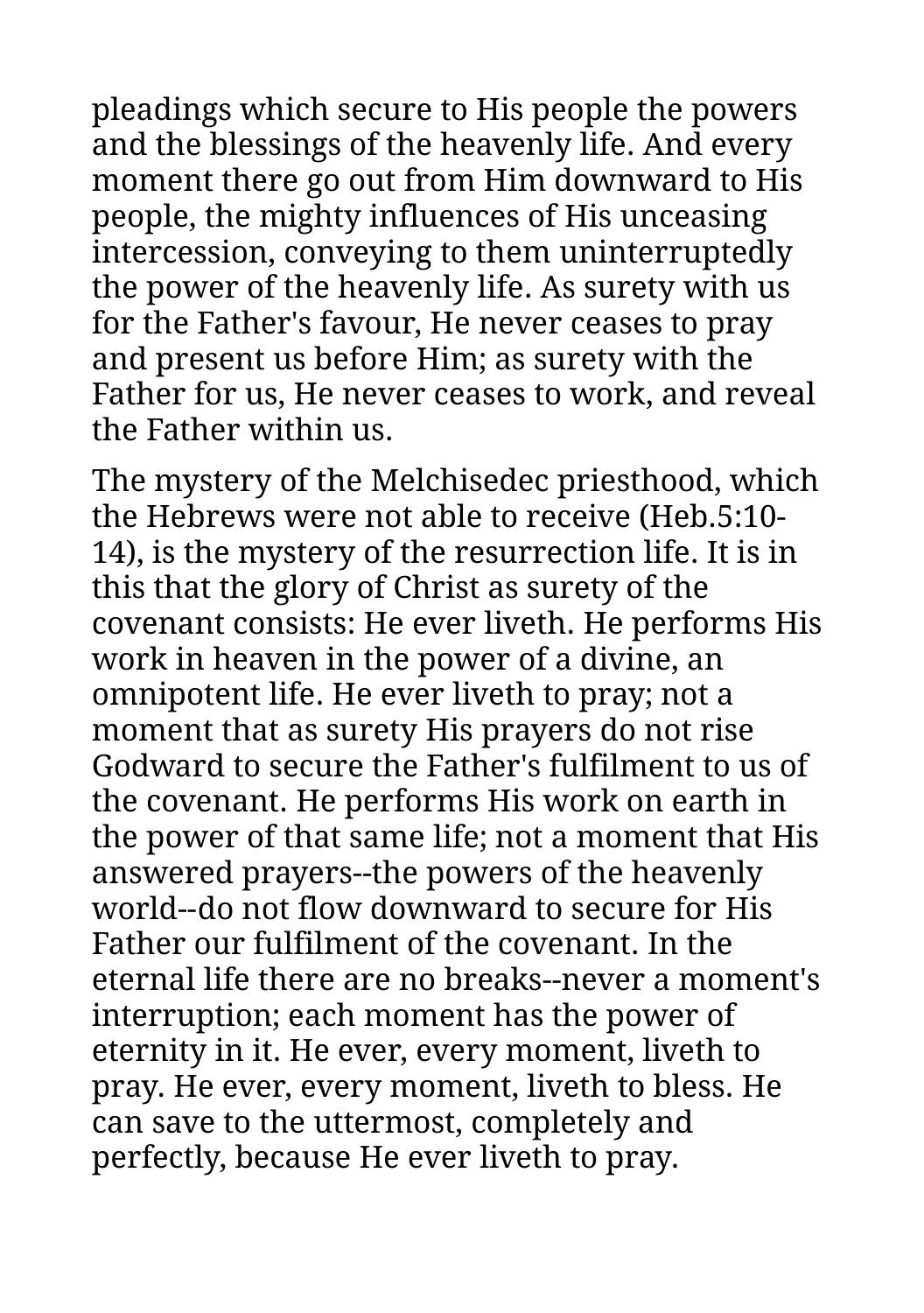Believer! come and see here how the possibility of abiding in Jesus every moment is secured by the very nature of this ever-living priesthood of your surety. Moment by moment, as His intercession rises up, its efficacy descends. And because Jesus stands good for the fulfilment of the covenant--"I will put my fear in their heart, and they shall not depart from me"--He cannot afford to leave you one single moment to yourself. He dare not do so, or He fails of His undertaking. Your unbelief may fail of realizing the blessing; He cannot be unfaithful. If you will but consider Him, and the power of that endless life after which He was made and is a High Priest, your faith will rise to believe that an endless, ever-continuing, unchangeable life of abiding in Jesus, is nothing less than what is waiting you.

It is as we see what Jesus is, and is to us, that the abiding in Him will become the natural and spontaneous result of our knowledge of Him. If His life unceasingly, moment by moment, rises to the Father for us, and descends to us from the Father, then to abide moment by moment is easy and simple. Each moment of conscious intercourse with Him we simply say, "Jesus, surety, keeper, ever-living Saviour, in whose life I dwell, I abide in Thee." Each moment of need, or darkness, or fear, we still say, "O thou great High Priest, in the power of an endless, unchangeable life, I abide in Thee." And for the moments when direct and distinct communion with Him must give place to needful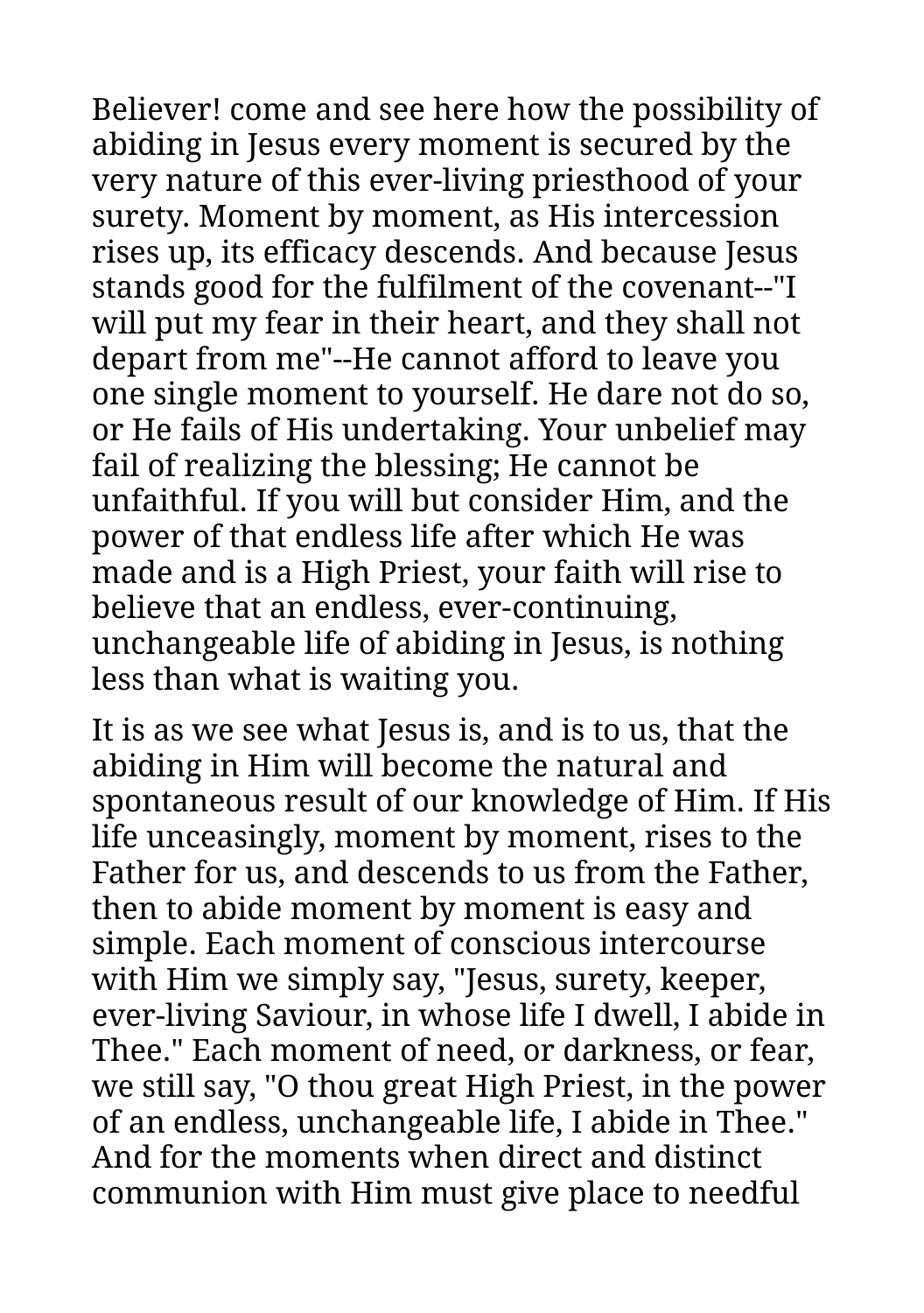occupations, we can trust His suretyship, His unceasing priesthood, in its divine efficacy, and the power with which He saves to the uttermost, still to keep us abiding in Him.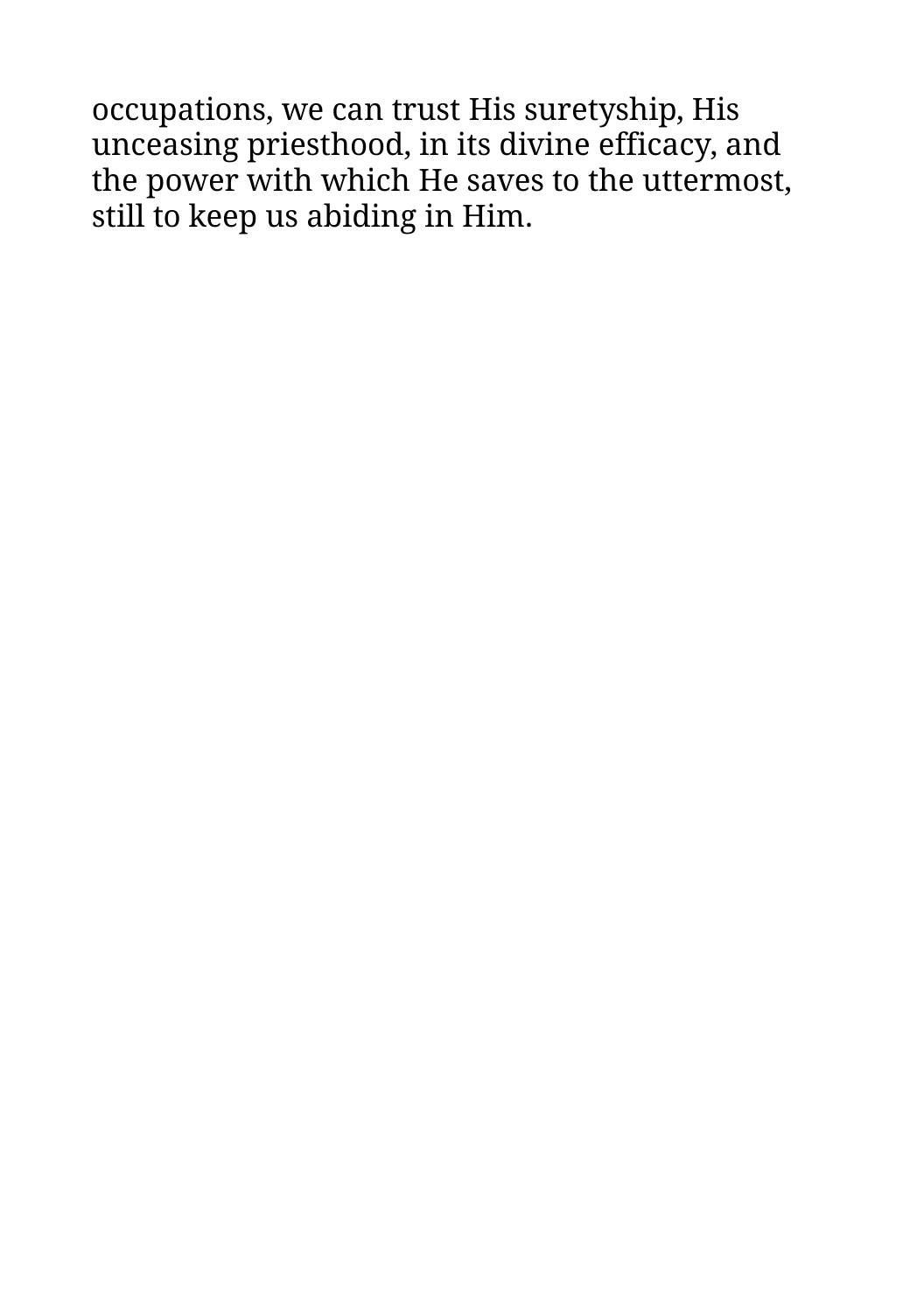## **CHAPTER 31**

## **THE GLORIFIED ONE**

"Your life is hid with Christ in God. When Christ, who is our life, shall appear, then shall ye also appear with him in glory."--COL.3:3-4

HE THAT abides in Christ the Crucified One, learns to know what it is to be crucified with Him, and in Him to be indeed dead unto sin. He that abides in Christ the Risen and Glorified One, becomes in the same way partaker of His resurrection life, and of the glory with which He has now been crowned in heaven. Unspeakable are the blessings which flow to the soul from the union with Jesus in His glorified life.

This life is a life of perfect victory and rest. Before His death, the Son of God had to suffer and to struggle, could be tempted and troubled by sin and its assaults: as the Risen One, He has triumphed over sin; and, as the Glorified One, His humanity has entered into participation of the glory of Deity. The believer who abides in Him as such, is led to see how the power of sin and the flesh are indeed destroyed: the consciousness of complete and everlasting deliverance becomes increasingly clear, and the blessed rest and peace, the fruit of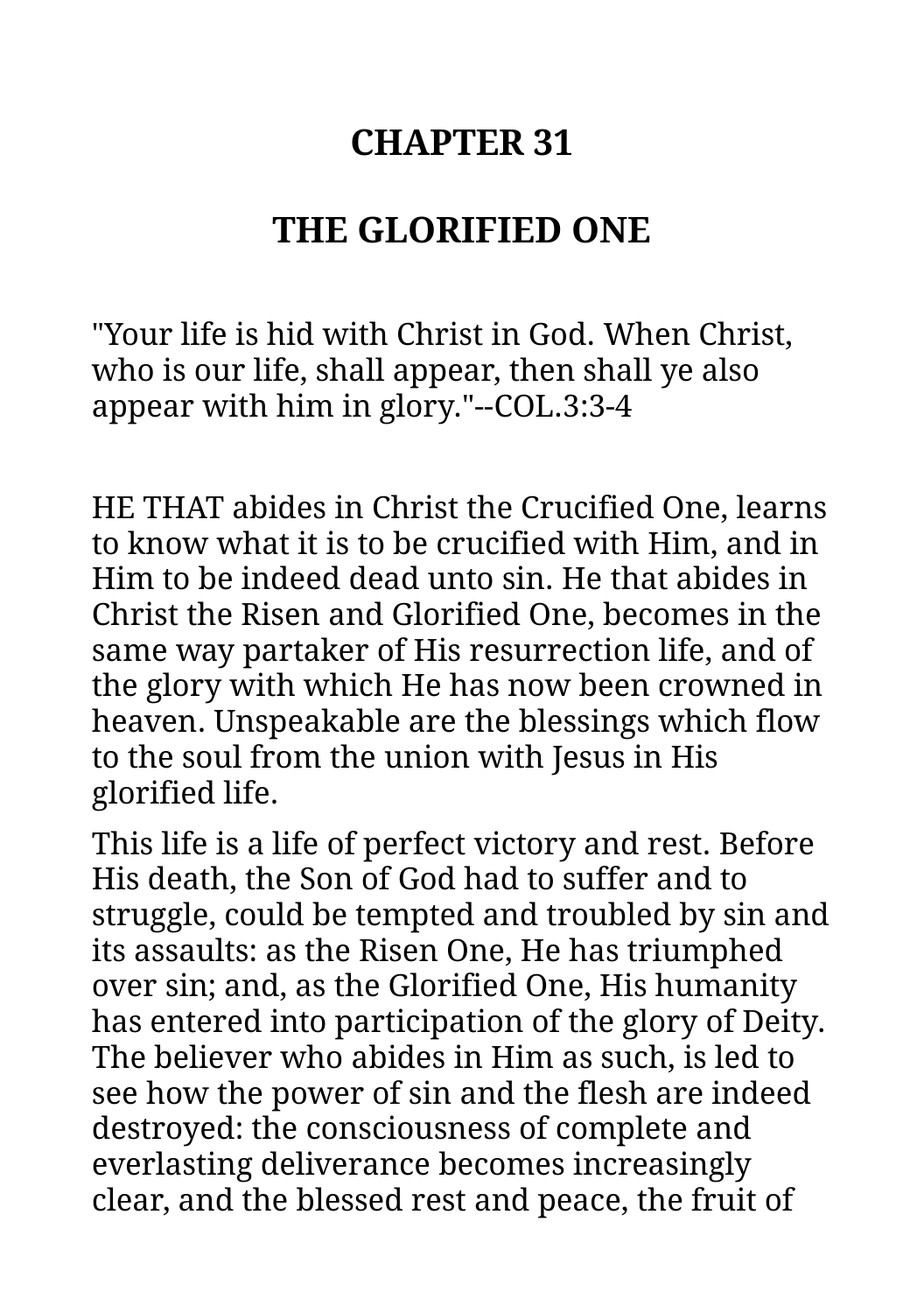such a conviction that victory and deliverance are an accomplished fact, take possession of the life. Abiding in Jesus, in whom he has been raised and set in the heavenly places, he receives of that glorious life streaming from the Head through every member of the body.

This life is a life in the full fellowship of the Father's love and holiness. Jesus often gave prominence to this thought with His disciples. His death was a going to the Father. He prayed: "Glorify me, O Father, with Thyself, with the glory which I had with Thee." As the believer, abiding in Christ the Glorified One, seeks to realize and experience what His union with Jesus on the throne implies, he apprehends how the unclouded light of the Father's presence is His highest glory and blessedness, and in Him the believer's portion too. He learns the sacred art of always, in fellowship with His exalted Head, dwelling in the secret of the Father's presence. Further, when Jesus was on earth, temptation could still reach Him: in glory, everything is holy, and in perfect harmony with the will of God. And so the believer who abides in Him experiences that in this high fellowship his spirit is sanctified into growing harmony with the Father's will. The heavenly life of Jesus is the power that casts out sin.

This life is a life of loving beneficence and activity. Seated on His throne, He dispenses His gifts, bestows His Spirit, and never ceases in love to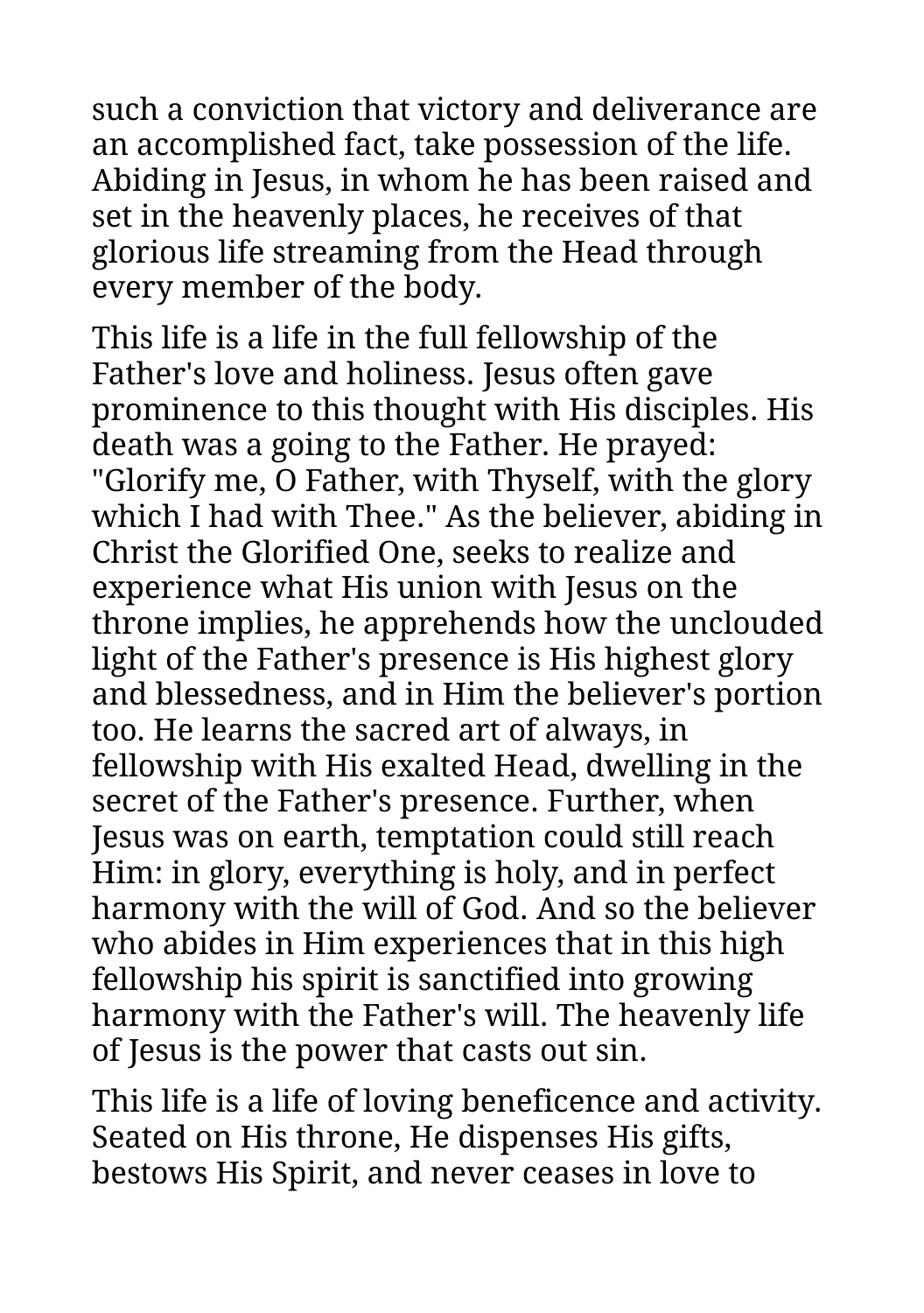watch and to work for those who are His. The believer cannot abide in Jesus the Glorified One, without feeling himself stirred and strengthened to work: the Spirit and the love of Jesus breathe the will and the power to be a blessing to others. Jesus went to heaven with the very object of obtaining power there to bless abundantly. He does this as the heavenly Vine only through the medium of His people as His branches. Whoever, therefore, abides in Him, the Glorified One, bears much fruit, for he receives of the Spirit and the power of the eternal life of his exalted Lord, and becomes the channel through which the fulness of Jesus, who hath been exalted to be a Prince and a Saviour, flows out to bless those around him.

There is one more thought in regard to this life of the Glorified One, and ours in Him. It is a life of wondrous expectation and hope. It is so with Christ. He sits at the right hand of God, expecting till all His enemies be made His footstool, looking forward to the time when He shall receive His full reward, when His glory shall be made manifest, and His beloved people be ever with Him in that glory. The hope of Christ is the hope of His redeemed: "I will come again and take you to myself, that where I am there ye may be also." This promise is as precious to Christ as it ever can be to us. The joy of meeting is surely no less for the coming bridegroom than for the waiting bride. The life of Christ in glory is one of longing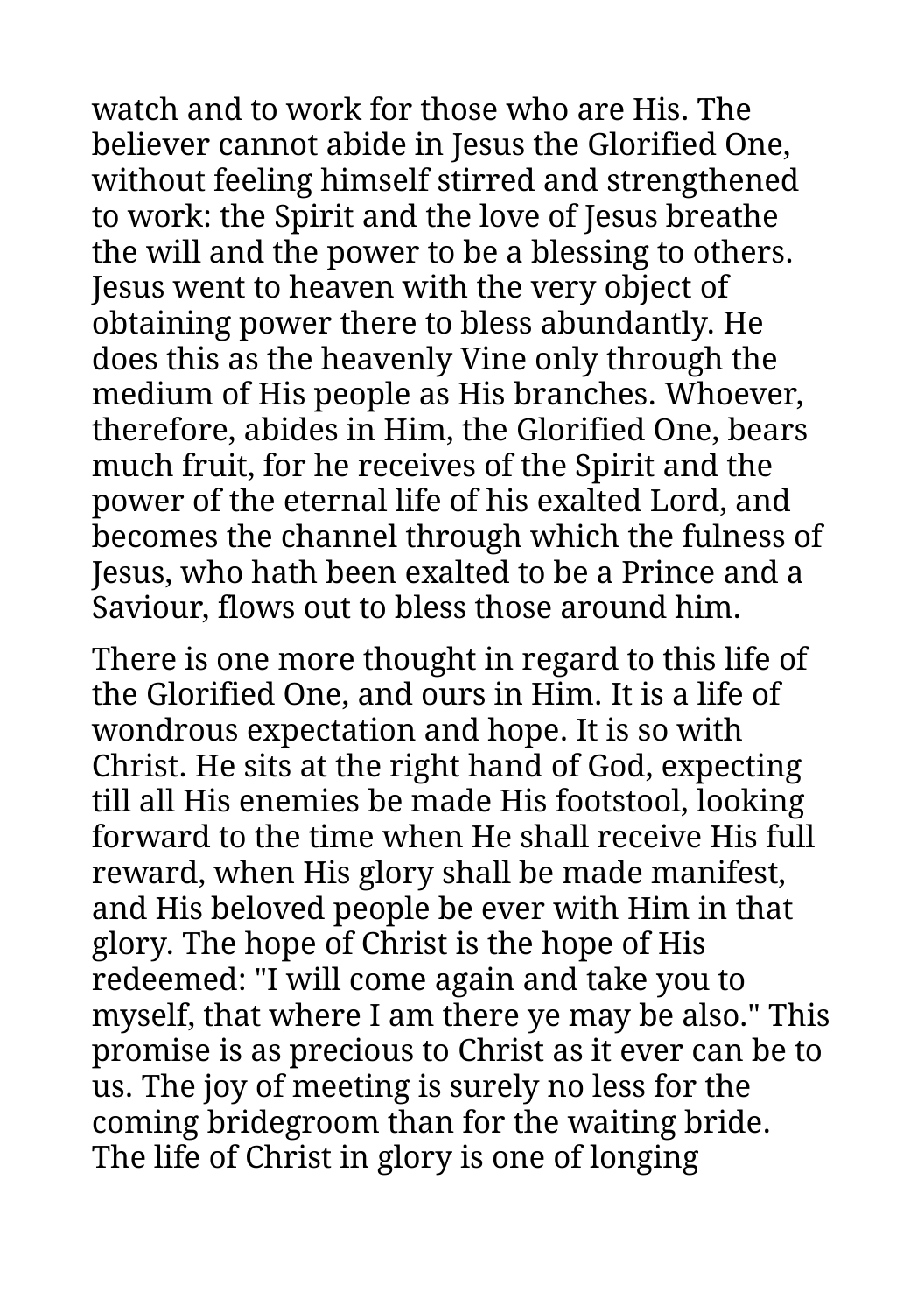expectation: the full glory only comes when His beloved are with Him.

The believer who abides closely in Christ will share with Him in this spirit of expectation. Not so much for the increase of personal happiness, but from the spirit of enthusiastic allegiance to his King, he longs to see Him come in His glory, reigning over every enemy, the fill revelation of God's everlasting love. "Till He come," is the watchword of every true-hearted believer. "Christ shall appear, and we shall appear with Him in glory."

There may be very serious differences in the exposition of the promises of His coming. To one it is plain as day that He is coming very speedily in person to reign on earth, and that speedy coming is his hope and his stay. To another, loving his Bible and his Saviour not less, the coming can mean nothing but the judgment day--the solemn transition from time to eternity, the close of history on earth, the beginning of heaven; and the thought of that manifestation of his Saviour's glory is no less his joy and his strength. It is Jesus, Jesus coming again, Jesus taking us to Himself, Jesus adored as Lord of all, that is to the whole Church the sum and the centre of its hope.

It is by abiding in Christ the Glorified One that the believer will be quickened to that truly spiritual looking for His coming, which alone brings true blessing to the soul. There is an interest in the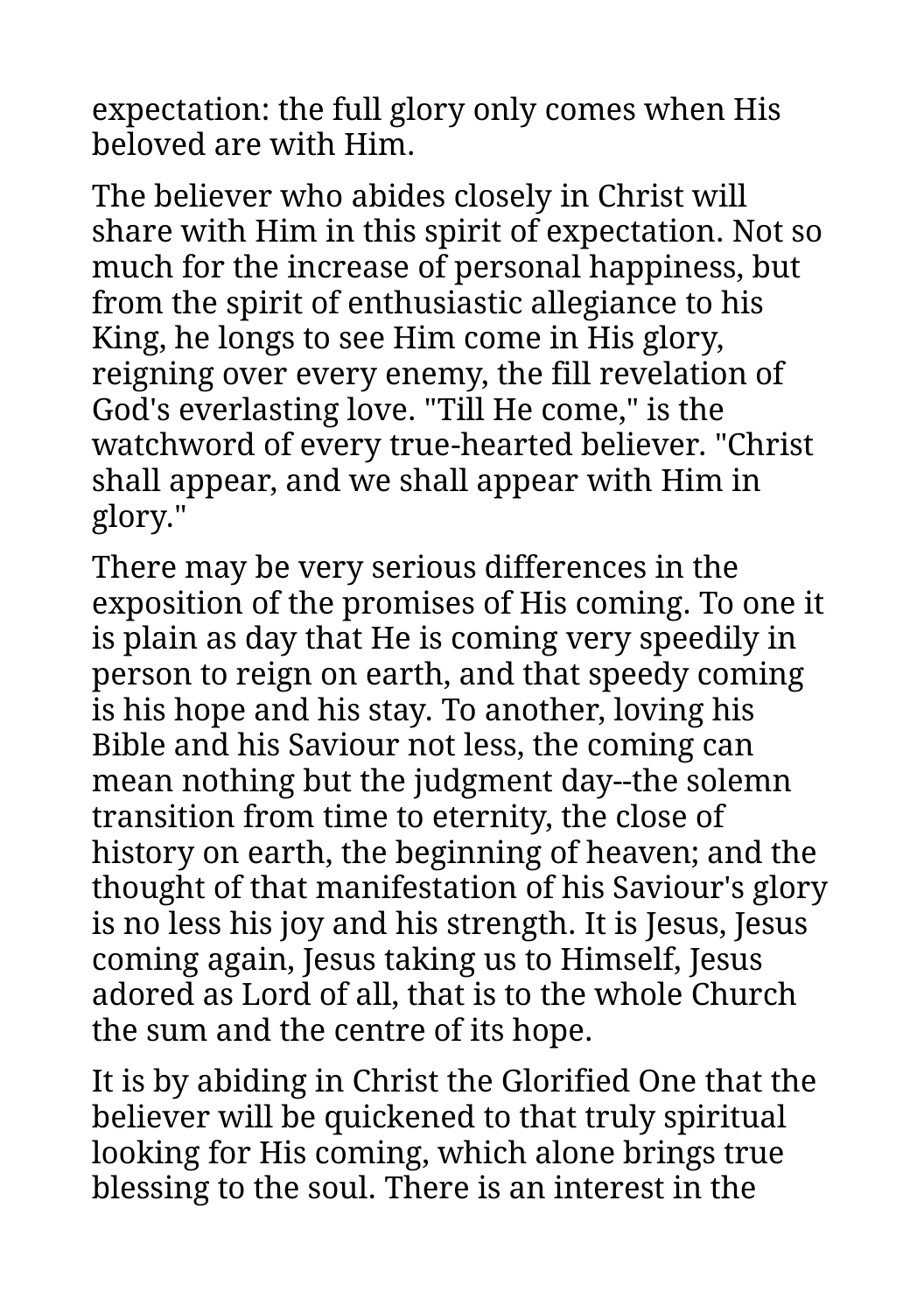study of the things which are to be, in which the discipleship of a school is often more marked than the discipleship of Christ the meek; in which contendings for opinions and condemnation of brethren are more striking than any signs of the coming glory. It is only the humility that is willing to learn from those who may have other gifts and deeper revelations of the truth than we, and the love that always speaks gently and tenderly of those who see not as we do, and the heavenliness that shows that the Coming One is indeed already our life, that will persuade either the Church or the world that this our faith is not in the wisdom of men, but in the power of God. To testify of the Saviour as the Coming One, we must be abiding in and bearing the image of Him as the Glorified One. Not the correctness of the views we hold, nor the earnestness with which we advocate them, will prepare us for meeting Him, but only the abiding in Him. Then only can our being manifested in glory with Him be what it is meant to be--a transfiguration, a breaking out and shining forth of the indwelling glory that had been waiting for the day of revelation.

Blessed life! "the life hid with Christ in God," "set in the heavenlies in Christ," abiding in Christ the glorified! Once again the question comes: Can a feeble child of dust really dwell in fellowship with the King of glory? And again the blessed answer has to be given: To maintain that union is the very work for which Christ has all power in heaven and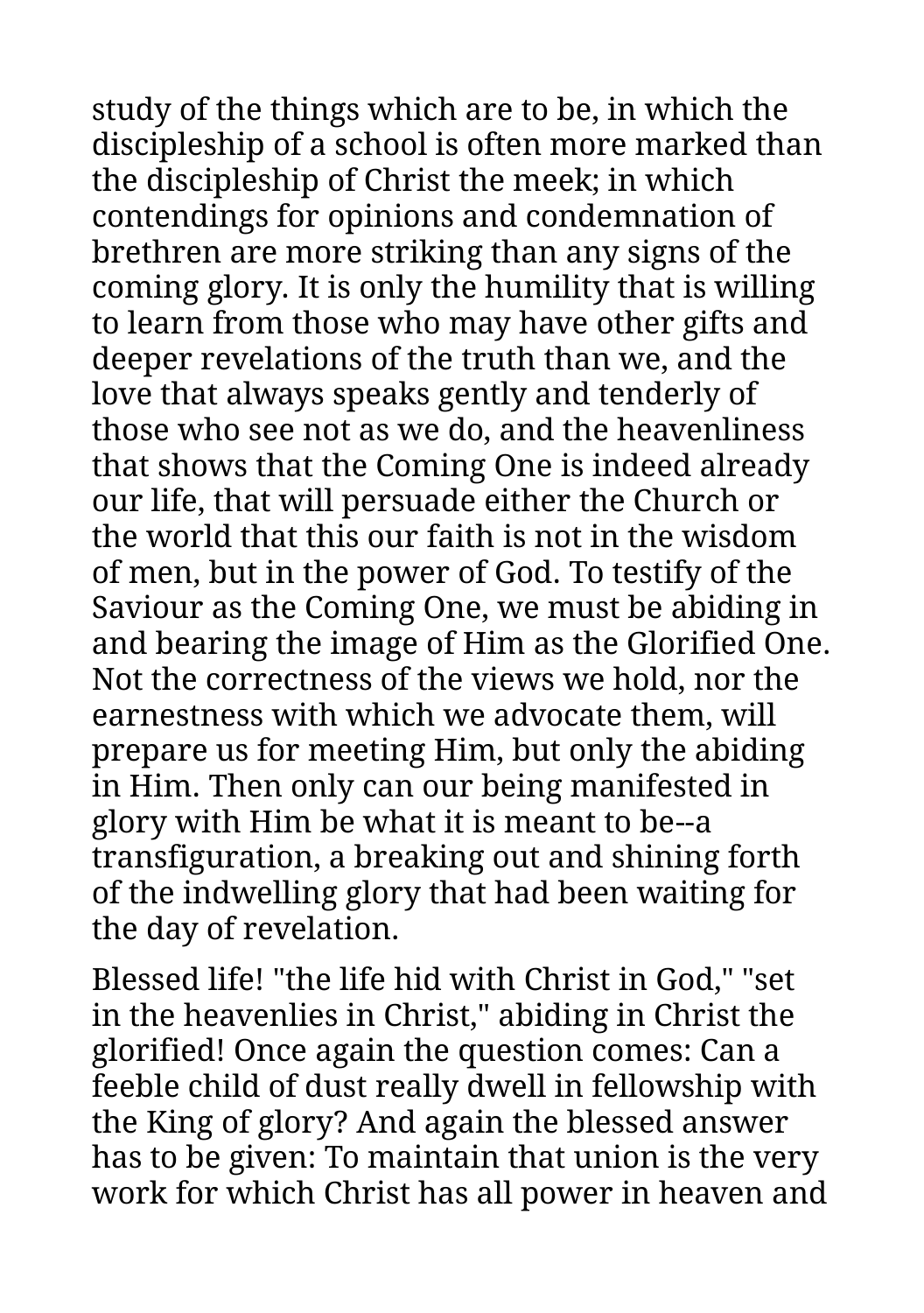earth at His disposal. The blessing will be given to him who will trust his Lord for it, who in faith and confident expectation ceases not to yield himself to be wholly one with Him. It was an act of wondrous though simple faith, in which the soul yielded itself at first to the Saviour. That faith grows up to clearer insight and faster hold of God's truth that we are one with Him in His glory. In that same wondrous faith, wondrously simple, but wondrously mighty, the soul learns to abandon itself entirely to the keeping of Christ's almighty power, and the actings of His eternal life. Because it knows that it has the Spirit of God dwelling within to communicate all that Christ is, it no longer looks upon it as a burden or a work, but allows the divine life to have its way, to do its work; its faith is the increasing abandonment of self, the expectation and acceptance of all that the love and the power of the Glorified One can perform. In that faith unbroken fellowship is maintained, and growing conformity realized. As with Moses, the fellowship makes partakers of the glory, and the life begins to shine with a brightness not of this world.

Blessed life! it is ours, for Jesus is ours. Blessed life! we have the possession within us in its hidden power, and we have the prospect before us in its fullest glory. May our daily lives be the bright and blessed proof that the hidden power dwells within, preparing us for the glory to be revealed. May our abiding in Christ the Glorified One be our power to